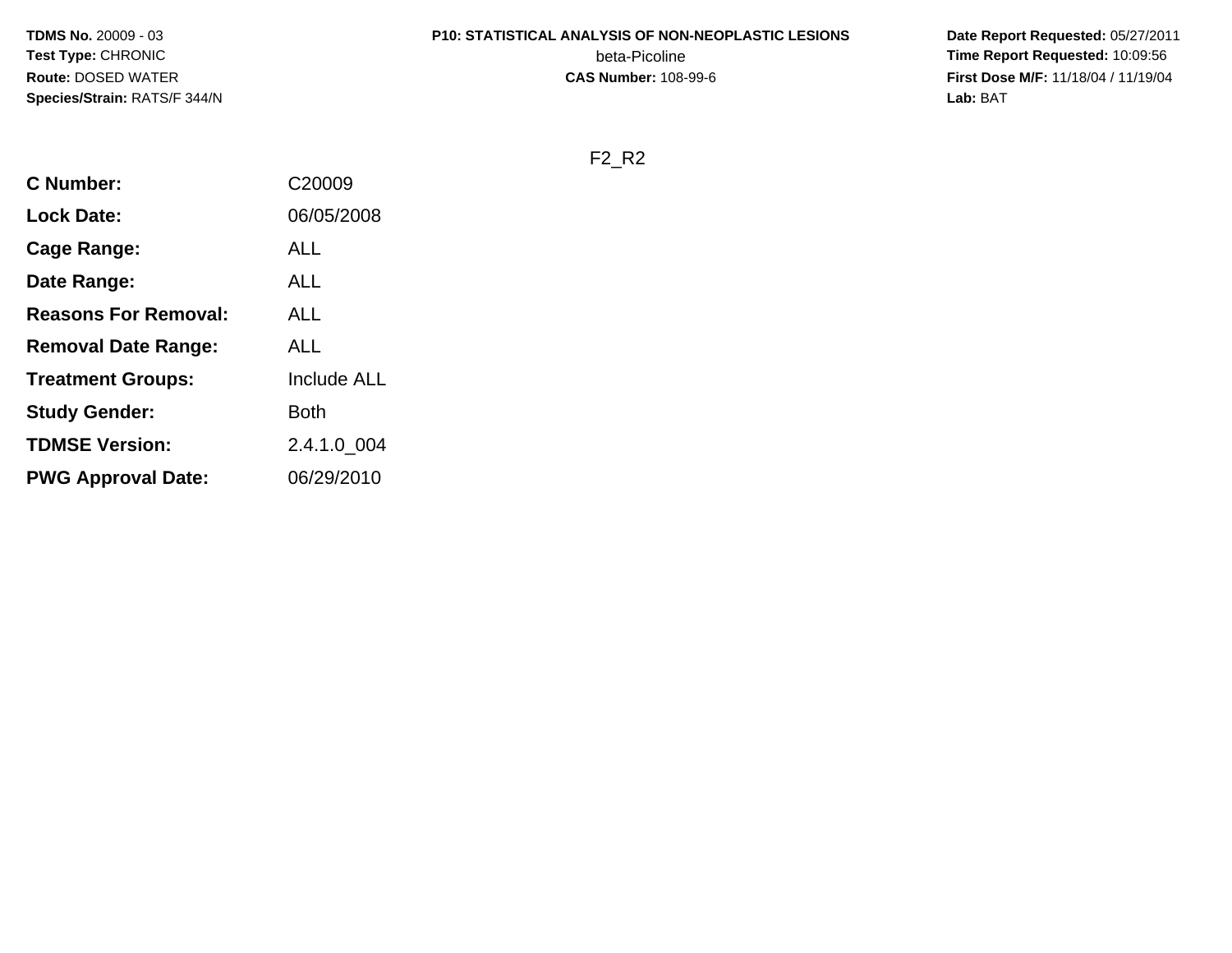**Date Report Requested:** 05/27/2011 **beta-Picoline**<br> **CAS Number:** 108-99-6<br> **CAS Number:** 108-99-6<br> **CAS Number:** 108-99-6 **First Dose M/F:** 11/18/04 / 11/19/04 Lab: BAT **Lab:** BAT

#### **SUMMARY OF STATISTICALLY SIGNIFICANT (P<=.05) RESULTS IN THE ANALYSIS OF BETA-PICOLINE**

#### **MALE RATS**

#### **Organ**Adrenal Cortex

Adrenal MedullaHeart: AtriumLiver

#### Liver: Bile Duct Hyperplasia Mammary GlandNoseNose: Respiratory EpitheliumPancreas: Acinuss Atrophy Prostate**Skin** Stomach, Forestomach

Stomach, Glandular**Testes** s Atrophy Trachea: Glandss Cyst

#### **FEMALE RATS**

#### **Organ**

Adrenal MedullaHeartKidneyLiver

Liver: Bile DuctLung: Alveolar Epithelium

#### **Morphology**

 Hyperplasia Vacuolization CytoplasmicHyperplasia<br>Thrombosis m<br>Thrombosis and the contract of the contract of the contract of the contract of the contract of the contract of<br>The contract of the contract of the contract of the contract of the contract of the contract of the contract Clear Cell Focus Eosinophilic Focus Inflammation Chronic Hyperplasia Foreign Body m Ulcer<br>Atrac Inflammation Hyperplasia<br>Fibrosis h **Fibrosis** Hyperplasiar Ulcer

#### **Morphology**

 Hyperplasia Mineralization Mineralization Angiectasis Basophilic Focus Fatty Change Focal Hepatodiaphragmatic NoduleVacuolization Cytoplasmic Hyperplasiam Hyperplasia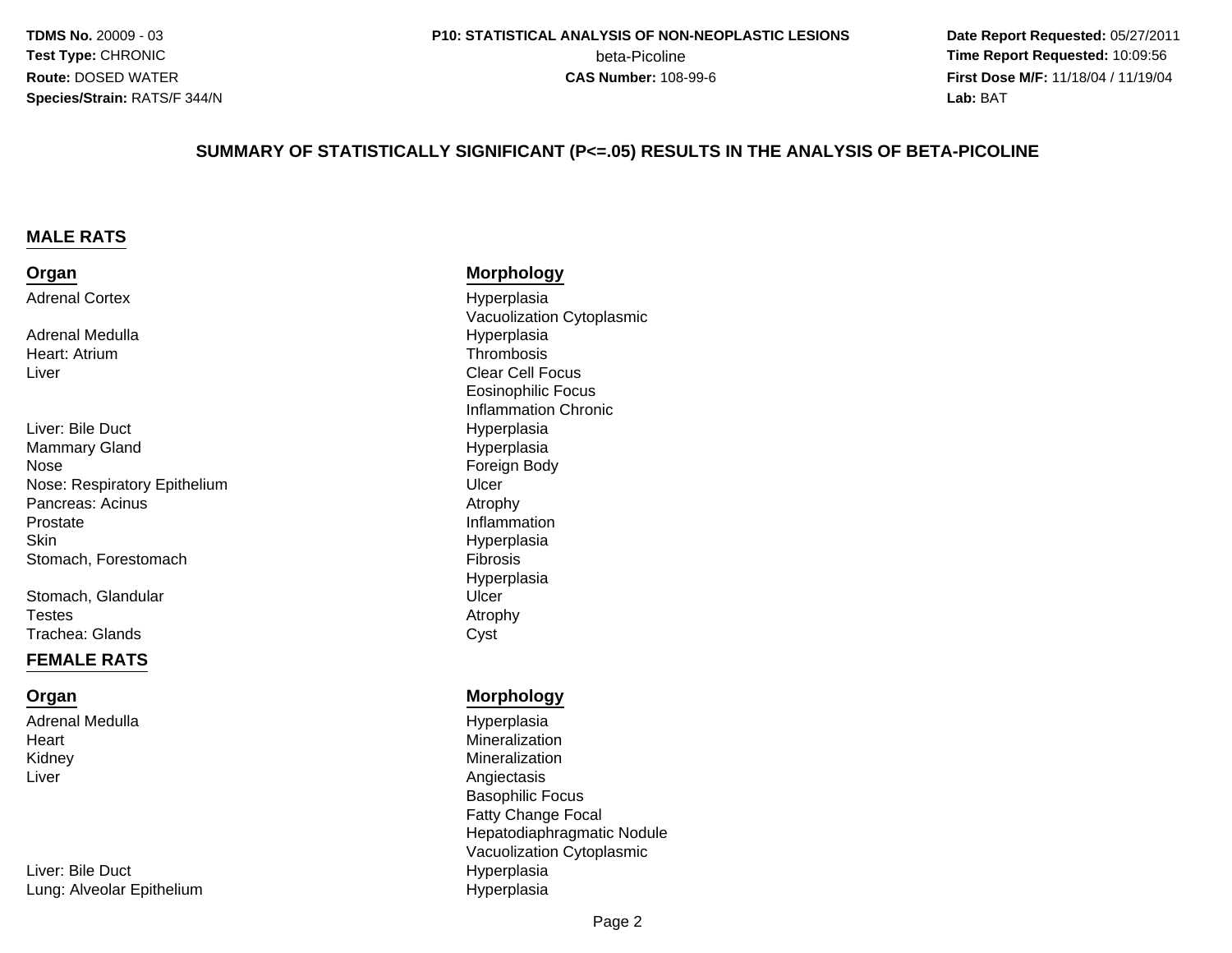**Date Report Requested:** 05/27/2011 **beta-Picoline**<br> **CAS Number:** 108-99-6<br> **CAS Number:** 108-99-6<br> **CAS Number:** 108-99-6 **First Dose M/F:** 11/18/04 / 11/19/04 Lab: BAT **Lab:** BAT

#### **SUMMARY OF STATISTICALLY SIGNIFICANT (P<=.05) RESULTS IN THE ANALYSIS OF BETA-PICOLINE**

Mammary GlandNose: Nasolacrimal DuctNose: Turbinatee Cyst Ovaryy Cyst SpleenStomach, GlandularUterus: Endometrium

Metaplasiad Galactocele Inflammation<br>Cyst Hyperplasia Lymphoid **Mineralization** Hyperplasia Cystic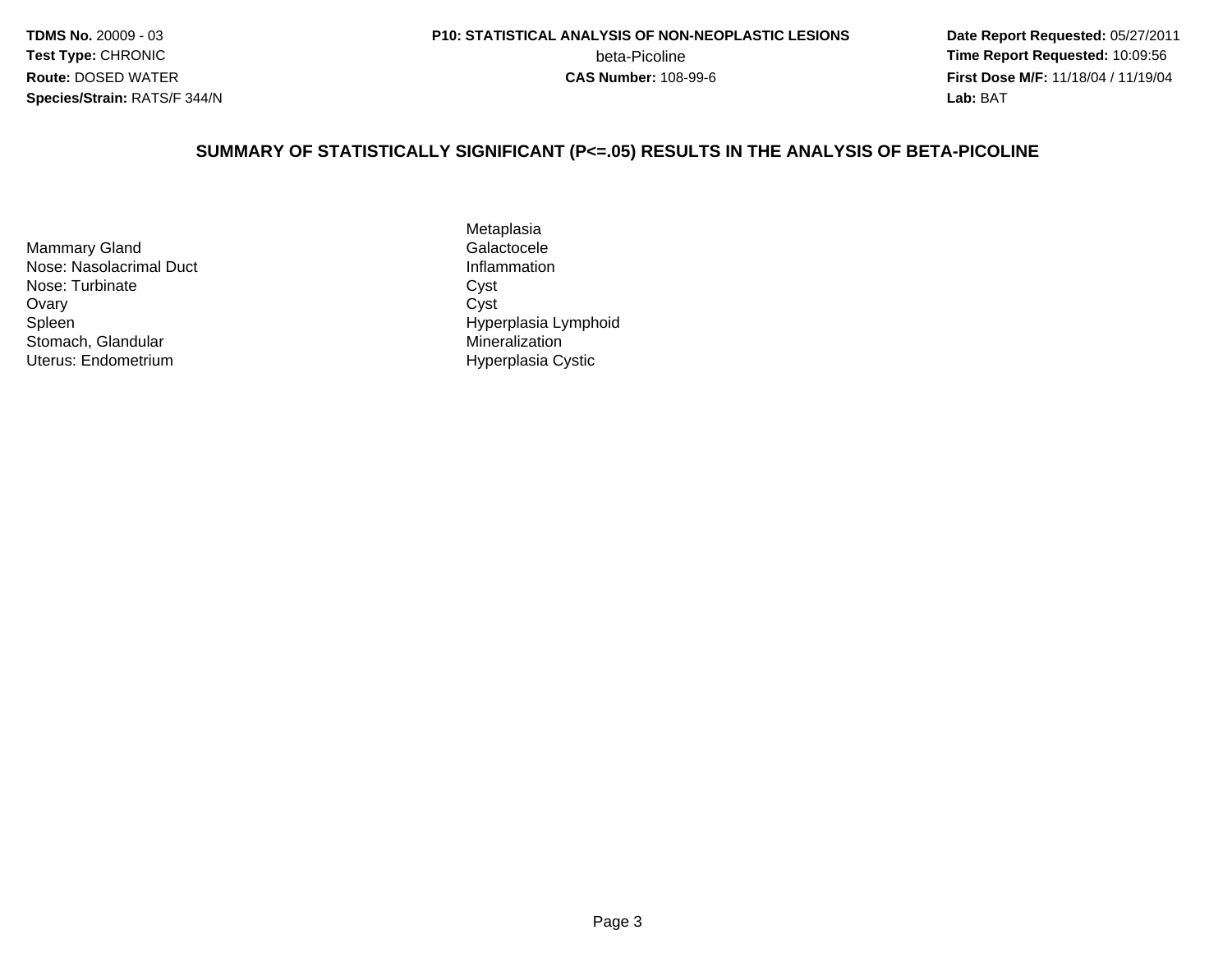beta-Picoline<br>CAS Number: 108-99-6

 **Date Report Requested:** 05/27/2011 **Time Report Requested:** 10:09:56 **First Dose M/F:** 11/18/04 / 11/19/04<br>**Lab:** BAT **Lab:** BAT

|                                                                   |             |              | <b>Males</b> |              |  |  |  |  |
|-------------------------------------------------------------------|-------------|--------------|--------------|--------------|--|--|--|--|
| <b>DOSE</b>                                                       | $0$ mg/l    | 156.25 mg/l  | 312.5 mg/l   | 625 mg/l     |  |  |  |  |
|                                                                   |             |              |              |              |  |  |  |  |
| <b>Adrenal Cortex</b><br><b>Accessory Adrenal Cortical Nodule</b> |             |              |              |              |  |  |  |  |
| <b>LESION RATES</b>                                               |             |              |              |              |  |  |  |  |
| <b>OVERALL (a)</b>                                                | 2/50(4%)    | 0/50(0%)     | 0/50(0%)     | 2/50(4%)     |  |  |  |  |
| POLY-3 RATE (b)                                                   | 2/42.53     | 0/45.40      | 0/45.14      | 2/42.31      |  |  |  |  |
| POLY-3 PERCENT (g)                                                | 4.7%        | $0\%$        | $0\%$        | 4.7%         |  |  |  |  |
| <b>TERMINAL (d)</b>                                               | 2/33(6%)    | 0/31(0%)     | 0/32(0%)     | 2/24(8%)     |  |  |  |  |
| <b>FIRST INCIDENCE</b>                                            | 726 (T)     | $---$        | ---          | 726 (T)      |  |  |  |  |
| <b>STATISTICAL TESTS</b>                                          |             |              |              |              |  |  |  |  |
| POLY <sub>3</sub>                                                 | $P=0.489$   | P=0.223N     | P=0.224N     | $P=0.692$    |  |  |  |  |
| <b>POLY 1.5</b>                                                   | $P = 0.493$ | $P = 0.225N$ | P=0.226N     | P=0.688N     |  |  |  |  |
| POLY <sub>6</sub>                                                 | $P=0.484$   | P=0.222N     | P=0.224N     | $P = 0.677$  |  |  |  |  |
| <b>COCH-ARM / FISHERS</b>                                         | $P = 0.500$ | P=0.247N     | P=0.247N     | $P = 0.691N$ |  |  |  |  |
| <b>MAX-ISO-POLY-3</b>                                             | $P = 0.265$ | P=0.076N     | P=0.076N     | $P=0.497$    |  |  |  |  |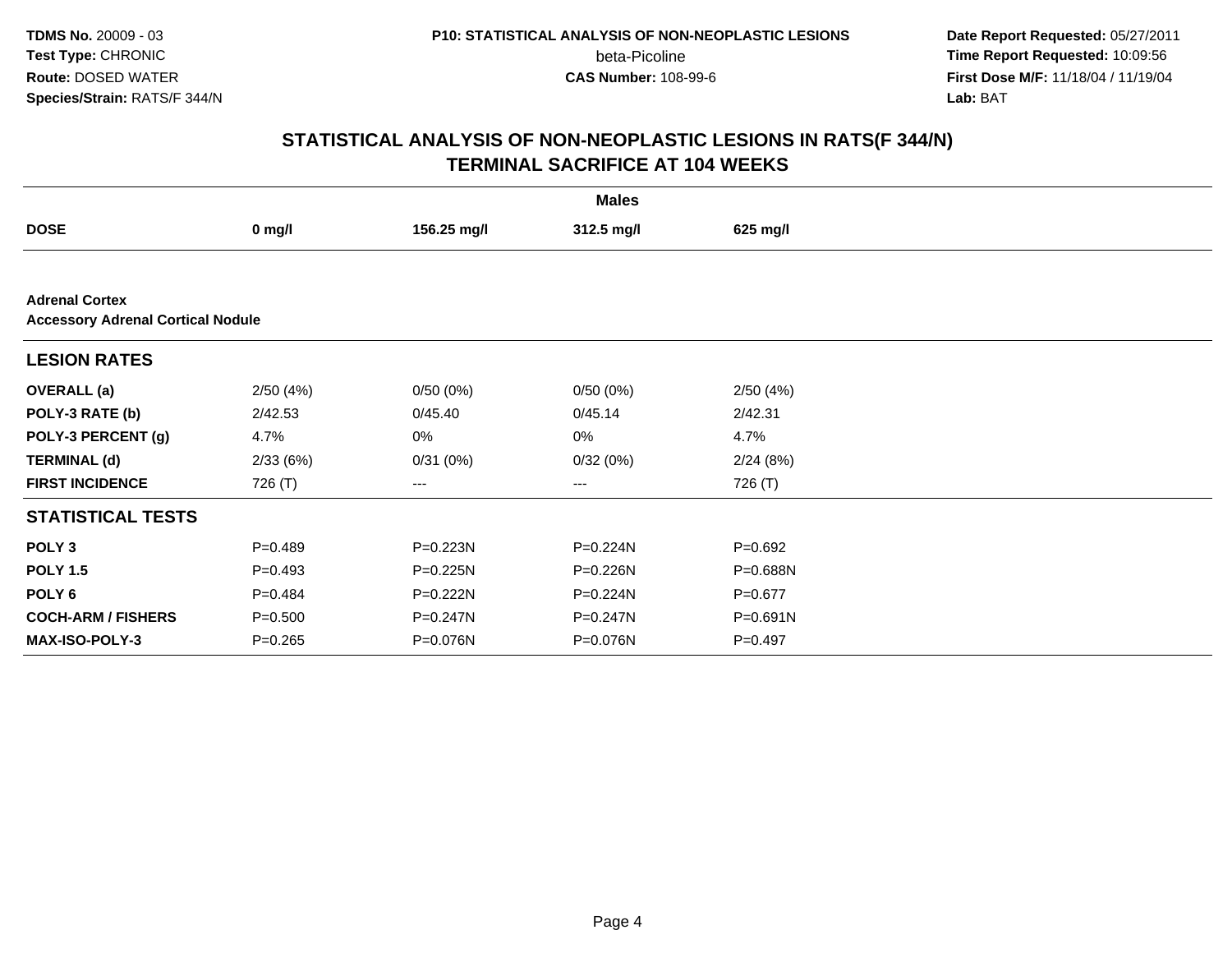beta-Picoline<br>CAS Number: 108-99-6

 **Date Report Requested:** 05/27/2011 **Time Report Requested:** 10:09:56 **First Dose M/F:** 11/18/04 / 11/19/04<br>**Lab:** BAT **Lab:** BAT

|                                      |             |             | <b>Males</b> |             |  |
|--------------------------------------|-------------|-------------|--------------|-------------|--|
| <b>DOSE</b>                          | $0$ mg/l    | 156.25 mg/l | 312.5 mg/l   | 625 mg/l    |  |
|                                      |             |             |              |             |  |
| <b>Adrenal Cortex</b><br>Hyperplasia |             |             |              |             |  |
| <b>LESION RATES</b>                  |             |             |              |             |  |
| <b>OVERALL</b> (a)                   | 20/50 (40%) | 31/50 (62%) | 27/50 (54%)  | 21/50 (42%) |  |
| POLY-3 RATE (b)                      | 20/42.97    | 31/47.89    | 27/46.92     | 21/44.49    |  |
| POLY-3 PERCENT (g)                   | 46.6%       | 64.7%       | 57.5%        | 47.2%       |  |
| <b>TERMINAL (d)</b>                  | 18/33 (55%) | 21/31 (68%) | 19/32 (59%)  | 11/24 (46%) |  |
| <b>FIRST INCIDENCE</b>               | 654         | 498         | 615          | 618         |  |
| <b>STATISTICAL TESTS</b>             |             |             |              |             |  |
| POLY <sub>3</sub>                    | P=0.334N    | $P = 0.057$ | $P = 0.199$  | $P = 0.562$ |  |
| <b>POLY 1.5</b>                      | P=0.322N    | $P=0.044*$  | $P = 0.174$  | $P = 0.562$ |  |
| POLY 6                               | P=0.367N    | $P=0.072$   | $P=0.226$    | $P = 0.545$ |  |
| <b>COCH-ARM / FISHERS</b>            | P=0.378N    | $P=0.022*$  | $P = 0.115$  | $P = 0.500$ |  |
| <b>MAX-ISO-POLY-3</b>                | $P = 0.278$ | P=0.044*    | $P = 0.154$  | $P = 0.475$ |  |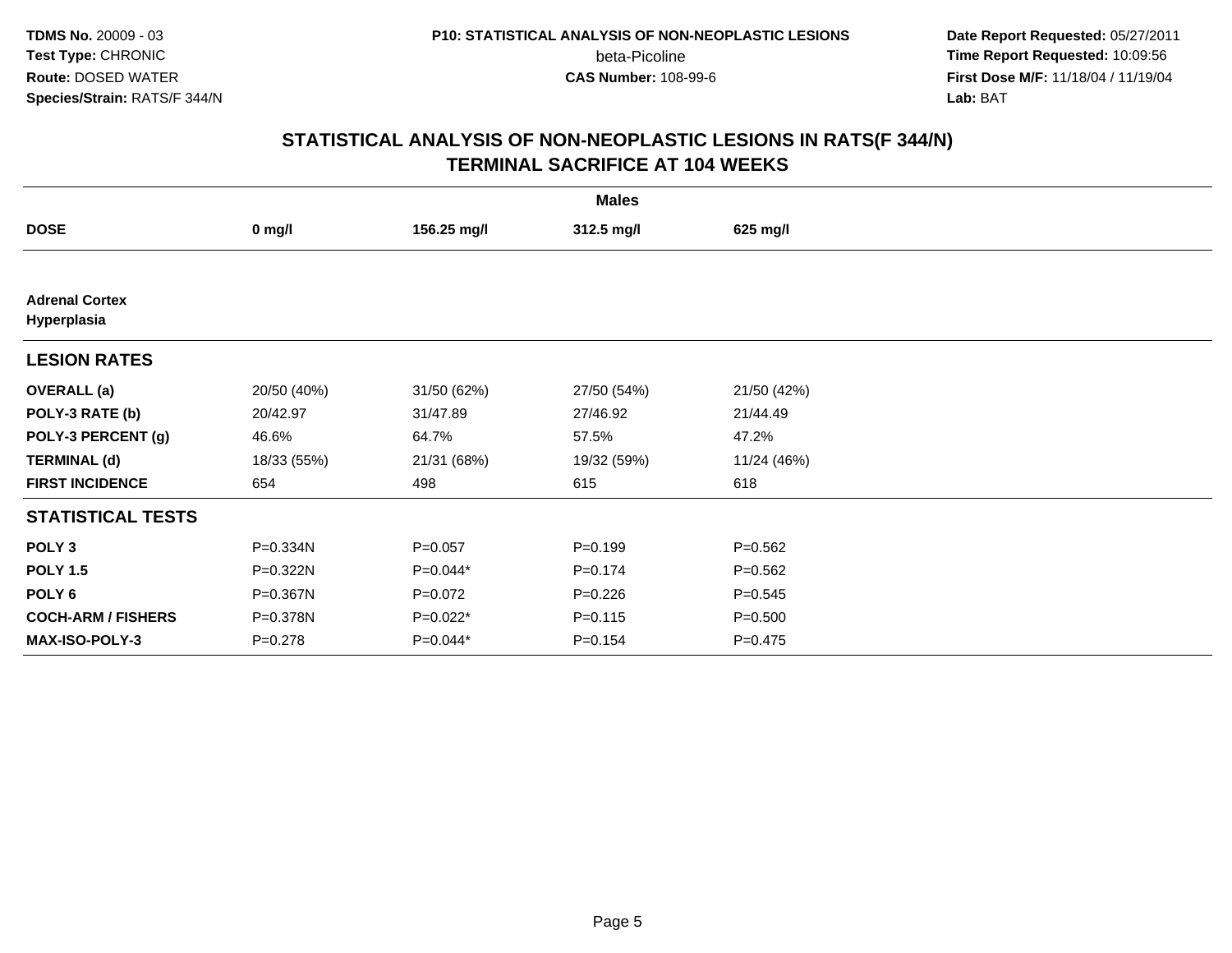beta-Picoline<br>CAS Number: 108-99-6

 **Date Report Requested:** 05/27/2011 **Time Report Requested:** 10:09:56 **First Dose M/F:** 11/18/04 / 11/19/04<br>**Lab:** BAT **Lab:** BAT

|                                          |          |             | <b>Males</b> |          |  |
|------------------------------------------|----------|-------------|--------------|----------|--|
| <b>DOSE</b>                              | $0$ mg/l | 156.25 mg/l | 312.5 mg/l   | 625 mg/l |  |
|                                          |          |             |              |          |  |
| <b>Adrenal Cortex</b><br><b>Necrosis</b> |          |             |              |          |  |
| <b>LESION RATES</b>                      |          |             |              |          |  |
| <b>OVERALL</b> (a)                       | 1/50(2%) | 0/50(0%)    | 1/50(2%)     | 0/50(0%) |  |
| POLY-3 RATE (b)                          | 1/42.97  | 0/45.40     | 1/45.52      | 0/42.31  |  |
| POLY-3 PERCENT (g)                       | 2.3%     | 0%          | 2.2%         | $0\%$    |  |
| <b>TERMINAL (d)</b>                      | 0/33(0%) | 0/31(0%)    | 0/32(0%)     | 0/24(0%) |  |
| <b>FIRST INCIDENCE</b>                   | 600      | $--$        | 618          | $---$    |  |
| <b>STATISTICAL TESTS</b>                 |          |             |              |          |  |
| POLY <sub>3</sub>                        | (n)      | (n)         | (n)          | (n)      |  |
| <b>POLY 1.5</b>                          | (n)      | (n)         | (n)          | (n)      |  |
| POLY <sub>6</sub>                        | (n)      | (n)         | (n)          | (n)      |  |
| <b>COCH-ARM / FISHERS</b>                | (n)      | (n)         | (n)          | (n)      |  |
| MAX-ISO-POLY-3                           | (n)      | (n)         | (n)          | (n)      |  |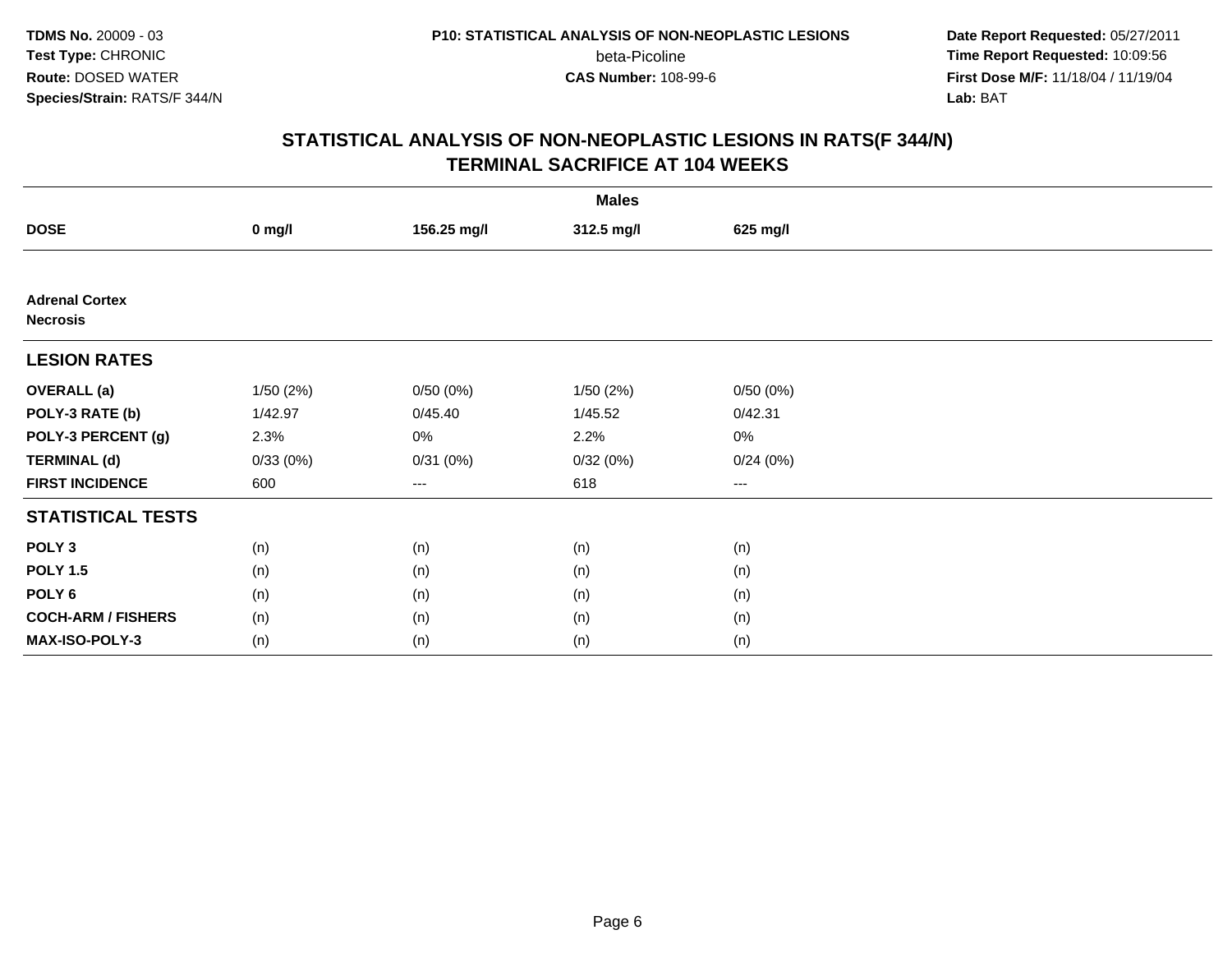beta-Picoline<br>CAS Number: 108-99-6

 **Date Report Requested:** 05/27/2011 **Time Report Requested:** 10:09:56 **First Dose M/F:** 11/18/04 / 11/19/04<br>**Lab:** BAT **Lab:** BAT

|                                                           |              |              | <b>Males</b> |              |  |  |  |  |
|-----------------------------------------------------------|--------------|--------------|--------------|--------------|--|--|--|--|
| <b>DOSE</b>                                               | $0$ mg/l     | 156.25 mg/l  | 312.5 mg/l   | 625 mg/l     |  |  |  |  |
|                                                           |              |              |              |              |  |  |  |  |
| <b>Adrenal Cortex</b><br><b>Vacuolization Cytoplasmic</b> |              |              |              |              |  |  |  |  |
| <b>LESION RATES</b>                                       |              |              |              |              |  |  |  |  |
| <b>OVERALL</b> (a)                                        | 3/50(6%)     | 0/50(0%)     | 0/50(0%)     | 1/50(2%)     |  |  |  |  |
| POLY-3 RATE (b)                                           | 3/42.53      | 0/45.40      | 0/45.14      | 1/42.44      |  |  |  |  |
| POLY-3 PERCENT (g)                                        | 7.1%         | 0%           | 0%           | 2.4%         |  |  |  |  |
| <b>TERMINAL (d)</b>                                       | 3/33(9%)     | 0/31(0%)     | 0/32(0%)     | 0/24(0%)     |  |  |  |  |
| <b>FIRST INCIDENCE</b>                                    | 726 (T)      | $--$         | ---          | 694          |  |  |  |  |
| <b>STATISTICAL TESTS</b>                                  |              |              |              |              |  |  |  |  |
| POLY <sub>3</sub>                                         | P=0.253N     | P=0.107N     | P=0.108N     | $P = 0.306N$ |  |  |  |  |
| <b>POLY 1.5</b>                                           | P=0.252N     | P=0.109N     | P=0.110N     | P=0.299N     |  |  |  |  |
| POLY <sub>6</sub>                                         | $P = 0.251N$ | P=0.107N     | P=0.108N     | P=0.320N     |  |  |  |  |
| <b>COCH-ARM / FISHERS</b>                                 | P=0.247N     | $P = 0.121N$ | $P = 0.121N$ | P=0.309N     |  |  |  |  |
| <b>MAX-ISO-POLY-3</b>                                     | P=0.041N*    | P=0.038N*    | P=0.038N*    | P=0.154N     |  |  |  |  |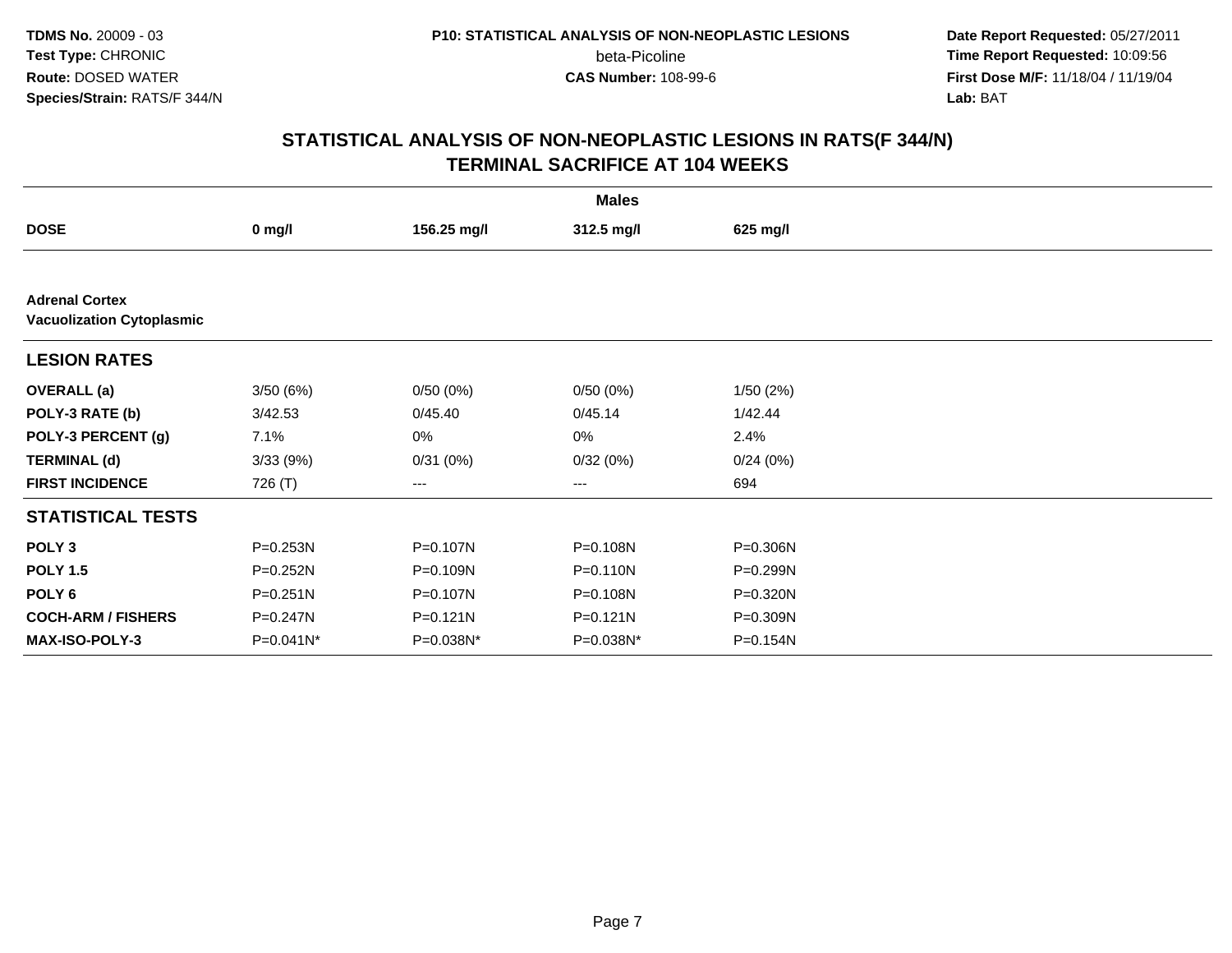beta-Picoline<br>CAS Number: 108-99-6

 **Date Report Requested:** 05/27/2011 **Time Report Requested:** 10:09:56 **First Dose M/F:** 11/18/04 / 11/19/04<br>**Lab:** BAT **Lab:** BAT

|                                       |             |             | <b>Males</b> |            |  |
|---------------------------------------|-------------|-------------|--------------|------------|--|
| <b>DOSE</b>                           | $0$ mg/l    | 156.25 mg/l | 312.5 mg/l   | 625 mg/l   |  |
|                                       |             |             |              |            |  |
| <b>Adrenal Medulla</b><br>Hyperplasia |             |             |              |            |  |
| <b>LESION RATES</b>                   |             |             |              |            |  |
| <b>OVERALL</b> (a)                    | 12/50 (24%) | 18/49 (37%) | 13/49 (27%)  | 7/50 (14%) |  |
| POLY-3 RATE (b)                       | 12/42.72    | 18/45.56    | 13/44.39     | 7/43.24    |  |
| POLY-3 PERCENT (g)                    | 28.1%       | 39.5%       | 29.3%        | 16.2%      |  |
| <b>TERMINAL (d)</b>                   | 11/33 (33%) | 12/31 (39%) | 10/31 (32%)  | 3/24(13%)  |  |
| <b>FIRST INCIDENCE</b>                | 677         | 589         | 692          | 607        |  |
| <b>STATISTICAL TESTS</b>              |             |             |              |            |  |
| POLY <sub>3</sub>                     | P=0.047N*   | $P = 0.180$ | $P = 0.545$  | P=0.140N   |  |
| <b>POLY 1.5</b>                       | P=0.044N*   | $P = 0.166$ | $P = 0.534$  | P=0.136N   |  |
| POLY 6                                | P=0.057N    | $P = 0.191$ | $P = 0.546$  | P=0.154N   |  |
| <b>COCH-ARM / FISHERS</b>             | P=0.054N    | $P = 0.123$ | $P=0.477$    | P=0.154N   |  |
| <b>MAX-ISO-POLY-3</b>                 | P=0.053N    | $P = 0.135$ | $P = 0.450$  | P=0.091N   |  |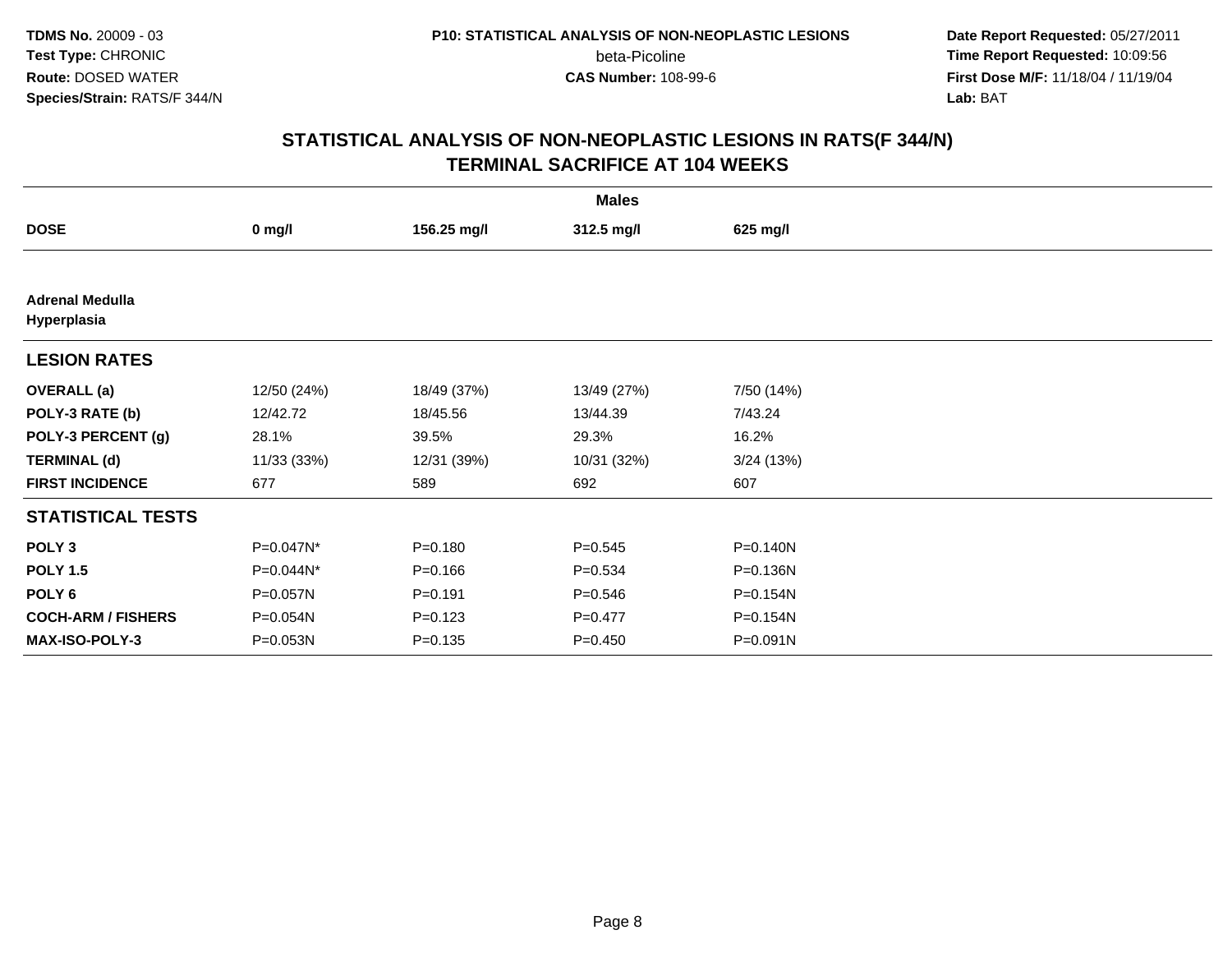beta-Picoline<br>CAS Number: 108-99-6

 **Date Report Requested:** 05/27/2011 **Time Report Requested:** 10:09:56 **First Dose M/F:** 11/18/04 / 11/19/04<br>**Lab:** BAT **Lab:** BAT

|                                    |             |             | <b>Males</b> |             |  |
|------------------------------------|-------------|-------------|--------------|-------------|--|
| <b>DOSE</b>                        | $0$ mg/l    | 156.25 mg/l | 312.5 mg/l   | 625 mg/l    |  |
|                                    |             |             |              |             |  |
| <b>Brain</b><br><b>Compression</b> |             |             |              |             |  |
| <b>LESION RATES</b>                |             |             |              |             |  |
| <b>OVERALL</b> (a)                 | 5/50 (10%)  | 9/50 (18%)  | 8/50 (16%)   | 9/50(18%)   |  |
| POLY-3 RATE (b)                    | 5/43.21     | 9/46.47     | 8/46.36      | 9/43.40     |  |
| POLY-3 PERCENT (g)                 | 11.6%       | 19.4%       | 17.3%        | 20.7%       |  |
| <b>TERMINAL (d)</b>                | 4/33 (12%)  | 5/31 (16%)  | 2/32(6%)     | 2/24(8%)    |  |
| <b>FIRST INCIDENCE</b>             | 499         | 498         | 615          | 624         |  |
| <b>STATISTICAL TESTS</b>           |             |             |              |             |  |
| POLY <sub>3</sub>                  | $P = 0.216$ | $P = 0.234$ | $P=0.322$    | $P = 0.192$ |  |
| <b>POLY 1.5</b>                    | $P = 0.230$ | $P=0.227$   | $P = 0.312$  | $P=0.202$   |  |
| POLY <sub>6</sub>                  | $P = 0.196$ | $P = 0.238$ | $P = 0.333$  | $P = 0.175$ |  |
| <b>COCH-ARM / FISHERS</b>          | $P=0.224$   | $P = 0.194$ | $P=0.277$    | $P = 0.194$ |  |
| MAX-ISO-POLY-3                     | $P = 0.216$ | $P = 0.164$ | $P = 0.232$  | $P = 0.123$ |  |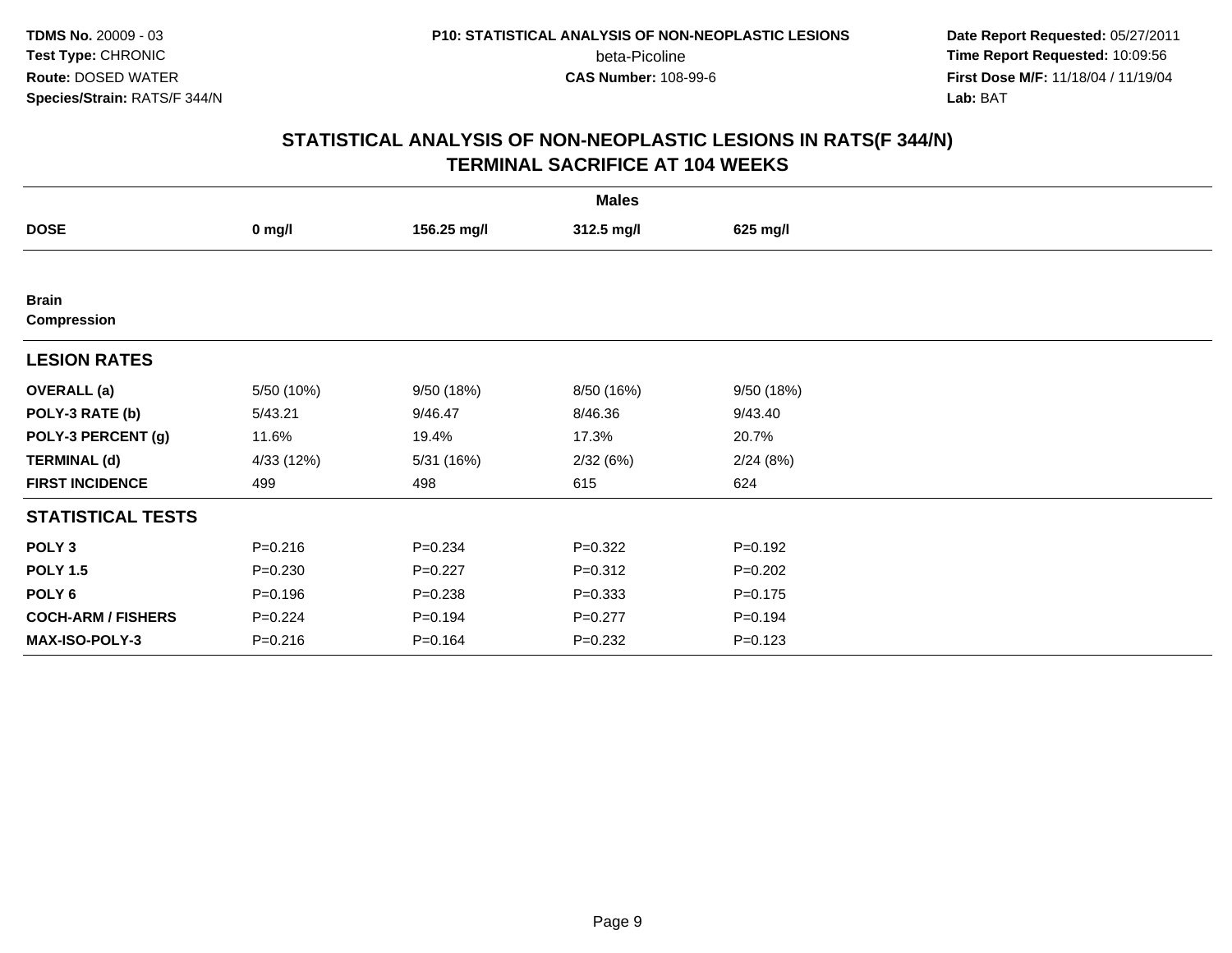beta-Picoline<br>CAS Number: 108-99-6

 **Date Report Requested:** 05/27/2011 **Time Report Requested:** 10:09:56 **First Dose M/F:** 11/18/04 / 11/19/04<br>**Lab:** BAT **Lab:** BAT

|                            |             |             | <b>Males</b> |             |  |
|----------------------------|-------------|-------------|--------------|-------------|--|
| <b>DOSE</b>                | $0$ mg/l    | 156.25 mg/l | 312.5 mg/l   | 625 mg/l    |  |
|                            |             |             |              |             |  |
| <b>Brain</b><br>Hemorrhage |             |             |              |             |  |
| <b>LESION RATES</b>        |             |             |              |             |  |
| <b>OVERALL</b> (a)         | 1/50(2%)    | 0/50(0%)    | 2/50(4%)     | 3/50(6%)    |  |
| POLY-3 RATE (b)            | 1/42.99     | 0/45.40     | 2/45.62      | 3/43.70     |  |
| POLY-3 PERCENT (g)         | 2.3%        | 0%          | 4.4%         | 6.9%        |  |
| <b>TERMINAL (d)</b>        | 0/33(0%)    | 0/31(0%)    | 0/32(0%)     | 0/24(0%)    |  |
| <b>FIRST INCIDENCE</b>     | 593         | ---         | 643          | 543         |  |
| <b>STATISTICAL TESTS</b>   |             |             |              |             |  |
| POLY <sub>3</sub>          | $P = 0.101$ | P=0.489N    | $P = 0.521$  | $P = 0.311$ |  |
| <b>POLY 1.5</b>            | $P = 0.104$ | P=0.490N    | $P = 0.517$  | $P = 0.315$ |  |
| POLY 6                     | $P = 0.096$ | P=0.490N    | $P=0.522$    | $P = 0.299$ |  |
| <b>COCH-ARM / FISHERS</b>  | $P = 0.104$ | P=0.500N    | $P = 0.500$  | $P = 0.309$ |  |
| <b>MAX-ISO-POLY-3</b>      | $P = 0.116$ | P=0.158N    | $P = 0.303$  | $P = 0.160$ |  |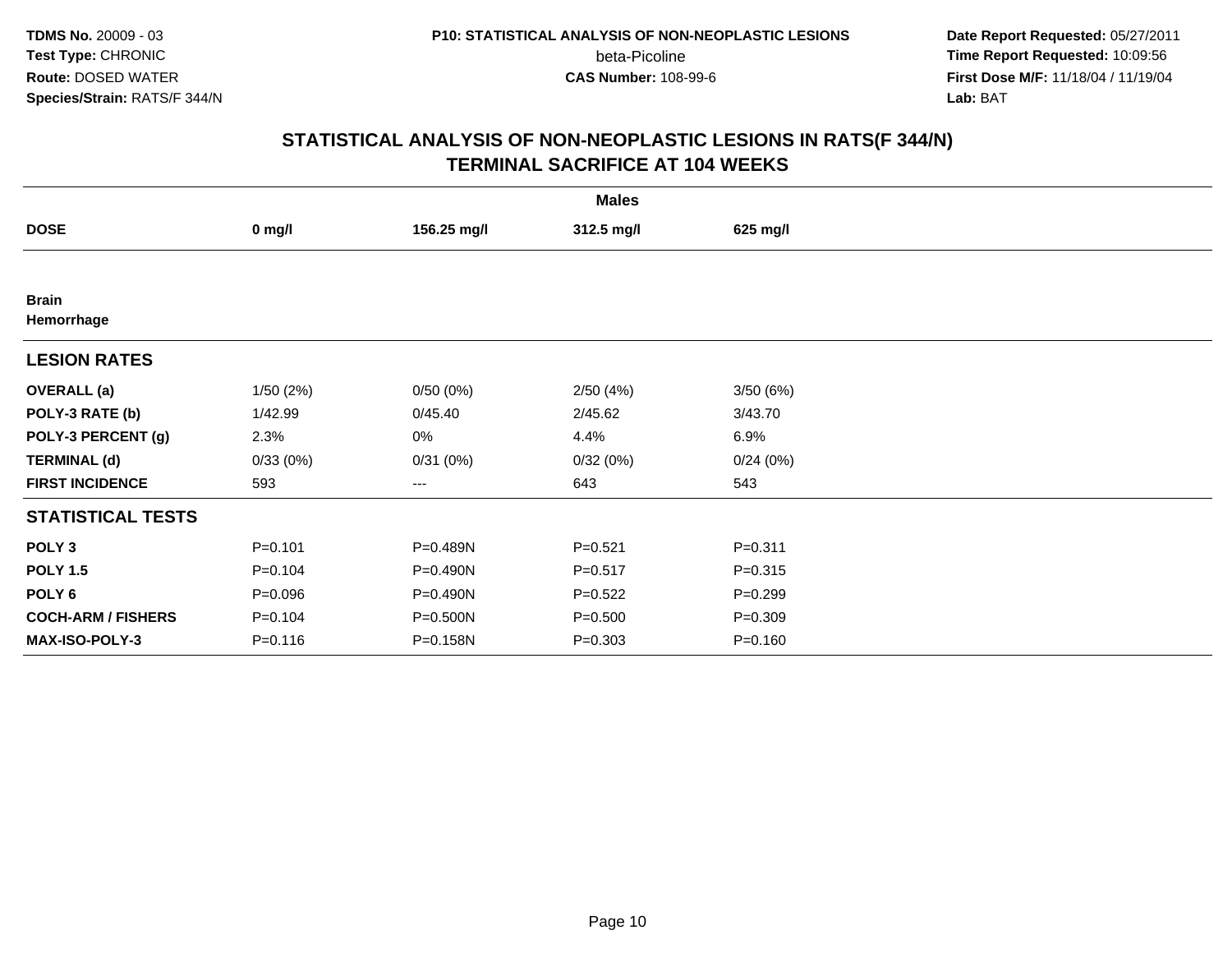beta-Picoline<br>CAS Number: 108-99-6

 **Date Report Requested:** 05/27/2011 **Time Report Requested:** 10:09:56 **First Dose M/F:** 11/18/04 / 11/19/04<br>**Lab:** BAT **Lab:** BAT

|                                                  |             |             | <b>Males</b> |             |  |
|--------------------------------------------------|-------------|-------------|--------------|-------------|--|
| <b>DOSE</b>                                      | $0$ mg/l    | 156.25 mg/l | 312.5 mg/l   | 625 mg/l    |  |
|                                                  |             |             |              |             |  |
| <b>Epididymis</b><br><b>Inflammation Chronic</b> |             |             |              |             |  |
| <b>LESION RATES</b>                              |             |             |              |             |  |
| <b>OVERALL</b> (a)                               | 0/50(0%)    | 0/50(0%)    | 2/50(4%)     | 2/50(4%)    |  |
| POLY-3 RATE (b)                                  | 0/42.53     | 0/45.40     | 2/45.40      | 2/42.78     |  |
| POLY-3 PERCENT (g)                               | 0%          | 0%          | 4.4%         | 4.7%        |  |
| <b>TERMINAL (d)</b>                              | 0/33(0%)    | 0/31(0%)    | 1/32(3%)     | 0/24(0%)    |  |
| <b>FIRST INCIDENCE</b>                           | ---         | $\cdots$    | 657          | 631         |  |
| <b>STATISTICAL TESTS</b>                         |             |             |              |             |  |
| POLY <sub>3</sub>                                | $P=0.082$   | (e)         | $P = 0.252$  | $P = 0.238$ |  |
| <b>POLY 1.5</b>                                  | $P = 0.086$ | (e)         | $P = 0.249$  | $P = 0.242$ |  |
| POLY <sub>6</sub>                                | $P = 0.076$ | (e)         | $P = 0.253$  | $P = 0.230$ |  |
| <b>COCH-ARM / FISHERS</b>                        | $P = 0.086$ | (e)         | $P = 0.247$  | $P = 0.247$ |  |
| MAX-ISO-POLY-3                                   | $P = 0.121$ | (e)         | $P = 0.090$  | $P = 0.077$ |  |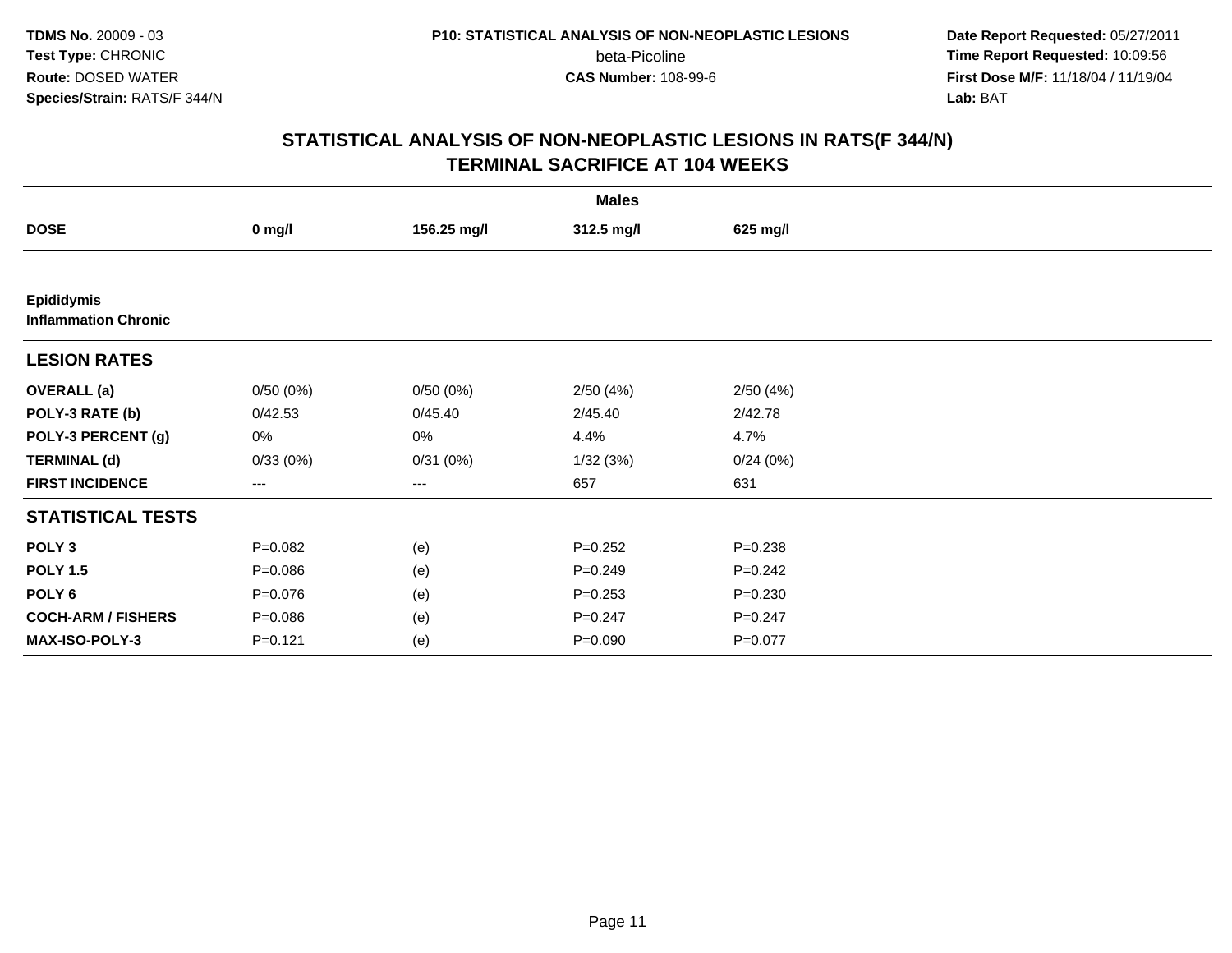beta-Picoline<br>CAS Number: 108-99-6

 **Date Report Requested:** 05/27/2011 **Time Report Requested:** 10:09:56 **First Dose M/F:** 11/18/04 / 11/19/04<br>**Lab:** BAT **Lab:** BAT

|                           |             |             | <b>Males</b> |             |  |
|---------------------------|-------------|-------------|--------------|-------------|--|
| <b>DOSE</b>               | $0$ mg/l    | 156.25 mg/l | 312.5 mg/l   | 625 mg/l    |  |
|                           |             |             |              |             |  |
| Eye<br>Cataract           |             |             |              |             |  |
| <b>LESION RATES</b>       |             |             |              |             |  |
| <b>OVERALL</b> (a)        | 2/50(4%)    | 3/50(6%)    | 1/50(2%)     | 3/50(6%)    |  |
| POLY-3 RATE (b)           | 2/42.99     | 3/45.55     | 1/45.14      | 3/42.99     |  |
| POLY-3 PERCENT (g)        | 4.7%        | 6.6%        | 2.2%         | 7%          |  |
| <b>TERMINAL (d)</b>       | 0/33(0%)    | 2/31(7%)    | 1/32(3%)     | 0/24(0%)    |  |
| <b>FIRST INCIDENCE</b>    | 654         | 686         | 726 (T)      | 545         |  |
| <b>STATISTICAL TESTS</b>  |             |             |              |             |  |
| POLY <sub>3</sub>         | $P=0.474$   | $P = 0.526$ | P=0.483N     | $P = 0.500$ |  |
| <b>POLY 1.5</b>           | $P=0.483$   | $P = 0.523$ | P=0.484N     | $P = 0.509$ |  |
| POLY 6                    | $P = 0.457$ | $P = 0.524$ | P=0.486N     | $P = 0.480$ |  |
| <b>COCH-ARM / FISHERS</b> | $P=0.477$   | $P = 0.500$ | P=0.500N     | $P = 0.500$ |  |
| <b>MAX-ISO-POLY-3</b>     | $P = 0.484$ | $P = 0.351$ | P=0.271N     | $P=0.323$   |  |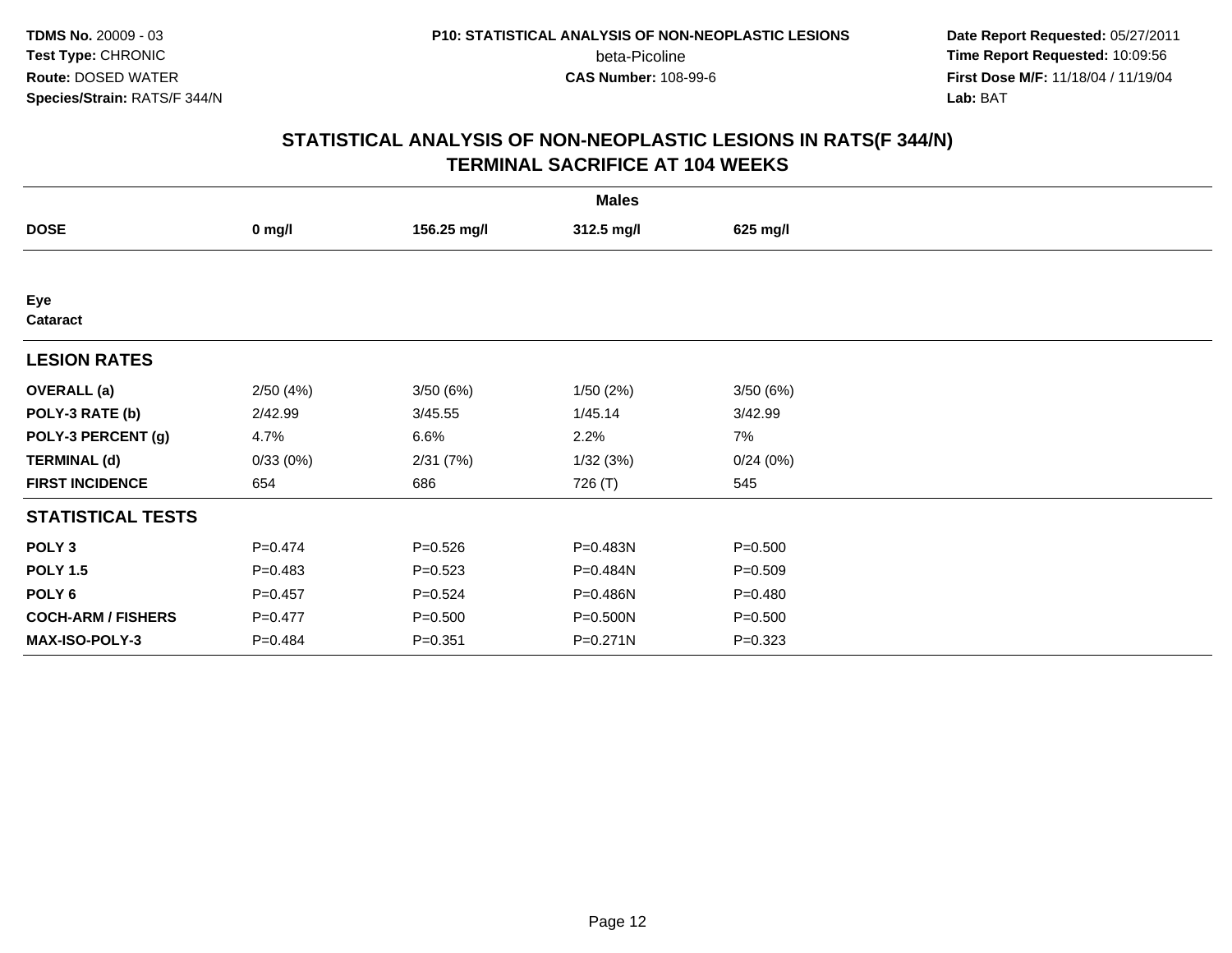beta-Picoline<br>CAS Number: 108-99-6

 **Date Report Requested:** 05/27/2011 **Time Report Requested:** 10:09:56 **First Dose M/F:** 11/18/04 / 11/19/04<br>**Lab:** BAT **Lab:** BAT

|                            |             |             | <b>Males</b> |                        |  |
|----------------------------|-------------|-------------|--------------|------------------------|--|
| <b>DOSE</b>                | $0$ mg/l    | 156.25 mg/l | 312.5 mg/l   | 625 mg/l               |  |
|                            |             |             |              |                        |  |
| Eye: Cornea<br>Hyperplasia |             |             |              |                        |  |
| <b>LESION RATES</b>        |             |             |              |                        |  |
| <b>OVERALL</b> (a)         | 0/50(0%)    | 0/50(0%)    | 2/50(4%)     | 0/50(0%)               |  |
| POLY-3 RATE (b)            | 0/42.53     | 0/45.40     | 2/45.14      | 0/42.31                |  |
| POLY-3 PERCENT (g)         | 0%          | 0%          | 4.4%         | 0%                     |  |
| <b>TERMINAL (d)</b>        | 0/33(0%)    | 0/31(0%)    | 2/32(6%)     | 0/24(0%)               |  |
| <b>FIRST INCIDENCE</b>     | ---         | ---         | 726 (T)      | $\qquad \qquad \cdots$ |  |
| <b>STATISTICAL TESTS</b>   |             |             |              |                        |  |
| POLY <sub>3</sub>          | $P = 0.578$ | (e)         | $P=0.251$    | (e)                    |  |
| <b>POLY 1.5</b>            | $P = 0.593$ | (e)         | $P = 0.249$  | (e)                    |  |
| POLY <sub>6</sub>          | $P = 0.551$ | (e)         | $P = 0.250$  | (e)                    |  |
| <b>COCH-ARM / FISHERS</b>  | $P = 0.595$ | (e)         | $P = 0.247$  | (e)                    |  |
| MAX-ISO-POLY-3             | $P = 0.264$ | (e)         | $P = 0.089$  | (e)                    |  |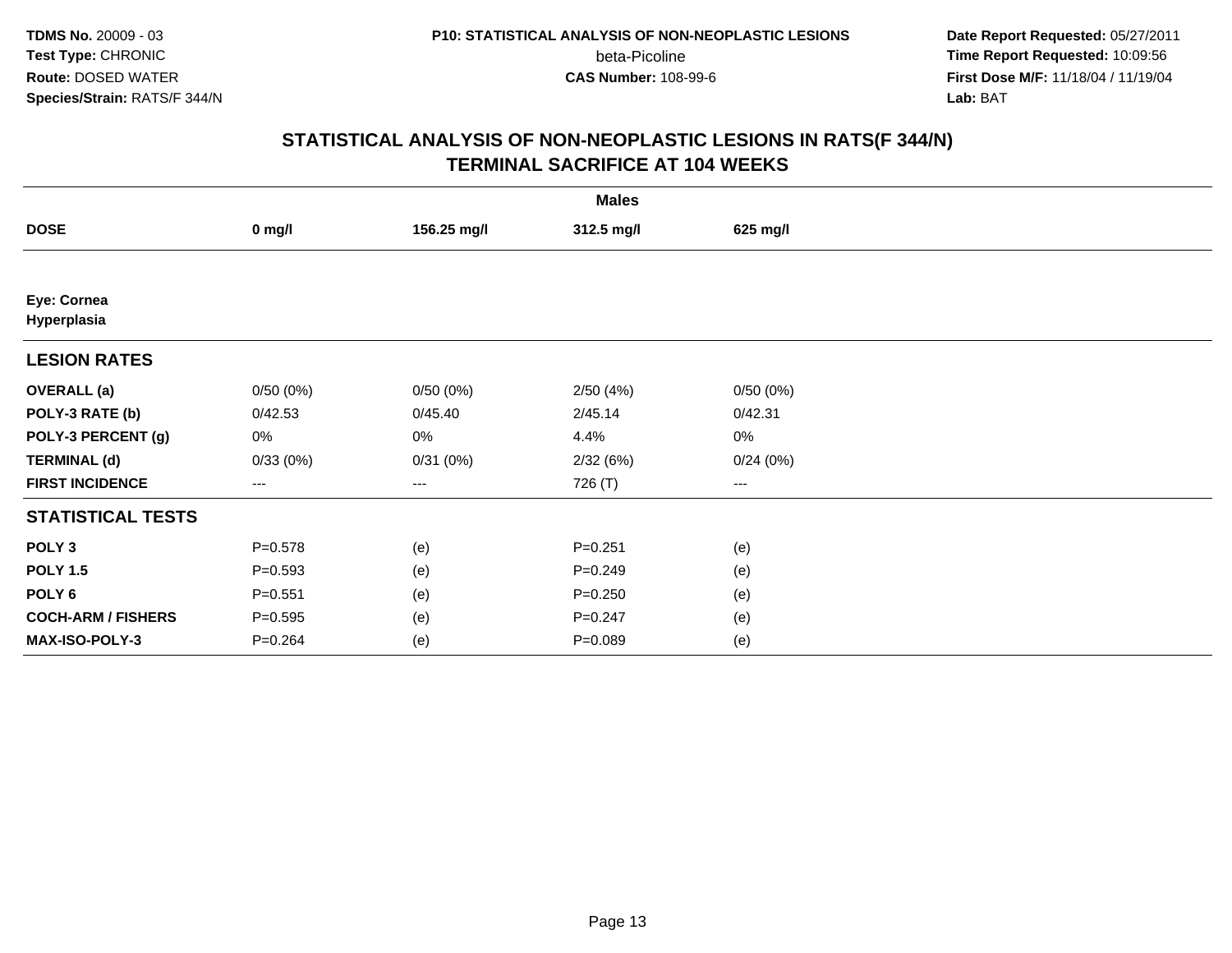beta-Picoline<br>CAS Number: 108-99-6

 **Date Report Requested:** 05/27/2011 **Time Report Requested:** 10:09:56 **First Dose M/F:** 11/18/04 / 11/19/04<br>**Lab:** BAT **Lab:** BAT

|                                            |          |             | <b>Males</b>           |          |  |
|--------------------------------------------|----------|-------------|------------------------|----------|--|
| <b>DOSE</b>                                | $0$ mg/l | 156.25 mg/l | 312.5 mg/l             | 625 mg/l |  |
|                                            |          |             |                        |          |  |
| Eye: Cornea<br><b>Inflammation Chronic</b> |          |             |                        |          |  |
| <b>LESION RATES</b>                        |          |             |                        |          |  |
| <b>OVERALL</b> (a)                         | 1/50(2%) | 0/50(0%)    | 0/50(0%)               | 1/50(2%) |  |
| POLY-3 RATE (b)                            | 1/42.69  | 0/45.40     | 0/45.14                | 1/42.31  |  |
| POLY-3 PERCENT (g)                         | 2.3%     | $0\%$       | 0%                     | 2.4%     |  |
| <b>TERMINAL (d)</b>                        | 0/33(0%) | 0/31(0%)    | 0/32(0%)               | 1/24(4%) |  |
| <b>FIRST INCIDENCE</b>                     | 685      | $--$        | $\qquad \qquad \cdots$ | 726 (T)  |  |
| <b>STATISTICAL TESTS</b>                   |          |             |                        |          |  |
| POLY <sub>3</sub>                          | (n)      | (n)         | (n)                    | (n)      |  |
| <b>POLY 1.5</b>                            | (n)      | (n)         | (n)                    | (n)      |  |
| POLY <sub>6</sub>                          | (n)      | (n)         | (n)                    | (n)      |  |
| <b>COCH-ARM / FISHERS</b>                  | (n)      | (n)         | (n)                    | (n)      |  |
| MAX-ISO-POLY-3                             | (n)      | (n)         | (n)                    | (n)      |  |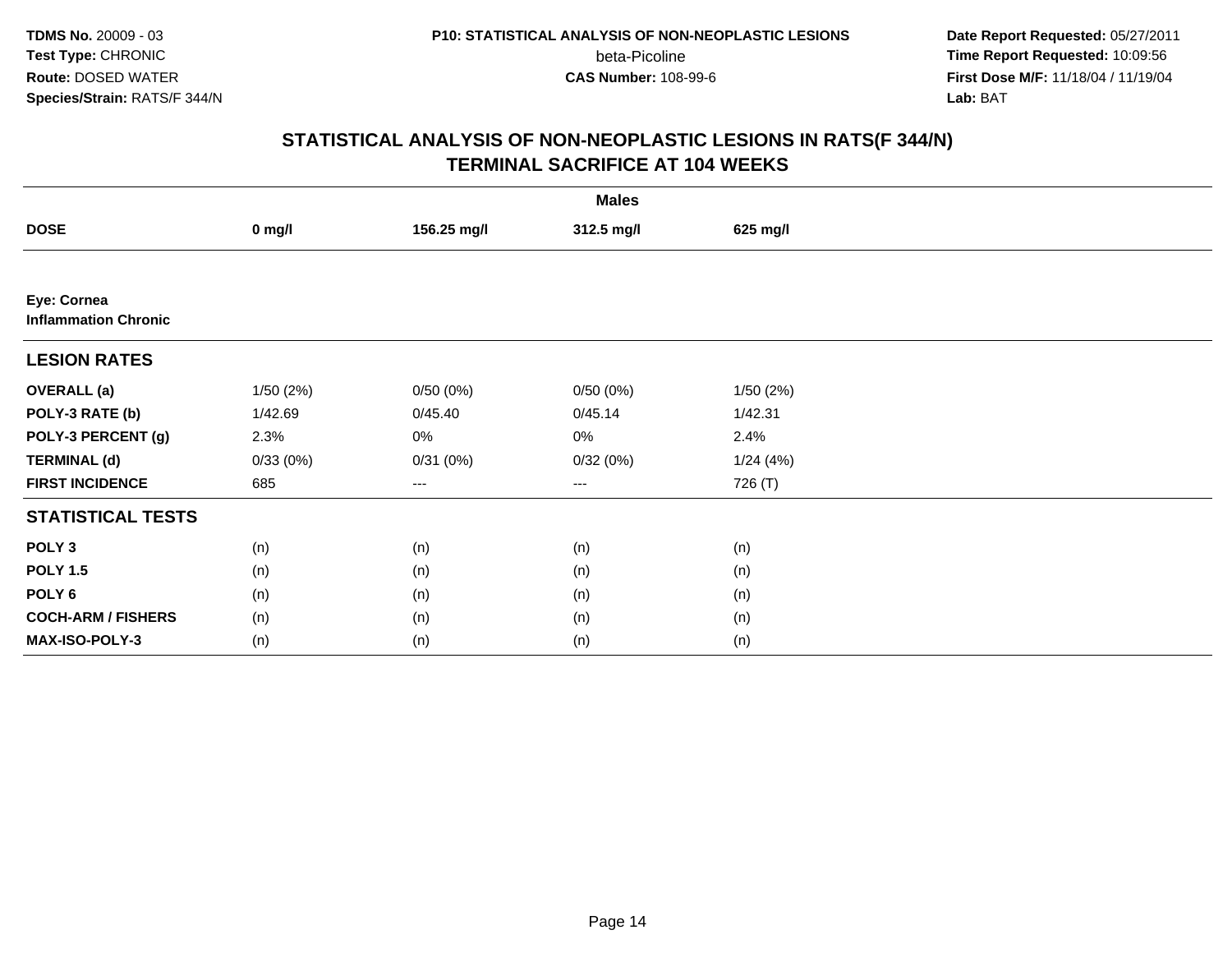beta-Picoline<br>CAS Number: 108-99-6

 **Date Report Requested:** 05/27/2011 **Time Report Requested:** 10:09:56 **First Dose M/F:** 11/18/04 / 11/19/04<br>**Lab:** BAT **Lab:** BAT

|                             |          |             | <b>Males</b> |          |  |
|-----------------------------|----------|-------------|--------------|----------|--|
| <b>DOSE</b>                 | $0$ mg/l | 156.25 mg/l | 312.5 mg/l   | 625 mg/l |  |
|                             |          |             |              |          |  |
| Eye: Retina<br>Degeneration |          |             |              |          |  |
| <b>LESION RATES</b>         |          |             |              |          |  |
| <b>OVERALL</b> (a)          | 0/50(0%) | 1/50(2%)    | 1/50(2%)     | 1/50(2%) |  |
| POLY-3 RATE (b)             | 0/42.53  | 1/45.98     | 1/45.14      | 1/42.32  |  |
| POLY-3 PERCENT (g)          | 0%       | 2.2%        | 2.2%         | 2.4%     |  |
| <b>TERMINAL (d)</b>         | 0/33(0%) | 0/31(0%)    | 1/32(3%)     | 0/24(0%) |  |
| <b>FIRST INCIDENCE</b>      | ---      | 544         | 726 (T)      | 723      |  |
| <b>STATISTICAL TESTS</b>    |          |             |              |          |  |
| POLY <sub>3</sub>           | (n)      | (n)         | (n)          | (n)      |  |
| <b>POLY 1.5</b>             | (n)      | (n)         | (n)          | (n)      |  |
| POLY <sub>6</sub>           | (n)      | (n)         | (n)          | (n)      |  |
| <b>COCH-ARM / FISHERS</b>   | (n)      | (n)         | (n)          | (n)      |  |
| MAX-ISO-POLY-3              | (n)      | (n)         | (n)          | (n)      |  |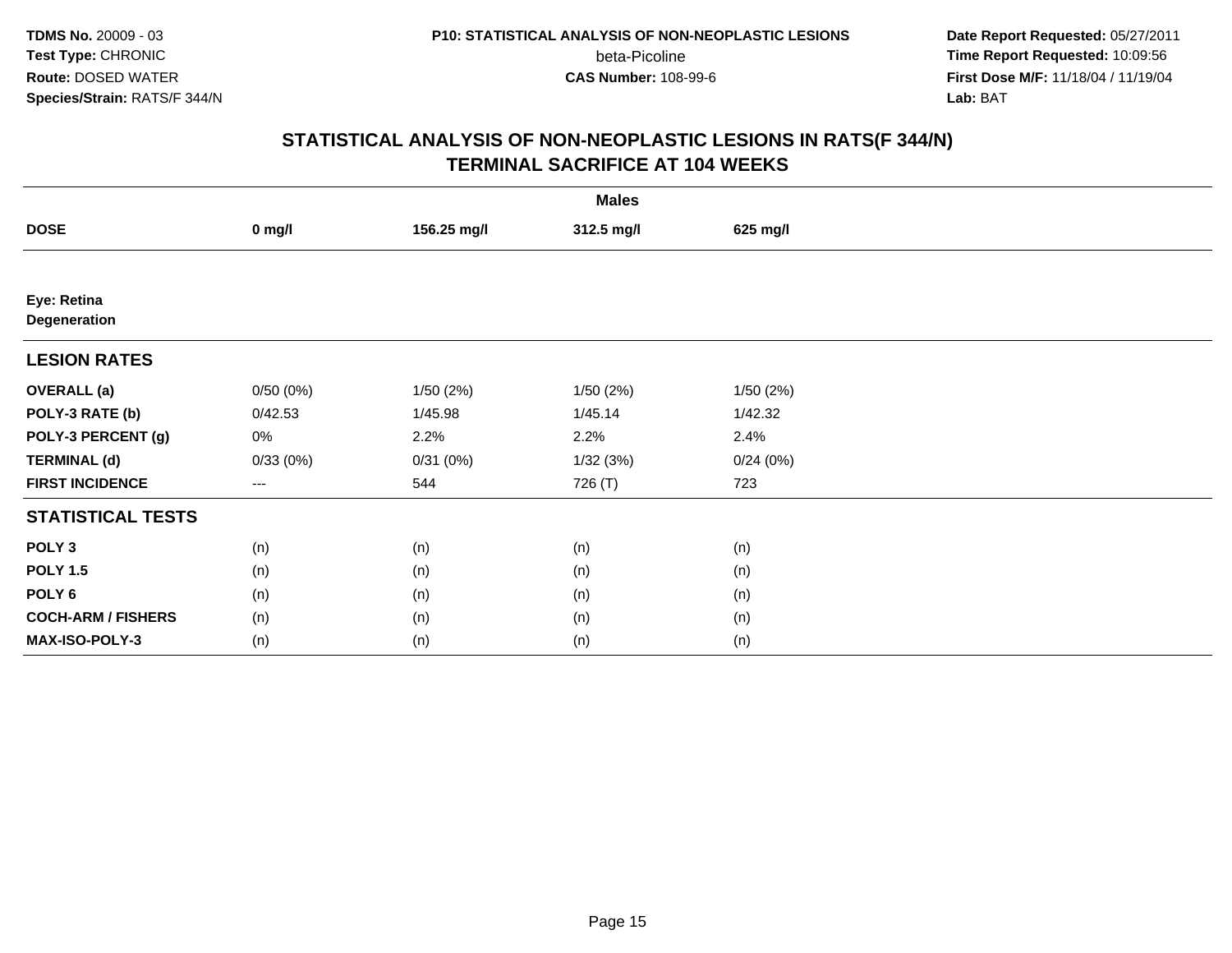beta-Picoline<br>CAS Number: 108-99-6

 **Date Report Requested:** 05/27/2011 **Time Report Requested:** 10:09:56 **First Dose M/F:** 11/18/04 / 11/19/04<br>**Lab:** BAT **Lab:** BAT

|                                       |              |             | <b>Males</b> |              |  |
|---------------------------------------|--------------|-------------|--------------|--------------|--|
| <b>DOSE</b>                           | $0$ mg/l     | 156.25 mg/l | 312.5 mg/l   | 625 mg/l     |  |
|                                       |              |             |              |              |  |
| <b>Harderian Gland</b><br>Hyperplasia |              |             |              |              |  |
| <b>LESION RATES</b>                   |              |             |              |              |  |
| <b>OVERALL</b> (a)                    | 1/50(2%)     | 0/50(0%)    | 2/50(4%)     | 0/50(0%)     |  |
| POLY-3 RATE (b)                       | 1/42.53      | 0/45.40     | 2/45.40      | 0/42.31      |  |
| POLY-3 PERCENT (g)                    | 2.4%         | 0%          | 4.4%         | 0%           |  |
| <b>TERMINAL (d)</b>                   | 1/33(3%)     | 0/31(0%)    | 1/32(3%)     | 0/24(0%)     |  |
| <b>FIRST INCIDENCE</b>                | 726 (T)      | ---         | 657          | ---          |  |
| <b>STATISTICAL TESTS</b>              |              |             |              |              |  |
| POLY <sub>3</sub>                     | P=0.474N     | P=0.487N    | $P = 0.523$  | $P = 0.501N$ |  |
| <b>POLY 1.5</b>                       | P=0.466N     | P=0.489N    | $P = 0.518$  | P=0.497N     |  |
| POLY <sub>6</sub>                     | P=0.489N     | P=0.487N    | $P=0.525$    | P=0.510N     |  |
| <b>COCH-ARM / FISHERS</b>             | $P = 0.461N$ | P=0.500N    | $P = 0.500$  | P=0.500N     |  |
| <b>MAX-ISO-POLY-3</b>                 | P=0.334N     | P=0.158N    | $P = 0.305$  | P=0.160N     |  |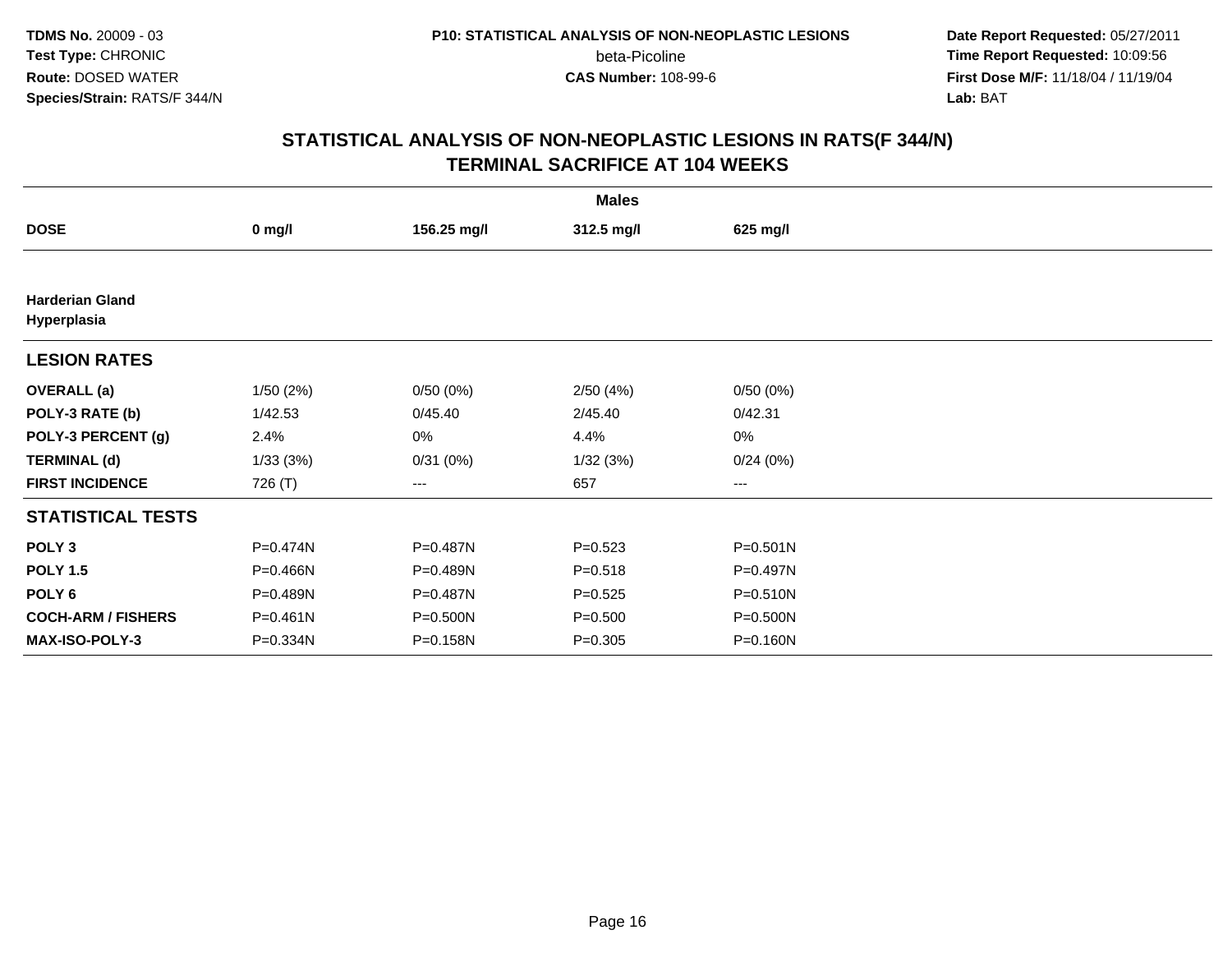beta-Picoline<br>CAS Number: 108-99-6

 **Date Report Requested:** 05/27/2011 **Time Report Requested:** 10:09:56 **First Dose M/F:** 11/18/04 / 11/19/04<br>**Lab:** BAT **Lab:** BAT

|                                                       |          |             | <b>Males</b> |          |  |
|-------------------------------------------------------|----------|-------------|--------------|----------|--|
| <b>DOSE</b>                                           | $0$ mg/l | 156.25 mg/l | 312.5 mg/l   | 625 mg/l |  |
|                                                       |          |             |              |          |  |
| <b>Harderian Gland</b><br><b>Inflammation Chronic</b> |          |             |              |          |  |
| <b>LESION RATES</b>                                   |          |             |              |          |  |
| <b>OVERALL (a)</b>                                    | 0/50(0%) | 0/50(0%)    | 0/50(0%)     | 0/50(0%) |  |
| POLY-3 RATE (b)                                       | 0/42.53  | 0/45.40     | 0/45.14      | 0/42.31  |  |
| POLY-3 PERCENT (g)                                    | 0%       | 0%          | 0%           | 0%       |  |
| <b>TERMINAL (d)</b>                                   | 0/33(0%) | 0/31(0%)    | 0/32(0%)     | 0/24(0%) |  |
| <b>FIRST INCIDENCE</b>                                | $--$     | ---         | $---$        | $---$    |  |
| <b>STATISTICAL TESTS</b>                              |          |             |              |          |  |
| POLY <sub>3</sub>                                     | (n)      | (n)         | (n)          | (n)      |  |
| <b>POLY 1.5</b>                                       | (n)      | (n)         | (n)          | (n)      |  |
| POLY <sub>6</sub>                                     | (n)      | (n)         | (n)          | (n)      |  |
| <b>COCH-ARM / FISHERS</b>                             | (n)      | (n)         | (n)          | (n)      |  |
| MAX-ISO-POLY-3                                        | (n)      | (n)         | (n)          | (n)      |  |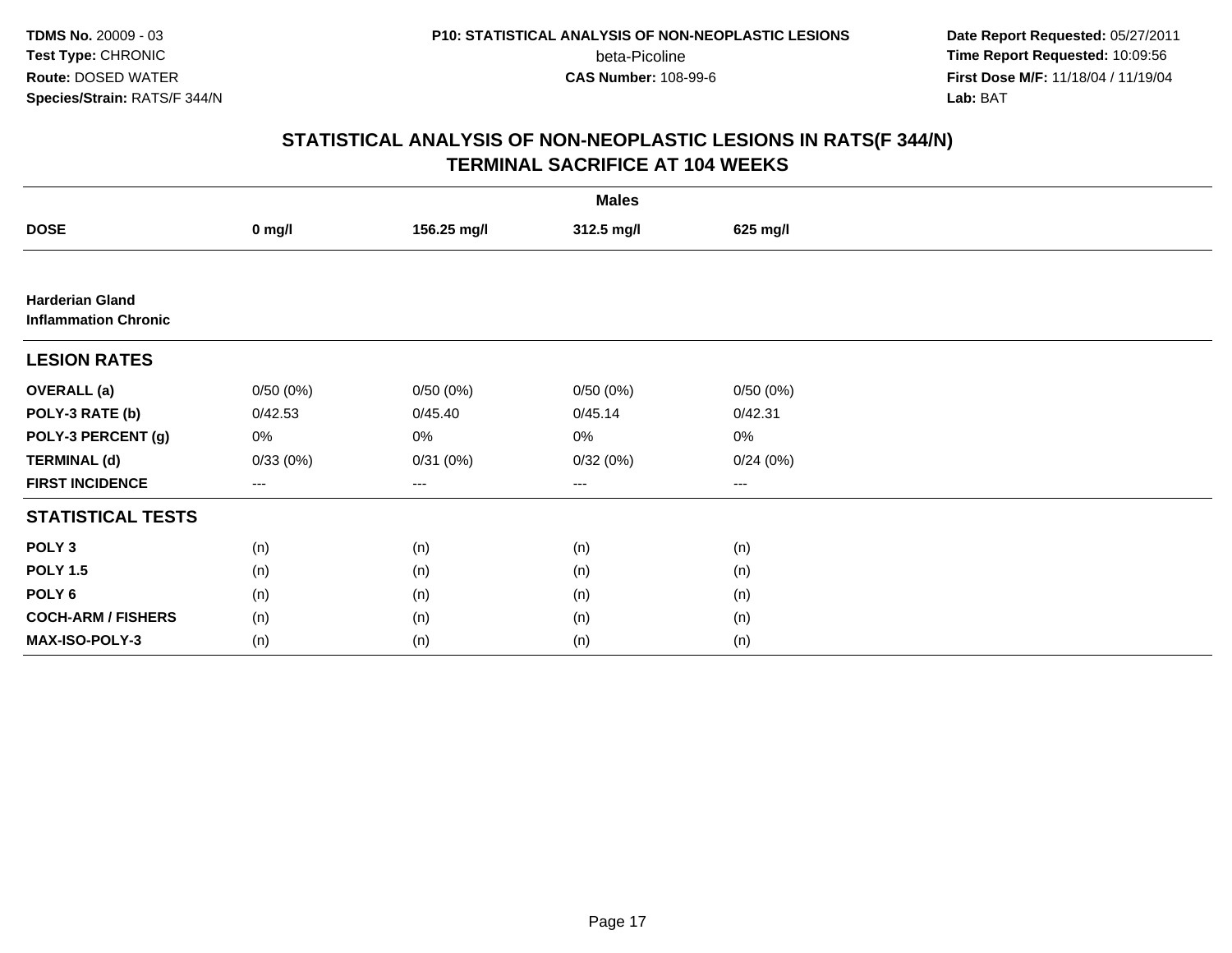beta-Picoline<br>CAS Number: 108-99-6

 **Date Report Requested:** 05/27/2011 **Time Report Requested:** 10:09:56 **First Dose M/F:** 11/18/04 / 11/19/04<br>**Lab:** BAT **Lab:** BAT

|                           |              |              | <b>Males</b> |              |  |
|---------------------------|--------------|--------------|--------------|--------------|--|
| <b>DOSE</b>               | $0$ mg/l     | 156.25 mg/l  | 312.5 mg/l   | 625 mg/l     |  |
|                           |              |              |              |              |  |
| Heart<br>Cardiomyopathy   |              |              |              |              |  |
| <b>LESION RATES</b>       |              |              |              |              |  |
| <b>OVERALL</b> (a)        | 49/50 (98%)  | 50/50 (100%) | 50/50 (100%) | 49/50 (98%)  |  |
| POLY-3 RATE (b)           | 49/49.00     | 50/50.00     | 50/50.00     | 49/49.58     |  |
| POLY-3 PERCENT (g)        | 100%         | 100%         | 100%         | 98.8%        |  |
| <b>TERMINAL (d)</b>       | 33/33 (100%) | 31/31 (100%) | 32/32 (100%) | 24/24 (100%) |  |
| <b>FIRST INCIDENCE</b>    | 273          | 498          | 393          | 499          |  |
| <b>STATISTICAL TESTS</b>  |              |              |              |              |  |
| POLY <sub>3</sub>         | P=0.359N     | $P = 1.000$  | $P = 1.000$  | P=0.762N     |  |
| <b>POLY 1.5</b>           | P=0.265N     | $P = 1.000$  | $P = 1.000$  | P=0.625N     |  |
| POLY 6                    | P=0.676N     | $P = 0.500$  | $P = 0.500$  | P=0.972N     |  |
| <b>COCH-ARM / FISHERS</b> | P=0.595N     | $P = 0.500$  | $P = 0.500$  | P=0.753N     |  |
| MAX-ISO-POLY-3            | P=0.128N     | $P = 0.161$  | $P = 0.161$  | P=0.163N     |  |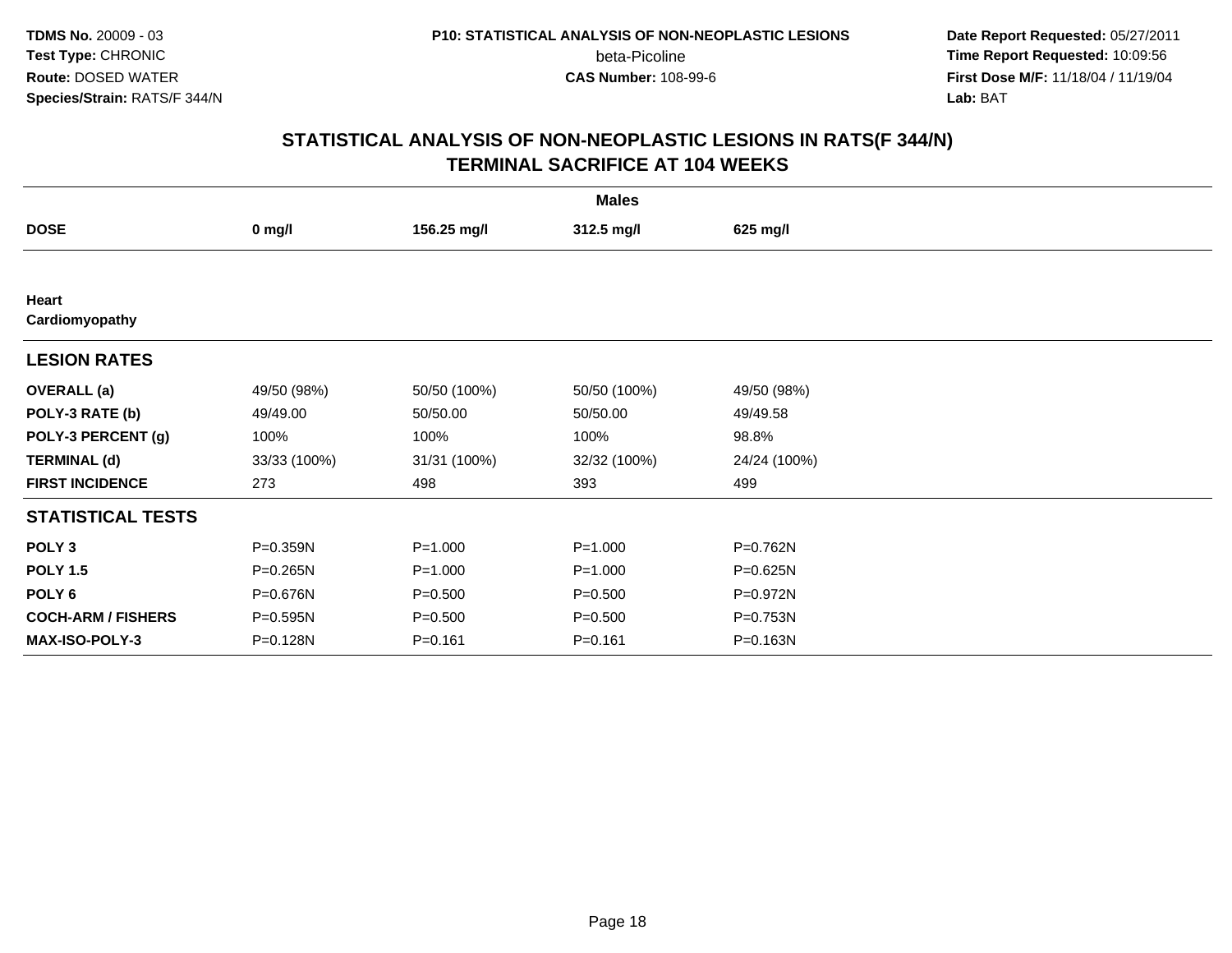beta-Picoline<br>CAS Number: 108-99-6

 **Date Report Requested:** 05/27/2011 **Time Report Requested:** 10:09:56 **First Dose M/F:** 11/18/04 / 11/19/04<br>**Lab:** BAT **Lab:** BAT

|                                |          |             | <b>Males</b>           |          |  |
|--------------------------------|----------|-------------|------------------------|----------|--|
| <b>DOSE</b>                    | $0$ mg/l | 156.25 mg/l | 312.5 mg/l             | 625 mg/l |  |
|                                |          |             |                        |          |  |
| Heart<br><b>Mineralization</b> |          |             |                        |          |  |
| <b>LESION RATES</b>            |          |             |                        |          |  |
| <b>OVERALL</b> (a)             | 0/50(0%) | 1/50(2%)    | 0/50(0%)               | 0/50(0%) |  |
| POLY-3 RATE (b)                | 0/42.53  | 1/45.44     | 0/45.14                | 0/42.31  |  |
| POLY-3 PERCENT (g)             | 0%       | 2.2%        | 0%                     | $0\%$    |  |
| <b>TERMINAL (d)</b>            | 0/33(0%) | 0/31(0%)    | 0/32(0%)               | 0/24(0%) |  |
| <b>FIRST INCIDENCE</b>         | ---      | 717         | $\qquad \qquad \cdots$ | $---$    |  |
| <b>STATISTICAL TESTS</b>       |          |             |                        |          |  |
| POLY <sub>3</sub>              | (n)      | (n)         | (n)                    | (n)      |  |
| <b>POLY 1.5</b>                | (n)      | (n)         | (n)                    | (n)      |  |
| POLY <sub>6</sub>              | (n)      | (n)         | (n)                    | (n)      |  |
| <b>COCH-ARM / FISHERS</b>      | (n)      | (n)         | (n)                    | (n)      |  |
| MAX-ISO-POLY-3                 | (n)      | (n)         | (n)                    | (n)      |  |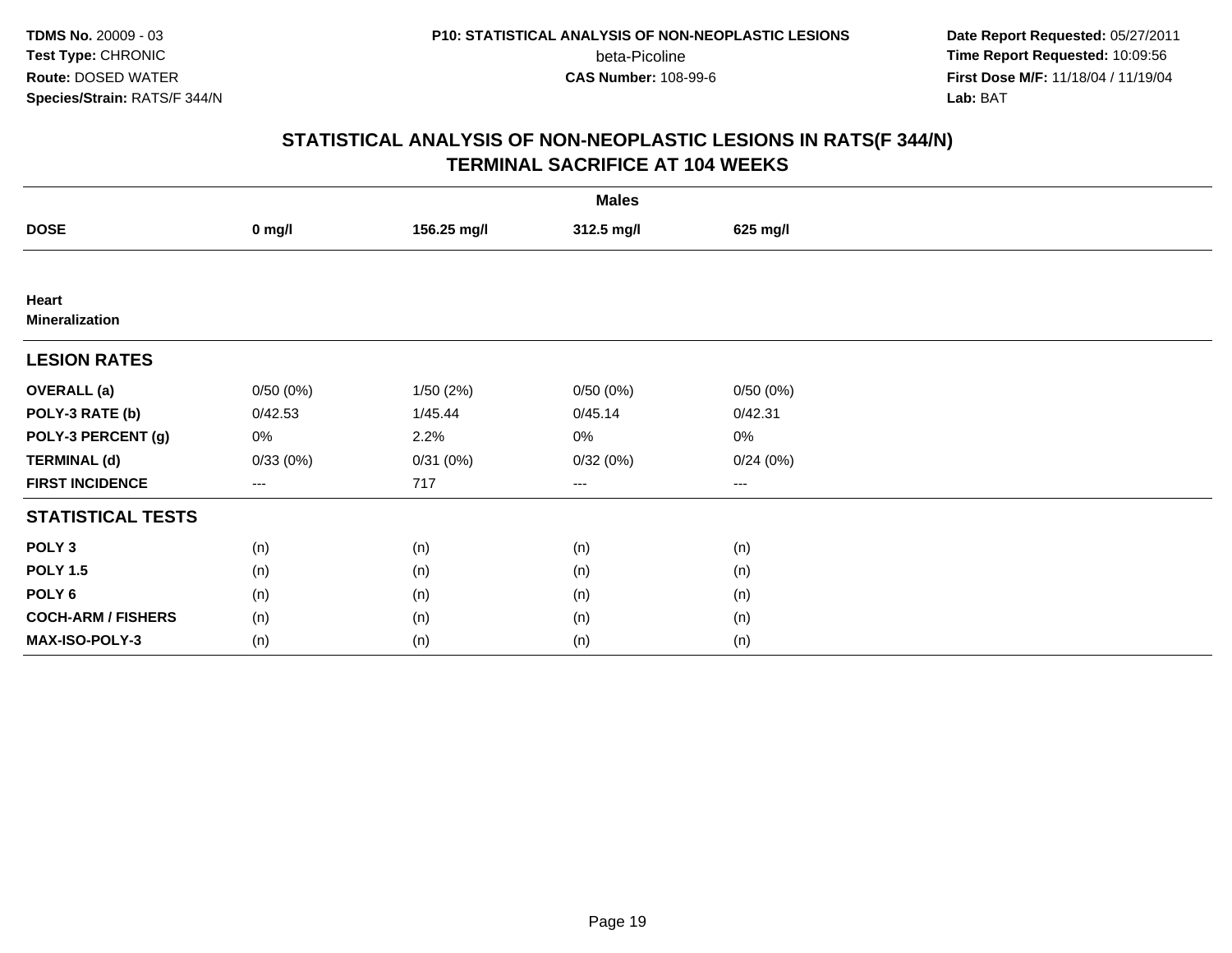beta-Picoline<br>CAS Number: 108-99-6

 **Date Report Requested:** 05/27/2011 **Time Report Requested:** 10:09:56 **First Dose M/F:** 11/18/04 / 11/19/04<br>**Lab:** BAT **Lab:** BAT

|                                           |            |             | <b>Males</b> |           |  |
|-------------------------------------------|------------|-------------|--------------|-----------|--|
| <b>DOSE</b>                               | $0$ mg/l   | 156.25 mg/l | 312.5 mg/l   | 625 mg/l  |  |
|                                           |            |             |              |           |  |
| <b>Heart: Atrium</b><br><b>Thrombosis</b> |            |             |              |           |  |
| <b>LESION RATES</b>                       |            |             |              |           |  |
| <b>OVERALL</b> (a)                        | 5/50 (10%) | 5/50 (10%)  | 0/50(0%)     | 0/50(0%)  |  |
| POLY-3 RATE (b)                           | 5/43.65    | 5/45.67     | 0/45.14      | 0/42.31   |  |
| POLY-3 PERCENT (g)                        | 11.5%      | 11%         | 0%           | 0%        |  |
| <b>TERMINAL (d)</b>                       | 1/33(3%)   | 2/31(7%)    | 0/32(0%)     | 0/24(0%)  |  |
| <b>FIRST INCIDENCE</b>                    | 600        | 694         | $--$         | ---       |  |
| <b>STATISTICAL TESTS</b>                  |            |             |              |           |  |
| POLY <sub>3</sub>                         | P=0.005N** | P=0.602N    | P=0.028N*    | P=0.033N* |  |
| <b>POLY 1.5</b>                           | P=0.005N** | P=0.602N    | P=0.028N*    | P=0.030N* |  |
| POLY 6                                    | P=0.006N** | P=0.611N    | P=0.029N*    | P=0.039N* |  |
| <b>COCH-ARM / FISHERS</b>                 | P=0.006N** | P=0.630N    | P=0.028N*    | P=0.028N* |  |
| MAX-ISO-POLY-3                            | P=0.008N** | P=0.469N    | P=0.010N**   | P=0.011N* |  |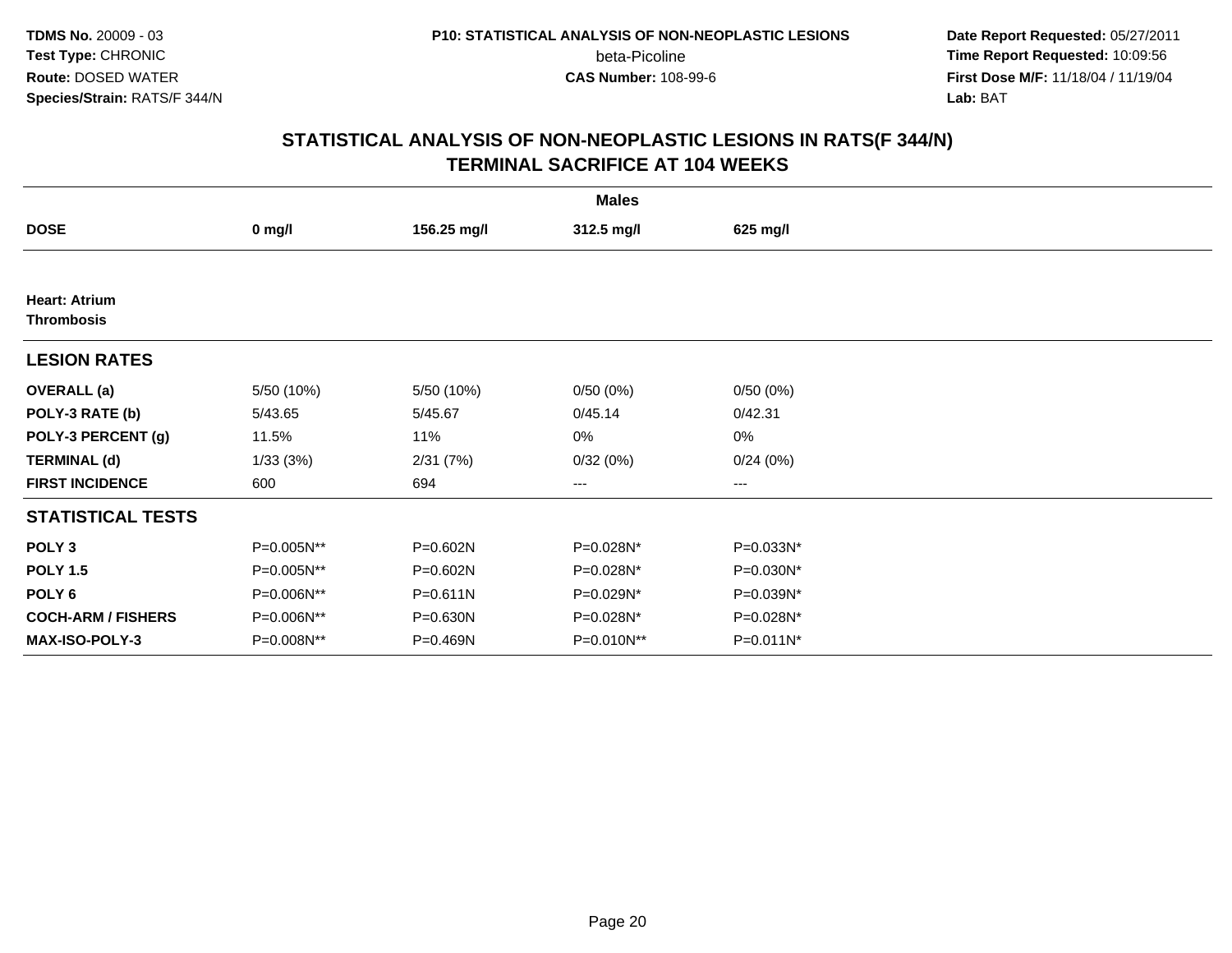beta-Picoline<br>CAS Number: 108-99-6

 **Date Report Requested:** 05/27/2011 **Time Report Requested:** 10:09:56 **First Dose M/F:** 11/18/04 / 11/19/04<br>**Lab:** BAT **Lab:** BAT

|                                                           |          |             | <b>Males</b> |              |  |
|-----------------------------------------------------------|----------|-------------|--------------|--------------|--|
| <b>DOSE</b>                                               | $0$ mg/l | 156.25 mg/l | 312.5 mg/l   | 625 mg/l     |  |
|                                                           |          |             |              |              |  |
| <b>Intestine Large, Colon</b><br><b>Parasite Metazoan</b> |          |             |              |              |  |
| <b>LESION RATES</b>                                       |          |             |              |              |  |
| <b>OVERALL</b> (a)                                        | 3/47(6%) | 4/49 (8%)   | 7/49 (14%)   | 1/49(2%)     |  |
| POLY-3 RATE (b)                                           | 3/40.73  | 4/44.63     | 7/44.68      | 1/41.45      |  |
| POLY-3 PERCENT (g)                                        | 7.4%     | 9%          | 15.7%        | 2.4%         |  |
| <b>TERMINAL (d)</b>                                       | 2/33(6%) | 4/31 (13%)  | 6/32(19%)    | 1/24(4%)     |  |
| <b>FIRST INCIDENCE</b>                                    | 600      | 726 (T)     | 721          | 726 (T)      |  |
| <b>STATISTICAL TESTS</b>                                  |          |             |              |              |  |
| POLY <sub>3</sub>                                         | P=0.284N | $P = 0.550$ | $P = 0.197$  | P=0.298N     |  |
| <b>POLY 1.5</b>                                           | P=0.262N | $P = 0.549$ | $P = 0.196$  | P=0.288N     |  |
| POLY <sub>6</sub>                                         | P=0.325N | $P = 0.542$ | $P = 0.190$  | $P = 0.321N$ |  |
| <b>COCH-ARM / FISHERS</b>                                 | P=0.261N | $P = 0.524$ | $P = 0.176$  | P=0.293N     |  |
| <b>MAX-ISO-POLY-3</b>                                     | P=0.147N | $P = 0.396$ | $P = 0.125$  | P=0.149N     |  |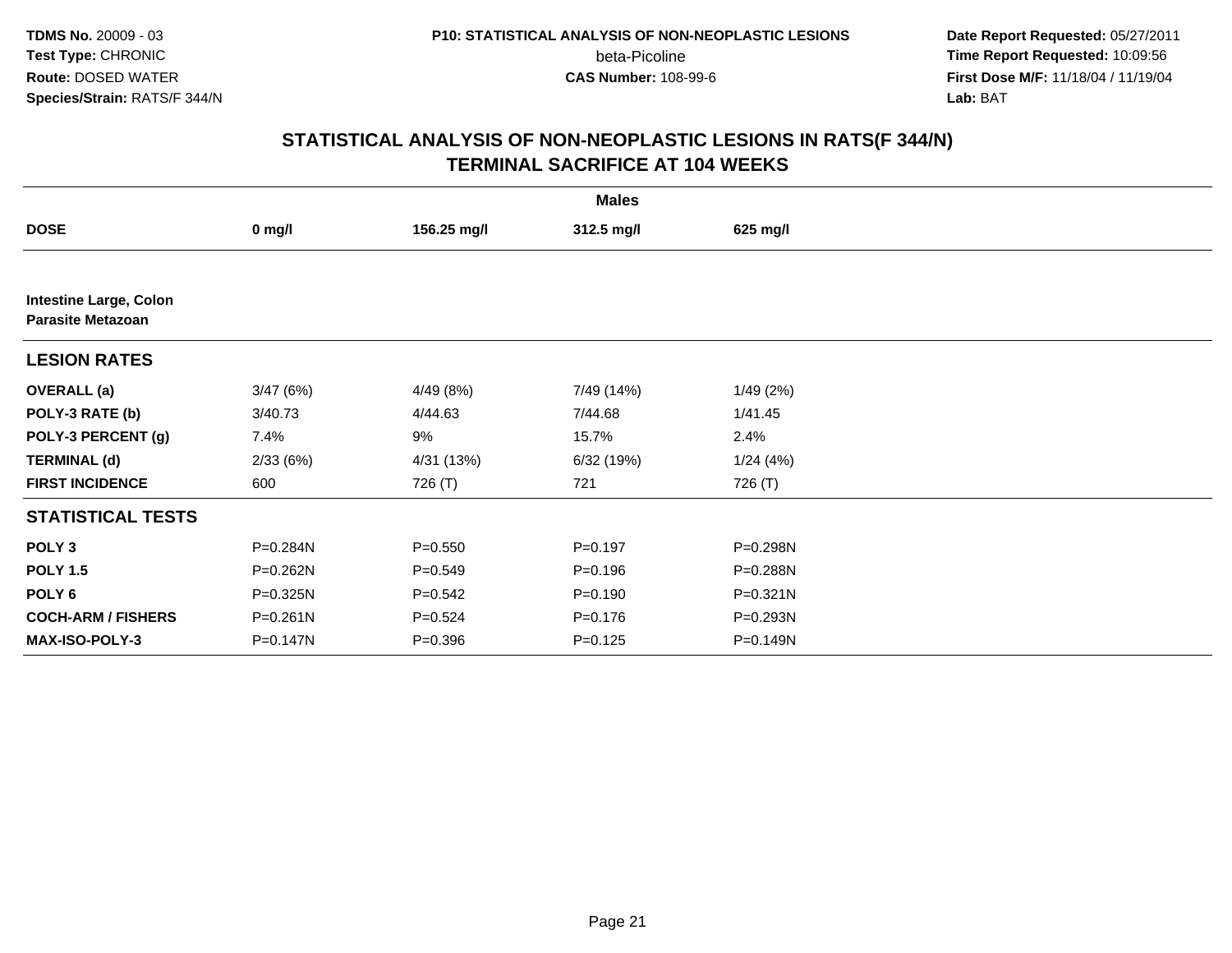beta-Picoline<br>CAS Number: 108-99-6

 **Date Report Requested:** 05/27/2011 **Time Report Requested:** 10:09:56 **First Dose M/F:** 11/18/04 / 11/19/04<br>**Lab:** BAT **Lab:** BAT

|                                                            |             |             | <b>Males</b> |             |  |
|------------------------------------------------------------|-------------|-------------|--------------|-------------|--|
| <b>DOSE</b>                                                | $0$ mg/l    | 156.25 mg/l | 312.5 mg/l   | 625 mg/l    |  |
|                                                            |             |             |              |             |  |
| <b>Intestine Large, Rectum</b><br><b>Parasite Metazoan</b> |             |             |              |             |  |
| <b>LESION RATES</b>                                        |             |             |              |             |  |
| <b>OVERALL</b> (a)                                         | 2/47(4%)    | 5/49 (10%)  | 3/49(6%)     | 5/50 (10%)  |  |
| POLY-3 RATE (b)                                            | 2/40.29     | 5/44.95     | 3/45.05      | 5/42.69     |  |
| POLY-3 PERCENT (g)                                         | 5%          | 11.1%       | 6.7%         | 11.7%       |  |
| <b>TERMINAL (d)</b>                                        | 2/33(6%)    | 4/31 (13%)  | 2/32(6%)     | 4/24 (17%)  |  |
| <b>FIRST INCIDENCE</b>                                     | 726 (T)     | 638         | 615          | 618         |  |
| <b>STATISTICAL TESTS</b>                                   |             |             |              |             |  |
| POLY <sub>3</sub>                                          | $P = 0.268$ | $P = 0.262$ | $P = 0.551$  | $P = 0.239$ |  |
| <b>POLY 1.5</b>                                            | $P = 0.281$ | $P = 0.258$ | $P = 0.545$  | $P = 0.249$ |  |
| POLY <sub>6</sub>                                          | $P=0.244$   | $P = 0.261$ | $P = 0.551$  | $P = 0.217$ |  |
| <b>COCH-ARM / FISHERS</b>                                  | $P=0.274$   | $P = 0.235$ | $P = 0.520$  | $P = 0.244$ |  |
| <b>MAX-ISO-POLY-3</b>                                      | $P = 0.234$ | $P = 0.162$ | $P = 0.375$  | $P = 0.137$ |  |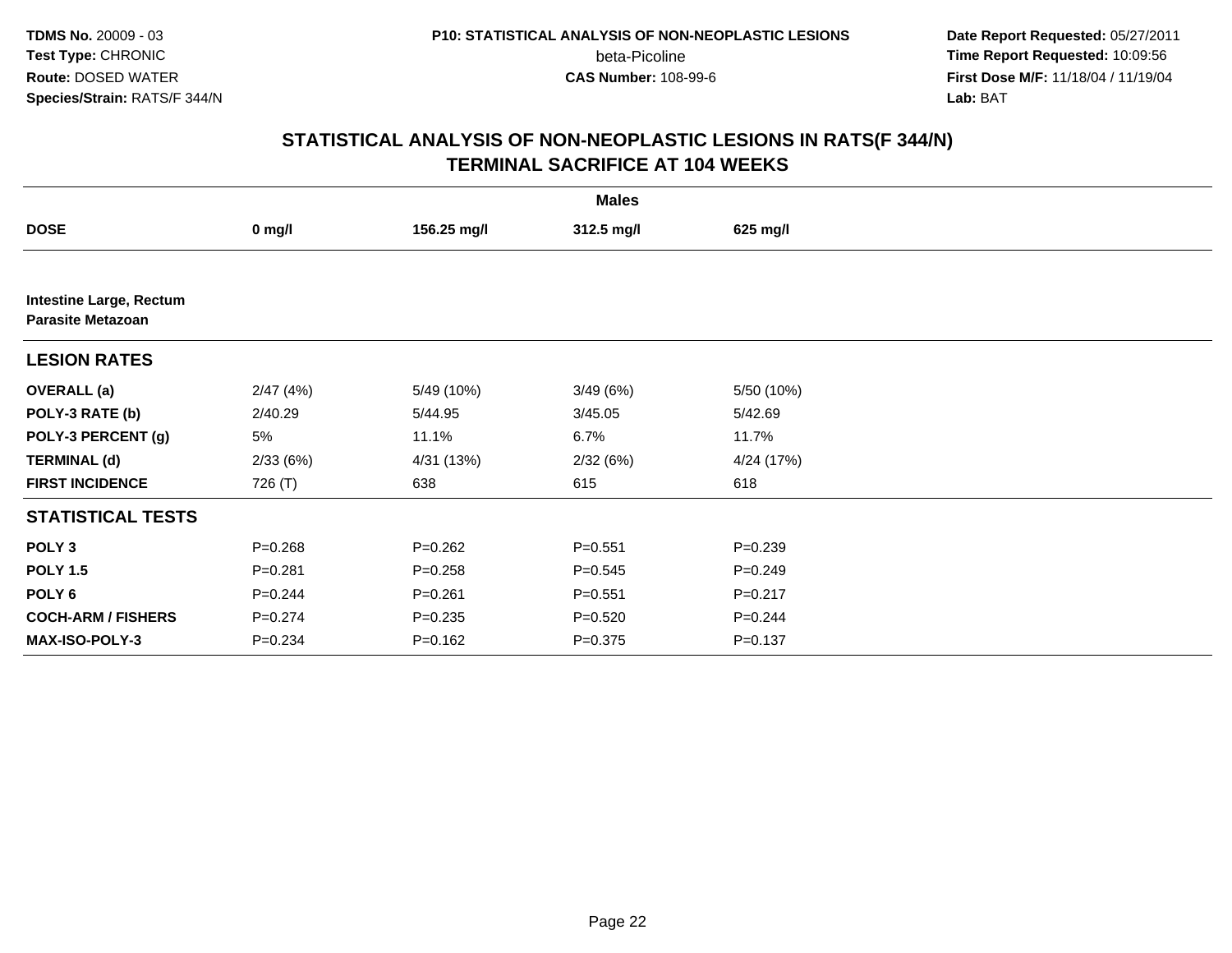beta-Picoline<br>CAS Number: 108-99-6

 **Date Report Requested:** 05/27/2011 **Time Report Requested:** 10:09:56 **First Dose M/F:** 11/18/04 / 11/19/04<br>**Lab:** BAT **Lab:** BAT

|                                                                |          |             | <b>Males</b> |          |  |
|----------------------------------------------------------------|----------|-------------|--------------|----------|--|
| <b>DOSE</b>                                                    | $0$ mg/l | 156.25 mg/l | 312.5 mg/l   | 625 mg/l |  |
|                                                                |          |             |              |          |  |
| <b>Intestine Small, Jejunum</b><br><b>Inflammation Chronic</b> |          |             |              |          |  |
| <b>LESION RATES</b>                                            |          |             |              |          |  |
| <b>OVERALL (a)</b>                                             | 1/45(2%) | 0/47(0%)    | 0/48(0%)     | 0/49(0%) |  |
| POLY-3 RATE (b)                                                | 1/39.48  | 0/42.91     | 0/43.68      | 0/41.78  |  |
| POLY-3 PERCENT (g)                                             | 2.5%     | 0%          | 0%           | 0%       |  |
| <b>TERMINAL (d)</b>                                            | 1/33(3%) | 0/31(0%)    | 0/32(0%)     | 0/24(0%) |  |
| <b>FIRST INCIDENCE</b>                                         | 726 (T)  | $--$        | $--$         | $--$     |  |
| <b>STATISTICAL TESTS</b>                                       |          |             |              |          |  |
| POLY <sub>3</sub>                                              | (n)      | (n)         | (n)          | (n)      |  |
| <b>POLY 1.5</b>                                                | (n)      | (n)         | (n)          | (n)      |  |
| POLY <sub>6</sub>                                              | (n)      | (n)         | (n)          | (n)      |  |
| <b>COCH-ARM / FISHERS</b>                                      | (n)      | (n)         | (n)          | (n)      |  |
| MAX-ISO-POLY-3                                                 | (n)      | (n)         | (n)          | (n)      |  |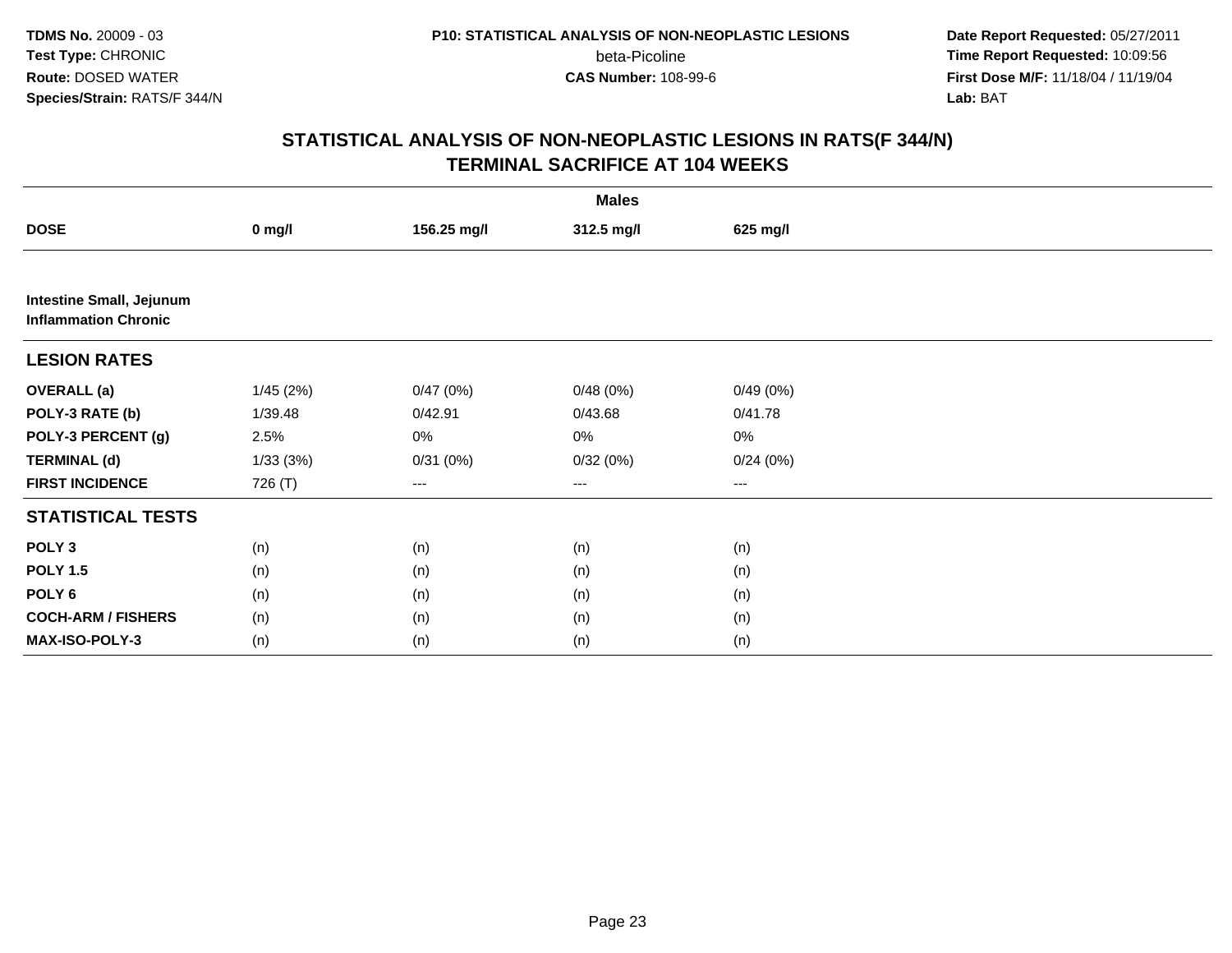beta-Picoline<br>CAS Number: 108-99-6

 **Date Report Requested:** 05/27/2011 **Time Report Requested:** 10:09:56 **First Dose M/F:** 11/18/04 / 11/19/04<br>**Lab:** BAT **Lab:** BAT

|                           |          |             | <b>Males</b> |          |  |
|---------------------------|----------|-------------|--------------|----------|--|
| <b>DOSE</b>               | $0$ mg/l | 156.25 mg/l | 312.5 mg/l   | 625 mg/l |  |
|                           |          |             |              |          |  |
| Kidney<br>Cyst            |          |             |              |          |  |
| <b>LESION RATES</b>       |          |             |              |          |  |
| <b>OVERALL</b> (a)        | 0/50(0%) | 0/50(0%)    | 0/50(0%)     | 0/50(0%) |  |
| POLY-3 RATE (b)           | 0/42.53  | 0/45.40     | 0/45.14      | 0/42.31  |  |
| POLY-3 PERCENT (g)        | 0%       | 0%          | 0%           | 0%       |  |
| <b>TERMINAL (d)</b>       | 0/33(0%) | 0/31(0%)    | 0/32(0%)     | 0/24(0%) |  |
| <b>FIRST INCIDENCE</b>    | ---      | $--$        | $\cdots$     | $\cdots$ |  |
| <b>STATISTICAL TESTS</b>  |          |             |              |          |  |
| POLY <sub>3</sub>         | (n)      | (n)         | (n)          | (n)      |  |
| <b>POLY 1.5</b>           | (n)      | (n)         | (n)          | (n)      |  |
| POLY <sub>6</sub>         | (n)      | (n)         | (n)          | (n)      |  |
| <b>COCH-ARM / FISHERS</b> | (n)      | (n)         | (n)          | (n)      |  |
| MAX-ISO-POLY-3            | (n)      | (n)         | (n)          | (n)      |  |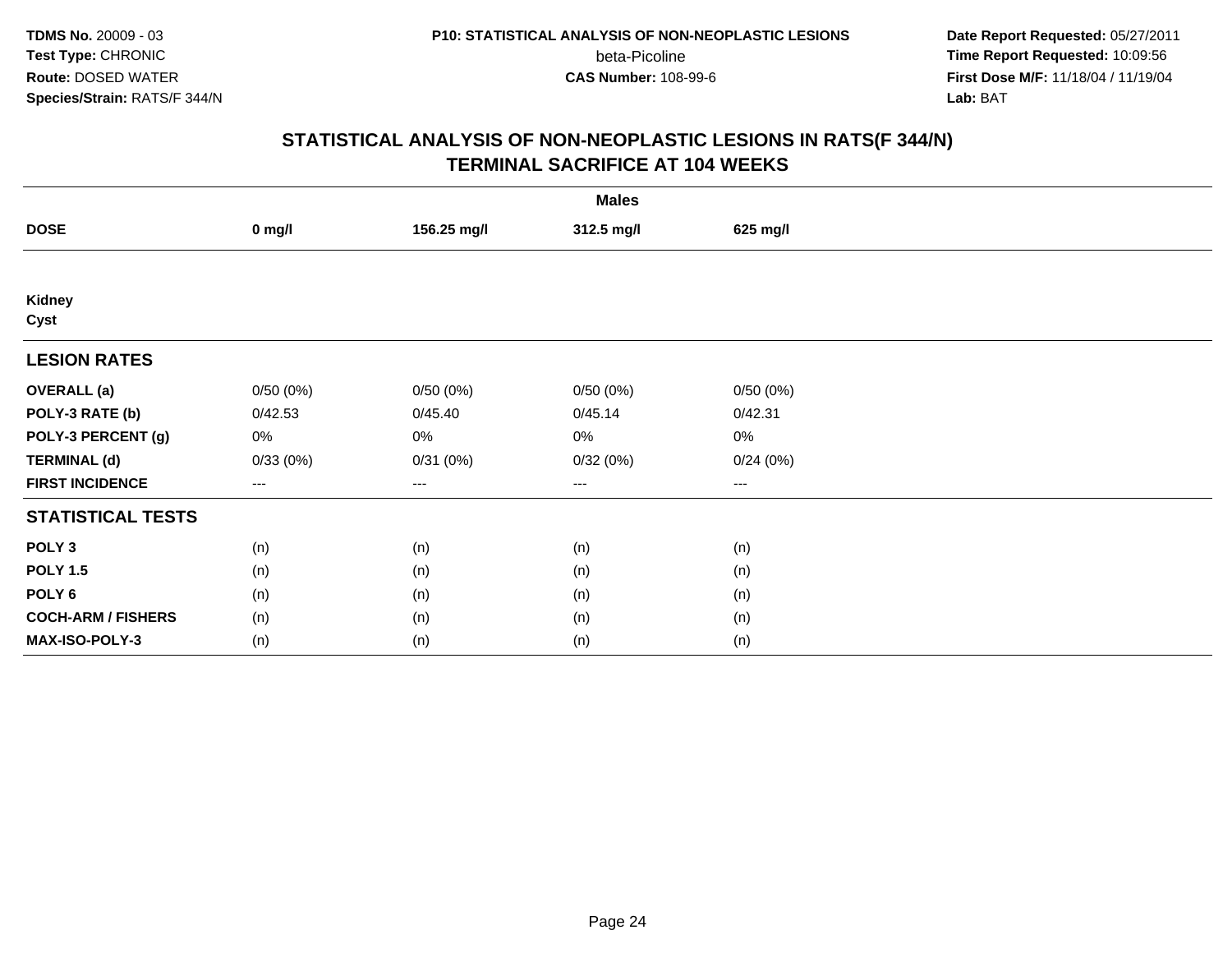beta-Picoline<br>CAS Number: 108-99-6

 **Date Report Requested:** 05/27/2011 **Time Report Requested:** 10:09:56 **First Dose M/F:** 11/18/04 / 11/19/04<br>**Lab:** BAT **Lab:** BAT

|                           |          |             | <b>Males</b> |          |  |
|---------------------------|----------|-------------|--------------|----------|--|
| <b>DOSE</b>               | $0$ mg/l | 156.25 mg/l | 312.5 mg/l   | 625 mg/l |  |
|                           |          |             |              |          |  |
| Kidney<br><b>Fibrosis</b> |          |             |              |          |  |
| <b>LESION RATES</b>       |          |             |              |          |  |
| <b>OVERALL</b> (a)        | 0/50(0%) | 0/50(0%)    | 0/50(0%)     | 0/50(0%) |  |
| POLY-3 RATE (b)           | 0/42.53  | 0/45.40     | 0/45.14      | 0/42.31  |  |
| POLY-3 PERCENT (g)        | 0%       | 0%          | 0%           | 0%       |  |
| <b>TERMINAL (d)</b>       | 0/33(0%) | 0/31(0%)    | 0/32(0%)     | 0/24(0%) |  |
| <b>FIRST INCIDENCE</b>    | ---      | $--$        | $\cdots$     | $\cdots$ |  |
| <b>STATISTICAL TESTS</b>  |          |             |              |          |  |
| POLY <sub>3</sub>         | (n)      | (n)         | (n)          | (n)      |  |
| <b>POLY 1.5</b>           | (n)      | (n)         | (n)          | (n)      |  |
| POLY <sub>6</sub>         | (n)      | (n)         | (n)          | (n)      |  |
| <b>COCH-ARM / FISHERS</b> | (n)      | (n)         | (n)          | (n)      |  |
| MAX-ISO-POLY-3            | (n)      | (n)         | (n)          | (n)      |  |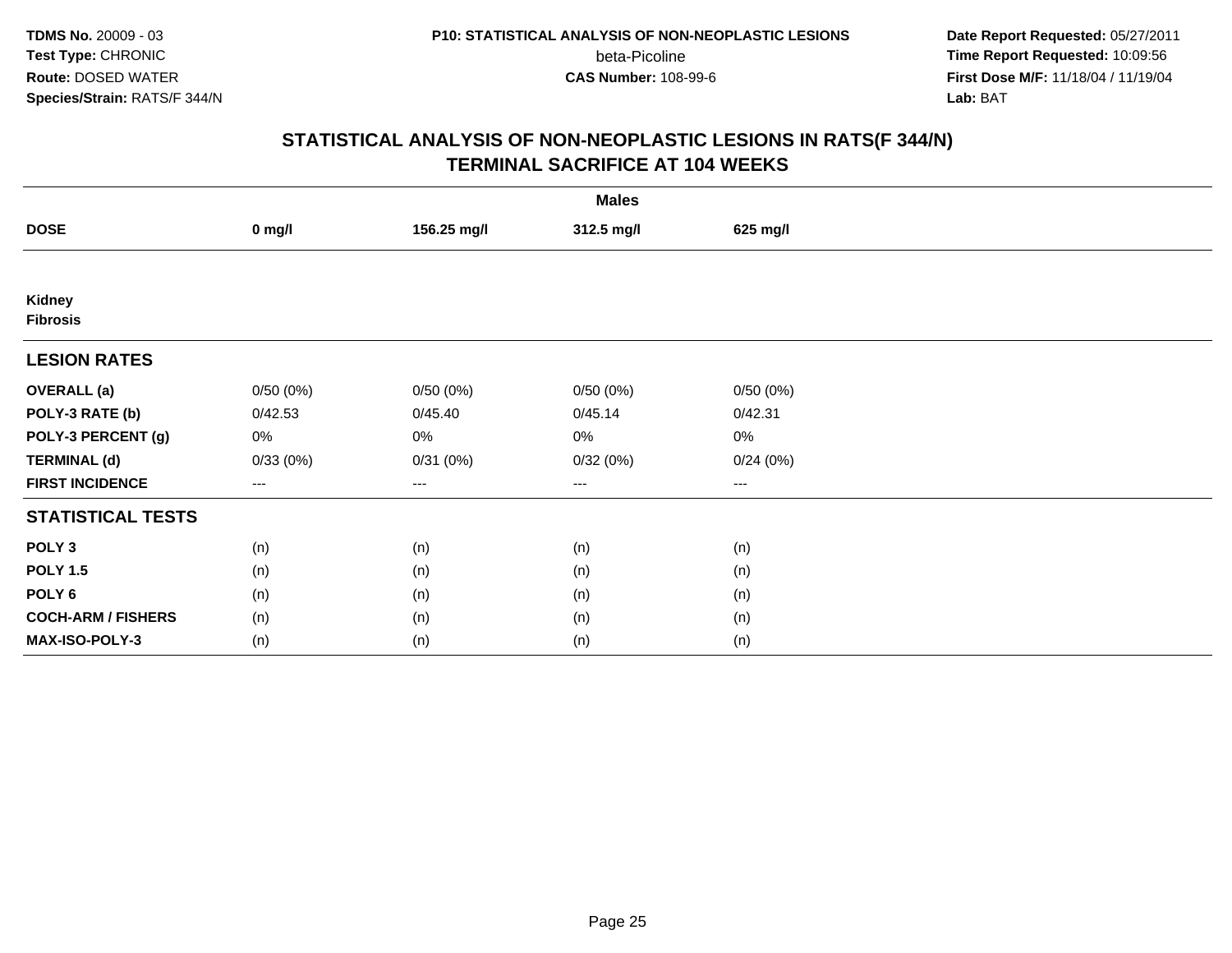beta-Picoline<br>CAS Number: 108-99-6

 **Date Report Requested:** 05/27/2011 **Time Report Requested:** 10:09:56 **First Dose M/F:** 11/18/04 / 11/19/04<br>**Lab:** BAT **Lab:** BAT

|                           |          |             | <b>Males</b> |          |  |
|---------------------------|----------|-------------|--------------|----------|--|
| <b>DOSE</b>               | $0$ mg/l | 156.25 mg/l | 312.5 mg/l   | 625 mg/l |  |
|                           |          |             |              |          |  |
| Kidney<br><b>Infarct</b>  |          |             |              |          |  |
| <b>LESION RATES</b>       |          |             |              |          |  |
| <b>OVERALL</b> (a)        | 0/50(0%) | 0/50(0%)    | 0/50(0%)     | 0/50(0%) |  |
| POLY-3 RATE (b)           | 0/42.53  | 0/45.40     | 0/45.14      | 0/42.31  |  |
| POLY-3 PERCENT (g)        | 0%       | 0%          | 0%           | 0%       |  |
| <b>TERMINAL (d)</b>       | 0/33(0%) | 0/31(0%)    | 0/32(0%)     | 0/24(0%) |  |
| <b>FIRST INCIDENCE</b>    | ---      | ---         | $--$         | $--$     |  |
| <b>STATISTICAL TESTS</b>  |          |             |              |          |  |
| POLY <sub>3</sub>         | (n)      | (n)         | (n)          | (n)      |  |
| <b>POLY 1.5</b>           | (n)      | (n)         | (n)          | (n)      |  |
| POLY <sub>6</sub>         | (n)      | (n)         | (n)          | (n)      |  |
| <b>COCH-ARM / FISHERS</b> | (n)      | (n)         | (n)          | (n)      |  |
| MAX-ISO-POLY-3            | (n)      | (n)         | (n)          | (n)      |  |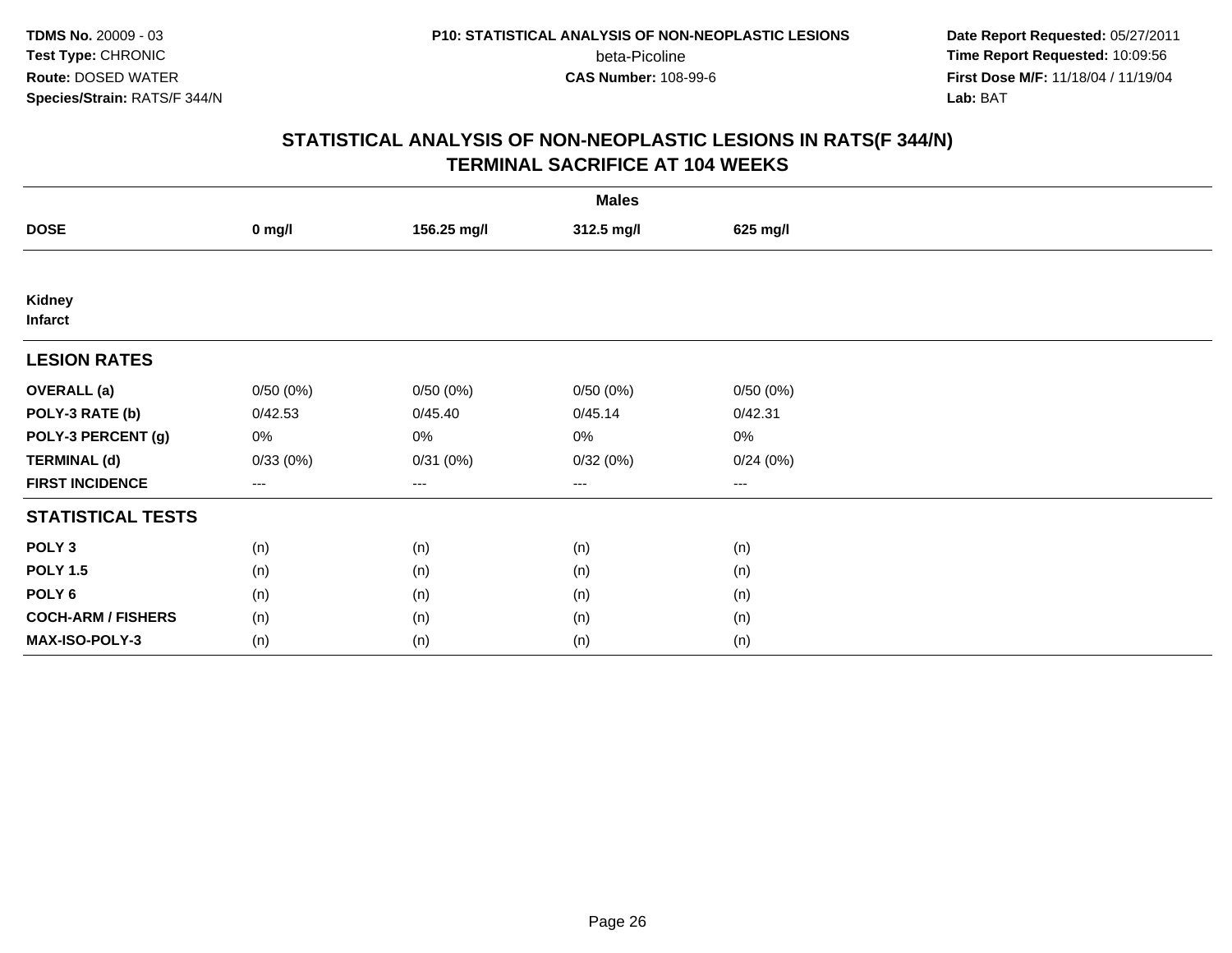beta-Picoline<br>CAS Number: 108-99-6

 **Date Report Requested:** 05/27/2011 **Time Report Requested:** 10:09:56 **First Dose M/F:** 11/18/04 / 11/19/04<br>**Lab:** BAT **Lab:** BAT

| <b>Males</b>                    |          |             |                        |          |  |  |
|---------------------------------|----------|-------------|------------------------|----------|--|--|
| <b>DOSE</b>                     | $0$ mg/l | 156.25 mg/l | 312.5 mg/l             | 625 mg/l |  |  |
|                                 |          |             |                        |          |  |  |
| Kidney<br><b>Mineralization</b> |          |             |                        |          |  |  |
| <b>LESION RATES</b>             |          |             |                        |          |  |  |
| <b>OVERALL</b> (a)              | 0/50(0%) | 0/50(0%)    | 0/50(0%)               | 0/50(0%) |  |  |
| POLY-3 RATE (b)                 | 0/42.53  | 0/45.40     | 0/45.14                | 0/42.31  |  |  |
| POLY-3 PERCENT (g)              | 0%       | 0%          | 0%                     | $0\%$    |  |  |
| <b>TERMINAL (d)</b>             | 0/33(0%) | 0/31(0%)    | 0/32(0%)               | 0/24(0%) |  |  |
| <b>FIRST INCIDENCE</b>          | ---      | $--$        | $\qquad \qquad \cdots$ | $---$    |  |  |
| <b>STATISTICAL TESTS</b>        |          |             |                        |          |  |  |
| POLY <sub>3</sub>               | (n)      | (n)         | (n)                    | (n)      |  |  |
| <b>POLY 1.5</b>                 | (n)      | (n)         | (n)                    | (n)      |  |  |
| POLY <sub>6</sub>               | (n)      | (n)         | (n)                    | (n)      |  |  |
| <b>COCH-ARM / FISHERS</b>       | (n)      | (n)         | (n)                    | (n)      |  |  |
| MAX-ISO-POLY-3                  | (n)      | (n)         | (n)                    | (n)      |  |  |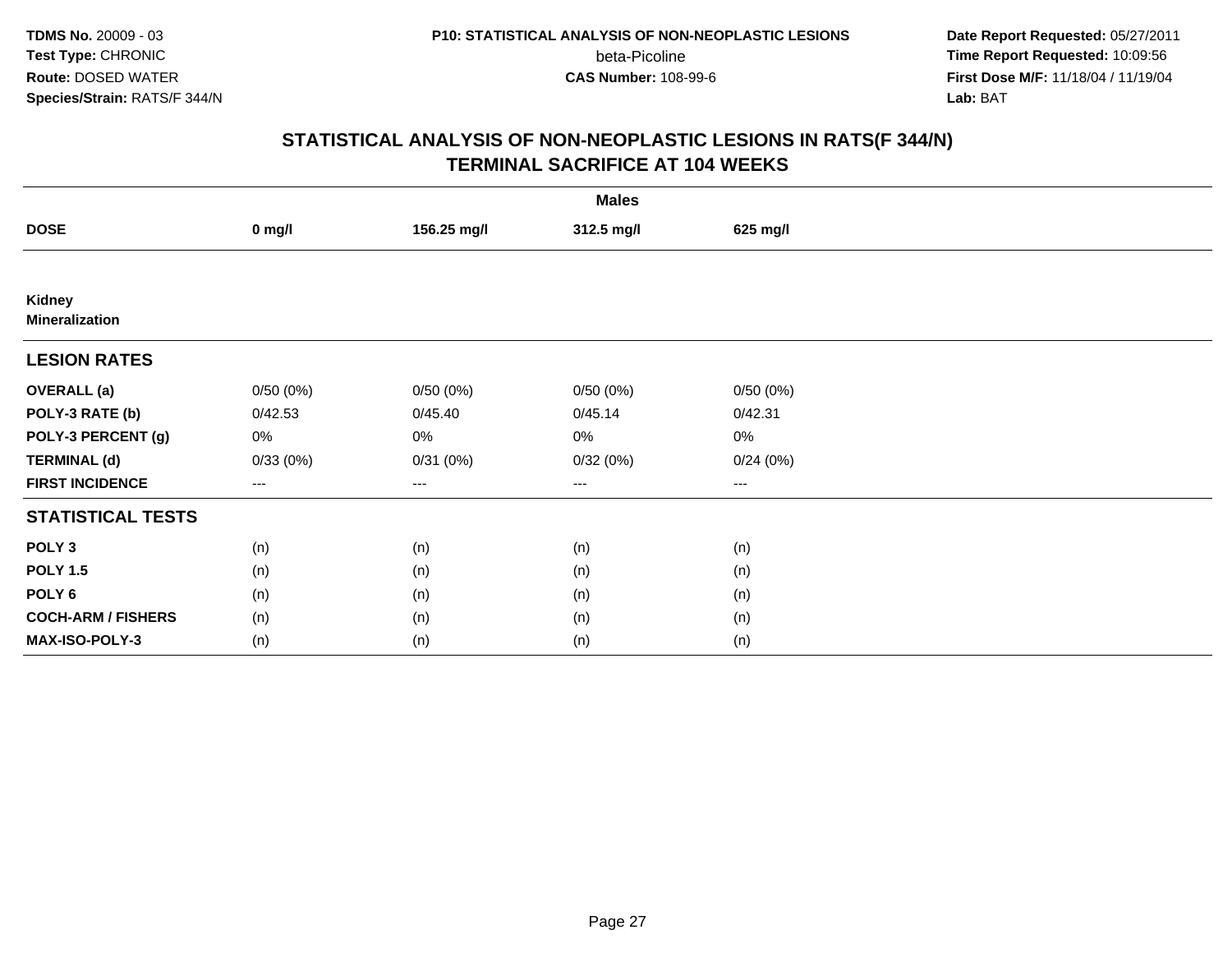beta-Picoline<br>CAS Number: 108-99-6

 **Date Report Requested:** 05/27/2011 **Time Report Requested:** 10:09:56 **First Dose M/F:** 11/18/04 / 11/19/04<br>**Lab:** BAT **Lab:** BAT

| <b>Males</b>              |              |              |              |              |  |  |
|---------------------------|--------------|--------------|--------------|--------------|--|--|
| <b>DOSE</b>               | $0$ mg/l     | 156.25 mg/l  | 312.5 mg/l   | 625 mg/l     |  |  |
|                           |              |              |              |              |  |  |
| Kidney<br>Nephropathy     |              |              |              |              |  |  |
| <b>LESION RATES</b>       |              |              |              |              |  |  |
| <b>OVERALL</b> (a)        | 48/50 (96%)  | 50/50 (100%) | 50/50 (100%) | 50/50 (100%) |  |  |
| POLY-3 RATE (b)           | 48/48.05     | 50/50.00     | 50/50.00     | 50/50.00     |  |  |
| POLY-3 PERCENT (g)        | 99.9%        | 100%         | 100%         | 100%         |  |  |
| <b>TERMINAL (d)</b>       | 33/33 (100%) | 31/31 (100%) | 32/32 (100%) | 24/24 (100%) |  |  |
| <b>FIRST INCIDENCE</b>    | 391          | 498          | 393          | 499          |  |  |
| <b>STATISTICAL TESTS</b>  |              |              |              |              |  |  |
| POLY <sub>3</sub>         | $P = 1.000$  | $P = 1.000$  | $P = 1.000$  | $P = 1.000$  |  |  |
| <b>POLY 1.5</b>           | $P=0.962$    | $P=0.999$    | $P=0.999$    | $P=0.999$    |  |  |
| POLY <sub>6</sub>         | $P = 1.000$  | $P = 1.000$  | $P = 1.000$  | $P = 1.000$  |  |  |
| <b>COCH-ARM / FISHERS</b> | $P = 0.115$  | $P = 0.247$  | $P=0.247$    | $P=0.247$    |  |  |
| MAX-ISO-POLY-3            | $P = 0.125$  | $P = 0.161$  | $P = 0.161$  | $P = 0.161$  |  |  |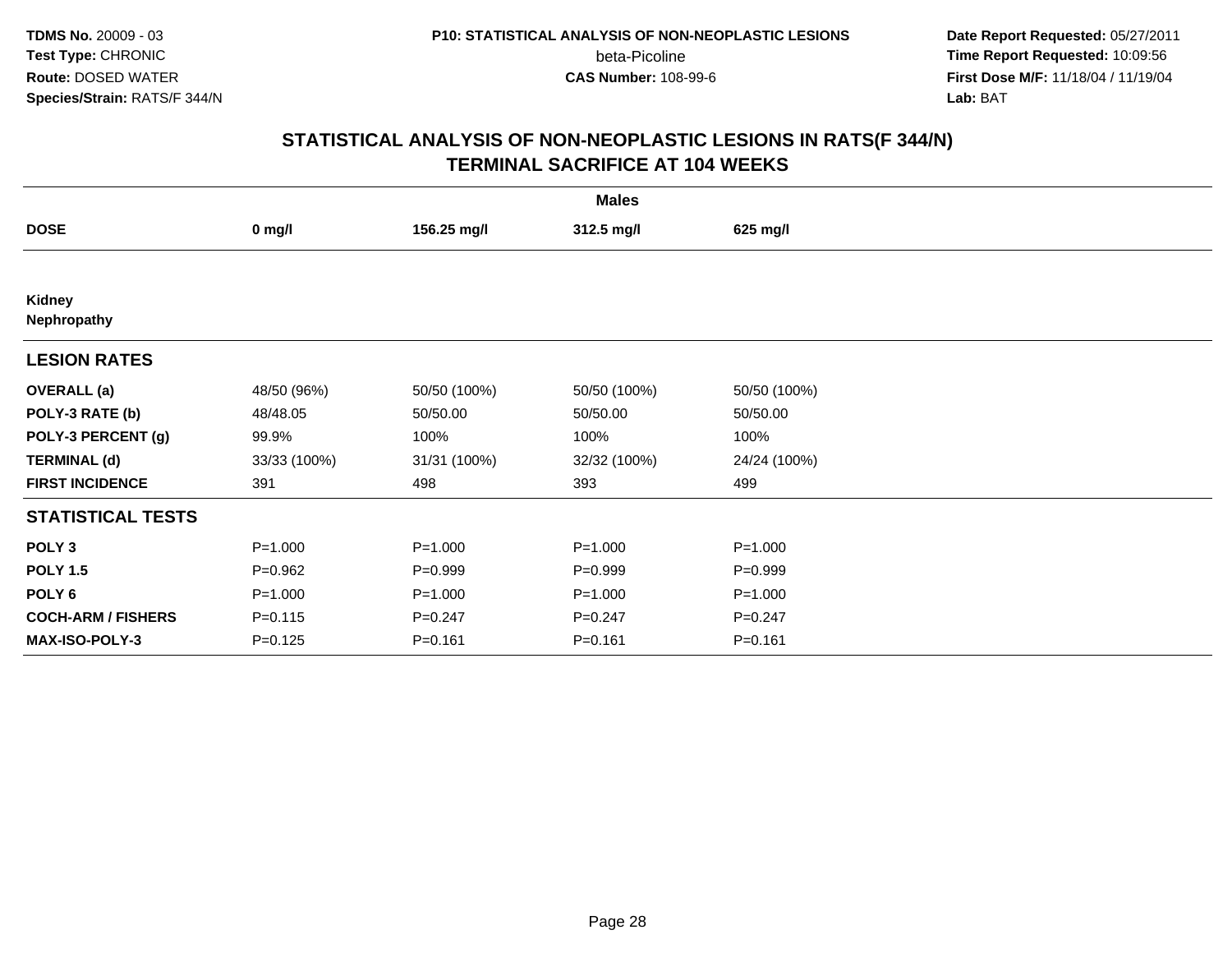beta-Picoline<br>CAS Number: 108-99-6

 **Date Report Requested:** 05/27/2011 **Time Report Requested:** 10:09:56 **First Dose M/F:** 11/18/04 / 11/19/04<br>**Lab:** BAT **Lab:** BAT

| <b>Males</b>                  |          |             |                        |          |  |  |
|-------------------------------|----------|-------------|------------------------|----------|--|--|
| <b>DOSE</b>                   | $0$ mg/l | 156.25 mg/l | 312.5 mg/l             | 625 mg/l |  |  |
|                               |          |             |                        |          |  |  |
| Kidney: Papilla<br>Hemorrhage |          |             |                        |          |  |  |
| <b>LESION RATES</b>           |          |             |                        |          |  |  |
| <b>OVERALL</b> (a)            | 0/50(0%) | 0/50(0%)    | 0/50(0%)               | 0/50(0%) |  |  |
| POLY-3 RATE (b)               | 0/42.53  | 0/45.40     | 0/45.14                | 0/42.31  |  |  |
| POLY-3 PERCENT (g)            | 0%       | 0%          | 0%                     | $0\%$    |  |  |
| <b>TERMINAL (d)</b>           | 0/33(0%) | 0/31(0%)    | 0/32(0%)               | 0/24(0%) |  |  |
| <b>FIRST INCIDENCE</b>        | ---      | $--$        | $\qquad \qquad \cdots$ | $---$    |  |  |
| <b>STATISTICAL TESTS</b>      |          |             |                        |          |  |  |
| POLY <sub>3</sub>             | (n)      | (n)         | (n)                    | (n)      |  |  |
| <b>POLY 1.5</b>               | (n)      | (n)         | (n)                    | (n)      |  |  |
| POLY <sub>6</sub>             | (n)      | (n)         | (n)                    | (n)      |  |  |
| <b>COCH-ARM / FISHERS</b>     | (n)      | (n)         | (n)                    | (n)      |  |  |
| MAX-ISO-POLY-3                | (n)      | (n)         | (n)                    | (n)      |  |  |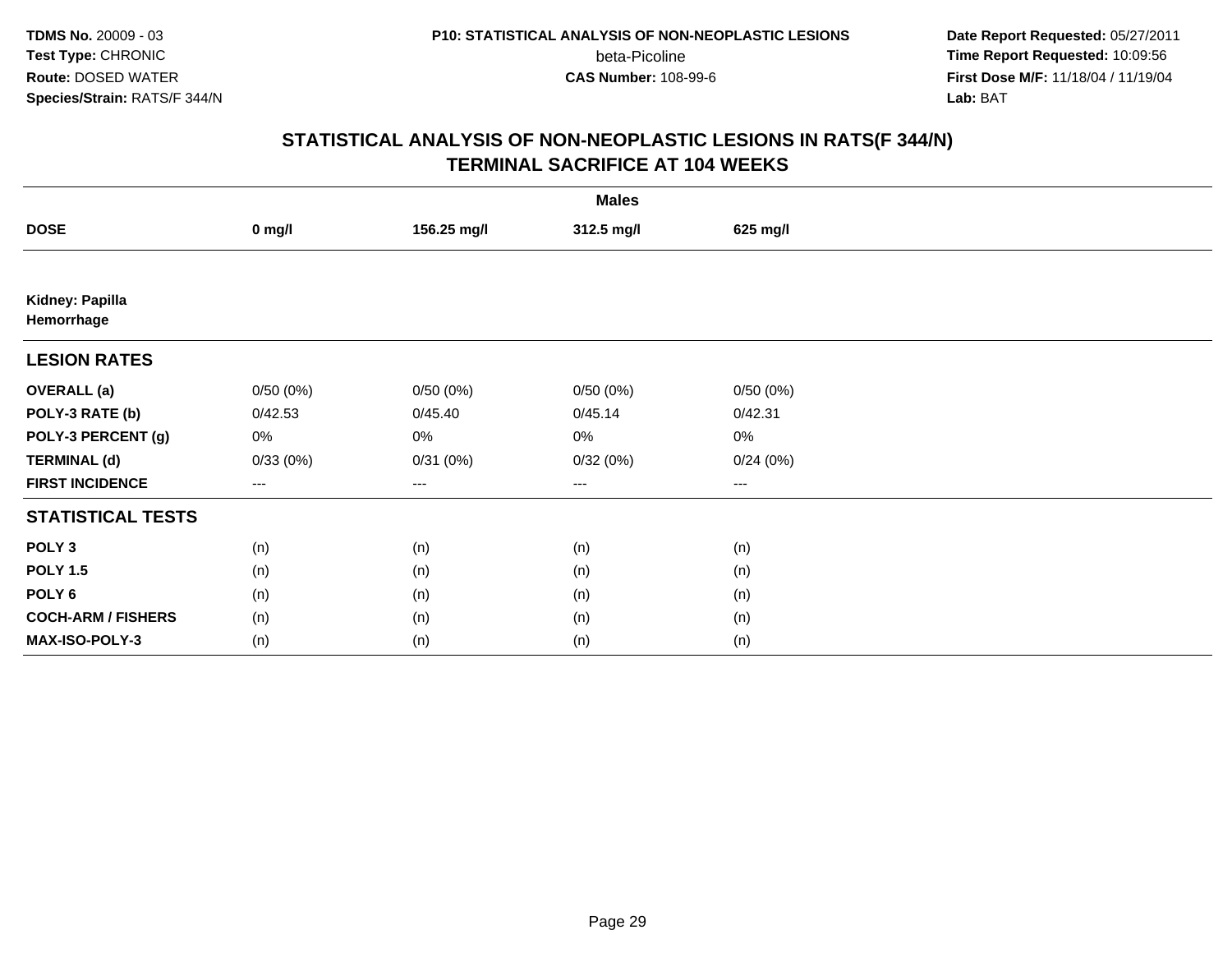beta-Picoline<br>CAS Number: 108-99-6

 **Date Report Requested:** 05/27/2011 **Time Report Requested:** 10:09:56 **First Dose M/F:** 11/18/04 / 11/19/04<br>**Lab:** BAT **Lab:** BAT

| <b>Males</b>                                         |             |             |             |          |  |  |
|------------------------------------------------------|-------------|-------------|-------------|----------|--|--|
| <b>DOSE</b>                                          | $0$ mg/l    | 156.25 mg/l | 312.5 mg/l  | 625 mg/l |  |  |
|                                                      |             |             |             |          |  |  |
| <b>Kidney: Pelvis</b><br><b>Inflammation Chronic</b> |             |             |             |          |  |  |
| <b>LESION RATES</b>                                  |             |             |             |          |  |  |
| <b>OVERALL</b> (a)                                   | 0/50(0%)    | 1/50(2%)    | 2/50(4%)    | 0/50(0%) |  |  |
| POLY-3 RATE (b)                                      | 0/42.53     | 1/45.40     | 2/45.14     | 0/42.31  |  |  |
| POLY-3 PERCENT (g)                                   | 0%          | 2.2%        | 4.4%        | 0%       |  |  |
| <b>TERMINAL (d)</b>                                  | 0/33(0%)    | 1/31(3%)    | 2/32(6%)    | 0/24(0%) |  |  |
| <b>FIRST INCIDENCE</b>                               | ---         | 726 (T)     | 726 (T)     | ---      |  |  |
| <b>STATISTICAL TESTS</b>                             |             |             |             |          |  |  |
| POLY <sub>3</sub>                                    | P=0.622N    | $P = 0.513$ | $P = 0.251$ | (e)      |  |  |
| <b>POLY 1.5</b>                                      | P=0.613N    | $P = 0.511$ | $P = 0.249$ | (e)      |  |  |
| POLY 6                                               | P=0.639N    | $P = 0.513$ | $P = 0.250$ | (e)      |  |  |
| <b>COCH-ARM / FISHERS</b>                            | P=0.616N    | $P = 0.500$ | $P = 0.247$ | (e)      |  |  |
| MAX-ISO-POLY-3                                       | $P = 0.345$ | $P = 0.174$ | $P = 0.089$ | (e)      |  |  |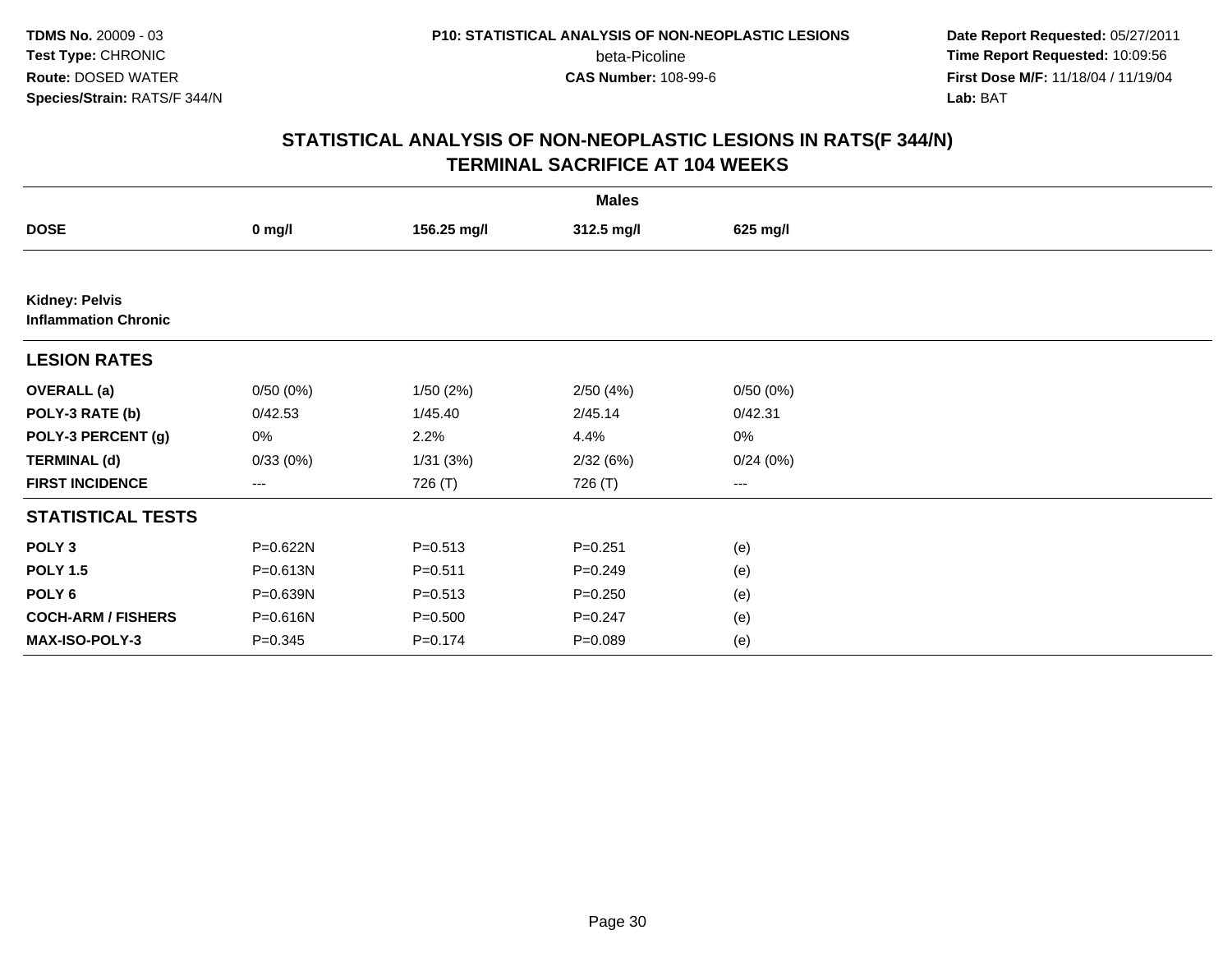beta-Picoline<br>CAS Number: 108-99-6

 **Date Report Requested:** 05/27/2011 **Time Report Requested:** 10:09:56 **First Dose M/F:** 11/18/04 / 11/19/04<br>**Lab:** BAT **Lab:** BAT

|                           | <b>Males</b> |             |            |          |  |  |  |
|---------------------------|--------------|-------------|------------|----------|--|--|--|
| <b>DOSE</b>               | $0$ mg/l     | 156.25 mg/l | 312.5 mg/l | 625 mg/l |  |  |  |
|                           |              |             |            |          |  |  |  |
| Liver<br>Angiectasis      |              |             |            |          |  |  |  |
| <b>LESION RATES</b>       |              |             |            |          |  |  |  |
| <b>OVERALL</b> (a)        | 1/50(2%)     | 0/50(0%)    | 1/50(2%)   | 0/50(0%) |  |  |  |
| POLY-3 RATE (b)           | 1/42.53      | 0/45.40     | 1/45.14    | 0/42.31  |  |  |  |
| POLY-3 PERCENT (g)        | 2.4%         | 0%          | 2.2%       | 0%       |  |  |  |
| <b>TERMINAL (d)</b>       | 1/33(3%)     | 0/31(0%)    | 1/32(3%)   | 0/24(0%) |  |  |  |
| <b>FIRST INCIDENCE</b>    | 726 (T)      | ---         | 726 (T)    | $--$     |  |  |  |
| <b>STATISTICAL TESTS</b>  |              |             |            |          |  |  |  |
| POLY <sub>3</sub>         | (n)          | (n)         | (n)        | (n)      |  |  |  |
| <b>POLY 1.5</b>           | (n)          | (n)         | (n)        | (n)      |  |  |  |
| POLY <sub>6</sub>         | (n)          | (n)         | (n)        | (n)      |  |  |  |
| <b>COCH-ARM / FISHERS</b> | (n)          | (n)         | (n)        | (n)      |  |  |  |
| MAX-ISO-POLY-3            | (n)          | (n)         | (n)        | (n)      |  |  |  |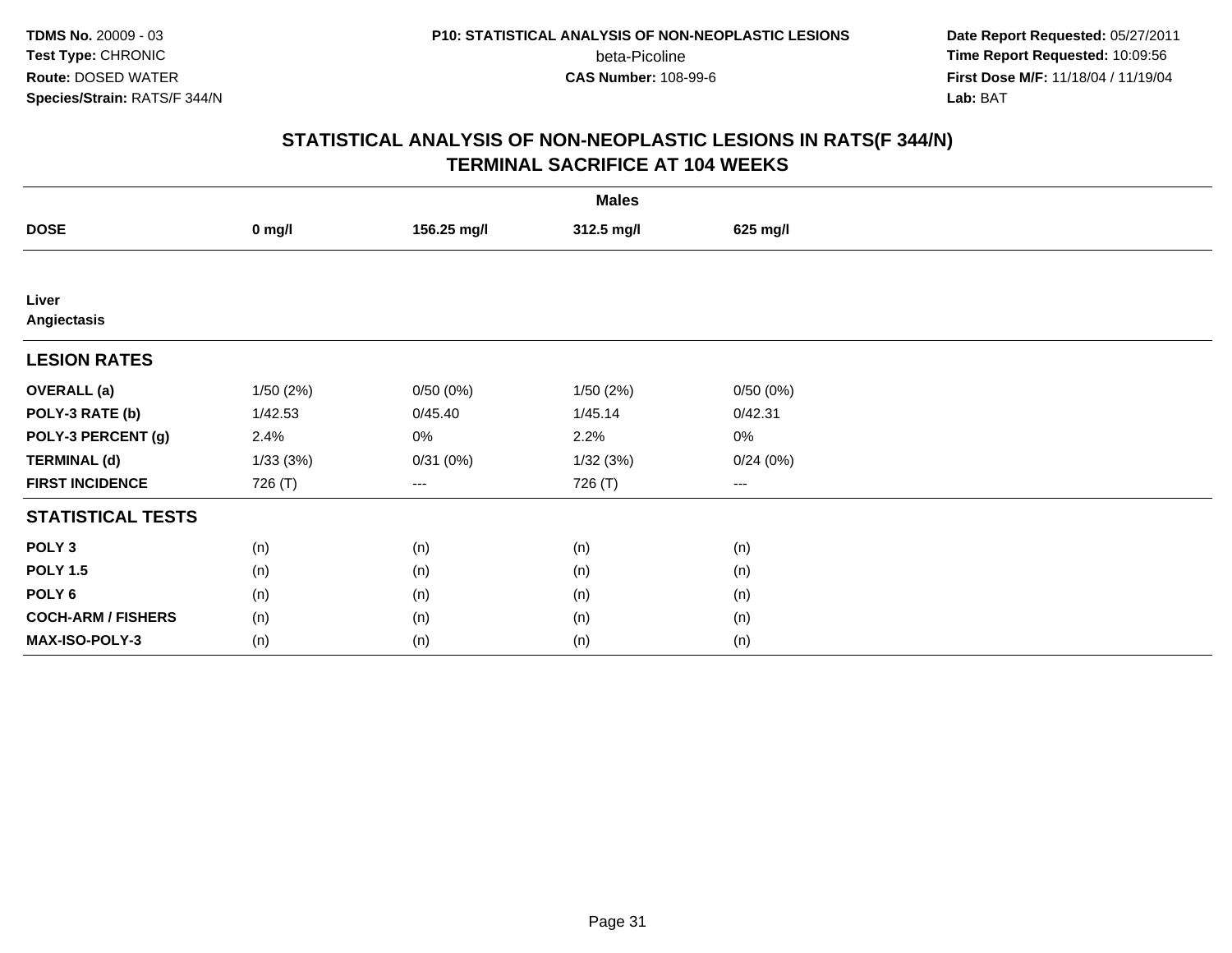beta-Picoline<br>CAS Number: 108-99-6

 **Date Report Requested:** 05/27/2011 **Time Report Requested:** 10:09:56 **First Dose M/F:** 11/18/04 / 11/19/04<br>**Lab:** BAT **Lab:** BAT

| <b>Males</b>                     |              |              |             |             |  |  |
|----------------------------------|--------------|--------------|-------------|-------------|--|--|
| <b>DOSE</b>                      | $0$ mg/l     | 156.25 mg/l  | 312.5 mg/l  | 625 mg/l    |  |  |
|                                  |              |              |             |             |  |  |
| Liver<br><b>Basophilic Focus</b> |              |              |             |             |  |  |
| <b>LESION RATES</b>              |              |              |             |             |  |  |
| <b>OVERALL</b> (a)               | 15/50 (30%)  | 14/50 (28%)  | 16/50 (32%) | 10/50 (20%) |  |  |
| POLY-3 RATE (b)                  | 15/42.53     | 14/45.40     | 16/45.14    | 10/43.14    |  |  |
| POLY-3 PERCENT (g)               | 35.3%        | 30.8%        | 35.5%       | 23.2%       |  |  |
| <b>TERMINAL (d)</b>              | 15/33 (46%)  | 14/31 (45%)  | 16/32 (50%) | 8/24 (33%)  |  |  |
| <b>FIRST INCIDENCE</b>           | 726 (T)      | 726 (T)      | 726 (T)     | 586         |  |  |
| <b>STATISTICAL TESTS</b>         |              |              |             |             |  |  |
| POLY <sub>3</sub>                | P=0.155N     | $P = 0.415N$ | $P = 0.582$ | P=0.157N    |  |  |
| <b>POLY 1.5</b>                  | P=0.146N     | P=0.430N     | $P = 0.568$ | P=0.153N    |  |  |
| POLY <sub>6</sub>                | P=0.176N     | P=0.412N     | $P = 0.584$ | P=0.175N    |  |  |
| <b>COCH-ARM / FISHERS</b>        | $P = 0.161N$ | P=0.500N     | $P = 0.500$ | P=0.178N    |  |  |
| <b>MAX-ISO-POLY-3</b>            | P=0.185N     | P=0.333N     | $P = 0.492$ | P=0.107N    |  |  |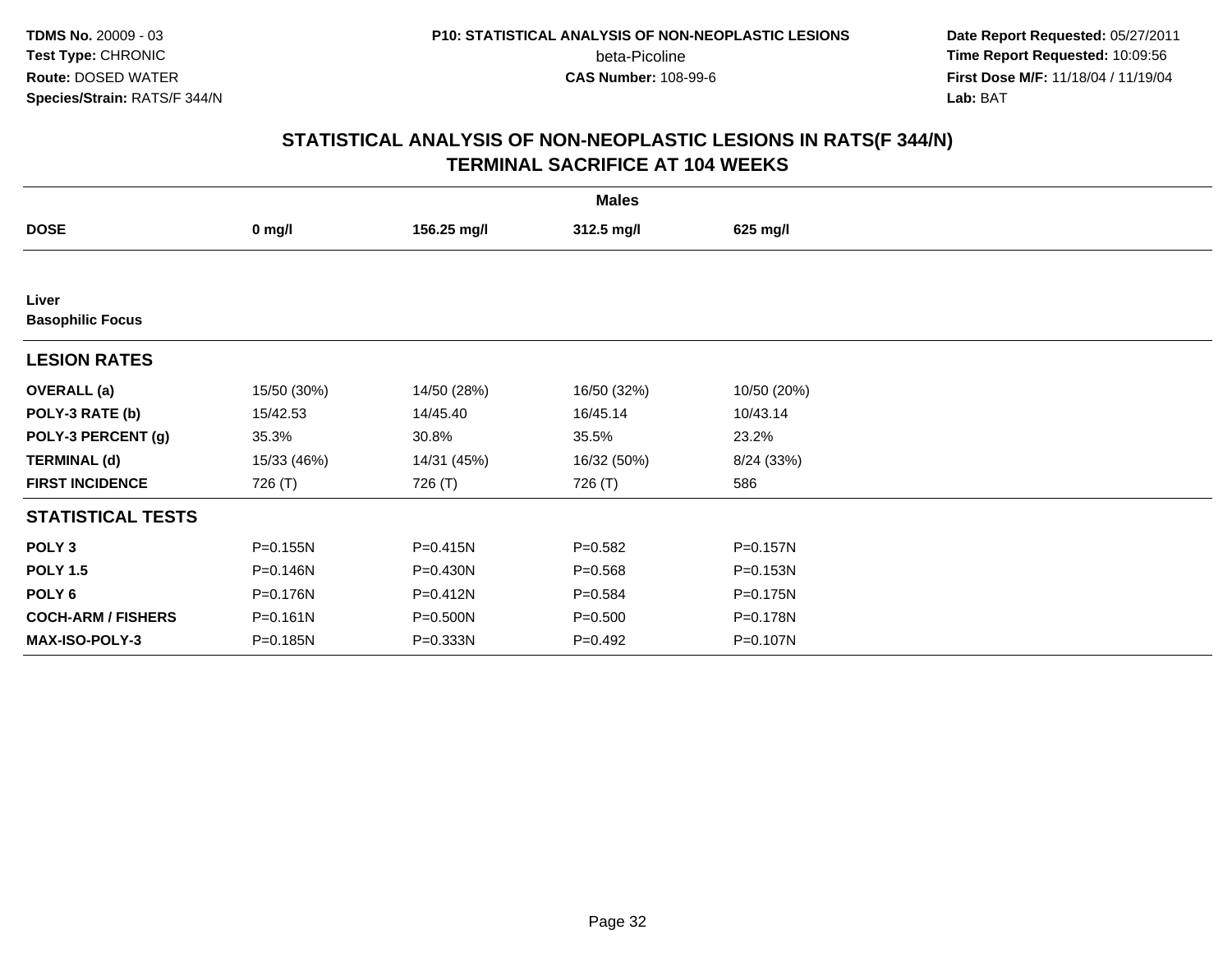beta-Picoline<br>CAS Number: 108-99-6

 **Date Report Requested:** 05/27/2011 **Time Report Requested:** 10:09:56 **First Dose M/F:** 11/18/04 / 11/19/04<br>**Lab:** BAT **Lab:** BAT

| <b>Males</b>                     |                  |             |             |             |  |  |
|----------------------------------|------------------|-------------|-------------|-------------|--|--|
| <b>DOSE</b>                      | $0 \text{ mg/l}$ | 156.25 mg/l | 312.5 mg/l  | 625 mg/l    |  |  |
|                                  |                  |             |             |             |  |  |
| Liver<br><b>Clear Cell Focus</b> |                  |             |             |             |  |  |
| <b>LESION RATES</b>              |                  |             |             |             |  |  |
| <b>OVERALL</b> (a)               | 13/50 (26%)      | 23/50 (46%) | 20/50 (40%) | 15/50 (30%) |  |  |
| POLY-3 RATE (b)                  | 13/42.53         | 23/45.40    | 20/45.14    | 15/42.31    |  |  |
| POLY-3 PERCENT (g)               | 30.6%            | 50.7%       | 44.3%       | 35.5%       |  |  |
| <b>TERMINAL (d)</b>              | 13/33 (39%)      | 23/31 (74%) | 20/32 (63%) | 15/24 (63%) |  |  |
| <b>FIRST INCIDENCE</b>           | 726 (T)          | 726 (T)     | 726 (T)     | 726 (T)     |  |  |
| <b>STATISTICAL TESTS</b>         |                  |             |             |             |  |  |
| POLY <sub>3</sub>                | P=0.516N         | $P=0.040*$  | $P = 0.130$ | $P = 0.401$ |  |  |
| <b>POLY 1.5</b>                  | P=0.475N         | $P=0.040*$  | $P = 0.127$ | $P=0.429$   |  |  |
| POLY 6                           | $P = 0.484$      | P=0.036*    | $P = 0.124$ | $P = 0.341$ |  |  |
| <b>COCH-ARM / FISHERS</b>        | P=0.490N         | $P=0.030*$  | $P = 0.101$ | $P = 0.412$ |  |  |
| MAX-ISO-POLY-3                   | $P = 0.171$      | P=0.028*    | $P=0.095$   | $P = 0.314$ |  |  |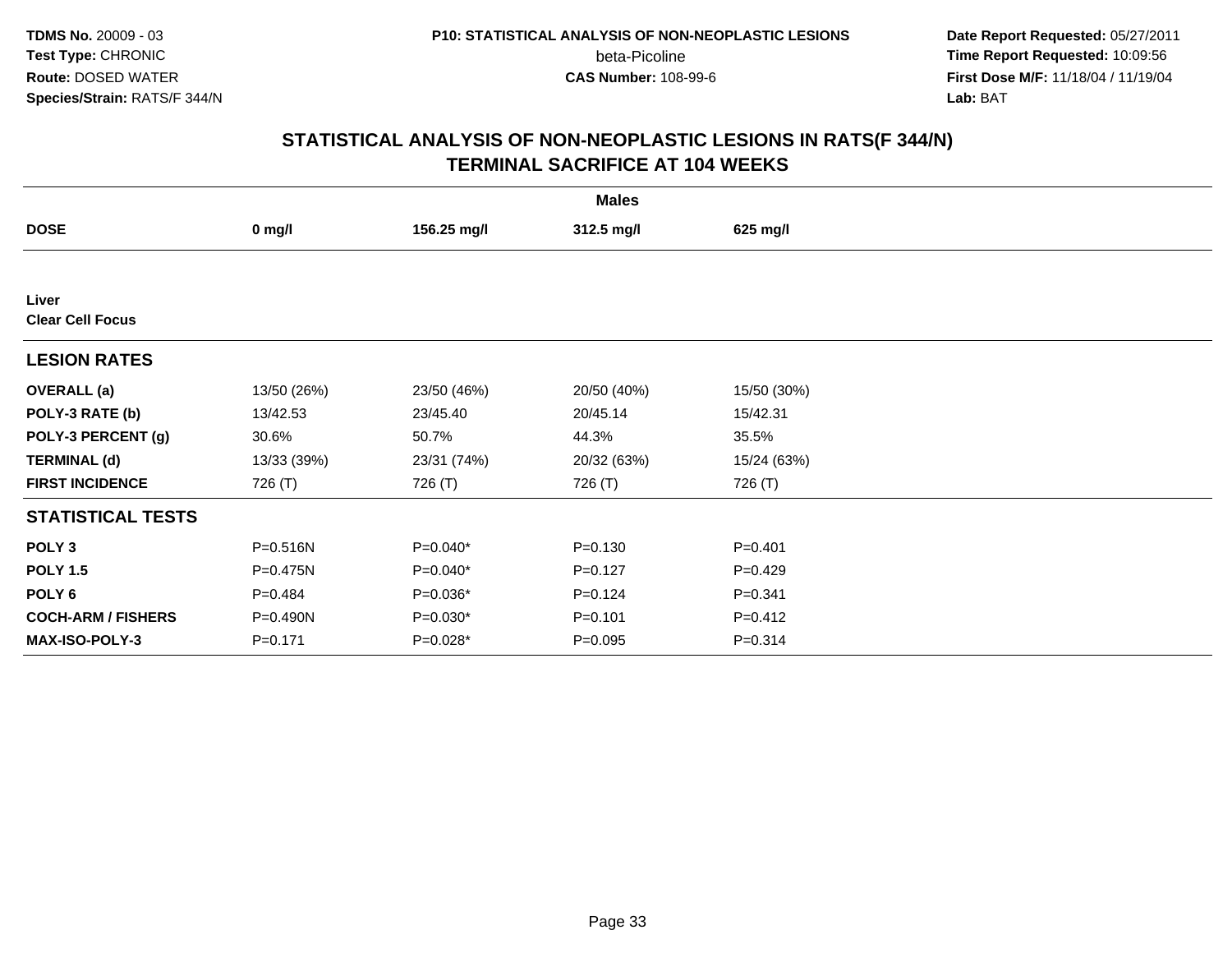beta-Picoline<br>CAS Number: 108-99-6

 **Date Report Requested:** 05/27/2011 **Time Report Requested:** 10:09:56 **First Dose M/F:** 11/18/04 / 11/19/04<br>**Lab:** BAT **Lab:** BAT

|                                     |          |             | <b>Males</b> |              |  |
|-------------------------------------|----------|-------------|--------------|--------------|--|
| <b>DOSE</b>                         | $0$ mg/l | 156.25 mg/l | 312.5 mg/l   | 625 mg/l     |  |
|                                     |          |             |              |              |  |
| Liver<br><b>Degeneration Cystic</b> |          |             |              |              |  |
| <b>LESION RATES</b>                 |          |             |              |              |  |
| <b>OVERALL</b> (a)                  | 3/50(6%) | 6/50 (12%)  | 7/50 (14%)   | 2/50(4%)     |  |
| POLY-3 RATE (b)                     | 3/42.53  | 6/45.52     | 7/45.52      | 2/42.31      |  |
| POLY-3 PERCENT (g)                  | 7.1%     | 13.2%       | 15.4%        | 4.7%         |  |
| <b>TERMINAL (d)</b>                 | 3/33(9%) | 5/31 (16%)  | 6/32 (19%)   | 2/24(8%)     |  |
| <b>FIRST INCIDENCE</b>              | 726 (T)  | 694         | 618          | 726 (T)      |  |
| <b>STATISTICAL TESTS</b>            |          |             |              |              |  |
| POLY <sub>3</sub>                   | P=0.349N | $P = 0.276$ | $P = 0.186$  | P=0.502N     |  |
| <b>POLY 1.5</b>                     | P=0.331N | $P = 0.270$ | $P = 0.180$  | P=0.493N     |  |
| POLY <sub>6</sub>                   | P=0.385N | $P=0.277$   | $P = 0.187$  | $P = 0.523N$ |  |
| <b>COCH-ARM / FISHERS</b>           | P=0.338N | $P = 0.243$ | $P = 0.159$  | $P = 0.500N$ |  |
| MAX-ISO-POLY-3                      | P=0.224N | $P = 0.180$ | $P = 0.117$  | P=0.326N     |  |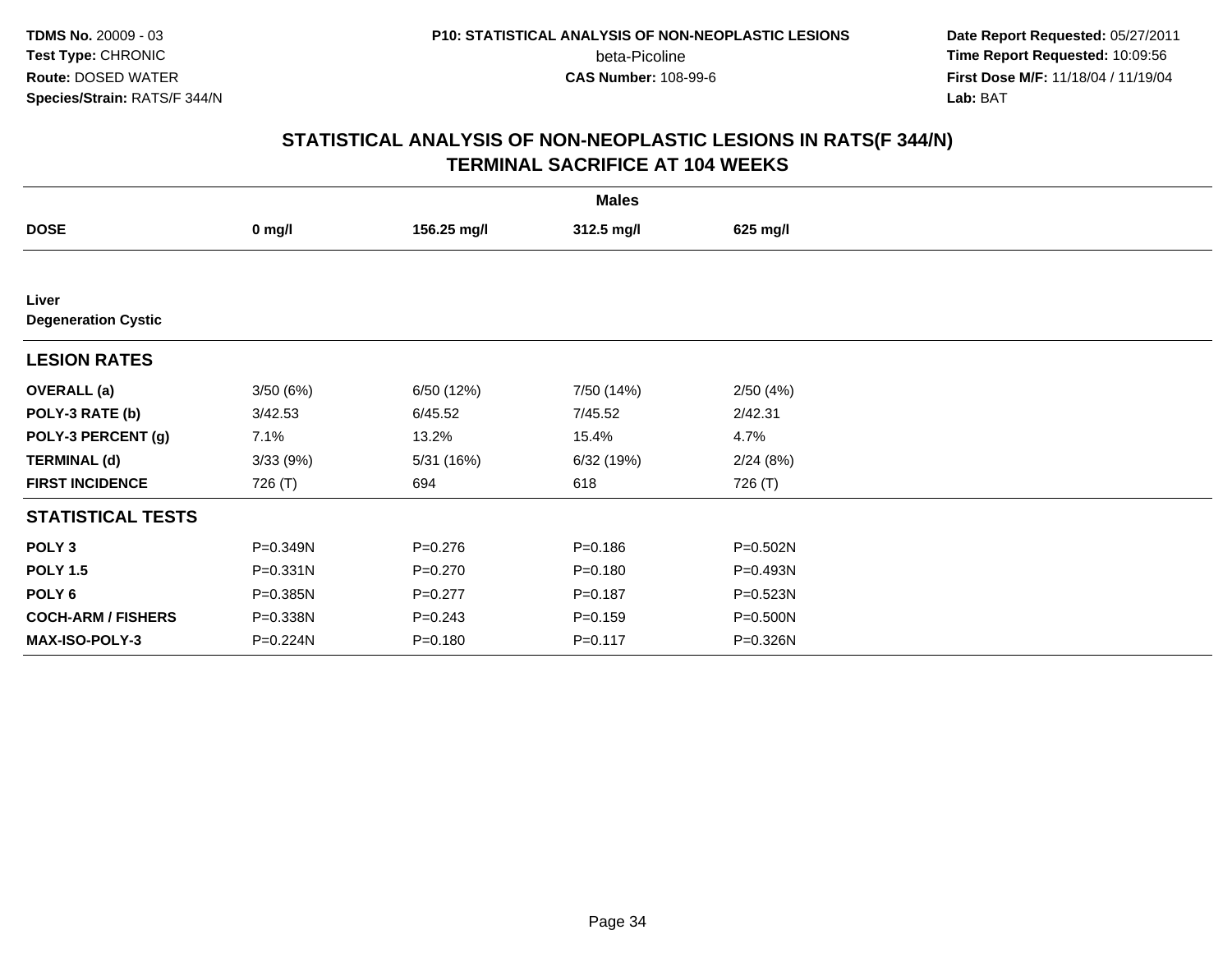beta-Picoline<br>CAS Number: 108-99-6

 **Date Report Requested:** 05/27/2011 **Time Report Requested:** 10:09:56 **First Dose M/F:** 11/18/04 / 11/19/04<br>**Lab:** BAT **Lab:** BAT

|                                    |              |             | <b>Males</b> |            |  |
|------------------------------------|--------------|-------------|--------------|------------|--|
| <b>DOSE</b>                        | $0$ mg/l     | 156.25 mg/l | 312.5 mg/l   | 625 mg/l   |  |
|                                    |              |             |              |            |  |
| Liver<br><b>Eosinophilic Focus</b> |              |             |              |            |  |
| <b>LESION RATES</b>                |              |             |              |            |  |
| <b>OVERALL</b> (a)                 | 7/50 (14%)   | 1/50(2%)    | 2/50(4%)     | 5/50 (10%) |  |
| POLY-3 RATE (b)                    | 7/42.53      | 1/45.40     | 2/45.19      | 5/42.31    |  |
| POLY-3 PERCENT (g)                 | 16.5%        | 2.2%        | 4.4%         | 11.8%      |  |
| <b>TERMINAL (d)</b>                | 7/33 (21%)   | 1/31(3%)    | 1/32(3%)     | 5/24(21%)  |  |
| <b>FIRST INCIDENCE</b>             | 726 (T)      | 726 (T)     | 713          | 726 (T)    |  |
| <b>STATISTICAL TESTS</b>           |              |             |              |            |  |
| POLY <sub>3</sub>                  | P=0.500N     | P=0.023N*   | P=0.064N     | P=0.382N   |  |
| <b>POLY 1.5</b>                    | P=0.491N     | P=0.025N*   | P=0.067N     | P=0.368N   |  |
| POLY <sub>6</sub>                  | $P = 0.511N$ | P=0.023N*   | P=0.063N     | P=0.413N   |  |
| <b>COCH-ARM / FISHERS</b>          | P=0.482N     | P=0.030N*   | P=0.080N     | P=0.380N   |  |
| <b>MAX-ISO-POLY-3</b>              | P=0.068N     | P=0.011N*   | P=0.034N*    | P=0.271N   |  |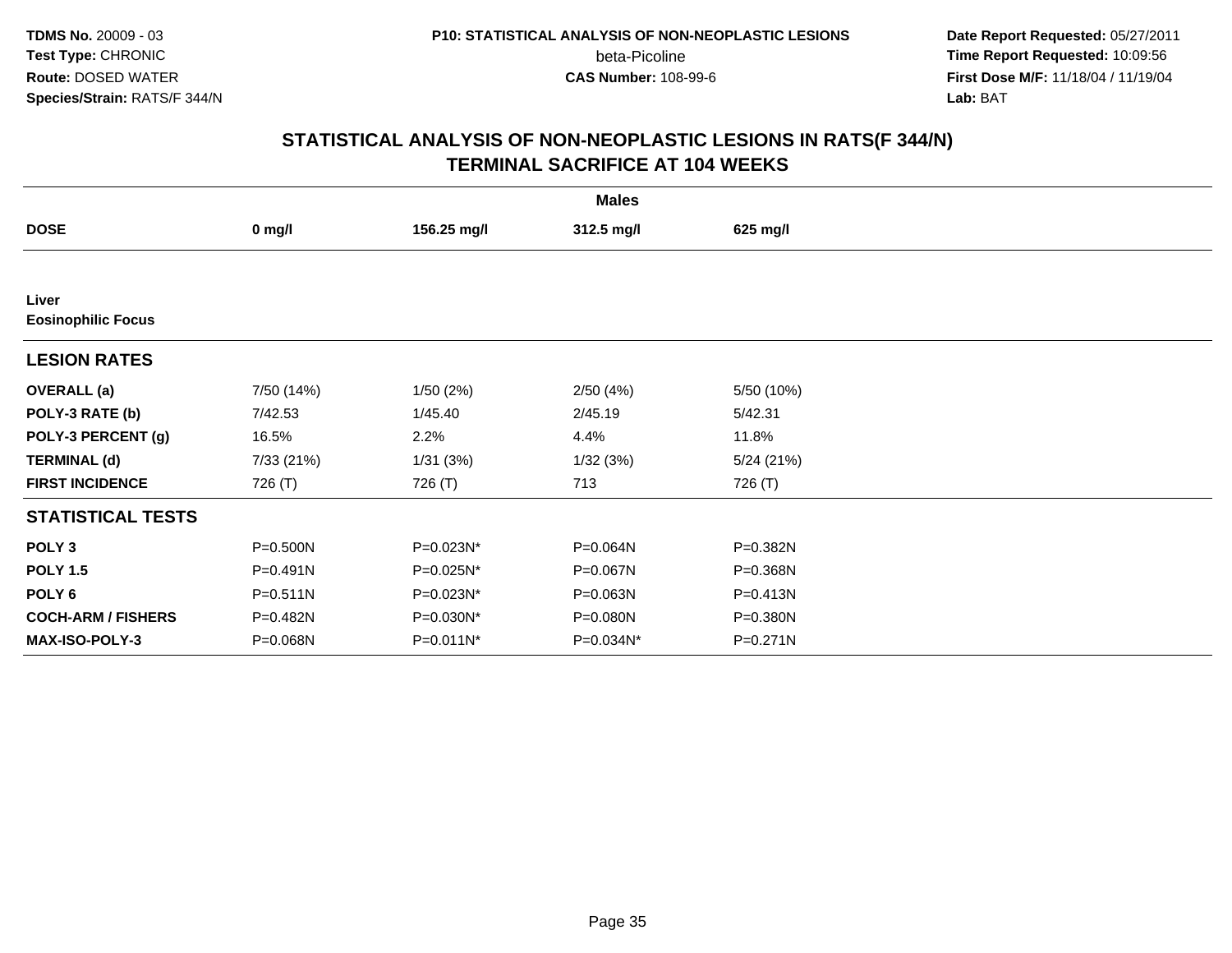beta-Picoline<br>CAS Number: 108-99-6

 **Date Report Requested:** 05/27/2011 **Time Report Requested:** 10:09:56 **First Dose M/F:** 11/18/04 / 11/19/04<br>**Lab:** BAT **Lab:** BAT

|                              |             |             | <b>Males</b> |             |  |
|------------------------------|-------------|-------------|--------------|-------------|--|
| <b>DOSE</b>                  | $0$ mg/l    | 156.25 mg/l | 312.5 mg/l   | 625 mg/l    |  |
|                              |             |             |              |             |  |
| Liver<br><b>Fatty Change</b> |             |             |              |             |  |
| <b>LESION RATES</b>          |             |             |              |             |  |
| <b>OVERALL</b> (a)           | 7/50 (14%)  | 6/50 (12%)  | 7/50 (14%)   | 9/50 (18%)  |  |
| POLY-3 RATE (b)              | 7/45.43     | 6/46.22     | 7/45.99      | 9/44.51     |  |
| POLY-3 PERCENT (g)           | 15.4%       | 13%         | 15.2%        | 20.2%       |  |
| <b>TERMINAL (d)</b>          | 1/33(3%)    | 2/31(7%)    | 2/32(6%)     | 0/24(0%)    |  |
| <b>FIRST INCIDENCE</b>       | 273         | 645         | 643          | 551         |  |
| <b>STATISTICAL TESTS</b>     |             |             |              |             |  |
| POLY <sub>3</sub>            | $P = 0.263$ | P=0.487N    | P=0.604N     | $P = 0.374$ |  |
| <b>POLY 1.5</b>              | $P=0.277$   | P=0.484N    | P=0.600N     | $P = 0.392$ |  |
| POLY <sub>6</sub>            | $P = 0.241$ | P=0.495N    | P=0.613N     | $P = 0.346$ |  |
| <b>COCH-ARM / FISHERS</b>    | $P = 0.282$ | P=0.500N    | P=0.613N     | $P = 0.393$ |  |
| MAX-ISO-POLY-3               | $P = 0.359$ | P=0.370N    | P=0.489N     | $P = 0.278$ |  |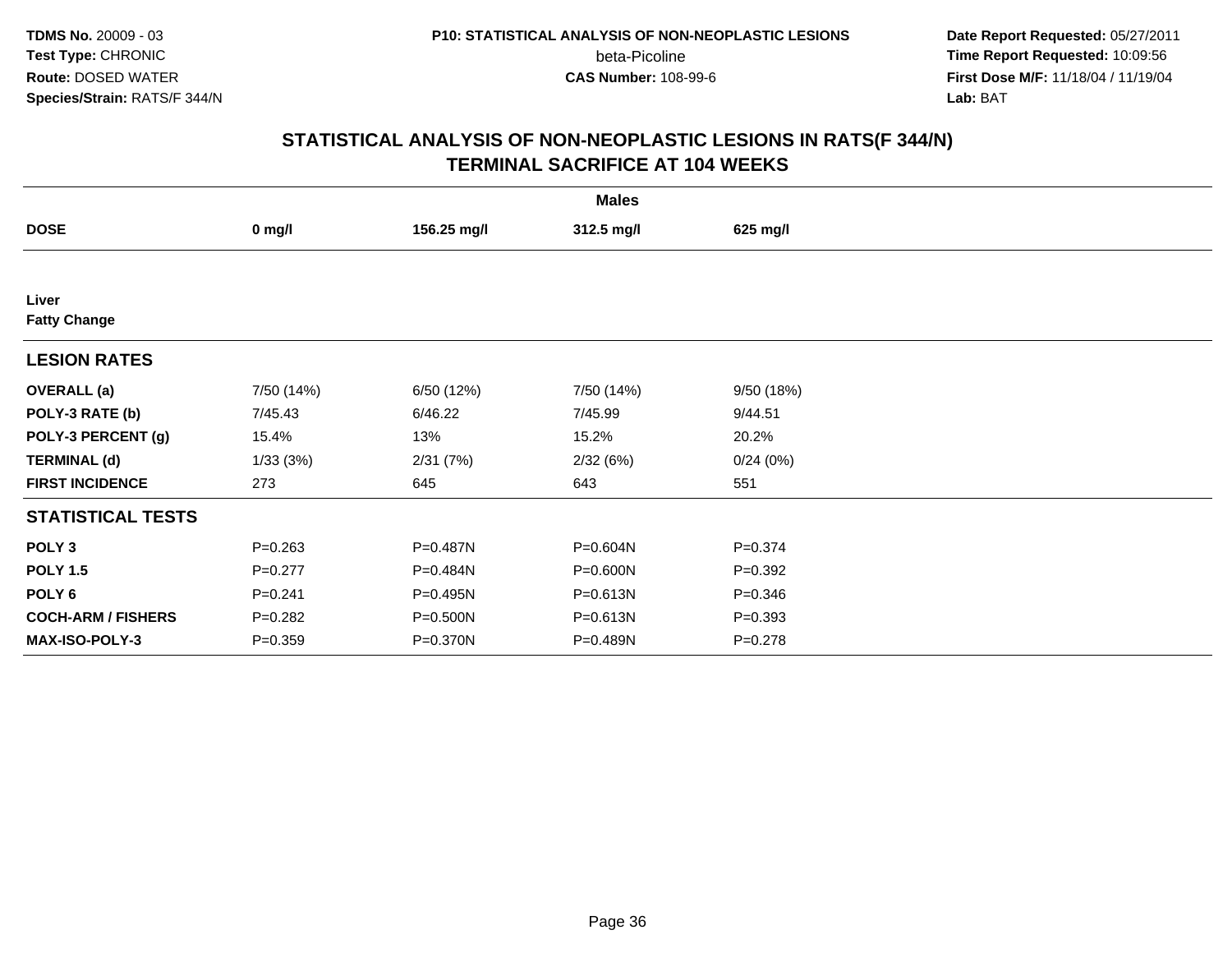beta-Picoline<br>CAS Number: 108-99-6

 **Date Report Requested:** 05/27/2011 **Time Report Requested:** 10:09:56 **First Dose M/F:** 11/18/04 / 11/19/04<br>**Lab:** BAT **Lab:** BAT

|                                    |                   |             | <b>Males</b>           |                        |  |
|------------------------------------|-------------------|-------------|------------------------|------------------------|--|
| <b>DOSE</b>                        | $0$ mg/l          | 156.25 mg/l | 312.5 mg/l             | 625 mg/l               |  |
|                                    |                   |             |                        |                        |  |
| Liver<br><b>Fatty Change Focal</b> |                   |             |                        |                        |  |
| <b>LESION RATES</b>                |                   |             |                        |                        |  |
| <b>OVERALL</b> (a)                 | 0/50(0%)          | 0/50(0%)    | 0/50(0%)               | 0/50(0%)               |  |
| POLY-3 RATE (b)                    | 0/42.53           | 0/45.40     | 0/45.14                | 0/42.31                |  |
| POLY-3 PERCENT (g)                 | 0%                | 0%          | 0%                     | $0\%$                  |  |
| <b>TERMINAL (d)</b>                | 0/33(0%)          | 0/31(0%)    | 0/32(0%)               | 0/24(0%)               |  |
| <b>FIRST INCIDENCE</b>             | $\qquad \qquad -$ | $--$        | $\qquad \qquad \cdots$ | $\qquad \qquad \cdots$ |  |
| <b>STATISTICAL TESTS</b>           |                   |             |                        |                        |  |
| POLY <sub>3</sub>                  | (n)               | (n)         | (n)                    | (n)                    |  |
| <b>POLY 1.5</b>                    | (n)               | (n)         | (n)                    | (n)                    |  |
| POLY <sub>6</sub>                  | (n)               | (n)         | (n)                    | (n)                    |  |
| <b>COCH-ARM / FISHERS</b>          | (n)               | (n)         | (n)                    | (n)                    |  |
| MAX-ISO-POLY-3                     | (n)               | (n)         | (n)                    | (n)                    |  |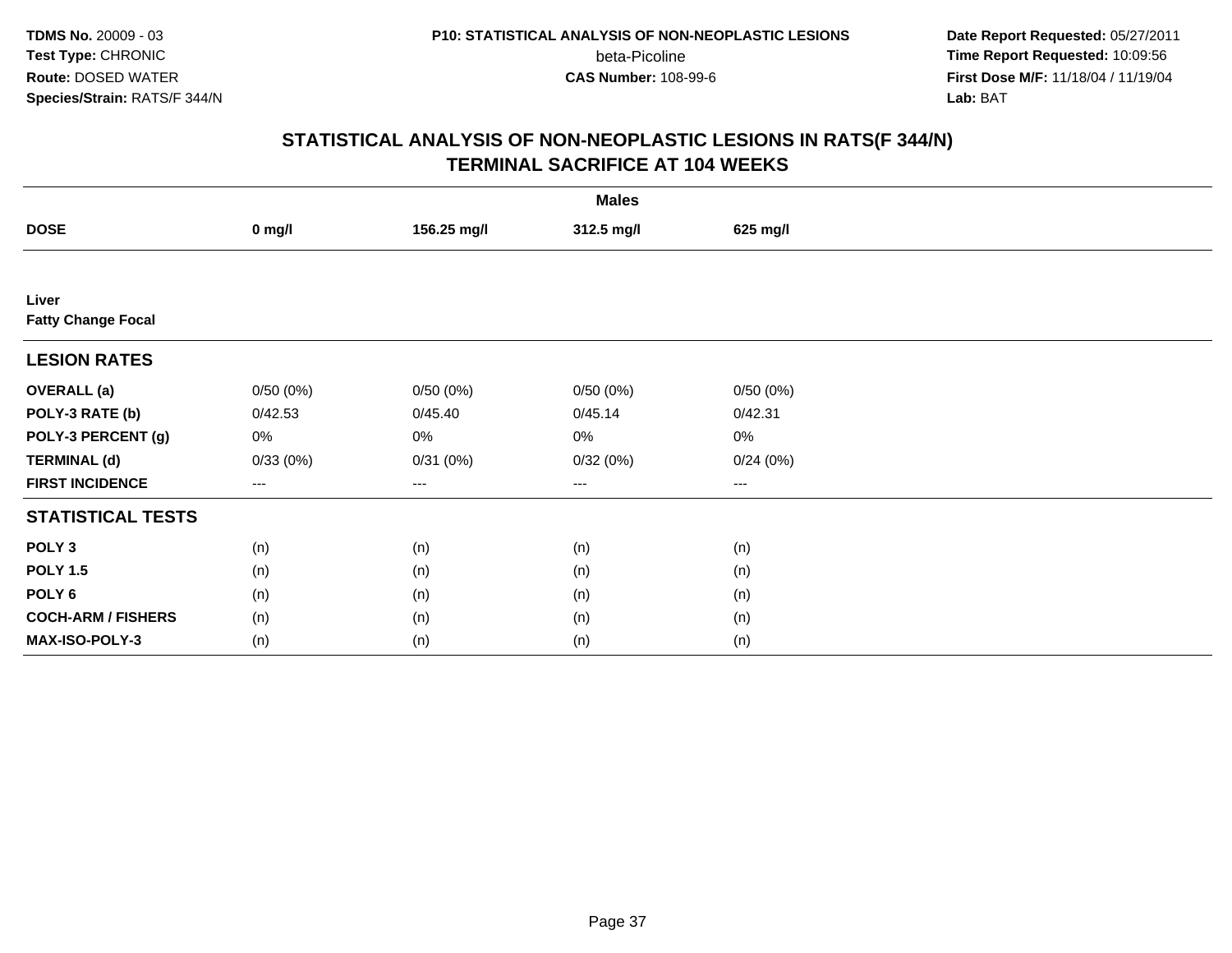beta-Picoline<br>CAS Number: 108-99-6

 **Date Report Requested:** 05/27/2011 **Time Report Requested:** 10:09:56 **First Dose M/F:** 11/18/04 / 11/19/04<br>**Lab:** BAT **Lab:** BAT

|                                     |             |              | <b>Males</b> |             |  |  |  |  |  |
|-------------------------------------|-------------|--------------|--------------|-------------|--|--|--|--|--|
| <b>DOSE</b>                         | $0$ mg/l    | 156.25 mg/l  | 312.5 mg/l   | 625 mg/l    |  |  |  |  |  |
|                                     |             |              |              |             |  |  |  |  |  |
| Liver<br>Hepatodiaphragmatic Nodule |             |              |              |             |  |  |  |  |  |
| <b>LESION RATES</b>                 |             |              |              |             |  |  |  |  |  |
| <b>OVERALL</b> (a)                  | 4/50 (8%)   | 3/50(6%)     | 2/50(4%)     | 6/50 (12%)  |  |  |  |  |  |
| POLY-3 RATE (b)                     | 4/42.53     | 3/45.55      | 2/45.14      | 6/42.48     |  |  |  |  |  |
| POLY-3 PERCENT (g)                  | 9.4%        | 6.6%         | 4.4%         | 14.1%       |  |  |  |  |  |
| <b>TERMINAL (d)</b>                 | 4/33 (12%)  | 1/31(3%)     | 2/32(6%)     | 3/24(13%)   |  |  |  |  |  |
| <b>FIRST INCIDENCE</b>              | 726 (T)     | 694          | 726 (T)      | 702         |  |  |  |  |  |
| <b>STATISTICAL TESTS</b>            |             |              |              |             |  |  |  |  |  |
| POLY <sub>3</sub>                   | $P = 0.238$ | P=0.463N     | P=0.310N     | $P = 0.368$ |  |  |  |  |  |
| <b>POLY 1.5</b>                     | $P = 0.247$ | P=0.469N     | P=0.314N     | $P = 0.380$ |  |  |  |  |  |
| POLY <sub>6</sub>                   | $P=0.223$   | $P = 0.460N$ | P=0.309N     | $P = 0.342$ |  |  |  |  |  |
| <b>COCH-ARM / FISHERS</b>           | $P = 0.248$ | $P = 0.500N$ | P=0.339N     | $P = 0.370$ |  |  |  |  |  |
| <b>MAX-ISO-POLY-3</b>               | $P = 0.184$ | P=0.319N     | P=0.186N     | $P = 0.251$ |  |  |  |  |  |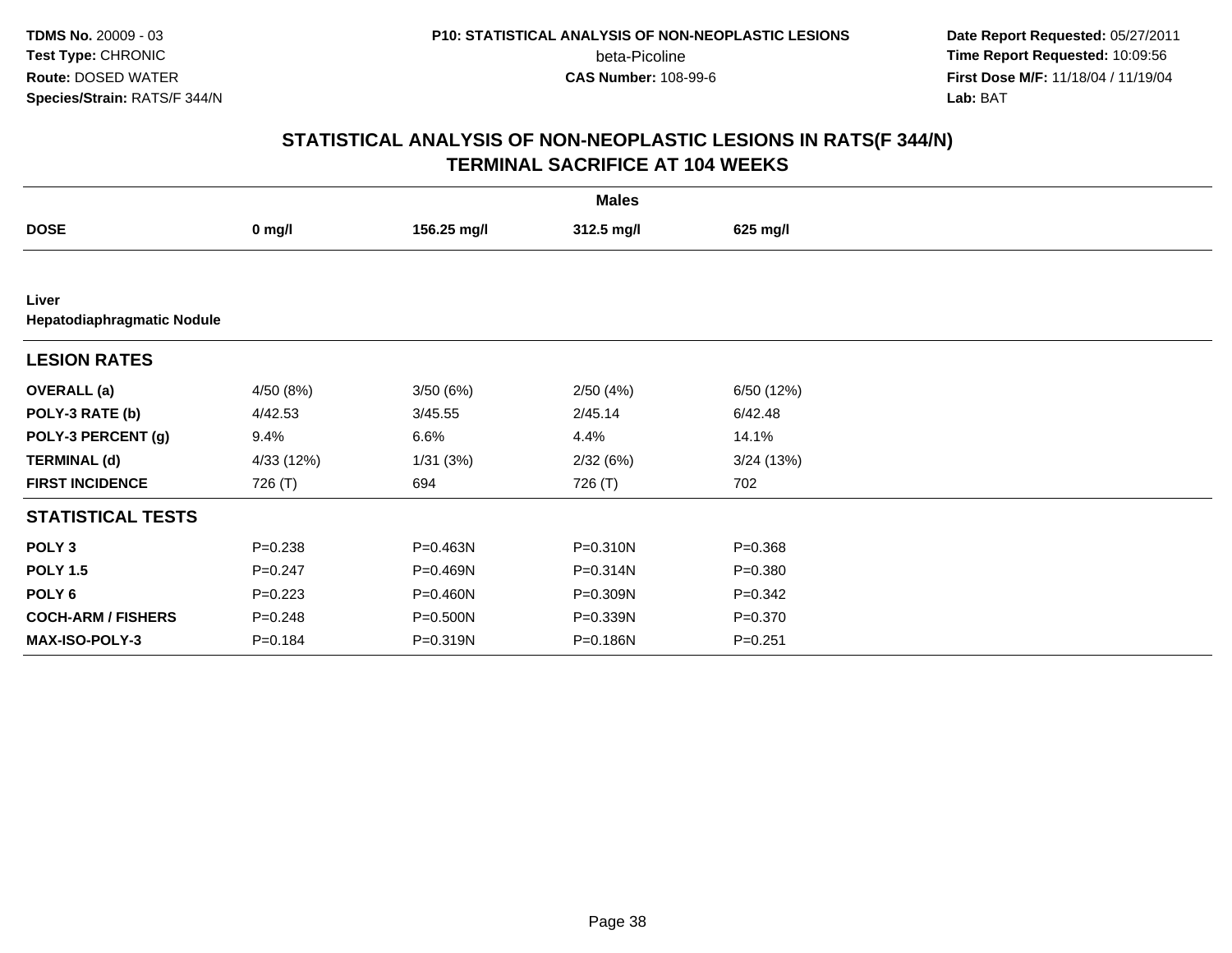beta-Picoline<br>CAS Number: 108-99-6

 **Date Report Requested:** 05/27/2011 **Time Report Requested:** 10:09:56 **First Dose M/F:** 11/18/04 / 11/19/04<br>**Lab:** BAT **Lab:** BAT

|                                      |             |             | <b>Males</b> |             |  |
|--------------------------------------|-------------|-------------|--------------|-------------|--|
| <b>DOSE</b>                          | $0$ mg/l    | 156.25 mg/l | 312.5 mg/l   | 625 mg/l    |  |
|                                      |             |             |              |             |  |
| Liver<br><b>Inflammation Chronic</b> |             |             |              |             |  |
| <b>LESION RATES</b>                  |             |             |              |             |  |
| <b>OVERALL</b> (a)                   | 0/50(0%)    | 3/50(6%)    | 3/50(6%)     | 1/50(2%)    |  |
| POLY-3 RATE (b)                      | 0/42.53     | 3/45.92     | 3/46.29      | 1/42.31     |  |
| POLY-3 PERCENT (g)                   | 0%          | 6.5%        | 6.5%         | 2.4%        |  |
| <b>TERMINAL (d)</b>                  | 0/33(0%)    | 2/31(7%)    | 1/32(3%)     | 1/24(4%)    |  |
| <b>FIRST INCIDENCE</b>               | $---$       | 567         | 393          | 726 (T)     |  |
| <b>STATISTICAL TESTS</b>             |             |             |              |             |  |
| POLY <sub>3</sub>                    | $P = 0.519$ | $P = 0.133$ | $P = 0.135$  | $P = 0.499$ |  |
| <b>POLY 1.5</b>                      | $P = 0.534$ | $P = 0.130$ | $P = 0.131$  | $P = 0.503$ |  |
| POLY 6                               | $P = 0.488$ | $P = 0.134$ | $P = 0.136$  | $P = 0.490$ |  |
| <b>COCH-ARM / FISHERS</b>            | $P = 0.526$ | $P = 0.121$ | $P = 0.121$  | $P = 0.500$ |  |
| <b>MAX-ISO-POLY-3</b>                | $P = 0.182$ | P=0.050*    | $P = 0.051$  | $P = 0.158$ |  |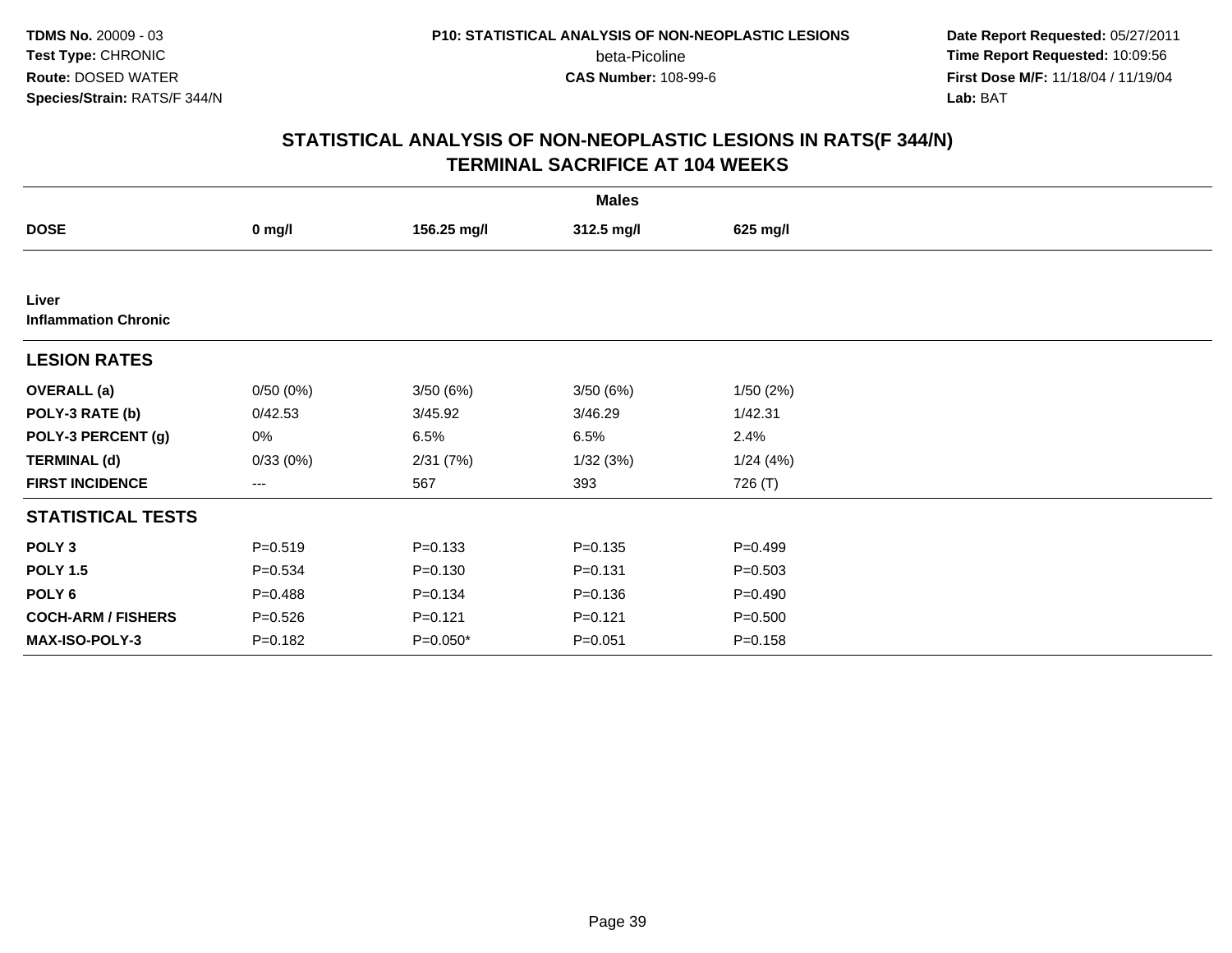beta-Picoline<br>CAS Number: 108-99-6

 **Date Report Requested:** 05/27/2011 **Time Report Requested:** 10:09:56 **First Dose M/F:** 11/18/04 / 11/19/04<br>**Lab:** BAT **Lab:** BAT

|                                  |            |              | <b>Males</b> |              |  |
|----------------------------------|------------|--------------|--------------|--------------|--|
| <b>DOSE</b>                      | $0$ mg/l   | 156.25 mg/l  | 312.5 mg/l   | 625 mg/l     |  |
|                                  |            |              |              |              |  |
| Liver<br><b>Mixed Cell Focus</b> |            |              |              |              |  |
| <b>LESION RATES</b>              |            |              |              |              |  |
| <b>OVERALL</b> (a)               | 6/50 (12%) | 3/50(6%)     | 6/50 (12%)   | 3/50(6%)     |  |
| POLY-3 RATE (b)                  | 6/42.72    | 3/45.40      | 6/45.14      | 3/42.31      |  |
| POLY-3 PERCENT (g)               | 14%        | 6.6%         | 13.3%        | 7.1%         |  |
| <b>TERMINAL (d)</b>              | 5/33 (15%) | 3/31 (10%)   | 6/32 (19%)   | 3/24(13%)    |  |
| <b>FIRST INCIDENCE</b>           | 676        | 726 (T)      | 726 (T)      | 726 (T)      |  |
| <b>STATISTICAL TESTS</b>         |            |              |              |              |  |
| POLY <sub>3</sub>                | P=0.298N   | $P = 0.212N$ | P=0.582N     | $P = 0.245N$ |  |
| <b>POLY 1.5</b>                  | P=0.283N   | $P = 0.217N$ | P=0.587N     | $P = 0.235N$ |  |
| POLY 6                           | P=0.324N   | $P = 0.213N$ | P=0.585N     | P=0.269N     |  |
| <b>COCH-ARM / FISHERS</b>        | P=0.279N   | P=0.243N     | P=0.620N     | P=0.243N     |  |
| <b>MAX-ISO-POLY-3</b>            | P=0.242N   | P=0.132N     | P=0.459N     | P=0.149N     |  |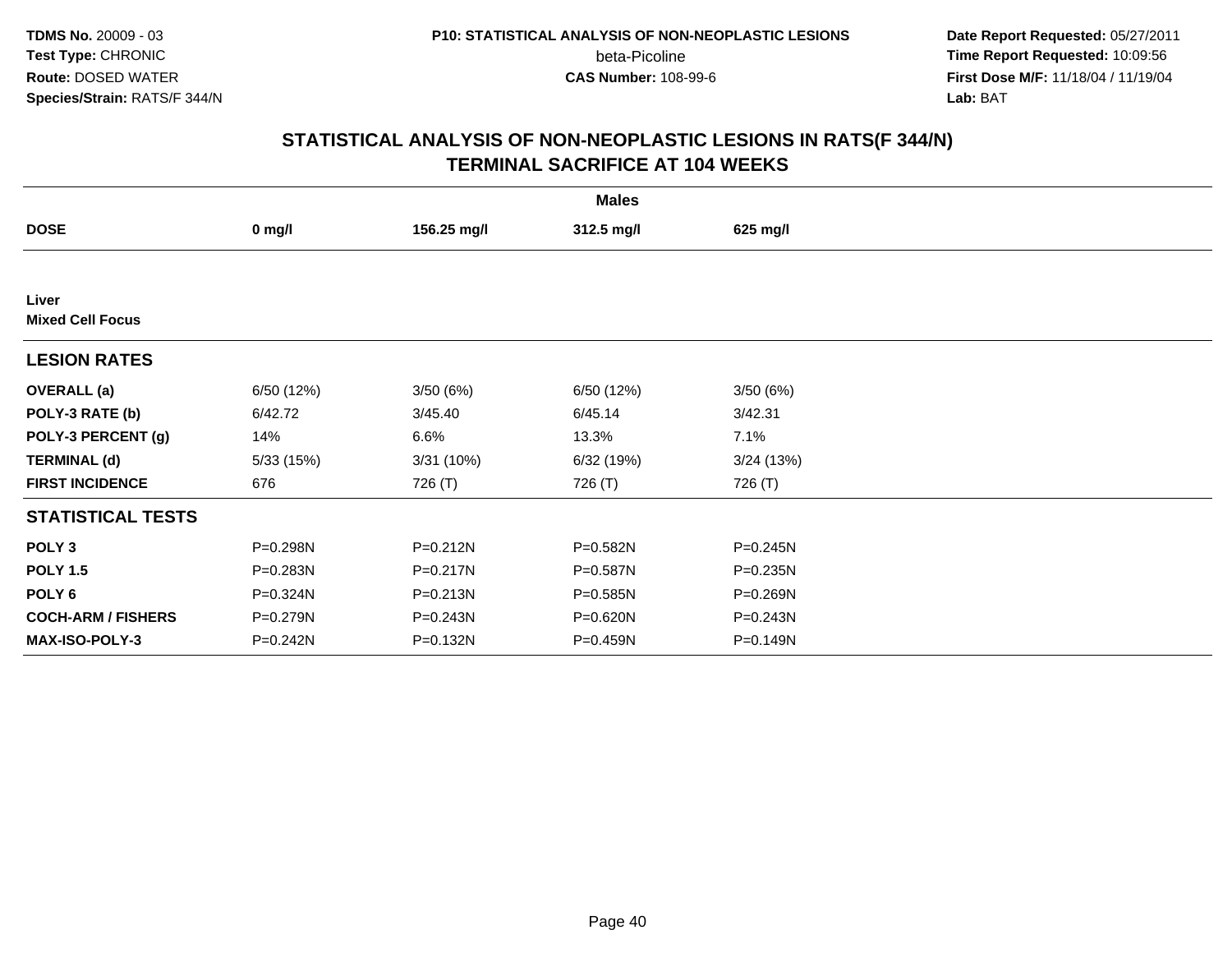beta-Picoline<br>CAS Number: 108-99-6

 **Date Report Requested:** 05/27/2011 **Time Report Requested:** 10:09:56 **First Dose M/F:** 11/18/04 / 11/19/04<br>**Lab:** BAT **Lab:** BAT

|                           |              |             | <b>Males</b> |             |  |
|---------------------------|--------------|-------------|--------------|-------------|--|
| <b>DOSE</b>               | $0$ mg/l     | 156.25 mg/l | 312.5 mg/l   | 625 mg/l    |  |
|                           |              |             |              |             |  |
| Liver<br><b>Necrosis</b>  |              |             |              |             |  |
| <b>LESION RATES</b>       |              |             |              |             |  |
| <b>OVERALL</b> (a)        | 2/50(4%)     | 3/50(6%)    | 0/50(0%)     | 2/50(4%)    |  |
| POLY-3 RATE (b)           | 2/43.16      | 3/45.58     | 0/45.14      | 2/43.39     |  |
| POLY-3 PERCENT (g)        | 4.6%         | 6.6%        | 0%           | 4.6%        |  |
| <b>TERMINAL (d)</b>       | 0/33(0%)     | 1/31(3%)    | 0/32(0%)     | 0/24(0%)    |  |
| <b>FIRST INCIDENCE</b>    | 600          | 686         | ---          | 552         |  |
| <b>STATISTICAL TESTS</b>  |              |             |              |             |  |
| POLY <sub>3</sub>         | $P = 0.471N$ | $P = 0.525$ | P=0.227N     | P=0.692N    |  |
| <b>POLY 1.5</b>           | P=0.467N     | $P=0.522$   | P=0.228N     | P=0.686N    |  |
| POLY 6                    | P=0.479N     | $P = 0.522$ | P=0.229N     | $P = 0.682$ |  |
| <b>COCH-ARM / FISHERS</b> | P=0.474N     | $P = 0.500$ | P=0.247N     | P=0.691N    |  |
| MAX-ISO-POLY-3            | P=0.346N     | $P = 0.349$ | P=0.076N     | P=0.497N    |  |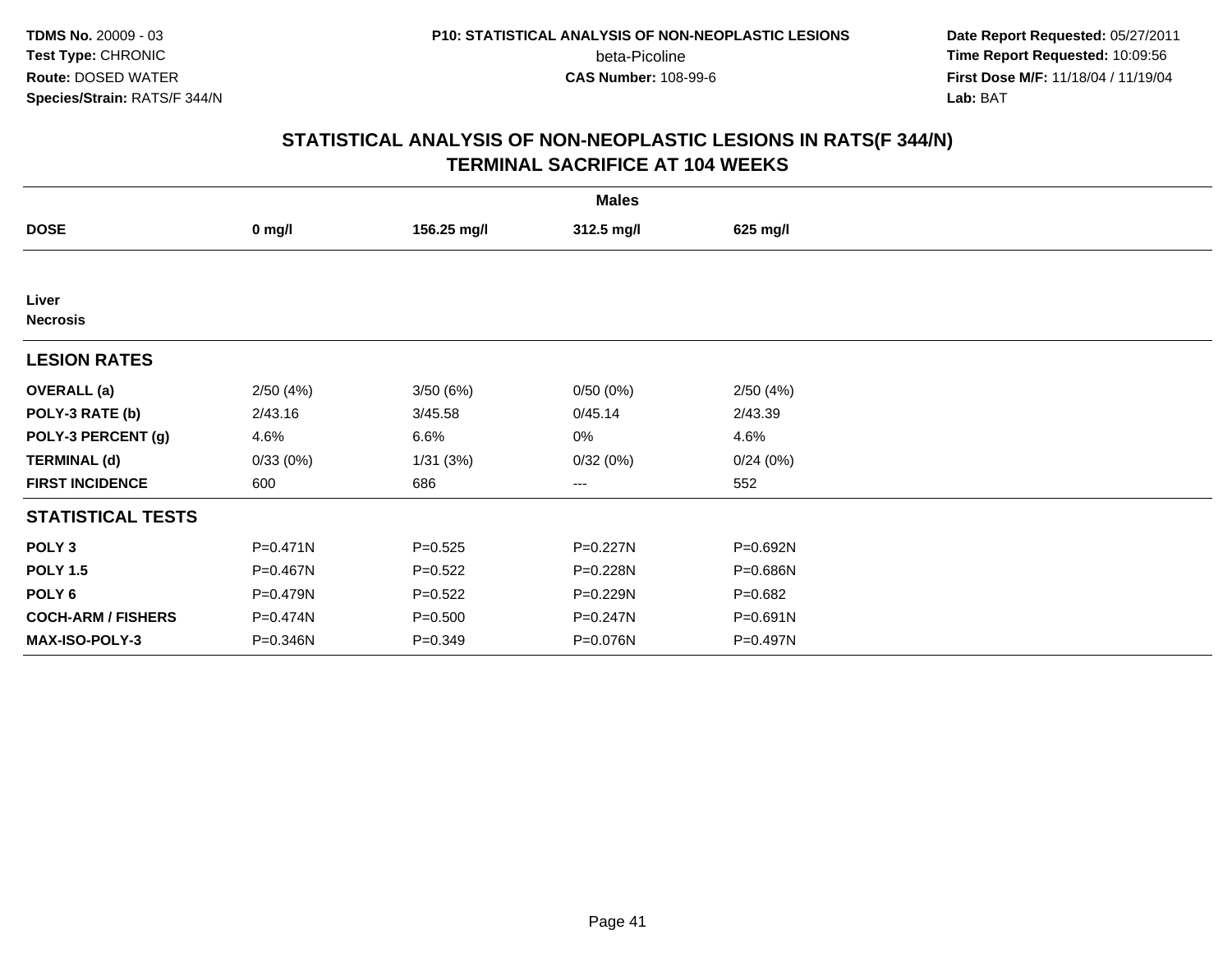beta-Picoline<br>CAS Number: 108-99-6

 **Date Report Requested:** 05/27/2011 **Time Report Requested:** 10:09:56 **First Dose M/F:** 11/18/04 / 11/19/04<br>**Lab:** BAT **Lab:** BAT

|                                           |             |             | <b>Males</b> |             |  |  |  |  |  |
|-------------------------------------------|-------------|-------------|--------------|-------------|--|--|--|--|--|
| <b>DOSE</b>                               | $0$ mg/l    | 156.25 mg/l | 312.5 mg/l   | 625 mg/l    |  |  |  |  |  |
|                                           |             |             |              |             |  |  |  |  |  |
| Liver<br><b>Vacuolization Cytoplasmic</b> |             |             |              |             |  |  |  |  |  |
| <b>LESION RATES</b>                       |             |             |              |             |  |  |  |  |  |
| <b>OVERALL</b> (a)                        | 15/50 (30%) | 12/50 (24%) | 12/50 (24%)  | 16/50 (32%) |  |  |  |  |  |
| POLY-3 RATE (b)                           | 15/42.80    | 12/46.41    | 12/46.48     | 16/43.59    |  |  |  |  |  |
| POLY-3 PERCENT (g)                        | 35.1%       | 25.9%       | 25.8%        | 36.7%       |  |  |  |  |  |
| <b>TERMINAL (d)</b>                       | 14/33 (42%) | 8/31 (26%)  | 7/32 (22%)   | 11/24 (46%) |  |  |  |  |  |
| <b>FIRST INCIDENCE</b>                    | 654         | 567         | 586          | 586         |  |  |  |  |  |
| <b>STATISTICAL TESTS</b>                  |             |             |              |             |  |  |  |  |  |
| POLY <sub>3</sub>                         | $P = 0.375$ | P=0.237N    | P=0.236N     | $P = 0.526$ |  |  |  |  |  |
| <b>POLY 1.5</b>                           | $P = 0.393$ | P=0.257N    | P=0.258N     | $P = 0.538$ |  |  |  |  |  |
| POLY <sub>6</sub>                         | $P = 0.342$ | P=0.223N    | P=0.217N     | $P = 0.490$ |  |  |  |  |  |
| <b>COCH-ARM / FISHERS</b>                 | $P = 0.384$ | P=0.326N    | P=0.326N     | $P = 0.500$ |  |  |  |  |  |
| <b>MAX-ISO-POLY-3</b>                     | $P = 0.349$ | P=0.181N    | P=0.180N     | $P = 0.434$ |  |  |  |  |  |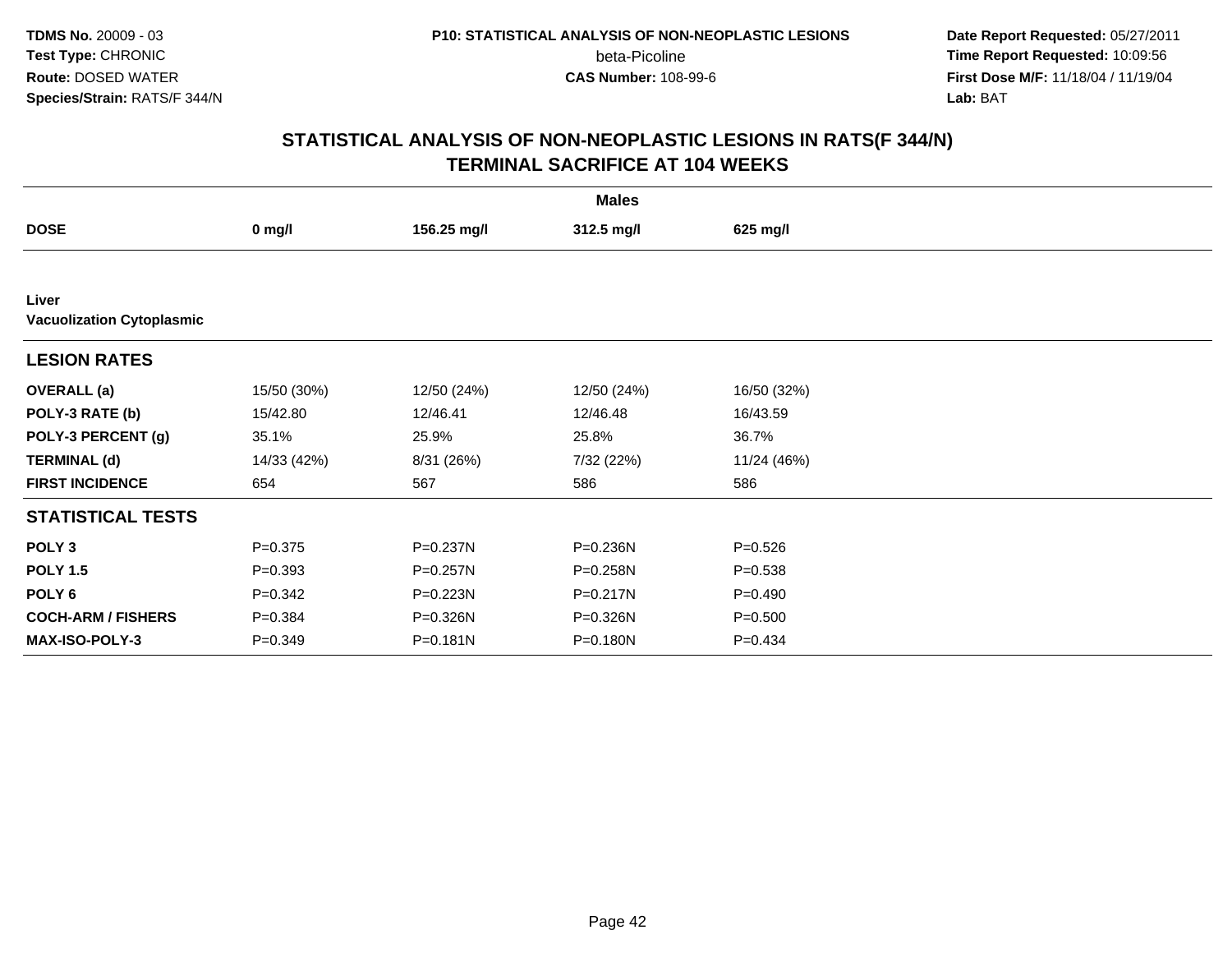**Date Report Requested:** 05/27/2011 **Time Report Requested:** 10:09:56 **First Dose M/F:** 11/18/04 / 11/19/04<br>**Lab:** BAT **Lab:** BAT

|                                 | <b>Males</b> |             |             |             |  |  |  |  |
|---------------------------------|--------------|-------------|-------------|-------------|--|--|--|--|
| <b>DOSE</b>                     | $0$ mg/l     | 156.25 mg/l | 312.5 mg/l  | 625 mg/l    |  |  |  |  |
|                                 |              |             |             |             |  |  |  |  |
| Liver: Bile Duct<br>Hyperplasia |              |             |             |             |  |  |  |  |
| <b>LESION RATES</b>             |              |             |             |             |  |  |  |  |
| <b>OVERALL</b> (a)              | 40/50 (80%)  | 36/50 (72%) | 44/50 (88%) | 42/50 (84%) |  |  |  |  |
| POLY-3 RATE (b)                 | 40/44.49     | 36/46.66    | 44/47.83    | 42/46.74    |  |  |  |  |
| POLY-3 PERCENT (g)              | 89.9%        | 77.2%       | 92%         | 89.9%       |  |  |  |  |
| <b>TERMINAL (d)</b>             | 31/33 (94%)  | 27/31 (87%) | 31/32 (97%) | 23/24 (96%) |  |  |  |  |
| <b>FIRST INCIDENCE</b>          | 600          | 645         | 586         | 543         |  |  |  |  |
| <b>STATISTICAL TESTS</b>        |              |             |             |             |  |  |  |  |
| POLY <sub>3</sub>               | $P = 0.254$  | P=0.068N    | $P = 0.506$ | P=0.652N    |  |  |  |  |
| <b>POLY 1.5</b>                 | $P = 0.255$  | P=0.092N    | $P = 0.417$ | $P = 0.613$ |  |  |  |  |
| POLY <sub>6</sub>               | $P = 0.234$  | P=0.066N    | $P = 0.570$ | $P = 0.656$ |  |  |  |  |
| <b>COCH-ARM / FISHERS</b>       | $P = 0.180$  | P=0.241N    | $P = 0.207$ | $P = 0.398$ |  |  |  |  |
| <b>MAX-ISO-POLY-3</b>           | $P = 0.190$  | P=0.039N*   | $P = 0.350$ | P=0.496N    |  |  |  |  |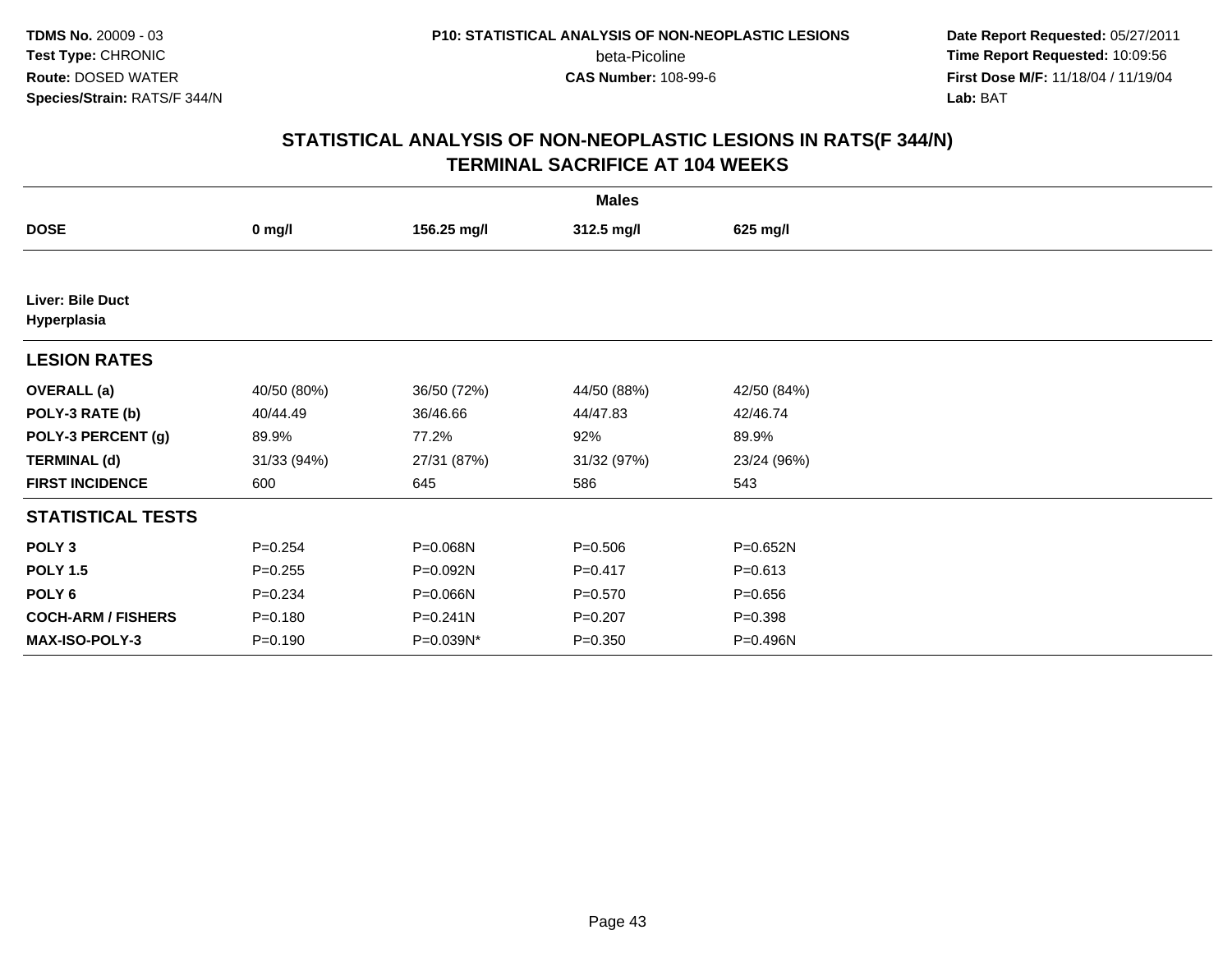beta-Picoline<br>CAS Number: 108-99-6

 **Date Report Requested:** 05/27/2011 **Time Report Requested:** 10:09:56 **First Dose M/F:** 11/18/04 / 11/19/04<br>**Lab:** BAT **Lab:** BAT

|                                  |          |             | <b>Males</b> |          |  |
|----------------------------------|----------|-------------|--------------|----------|--|
| <b>DOSE</b>                      | $0$ mg/l | 156.25 mg/l | 312.5 mg/l   | 625 mg/l |  |
|                                  |          |             |              |          |  |
| Liver: Serosa<br><b>Fibrosis</b> |          |             |              |          |  |
| <b>LESION RATES</b>              |          |             |              |          |  |
| <b>OVERALL</b> (a)               | 0/50(0%) | 0/50(0%)    | 0/50(0%)     | 0/50(0%) |  |
| POLY-3 RATE (b)                  | 0/42.53  | 0/45.40     | 0/45.14      | 0/42.31  |  |
| POLY-3 PERCENT (g)               | 0%       | $0\%$       | 0%           | $0\%$    |  |
| <b>TERMINAL (d)</b>              | 0/33(0%) | 0/31(0%)    | 0/32(0%)     | 0/24(0%) |  |
| <b>FIRST INCIDENCE</b>           | ---      | $--$        | $---$        | ---      |  |
| <b>STATISTICAL TESTS</b>         |          |             |              |          |  |
| POLY <sub>3</sub>                | (n)      | (n)         | (n)          | (n)      |  |
| <b>POLY 1.5</b>                  | (n)      | (n)         | (n)          | (n)      |  |
| POLY <sub>6</sub>                | (n)      | (n)         | (n)          | (n)      |  |
| <b>COCH-ARM / FISHERS</b>        | (n)      | (n)         | (n)          | (n)      |  |
| MAX-ISO-POLY-3                   | (n)      | (n)         | (n)          | (n)      |  |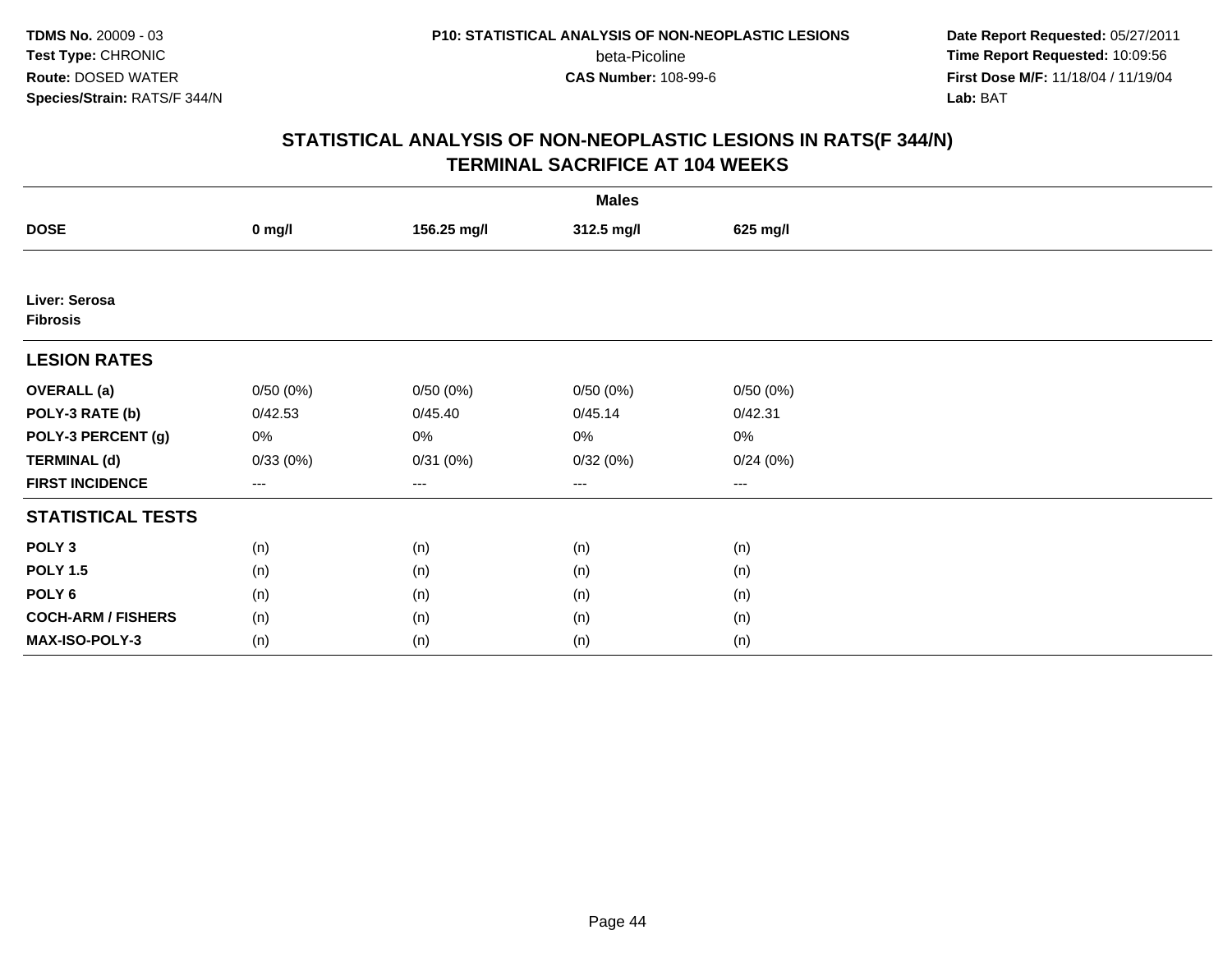**Date Report Requested:** 05/27/2011 **Time Report Requested:** 10:09:56 **First Dose M/F:** 11/18/04 / 11/19/04<br>**Lab:** BAT **Lab:** BAT

| <b>Males</b>                             |              |              |             |            |  |  |  |
|------------------------------------------|--------------|--------------|-------------|------------|--|--|--|
| <b>DOSE</b>                              | $0$ mg/l     | 156.25 mg/l  | 312.5 mg/l  | 625 mg/l   |  |  |  |
|                                          |              |              |             |            |  |  |  |
| Lung: Alveolar Epithelium<br>Hyperplasia |              |              |             |            |  |  |  |
| <b>LESION RATES</b>                      |              |              |             |            |  |  |  |
| <b>OVERALL</b> (a)                       | 12/50 (24%)  | 11/50 (22%)  | 12/50 (24%) | 8/50 (16%) |  |  |  |
| POLY-3 RATE (b)                          | 12/43.52     | 11/46.83     | 12/46.21    | 8/42.96    |  |  |  |
| POLY-3 PERCENT (g)                       | 27.6%        | 23.5%        | 26%         | 18.6%      |  |  |  |
| <b>TERMINAL (d)</b>                      | 9/33(27%)    | 7/31 (23%)   | 9/32(28%)   | 5/24(21%)  |  |  |  |
| <b>FIRST INCIDENCE</b>                   | 504          | 544          | 393         | 624        |  |  |  |
| <b>STATISTICAL TESTS</b>                 |              |              |             |            |  |  |  |
| POLY <sub>3</sub>                        | P=0.222N     | P=0.419N     | P=0.527N    | P=0.231N   |  |  |  |
| <b>POLY 1.5</b>                          | P=0.202N     | P=0.436N     | P=0.535N    | P=0.216N   |  |  |  |
| POLY <sub>6</sub>                        | $P = 0.261N$ | P=0.412N     | P=0.532N    | P=0.265N   |  |  |  |
| <b>COCH-ARM / FISHERS</b>                | P=0.199N     | P=0.500N     | P=0.592N    | P=0.227N   |  |  |  |
| <b>MAX-ISO-POLY-3</b>                    | P=0.275N     | $P = 0.333N$ | P=0.432N    | P=0.162N   |  |  |  |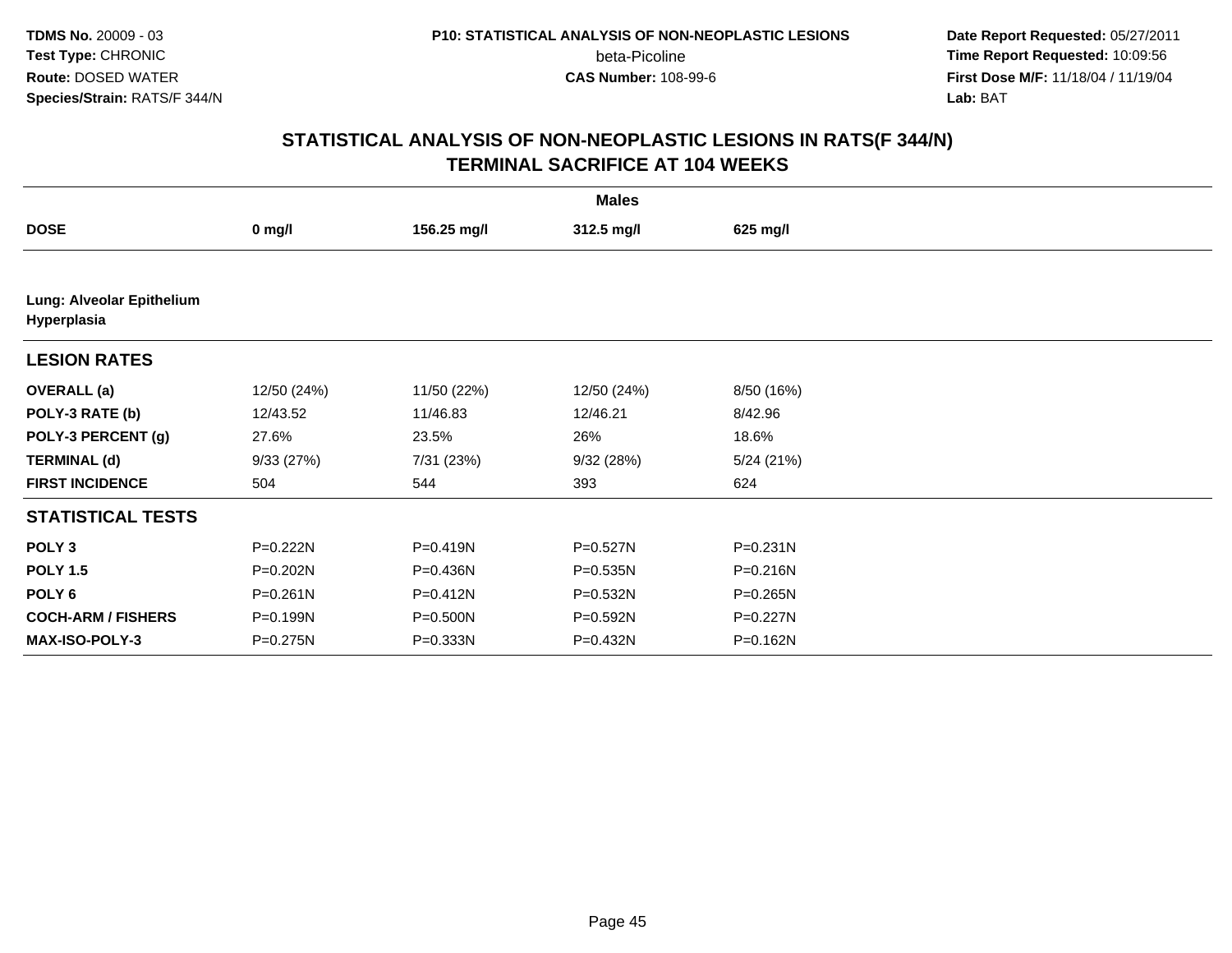**Date Report Requested:** 05/27/2011 **Time Report Requested:** 10:09:56 **First Dose M/F:** 11/18/04 / 11/19/04<br>**Lab:** BAT **Lab:** BAT

|                                         | <b>Males</b> |             |            |          |  |  |  |  |
|-----------------------------------------|--------------|-------------|------------|----------|--|--|--|--|
| <b>DOSE</b>                             | $0$ mg/l     | 156.25 mg/l | 312.5 mg/l | 625 mg/l |  |  |  |  |
|                                         |              |             |            |          |  |  |  |  |
| Lung: Alveolar Epithelium<br>Metaplasia |              |             |            |          |  |  |  |  |
| <b>LESION RATES</b>                     |              |             |            |          |  |  |  |  |
| <b>OVERALL (a)</b>                      | 0/50(0%)     | 1/50(2%)    | 0/50(0%)   | 0/50(0%) |  |  |  |  |
| POLY-3 RATE (b)                         | 0/42.53      | 1/45.40     | 0/45.14    | 0/42.31  |  |  |  |  |
| POLY-3 PERCENT (g)                      | 0%           | 2.2%        | 0%         | 0%       |  |  |  |  |
| <b>TERMINAL (d)</b>                     | 0/33(0%)     | 1/31(3%)    | 0/32(0%)   | 0/24(0%) |  |  |  |  |
| <b>FIRST INCIDENCE</b>                  | ---          | 726 (T)     | $--$       | ---      |  |  |  |  |
| <b>STATISTICAL TESTS</b>                |              |             |            |          |  |  |  |  |
| POLY <sub>3</sub>                       | (n)          | (n)         | (n)        | (n)      |  |  |  |  |
| <b>POLY 1.5</b>                         | (n)          | (n)         | (n)        | (n)      |  |  |  |  |
| POLY <sub>6</sub>                       | (n)          | (n)         | (n)        | (n)      |  |  |  |  |
| <b>COCH-ARM / FISHERS</b>               | (n)          | (n)         | (n)        | (n)      |  |  |  |  |
| MAX-ISO-POLY-3                          | (n)          | (n)         | (n)        | (n)      |  |  |  |  |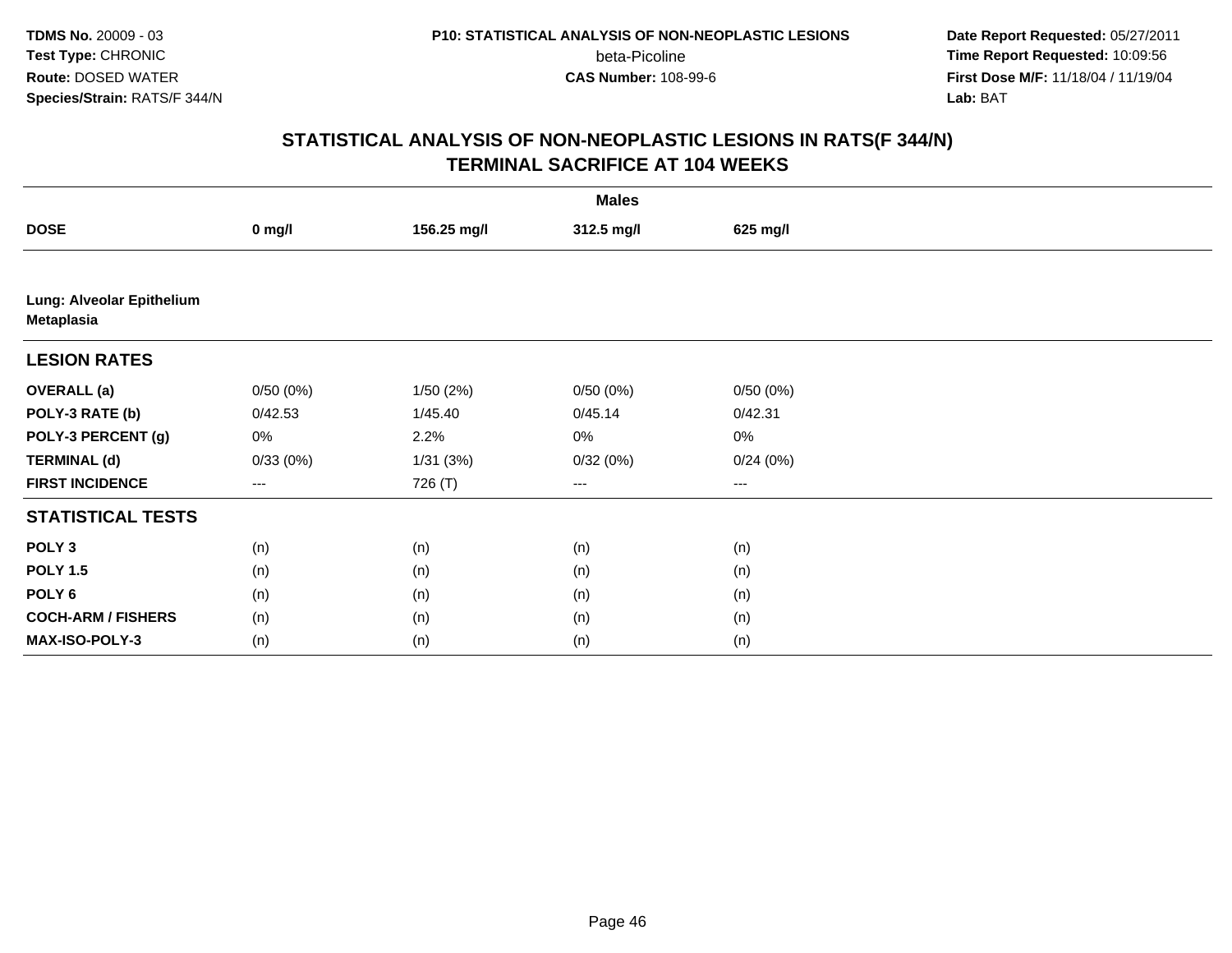beta-Picoline<br>CAS Number: 108-99-6

 **Date Report Requested:** 05/27/2011 **Time Report Requested:** 10:09:56 **First Dose M/F:** 11/18/04 / 11/19/04<br>**Lab:** BAT **Lab:** BAT

|                                                        |          |             | <b>Males</b> |          |  |
|--------------------------------------------------------|----------|-------------|--------------|----------|--|
| <b>DOSE</b>                                            | $0$ mg/l | 156.25 mg/l | 312.5 mg/l   | 625 mg/l |  |
|                                                        |          |             |              |          |  |
| <b>Lung: Bronchiole</b><br><b>Inflammation Chronic</b> |          |             |              |          |  |
| <b>LESION RATES</b>                                    |          |             |              |          |  |
| <b>OVERALL (a)</b>                                     | 0/50(0%) | 0/50(0%)    | 0/50(0%)     | 0/50(0%) |  |
| POLY-3 RATE (b)                                        | 0/42.53  | 0/45.40     | 0/45.14      | 0/42.31  |  |
| POLY-3 PERCENT (g)                                     | 0%       | 0%          | 0%           | $0\%$    |  |
| <b>TERMINAL (d)</b>                                    | 0/33(0%) | 0/31(0%)    | 0/32(0%)     | 0/24(0%) |  |
| <b>FIRST INCIDENCE</b>                                 | $--$     | $--$        | $--$         | $--$     |  |
| <b>STATISTICAL TESTS</b>                               |          |             |              |          |  |
| POLY <sub>3</sub>                                      | (n)      | (n)         | (n)          | (n)      |  |
| <b>POLY 1.5</b>                                        | (n)      | (n)         | (n)          | (n)      |  |
| POLY <sub>6</sub>                                      | (n)      | (n)         | (n)          | (n)      |  |
| <b>COCH-ARM / FISHERS</b>                              | (n)      | (n)         | (n)          | (n)      |  |
| MAX-ISO-POLY-3                                         | (n)      | (n)         | (n)          | (n)      |  |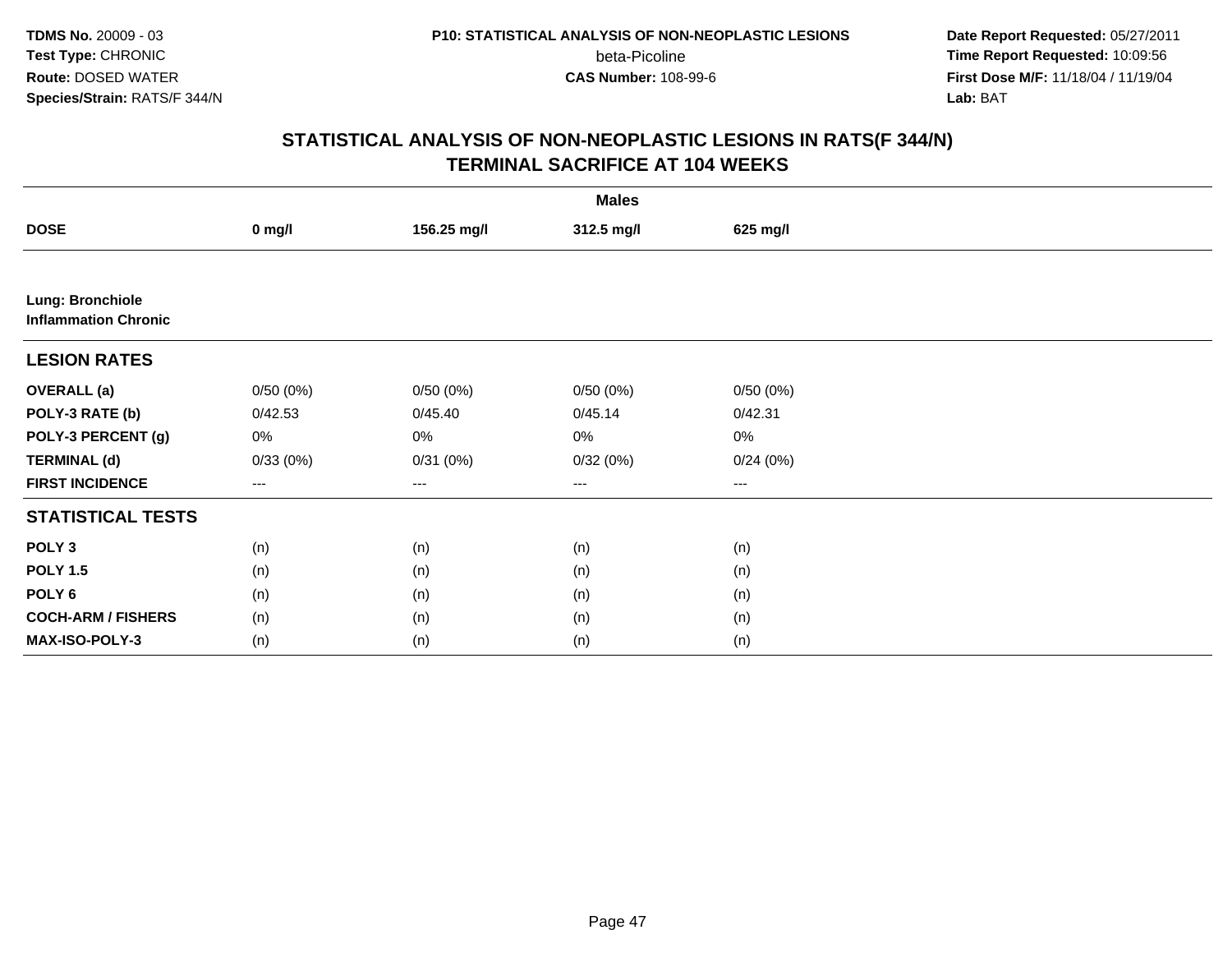beta-Picoline<br>CAS Number: 108-99-6

 **Date Report Requested:** 05/27/2011 **Time Report Requested:** 10:09:56 **First Dose M/F:** 11/18/04 / 11/19/04<br>**Lab:** BAT **Lab:** BAT

|                                 |          |             | <b>Males</b>           |          |  |
|---------------------------------|----------|-------------|------------------------|----------|--|
| <b>DOSE</b>                     | $0$ mg/l | 156.25 mg/l | 312.5 mg/l             | 625 mg/l |  |
|                                 |          |             |                        |          |  |
| Lung: Serosa<br><b>Fibrosis</b> |          |             |                        |          |  |
| <b>LESION RATES</b>             |          |             |                        |          |  |
| <b>OVERALL</b> (a)              | 0/50(0%) | 0/50(0%)    | 0/50(0%)               | 0/50(0%) |  |
| POLY-3 RATE (b)                 | 0/42.53  | 0/45.40     | 0/45.14                | 0/42.31  |  |
| POLY-3 PERCENT (g)              | 0%       | 0%          | 0%                     | $0\%$    |  |
| <b>TERMINAL (d)</b>             | 0/33(0%) | 0/31(0%)    | 0/32(0%)               | 0/24(0%) |  |
| <b>FIRST INCIDENCE</b>          | ---      | $--$        | $\qquad \qquad \cdots$ | $---$    |  |
| <b>STATISTICAL TESTS</b>        |          |             |                        |          |  |
| POLY <sub>3</sub>               | (n)      | (n)         | (n)                    | (n)      |  |
| <b>POLY 1.5</b>                 | (n)      | (n)         | (n)                    | (n)      |  |
| POLY <sub>6</sub>               | (n)      | (n)         | (n)                    | (n)      |  |
| <b>COCH-ARM / FISHERS</b>       | (n)      | (n)         | (n)                    | (n)      |  |
| MAX-ISO-POLY-3                  | (n)      | (n)         | (n)                    | (n)      |  |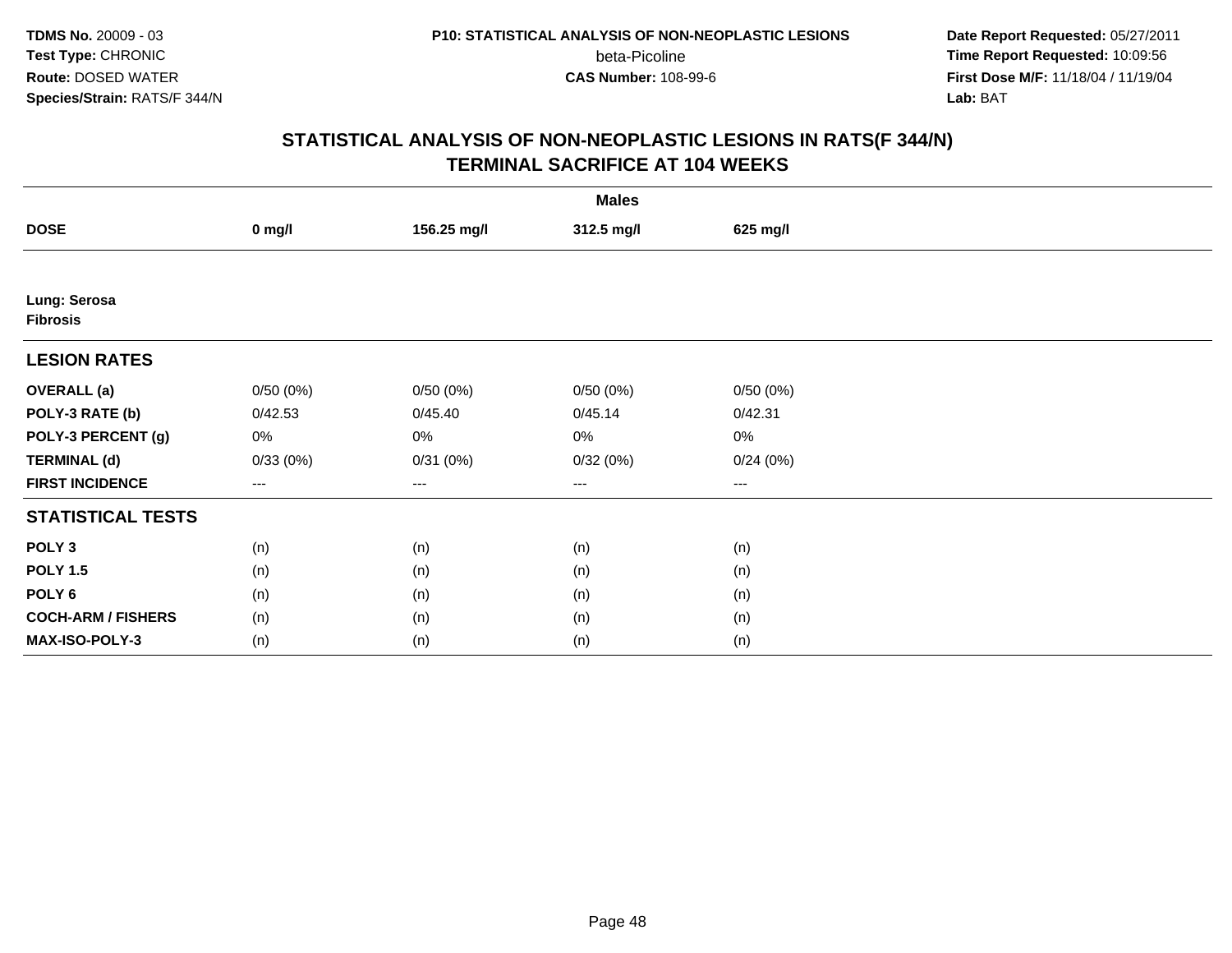beta-Picoline<br>CAS Number: 108-99-6

 **Date Report Requested:** 05/27/2011 **Time Report Requested:** 10:09:56 **First Dose M/F:** 11/18/04 / 11/19/04<br>**Lab:** BAT **Lab:** BAT

|                                          | <b>Males</b> |             |             |          |  |  |  |
|------------------------------------------|--------------|-------------|-------------|----------|--|--|--|
| <b>DOSE</b>                              | $0$ mg/l     | 156.25 mg/l | 312.5 mg/l  | 625 mg/l |  |  |  |
|                                          |              |             |             |          |  |  |  |
| Lymph Node, Mesenteric<br><b>Ectasia</b> |              |             |             |          |  |  |  |
| <b>LESION RATES</b>                      |              |             |             |          |  |  |  |
| <b>OVERALL</b> (a)                       | 0/50(0%)     | 2/50(4%)    | 2/50(4%)    | 0/50(0%) |  |  |  |
| POLY-3 RATE (b)                          | 0/42.53      | 2/45.40     | 2/45.14     | 0/42.31  |  |  |  |
| POLY-3 PERCENT (g)                       | 0%           | 4.4%        | 4.4%        | $0\%$    |  |  |  |
| <b>TERMINAL (d)</b>                      | 0/33(0%)     | 2/31(7%)    | 2/32(6%)    | 0/24(0%) |  |  |  |
| <b>FIRST INCIDENCE</b>                   | ---          | 726 (T)     | 726 (T)     | ---      |  |  |  |
| <b>STATISTICAL TESTS</b>                 |              |             |             |          |  |  |  |
| POLY <sub>3</sub>                        | P=0.502N     | $P=0.252$   | $P = 0.251$ | (e)      |  |  |  |
| <b>POLY 1.5</b>                          | P=0.492N     | $P = 0.250$ | $P = 0.249$ | (e)      |  |  |  |
| POLY 6                                   | P=0.522N     | $P=0.252$   | $P = 0.250$ | (e)      |  |  |  |
| <b>COCH-ARM / FISHERS</b>                | P=0.500N     | $P=0.247$   | $P=0.247$   | (e)      |  |  |  |
| MAX-ISO-POLY-3                           | $P=0.292$    | $P = 0.090$ | $P = 0.089$ | (e)      |  |  |  |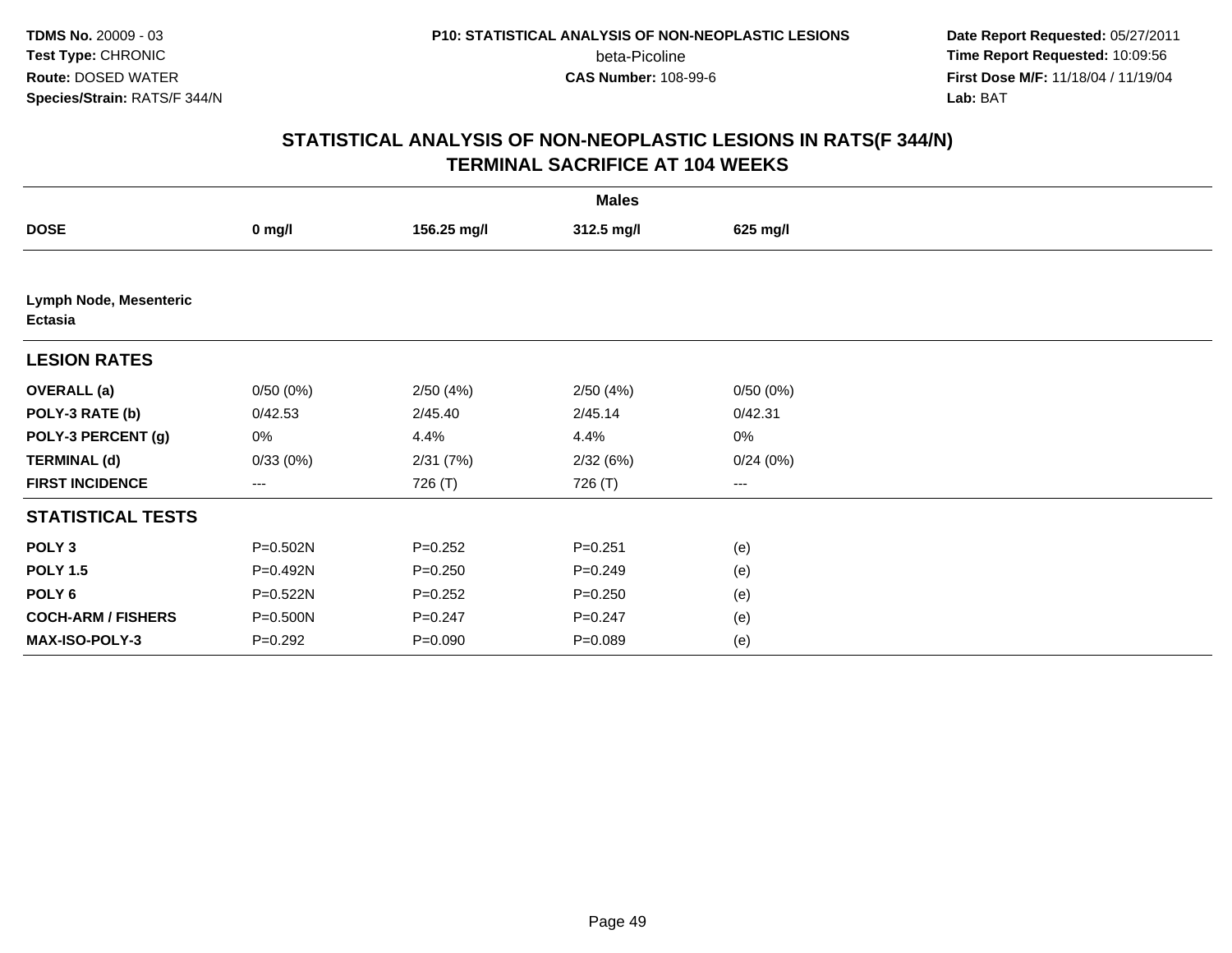**Date Report Requested:** 05/27/2011 **Time Report Requested:** 10:09:56 **First Dose M/F:** 11/18/04 / 11/19/04<br>**Lab:** BAT **Lab:** BAT

| <b>Males</b>                              |             |             |             |             |  |  |  |
|-------------------------------------------|-------------|-------------|-------------|-------------|--|--|--|
| <b>DOSE</b>                               | $0$ mg/l    | 156.25 mg/l | 312.5 mg/l  | 625 mg/l    |  |  |  |
|                                           |             |             |             |             |  |  |  |
| <b>Lymph Node: Mediastinal</b><br>Ectasia |             |             |             |             |  |  |  |
| <b>LESION RATES</b>                       |             |             |             |             |  |  |  |
| <b>OVERALL</b> (a)                        | 1/9(11%)    | 1/11(9%)    | 4/11(36%)   | 3/8(38%)    |  |  |  |
| POLY-3 RATE (b)                           | 1/6.46      | 1/9.17      | 4/10.31     | 3/6.74      |  |  |  |
| POLY-3 PERCENT (g)                        | 15.5%       | 10.9%       | 38.8%       | 44.5%       |  |  |  |
| <b>TERMINAL (d)</b>                       | $1/4$ (25%) | $1/4$ (25%) | 3/7(43%)    | 2/2(100%)   |  |  |  |
| <b>FIRST INCIDENCE</b>                    | 726 (T)     | 726 (T)     | 393         | 702         |  |  |  |
| <b>STATISTICAL TESTS</b>                  |             |             |             |             |  |  |  |
| POLY <sub>3</sub>                         | $P = 0.103$ | P=0.683N    | $P=0.327$   | $P=0.291$   |  |  |  |
| <b>POLY 1.5</b>                           | $P = 0.097$ | P=0.692N    | $P = 0.286$ | $P = 0.275$ |  |  |  |
| POLY <sub>6</sub>                         | $P = 0.108$ | P=0.688N    | $P = 0.361$ | $P = 0.296$ |  |  |  |
| <b>COCH-ARM / FISHERS</b>                 | $P = 0.085$ | P=0.711N    | $P=0.221$   | $P = 0.241$ |  |  |  |
| <b>MAX-ISO-POLY-3</b>                     | $P = 0.163$ | P=0.408N    | $P = 0.201$ | $P = 0.136$ |  |  |  |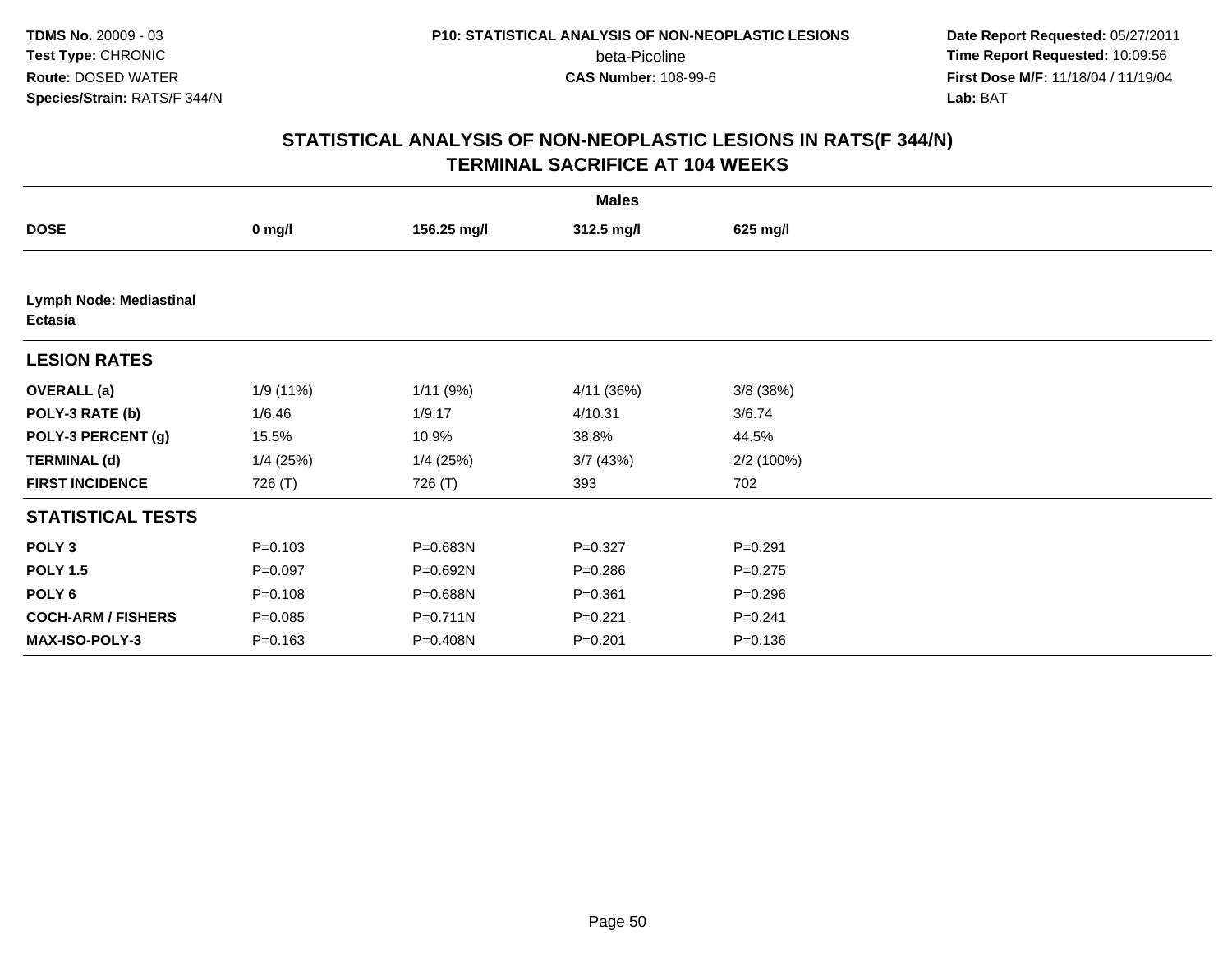beta-Picoline<br>CAS Number: 108-99-6

 **Date Report Requested:** 05/27/2011 **Time Report Requested:** 10:09:56 **First Dose M/F:** 11/18/04 / 11/19/04<br>**Lab:** BAT **Lab:** BAT

|                                     |             |              | <b>Males</b> |             |  |
|-------------------------------------|-------------|--------------|--------------|-------------|--|
| <b>DOSE</b>                         | $0$ mg/l    | 156.25 mg/l  | 312.5 mg/l   | 625 mg/l    |  |
|                                     |             |              |              |             |  |
| <b>Mammary Gland</b><br>Galactocele |             |              |              |             |  |
| <b>LESION RATES</b>                 |             |              |              |             |  |
| <b>OVERALL</b> (a)                  | 12/50 (24%) | 7/49 (14%)   | 9/50(18%)    | 12/50 (24%) |  |
| POLY-3 RATE (b)                     | 12/43.36    | 7/44.92      | 9/46.19      | 12/43.57    |  |
| POLY-3 PERCENT (g)                  | 27.7%       | 15.6%        | 19.5%        | 27.5%       |  |
| <b>TERMINAL (d)</b>                 | 8/33 (24%)  | 4/30 (13%)   | 3/32(9%)     | 4/24 (17%)  |  |
| <b>FIRST INCIDENCE</b>              | 654         | 673          | 643          | 624         |  |
| <b>STATISTICAL TESTS</b>            |             |              |              |             |  |
| POLY <sub>3</sub>                   | $P = 0.398$ | P=0.129N     | P=0.253N     | P=0.590N    |  |
| <b>POLY 1.5</b>                     | $P = 0.415$ | P=0.134N     | P=0.264N     | P=0.571N    |  |
| POLY <sub>6</sub>                   | $P = 0.370$ | $P = 0.131N$ | P=0.249N     | $P = 0.561$ |  |
| <b>COCH-ARM / FISHERS</b>           | $P = 0.413$ | P=0.166N     | P=0.312N     | P=0.592N    |  |
| <b>MAX-ISO-POLY-3</b>               | P=0.362N    | P=0.087N     | P=0.188N     | P=0.494N    |  |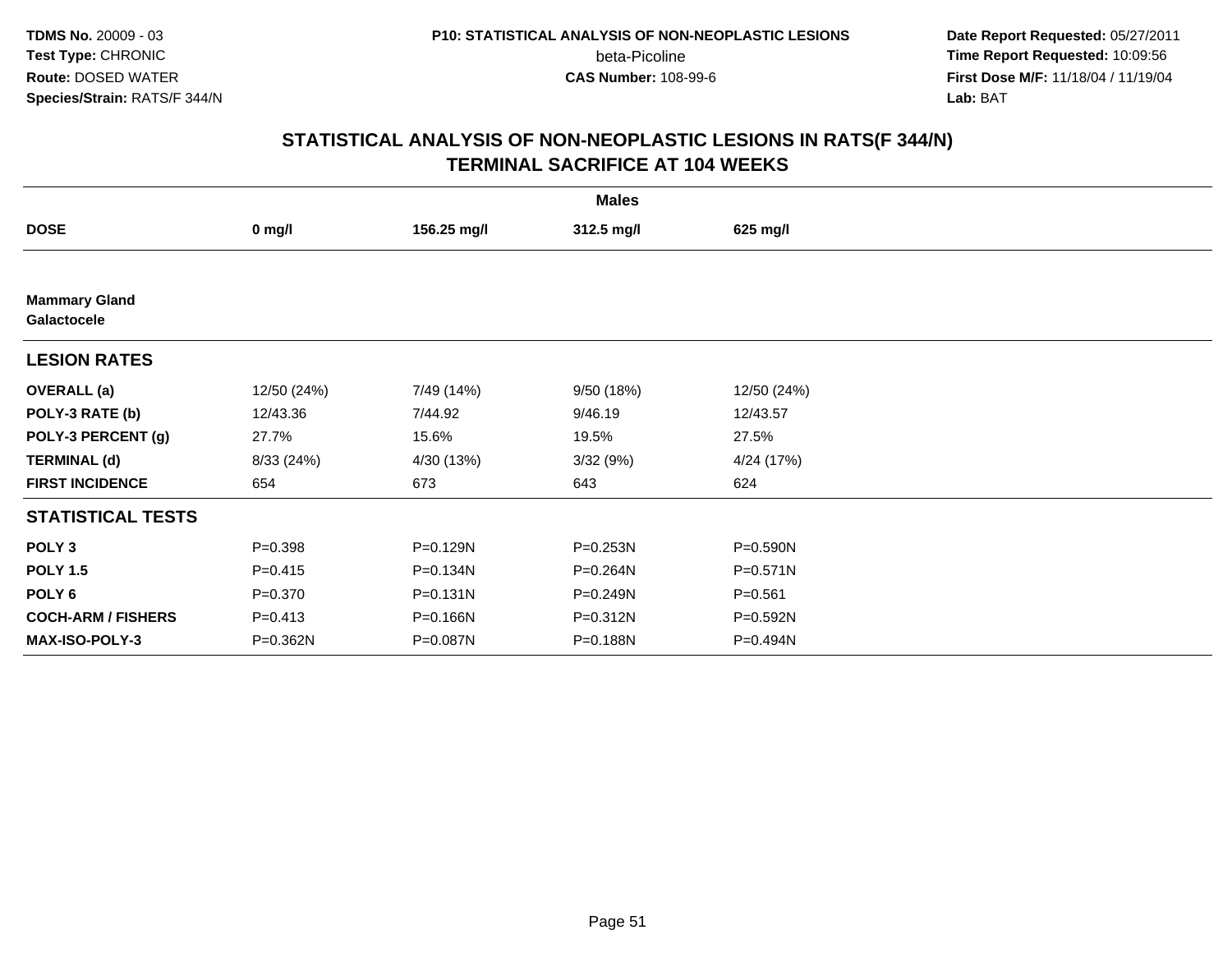beta-Picoline<br>CAS Number: 108-99-6

 **Date Report Requested:** 05/27/2011 **Time Report Requested:** 10:09:56 **First Dose M/F:** 11/18/04 / 11/19/04<br>**Lab:** BAT **Lab:** BAT

|                                     | <b>Males</b> |             |              |             |  |  |  |  |
|-------------------------------------|--------------|-------------|--------------|-------------|--|--|--|--|
| <b>DOSE</b>                         | $0$ mg/l     | 156.25 mg/l | 312.5 mg/l   | 625 mg/l    |  |  |  |  |
|                                     |              |             |              |             |  |  |  |  |
| <b>Mammary Gland</b><br>Hyperplasia |              |             |              |             |  |  |  |  |
| <b>LESION RATES</b>                 |              |             |              |             |  |  |  |  |
| <b>OVERALL</b> (a)                  | 3/50(6%)     | 6/49 (12%)  | 0/50(0%)     | 5/50 (10%)  |  |  |  |  |
| POLY-3 RATE (b)                     | 3/42.53      | 6/45.28     | 0/45.14      | 5/42.87     |  |  |  |  |
| POLY-3 PERCENT (g)                  | 7.1%         | 13.3%       | 0%           | 11.7%       |  |  |  |  |
| <b>TERMINAL (d)</b>                 | 3/33(9%)     | 4/30 (13%)  | 0/32(0%)     | 2/24(8%)    |  |  |  |  |
| <b>FIRST INCIDENCE</b>              | 726 (T)      | 498         | ---          | 657         |  |  |  |  |
| <b>STATISTICAL TESTS</b>            |              |             |              |             |  |  |  |  |
| POLY <sub>3</sub>                   | $P=0.472$    | $P = 0.273$ | P=0.108N     | $P = 0.360$ |  |  |  |  |
| <b>POLY 1.5</b>                     | $P = 0.478$  | $P=0.265$   | $P = 0.110N$ | $P = 0.368$ |  |  |  |  |
| POLY 6                              | $P = 0.459$  | $P = 0.278$ | P=0.108N     | $P = 0.342$ |  |  |  |  |
| <b>COCH-ARM / FISHERS</b>           | $P = 0.467$  | $P = 0.233$ | $P = 0.121N$ | $P = 0.357$ |  |  |  |  |
| MAX-ISO-POLY-3                      | $P = 0.331$  | $P = 0.179$ | P=0.038N*    | $P = 0.234$ |  |  |  |  |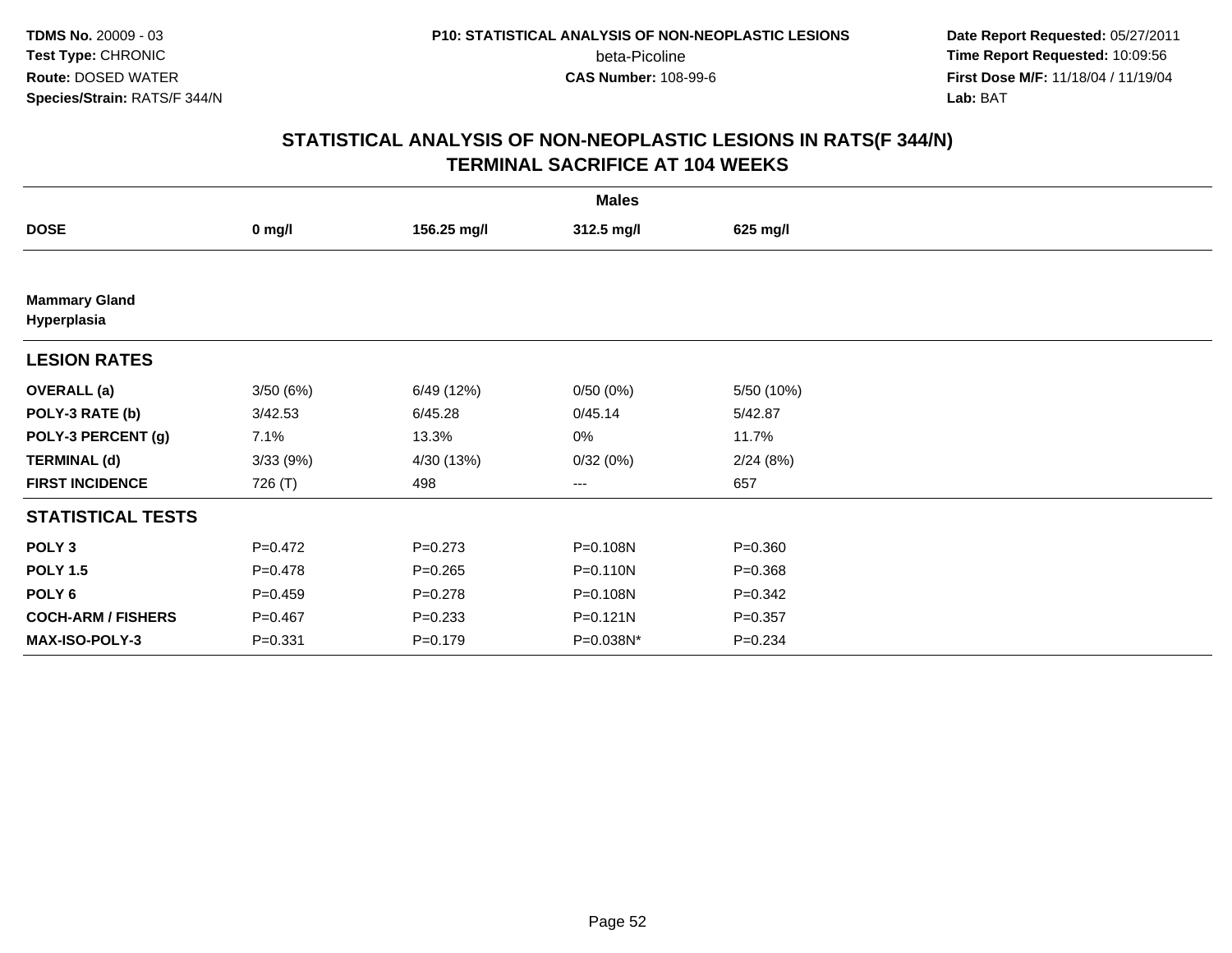beta-Picoline<br>CAS Number: 108-99-6

 **Date Report Requested:** 05/27/2011 **Time Report Requested:** 10:09:56 **First Dose M/F:** 11/18/04 / 11/19/04<br>**Lab:** BAT **Lab:** BAT

| <b>Males</b>                             |              |             |             |             |  |  |  |
|------------------------------------------|--------------|-------------|-------------|-------------|--|--|--|
| <b>DOSE</b>                              | $0$ mg/l     | 156.25 mg/l | 312.5 mg/l  | 625 mg/l    |  |  |  |
|                                          |              |             |             |             |  |  |  |
| <b>Mesentery: Fat</b><br><b>Necrosis</b> |              |             |             |             |  |  |  |
| <b>LESION RATES</b>                      |              |             |             |             |  |  |  |
| <b>OVERALL (a)</b>                       | $1/4$ (25%)  | $6/8$ (75%) | $3/4$ (75%) | 5/6 (83%)   |  |  |  |
| POLY-3 RATE (b)                          | 1/2.61       | 6/7.71      | 3/4.00      | 5/5.87      |  |  |  |
| POLY-3 PERCENT (g)                       | 38.4%        | 77.8%       | 75%         | 85.1%       |  |  |  |
| <b>TERMINAL (d)</b>                      | $1/1$ (100%) | 4/4 (100%)  | 2/3(67%)    | 1/1(100%)   |  |  |  |
| <b>FIRST INCIDENCE</b>                   | 726 (T)      | 664         | 586         | 551         |  |  |  |
| <b>STATISTICAL TESTS</b>                 |              |             |             |             |  |  |  |
| POLY <sub>3</sub>                        | $P = 0.317$  | $P = 0.349$ | $P = 0.453$ | $P = 0.287$ |  |  |  |
| <b>POLY 1.5</b>                          | $P = 0.253$  | $P = 0.276$ | $P = 0.377$ | $P = 0.212$ |  |  |  |
| POLY <sub>6</sub>                        | $P = 0.388$  | $P = 0.437$ | $P = 0.548$ | $P = 0.383$ |  |  |  |
| <b>COCH-ARM / FISHERS</b>                | $P = 0.122$  | $P = 0.152$ | $P = 0.243$ | $P = 0.119$ |  |  |  |
| MAX-ISO-POLY-3                           | $P = 0.244$  | $P = 0.192$ | $P = 0.232$ | $P = 0.133$ |  |  |  |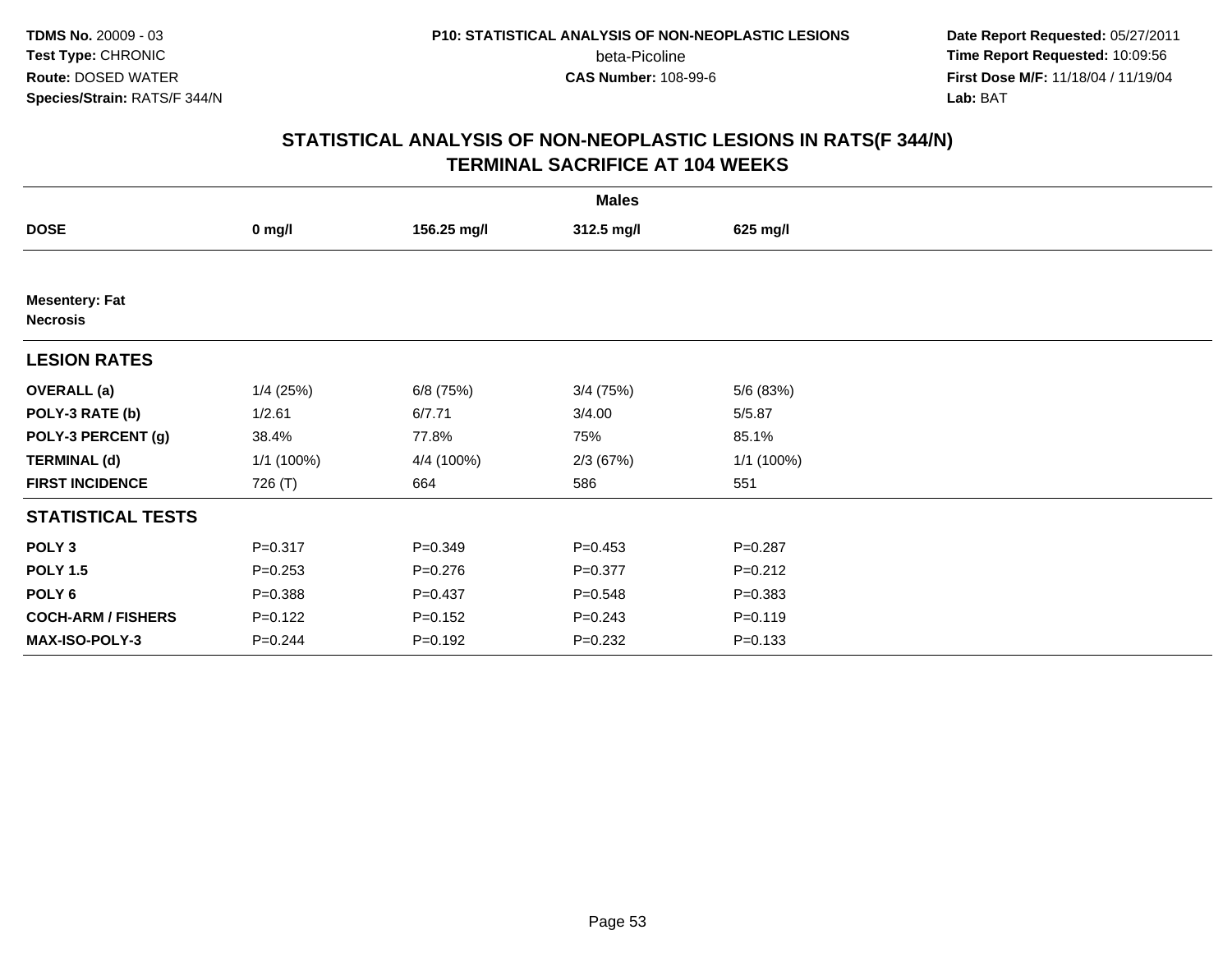beta-Picoline<br>CAS Number: 108-99-6

 **Date Report Requested:** 05/27/2011 **Time Report Requested:** 10:09:56 **First Dose M/F:** 11/18/04 / 11/19/04<br>**Lab:** BAT **Lab:** BAT

| <b>Males</b>                       |              |             |             |             |  |  |  |
|------------------------------------|--------------|-------------|-------------|-------------|--|--|--|
| <b>DOSE</b>                        | $0$ mg/l     | 156.25 mg/l | 312.5 mg/l  | 625 mg/l    |  |  |  |
|                                    |              |             |             |             |  |  |  |
| <b>Nose</b><br><b>Foreign Body</b> |              |             |             |             |  |  |  |
| <b>LESION RATES</b>                |              |             |             |             |  |  |  |
| <b>OVERALL</b> (a)                 | 10/50 (20%)  | 20/50 (40%) | 15/50 (30%) | 10/50 (20%) |  |  |  |
| POLY-3 RATE (b)                    | 10/43.21     | 20/46.49    | 15/45.91    | 10/44.12    |  |  |  |
| POLY-3 PERCENT (g)                 | 23.1%        | 43%         | 32.7%       | 22.7%       |  |  |  |
| <b>TERMINAL (d)</b>                | 6/33(18%)    | 14/31 (45%) | 11/32 (34%) | 4/24 (17%)  |  |  |  |
| <b>FIRST INCIDENCE</b>             | 654          | 638         | 618         | 499         |  |  |  |
| <b>STATISTICAL TESTS</b>           |              |             |             |             |  |  |  |
| POLY <sub>3</sub>                  | P=0.263N     | $P=0.035*$  | $P=0.221$   | P=0.580N    |  |  |  |
| <b>POLY 1.5</b>                    | $P = 0.251N$ | $P=0.033*$  | $P = 0.215$ | P=0.569N    |  |  |  |
| POLY <sub>6</sub>                  | P=0.303N     | $P=0.035*$  | $P = 0.219$ | $P = 0.591$ |  |  |  |
| <b>COCH-ARM / FISHERS</b>          | P=0.287N     | $P=0.024*$  | $P = 0.178$ | P=0.598N    |  |  |  |
| <b>MAX-ISO-POLY-3</b>              | P=0.223N     | $P=0.025*$  | $P = 0.165$ | P=0.478N    |  |  |  |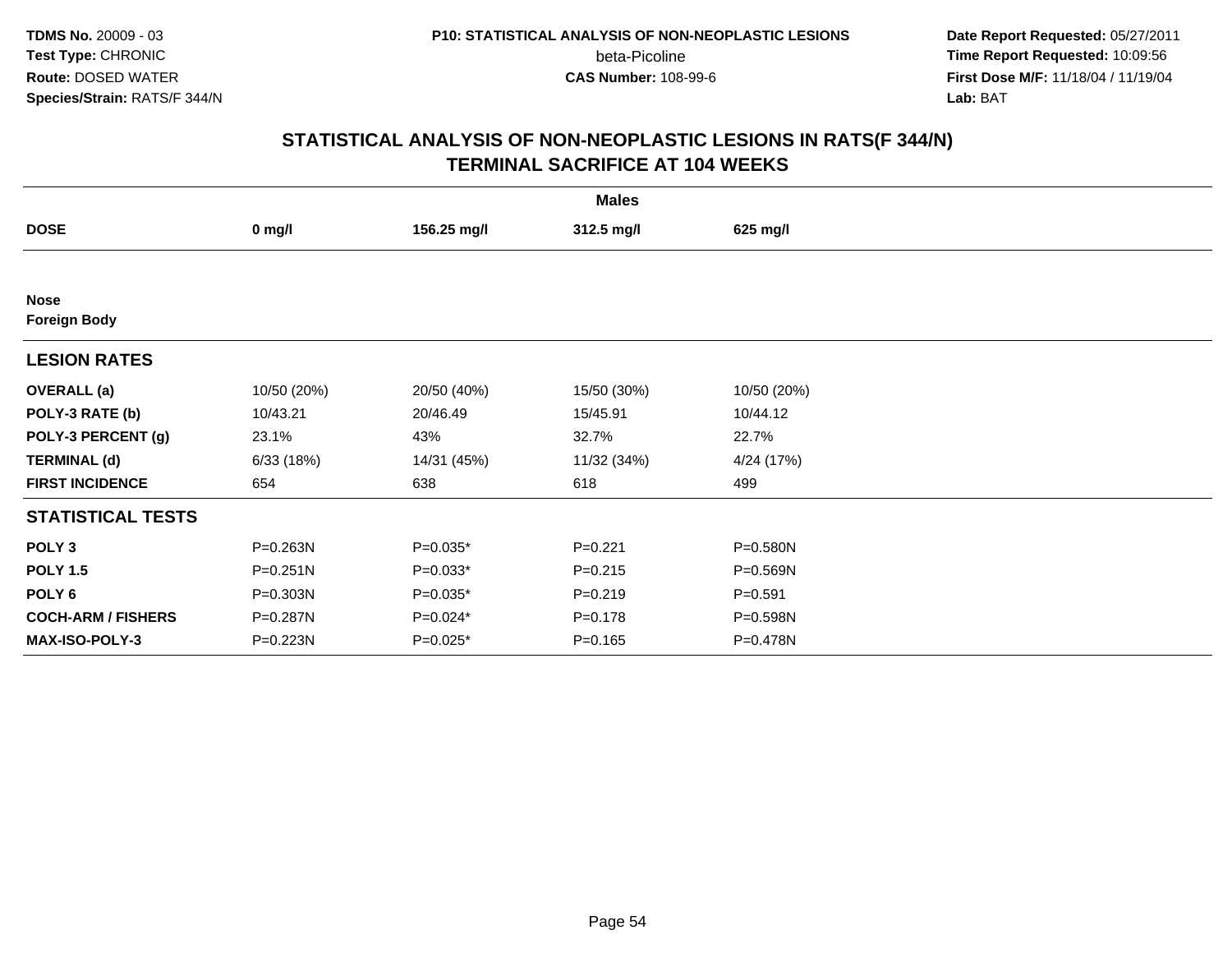beta-Picoline<br>CAS Number: 108-99-6

 **Date Report Requested:** 05/27/2011 **Time Report Requested:** 10:09:56 **First Dose M/F:** 11/18/04 / 11/19/04<br>**Lab:** BAT **Lab:** BAT

| <b>Males</b>                |             |             |              |             |  |  |  |
|-----------------------------|-------------|-------------|--------------|-------------|--|--|--|
| <b>DOSE</b>                 | $0$ mg/l    | 156.25 mg/l | 312.5 mg/l   | 625 mg/l    |  |  |  |
|                             |             |             |              |             |  |  |  |
| <b>Nose</b><br>Inflammation |             |             |              |             |  |  |  |
| <b>LESION RATES</b>         |             |             |              |             |  |  |  |
| <b>OVERALL</b> (a)          | 21/50 (42%) | 23/50 (46%) | 16/50 (32%)  | 24/50 (48%) |  |  |  |
| POLY-3 RATE (b)             | 21/44.39    | 23/47.05    | 16/46.22     | 24/45.45    |  |  |  |
| POLY-3 PERCENT (g)          | 47.3%       | 48.9%       | 34.6%        | 52.8%       |  |  |  |
| <b>TERMINAL (d)</b>         | 14/33 (42%) | 14/31 (45%) | 11/32 (34%)  | 13/24 (54%) |  |  |  |
| <b>FIRST INCIDENCE</b>      | 467         | 638         | 618          | 545         |  |  |  |
| <b>STATISTICAL TESTS</b>    |             |             |              |             |  |  |  |
| POLY <sub>3</sub>           | $P = 0.395$ | $P = 0.523$ | P=0.152N     | $P = 0.376$ |  |  |  |
| <b>POLY 1.5</b>             | $P = 0.414$ | $P = 0.506$ | P=0.158N     | $P = 0.392$ |  |  |  |
| POLY <sub>6</sub>           | $P = 0.352$ | $P = 0.529$ | P=0.157N     | $P = 0.332$ |  |  |  |
| <b>COCH-ARM / FISHERS</b>   | $P = 0.386$ | $P=0.420$   | P=0.204N     | $P = 0.344$ |  |  |  |
| MAX-ISO-POLY-3              | $P = 0.308$ | $P=0.440$   | $P = 0.111N$ | $P = 0.300$ |  |  |  |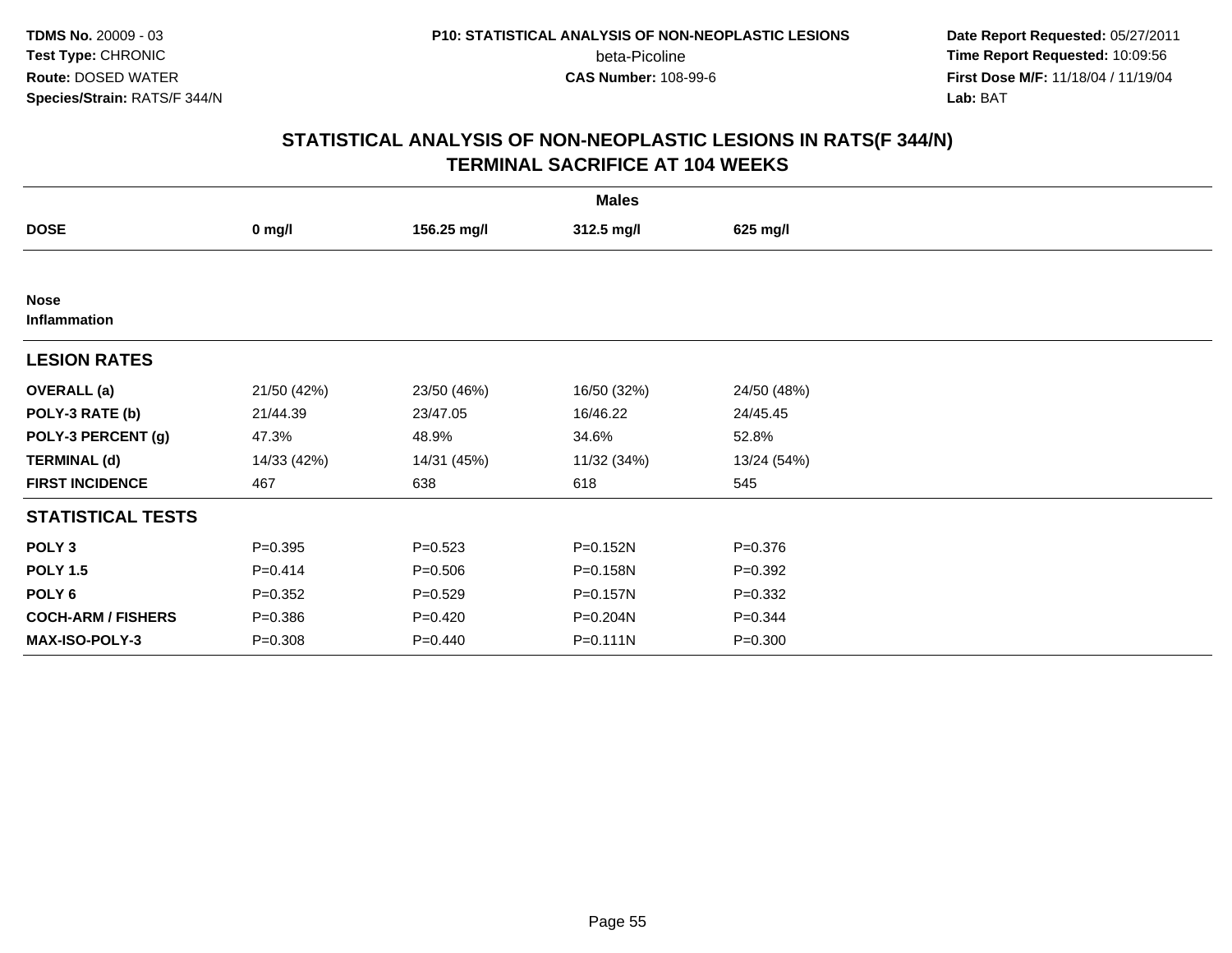beta-Picoline<br>CAS Number: 108-99-6

 **Date Report Requested:** 05/27/2011 **Time Report Requested:** 10:09:56 **First Dose M/F:** 11/18/04 / 11/19/04<br>**Lab:** BAT **Lab:** BAT

| <b>Males</b>                                   |          |             |            |          |  |  |  |
|------------------------------------------------|----------|-------------|------------|----------|--|--|--|
| <b>DOSE</b>                                    | $0$ mg/l | 156.25 mg/l | 312.5 mg/l | 625 mg/l |  |  |  |
|                                                |          |             |            |          |  |  |  |
| <b>Nose: Nasolacrimal Duct</b><br>Inflammation |          |             |            |          |  |  |  |
| <b>LESION RATES</b>                            |          |             |            |          |  |  |  |
| <b>OVERALL</b> (a)                             | 1/50(2%) | 0/50(0%)    | 1/50(2%)   | 0/50(0%) |  |  |  |
| POLY-3 RATE (b)                                | 1/42.69  | 0/45.40     | 1/45.53    | 0/42.31  |  |  |  |
| POLY-3 PERCENT (g)                             | 2.3%     | 0%          | 2.2%       | 0%       |  |  |  |
| <b>TERMINAL (d)</b>                            | 0/33(0%) | 0/31(0%)    | 0/32(0%)   | 0/24(0%) |  |  |  |
| <b>FIRST INCIDENCE</b>                         | 685      | $\cdots$    | 615        | ---      |  |  |  |
| <b>STATISTICAL TESTS</b>                       |          |             |            |          |  |  |  |
| POLY <sub>3</sub>                              | (n)      | (n)         | (n)        | (n)      |  |  |  |
| <b>POLY 1.5</b>                                | (n)      | (n)         | (n)        | (n)      |  |  |  |
| POLY <sub>6</sub>                              | (n)      | (n)         | (n)        | (n)      |  |  |  |
| <b>COCH-ARM / FISHERS</b>                      | (n)      | (n)         | (n)        | (n)      |  |  |  |
| MAX-ISO-POLY-3                                 | (n)      | (n)         | (n)        | (n)      |  |  |  |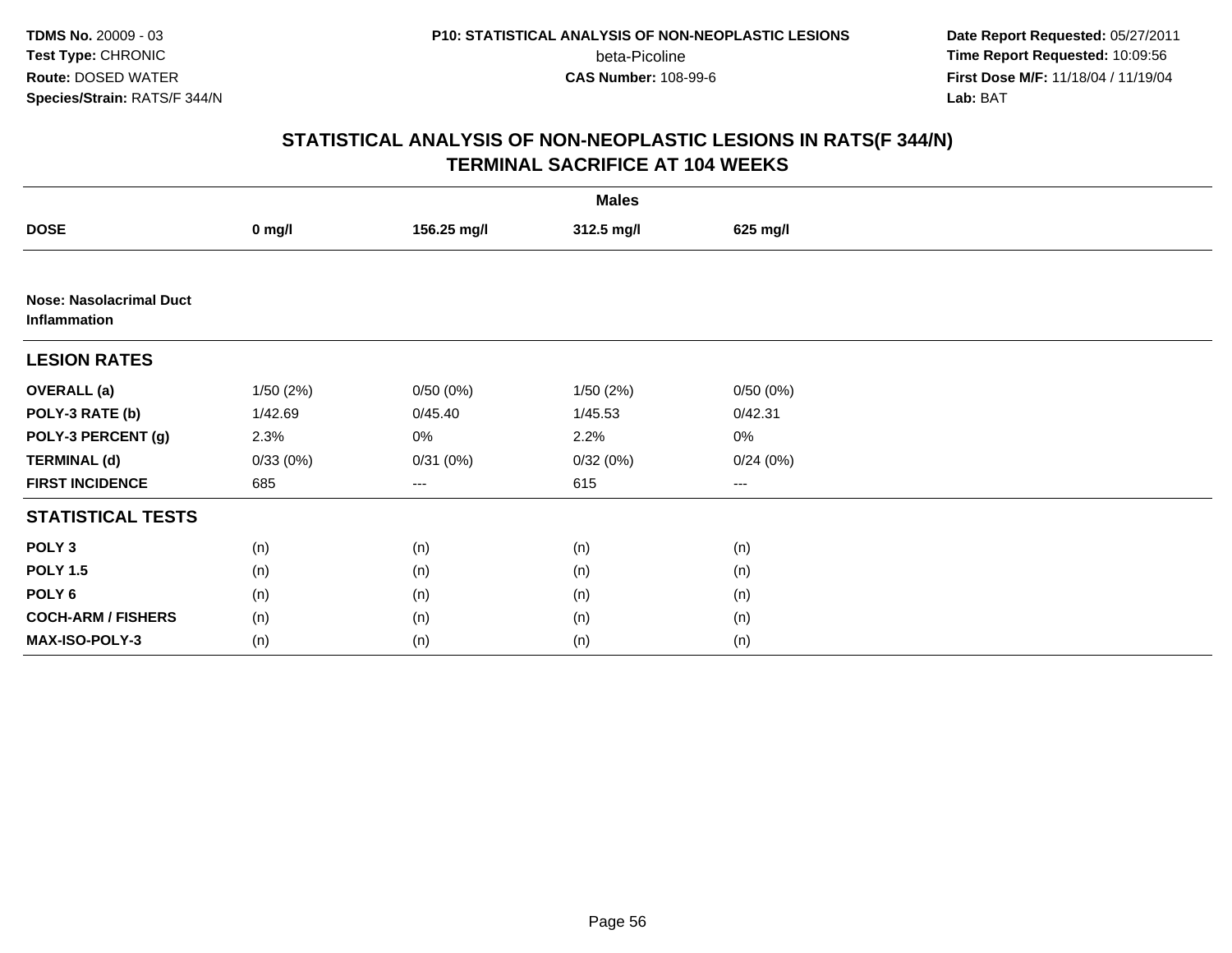**Date Report Requested:** 05/27/2011 **Time Report Requested:** 10:09:56 **First Dose M/F:** 11/18/04 / 11/19/04<br>**Lab:** BAT **Lab:** BAT

| <b>Males</b>                                       |             |             |             |             |  |  |  |  |
|----------------------------------------------------|-------------|-------------|-------------|-------------|--|--|--|--|
| <b>DOSE</b>                                        | $0$ mg/l    | 156.25 mg/l | 312.5 mg/l  | 625 mg/l    |  |  |  |  |
|                                                    |             |             |             |             |  |  |  |  |
| <b>Nose: Respiratory Epithelium</b><br>Hyperplasia |             |             |             |             |  |  |  |  |
| <b>LESION RATES</b>                                |             |             |             |             |  |  |  |  |
| <b>OVERALL</b> (a)                                 | 14/50 (28%) | 20/50 (40%) | 15/50 (30%) | 17/50 (34%) |  |  |  |  |
| POLY-3 RATE (b)                                    | 14/44.12    | 20/46.74    | 15/45.91    | 17/43.79    |  |  |  |  |
| POLY-3 PERCENT (g)                                 | 31.7%       | 42.8%       | 32.7%       | 38.8%       |  |  |  |  |
| <b>TERMINAL (d)</b>                                | 9/33(27%)   | 12/31 (39%) | 11/32 (34%) | 10/24 (42%) |  |  |  |  |
| <b>FIRST INCIDENCE</b>                             | 467         | 638         | 618         | 568         |  |  |  |  |
| <b>STATISTICAL TESTS</b>                           |             |             |             |             |  |  |  |  |
| POLY <sub>3</sub>                                  | $P=0.409$   | $P = 0.190$ | $P = 0.552$ | $P = 0.317$ |  |  |  |  |
| <b>POLY 1.5</b>                                    | $P=0.445$   | $P = 0.184$ | $P = 0.549$ | $P = 0.345$ |  |  |  |  |
| POLY <sub>6</sub>                                  | $P = 0.345$ | $P = 0.190$ | $P = 0.541$ | $P = 0.264$ |  |  |  |  |
| <b>COCH-ARM / FISHERS</b>                          | $P=0.439$   | $P = 0.146$ | $P = 0.500$ | $P = 0.333$ |  |  |  |  |
| <b>MAX-ISO-POLY-3</b>                              | $P = 0.399$ | $P = 0.143$ | $P = 0.462$ | $P = 0.243$ |  |  |  |  |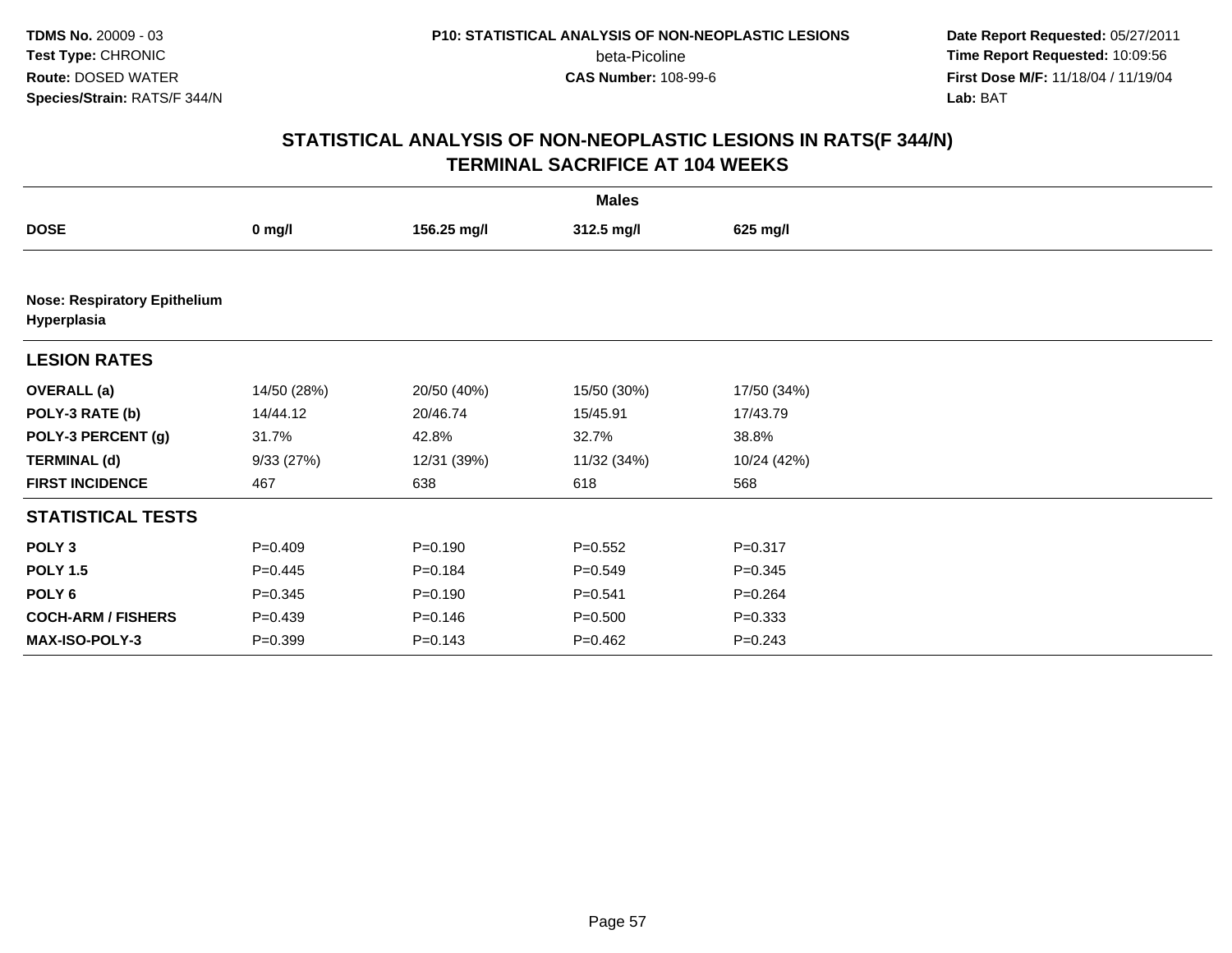**Date Report Requested:** 05/27/2011 **Time Report Requested:** 10:09:56 **First Dose M/F:** 11/18/04 / 11/19/04<br>**Lab:** BAT **Lab:** BAT

|                           |                                     |              | <b>Males</b> |              |  |  |  |  |  |
|---------------------------|-------------------------------------|--------------|--------------|--------------|--|--|--|--|--|
| <b>DOSE</b>               | $0$ mg/l                            | 156.25 mg/l  | 312.5 mg/l   | 625 mg/l     |  |  |  |  |  |
|                           |                                     |              |              |              |  |  |  |  |  |
| <b>Ulcer</b>              | <b>Nose: Respiratory Epithelium</b> |              |              |              |  |  |  |  |  |
| <b>LESION RATES</b>       |                                     |              |              |              |  |  |  |  |  |
| <b>OVERALL</b> (a)        | 2/50(4%)                            | 0/50(0%)     | 0/50(0%)     | 0/50(0%)     |  |  |  |  |  |
| POLY-3 RATE (b)           | 2/43.53                             | 0/45.40      | 0/45.14      | 0/42.31      |  |  |  |  |  |
| POLY-3 PERCENT (g)        | 4.6%                                | 0%           | 0%           | 0%           |  |  |  |  |  |
| <b>TERMINAL (d)</b>       | 0/33(0%)                            | 0/31(0%)     | 0/32(0%)     | 0/24(0%)     |  |  |  |  |  |
| <b>FIRST INCIDENCE</b>    | 467                                 | ---          | ---          | ---          |  |  |  |  |  |
| <b>STATISTICAL TESTS</b>  |                                     |              |              |              |  |  |  |  |  |
| POLY <sub>3</sub>         | $P = 0.114N$                        | P=0.228N     | P=0.229N     | P=0.243N     |  |  |  |  |  |
| <b>POLY 1.5</b>           | P=0.116N                            | P=0.228N     | P=0.229N     | P=0.237N     |  |  |  |  |  |
| POLY 6                    | $P = 0.111N$                        | $P = 0.230N$ | $P = 0.231N$ | P=0.256N     |  |  |  |  |  |
| <b>COCH-ARM / FISHERS</b> | $P = 0.115N$                        | P=0.247N     | P=0.247N     | $P = 0.247N$ |  |  |  |  |  |
| MAX-ISO-POLY-3            | P=0.037N*                           | P=0.076N     | P=0.076N     | P=0.082N     |  |  |  |  |  |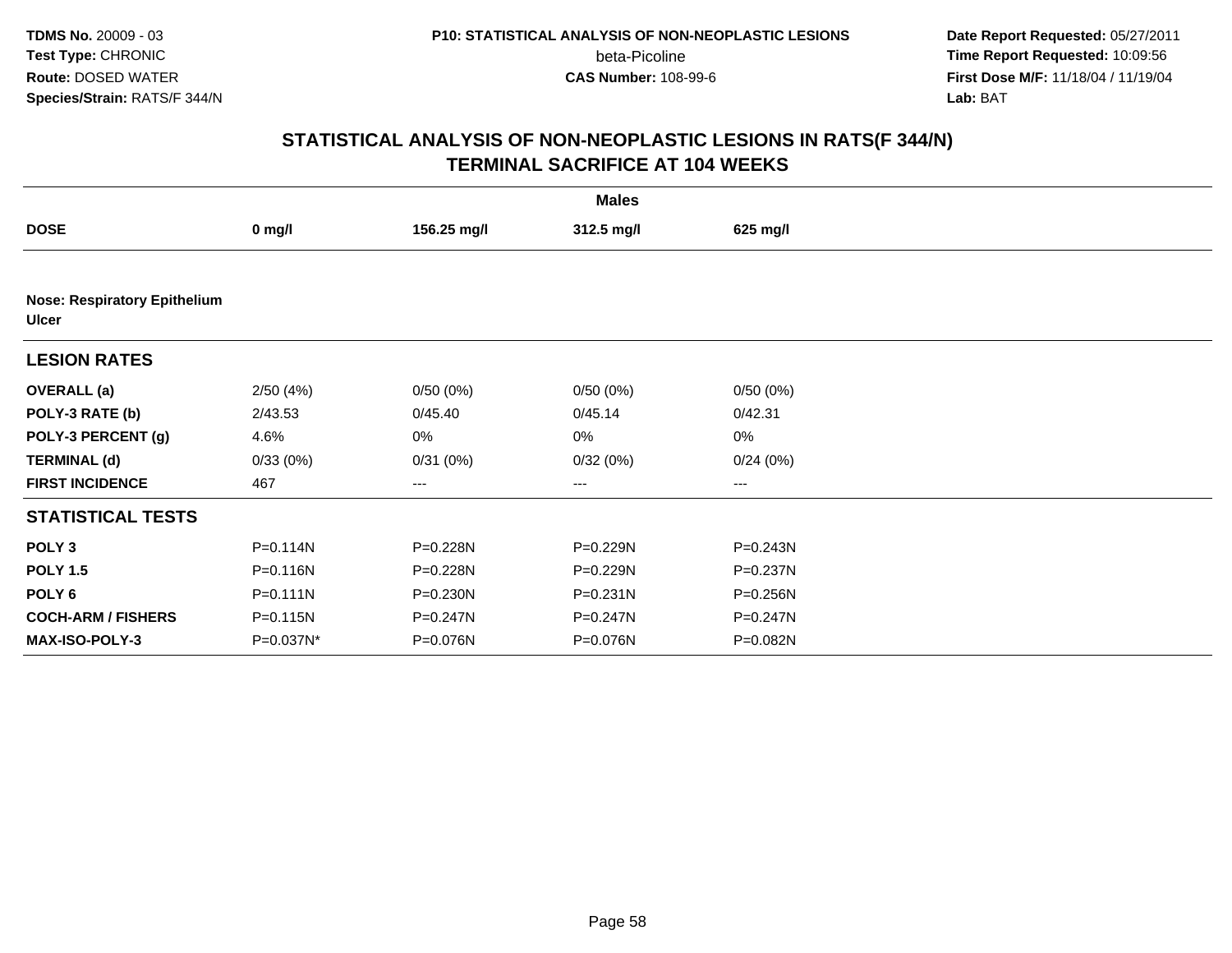beta-Picoline<br>CAS Number: 108-99-6

 **Date Report Requested:** 05/27/2011 **Time Report Requested:** 10:09:56 **First Dose M/F:** 11/18/04 / 11/19/04<br>**Lab:** BAT **Lab:** BAT

|                                | <b>Males</b>      |             |                        |                        |  |  |  |  |
|--------------------------------|-------------------|-------------|------------------------|------------------------|--|--|--|--|
| <b>DOSE</b>                    | $0$ mg/l          | 156.25 mg/l | 312.5 mg/l             | 625 mg/l               |  |  |  |  |
|                                |                   |             |                        |                        |  |  |  |  |
| <b>Nose: Turbinate</b><br>Cyst |                   |             |                        |                        |  |  |  |  |
| <b>LESION RATES</b>            |                   |             |                        |                        |  |  |  |  |
| <b>OVERALL</b> (a)             | 0/50(0%)          | 0/50(0%)    | 0/50(0%)               | 0/50(0%)               |  |  |  |  |
| POLY-3 RATE (b)                | 0/42.53           | 0/45.40     | 0/45.14                | 0/42.31                |  |  |  |  |
| POLY-3 PERCENT (g)             | 0%                | 0%          | 0%                     | $0\%$                  |  |  |  |  |
| <b>TERMINAL (d)</b>            | 0/33(0%)          | 0/31(0%)    | 0/32(0%)               | 0/24(0%)               |  |  |  |  |
| <b>FIRST INCIDENCE</b>         | $\qquad \qquad -$ | $--$        | $\qquad \qquad \cdots$ | $\qquad \qquad \cdots$ |  |  |  |  |
| <b>STATISTICAL TESTS</b>       |                   |             |                        |                        |  |  |  |  |
| POLY <sub>3</sub>              | (n)               | (n)         | (n)                    | (n)                    |  |  |  |  |
| <b>POLY 1.5</b>                | (n)               | (n)         | (n)                    | (n)                    |  |  |  |  |
| POLY <sub>6</sub>              | (n)               | (n)         | (n)                    | (n)                    |  |  |  |  |
| <b>COCH-ARM / FISHERS</b>      | (n)               | (n)         | (n)                    | (n)                    |  |  |  |  |
| MAX-ISO-POLY-3                 | (n)               | (n)         | (n)                    | (n)                    |  |  |  |  |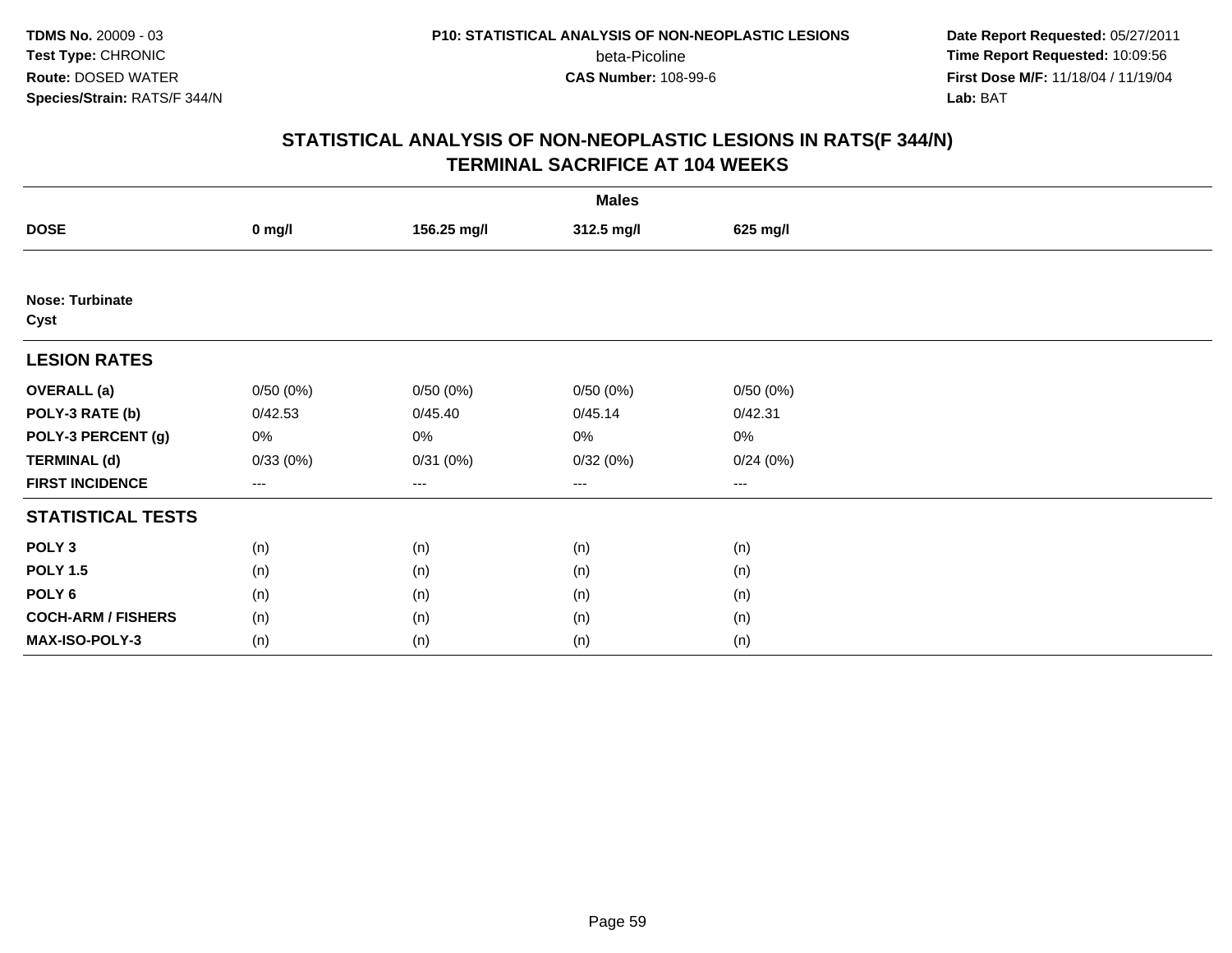beta-Picoline<br>CAS Number: 108-99-6

 **Date Report Requested:** 05/27/2011 **Time Report Requested:** 10:09:56 **First Dose M/F:** 11/18/04 / 11/19/04<br>**Lab:** BAT **Lab:** BAT

|                                            | <b>Males</b> |             |                   |          |  |  |  |  |
|--------------------------------------------|--------------|-------------|-------------------|----------|--|--|--|--|
| <b>DOSE</b>                                | $0$ mg/l     | 156.25 mg/l | 312.5 mg/l        | 625 mg/l |  |  |  |  |
|                                            |              |             |                   |          |  |  |  |  |
| <b>Pancreas</b><br><b>Basophilic Focus</b> |              |             |                   |          |  |  |  |  |
| <b>LESION RATES</b>                        |              |             |                   |          |  |  |  |  |
| <b>OVERALL</b> (a)                         | 0/49(0%)     | 0/50(0%)    | 0/50(0%)          | 0/48(0%) |  |  |  |  |
| POLY-3 RATE (b)                            | 0/41.77      | 0/45.40     | 0/45.14           | 0/40.90  |  |  |  |  |
| POLY-3 PERCENT (g)                         | 0%           | 0%          | 0%                | 0%       |  |  |  |  |
| <b>TERMINAL (d)</b>                        | 0/33(0%)     | 0/31(0%)    | 0/32(0%)          | 0/24(0%) |  |  |  |  |
| <b>FIRST INCIDENCE</b>                     | ---          | ---         | $\qquad \qquad -$ | $---$    |  |  |  |  |
| <b>STATISTICAL TESTS</b>                   |              |             |                   |          |  |  |  |  |
| POLY <sub>3</sub>                          | (n)          | (n)         | (n)               | (n)      |  |  |  |  |
| <b>POLY 1.5</b>                            | (n)          | (n)         | (n)               | (n)      |  |  |  |  |
| POLY <sub>6</sub>                          | (n)          | (n)         | (n)               | (n)      |  |  |  |  |
| <b>COCH-ARM / FISHERS</b>                  | (n)          | (n)         | (n)               | (n)      |  |  |  |  |
| MAX-ISO-POLY-3                             | (n)          | (n)         | (n)               | (n)      |  |  |  |  |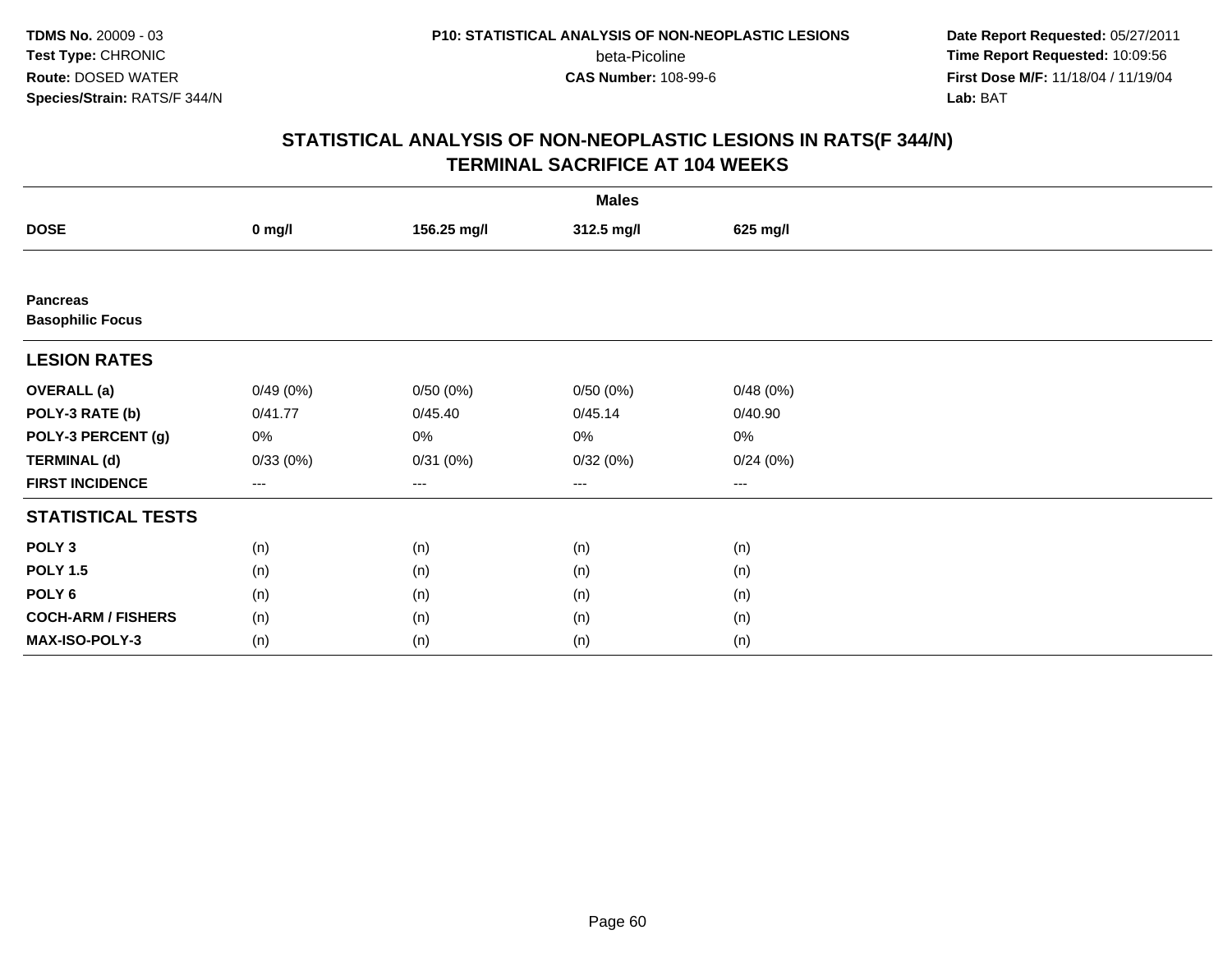beta-Picoline<br>CAS Number: 108-99-6

 **Date Report Requested:** 05/27/2011 **Time Report Requested:** 10:09:56 **First Dose M/F:** 11/18/04 / 11/19/04<br>**Lab:** BAT **Lab:** BAT

| <b>Males</b>              |                  |             |             |                        |  |  |  |
|---------------------------|------------------|-------------|-------------|------------------------|--|--|--|
| <b>DOSE</b>               | $0 \text{ mg/l}$ | 156.25 mg/l | 312.5 mg/l  | 625 mg/l               |  |  |  |
|                           |                  |             |             |                        |  |  |  |
| <b>Pancreas</b><br>Cyst   |                  |             |             |                        |  |  |  |
| <b>LESION RATES</b>       |                  |             |             |                        |  |  |  |
| <b>OVERALL</b> (a)        | 1/49(2%)         | 0/50(0%)    | 2/50(4%)    | 0/48(0%)               |  |  |  |
| POLY-3 RATE (b)           | 1/41.93          | 0/45.40     | 2/45.14     | 0/40.90                |  |  |  |
| POLY-3 PERCENT (g)        | 2.4%             | 0%          | 4.4%        | 0%                     |  |  |  |
| <b>TERMINAL (d)</b>       | 0/33(0%)         | 0/31(0%)    | 2/32(6%)    | 0/24(0%)               |  |  |  |
| <b>FIRST INCIDENCE</b>    | 683              | ---         | 726 (T)     | $\qquad \qquad \cdots$ |  |  |  |
| <b>STATISTICAL TESTS</b>  |                  |             |             |                        |  |  |  |
| POLY <sub>3</sub>         | P=0.479N         | P=0.484N    | $P = 0.526$ | P=0.505N               |  |  |  |
| <b>POLY 1.5</b>           | $P = 0.471N$     | P=0.486N    | $P = 0.524$ | P=0.501N               |  |  |  |
| POLY 6                    | P=0.493N         | P=0.485N    | $P = 0.523$ | P=0.515N               |  |  |  |
| <b>COCH-ARM / FISHERS</b> | P=0.467N         | P=0.495N    | $P = 0.508$ | P=0.505N               |  |  |  |
| MAX-ISO-POLY-3            | P=0.336N         | P=0.157N    | $P = 0.307$ | P=0.163N               |  |  |  |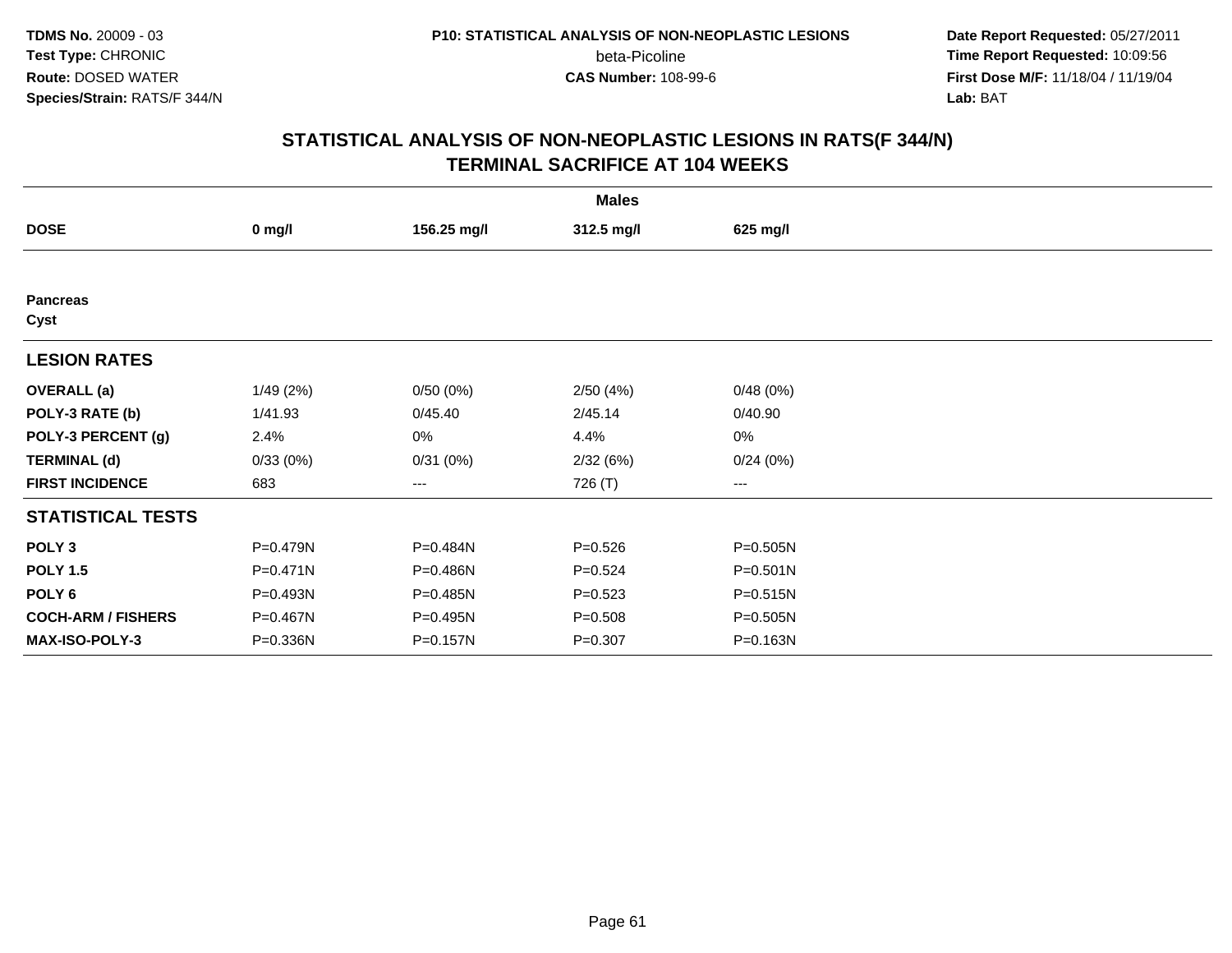beta-Picoline<br>CAS Number: 108-99-6

 **Date Report Requested:** 05/27/2011 **Time Report Requested:** 10:09:56 **First Dose M/F:** 11/18/04 / 11/19/04<br>**Lab:** BAT **Lab:** BAT

|                                | <b>Males</b> |             |            |          |  |  |  |  |
|--------------------------------|--------------|-------------|------------|----------|--|--|--|--|
| <b>DOSE</b>                    | $0$ mg/l     | 156.25 mg/l | 312.5 mg/l | 625 mg/l |  |  |  |  |
|                                |              |             |            |          |  |  |  |  |
| <b>Pancreas</b><br>Hyperplasia |              |             |            |          |  |  |  |  |
| <b>LESION RATES</b>            |              |             |            |          |  |  |  |  |
| <b>OVERALL</b> (a)             | 2/49(4%)     | 0/50(0%)    | 0/50(0%)   | 1/48(2%) |  |  |  |  |
| POLY-3 RATE (b)                | 2/41.77      | 0/45.40     | 0/45.14    | 1/41.11  |  |  |  |  |
| POLY-3 PERCENT (g)             | 4.8%         | 0%          | 0%         | 2.4%     |  |  |  |  |
| <b>TERMINAL (d)</b>            | 2/33(6%)     | 0/31(0%)    | 0/32(0%)   | 0/24(0%) |  |  |  |  |
| <b>FIRST INCIDENCE</b>         | 726 (T)      | ---         | ---        | 673      |  |  |  |  |
| <b>STATISTICAL TESTS</b>       |              |             |            |          |  |  |  |  |
| POLY <sub>3</sub>              | P=0.474N     | P=0.219N    | P=0.220N   | P=0.506N |  |  |  |  |
| <b>POLY 1.5</b>                | P=0.474N     | P=0.221N    | P=0.222N   | P=0.500N |  |  |  |  |
| POLY 6                         | P=0.471N     | P=0.219N    | P=0.220N   | P=0.520N |  |  |  |  |
| <b>COCH-ARM / FISHERS</b>      | P=0.467N     | P=0.242N    | P=0.242N   | P=0.508N |  |  |  |  |
| MAX-ISO-POLY-3                 | P=0.131N     | P=0.074N    | P=0.074N   | P=0.285N |  |  |  |  |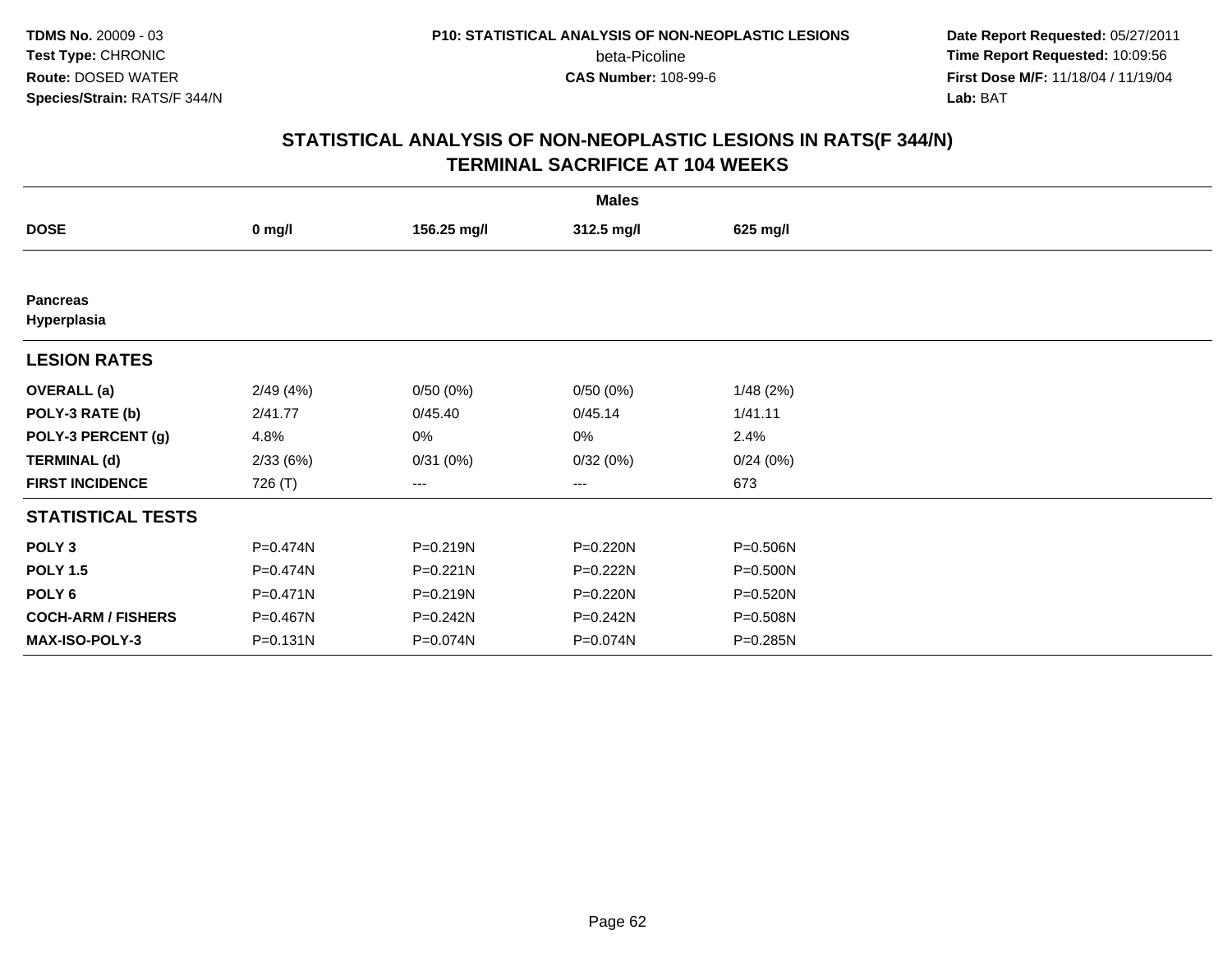beta-Picoline<br>CAS Number: 108-99-6

 **Date Report Requested:** 05/27/2011 **Time Report Requested:** 10:09:56 **First Dose M/F:** 11/18/04 / 11/19/04<br>**Lab:** BAT **Lab:** BAT

|                                                 | <b>Males</b> |             |            |          |  |  |  |  |
|-------------------------------------------------|--------------|-------------|------------|----------|--|--|--|--|
| <b>DOSE</b>                                     | $0$ mg/l     | 156.25 mg/l | 312.5 mg/l | 625 mg/l |  |  |  |  |
|                                                 |              |             |            |          |  |  |  |  |
| <b>Pancreas</b><br><b>Infiltration Cellular</b> |              |             |            |          |  |  |  |  |
| <b>LESION RATES</b>                             |              |             |            |          |  |  |  |  |
| <b>OVERALL</b> (a)                              | 0/49(0%)     | 1/50(2%)    | 1/50(2%)   | 0/48(0%) |  |  |  |  |
| POLY-3 RATE (b)                                 | 0/41.77      | 1/45.40     | 1/45.44    | 0/40.90  |  |  |  |  |
| POLY-3 PERCENT (g)                              | 0%           | 2.2%        | 2.2%       | 0%       |  |  |  |  |
| <b>TERMINAL (d)</b>                             | 0/33(0%)     | 1/31(3%)    | 0/32(0%)   | 0/24(0%) |  |  |  |  |
| <b>FIRST INCIDENCE</b>                          | $---$        | 726 (T)     | 643        | ---      |  |  |  |  |
| <b>STATISTICAL TESTS</b>                        |              |             |            |          |  |  |  |  |
| POLY <sub>3</sub>                               | (n)          | (n)         | (n)        | (n)      |  |  |  |  |
| <b>POLY 1.5</b>                                 | (n)          | (n)         | (n)        | (n)      |  |  |  |  |
| POLY <sub>6</sub>                               | (n)          | (n)         | (n)        | (n)      |  |  |  |  |
| <b>COCH-ARM / FISHERS</b>                       | (n)          | (n)         | (n)        | (n)      |  |  |  |  |
| MAX-ISO-POLY-3                                  | (n)          | (n)         | (n)        | (n)      |  |  |  |  |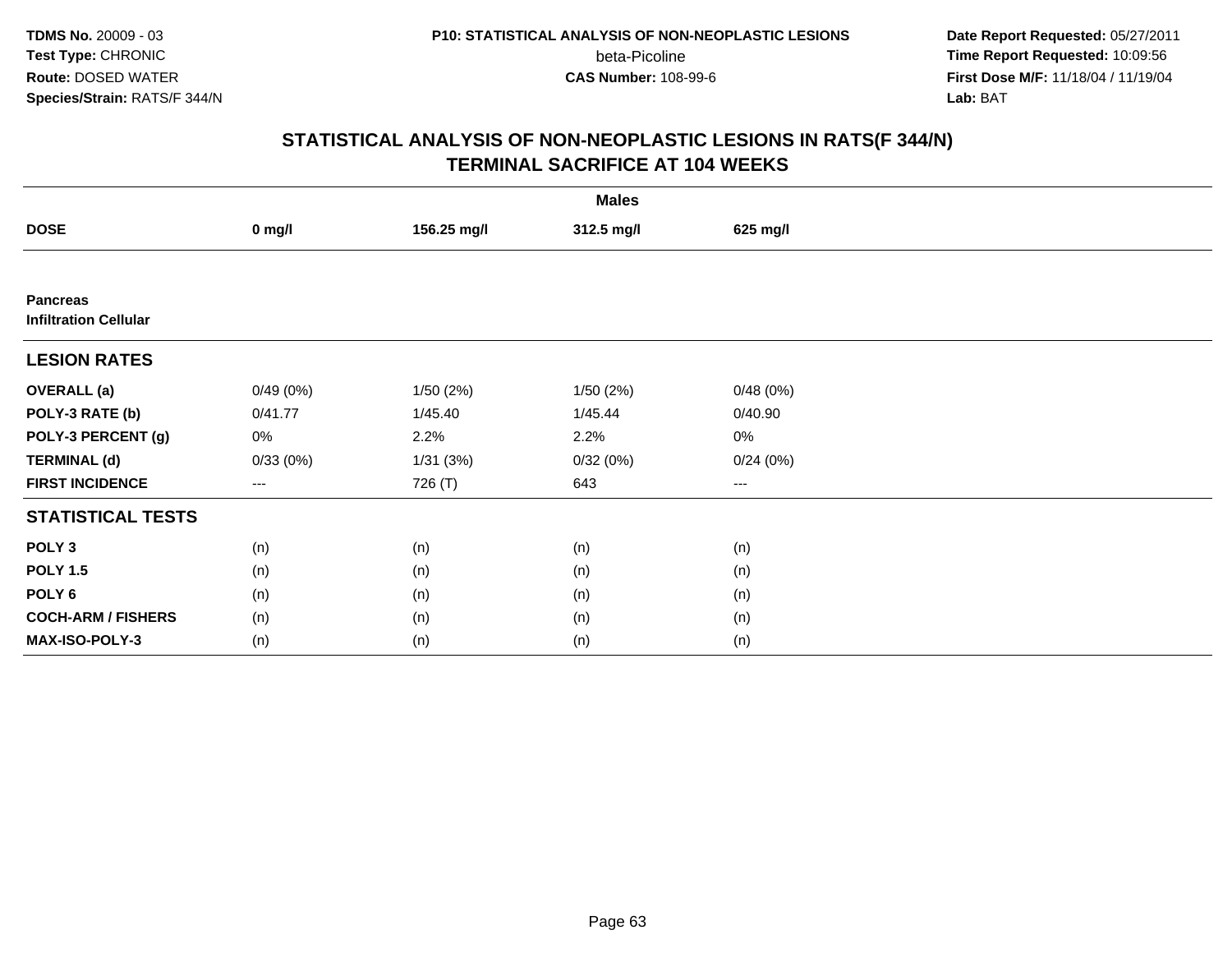beta-Picoline<br>CAS Number: 108-99-6

 **Date Report Requested:** 05/27/2011 **Time Report Requested:** 10:09:56 **First Dose M/F:** 11/18/04 / 11/19/04<br>**Lab:** BAT **Lab:** BAT

| <b>Males</b>                              |             |             |             |             |  |  |  |
|-------------------------------------------|-------------|-------------|-------------|-------------|--|--|--|
| <b>DOSE</b>                               | $0$ mg/l    | 156.25 mg/l | 312.5 mg/l  | 625 mg/l    |  |  |  |
|                                           |             |             |             |             |  |  |  |
| <b>Pancreas: Acinus</b><br><b>Atrophy</b> |             |             |             |             |  |  |  |
| <b>LESION RATES</b>                       |             |             |             |             |  |  |  |
| <b>OVERALL</b> (a)                        | 18/49 (37%) | 31/50 (62%) | 31/50 (62%) | 25/48 (52%) |  |  |  |
| POLY-3 RATE (b)                           | 18/43.26    | 31/47.88    | 31/47.67    | 25/44.10    |  |  |  |
| POLY-3 PERCENT (g)                        | 41.6%       | 64.8%       | 65%         | 56.7%       |  |  |  |
| <b>TERMINAL (d)</b>                       | 15/33 (46%) | 20/31 (65%) | 21/32 (66%) | 13/24 (54%) |  |  |  |
| <b>FIRST INCIDENCE</b>                    | 391         | 567         | 569         | 499         |  |  |  |
| <b>STATISTICAL TESTS</b>                  |             |             |             |             |  |  |  |
| POLY <sub>3</sub>                         | $P = 0.198$ | $P=0.019*$  | $P=0.018*$  | $P = 0.110$ |  |  |  |
| <b>POLY 1.5</b>                           | $P = 0.209$ | P=0.016*    | $P=0.015*$  | $P = 0.115$ |  |  |  |
| POLY 6                                    | $P = 0.171$ | $P=0.023*$  | $P=0.021*$  | $P = 0.098$ |  |  |  |
| <b>COCH-ARM / FISHERS</b>                 | $P=0.172$   | P=0.010**   | P=0.010**   | $P = 0.094$ |  |  |  |
| <b>MAX-ISO-POLY-3</b>                     | $P=0.038*$  | $P=0.014*$  | $P=0.013*$  | $P=0.077$   |  |  |  |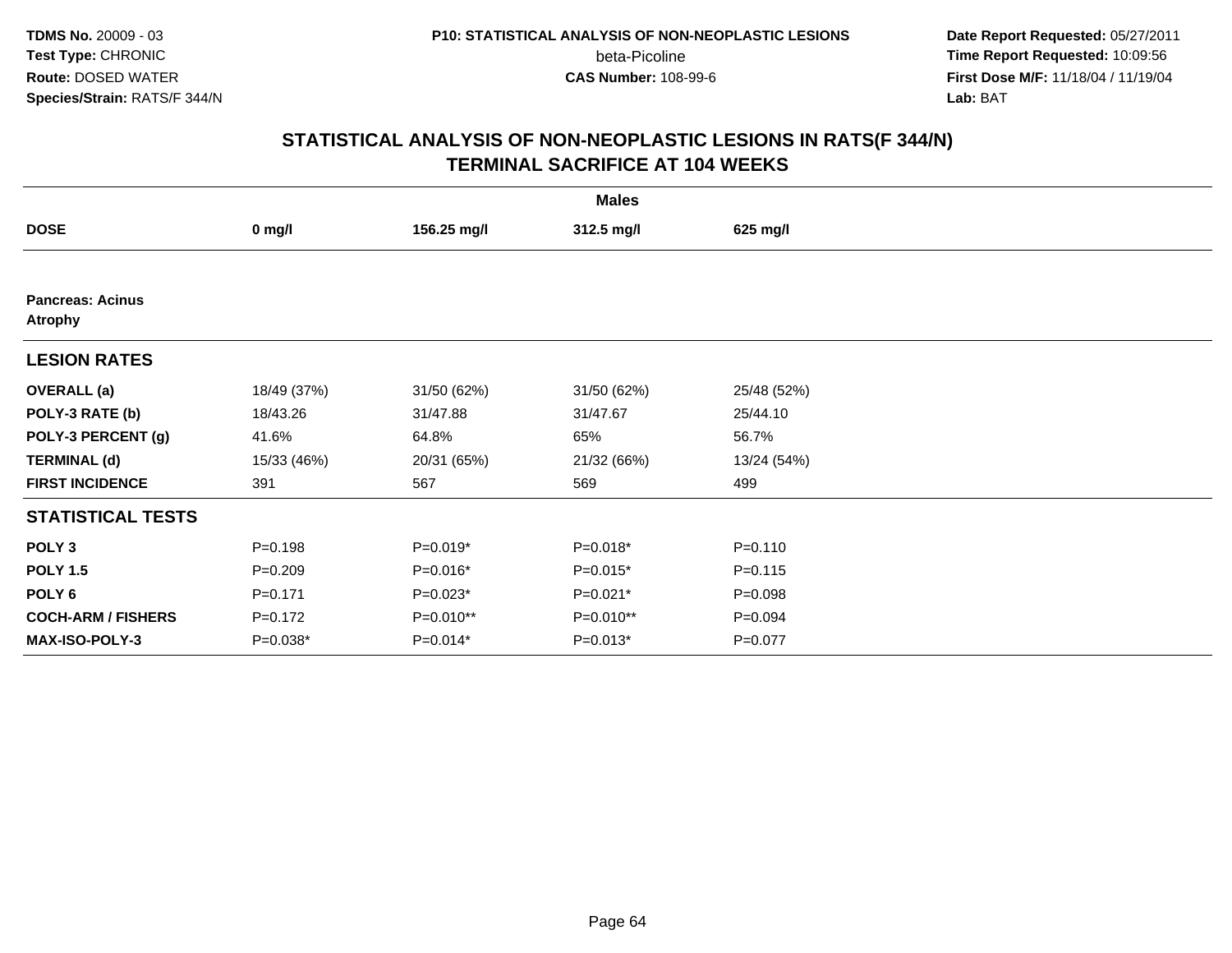**Date Report Requested:** 05/27/2011 **Time Report Requested:** 10:09:56 **First Dose M/F:** 11/18/04 / 11/19/04<br>**Lab:** BAT **Lab:** BAT

| <b>Males</b>                   |              |              |              |          |  |  |  |
|--------------------------------|--------------|--------------|--------------|----------|--|--|--|
| <b>DOSE</b>                    | $0$ mg/l     | 156.25 mg/l  | 312.5 mg/l   | 625 mg/l |  |  |  |
|                                |              |              |              |          |  |  |  |
| <b>Pituitary Gland</b><br>Cyst |              |              |              |          |  |  |  |
| <b>LESION RATES</b>            |              |              |              |          |  |  |  |
| <b>OVERALL</b> (a)             | 2/50(4%)     | 0/49(0%)     | 2/50(4%)     | 0/49(0%) |  |  |  |
| POLY-3 RATE (b)                | 2/42.53      | 0/44.44      | 2/46.04      | 0/41.31  |  |  |  |
| POLY-3 PERCENT (g)             | 4.7%         | 0%           | 4.3%         | 0%       |  |  |  |
| <b>TERMINAL (d)</b>            | 2/33(6%)     | 0/31(0%)     | 0/32(0%)     | 0/23(0%) |  |  |  |
| <b>FIRST INCIDENCE</b>         | 726 (T)      | ---          | 569          | $\cdots$ |  |  |  |
| <b>STATISTICAL TESTS</b>       |              |              |              |          |  |  |  |
| POLY <sub>3</sub>              | $P = 0.262N$ | $P = 0.227N$ | P=0.665N     | P=0.243N |  |  |  |
| <b>POLY 1.5</b>                | P=0.256N     | $P = 0.230N$ | P=0.672N     | P=0.239N |  |  |  |
| POLY 6                         | $P = 0.273N$ | $P = 0.227N$ | $P = 0.661N$ | P=0.254N |  |  |  |
| <b>COCH-ARM / FISHERS</b>      | P=0.250N     | P=0.253N     | P=0.691N     | P=0.253N |  |  |  |
| MAX-ISO-POLY-3                 | P=0.128N     | P=0.077N     | P=0.468N     | P=0.081N |  |  |  |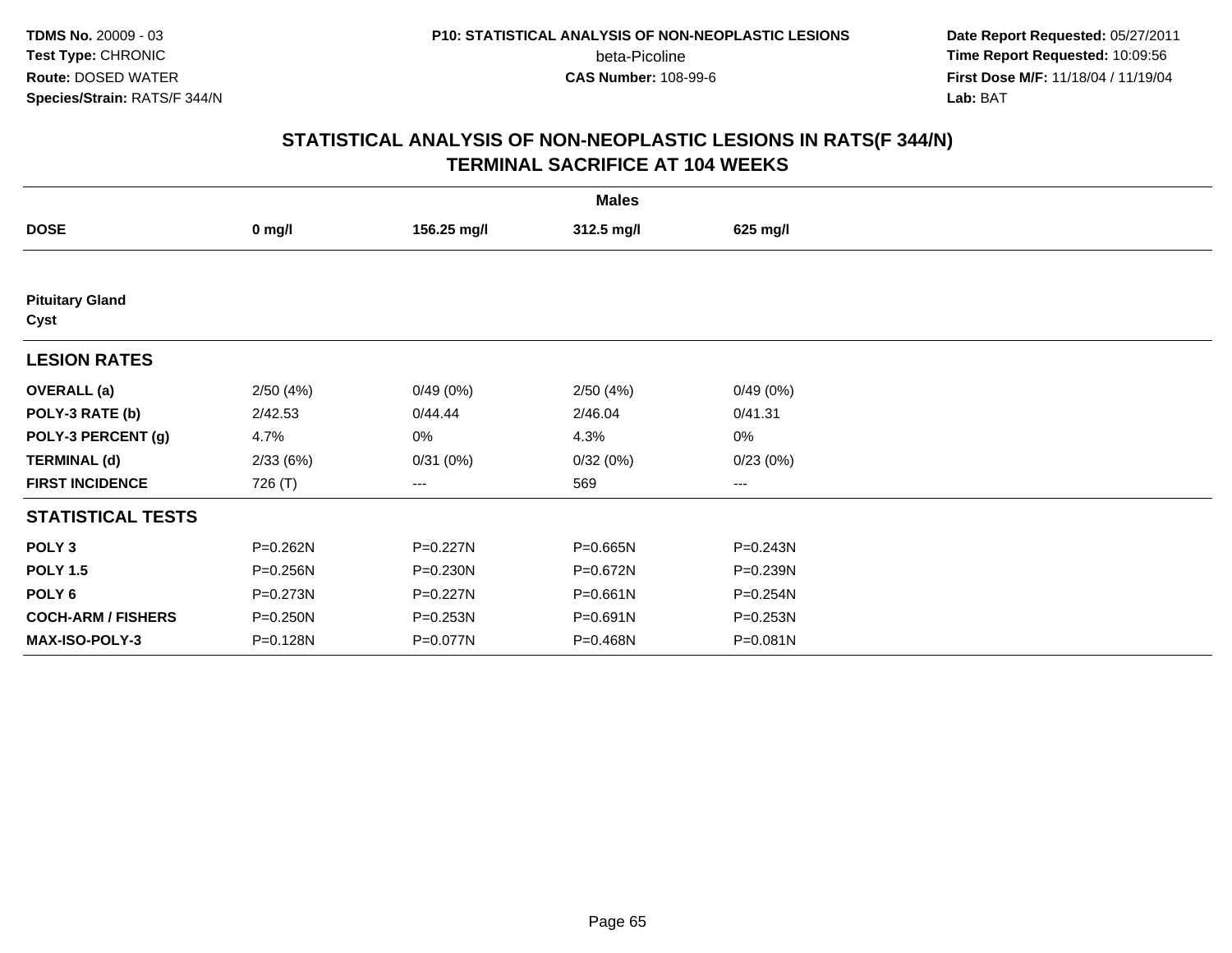**Date Report Requested:** 05/27/2011 **Time Report Requested:** 10:09:56 **First Dose M/F:** 11/18/04 / 11/19/04<br>**Lab:** BAT **Lab:** BAT

| <b>Males</b>                                         |              |              |             |             |  |  |  |  |
|------------------------------------------------------|--------------|--------------|-------------|-------------|--|--|--|--|
| <b>DOSE</b>                                          | $0$ mg/l     | 156.25 mg/l  | 312.5 mg/l  | 625 mg/l    |  |  |  |  |
|                                                      |              |              |             |             |  |  |  |  |
| <b>Pituitary Gland: Pars Distalis</b><br>Hyperplasia |              |              |             |             |  |  |  |  |
| <b>LESION RATES</b>                                  |              |              |             |             |  |  |  |  |
| <b>OVERALL</b> (a)                                   | 16/50 (32%)  | 11/49 (22%)  | 19/50 (38%) | 12/49 (24%) |  |  |  |  |
| POLY-3 RATE (b)                                      | 16/43.42     | 11/45.57     | 19/47.81    | 12/44.45    |  |  |  |  |
| POLY-3 PERCENT (g)                                   | 36.9%        | 24.1%        | 39.7%       | 27%         |  |  |  |  |
| <b>TERMINAL (d)</b>                                  | 12/33 (36%)  | 5/31 (16%)   | 12/32 (38%) | 5/23(22%)   |  |  |  |  |
| <b>FIRST INCIDENCE</b>                               | 593          | 589          | 393         | 543         |  |  |  |  |
| <b>STATISTICAL TESTS</b>                             |              |              |             |             |  |  |  |  |
| POLY <sub>3</sub>                                    | P=0.337N     | P=0.140N     | $P = 0.473$ | P=0.221N    |  |  |  |  |
| <b>POLY 1.5</b>                                      | P=0.334N     | $P = 0.151N$ | $P = 0.439$ | P=0.224N    |  |  |  |  |
| POLY <sub>6</sub>                                    | $P = 0.361N$ | P=0.134N     | $P = 0.495$ | P=0.236N    |  |  |  |  |
| <b>COCH-ARM / FISHERS</b>                            | P=0.373N     | P=0.200N     | $P = 0.338$ | P=0.272N    |  |  |  |  |
| <b>MAX-ISO-POLY-3</b>                                | P=0.268N     | P=0.100N     | $P = 0.391$ | P=0.163N    |  |  |  |  |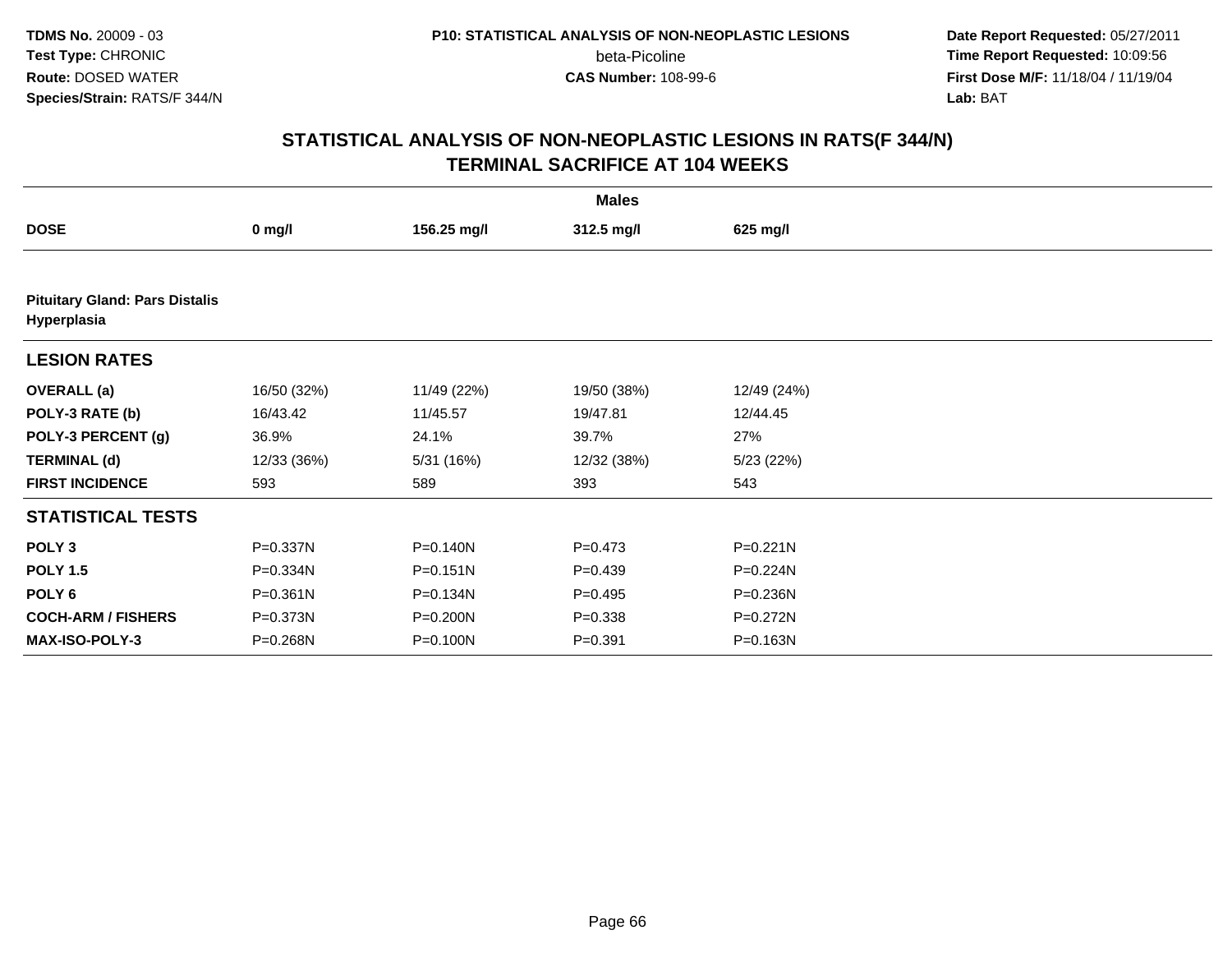beta-Picoline<br>CAS Number: 108-99-6

 **Date Report Requested:** 05/27/2011 **Time Report Requested:** 10:09:56 **First Dose M/F:** 11/18/04 / 11/19/04<br>**Lab:** BAT **Lab:** BAT

| <b>Males</b>                           |             |              |              |              |  |  |  |
|----------------------------------------|-------------|--------------|--------------|--------------|--|--|--|
| <b>DOSE</b>                            | $0$ mg/l    | 156.25 mg/l  | 312.5 mg/l   | 625 mg/l     |  |  |  |
|                                        |             |              |              |              |  |  |  |
| <b>Preputial Gland</b><br>Inflammation |             |              |              |              |  |  |  |
| <b>LESION RATES</b>                    |             |              |              |              |  |  |  |
| <b>OVERALL</b> (a)                     | 15/50 (30%) | 10/50 (20%)  | 10/50 (20%)  | 13/50 (26%)  |  |  |  |
| POLY-3 RATE (b)                        | 15/43.15    | 10/45.72     | 10/45.31     | 13/43.04     |  |  |  |
| POLY-3 PERCENT (g)                     | 34.8%       | 21.9%        | 22.1%        | 30.2%        |  |  |  |
| <b>TERMINAL (d)</b>                    | 12/33 (36%) | 8/31 (26%)   | 7/32 (22%)   | 9/24(38%)    |  |  |  |
| <b>FIRST INCIDENCE</b>                 | 664         | 684          | 701          | 624          |  |  |  |
| <b>STATISTICAL TESTS</b>               |             |              |              |              |  |  |  |
| POLY <sub>3</sub>                      | P=0.477N    | P=0.130N     | P=0.136N     | $P = 0.411N$ |  |  |  |
| <b>POLY 1.5</b>                        | P=0.455N    | P=0.138N     | $P = 0.141N$ | P=0.389N     |  |  |  |
| POLY <sub>6</sub>                      | P=0.516N    | $P = 0.131N$ | P=0.138N     | P=0.464N     |  |  |  |
| <b>COCH-ARM / FISHERS</b>              | P=0.455N    | P=0.178N     | P=0.178N     | P=0.412N     |  |  |  |
| <b>MAX-ISO-POLY-3</b>                  | P=0.235N    | P=0.092N     | P=0.096N     | P=0.324N     |  |  |  |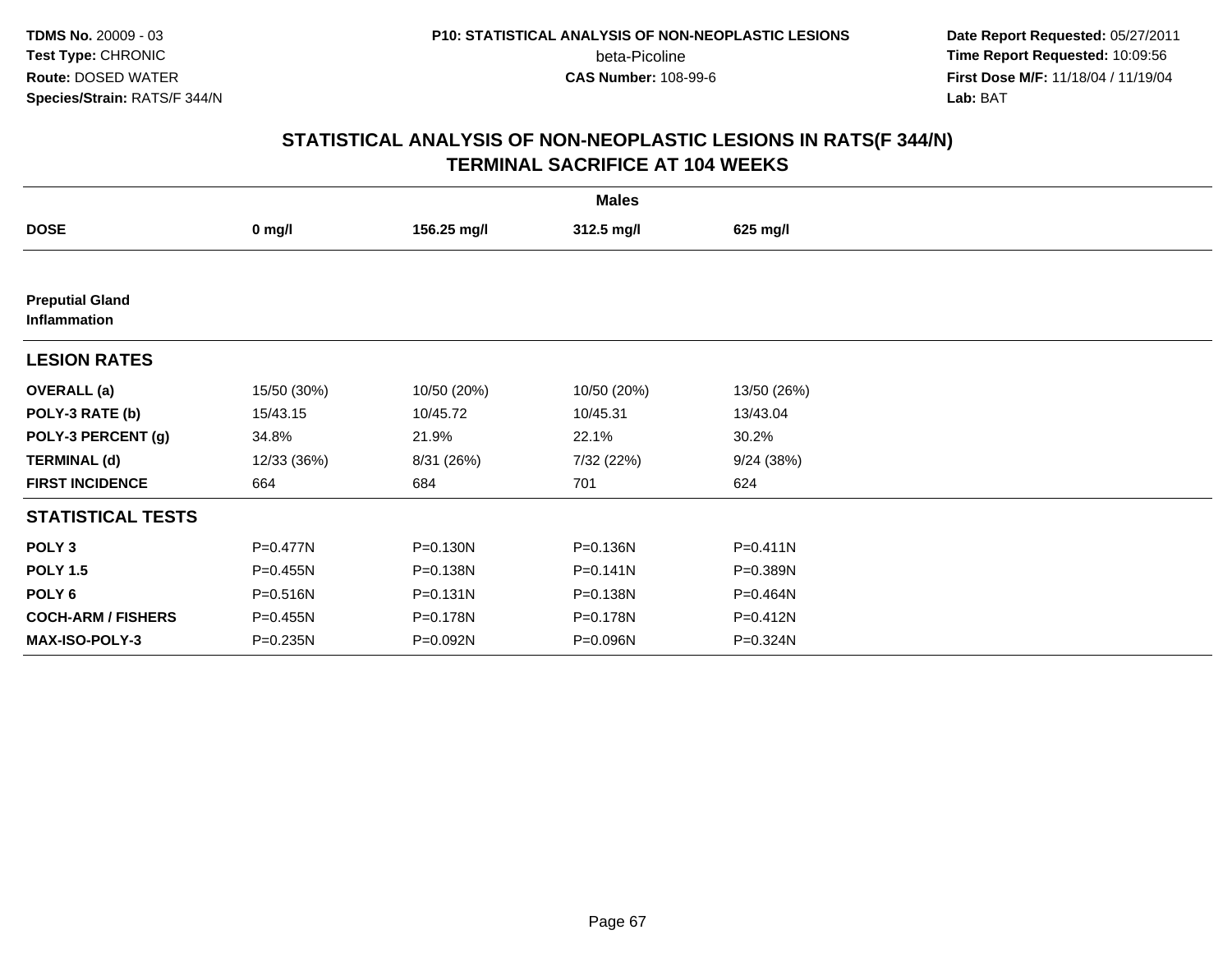beta-Picoline<br>CAS Number: 108-99-6

 **Date Report Requested:** 05/27/2011 **Time Report Requested:** 10:09:56 **First Dose M/F:** 11/18/04 / 11/19/04<br>**Lab:** BAT **Lab:** BAT

| <b>Males</b>                    |             |             |             |             |  |  |  |
|---------------------------------|-------------|-------------|-------------|-------------|--|--|--|
| <b>DOSE</b>                     | $0$ mg/l    | 156.25 mg/l | 312.5 mg/l  | 625 mg/l    |  |  |  |
|                                 |             |             |             |             |  |  |  |
| <b>Prostate</b><br>Inflammation |             |             |             |             |  |  |  |
| <b>LESION RATES</b>             |             |             |             |             |  |  |  |
| <b>OVERALL</b> (a)              | 31/49 (63%) | 45/50 (90%) | 45/50 (90%) | 35/50 (70%) |  |  |  |
| POLY-3 RATE (b)                 | 31/44.77    | 45/49.53    | 45/48.90    | 35/46.05    |  |  |  |
| POLY-3 PERCENT (g)              | 69.3%       | 90.9%       | 92%         | 76%         |  |  |  |
| <b>TERMINAL (d)</b>             | 21/33 (64%) | 27/31 (87%) | 29/32 (91%) | 19/24 (79%) |  |  |  |
| <b>FIRST INCIDENCE</b>          | 499         | 498         | 569         | 543         |  |  |  |
| <b>STATISTICAL TESTS</b>        |             |             |             |             |  |  |  |
| POLY <sub>3</sub>               | $P = 0.473$ | P=0.006**   | P=0.003**   | $P = 0.307$ |  |  |  |
| <b>POLY 1.5</b>                 | P=0.547N    | P=0.004**   | P=0.003**   | $P = 0.350$ |  |  |  |
| POLY 6                          | $P = 0.333$ | P=0.008**   | P=0.004**   | $P = 0.233$ |  |  |  |
| <b>COCH-ARM / FISHERS</b>       | $P = 0.517$ | P=0.002**   | P=0.002**   | $P = 0.310$ |  |  |  |
| <b>MAX-ISO-POLY-3</b>           | P=0.018*    | P=0.004**   | P=0.002**   | $P = 0.230$ |  |  |  |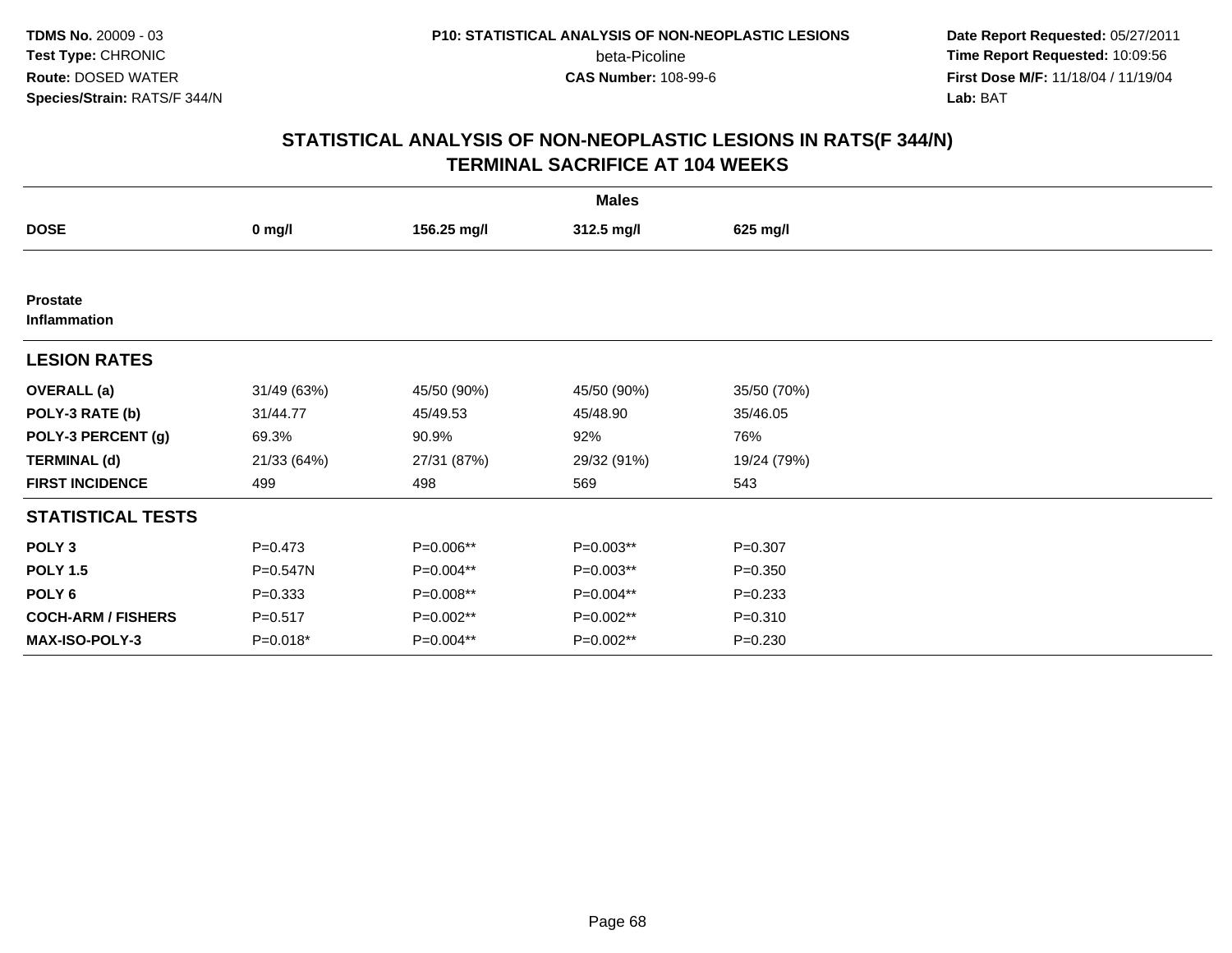beta-Picoline<br>CAS Number: 108-99-6

 **Date Report Requested:** 05/27/2011 **Time Report Requested:** 10:09:56 **First Dose M/F:** 11/18/04 / 11/19/04<br>**Lab:** BAT **Lab:** BAT

| <b>Males</b>                           |                   |             |             |             |  |  |  |
|----------------------------------------|-------------------|-------------|-------------|-------------|--|--|--|
| <b>DOSE</b>                            | $0$ mg/l          | 156.25 mg/l | 312.5 mg/l  | 625 mg/l    |  |  |  |
|                                        |                   |             |             |             |  |  |  |
| <b>Seminal Vesicle</b><br>Inflammation |                   |             |             |             |  |  |  |
| <b>LESION RATES</b>                    |                   |             |             |             |  |  |  |
| <b>OVERALL</b> (a)                     | 0/50(0%)          | 0/50(0%)    | 2/50(4%)    | 1/50(2%)    |  |  |  |
| POLY-3 RATE (b)                        | 0/42.53           | 0/45.40     | 2/45.52     | 1/42.32     |  |  |  |
| POLY-3 PERCENT (g)                     | 0%                | 0%          | 4.4%        | 2.4%        |  |  |  |
| <b>TERMINAL (d)</b>                    | 0/33(0%)          | 0/31(0%)    | 1/32(3%)    | 0/24(0%)    |  |  |  |
| <b>FIRST INCIDENCE</b>                 | $\qquad \qquad -$ | ---         | 618         | 723         |  |  |  |
| <b>STATISTICAL TESTS</b>               |                   |             |             |             |  |  |  |
| POLY <sub>3</sub>                      | $P = 0.233$       | (e)         | $P = 0.253$ | $P = 0.499$ |  |  |  |
| <b>POLY 1.5</b>                        | $P = 0.243$       | (e)         | $P = 0.250$ | $P = 0.503$ |  |  |  |
| POLY 6                                 | $P = 0.215$       | (e)         | $P = 0.254$ | $P = 0.490$ |  |  |  |
| <b>COCH-ARM / FISHERS</b>              | $P = 0.246$       | (e)         | $P = 0.247$ | $P = 0.500$ |  |  |  |
| <b>MAX-ISO-POLY-3</b>                  | $P = 0.186$       | (e)         | $P = 0.091$ | $P = 0.158$ |  |  |  |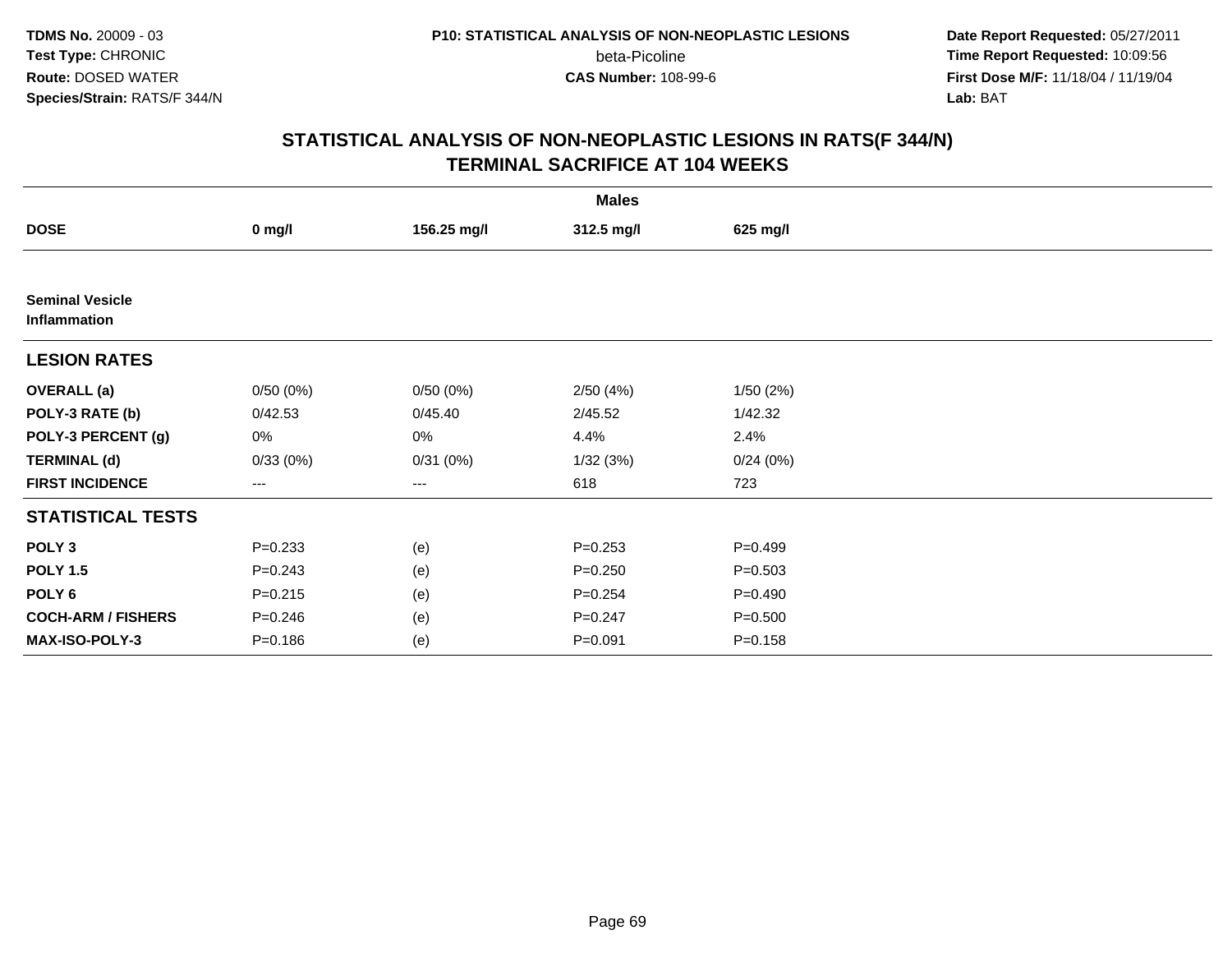beta-Picoline<br>CAS Number: 108-99-6

 **Date Report Requested:** 05/27/2011 **Time Report Requested:** 10:09:56 **First Dose M/F:** 11/18/04 / 11/19/04<br>**Lab:** BAT **Lab:** BAT

| <b>Males</b>               |              |             |              |              |  |  |  |
|----------------------------|--------------|-------------|--------------|--------------|--|--|--|
| <b>DOSE</b>                | $0$ mg/l     | 156.25 mg/l | 312.5 mg/l   | 625 mg/l     |  |  |  |
|                            |              |             |              |              |  |  |  |
| <b>Skin</b><br>Hyperplasia |              |             |              |              |  |  |  |
| <b>LESION RATES</b>        |              |             |              |              |  |  |  |
| <b>OVERALL</b> (a)         | 2/50(4%)     | 0/50(0%)    | 0/50(0%)     | 0/50(0%)     |  |  |  |
| POLY-3 RATE (b)            | 2/42.53      | 0/45.40     | 0/45.14      | 0/42.31      |  |  |  |
| POLY-3 PERCENT (g)         | 4.7%         | 0%          | 0%           | 0%           |  |  |  |
| <b>TERMINAL (d)</b>        | 2/33(6%)     | 0/31(0%)    | 0/32(0%)     | 0/24(0%)     |  |  |  |
| <b>FIRST INCIDENCE</b>     | 726 (T)      | ---         | ---          | ---          |  |  |  |
| <b>STATISTICAL TESTS</b>   |              |             |              |              |  |  |  |
| POLY <sub>3</sub>          | $P = 0.117N$ | P=0.223N    | P=0.224N     | P=0.238N     |  |  |  |
| <b>POLY 1.5</b>            | $P = 0.117N$ | P=0.225N    | P=0.226N     | P=0.234N     |  |  |  |
| POLY 6                     | P=0.114N     | $P=0.222N$  | $P = 0.224N$ | P=0.248N     |  |  |  |
| <b>COCH-ARM / FISHERS</b>  | P=0.115N     | P=0.247N    | $P = 0.247N$ | $P = 0.247N$ |  |  |  |
| MAX-ISO-POLY-3             | P=0.033N*    | P=0.076N    | P=0.076N     | P=0.077N     |  |  |  |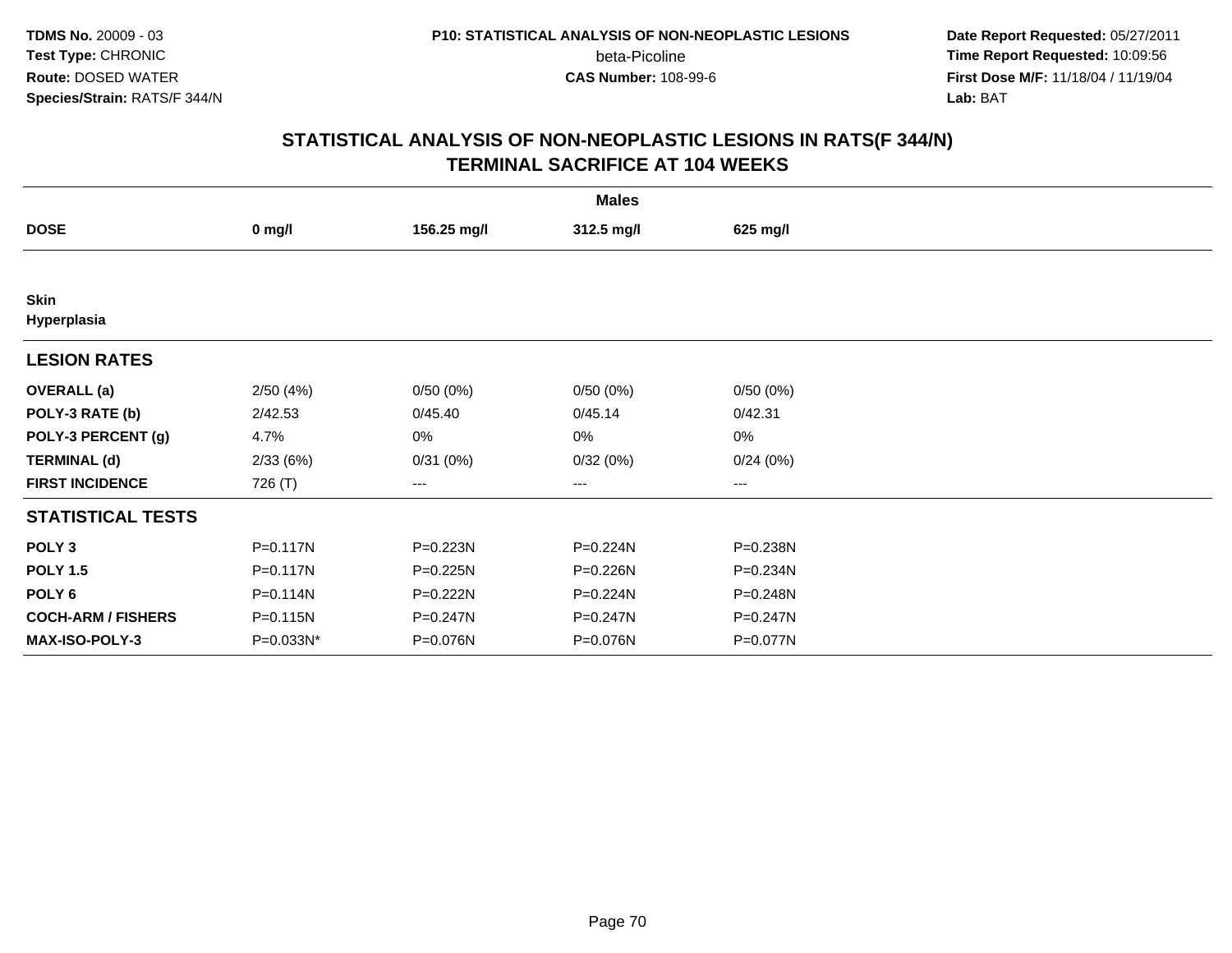beta-Picoline<br>CAS Number: 108-99-6

 **Date Report Requested:** 05/27/2011 **Time Report Requested:** 10:09:56 **First Dose M/F:** 11/18/04 / 11/19/04<br>**Lab:** BAT **Lab:** BAT

|                             | <b>Males</b> |             |            |                        |  |  |  |  |
|-----------------------------|--------------|-------------|------------|------------------------|--|--|--|--|
| <b>DOSE</b>                 | $0$ mg/l     | 156.25 mg/l | 312.5 mg/l | 625 mg/l               |  |  |  |  |
|                             |              |             |            |                        |  |  |  |  |
| <b>Skin</b><br><b>Ulcer</b> |              |             |            |                        |  |  |  |  |
| <b>LESION RATES</b>         |              |             |            |                        |  |  |  |  |
| <b>OVERALL</b> (a)          | 0/50(0%)     | 0/50(0%)    | 0/50(0%)   | 0/50(0%)               |  |  |  |  |
| POLY-3 RATE (b)             | 0/42.53      | 0/45.40     | 0/45.14    | 0/42.31                |  |  |  |  |
| POLY-3 PERCENT (g)          | 0%           | 0%          | 0%         | 0%                     |  |  |  |  |
| <b>TERMINAL (d)</b>         | 0/33(0%)     | 0/31(0%)    | 0/32(0%)   | 0/24(0%)               |  |  |  |  |
| <b>FIRST INCIDENCE</b>      | $---$        | $---$       | ---        | $\qquad \qquad \cdots$ |  |  |  |  |
| <b>STATISTICAL TESTS</b>    |              |             |            |                        |  |  |  |  |
| POLY <sub>3</sub>           | (n)          | (n)         | (n)        | (n)                    |  |  |  |  |
| <b>POLY 1.5</b>             | (n)          | (n)         | (n)        | (n)                    |  |  |  |  |
| POLY <sub>6</sub>           | (n)          | (n)         | (n)        | (n)                    |  |  |  |  |
| <b>COCH-ARM / FISHERS</b>   | (n)          | (n)         | (n)        | (n)                    |  |  |  |  |
| MAX-ISO-POLY-3              | (n)          | (n)         | (n)        | (n)                    |  |  |  |  |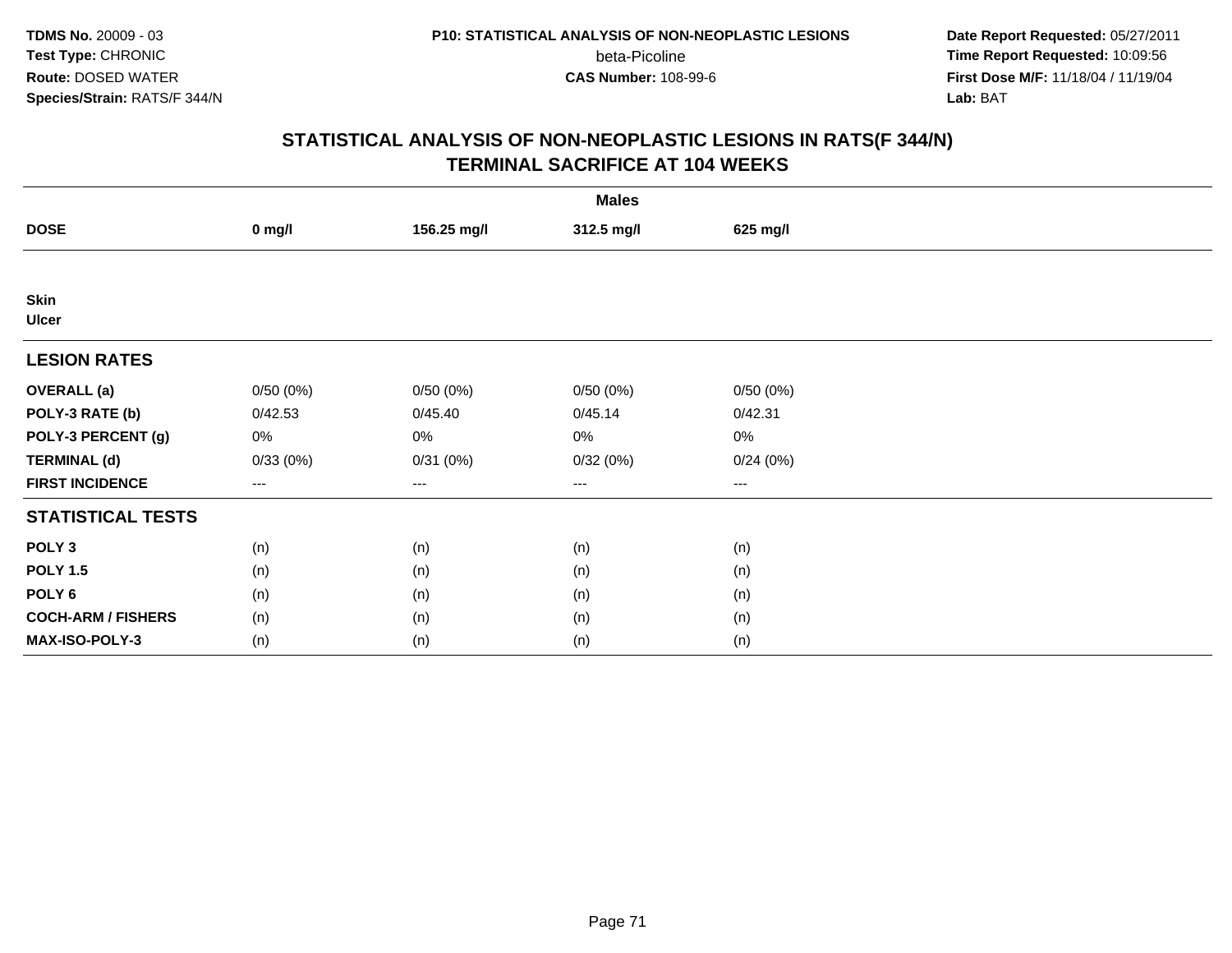beta-Picoline<br>CAS Number: 108-99-6

 **Date Report Requested:** 05/27/2011 **Time Report Requested:** 10:09:56 **First Dose M/F:** 11/18/04 / 11/19/04<br>**Lab:** BAT **Lab:** BAT

| <b>Males</b>              |                        |             |            |          |  |  |  |
|---------------------------|------------------------|-------------|------------|----------|--|--|--|
| <b>DOSE</b>               | $0$ mg/l               | 156.25 mg/l | 312.5 mg/l | 625 mg/l |  |  |  |
|                           |                        |             |            |          |  |  |  |
| Spleen<br><b>Atrophy</b>  |                        |             |            |          |  |  |  |
| <b>LESION RATES</b>       |                        |             |            |          |  |  |  |
| <b>OVERALL</b> (a)        | 0/50(0%)               | 0/50(0%)    | 0/50(0%)   | 0/50(0%) |  |  |  |
| POLY-3 RATE (b)           | 0/42.53                | 0/45.40     | 0/45.14    | 0/42.31  |  |  |  |
| POLY-3 PERCENT (g)        | 0%                     | $0\%$       | 0%         | 0%       |  |  |  |
| <b>TERMINAL (d)</b>       | 0/33(0%)               | 0/31(0%)    | 0/32(0%)   | 0/24(0%) |  |  |  |
| <b>FIRST INCIDENCE</b>    | $\qquad \qquad \cdots$ | $---$       | ---        | $--$     |  |  |  |
| <b>STATISTICAL TESTS</b>  |                        |             |            |          |  |  |  |
| POLY <sub>3</sub>         | (n)                    | (n)         | (n)        | (n)      |  |  |  |
| <b>POLY 1.5</b>           | (n)                    | (n)         | (n)        | (n)      |  |  |  |
| POLY 6                    | (n)                    | (n)         | (n)        | (n)      |  |  |  |
| <b>COCH-ARM / FISHERS</b> | (n)                    | (n)         | (n)        | (n)      |  |  |  |
| MAX-ISO-POLY-3            | (n)                    | (n)         | (n)        | (n)      |  |  |  |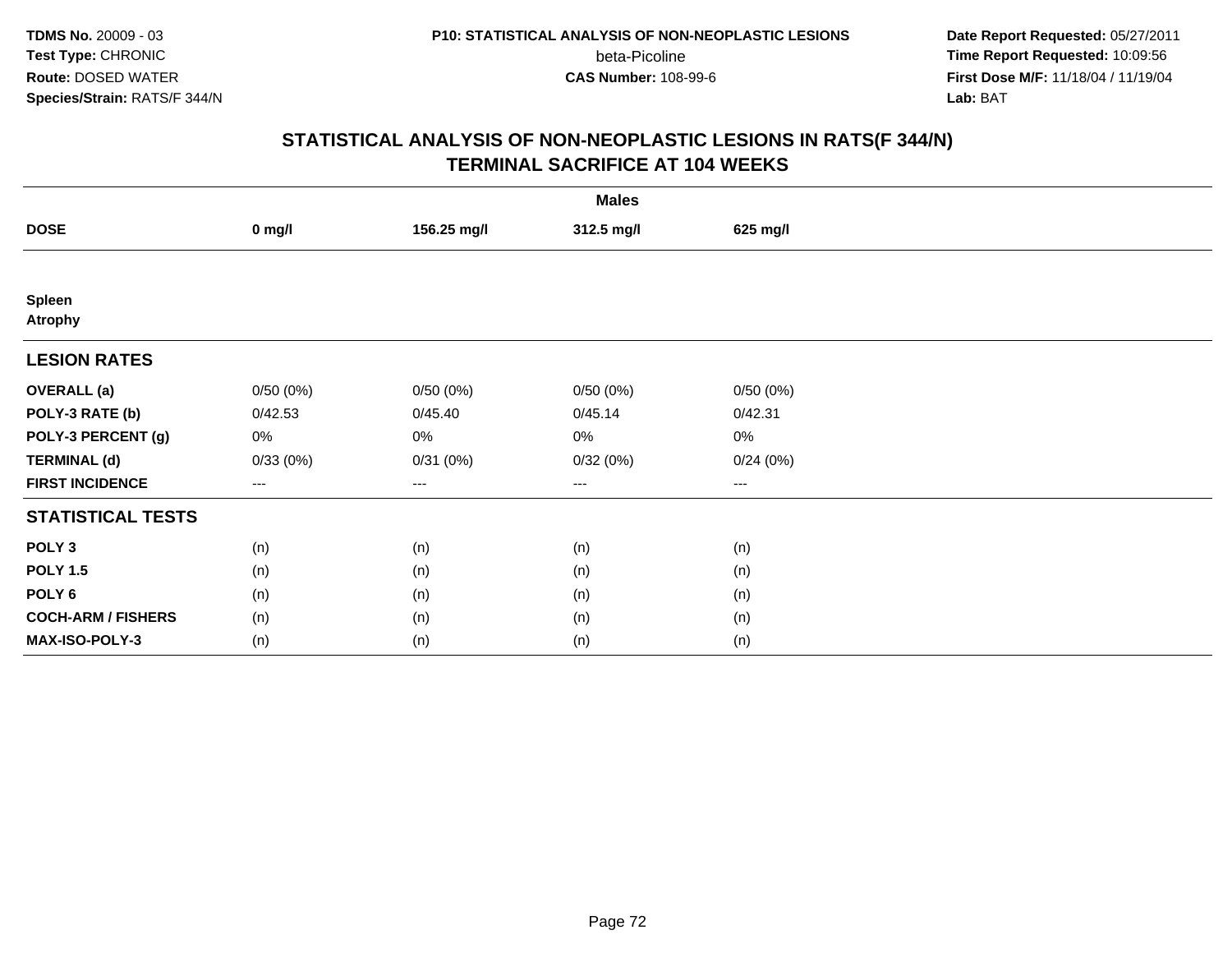beta-Picoline<br>CAS Number: 108-99-6

 **Date Report Requested:** 05/27/2011 **Time Report Requested:** 10:09:56 **First Dose M/F:** 11/18/04 / 11/19/04<br>**Lab:** BAT **Lab:** BAT

|                                       | <b>Males</b> |             |            |          |  |  |  |  |
|---------------------------------------|--------------|-------------|------------|----------|--|--|--|--|
| <b>DOSE</b>                           | $0$ mg/l     | 156.25 mg/l | 312.5 mg/l | 625 mg/l |  |  |  |  |
|                                       |              |             |            |          |  |  |  |  |
| <b>Spleen</b><br>Hyperplasia Lymphoid |              |             |            |          |  |  |  |  |
| <b>LESION RATES</b>                   |              |             |            |          |  |  |  |  |
| <b>OVERALL</b> (a)                    | 0/50(0%)     | 1/50(2%)    | 0/50(0%)   | 0/50(0%) |  |  |  |  |
| POLY-3 RATE (b)                       | 0/42.53      | 1/45.40     | 0/45.14    | 0/42.31  |  |  |  |  |
| POLY-3 PERCENT (g)                    | 0%           | 2.2%        | 0%         | 0%       |  |  |  |  |
| <b>TERMINAL (d)</b>                   | 0/33(0%)     | 1/31(3%)    | 0/32(0%)   | 0/24(0%) |  |  |  |  |
| <b>FIRST INCIDENCE</b>                | ---          | 726 (T)     | ---        | $--$     |  |  |  |  |
| <b>STATISTICAL TESTS</b>              |              |             |            |          |  |  |  |  |
| POLY <sub>3</sub>                     | (n)          | (n)         | (n)        | (n)      |  |  |  |  |
| <b>POLY 1.5</b>                       | (n)          | (n)         | (n)        | (n)      |  |  |  |  |
| POLY <sub>6</sub>                     | (n)          | (n)         | (n)        | (n)      |  |  |  |  |
| <b>COCH-ARM / FISHERS</b>             | (n)          | (n)         | (n)        | (n)      |  |  |  |  |
| MAX-ISO-POLY-3                        | (n)          | (n)         | (n)        | (n)      |  |  |  |  |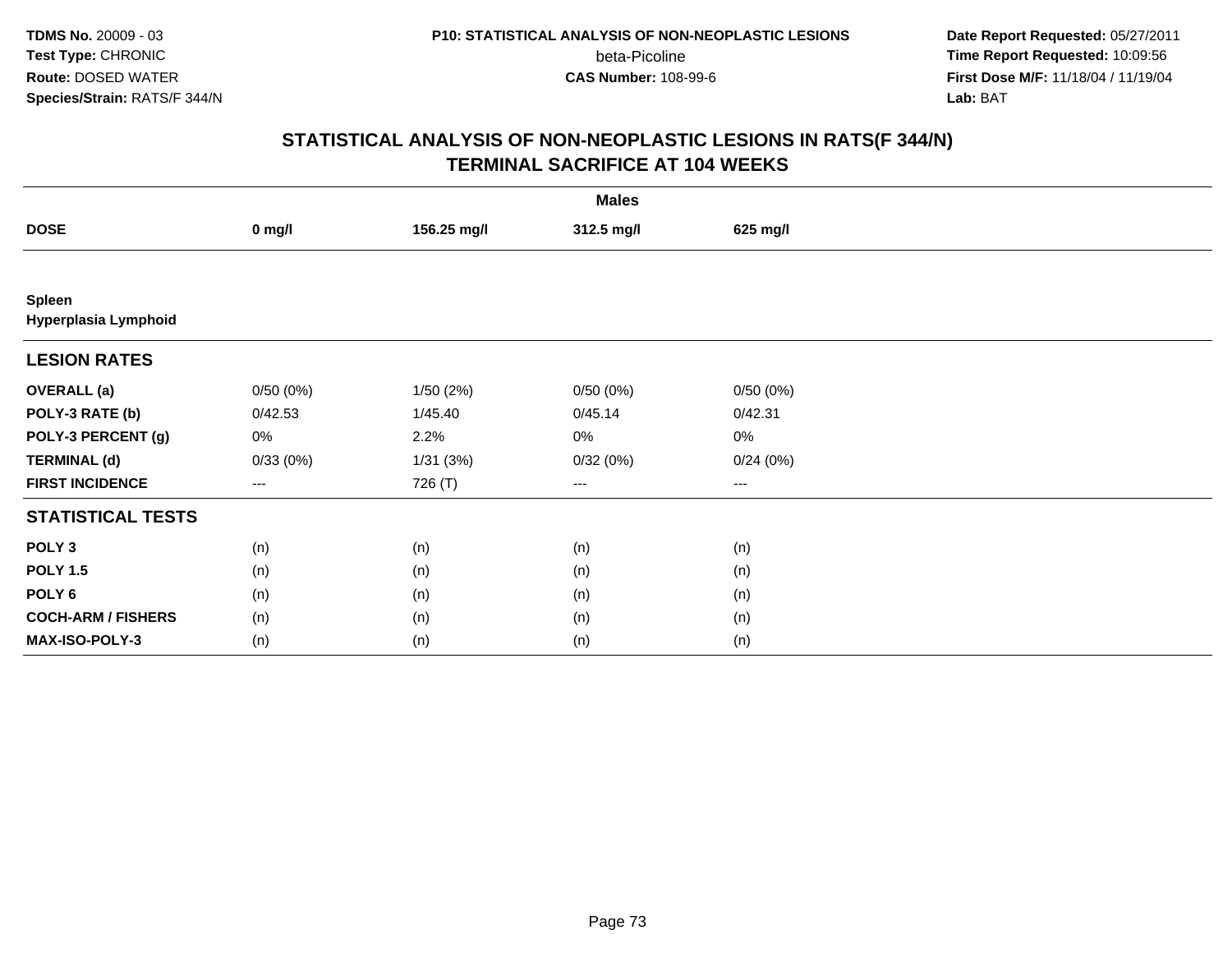**Date Report Requested:** 05/27/2011 **Time Report Requested:** 10:09:56 **First Dose M/F:** 11/18/04 / 11/19/04<br>**Lab:** BAT **Lab:** BAT

|                                         |          |             | <b>Males</b> |             |  |
|-----------------------------------------|----------|-------------|--------------|-------------|--|
| <b>DOSE</b>                             | $0$ mg/l | 156.25 mg/l | 312.5 mg/l   | 625 mg/l    |  |
|                                         |          |             |              |             |  |
| Stomach, Forestomach<br><b>Fibrosis</b> |          |             |              |             |  |
| <b>LESION RATES</b>                     |          |             |              |             |  |
| <b>OVERALL (a)</b>                      | 1/50(2%) | 6/50 (12%)  | 2/50(4%)     | 1/50(2%)    |  |
| POLY-3 RATE (b)                         | 1/42.53  | 6/45.69     | 2/45.43      | 1/42.67     |  |
| POLY-3 PERCENT (g)                      | 2.4%     | 13.1%       | 4.4%         | 2.3%        |  |
| <b>TERMINAL (d)</b>                     | 1/33(3%) | 4/31 (13%)  | 1/32(3%)     | 0/24(0%)    |  |
| <b>FIRST INCIDENCE</b>                  | 726 (T)  | 664         | 646          | 624         |  |
| <b>STATISTICAL TESTS</b>                |          |             |              |             |  |
| POLY <sub>3</sub>                       | P=0.280N | $P = 0.068$ | $P = 0.523$  | P=0.760N    |  |
| <b>POLY 1.5</b>                         | P=0.274N | $P = 0.066$ | $P = 0.519$  | P=0.756N    |  |
| POLY 6                                  | P=0.297N | $P = 0.068$ | $P=0.525$    | $P = 0.753$ |  |
| <b>COCH-ARM / FISHERS</b>               | P=0.292N | $P = 0.056$ | $P = 0.500$  | P=0.753N    |  |
| MAX-ISO-POLY-3                          | P=0.216N | P=0.034*    | $P = 0.305$  | P=0.498N    |  |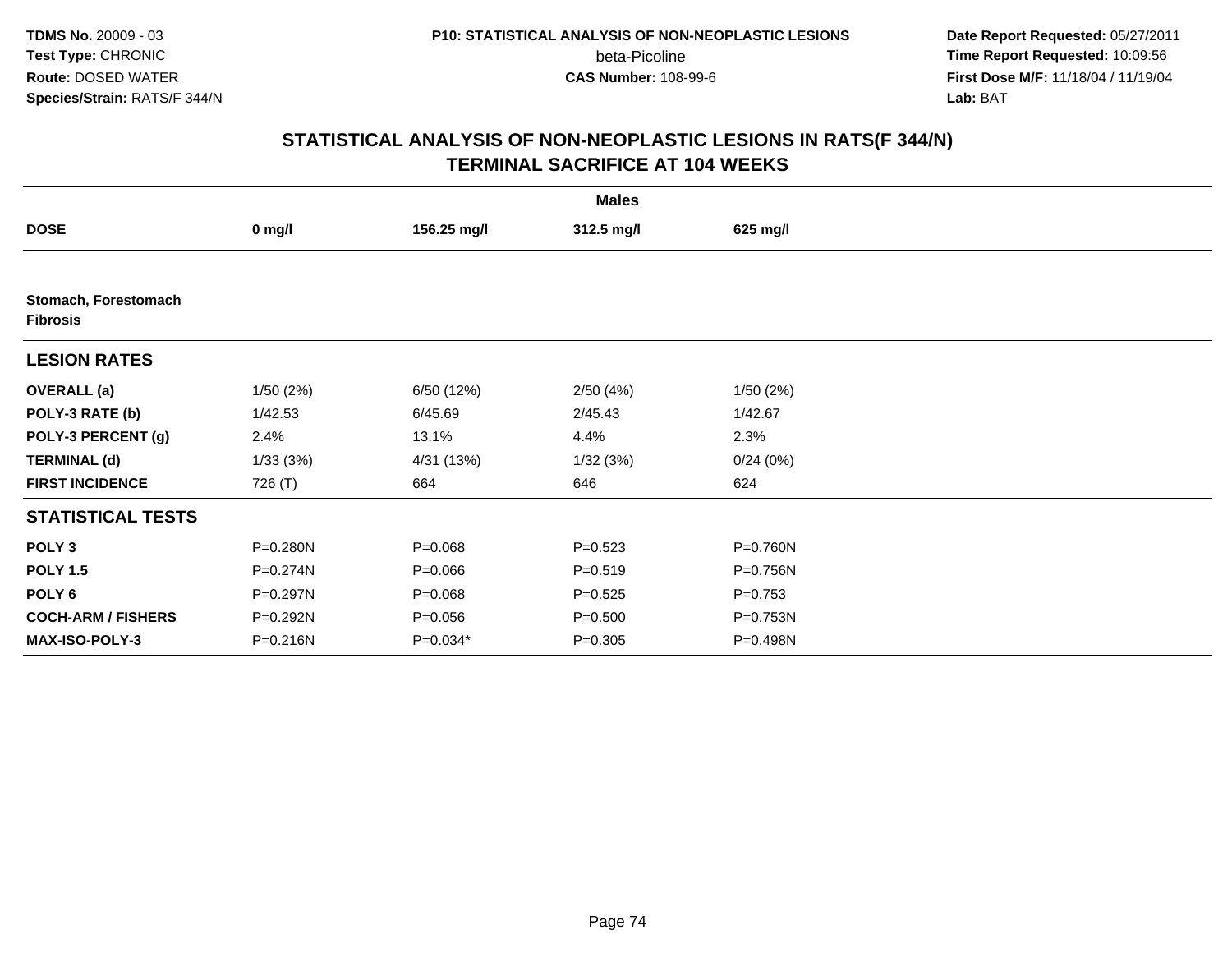**Date Report Requested:** 05/27/2011 **Time Report Requested:** 10:09:56 **First Dose M/F:** 11/18/04 / 11/19/04<br>**Lab:** BAT **Lab:** BAT

|                                     |             |             | <b>Males</b> |             |  |
|-------------------------------------|-------------|-------------|--------------|-------------|--|
| <b>DOSE</b>                         | $0$ mg/l    | 156.25 mg/l | 312.5 mg/l   | 625 mg/l    |  |
|                                     |             |             |              |             |  |
| Stomach, Forestomach<br>Hyperplasia |             |             |              |             |  |
| <b>LESION RATES</b>                 |             |             |              |             |  |
| <b>OVERALL</b> (a)                  | 15/50 (30%) | 18/50 (36%) | 7/50 (14%)   | 17/50 (34%) |  |
| POLY-3 RATE (b)                     | 15/45.92    | 18/48.16    | 7/45.89      | 17/44.27    |  |
| POLY-3 PERCENT (g)                  | 32.7%       | 37.4%       | 15.3%        | 38.4%       |  |
| <b>TERMINAL (d)</b>                 | 8/33 (24%)  | 9/31 (29%)  | 3/32(9%)     | 7/24 (29%)  |  |
| <b>FIRST INCIDENCE</b>              | 16          | 498         | 646          | 618         |  |
| <b>STATISTICAL TESTS</b>            |             |             |              |             |  |
| POLY <sub>3</sub>                   | $P=0.474$   | $P=0.397$   | P=0.041N*    | $P = 0.363$ |  |
| <b>POLY 1.5</b>                     | $P = 0.506$ | $P = 0.381$ | P=0.041N*    | $P = 0.395$ |  |
| POLY 6                              | $P=0.427$   | $P=0.404$   | P=0.044N*    | $P = 0.313$ |  |
| <b>COCH-ARM / FISHERS</b>           | $P = 0.532$ | $P = 0.335$ | P=0.045N*    | $P = 0.415$ |  |
| MAX-ISO-POLY-3                      | $P=0.256$   | $P=0.320$   | P=0.024N*    | $P = 0.288$ |  |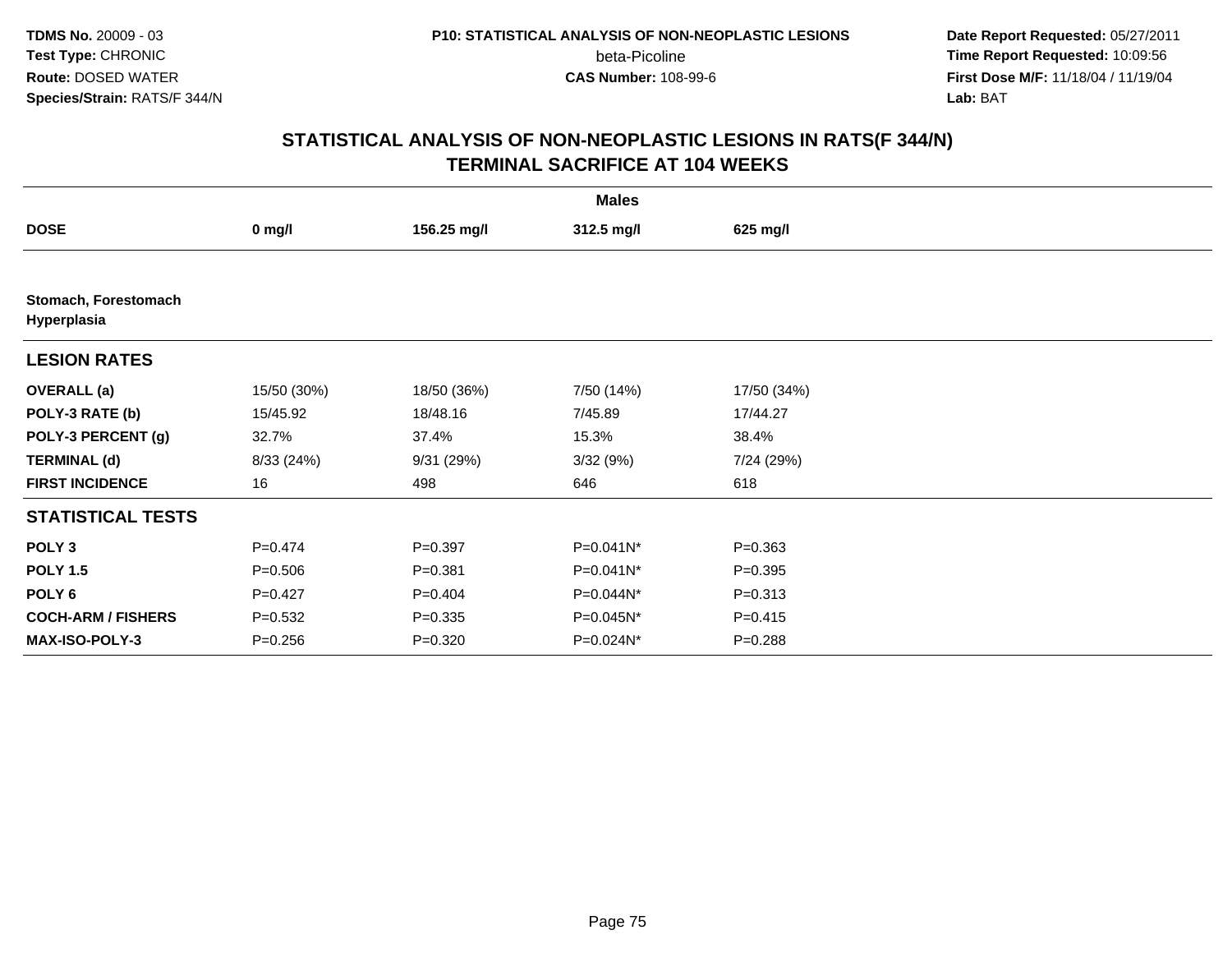beta-Picoline<br>CAS Number: 108-99-6

 **Date Report Requested:** 05/27/2011 **Time Report Requested:** 10:09:56 **First Dose M/F:** 11/18/04 / 11/19/04<br>**Lab:** BAT **Lab:** BAT

| <b>Males</b>                         |             |             |            |             |  |  |  |
|--------------------------------------|-------------|-------------|------------|-------------|--|--|--|
| <b>DOSE</b>                          | $0$ mg/l    | 156.25 mg/l | 312.5 mg/l | 625 mg/l    |  |  |  |
|                                      |             |             |            |             |  |  |  |
| Stomach, Forestomach<br>Inflammation |             |             |            |             |  |  |  |
| <b>LESION RATES</b>                  |             |             |            |             |  |  |  |
| <b>OVERALL</b> (a)                   | 0/50(0%)    | 1/50(2%)    | 0/50(0%)   | 2/50(4%)    |  |  |  |
| POLY-3 RATE (b)                      | 0/42.53     | 1/45.40     | 0/45.14    | 2/42.49     |  |  |  |
| POLY-3 PERCENT (g)                   | 0%          | 2.2%        | 0%         | 4.7%        |  |  |  |
| <b>TERMINAL (d)</b>                  | 0/33(0%)    | 1/31(3%)    | 0/32(0%)   | 0/24(0%)    |  |  |  |
| <b>FIRST INCIDENCE</b>               | ---         | 726 (T)     | ---        | 694         |  |  |  |
| <b>STATISTICAL TESTS</b>             |             |             |            |             |  |  |  |
| POLY <sub>3</sub>                    | $P = 0.140$ | $P = 0.513$ | (e)        | $P = 0.237$ |  |  |  |
| <b>POLY 1.5</b>                      | $P = 0.142$ | $P = 0.511$ | (e)        | $P = 0.241$ |  |  |  |
| POLY <sub>6</sub>                    | $P = 0.134$ | $P = 0.513$ | (e)        | $P = 0.228$ |  |  |  |
| <b>COCH-ARM / FISHERS</b>            | $P = 0.140$ | $P = 0.500$ | (e)        | $P = 0.247$ |  |  |  |
| MAX-ISO-POLY-3                       | $P = 0.077$ | $P = 0.174$ | (e)        | $P = 0.076$ |  |  |  |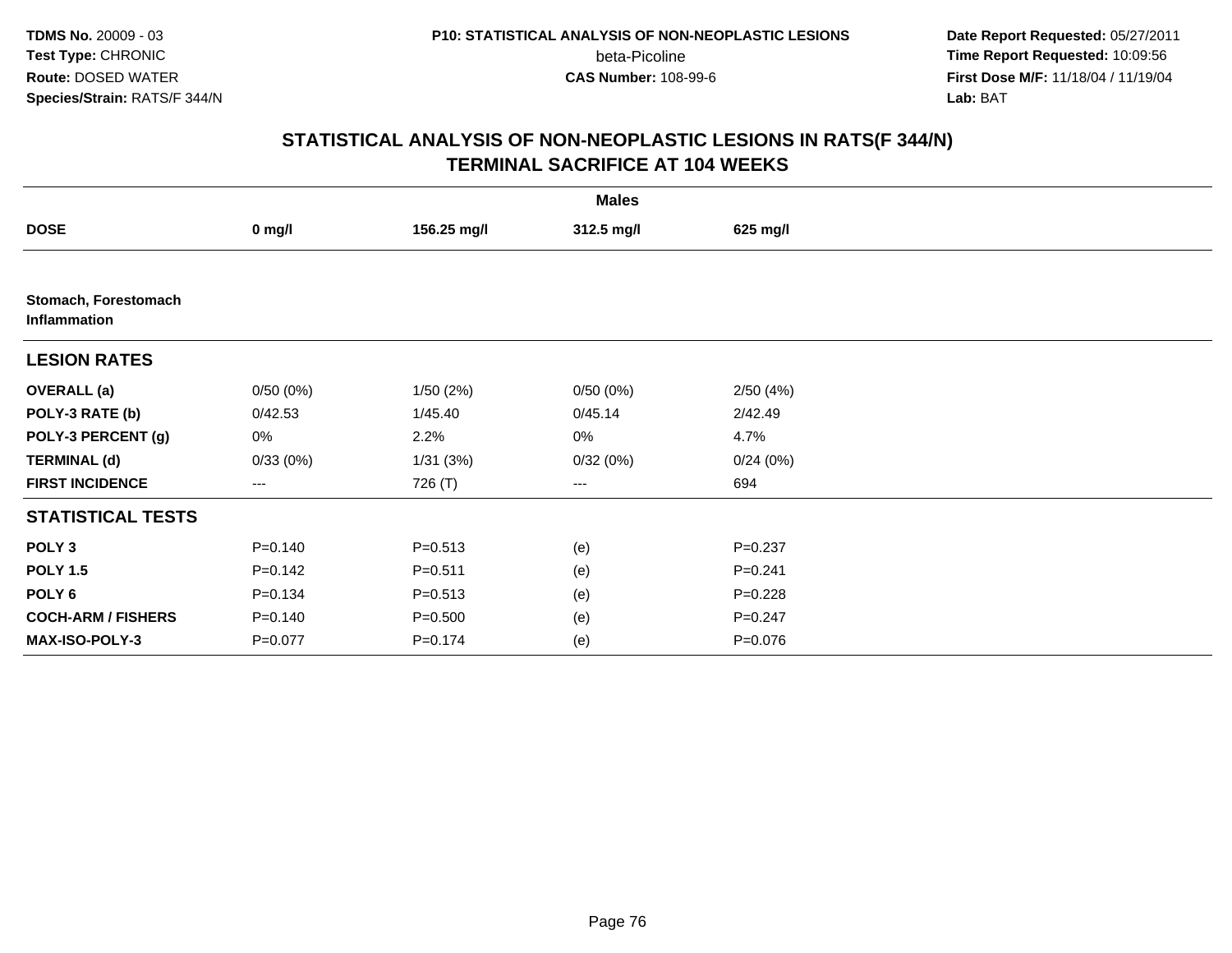**Date Report Requested:** 05/27/2011 **Time Report Requested:** 10:09:56 **First Dose M/F:** 11/18/04 / 11/19/04<br>**Lab:** BAT **Lab:** BAT

|                                      |          |             | <b>Males</b> |             |  |
|--------------------------------------|----------|-------------|--------------|-------------|--|
| <b>DOSE</b>                          | $0$ mg/l | 156.25 mg/l | 312.5 mg/l   | 625 mg/l    |  |
|                                      |          |             |              |             |  |
| Stomach, Forestomach<br><b>Ulcer</b> |          |             |              |             |  |
| <b>LESION RATES</b>                  |          |             |              |             |  |
| <b>OVERALL</b> (a)                   | 2/50(4%) | 5/50 (10%)  | 2/50(4%)     | 2/50(4%)    |  |
| POLY-3 RATE (b)                      | 2/43.40  | 5/46.36     | 2/45.31      | 2/42.67     |  |
| POLY-3 PERCENT (g)                   | 4.6%     | 10.8%       | 4.4%         | 4.7%        |  |
| <b>TERMINAL (d)</b>                  | 0/33(0%) | 1/31(3%)    | 1/32(3%)     | 0/24(0%)    |  |
| <b>FIRST INCIDENCE</b>               | 499      | 544         | 681          | 664         |  |
| <b>STATISTICAL TESTS</b>             |          |             |              |             |  |
| POLY <sub>3</sub>                    | P=0.404N | $P = 0.244$ | P=0.678N     | $P = 0.688$ |  |
| <b>POLY 1.5</b>                      | P=0.392N | $P=0.239$   | P=0.679N     | P=0.691N    |  |
| POLY <sub>6</sub>                    | P=0.426N | $P=0.245$   | P=0.681N     | $P = 0.671$ |  |
| <b>COCH-ARM / FISHERS</b>            | P=0.397N | $P = 0.218$ | P=0.691N     | P=0.691N    |  |
| <b>MAX-ISO-POLY-3</b>                | P=0.436N | $P = 0.146$ | P=0.482N     | $P=0.492$   |  |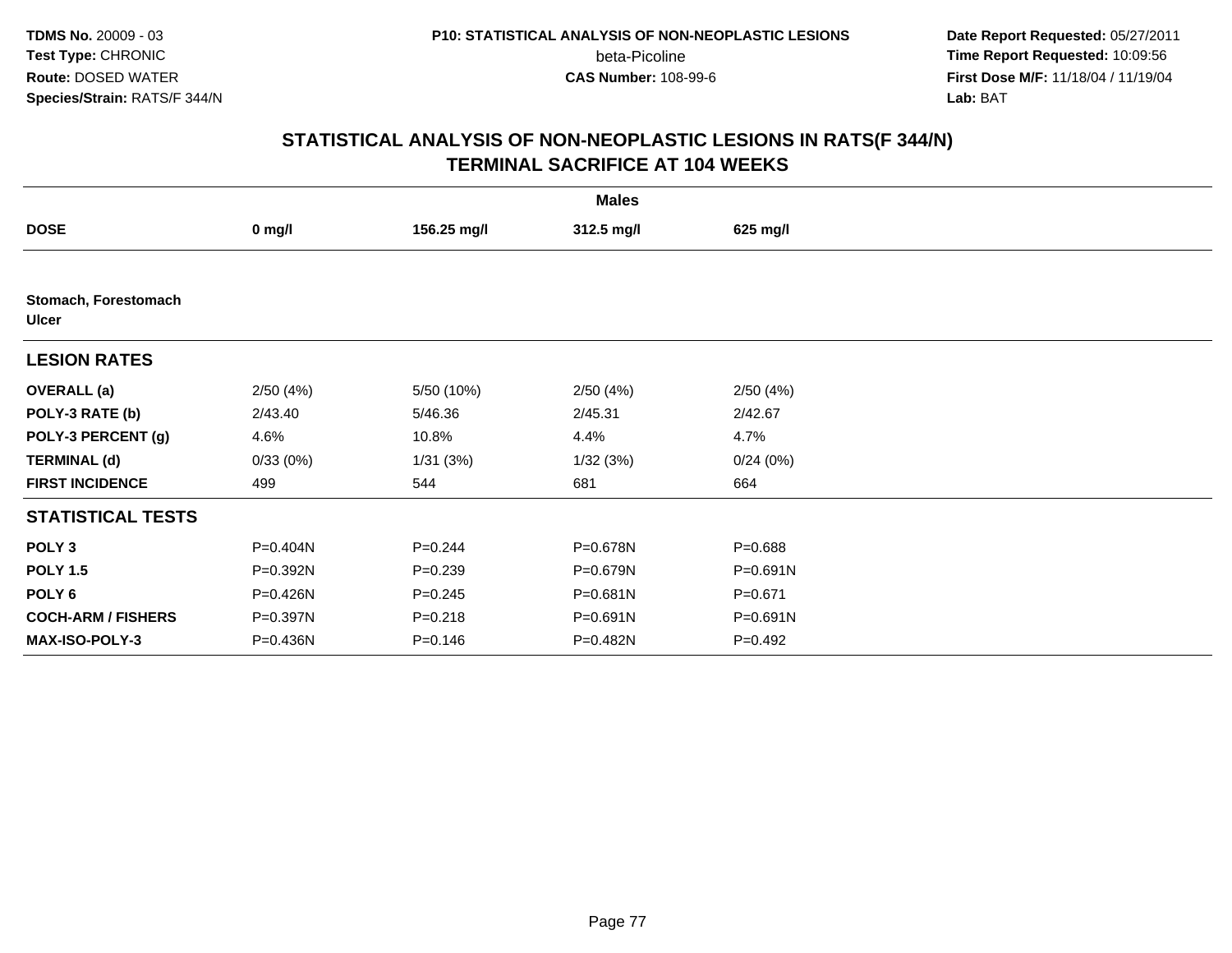**Date Report Requested:** 05/27/2011 **Time Report Requested:** 10:09:56 **First Dose M/F:** 11/18/04 / 11/19/04<br>**Lab:** BAT **Lab:** BAT

|                                      | <b>Males</b> |             |              |          |  |  |  |  |
|--------------------------------------|--------------|-------------|--------------|----------|--|--|--|--|
| <b>DOSE</b>                          | $0$ mg/l     | 156.25 mg/l | 312.5 mg/l   | 625 mg/l |  |  |  |  |
|                                      |              |             |              |          |  |  |  |  |
| Stomach, Glandular<br><b>Erosion</b> |              |             |              |          |  |  |  |  |
| <b>LESION RATES</b>                  |              |             |              |          |  |  |  |  |
| <b>OVERALL</b> (a)                   | 1/50(2%)     | 3/50(6%)    | 0/50(0%)     | 0/50(0%) |  |  |  |  |
| POLY-3 RATE (b)                      | 1/43.20      | 3/45.78     | 0/45.14      | 0/42.31  |  |  |  |  |
| POLY-3 PERCENT (g)                   | 2.3%         | 6.6%        | 0%           | 0%       |  |  |  |  |
| <b>TERMINAL (d)</b>                  | 0/33(0%)     | 0/31(0%)    | 0/32(0%)     | 0/24(0%) |  |  |  |  |
| <b>FIRST INCIDENCE</b>               | 504          | 664         | ---          | ---      |  |  |  |  |
| <b>STATISTICAL TESTS</b>             |              |             |              |          |  |  |  |  |
| POLY <sub>3</sub>                    | P=0.149N     | $P = 0.326$ | $P = 0.491N$ | P=0.504N |  |  |  |  |
| <b>POLY 1.5</b>                      | P=0.146N     | $P = 0.323$ | P=0.492N     | P=0.499N |  |  |  |  |
| POLY 6                               | P=0.155N     | $P=0.327$   | P=0.492N     | P=0.514N |  |  |  |  |
| <b>COCH-ARM / FISHERS</b>            | P=0.153N     | $P = 0.309$ | P=0.500N     | P=0.500N |  |  |  |  |
| MAX-ISO-POLY-3                       | P=0.135N     | $P = 0.176$ | P=0.158N     | P=0.164N |  |  |  |  |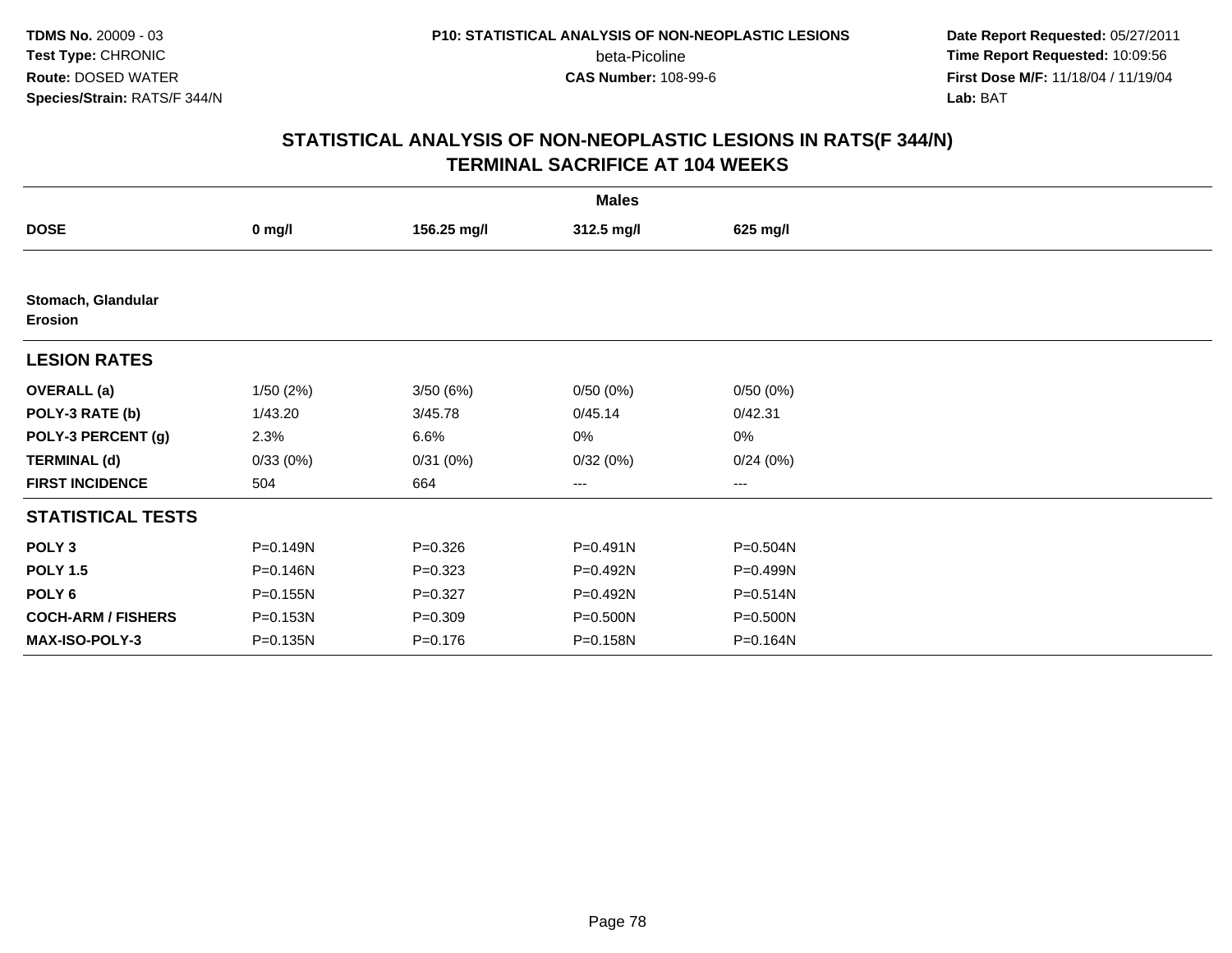beta-Picoline<br>CAS Number: 108-99-6

 **Date Report Requested:** 05/27/2011 **Time Report Requested:** 10:09:56 **First Dose M/F:** 11/18/04 / 11/19/04<br>**Lab:** BAT **Lab:** BAT

| <b>Males</b>                                      |            |             |            |              |  |  |  |
|---------------------------------------------------|------------|-------------|------------|--------------|--|--|--|
| <b>DOSE</b>                                       | $0$ mg/l   | 156.25 mg/l | 312.5 mg/l | 625 mg/l     |  |  |  |
|                                                   |            |             |            |              |  |  |  |
| Stomach, Glandular<br><b>Inflammation Chronic</b> |            |             |            |              |  |  |  |
| <b>LESION RATES</b>                               |            |             |            |              |  |  |  |
| <b>OVERALL</b> (a)                                | 4/50 (8%)  | 6/50 (12%)  | 4/50 (8%)  | 3/50(6%)     |  |  |  |
| POLY-3 RATE (b)                                   | 4/42.53    | 6/45.94     | 4/46.20    | 3/42.93      |  |  |  |
| POLY-3 PERCENT (g)                                | 9.4%       | 13.1%       | 8.7%       | 7%           |  |  |  |
| <b>TERMINAL (d)</b>                               | 4/33 (12%) | 2/31(7%)    | 1/32(3%)   | 0/24(0%)     |  |  |  |
| <b>FIRST INCIDENCE</b>                            | 726 (T)    | 664         | 393        | 657          |  |  |  |
| <b>STATISTICAL TESTS</b>                          |            |             |            |              |  |  |  |
| POLY <sub>3</sub>                                 | P=0.317N   | $P=0.419$   | P=0.597N   | $P = 0.495N$ |  |  |  |
| <b>POLY 1.5</b>                                   | P=0.309N   | $P=0.408$   | P=0.607N   | P=0.488N     |  |  |  |
| POLY <sub>6</sub>                                 | P=0.334N   | $P = 0.426$ | P=0.592N   | $P = 0.512N$ |  |  |  |
| <b>COCH-ARM / FISHERS</b>                         | P=0.319N   | $P = 0.370$ | P=0.643N   | P=0.500N     |  |  |  |
| <b>MAX-ISO-POLY-3</b>                             | P=0.411N   | $P = 0.302$ | P=0.452N   | P=0.343N     |  |  |  |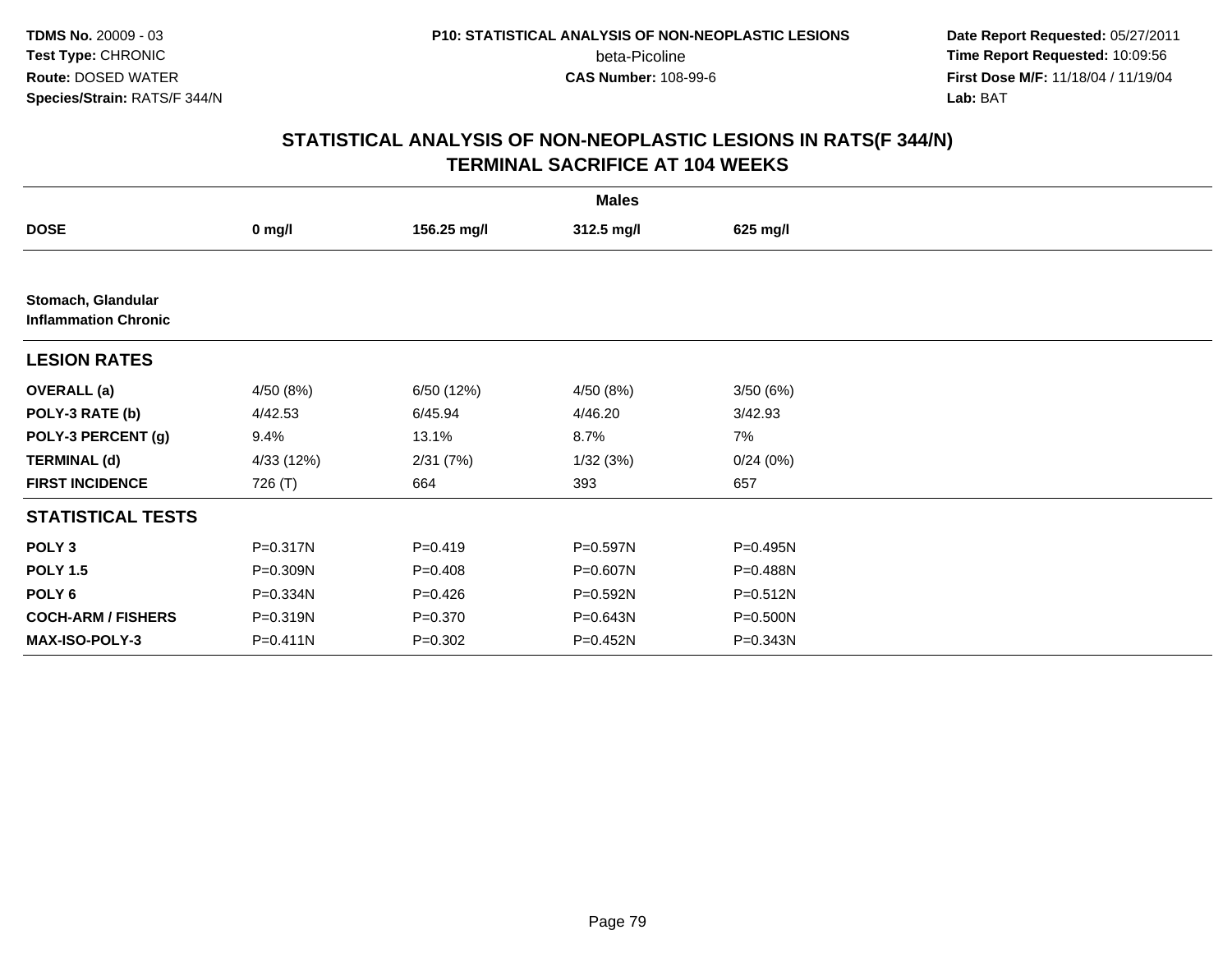beta-Picoline<br>CAS Number: 108-99-6

 **Date Report Requested:** 05/27/2011 **Time Report Requested:** 10:09:56 **First Dose M/F:** 11/18/04 / 11/19/04<br>**Lab:** BAT **Lab:** BAT

|                                             | <b>Males</b> |             |            |          |  |  |  |  |
|---------------------------------------------|--------------|-------------|------------|----------|--|--|--|--|
| <b>DOSE</b>                                 | $0$ mg/l     | 156.25 mg/l | 312.5 mg/l | 625 mg/l |  |  |  |  |
|                                             |              |             |            |          |  |  |  |  |
| Stomach, Glandular<br><b>Mineralization</b> |              |             |            |          |  |  |  |  |
| <b>LESION RATES</b>                         |              |             |            |          |  |  |  |  |
| <b>OVERALL</b> (a)                          | 0/50(0%)     | 0/50(0%)    | 0/50(0%)   | 0/50(0%) |  |  |  |  |
| POLY-3 RATE (b)                             | 0/42.53      | 0/45.40     | 0/45.14    | 0/42.31  |  |  |  |  |
| POLY-3 PERCENT (g)                          | 0%           | 0%          | 0%         | $0\%$    |  |  |  |  |
| <b>TERMINAL (d)</b>                         | 0/33(0%)     | 0/31(0%)    | 0/32(0%)   | 0/24(0%) |  |  |  |  |
| <b>FIRST INCIDENCE</b>                      | $---$        | ---         | $---$      | ---      |  |  |  |  |
| <b>STATISTICAL TESTS</b>                    |              |             |            |          |  |  |  |  |
| POLY <sub>3</sub>                           | (n)          | (n)         | (n)        | (n)      |  |  |  |  |
| <b>POLY 1.5</b>                             | (n)          | (n)         | (n)        | (n)      |  |  |  |  |
| POLY <sub>6</sub>                           | (n)          | (n)         | (n)        | (n)      |  |  |  |  |
| <b>COCH-ARM / FISHERS</b>                   | (n)          | (n)         | (n)        | (n)      |  |  |  |  |
| MAX-ISO-POLY-3                              | (n)          | (n)         | (n)        | (n)      |  |  |  |  |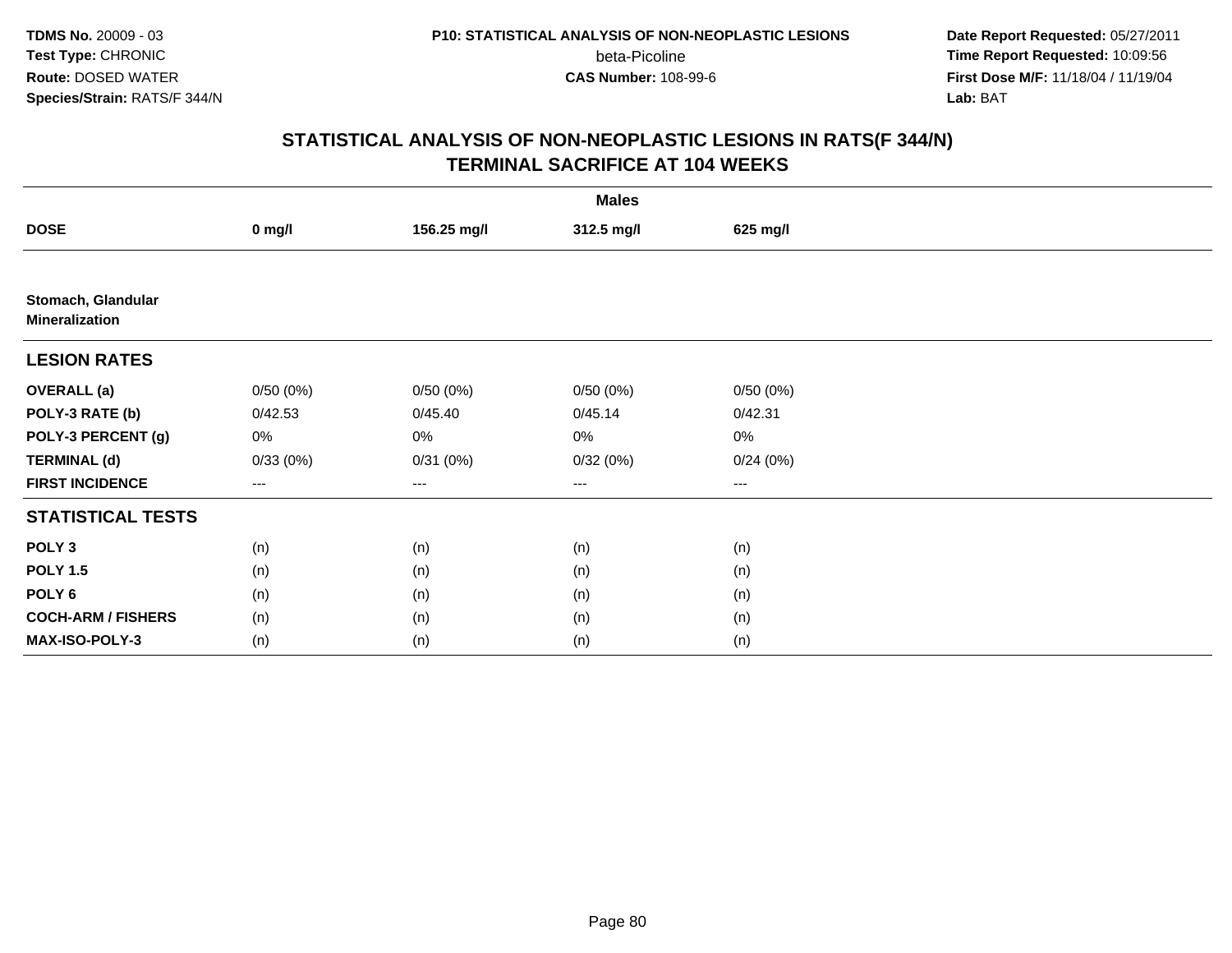beta-Picoline<br>CAS Number: 108-99-6

 **Date Report Requested:** 05/27/2011 **Time Report Requested:** 10:09:56 **First Dose M/F:** 11/18/04 / 11/19/04<br>**Lab:** BAT **Lab:** BAT

|                                    | <b>Males</b> |             |            |             |  |  |  |  |
|------------------------------------|--------------|-------------|------------|-------------|--|--|--|--|
| <b>DOSE</b>                        | $0$ mg/l     | 156.25 mg/l | 312.5 mg/l | 625 mg/l    |  |  |  |  |
|                                    |              |             |            |             |  |  |  |  |
| Stomach, Glandular<br><b>Ulcer</b> |              |             |            |             |  |  |  |  |
| <b>LESION RATES</b>                |              |             |            |             |  |  |  |  |
| <b>OVERALL (a)</b>                 | 0/50(0%)     | 0/50(0%)    | 0/50(0%)   | 2/50(4%)    |  |  |  |  |
| POLY-3 RATE (b)                    | 0/42.53      | 0/45.40     | 0/45.14    | 2/42.97     |  |  |  |  |
| POLY-3 PERCENT (g)                 | 0%           | 0%          | 0%         | 4.7%        |  |  |  |  |
| <b>TERMINAL (d)</b>                | 0/33(0%)     | 0/31(0%)    | 0/32(0%)   | 0/24(0%)    |  |  |  |  |
| <b>FIRST INCIDENCE</b>             | ---          | ---         | $\cdots$   | 552         |  |  |  |  |
| <b>STATISTICAL TESTS</b>           |              |             |            |             |  |  |  |  |
| POLY <sub>3</sub>                  | $P=0.044*$   | (e)         | (e)        | $P = 0.239$ |  |  |  |  |
| <b>POLY 1.5</b>                    | $P=0.045*$   | (e)         | (e)        | $P = 0.243$ |  |  |  |  |
| POLY 6                             | $P=0.043*$   | (e)         | (e)        | $P = 0.231$ |  |  |  |  |
| <b>COCH-ARM / FISHERS</b>          | P=0.046*     | (e)         | (e)        | $P = 0.247$ |  |  |  |  |
| MAX-ISO-POLY-3                     | P=0.034*     | (e)         | (e)        | $P = 0.078$ |  |  |  |  |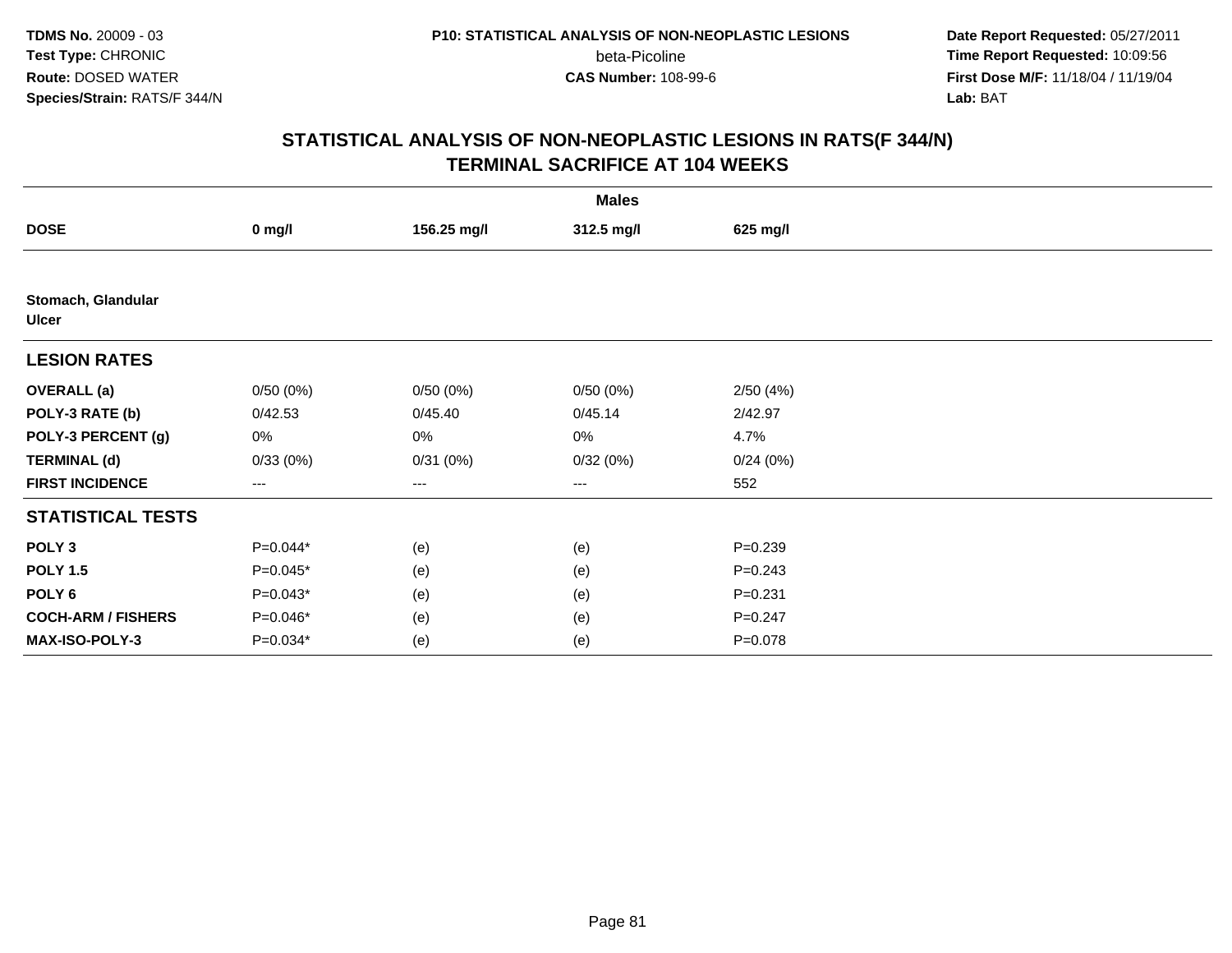beta-Picoline<br>CAS Number: 108-99-6

 **Date Report Requested:** 05/27/2011 **Time Report Requested:** 10:09:56 **First Dose M/F:** 11/18/04 / 11/19/04<br>**Lab:** BAT **Lab:** BAT

|                                 |          |             | <b>Males</b> |              |  |
|---------------------------------|----------|-------------|--------------|--------------|--|
| <b>DOSE</b>                     | $0$ mg/l | 156.25 mg/l | 312.5 mg/l   | 625 mg/l     |  |
|                                 |          |             |              |              |  |
| <b>Testes</b><br><b>Atrophy</b> |          |             |              |              |  |
| <b>LESION RATES</b>             |          |             |              |              |  |
| <b>OVERALL</b> (a)              | 3/50(6%) | 9/50 (18%)  | 5/50 (10%)   | 3/50(6%)     |  |
| POLY-3 RATE (b)                 | 3/43.48  | 9/45.86     | 5/45.48      | 3/43.01      |  |
| POLY-3 PERCENT (g)              | 6.9%     | 19.6%       | 11%          | 7%           |  |
| <b>TERMINAL (d)</b>             | 2/33(6%) | 4/31 (13%)  | 3/32 (9%)    | 1/24(4%)     |  |
| <b>FIRST INCIDENCE</b>          | 273      | 673         | 673          | 499          |  |
| <b>STATISTICAL TESTS</b>        |          |             |              |              |  |
| POLY <sub>3</sub>               | P=0.321N | $P = 0.071$ | $P = 0.381$  | $P = 0.658$  |  |
| <b>POLY 1.5</b>                 | P=0.308N | $P = 0.069$ | $P = 0.377$  | P=0.659N     |  |
| POLY <sub>6</sub>               | P=0.349N | $P=0.072$   | $P = 0.383$  | $P = 0.640$  |  |
| <b>COCH-ARM / FISHERS</b>       | P=0.316N | $P = 0.061$ | $P = 0.357$  | $P = 0.661N$ |  |
| MAX-ISO-POLY-3                  | P=0.280N | P=0.041*    | $P = 0.256$  | $P=0.494$    |  |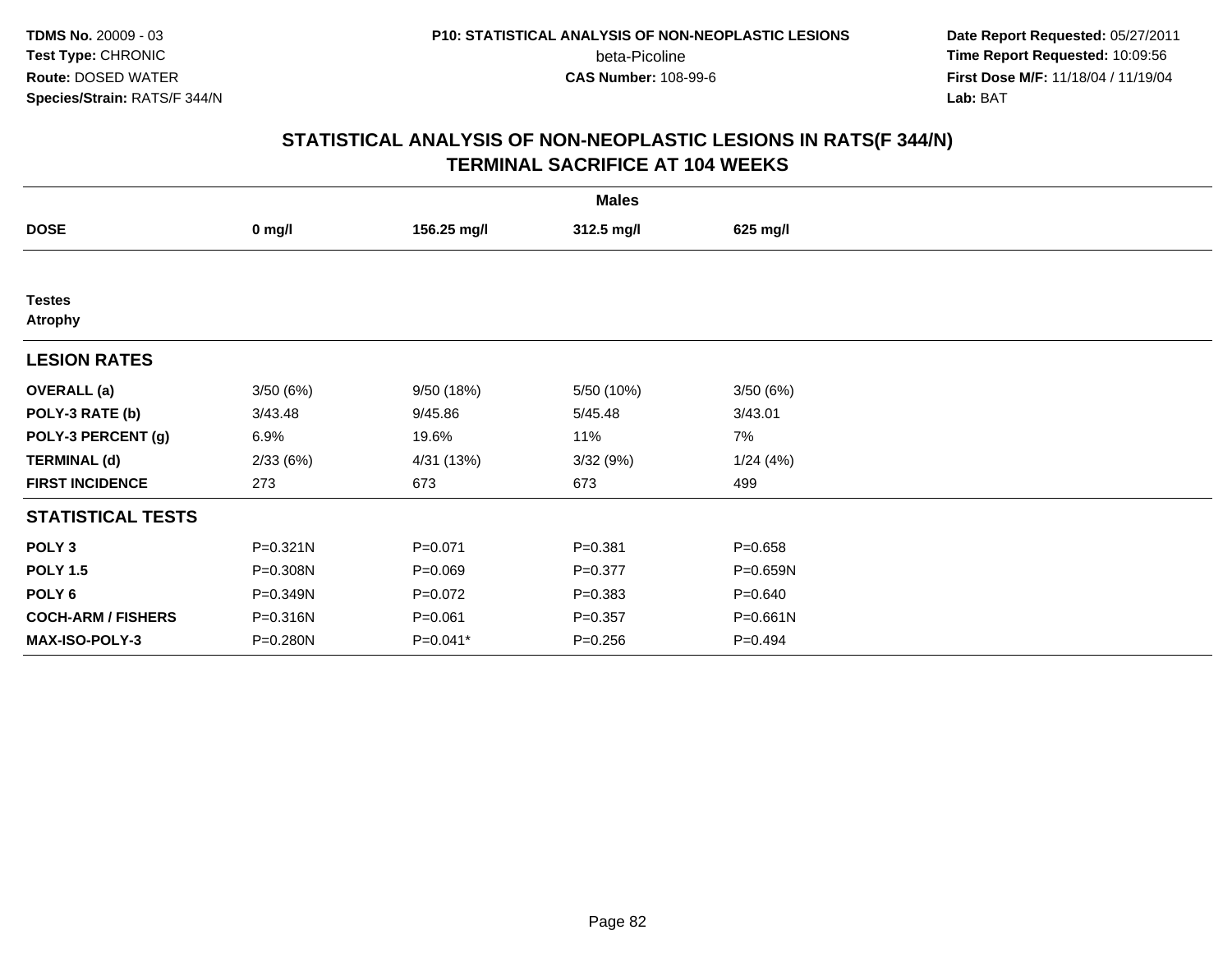beta-Picoline<br>CAS Number: 108-99-6

 **Date Report Requested:** 05/27/2011 **Time Report Requested:** 10:09:56 **First Dose M/F:** 11/18/04 / 11/19/04<br>**Lab:** BAT **Lab:** BAT

|                                                 | <b>Males</b> |             |             |             |  |  |  |  |
|-------------------------------------------------|--------------|-------------|-------------|-------------|--|--|--|--|
| <b>DOSE</b>                                     | $0$ mg/l     | 156.25 mg/l | 312.5 mg/l  | 625 mg/l    |  |  |  |  |
|                                                 |              |             |             |             |  |  |  |  |
| <b>Testes: Interstitial Cell</b><br>Hyperplasia |              |             |             |             |  |  |  |  |
| <b>LESION RATES</b>                             |              |             |             |             |  |  |  |  |
| <b>OVERALL</b> (a)                              | 12/50 (24%)  | 18/50 (36%) | 17/50 (34%) | 13/50 (26%) |  |  |  |  |
| POLY-3 RATE (b)                                 | 12/42.89     | 18/47.17    | 17/47.18    | 13/44.10    |  |  |  |  |
| POLY-3 PERCENT (g)                              | 28%          | 38.2%       | 36%         | 29.5%       |  |  |  |  |
| <b>TERMINAL (d)</b>                             | 10/33 (30%)  | 11/31 (36%) | 8/32 (25%)  | 5/24(21%)   |  |  |  |  |
| <b>FIRST INCIDENCE</b>                          | 677          | 567         | 569         | 607         |  |  |  |  |
| <b>STATISTICAL TESTS</b>                        |              |             |             |             |  |  |  |  |
| POLY <sub>3</sub>                               | P=0.482N     | $P = 0.211$ | $P = 0.277$ | $P = 0.533$ |  |  |  |  |
| <b>POLY 1.5</b>                                 | P=0.468N     | $P = 0.191$ | $P = 0.251$ | $P = 0.538$ |  |  |  |  |
| POLY 6                                          | P=0.513N     | $P=0.229$   | $P = 0.304$ | $P = 0.513$ |  |  |  |  |
| <b>COCH-ARM / FISHERS</b>                       | P=0.500N     | $P = 0.138$ | $P = 0.189$ | $P = 0.500$ |  |  |  |  |
| <b>MAX-ISO-POLY-3</b>                           | $P = 0.418$  | $P = 0.163$ | $P = 0.218$ | $P = 0.437$ |  |  |  |  |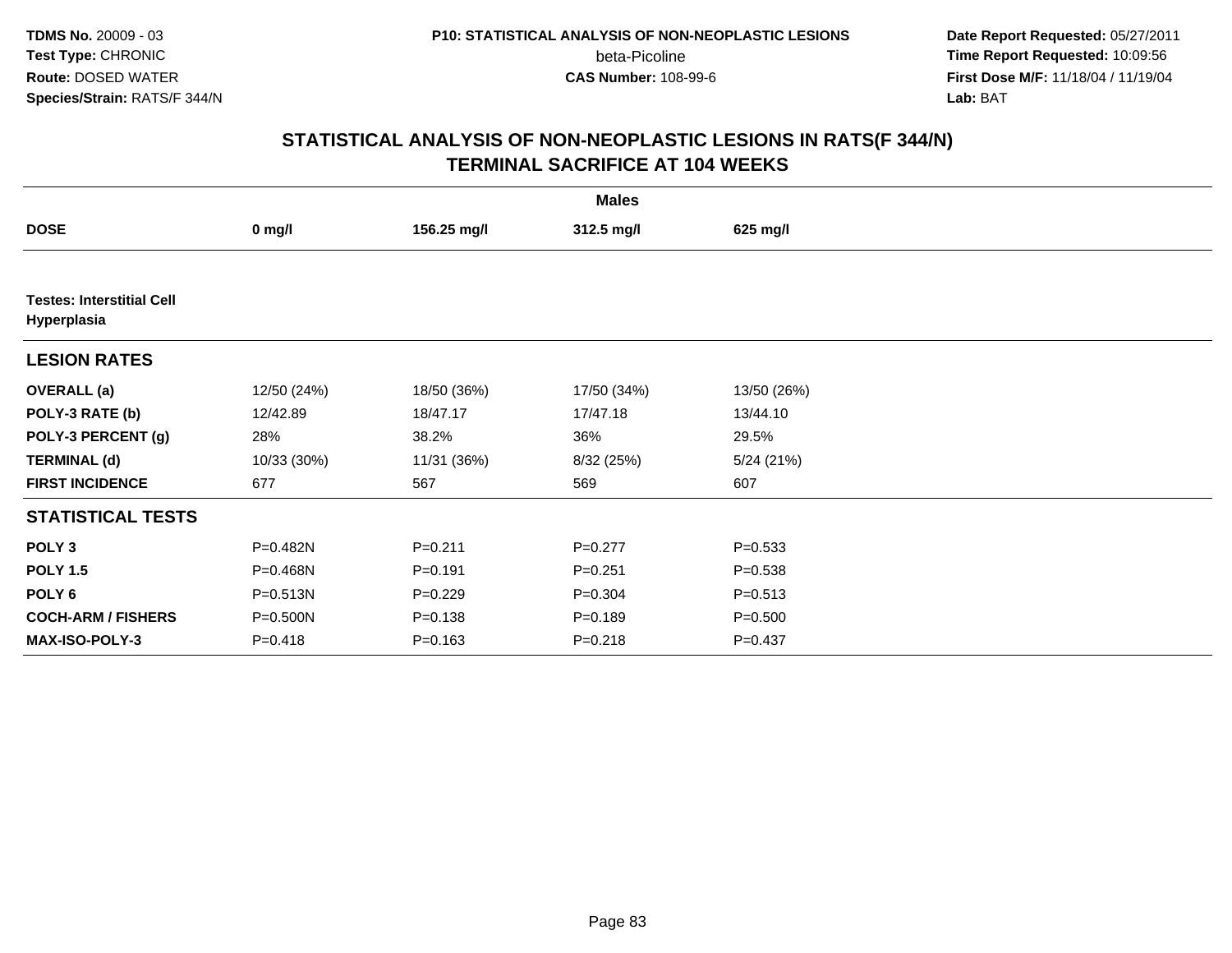**Date Report Requested:** 05/27/2011 **Time Report Requested:** 10:09:56 **First Dose M/F:** 11/18/04 / 11/19/04<br>**Lab:** BAT **Lab:** BAT

|                                             | <b>Males</b> |              |             |             |  |  |  |  |
|---------------------------------------------|--------------|--------------|-------------|-------------|--|--|--|--|
| <b>DOSE</b>                                 | $0$ mg/l     | 156.25 mg/l  | 312.5 mg/l  | 625 mg/l    |  |  |  |  |
|                                             |              |              |             |             |  |  |  |  |
| <b>Thyroid Gland: C-Cell</b><br>Hyperplasia |              |              |             |             |  |  |  |  |
| <b>LESION RATES</b>                         |              |              |             |             |  |  |  |  |
| <b>OVERALL</b> (a)                          | 6/50 (12%)   | 4/50 (8%)    | 11/50 (22%) | 7/50 (14%)  |  |  |  |  |
| POLY-3 RATE (b)                             | 6/42.69      | 4/45.42      | 11/45.92    | 7/42.97     |  |  |  |  |
| POLY-3 PERCENT (g)                          | 14.1%        | 8.8%         | 24%         | 16.3%       |  |  |  |  |
| <b>TERMINAL (d)</b>                         | 5/33(15%)    | 3/31 (10%)   | 8/32 (25%)  | 4/24 (17%)  |  |  |  |  |
| <b>FIRST INCIDENCE</b>                      | 685          | 720          | 586         | 607         |  |  |  |  |
| <b>STATISTICAL TESTS</b>                    |              |              |             |             |  |  |  |  |
| POLY <sub>3</sub>                           | $P = 0.274$  | P=0.331N     | $P = 0.180$ | $P = 0.505$ |  |  |  |  |
| <b>POLY 1.5</b>                             | $P = 0.291$  | P=0.337N     | $P = 0.172$ | $P = 0.517$ |  |  |  |  |
| POLY <sub>6</sub>                           | $P = 0.244$  | $P = 0.331N$ | $P = 0.184$ | $P = 0.477$ |  |  |  |  |
| <b>COCH-ARM / FISHERS</b>                   | $P = 0.291$  | P=0.370N     | $P = 0.143$ | $P = 0.500$ |  |  |  |  |
| MAX-ISO-POLY-3                              | $P = 0.213$  | P=0.227N     | $P = 0.127$ | $P = 0.386$ |  |  |  |  |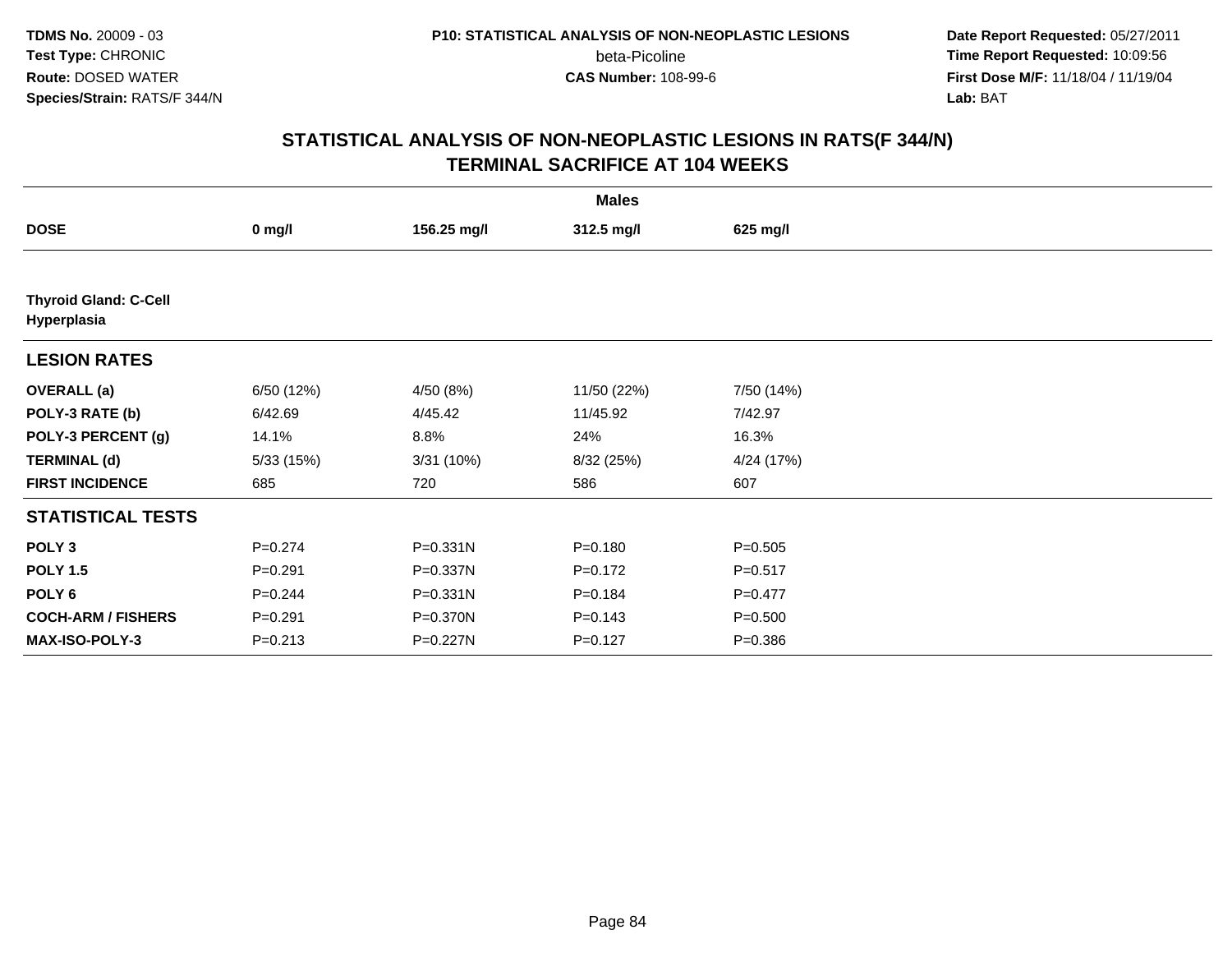**Date Report Requested:** 05/27/2011 **Time Report Requested:** 10:09:56 **First Dose M/F:** 11/18/04 / 11/19/04<br>**Lab:** BAT **Lab:** BAT

|                                |              |             | <b>Males</b> |          |  |
|--------------------------------|--------------|-------------|--------------|----------|--|
| <b>DOSE</b>                    | $0$ mg/l     | 156.25 mg/l | 312.5 mg/l   | 625 mg/l |  |
|                                |              |             |              |          |  |
| <b>Trachea: Glands</b><br>Cyst |              |             |              |          |  |
| <b>LESION RATES</b>            |              |             |              |          |  |
| <b>OVERALL</b> (a)             | 2/49(4%)     | 0/50(0%)    | 0/50(0%)     | 0/50(0%) |  |
| POLY-3 RATE (b)                | 2/42.03      | 0/45.40     | 0/45.14      | 0/42.31  |  |
| POLY-3 PERCENT (g)             | 4.8%         | 0%          | 0%           | 0%       |  |
| <b>TERMINAL (d)</b>            | 1/33(3%)     | 0/31(0%)    | 0/32(0%)     | 0/24(0%) |  |
| <b>FIRST INCIDENCE</b>         | 654          | ---         | $--$         | ---      |  |
| <b>STATISTICAL TESTS</b>       |              |             |              |          |  |
| POLY <sub>3</sub>              | P=0.114N     | P=0.220N    | $P = 0.221N$ | P=0.235N |  |
| <b>POLY 1.5</b>                | P=0.115N     | P=0.222N    | P=0.223N     | P=0.230N |  |
| POLY <sub>6</sub>              | $P = 0.111N$ | P=0.222N    | P=0.223N     | P=0.247N |  |
| <b>COCH-ARM / FISHERS</b>      | P=0.113N     | P=0.242N    | P=0.242N     | P=0.242N |  |
| <b>MAX-ISO-POLY-3</b>          | P=0.032N*    | P=0.074N    | P=0.074N     | P=0.075N |  |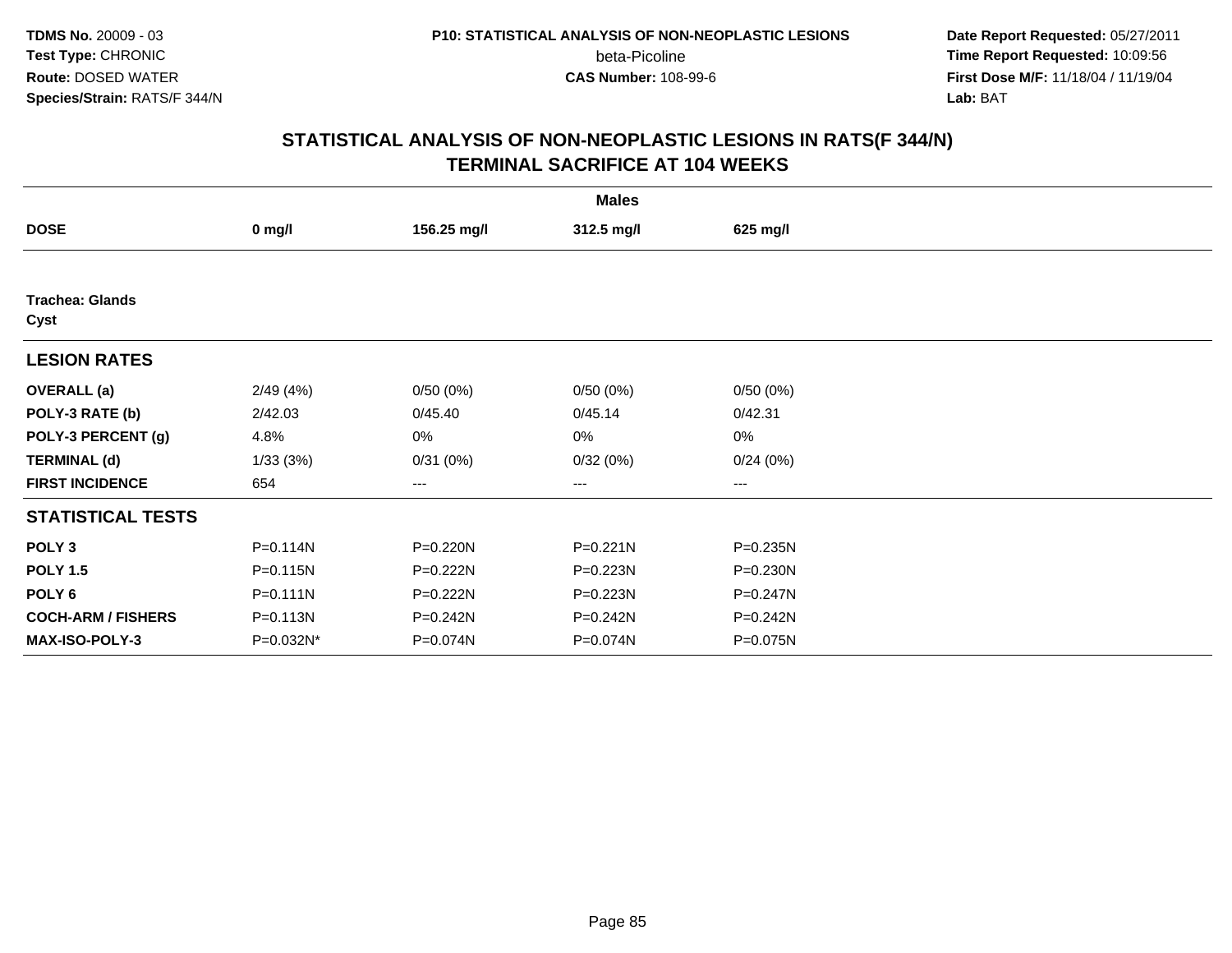beta-Picoline<br>CAS Number: 108-99-6

 **Date Report Requested:** 05/27/2011 **Time Report Requested:** 10:09:56 **First Dose M/F:** 11/18/04 / 11/19/04<br>**Lab:** BAT **Lab:** BAT

|                                                                   | <b>Females</b> |             |            |          |  |  |  |  |
|-------------------------------------------------------------------|----------------|-------------|------------|----------|--|--|--|--|
| <b>DOSE</b>                                                       | $0$ mg/l       | 156.25 mg/l | 312.5 mg/l | 625 mg/l |  |  |  |  |
|                                                                   |                |             |            |          |  |  |  |  |
| <b>Adrenal Cortex</b><br><b>Accessory Adrenal Cortical Nodule</b> |                |             |            |          |  |  |  |  |
| <b>LESION RATES</b>                                               |                |             |            |          |  |  |  |  |
| <b>OVERALL (a)</b>                                                | 1/50(2%)       | 1/50(2%)    | 0/50(0%)   | 1/50(2%) |  |  |  |  |
| POLY-3 RATE (b)                                                   | 1/43.67        | 1/43.58     | 0/45.24    | 1/43.27  |  |  |  |  |
| POLY-3 PERCENT (g)                                                | 2.3%           | 2.3%        | $0\%$      | 2.3%     |  |  |  |  |
| <b>TERMINAL (d)</b>                                               | 1/30(3%)       | 1/32(3%)    | 0/33(0%)   | 0/30(0%) |  |  |  |  |
| <b>FIRST INCIDENCE</b>                                            | 727 $(T)$      | 727 (T)     | $--$       | 685      |  |  |  |  |
| <b>STATISTICAL TESTS</b>                                          |                |             |            |          |  |  |  |  |
| POLY <sub>3</sub>                                                 | (n)            | (n)         | (n)        | (n)      |  |  |  |  |
| <b>POLY 1.5</b>                                                   | (n)            | (n)         | (n)        | (n)      |  |  |  |  |
| POLY <sub>6</sub>                                                 | (n)            | (n)         | (n)        | (n)      |  |  |  |  |
| <b>COCH-ARM / FISHERS</b>                                         | (n)            | (n)         | (n)        | (n)      |  |  |  |  |
| MAX-ISO-POLY-3                                                    | (n)            | (n)         | (n)        | (n)      |  |  |  |  |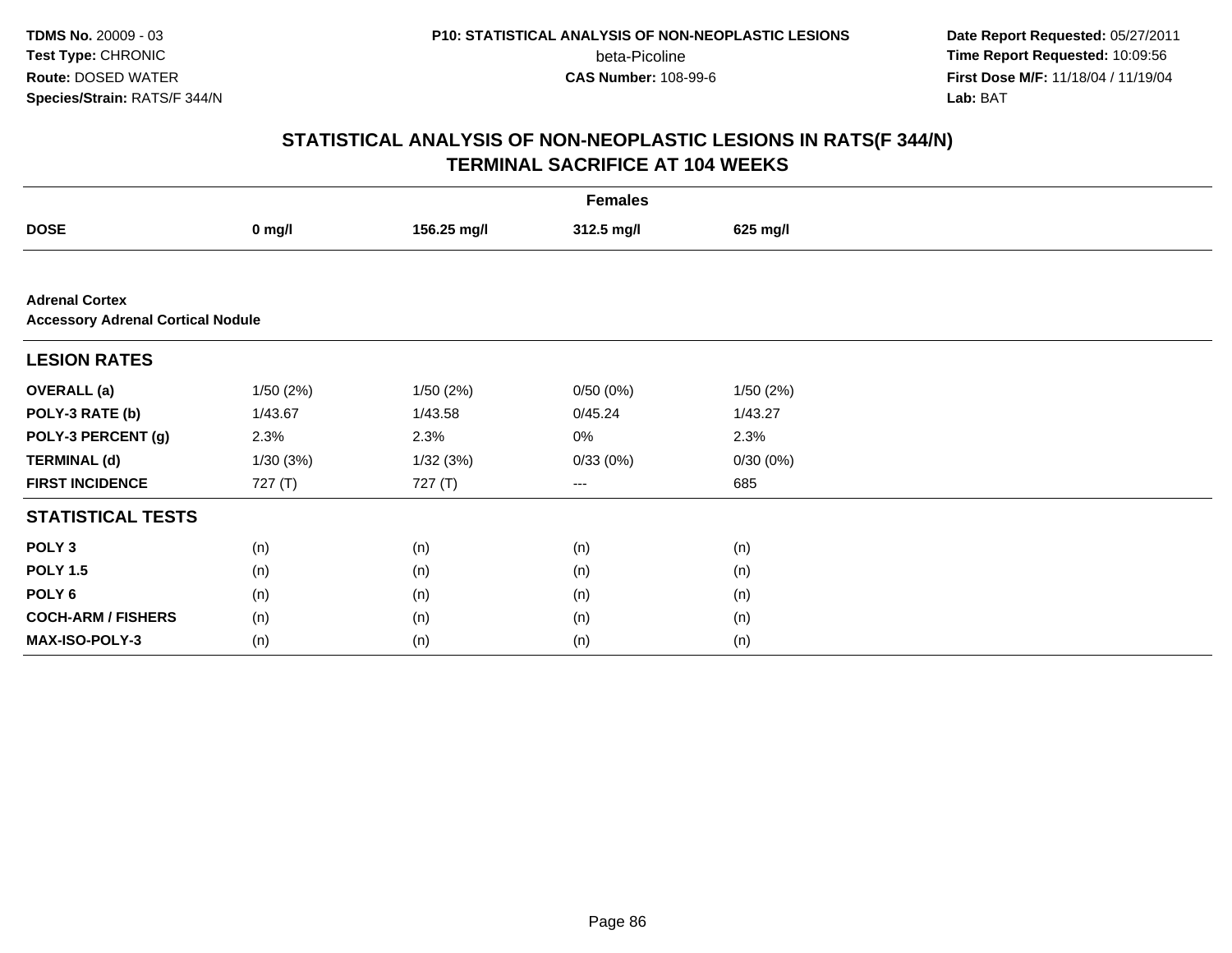beta-Picoline<br>CAS Number: 108-99-6

 **Date Report Requested:** 05/27/2011 **Time Report Requested:** 10:09:56 **First Dose M/F:** 11/18/04 / 11/19/04<br>**Lab:** BAT **Lab:** BAT

| <b>Females</b>                       |             |             |             |             |  |  |  |
|--------------------------------------|-------------|-------------|-------------|-------------|--|--|--|
| <b>DOSE</b>                          | $0$ mg/l    | 156.25 mg/l | 312.5 mg/l  | 625 mg/l    |  |  |  |
|                                      |             |             |             |             |  |  |  |
| <b>Adrenal Cortex</b><br>Hyperplasia |             |             |             |             |  |  |  |
| <b>LESION RATES</b>                  |             |             |             |             |  |  |  |
| <b>OVERALL</b> (a)                   | 26/50 (52%) | 25/50 (50%) | 34/50 (68%) | 22/50 (44%) |  |  |  |
| POLY-3 RATE (b)                      | 26/44.63    | 25/45.48    | 34/47.23    | 22/44.88    |  |  |  |
| POLY-3 PERCENT (g)                   | 58.3%       | 55%         | 72%         | 49%         |  |  |  |
| <b>TERMINAL (d)</b>                  | 22/30 (73%) | 20/32 (63%) | 28/33 (85%) | 17/30 (57%) |  |  |  |
| <b>FIRST INCIDENCE</b>               | 621         | 474         | 526         | 515         |  |  |  |
| <b>STATISTICAL TESTS</b>             |             |             |             |             |  |  |  |
| POLY <sub>3</sub>                    | P=0.279N    | P=0.458N    | $P = 0.112$ | P=0.247N    |  |  |  |
| <b>POLY 1.5</b>                      | P=0.287N    | P=0.472N    | $P=0.097$   | P=0.255N    |  |  |  |
| POLY <sub>6</sub>                    | P=0.277N    | P=0.449N    | $P=0.127$   | P=0.244N    |  |  |  |
| <b>COCH-ARM / FISHERS</b>            | P=0.307N    | P=0.500N    | $P = 0.076$ | P=0.274N    |  |  |  |
| <b>MAX-ISO-POLY-3</b>                | P=0.160N    | P=0.373N    | $P = 0.080$ | P=0.184N    |  |  |  |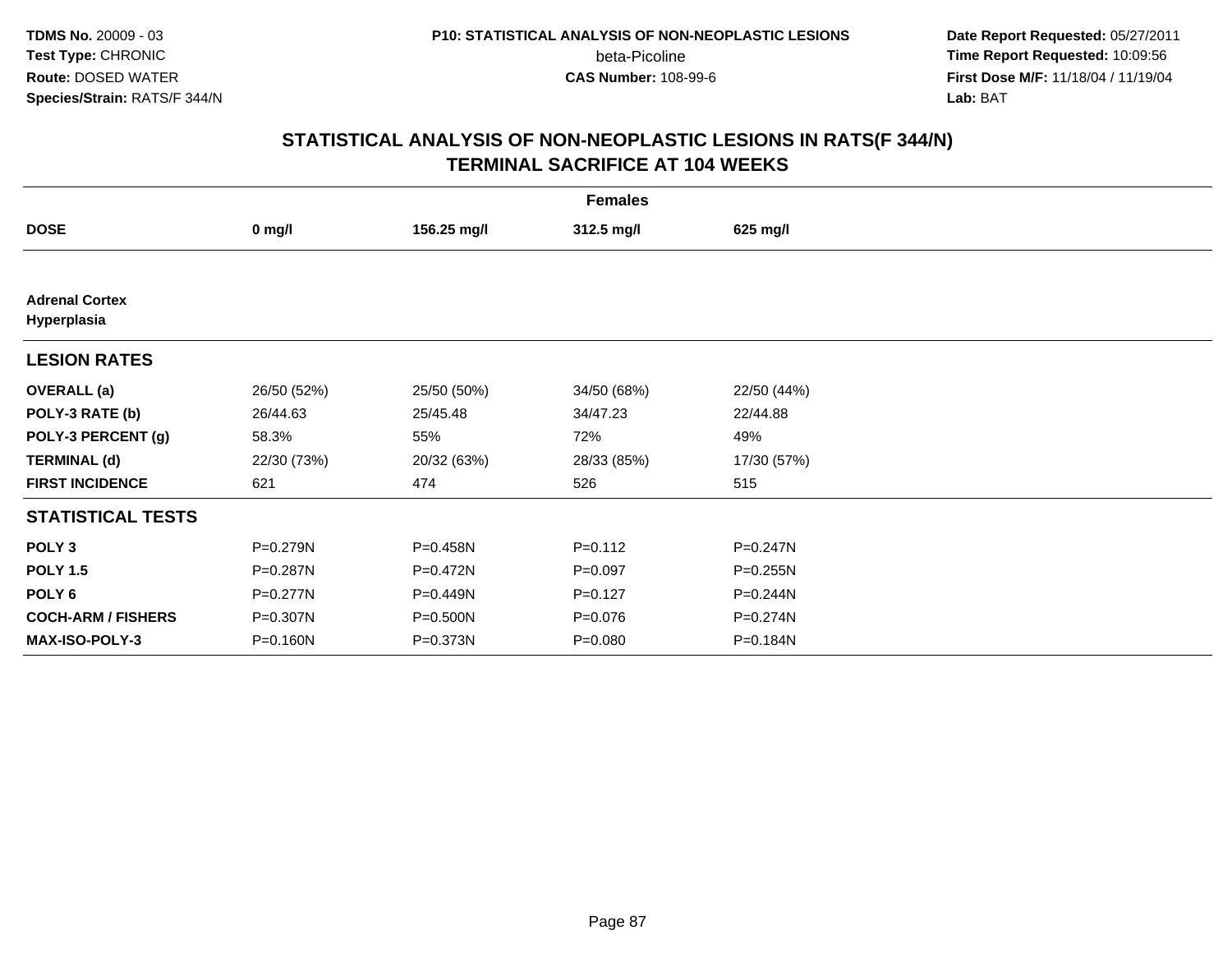**Date Report Requested:** 05/27/2011 **Time Report Requested:** 10:09:56 **First Dose M/F:** 11/18/04 / 11/19/04<br>**Lab:** BAT **Lab:** BAT

|                                          | <b>Females</b> |             |              |          |  |  |  |  |
|------------------------------------------|----------------|-------------|--------------|----------|--|--|--|--|
| <b>DOSE</b>                              | $0$ mg/l       | 156.25 mg/l | 312.5 mg/l   | 625 mg/l |  |  |  |  |
|                                          |                |             |              |          |  |  |  |  |
| <b>Adrenal Cortex</b><br><b>Necrosis</b> |                |             |              |          |  |  |  |  |
| <b>LESION RATES</b>                      |                |             |              |          |  |  |  |  |
| <b>OVERALL</b> (a)                       | 2/50(4%)       | 1/50(2%)    | 1/50(2%)     | 1/50(2%) |  |  |  |  |
| POLY-3 RATE (b)                          | 2/44.15        | 1/44.05     | 1/45.27      | 1/43.45  |  |  |  |  |
| POLY-3 PERCENT (g)                       | 4.5%           | 2.3%        | 2.2%         | 2.3%     |  |  |  |  |
| <b>TERMINAL (d)</b>                      | 0/30(0%)       | 0/32(0%)    | 0/33(0%)     | 0/30(0%) |  |  |  |  |
| <b>FIRST INCIDENCE</b>                   | 608            | 588         | 721          | 632      |  |  |  |  |
| <b>STATISTICAL TESTS</b>                 |                |             |              |          |  |  |  |  |
| POLY <sub>3</sub>                        | $P = 0.411N$   | P=0.501N    | $P = 0.491N$ | P=0.506N |  |  |  |  |
| <b>POLY 1.5</b>                          | P=0.410N       | P=0.500N    | P=0.494N     | P=0.503N |  |  |  |  |
| POLY <sub>6</sub>                        | P=0.413N       | P=0.502N    | P=0.491N     | P=0.511N |  |  |  |  |
| <b>COCH-ARM / FISHERS</b>                | P=0.409N       | P=0.500N    | P=0.500N     | P=0.500N |  |  |  |  |
| <b>MAX-ISO-POLY-3</b>                    | P=0.425N       | P=0.281N    | P=0.275N     | P=0.287N |  |  |  |  |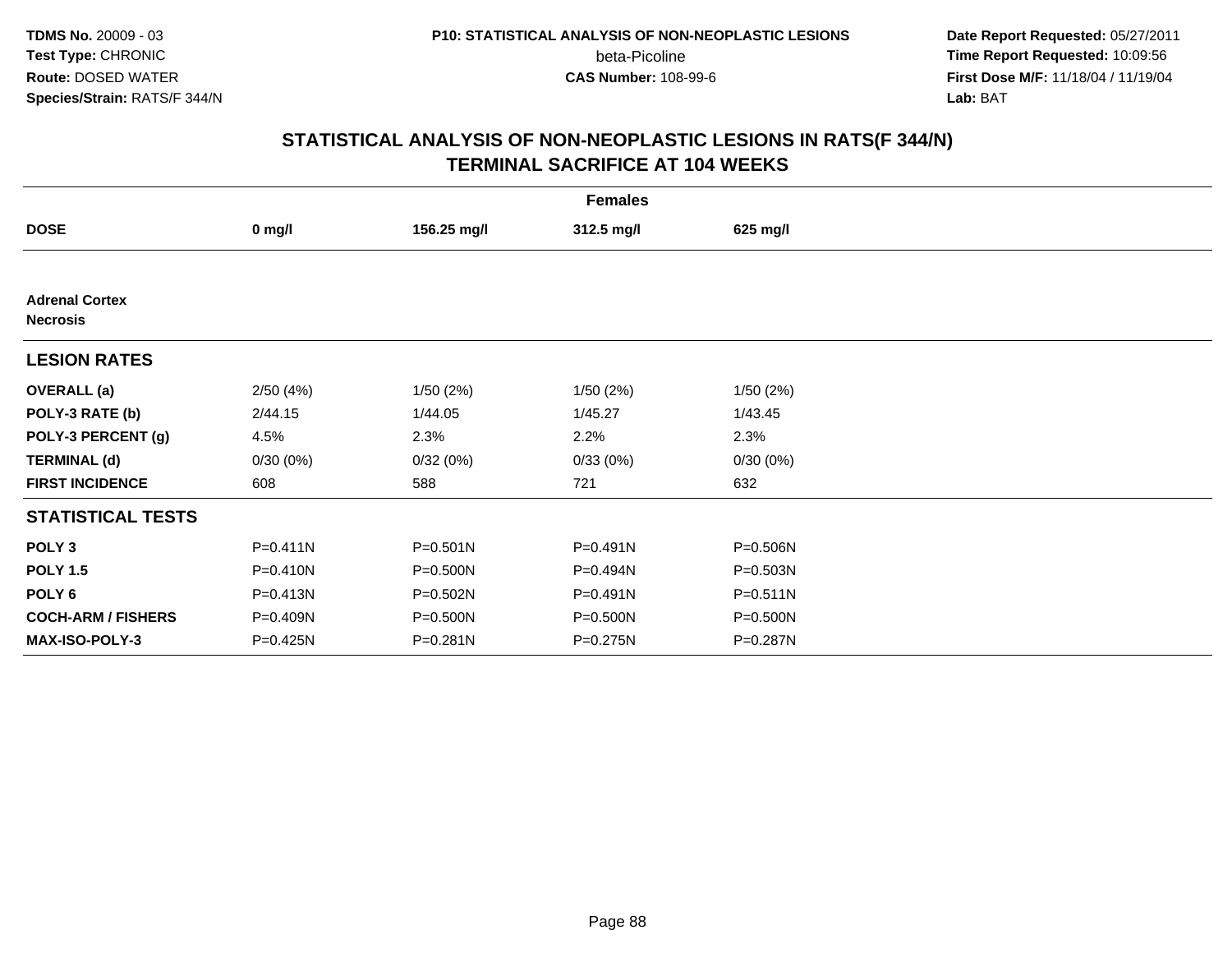beta-Picoline<br>CAS Number: 108-99-6

 **Date Report Requested:** 05/27/2011 **Time Report Requested:** 10:09:56 **First Dose M/F:** 11/18/04 / 11/19/04<br>**Lab:** BAT **Lab:** BAT

|                                                           | <b>Females</b> |              |              |              |  |  |  |  |
|-----------------------------------------------------------|----------------|--------------|--------------|--------------|--|--|--|--|
| <b>DOSE</b>                                               | $0$ mg/l       | 156.25 mg/l  | 312.5 mg/l   | 625 mg/l     |  |  |  |  |
|                                                           |                |              |              |              |  |  |  |  |
| <b>Adrenal Cortex</b><br><b>Vacuolization Cytoplasmic</b> |                |              |              |              |  |  |  |  |
| <b>LESION RATES</b>                                       |                |              |              |              |  |  |  |  |
| <b>OVERALL</b> (a)                                        | 2/50(4%)       | 1/50(2%)     | 1/50(2%)     | 1/50(2%)     |  |  |  |  |
| POLY-3 RATE (b)                                           | 2/44.37        | 1/43.63      | 1/45.41      | 1/43.11      |  |  |  |  |
| POLY-3 PERCENT (g)                                        | 4.5%           | 2.3%         | 2.2%         | 2.3%         |  |  |  |  |
| <b>TERMINAL (d)</b>                                       | 1/30(3%)       | 0/32(0%)     | 0/33(0%)     | 1/30(3%)     |  |  |  |  |
| <b>FIRST INCIDENCE</b>                                    | 488            | 715          | 683          | 727 (T)      |  |  |  |  |
| <b>STATISTICAL TESTS</b>                                  |                |              |              |              |  |  |  |  |
| POLY <sub>3</sub>                                         | P=0.412N       | P=0.506N     | P=0.492N     | $P = 0.510N$ |  |  |  |  |
| <b>POLY 1.5</b>                                           | $P = 0.411N$   | P=0.503N     | P=0.495N     | $P = 0.505N$ |  |  |  |  |
| POLY <sub>6</sub>                                         | P=0.414N       | P=0.508N     | $P = 0.490N$ | $P = 0.517N$ |  |  |  |  |
| <b>COCH-ARM / FISHERS</b>                                 | P=0.409N       | $P = 0.500N$ | $P = 0.500N$ | $P = 0.500N$ |  |  |  |  |
| <b>MAX-ISO-POLY-3</b>                                     | P=0.432N       | P=0.287N     | P=0.276N     | P=0.292N     |  |  |  |  |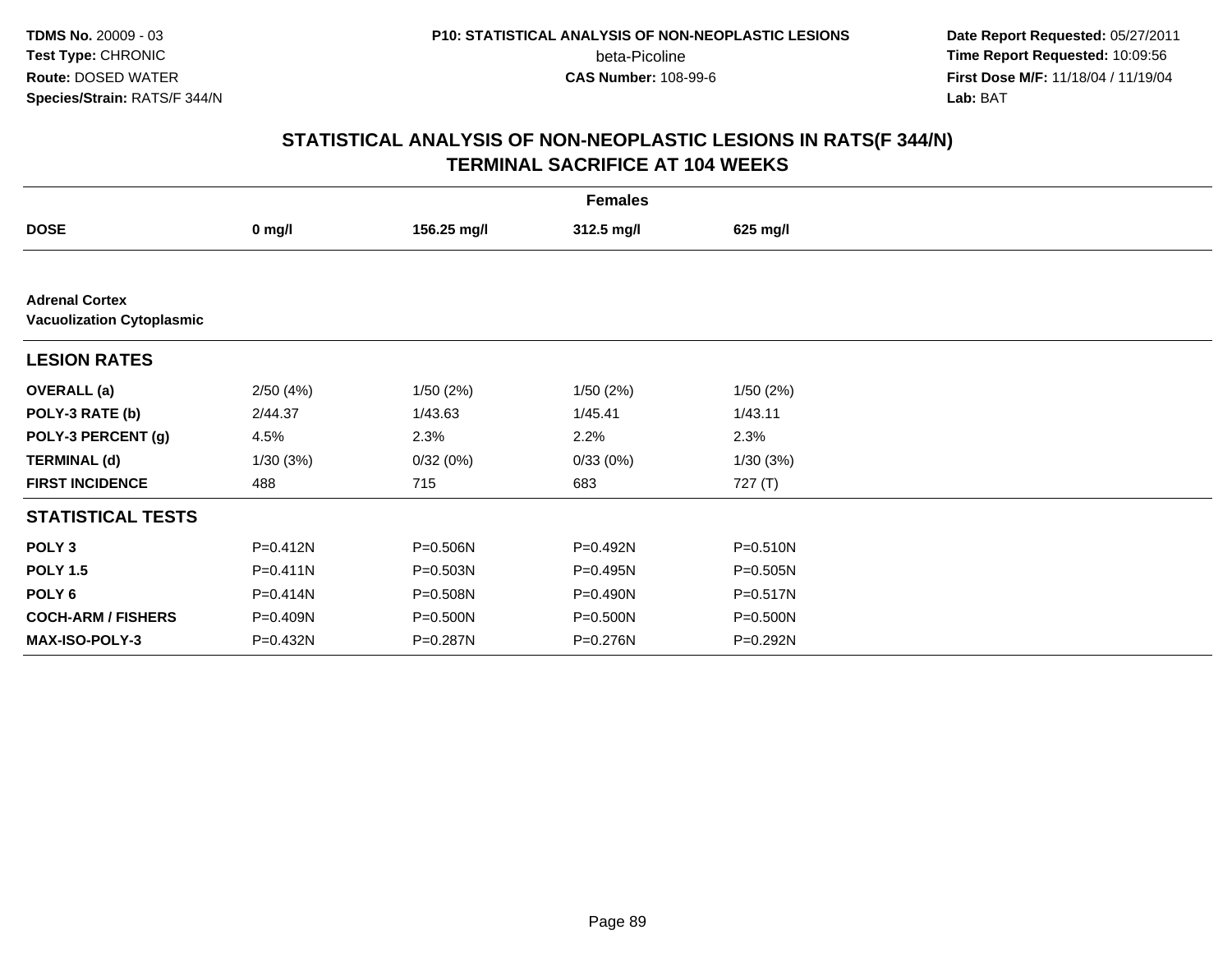beta-Picoline<br>CAS Number: 108-99-6

 **Date Report Requested:** 05/27/2011 **Time Report Requested:** 10:09:56 **First Dose M/F:** 11/18/04 / 11/19/04<br>**Lab:** BAT **Lab:** BAT

|                                       | <b>Females</b> |             |            |          |  |  |  |  |
|---------------------------------------|----------------|-------------|------------|----------|--|--|--|--|
| <b>DOSE</b>                           | $0$ mg/l       | 156.25 mg/l | 312.5 mg/l | 625 mg/l |  |  |  |  |
|                                       |                |             |            |          |  |  |  |  |
| <b>Adrenal Medulla</b><br>Hyperplasia |                |             |            |          |  |  |  |  |
| <b>LESION RATES</b>                   |                |             |            |          |  |  |  |  |
| <b>OVERALL</b> (a)                    | 5/50 (10%)     | 3/50(6%)    | 1/50(2%)   | 3/50(6%) |  |  |  |  |
| POLY-3 RATE (b)                       | 5/44.04        | 3/43.58     | 1/45.24    | 3/43.24  |  |  |  |  |
| POLY-3 PERCENT (g)                    | 11.4%          | 6.9%        | 2.2%       | 6.9%     |  |  |  |  |
| <b>TERMINAL (d)</b>                   | 4/30 (13%)     | 3/32 (9%)   | 1/33(3%)   | 2/30(7%) |  |  |  |  |
| <b>FIRST INCIDENCE</b>                | 625            | 727(T)      | 727(T)     | 693      |  |  |  |  |
| <b>STATISTICAL TESTS</b>              |                |             |            |          |  |  |  |  |
| POLY <sub>3</sub>                     | P=0.272N       | P=0.362N    | P=0.095N   | P=0.366N |  |  |  |  |
| <b>POLY 1.5</b>                       | P=0.272N       | P=0.359N    | P=0.097N   | P=0.361N |  |  |  |  |
| POLY <sub>6</sub>                     | P=0.274N       | P=0.366N    | P=0.094N   | P=0.375N |  |  |  |  |
| <b>COCH-ARM / FISHERS</b>             | P=0.273N       | P=0.357N    | P=0.102N   | P=0.357N |  |  |  |  |
| <b>MAX-ISO-POLY-3</b>                 | P=0.168N       | P=0.236N    | P=0.043N*  | P=0.241N |  |  |  |  |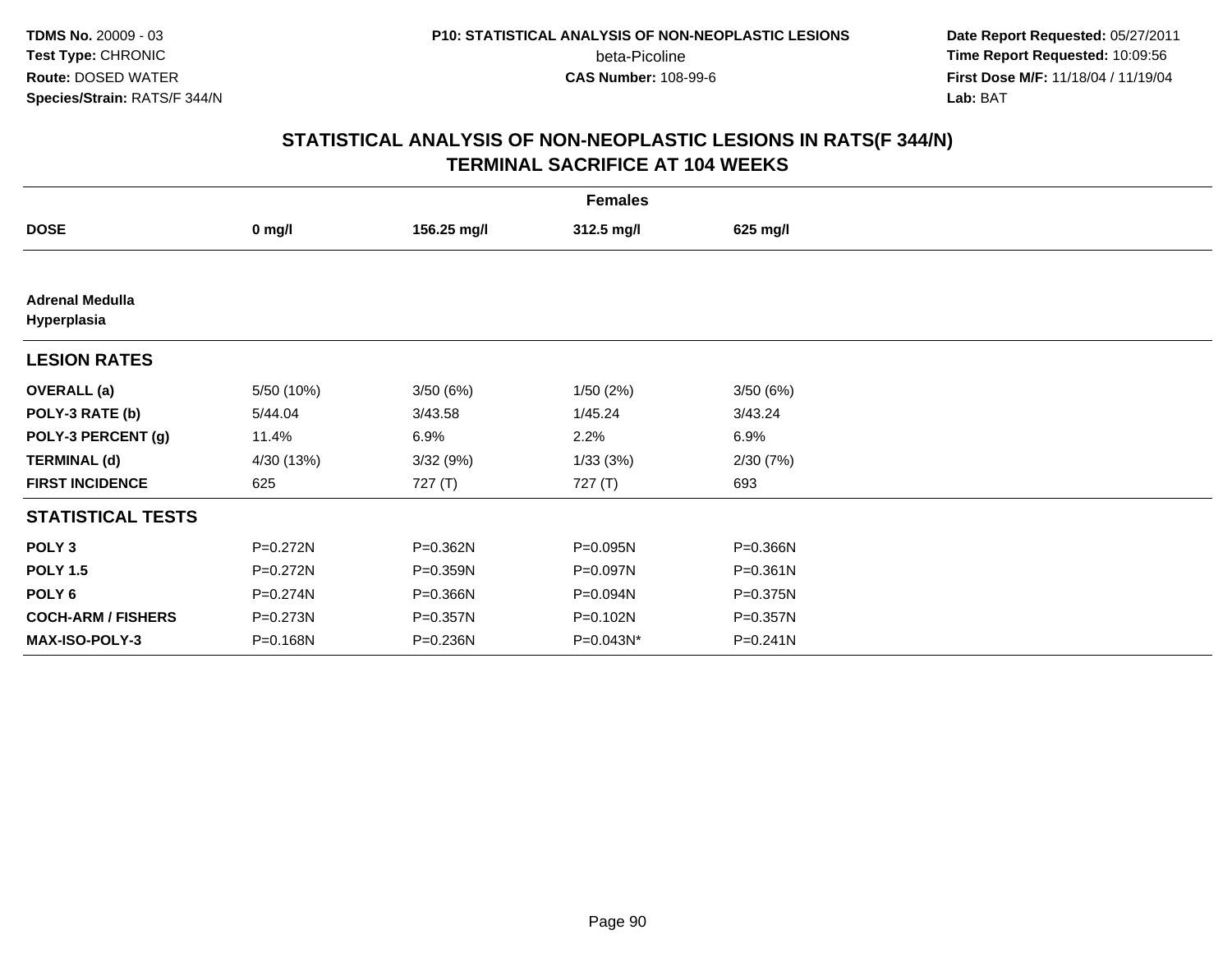beta-Picoline<br>CAS Number: 108-99-6

 **Date Report Requested:** 05/27/2011 **Time Report Requested:** 10:09:56 **First Dose M/F:** 11/18/04 / 11/19/04<br>**Lab:** BAT **Lab:** BAT

|                                    | <b>Females</b> |             |            |            |  |  |  |  |
|------------------------------------|----------------|-------------|------------|------------|--|--|--|--|
| <b>DOSE</b>                        | $0$ mg/l       | 156.25 mg/l | 312.5 mg/l | 625 mg/l   |  |  |  |  |
|                                    |                |             |            |            |  |  |  |  |
| <b>Brain</b><br><b>Compression</b> |                |             |            |            |  |  |  |  |
| <b>LESION RATES</b>                |                |             |            |            |  |  |  |  |
| <b>OVERALL</b> (a)                 | 13/50 (26%)    | 7/50 (14%)  | 7/50 (14%) | 9/50(18%)  |  |  |  |  |
| POLY-3 RATE (b)                    | 13/46.16       | 7/45.01     | 7/45.49    | 9/45.05    |  |  |  |  |
| POLY-3 PERCENT (g)                 | 28.2%          | 15.6%       | 15.4%      | 20%        |  |  |  |  |
| <b>TERMINAL (d)</b>                | 4/30 (13%)     | 4/32 (13%)  | 5/33(15%)  | 3/30 (10%) |  |  |  |  |
| <b>FIRST INCIDENCE</b>             | 488            | 474         | 690        | 474        |  |  |  |  |
| <b>STATISTICAL TESTS</b>           |                |             |            |            |  |  |  |  |
| POLY <sub>3</sub>                  | P=0.273N       | P=0.113N    | P=0.108N   | P=0.251N   |  |  |  |  |
| <b>POLY 1.5</b>                    | P=0.270N       | P=0.109N    | P=0.106N   | P=0.243N   |  |  |  |  |
| POLY <sub>6</sub>                  | P=0.279N       | P=0.120N    | P=0.114N   | P=0.264N   |  |  |  |  |
| <b>COCH-ARM / FISHERS</b>          | P=0.267N       | P=0.105N    | P=0.105N   | P=0.235N   |  |  |  |  |
| <b>MAX-ISO-POLY-3</b>              | P=0.144N       | P=0.073N    | P=0.069N   | P=0.183N   |  |  |  |  |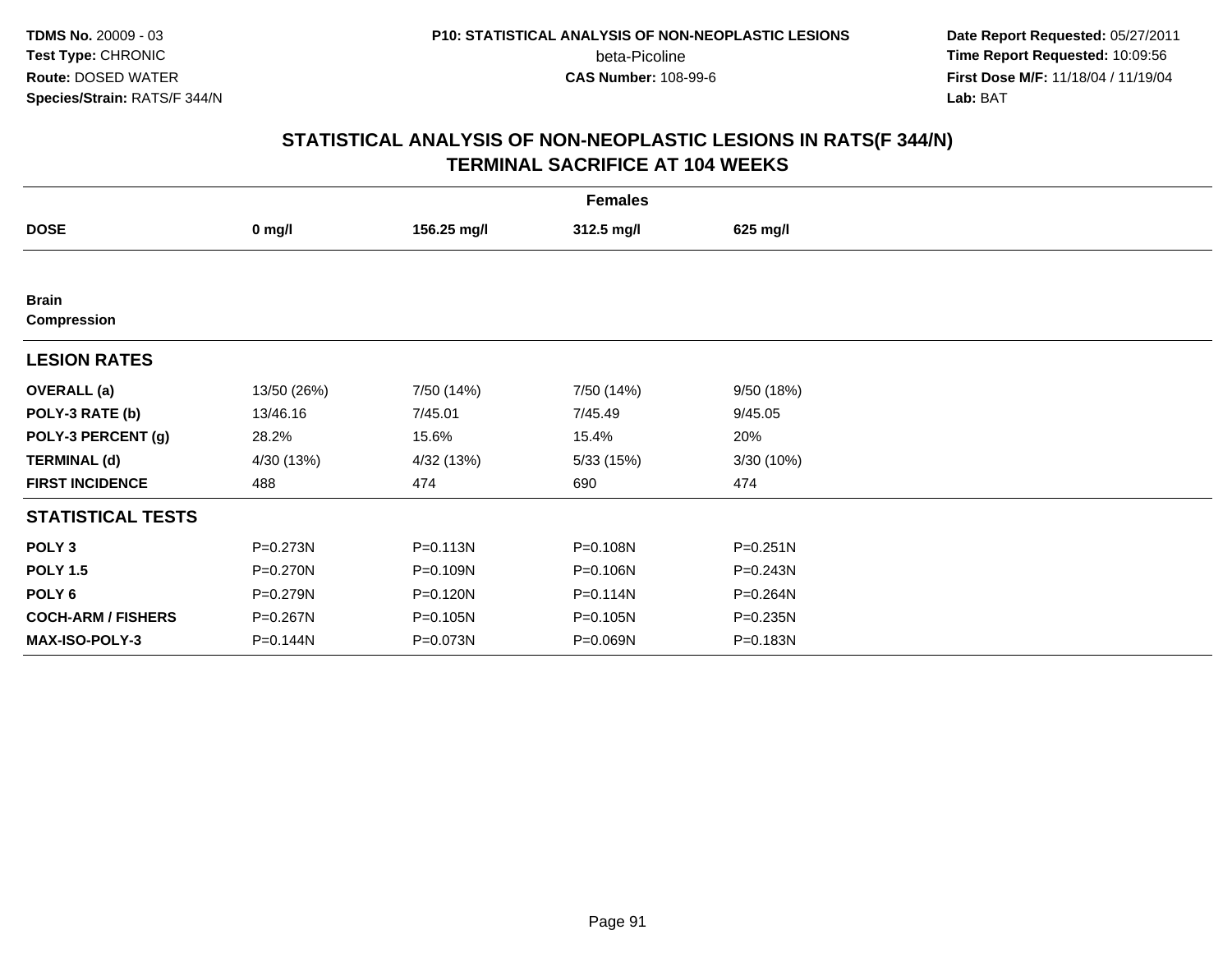beta-Picoline<br>CAS Number: 108-99-6

 **Date Report Requested:** 05/27/2011 **Time Report Requested:** 10:09:56 **First Dose M/F:** 11/18/04 / 11/19/04<br>**Lab:** BAT **Lab:** BAT

|                            | <b>Females</b>    |             |            |             |  |  |  |  |
|----------------------------|-------------------|-------------|------------|-------------|--|--|--|--|
| <b>DOSE</b>                | $0$ mg/l          | 156.25 mg/l | 312.5 mg/l | 625 mg/l    |  |  |  |  |
|                            |                   |             |            |             |  |  |  |  |
| <b>Brain</b><br>Hemorrhage |                   |             |            |             |  |  |  |  |
| <b>LESION RATES</b>        |                   |             |            |             |  |  |  |  |
| <b>OVERALL</b> (a)         | 0/50(0%)          | 2/50(4%)    | 0/50(0%)   | 1/50(2%)    |  |  |  |  |
| POLY-3 RATE (b)            | 0/43.67           | 2/44.06     | 0/45.24    | 1/43.45     |  |  |  |  |
| POLY-3 PERCENT (g)         | 0%                | 4.5%        | 0%         | 2.3%        |  |  |  |  |
| <b>TERMINAL (d)</b>        | 0/30(0%)          | 0/32(0%)    | 0/33(0%)   | 0/30(0%)    |  |  |  |  |
| <b>FIRST INCIDENCE</b>     | $\qquad \qquad -$ | 614         | $\cdots$   | 632         |  |  |  |  |
| <b>STATISTICAL TESTS</b>   |                   |             |            |             |  |  |  |  |
| POLY <sub>3</sub>          | $P = 0.539$       | $P = 0.239$ | (e)        | $P=0.499$   |  |  |  |  |
| <b>POLY 1.5</b>            | $P = 0.540$       | $P = 0.238$ | (e)        | $P = 0.500$ |  |  |  |  |
| POLY 6                     | $P = 0.538$       | $P = 0.240$ | (e)        | $P=0.498$   |  |  |  |  |
| <b>COCH-ARM / FISHERS</b>  | $P = 0.539$       | $P = 0.247$ | (e)        | $P = 0.500$ |  |  |  |  |
| MAX-ISO-POLY-3             | $P = 0.332$       | $P = 0.078$ | (e)        | $P = 0.158$ |  |  |  |  |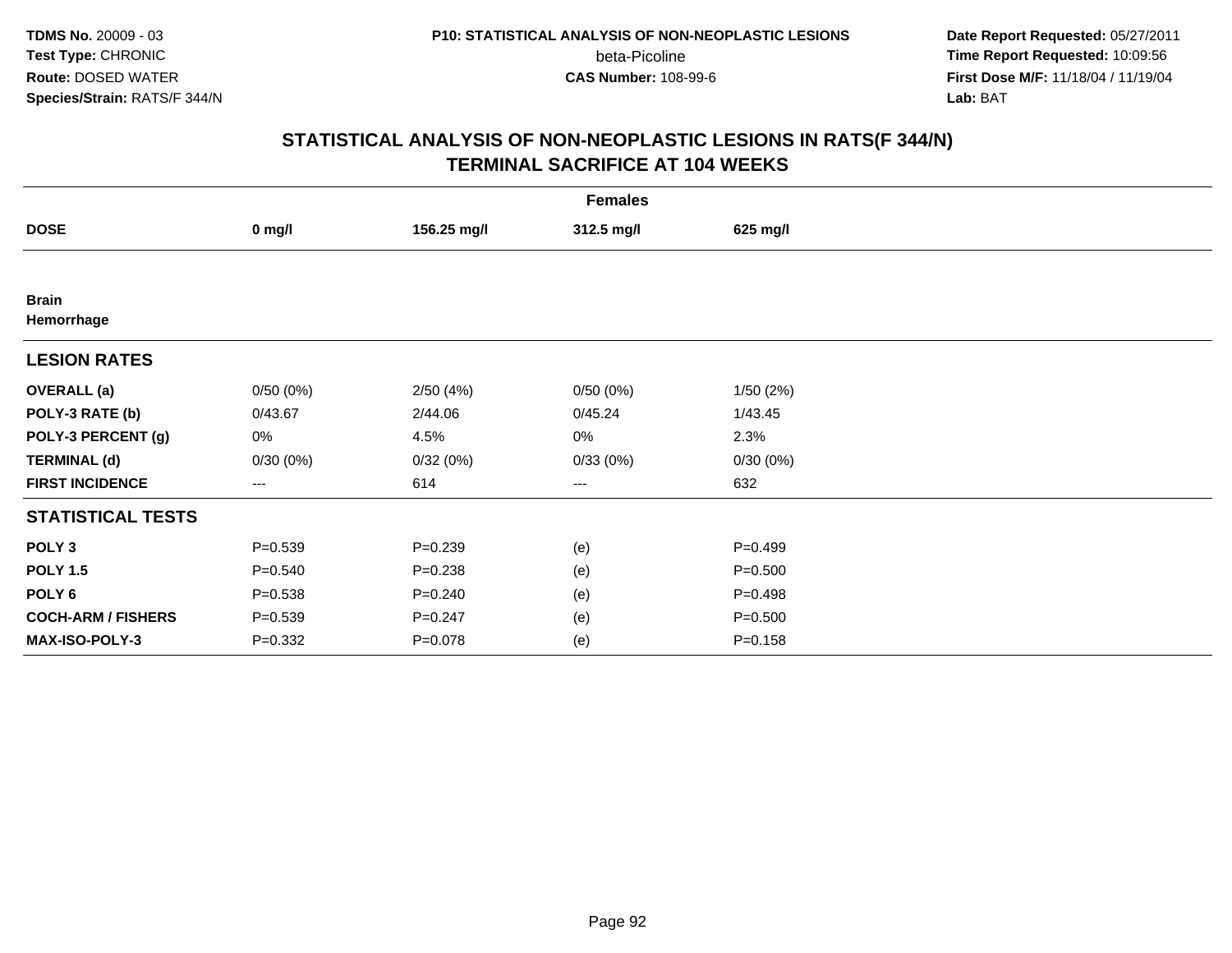**Date Report Requested:** 05/27/2011 **Time Report Requested:** 10:09:56 **First Dose M/F:** 11/18/04 / 11/19/04<br>**Lab:** BAT **Lab:** BAT

|                               | <b>Females</b> |             |             |             |  |  |  |  |
|-------------------------------|----------------|-------------|-------------|-------------|--|--|--|--|
| <b>DOSE</b>                   | $0$ mg/l       | 156.25 mg/l | 312.5 mg/l  | 625 mg/l    |  |  |  |  |
|                               |                |             |             |             |  |  |  |  |
| <b>Clitoral Gland</b><br>Cyst |                |             |             |             |  |  |  |  |
| <b>LESION RATES</b>           |                |             |             |             |  |  |  |  |
| <b>OVERALL</b> (a)            | 1/50(2%)       | 1/50(2%)    | 2/50(4%)    | 1/50(2%)    |  |  |  |  |
| POLY-3 RATE (b)               | 1/43.84        | 1/43.58     | 2/45.46     | 1/43.11     |  |  |  |  |
| POLY-3 PERCENT (g)            | 2.3%           | 2.3%        | 4.4%        | 2.3%        |  |  |  |  |
| <b>TERMINAL (d)</b>           | 0/30(0%)       | 1/32(3%)    | 1/33(3%)    | 1/30(3%)    |  |  |  |  |
| <b>FIRST INCIDENCE</b>        | 683            | 727(T)      | 670         | 727 (T)     |  |  |  |  |
| <b>STATISTICAL TESTS</b>      |                |             |             |             |  |  |  |  |
| POLY <sub>3</sub>             | $P = 0.583$    | $P = 0.759$ | $P = 0.513$ | $P = 0.757$ |  |  |  |  |
| <b>POLY 1.5</b>               | $P = 0.587$    | $P = 0.760$ | $P = 0.508$ | $P = 0.759$ |  |  |  |  |
| POLY 6                        | $P = 0.576$    | $P = 0.758$ | $P = 0.516$ | $P=0.753$   |  |  |  |  |
| <b>COCH-ARM / FISHERS</b>     | $P = 0.591$    | P=0.753N    | $P = 0.500$ | P=0.753N    |  |  |  |  |
| MAX-ISO-POLY-3                | $P = 0.596$    | $P = 0.498$ | $P = 0.294$ | $P=0.494$   |  |  |  |  |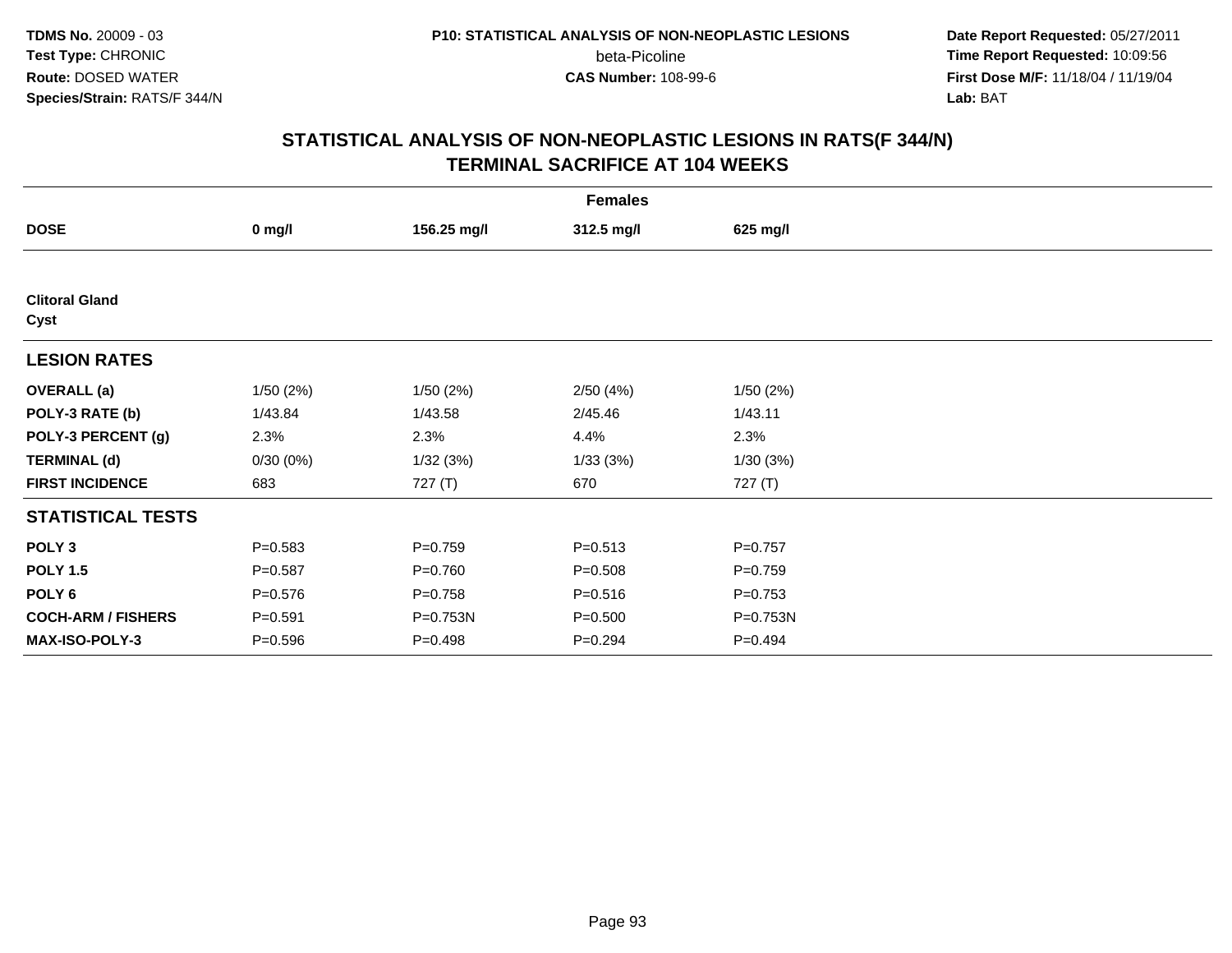beta-Picoline<br>CAS Number: 108-99-6

 **Date Report Requested:** 05/27/2011 **Time Report Requested:** 10:09:56 **First Dose M/F:** 11/18/04 / 11/19/04<br>**Lab:** BAT **Lab:** BAT

| <b>Females</b>                       |             |             |             |             |  |  |  |
|--------------------------------------|-------------|-------------|-------------|-------------|--|--|--|
| <b>DOSE</b>                          | $0$ mg/l    | 156.25 mg/l | 312.5 mg/l  | 625 mg/l    |  |  |  |
|                                      |             |             |             |             |  |  |  |
| <b>Clitoral Gland</b><br>Hyperplasia |             |             |             |             |  |  |  |
| <b>LESION RATES</b>                  |             |             |             |             |  |  |  |
| <b>OVERALL</b> (a)                   | 2/50(4%)    | 4/50 (8%)   | 3/50 (6%)   | 4/50 (8%)   |  |  |  |
| POLY-3 RATE (b)                      | 2/44.28     | 4/43.58     | 3/45.24     | 4/43.22     |  |  |  |
| POLY-3 PERCENT (g)                   | 4.5%        | 9.2%        | 6.6%        | 9.3%        |  |  |  |
| <b>TERMINAL (d)</b>                  | 0/30(0%)    | 4/32 (13%)  | 3/33(9%)    | 3/30 (10%)  |  |  |  |
| <b>FIRST INCIDENCE</b>               | 579         | 727(T)      | 727 (T)     | 700         |  |  |  |
| <b>STATISTICAL TESTS</b>             |             |             |             |             |  |  |  |
| POLY <sub>3</sub>                    | $P = 0.321$ | $P = 0.330$ | $P = 0.510$ | $P = 0.326$ |  |  |  |
| <b>POLY 1.5</b>                      | $P = 0.327$ | $P = 0.333$ | $P = 0.507$ | $P = 0.332$ |  |  |  |
| POLY <sub>6</sub>                    | $P = 0.311$ | $P = 0.324$ | $P = 0.509$ | $P = 0.316$ |  |  |  |
| <b>COCH-ARM / FISHERS</b>            | $P = 0.331$ | $P = 0.339$ | $P = 0.500$ | $P = 0.339$ |  |  |  |
| MAX-ISO-POLY-3                       | $P = 0.329$ | $P = 0.196$ | $P = 0.334$ | $P = 0.194$ |  |  |  |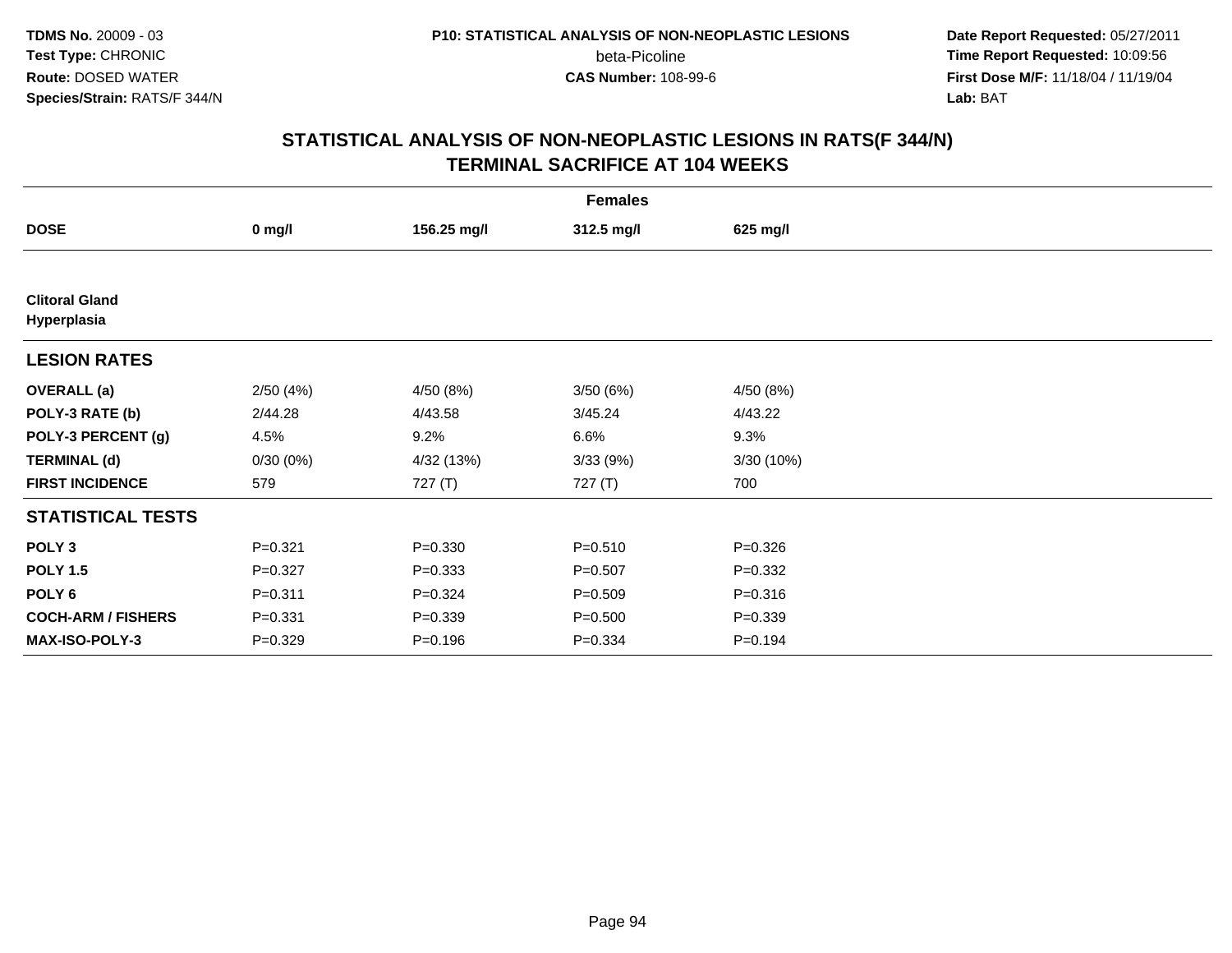beta-Picoline<br>CAS Number: 108-99-6

 **Date Report Requested:** 05/27/2011 **Time Report Requested:** 10:09:56 **First Dose M/F:** 11/18/04 / 11/19/04<br>**Lab:** BAT **Lab:** BAT

|                                       | <b>Females</b> |             |            |            |  |  |  |  |
|---------------------------------------|----------------|-------------|------------|------------|--|--|--|--|
| <b>DOSE</b>                           | $0$ mg/l       | 156.25 mg/l | 312.5 mg/l | 625 mg/l   |  |  |  |  |
|                                       |                |             |            |            |  |  |  |  |
| <b>Clitoral Gland</b><br>Inflammation |                |             |            |            |  |  |  |  |
| <b>LESION RATES</b>                   |                |             |            |            |  |  |  |  |
| <b>OVERALL</b> (a)                    | 9/50 (18%)     | 5/50 (10%)  | 6/50 (12%) | 6/50 (12%) |  |  |  |  |
| POLY-3 RATE (b)                       | 9/44.64        | 5/44.30     | 6/45.46    | 6/43.63    |  |  |  |  |
| POLY-3 PERCENT (g)                    | 20.2%          | 11.3%       | 13.2%      | 13.8%      |  |  |  |  |
| <b>TERMINAL (d)</b>                   | 6/30 (20%)     | 4/32 (13%)  | 5/33(15%)  | 4/30 (13%) |  |  |  |  |
| <b>FIRST INCIDENCE</b>                | 509            | 474         | 670        | 607        |  |  |  |  |
| <b>STATISTICAL TESTS</b>              |                |             |            |            |  |  |  |  |
| POLY <sub>3</sub>                     | P=0.318N       | P=0.195N    | P=0.273N   | P=0.302N   |  |  |  |  |
| <b>POLY 1.5</b>                       | P=0.314N       | P=0.194N    | P=0.278N   | P=0.295N   |  |  |  |  |
| POLY 6                                | P=0.325N       | P=0.199N    | P=0.272N   | P=0.314N   |  |  |  |  |
| <b>COCH-ARM / FISHERS</b>             | P=0.309N       | P=0.194N    | P=0.288N   | P=0.288N   |  |  |  |  |
| <b>MAX-ISO-POLY-3</b>                 | P=0.267N       | P=0.126N    | P=0.190N   | P=0.215N   |  |  |  |  |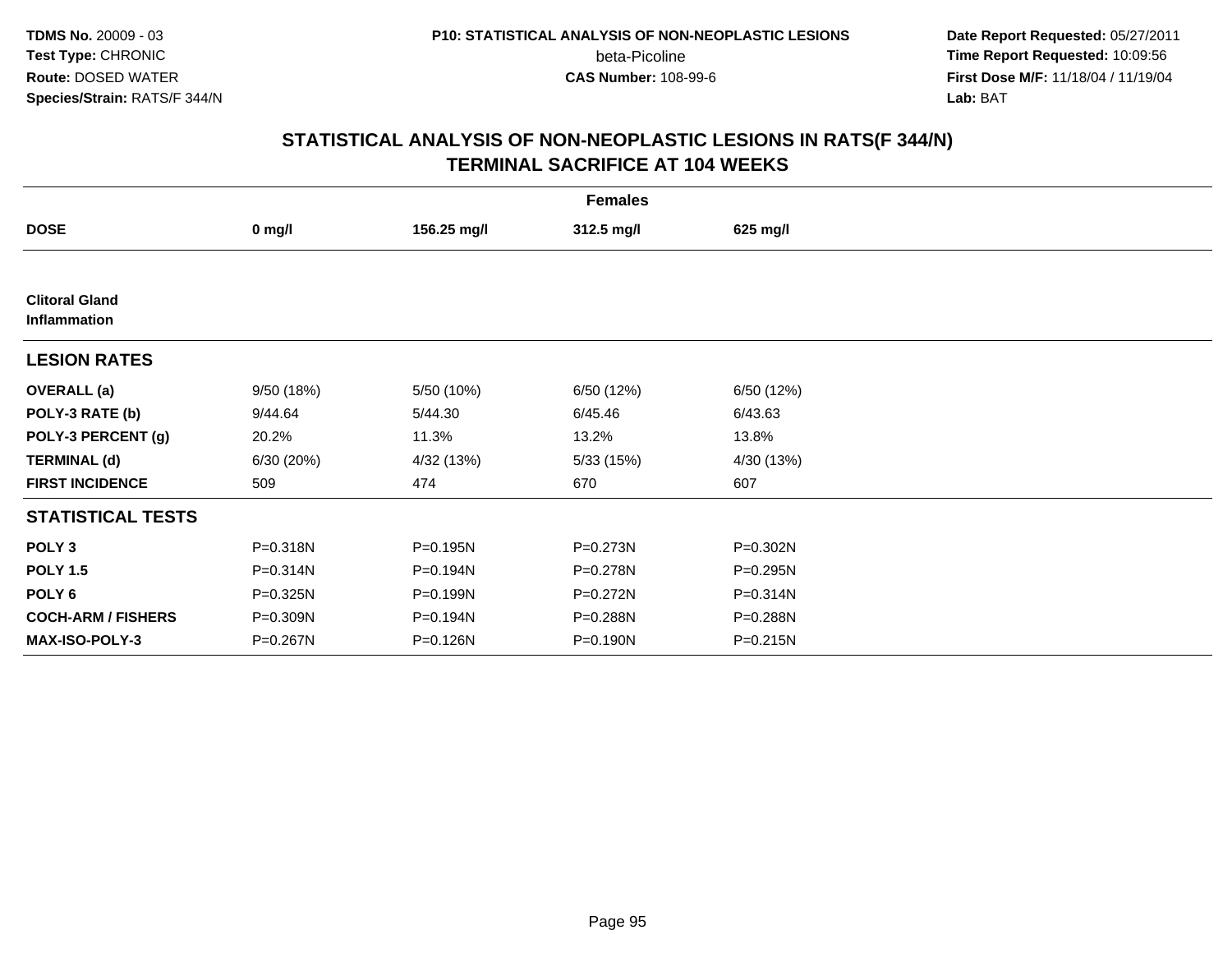**Date Report Requested:** 05/27/2011 **Time Report Requested:** 10:09:56 **First Dose M/F:** 11/18/04 / 11/19/04<br>**Lab:** BAT **Lab:** BAT

|                           | <b>Females</b> |             |             |             |  |  |  |  |
|---------------------------|----------------|-------------|-------------|-------------|--|--|--|--|
| <b>DOSE</b>               | $0$ mg/l       | 156.25 mg/l | 312.5 mg/l  | 625 mg/l    |  |  |  |  |
|                           |                |             |             |             |  |  |  |  |
| Eye<br>Cataract           |                |             |             |             |  |  |  |  |
| <b>LESION RATES</b>       |                |             |             |             |  |  |  |  |
| <b>OVERALL</b> (a)        | 8/50 (16%)     | 13/48 (27%) | 14/48 (29%) | 10/50 (20%) |  |  |  |  |
| POLY-3 RATE (b)           | 8/43.86        | 13/44.06    | 14/45.67    | 10/45.10    |  |  |  |  |
| POLY-3 PERCENT (g)        | 18.2%          | 29.5%       | 30.7%       | 22.2%       |  |  |  |  |
| <b>TERMINAL (d)</b>       | 5/30 (17%)     | 9/32 (28%)  | 8/33 (24%)  | 6/30(20%)   |  |  |  |  |
| <b>FIRST INCIDENCE</b>    | 701            | 616         | 527         | 515         |  |  |  |  |
| <b>STATISTICAL TESTS</b>  |                |             |             |             |  |  |  |  |
| POLY <sub>3</sub>         | $P=0.485$      | $P = 0.160$ | $P = 0.130$ | $P = 0.422$ |  |  |  |  |
| <b>POLY 1.5</b>           | $P=0.474$      | $P = 0.150$ | $P = 0.114$ | $P = 0.413$ |  |  |  |  |
| POLY <sub>6</sub>         | $P = 0.491$    | $P = 0.176$ | $P = 0.150$ | $P=0.429$   |  |  |  |  |
| <b>COCH-ARM / FISHERS</b> | $P=0.454$      | $P = 0.138$ | $P = 0.093$ | $P = 0.398$ |  |  |  |  |
| MAX-ISO-POLY-3            | $P = 0.264$    | $P = 0.109$ | $P = 0.091$ | $P = 0.324$ |  |  |  |  |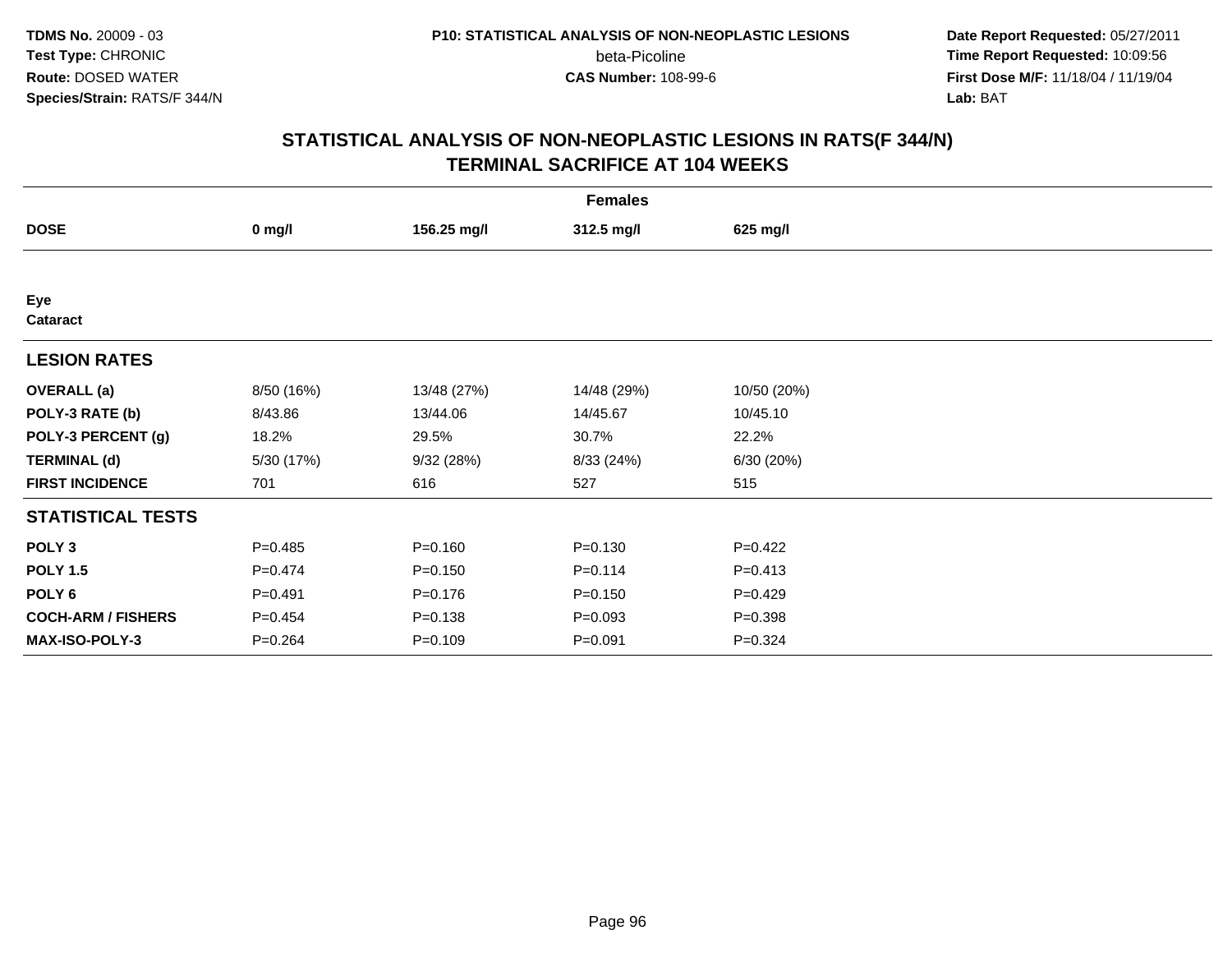beta-Picoline<br>CAS Number: 108-99-6

 **Date Report Requested:** 05/27/2011 **Time Report Requested:** 10:09:56 **First Dose M/F:** 11/18/04 / 11/19/04<br>**Lab:** BAT **Lab:** BAT

| <b>Females</b>             |                        |             |            |          |  |  |
|----------------------------|------------------------|-------------|------------|----------|--|--|
| <b>DOSE</b>                | $0$ mg/l               | 156.25 mg/l | 312.5 mg/l | 625 mg/l |  |  |
|                            |                        |             |            |          |  |  |
| Eye: Cornea<br>Hyperplasia |                        |             |            |          |  |  |
| <b>LESION RATES</b>        |                        |             |            |          |  |  |
| <b>OVERALL</b> (a)         | 0/50(0%)               | 1/48(2%)    | 0/48(0%)   | 0/50(0%) |  |  |
| POLY-3 RATE (b)            | 0/43.67                | 1/42.66     | 0/43.92    | 0/43.11  |  |  |
| POLY-3 PERCENT (g)         | 0%                     | 2.3%        | 0%         | 0%       |  |  |
| <b>TERMINAL (d)</b>        | 0/30(0%)               | 1/32(3%)    | 0/33(0%)   | 0/30(0%) |  |  |
| <b>FIRST INCIDENCE</b>     | $\qquad \qquad \cdots$ | 727 (T)     | ---        | $--$     |  |  |
| <b>STATISTICAL TESTS</b>   |                        |             |            |          |  |  |
| POLY <sub>3</sub>          | (n)                    | (n)         | (n)        | (n)      |  |  |
| <b>POLY 1.5</b>            | (n)                    | (n)         | (n)        | (n)      |  |  |
| POLY 6                     | (n)                    | (n)         | (n)        | (n)      |  |  |
| <b>COCH-ARM / FISHERS</b>  | (n)                    | (n)         | (n)        | (n)      |  |  |
| MAX-ISO-POLY-3             | (n)                    | (n)         | (n)        | (n)      |  |  |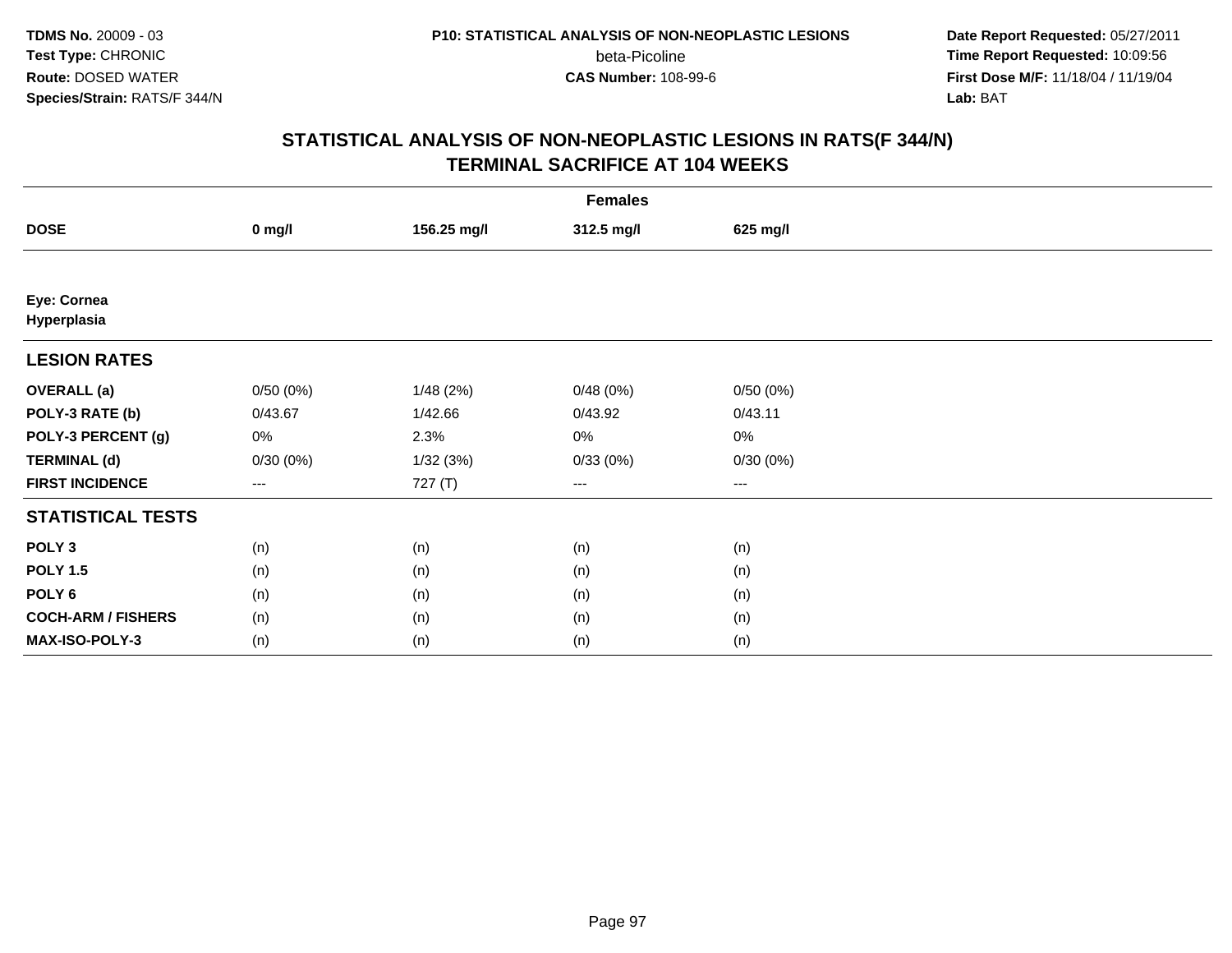beta-Picoline<br>CAS Number: 108-99-6

 **Date Report Requested:** 05/27/2011 **Time Report Requested:** 10:09:56 **First Dose M/F:** 11/18/04 / 11/19/04<br>**Lab:** BAT **Lab:** BAT

| <b>Females</b>                             |              |              |              |              |  |  |  |
|--------------------------------------------|--------------|--------------|--------------|--------------|--|--|--|
| <b>DOSE</b>                                | $0$ mg/l     | 156.25 mg/l  | 312.5 mg/l   | 625 mg/l     |  |  |  |
|                                            |              |              |              |              |  |  |  |
| Eye: Cornea<br><b>Inflammation Chronic</b> |              |              |              |              |  |  |  |
| <b>LESION RATES</b>                        |              |              |              |              |  |  |  |
| <b>OVERALL</b> (a)                         | 2/50(4%)     | 0/48(0%)     | 1/48(2%)     | 0/50(0%)     |  |  |  |
| POLY-3 RATE (b)                            | 2/43.67      | 0/42.66      | 1/44.03      | 0/43.11      |  |  |  |
| POLY-3 PERCENT (g)                         | 4.6%         | 0%           | 2.3%         | 0%           |  |  |  |
| <b>TERMINAL (d)</b>                        | 2/30(7%)     | 0/32(0%)     | 0/33(0%)     | 0/30(0%)     |  |  |  |
| <b>FIRST INCIDENCE</b>                     | 727 $(T)$    | ---          | 701          | ---          |  |  |  |
| <b>STATISTICAL TESTS</b>                   |              |              |              |              |  |  |  |
| POLY <sub>3</sub>                          | $P = 0.191N$ | $P = 0.242N$ | P=0.497N     | P=0.240N     |  |  |  |
| <b>POLY 1.5</b>                            | P=0.190N     | P=0.244N     | P=0.504N     | P=0.238N     |  |  |  |
| POLY 6                                     | P=0.192N     | $P = 0.240N$ | $P = 0.491N$ | $P = 0.243N$ |  |  |  |
| <b>COCH-ARM / FISHERS</b>                  | P=0.188N     | P=0.258N     | $P = 0.515N$ | $P = 0.247N$ |  |  |  |
| MAX-ISO-POLY-3                             | P=0.084N     | P=0.079N     | $P = 0.281N$ | P=0.079N     |  |  |  |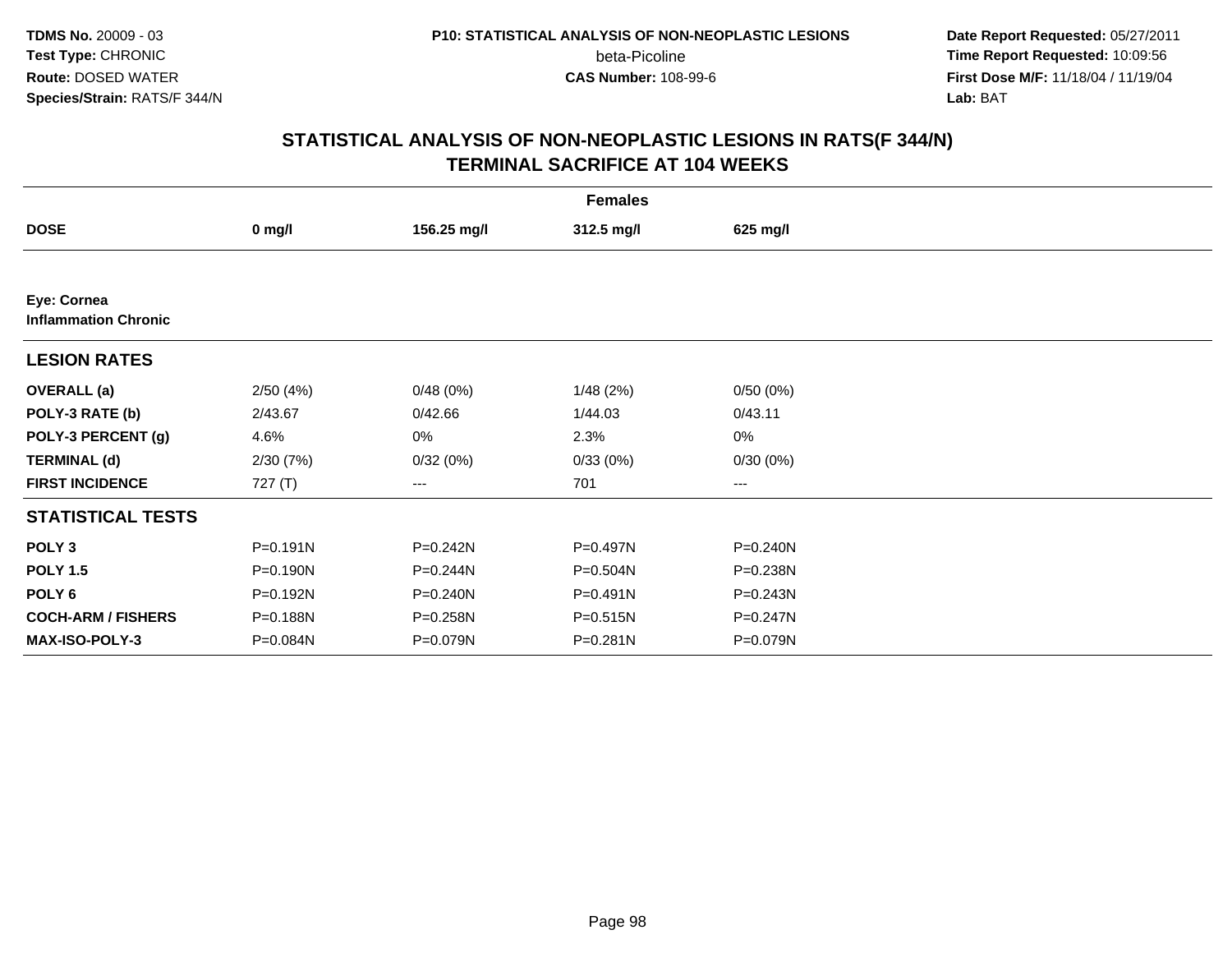beta-Picoline<br>CAS Number: 108-99-6

 **Date Report Requested:** 05/27/2011 **Time Report Requested:** 10:09:56 **First Dose M/F:** 11/18/04 / 11/19/04<br>**Lab:** BAT **Lab:** BAT

|                             | <b>Females</b> |             |             |             |  |  |  |  |
|-----------------------------|----------------|-------------|-------------|-------------|--|--|--|--|
| <b>DOSE</b>                 | $0$ mg/l       | 156.25 mg/l | 312.5 mg/l  | 625 mg/l    |  |  |  |  |
|                             |                |             |             |             |  |  |  |  |
| Eye: Retina<br>Degeneration |                |             |             |             |  |  |  |  |
| <b>LESION RATES</b>         |                |             |             |             |  |  |  |  |
| <b>OVERALL</b> (a)          | 1/50(2%)       | 2/48(4%)    | 4/48(8%)    | 3/50(6%)    |  |  |  |  |
| POLY-3 RATE (b)             | 1/43.67        | 2/42.66     | 4/44.12     | 3/43.11     |  |  |  |  |
| POLY-3 PERCENT (g)          | 2.3%           | 4.7%        | 9.1%        | 7%          |  |  |  |  |
| <b>TERMINAL (d)</b>         | 1/30(3%)       | 2/32(6%)    | 3/33(9%)    | 3/30 (10%)  |  |  |  |  |
| <b>FIRST INCIDENCE</b>      | 727(T)         | 727 (T)     | 676         | 727 (T)     |  |  |  |  |
| <b>STATISTICAL TESTS</b>    |                |             |             |             |  |  |  |  |
| POLY <sub>3</sub>           | $P = 0.218$    | $P=0.492$   | $P = 0.181$ | $P = 0.300$ |  |  |  |  |
| <b>POLY 1.5</b>             | $P=0.223$      | $P=0.489$   | $P = 0.176$ | $P = 0.303$ |  |  |  |  |
| POLY 6                      | $P = 0.210$    | $P = 0.495$ | $P = 0.187$ | $P = 0.295$ |  |  |  |  |
| <b>COCH-ARM / FISHERS</b>   | $P = 0.226$    | $P = 0.485$ | $P = 0.168$ | $P = 0.309$ |  |  |  |  |
| MAX-ISO-POLY-3              | $P = 0.210$    | $P=0.273$   | $P = 0.088$ | $P = 0.152$ |  |  |  |  |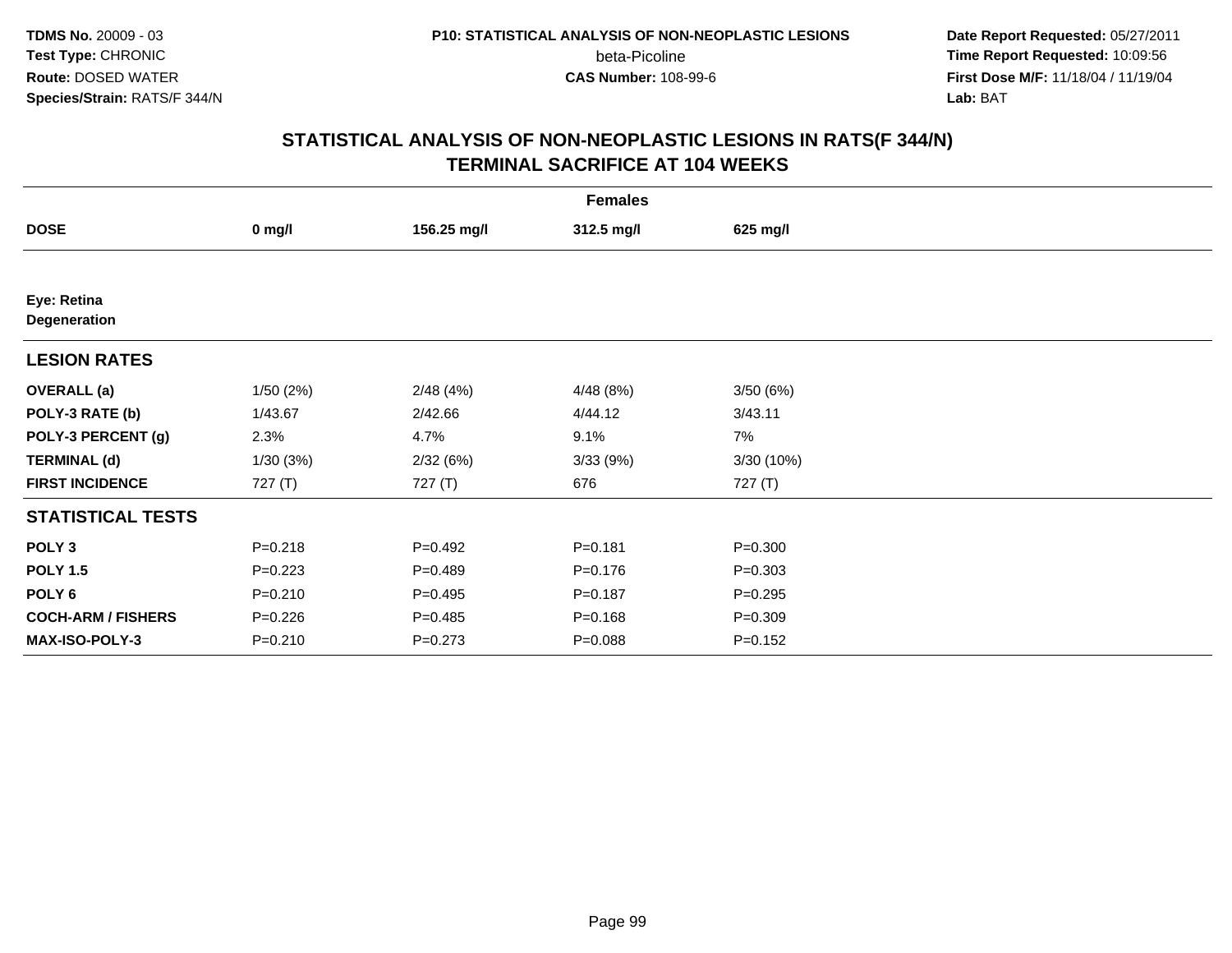**Date Report Requested:** 05/27/2011 **Time Report Requested:** 10:09:56 **First Dose M/F:** 11/18/04 / 11/19/04<br>**Lab:** BAT **Lab:** BAT

|                                       | <b>Females</b>    |             |             |             |  |  |  |
|---------------------------------------|-------------------|-------------|-------------|-------------|--|--|--|
| <b>DOSE</b>                           | $0$ mg/l          | 156.25 mg/l | 312.5 mg/l  | 625 mg/l    |  |  |  |
|                                       |                   |             |             |             |  |  |  |
| <b>Harderian Gland</b><br>Hyperplasia |                   |             |             |             |  |  |  |
| <b>LESION RATES</b>                   |                   |             |             |             |  |  |  |
| <b>OVERALL</b> (a)                    | 0/50(0%)          | 0/50(0%)    | 2/50(4%)    | 1/50(2%)    |  |  |  |
| POLY-3 RATE (b)                       | 0/43.67           | 0/43.58     | 2/45.41     | 1/43.43     |  |  |  |
| POLY-3 PERCENT (g)                    | 0%                | 0%          | 4.4%        | 2.3%        |  |  |  |
| <b>TERMINAL (d)</b>                   | 0/30(0%)          | 0/32(0%)    | 1/33(3%)    | 0/30(0%)    |  |  |  |
| <b>FIRST INCIDENCE</b>                | $\qquad \qquad -$ | ---         | 683         | 638         |  |  |  |
| <b>STATISTICAL TESTS</b>              |                   |             |             |             |  |  |  |
| POLY <sub>3</sub>                     | $P = 0.242$       | (e)         | $P = 0.246$ | $P=0.499$   |  |  |  |
| <b>POLY 1.5</b>                       | $P = 0.244$       | (e)         | $P = 0.243$ | $P = 0.500$ |  |  |  |
| POLY <sub>6</sub>                     | $P = 0.239$       | (e)         | $P = 0.248$ | $P = 0.497$ |  |  |  |
| <b>COCH-ARM / FISHERS</b>             | $P = 0.246$       | (e)         | $P = 0.247$ | $P = 0.500$ |  |  |  |
| <b>MAX-ISO-POLY-3</b>                 | $P = 0.181$       | (e)         | $P = 0.084$ | $P = 0.158$ |  |  |  |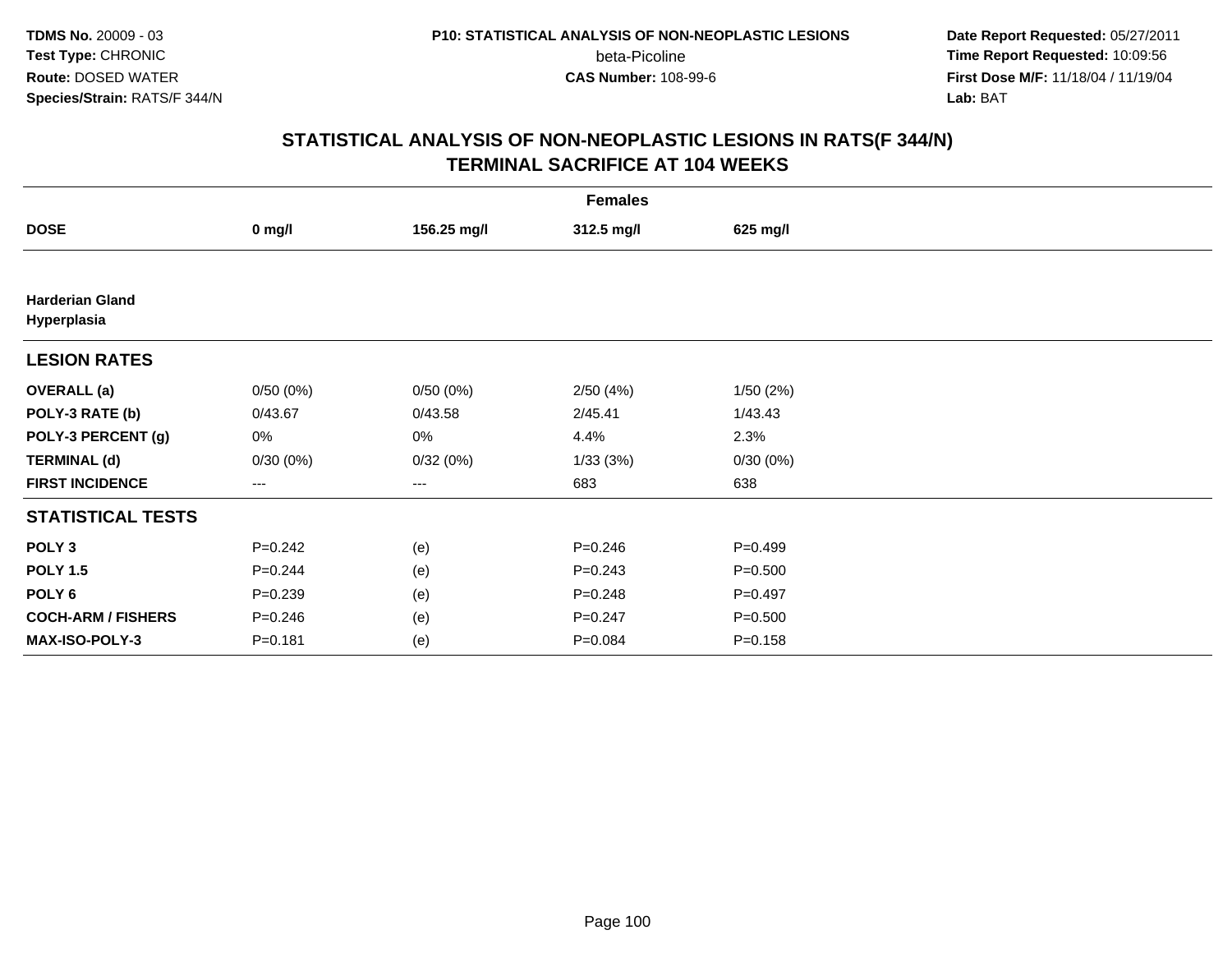**Date Report Requested:** 05/27/2011 **Time Report Requested:** 10:09:56 **First Dose M/F:** 11/18/04 / 11/19/04<br>**Lab:** BAT **Lab:** BAT

| <b>Females</b>                                        |                  |              |              |              |  |  |  |
|-------------------------------------------------------|------------------|--------------|--------------|--------------|--|--|--|
| <b>DOSE</b>                                           | $0 \text{ mg/l}$ | 156.25 mg/l  | 312.5 mg/l   | 625 mg/l     |  |  |  |
|                                                       |                  |              |              |              |  |  |  |
| <b>Harderian Gland</b><br><b>Inflammation Chronic</b> |                  |              |              |              |  |  |  |
| <b>LESION RATES</b>                                   |                  |              |              |              |  |  |  |
| <b>OVERALL</b> (a)                                    | 2/50(4%)         | 1/50(2%)     | 0/50(0%)     | 0/50(0%)     |  |  |  |
| POLY-3 RATE (b)                                       | 2/43.67          | 1/44.20      | 0/45.24      | 0/43.11      |  |  |  |
| POLY-3 PERCENT (g)                                    | 4.6%             | 2.3%         | 0%           | 0%           |  |  |  |
| <b>TERMINAL (d)</b>                                   | 2/30(7%)         | 0/32(0%)     | 0/33(0%)     | 0/30(0%)     |  |  |  |
| <b>FIRST INCIDENCE</b>                                | 727 $(T)$        | 526          | ---          | ---          |  |  |  |
| <b>STATISTICAL TESTS</b>                              |                  |              |              |              |  |  |  |
| POLY <sub>3</sub>                                     | P=0.100N         | P=0.496N     | P=0.229N     | P=0.240N     |  |  |  |
| <b>POLY 1.5</b>                                       | P=0.100N         | P=0.497N     | P=0.232N     | P=0.238N     |  |  |  |
| POLY 6                                                | P=0.100N         | P=0.494N     | P=0.227N     | $P = 0.243N$ |  |  |  |
| <b>COCH-ARM / FISHERS</b>                             | $P = 0.101N$     | $P = 0.500N$ | $P = 0.247N$ | P=0.247N     |  |  |  |
| <b>MAX-ISO-POLY-3</b>                                 | P=0.081N         | P=0.278N     | P=0.076N     | P=0.079N     |  |  |  |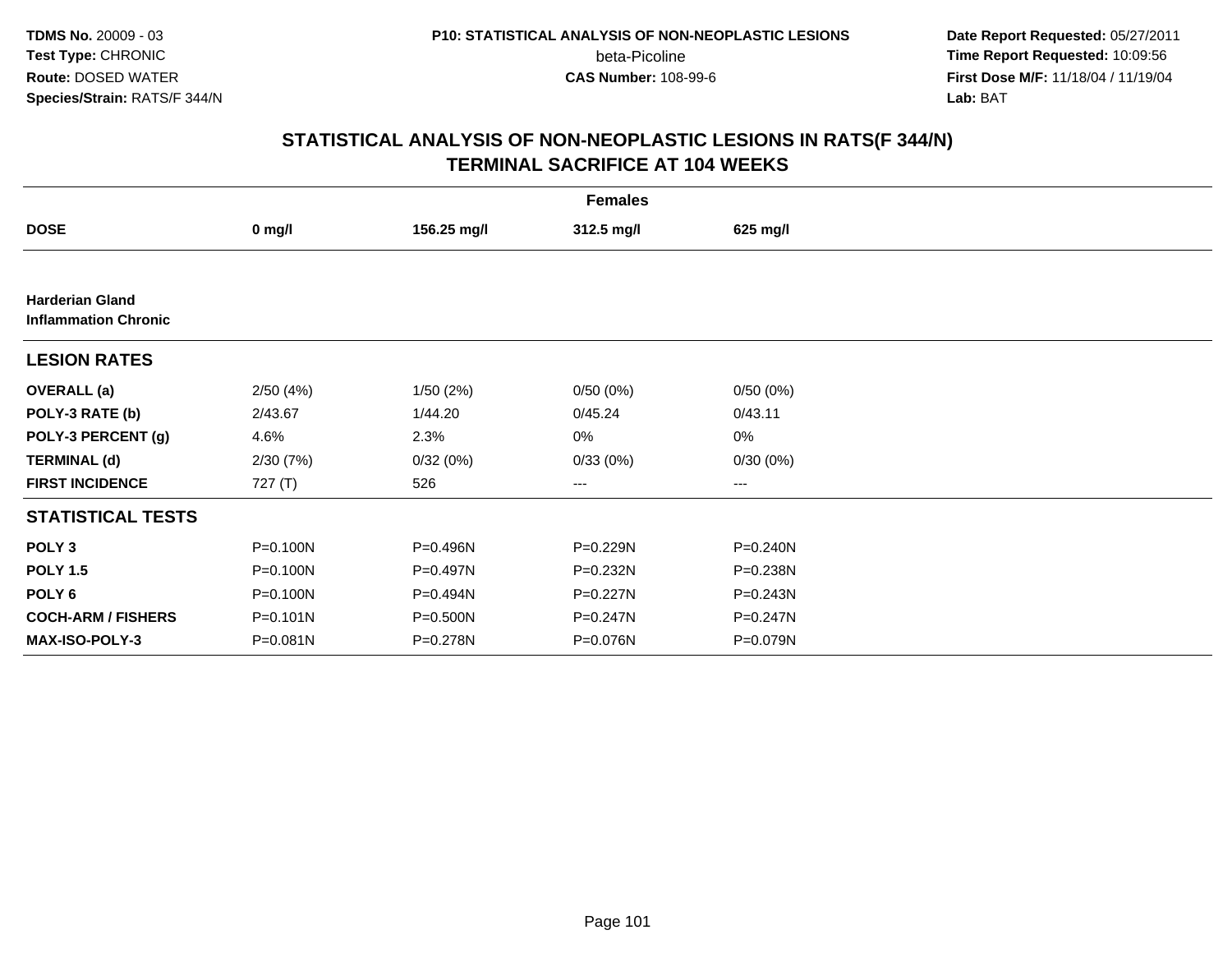**Date Report Requested:** 05/27/2011 **Time Report Requested:** 10:09:56 **First Dose M/F:** 11/18/04 / 11/19/04<br>**Lab:** BAT **Lab:** BAT

|                           | <b>Females</b> |              |              |              |  |  |  |
|---------------------------|----------------|--------------|--------------|--------------|--|--|--|
| <b>DOSE</b>               | $0$ mg/l       | 156.25 mg/l  | 312.5 mg/l   | 625 mg/l     |  |  |  |
|                           |                |              |              |              |  |  |  |
| Heart<br>Cardiomyopathy   |                |              |              |              |  |  |  |
| <b>LESION RATES</b>       |                |              |              |              |  |  |  |
| <b>OVERALL</b> (a)        | 48/50 (96%)    | 50/50 (100%) | 50/50 (100%) | 49/50 (98%)  |  |  |  |
| POLY-3 RATE (b)           | 48/49.84       | 50/50.00     | 50/50.00     | 49/49.56     |  |  |  |
| POLY-3 PERCENT (g)        | 96.3%          | 100%         | 100%         | 98.9%        |  |  |  |
| <b>TERMINAL (d)</b>       | 30/30 (100%)   | 32/32 (100%) | 33/33 (100%) | 30/30 (100%) |  |  |  |
| <b>FIRST INCIDENCE</b>    | 454            | 474          | 526          | 474          |  |  |  |
| <b>STATISTICAL TESTS</b>  |                |              |              |              |  |  |  |
| POLY <sub>3</sub>         | $P=0.322$      | $P=0.257$    | $P = 0.257$  | $P=0.423$    |  |  |  |
| <b>POLY 1.5</b>           | $P = 0.383$    | $P=0.247$    | $P=0.247$    | $P=0.457$    |  |  |  |
| POLY <sub>6</sub>         | $P = 0.245$    | $P = 0.280$  | $P = 0.280$  | $P = 0.382$  |  |  |  |
| <b>COCH-ARM / FISHERS</b> | $P = 0.461$    | $P = 0.247$  | $P = 0.247$  | $P = 0.500$  |  |  |  |
| MAX-ISO-POLY-3            | $P = 0.076$    | $P=0.077$    | $P=0.077$    | $P = 0.184$  |  |  |  |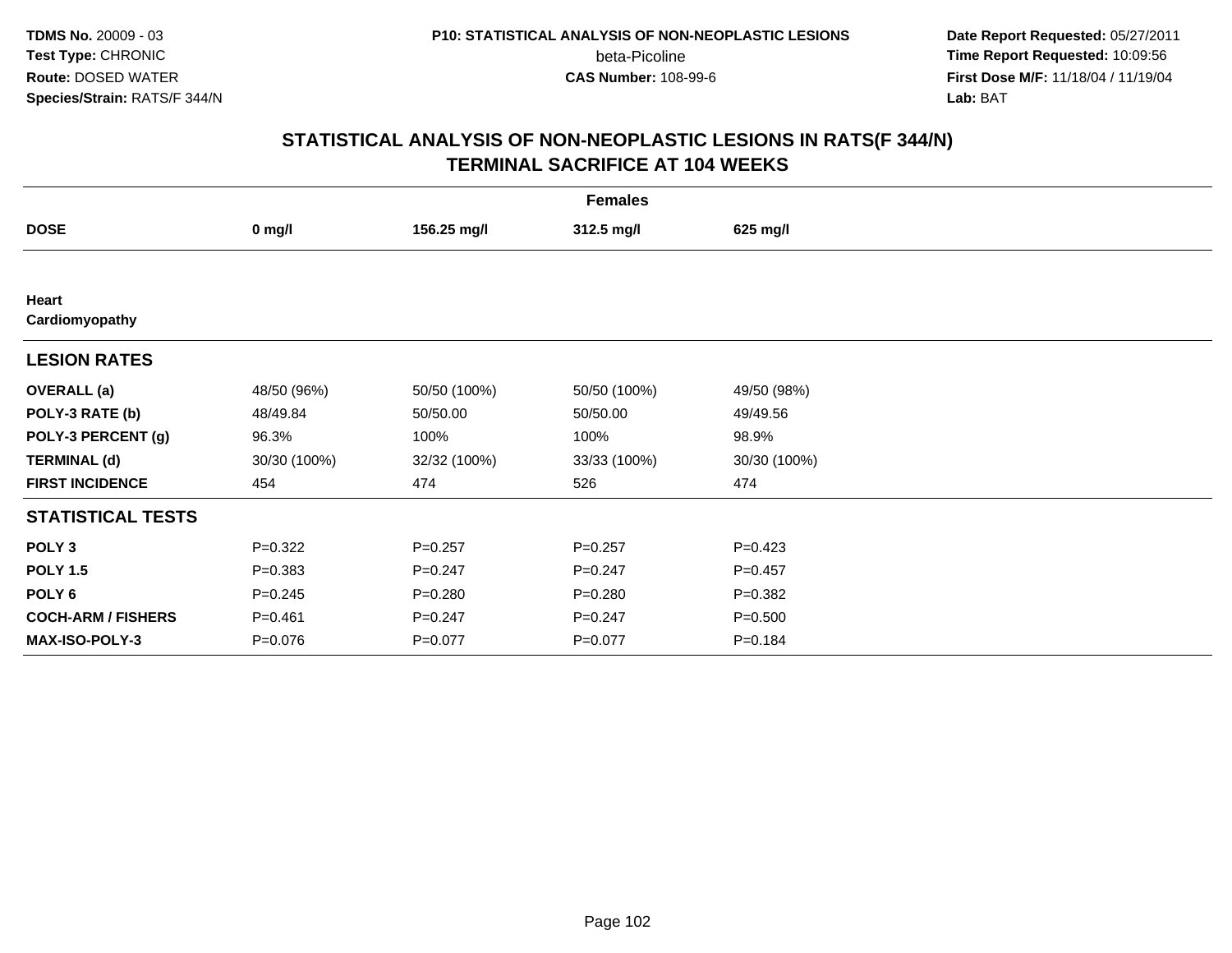**Date Report Requested:** 05/27/2011 **Time Report Requested:** 10:09:56 **First Dose M/F:** 11/18/04 / 11/19/04<br>**Lab:** BAT **Lab:** BAT

|                                | <b>Females</b> |             |            |             |  |  |  |
|--------------------------------|----------------|-------------|------------|-------------|--|--|--|
| <b>DOSE</b>                    | $0$ mg/l       | 156.25 mg/l | 312.5 mg/l | 625 mg/l    |  |  |  |
|                                |                |             |            |             |  |  |  |
| Heart<br><b>Mineralization</b> |                |             |            |             |  |  |  |
| <b>LESION RATES</b>            |                |             |            |             |  |  |  |
| <b>OVERALL</b> (a)             | 0/50(0%)       | 0/50(0%)    | 0/50(0%)   | 2/50(4%)    |  |  |  |
| POLY-3 RATE (b)                | 0/43.67        | 0/43.58     | 0/45.24    | 2/43.71     |  |  |  |
| POLY-3 PERCENT (g)             | 0%             | 0%          | 0%         | 4.6%        |  |  |  |
| <b>TERMINAL (d)</b>            | 0/30(0%)       | 0/32(0%)    | 0/33(0%)   | 0/30(0%)    |  |  |  |
| <b>FIRST INCIDENCE</b>         | $---$          | ---         | $--$       | 598         |  |  |  |
| <b>STATISTICAL TESTS</b>       |                |             |            |             |  |  |  |
| POLY <sub>3</sub>              | P=0.046*       | (e)         | (e)        | $P = 0.237$ |  |  |  |
| <b>POLY 1.5</b>                | P=0.046*       | (e)         | (e)        | $P = 0.238$ |  |  |  |
| POLY <sub>6</sub>              | P=0.046*       | (e)         | (e)        | $P = 0.236$ |  |  |  |
| <b>COCH-ARM / FISHERS</b>      | P=0.046*       | (e)         | (e)        | $P = 0.247$ |  |  |  |
| MAX-ISO-POLY-3                 | $P=0.033*$     | (e)         | (e)        | $P = 0.076$ |  |  |  |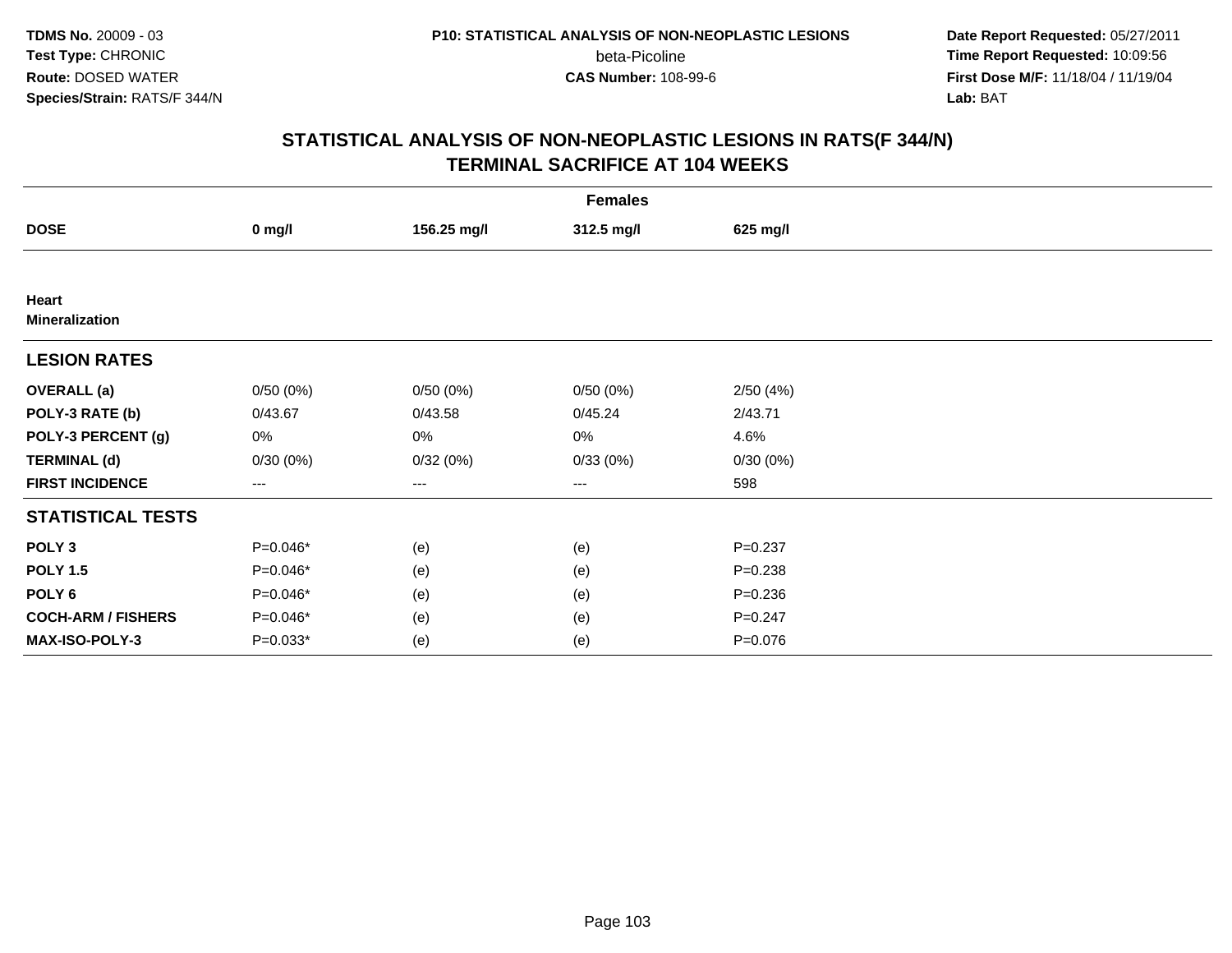beta-Picoline<br>CAS Number: 108-99-6

 **Date Report Requested:** 05/27/2011 **Time Report Requested:** 10:09:56 **First Dose M/F:** 11/18/04 / 11/19/04<br>**Lab:** BAT **Lab:** BAT

|                                           | <b>Females</b> |             |                        |                        |  |  |  |
|-------------------------------------------|----------------|-------------|------------------------|------------------------|--|--|--|
| <b>DOSE</b>                               | $0$ mg/l       | 156.25 mg/l | 312.5 mg/l             | 625 mg/l               |  |  |  |
|                                           |                |             |                        |                        |  |  |  |
| <b>Heart: Atrium</b><br><b>Thrombosis</b> |                |             |                        |                        |  |  |  |
| <b>LESION RATES</b>                       |                |             |                        |                        |  |  |  |
| <b>OVERALL</b> (a)                        | 1/50(2%)       | 1/50(2%)    | 0/50(0%)               | 0/50(0%)               |  |  |  |
| POLY-3 RATE (b)                           | 1/43.67        | 1/43.63     | 0/45.24                | 0/43.11                |  |  |  |
| POLY-3 PERCENT (g)                        | 2.3%           | 2.3%        | 0%                     | 0%                     |  |  |  |
| <b>TERMINAL (d)</b>                       | 1/30(3%)       | 0/32(0%)    | 0/33(0%)               | 0/30(0%)               |  |  |  |
| <b>FIRST INCIDENCE</b>                    | 727 (T)        | 715         | $\qquad \qquad \cdots$ | $\qquad \qquad \cdots$ |  |  |  |
| <b>STATISTICAL TESTS</b>                  |                |             |                        |                        |  |  |  |
| POLY <sub>3</sub>                         | (n)            | (n)         | (n)                    | (n)                    |  |  |  |
| <b>POLY 1.5</b>                           | (n)            | (n)         | (n)                    | (n)                    |  |  |  |
| POLY <sub>6</sub>                         | (n)            | (n)         | (n)                    | (n)                    |  |  |  |
| <b>COCH-ARM / FISHERS</b>                 | (n)            | (n)         | (n)                    | (n)                    |  |  |  |
| MAX-ISO-POLY-3                            | (n)            | (n)         | (n)                    | (n)                    |  |  |  |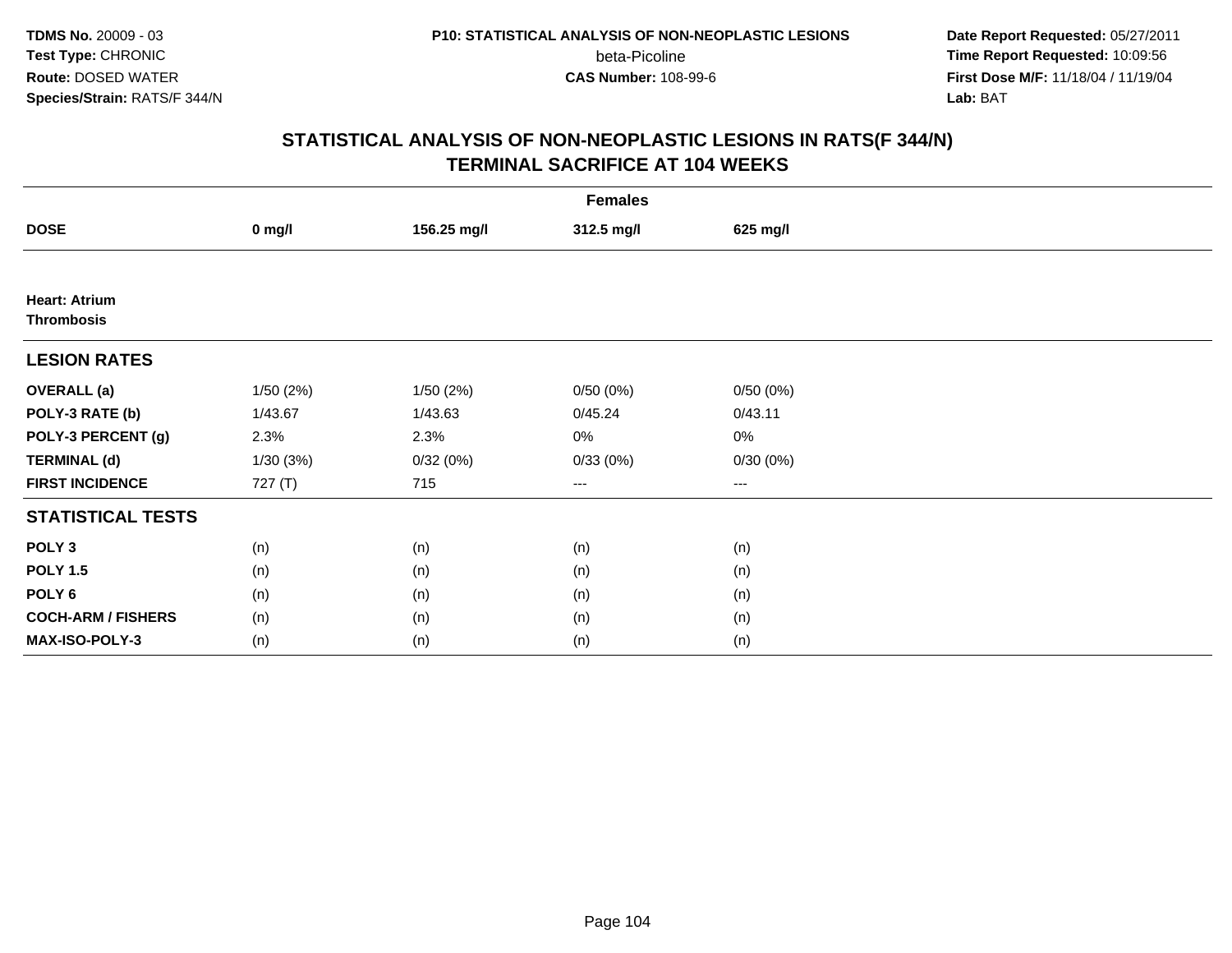**Date Report Requested:** 05/27/2011 **Time Report Requested:** 10:09:56 **First Dose M/F:** 11/18/04 / 11/19/04<br>**Lab:** BAT **Lab:** BAT

|                                                           | <b>Females</b> |              |            |           |  |  |  |  |
|-----------------------------------------------------------|----------------|--------------|------------|-----------|--|--|--|--|
| <b>DOSE</b>                                               | $0$ mg/l       | 156.25 mg/l  | 312.5 mg/l | 625 mg/l  |  |  |  |  |
|                                                           |                |              |            |           |  |  |  |  |
| <b>Intestine Large, Colon</b><br><b>Parasite Metazoan</b> |                |              |            |           |  |  |  |  |
| <b>LESION RATES</b>                                       |                |              |            |           |  |  |  |  |
| <b>OVERALL</b> (a)                                        | 3/47(6%)       | 2/48(4%)     | 2/50(4%)   | 1/49(2%)  |  |  |  |  |
| POLY-3 RATE (b)                                           | 3/40.93        | 2/42.36      | 2/45.86    | 1/42.73   |  |  |  |  |
| POLY-3 PERCENT (g)                                        | 7.3%           | 4.7%         | 4.4%       | 2.3%      |  |  |  |  |
| <b>TERMINAL (d)</b>                                       | 2/29(7%)       | 2/32(6%)     | 1/33(3%)   | 1/30(3%)  |  |  |  |  |
| <b>FIRST INCIDENCE</b>                                    | 682            | 727(T)       | 526        | 727 $(T)$ |  |  |  |  |
| <b>STATISTICAL TESTS</b>                                  |                |              |            |           |  |  |  |  |
| POLY <sub>3</sub>                                         | P=0.217N       | P=0.484N     | P=0.448N   | P=0.289N  |  |  |  |  |
| <b>POLY 1.5</b>                                           | P=0.218N       | P=0.487N     | P=0.457N   | P=0.289N  |  |  |  |  |
| POLY <sub>6</sub>                                         | P=0.219N       | $P = 0.481N$ | P=0.442N   | P=0.292N  |  |  |  |  |
| <b>COCH-ARM / FISHERS</b>                                 | P=0.218N       | P=0.490N     | P=0.470N   | P=0.293N  |  |  |  |  |
| <b>MAX-ISO-POLY-3</b>                                     | P=0.234N       | P=0.312N     | P=0.287N   | P=0.145N  |  |  |  |  |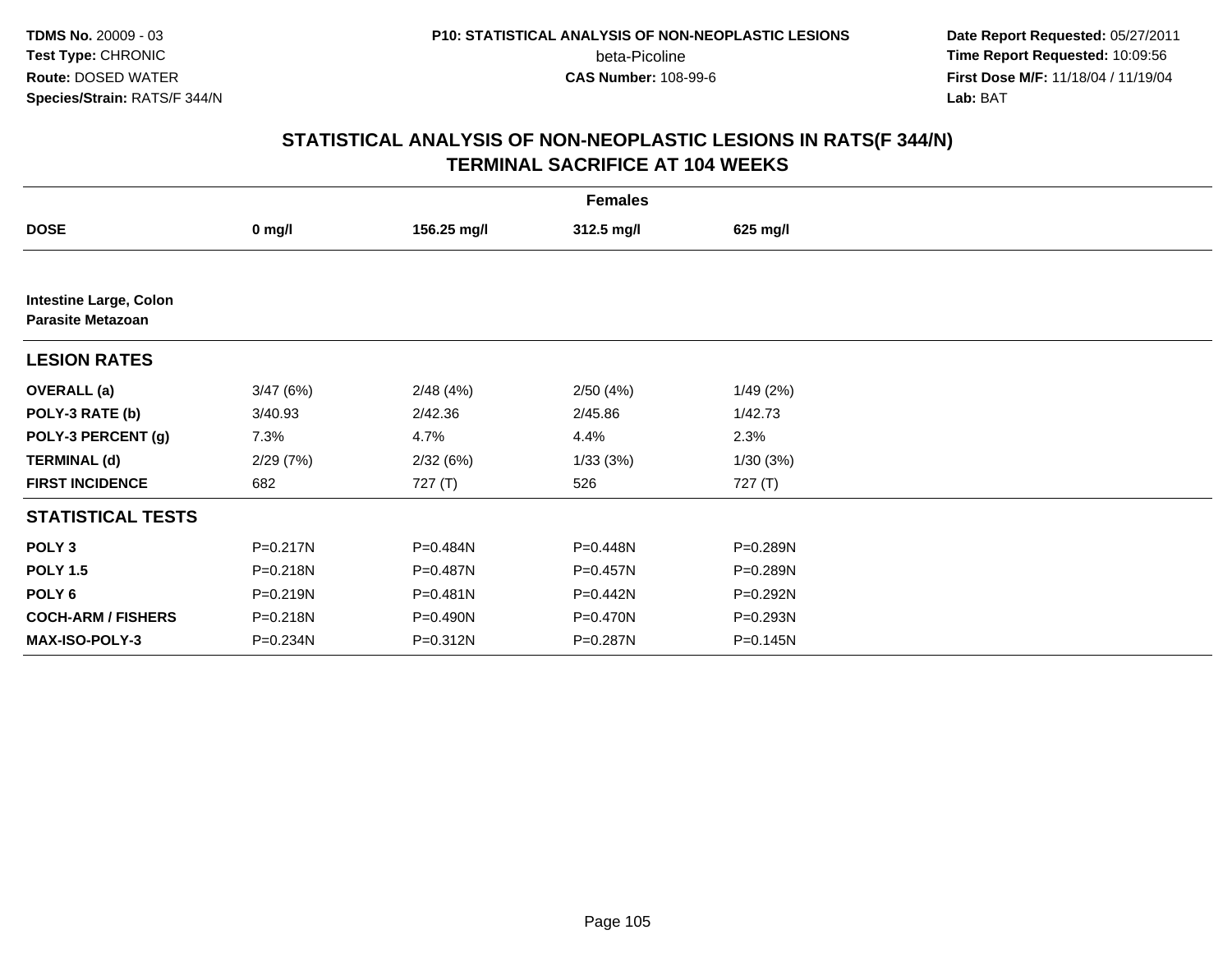**Date Report Requested:** 05/27/2011 **Time Report Requested:** 10:09:56 **First Dose M/F:** 11/18/04 / 11/19/04<br>**Lab:** BAT **Lab:** BAT

| <b>Females</b>                                             |             |             |              |             |  |  |
|------------------------------------------------------------|-------------|-------------|--------------|-------------|--|--|
| <b>DOSE</b>                                                | $0$ mg/l    | 156.25 mg/l | 312.5 mg/l   | 625 mg/l    |  |  |
|                                                            |             |             |              |             |  |  |
| <b>Intestine Large, Rectum</b><br><b>Parasite Metazoan</b> |             |             |              |             |  |  |
| <b>LESION RATES</b>                                        |             |             |              |             |  |  |
| <b>OVERALL</b> (a)                                         | 3/47(6%)    | 8/48 (17%)  | 1/50(2%)     | 7/49 (14%)  |  |  |
| POLY-3 RATE (b)                                            | 3/40.75     | 8/42.67     | 1/45.24      | 7/43.82     |  |  |
| POLY-3 PERCENT (g)                                         | 7.4%        | 18.8%       | 2.2%         | 16%         |  |  |
| <b>TERMINAL (d)</b>                                        | 3/29 (10%)  | 7/32 (22%)  | 1/33(3%)     | 4/30 (13%)  |  |  |
| <b>FIRST INCIDENCE</b>                                     | 727 (T)     | 645         | 727 (T)      | 540         |  |  |
| <b>STATISTICAL TESTS</b>                                   |             |             |              |             |  |  |
| POLY <sub>3</sub>                                          | $P = 0.309$ | $P = 0.111$ | P=0.268N     | $P = 0.187$ |  |  |
| <b>POLY 1.5</b>                                            | $P = 0.303$ | $P = 0.108$ | $P = 0.274N$ | $P = 0.183$ |  |  |
| POLY <sub>6</sub>                                          | $P = 0.314$ | $P = 0.115$ | P=0.264N     | $P = 0.190$ |  |  |
| <b>COCH-ARM / FISHERS</b>                                  | $P = 0.294$ | $P = 0.106$ | P=0.285N     | $P = 0.176$ |  |  |
| <b>MAX-ISO-POLY-3</b>                                      | $P = 0.169$ | $P = 0.064$ | P=0.137N     | $P = 0.115$ |  |  |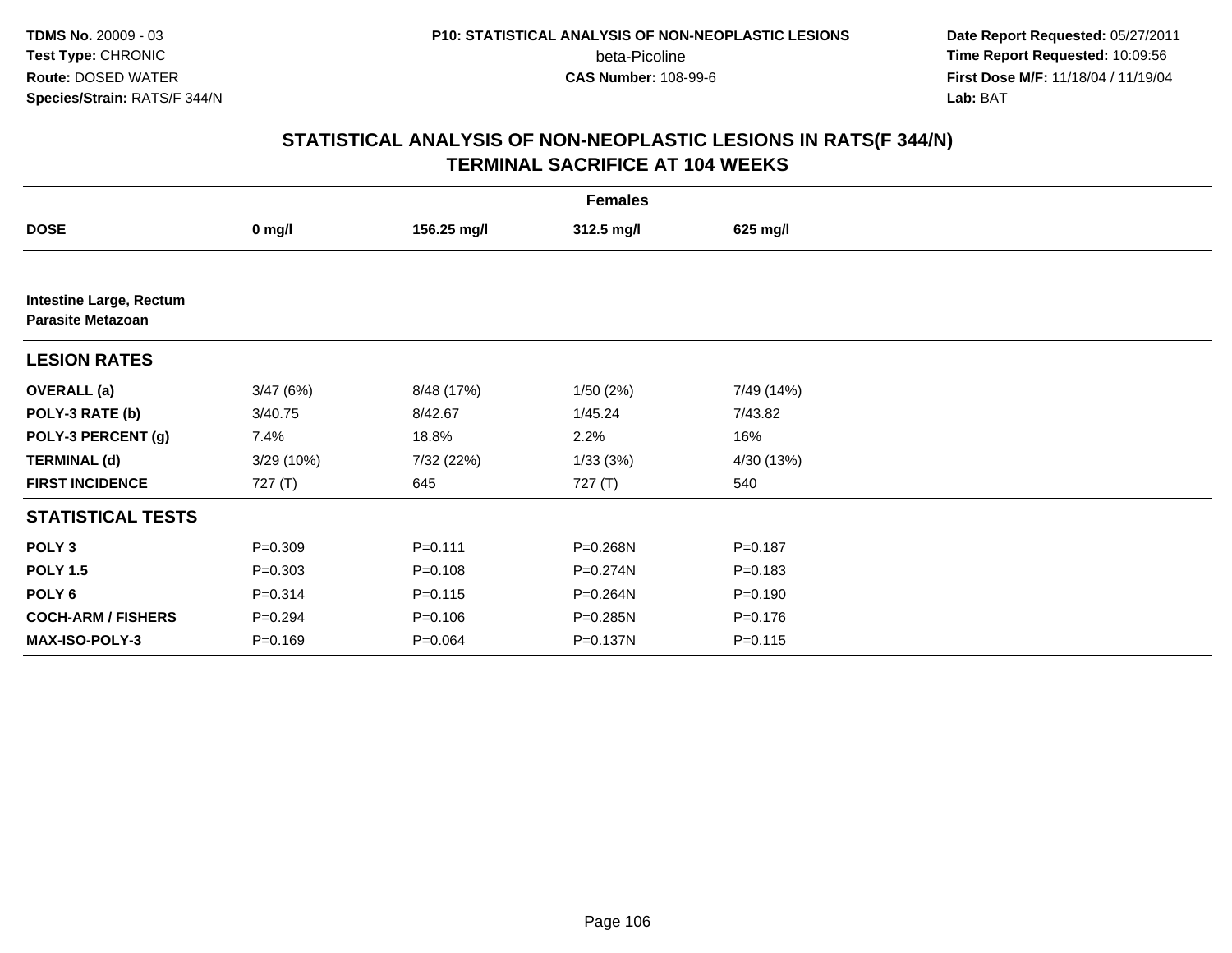**Date Report Requested:** 05/27/2011 **Time Report Requested:** 10:09:56 **First Dose M/F:** 11/18/04 / 11/19/04<br>**Lab:** BAT **Lab:** BAT

|                                                                | <b>Females</b> |              |             |          |  |  |  |
|----------------------------------------------------------------|----------------|--------------|-------------|----------|--|--|--|
| <b>DOSE</b>                                                    | $0$ mg/l       | 156.25 mg/l  | 312.5 mg/l  | 625 mg/l |  |  |  |
|                                                                |                |              |             |          |  |  |  |
| <b>Intestine Small, Jejunum</b><br><b>Inflammation Chronic</b> |                |              |             |          |  |  |  |
| <b>LESION RATES</b>                                            |                |              |             |          |  |  |  |
| <b>OVERALL</b> (a)                                             | 1/48(2%)       | 0/46(0%)     | 2/47(4%)    | 1/48(2%) |  |  |  |
| POLY-3 RATE (b)                                                | 1/41.81        | 0/41.37      | 2/43.54     | 1/42.17  |  |  |  |
| POLY-3 PERCENT (g)                                             | 2.4%           | 0%           | 4.6%        | 2.4%     |  |  |  |
| <b>TERMINAL (d)</b>                                            | 0/29(0%)       | 0/32(0%)     | 2/33(6%)    | 1/30(3%) |  |  |  |
| <b>FIRST INCIDENCE</b>                                         | 701            | $--$         | 727 (T)     | 727(T)   |  |  |  |
| <b>STATISTICAL TESTS</b>                                       |                |              |             |          |  |  |  |
| POLY <sub>3</sub>                                              | $P = 0.500$    | P=0.502N     | $P = 0.514$ | P=0.759N |  |  |  |
| <b>POLY 1.5</b>                                                | $P = 0.502$    | $P = 0.505N$ | $P = 0.506$ | P=0.759N |  |  |  |
| POLY <sub>6</sub>                                              | $P=0.495$      | P=0.499N     | $P=0.522$   | P=0.760N |  |  |  |
| <b>COCH-ARM / FISHERS</b>                                      | $P = 0.504$    | $P = 0.511N$ | $P=0.492$   | P=0.753N |  |  |  |
| <b>MAX-ISO-POLY-3</b>                                          | $P = 0.401$    | $P = 0.161N$ | $P = 0.297$ | P=0.497N |  |  |  |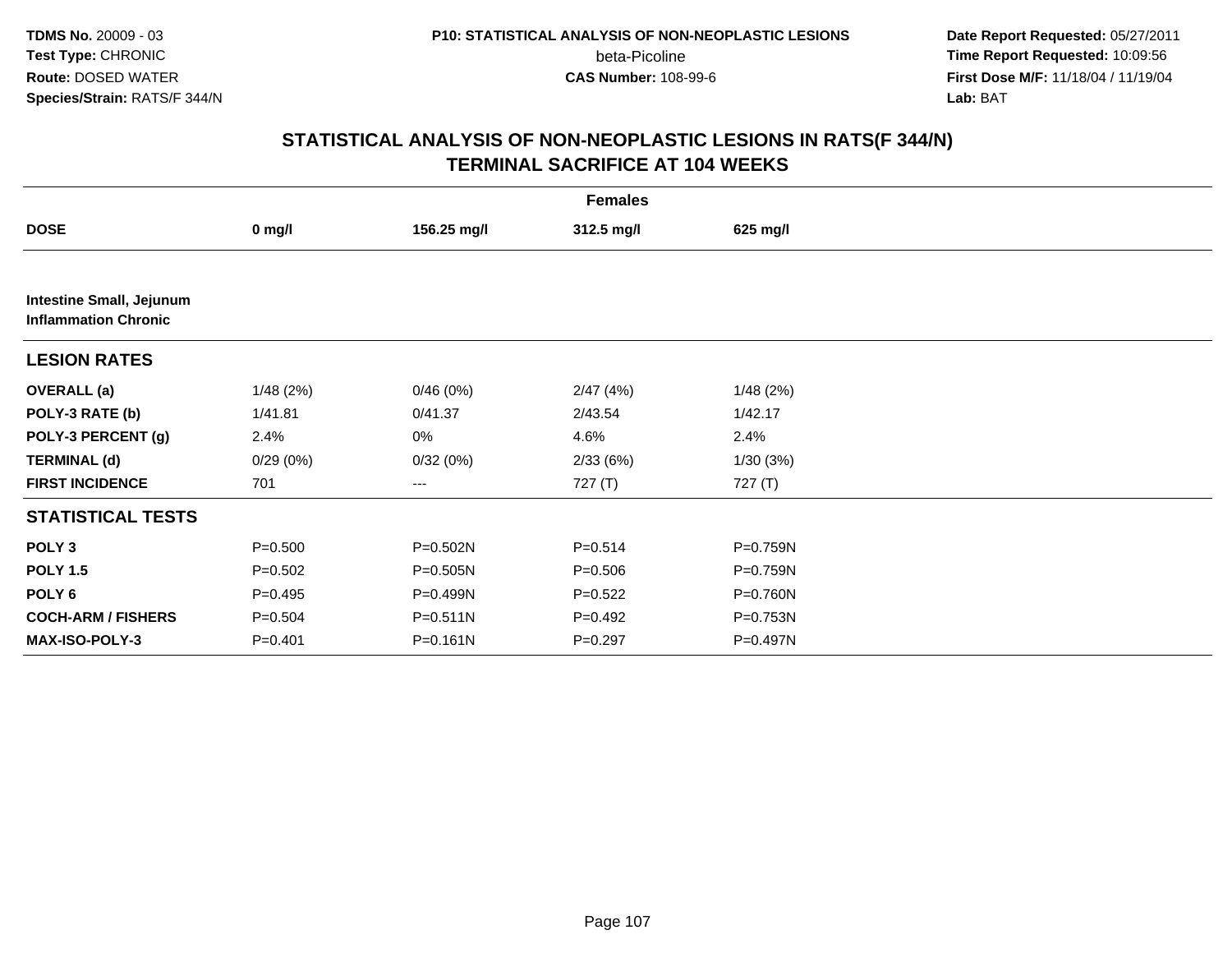**Date Report Requested:** 05/27/2011 **Time Report Requested:** 10:09:56 **First Dose M/F:** 11/18/04 / 11/19/04<br>**Lab:** BAT **Lab:** BAT

|                           | <b>Females</b> |             |             |          |  |  |  |
|---------------------------|----------------|-------------|-------------|----------|--|--|--|
| <b>DOSE</b>               | $0$ mg/l       | 156.25 mg/l | 312.5 mg/l  | 625 mg/l |  |  |  |
|                           |                |             |             |          |  |  |  |
| Kidney<br>Cyst            |                |             |             |          |  |  |  |
| <b>LESION RATES</b>       |                |             |             |          |  |  |  |
| <b>OVERALL</b> (a)        | 0/49(0%)       | 0/50(0%)    | 2/50(4%)    | 0/50(0%) |  |  |  |
| POLY-3 RATE (b)           | 0/42.71        | 0/43.58     | 2/45.47     | 0/43.11  |  |  |  |
| POLY-3 PERCENT (g)        | 0%             | 0%          | 4.4%        | 0%       |  |  |  |
| <b>TERMINAL (d)</b>       | 0/30(0%)       | 0/32(0%)    | 1/33(3%)    | 0/30(0%) |  |  |  |
| <b>FIRST INCIDENCE</b>    | ---            | $---$       | 666         | $--$     |  |  |  |
| <b>STATISTICAL TESTS</b>  |                |             |             |          |  |  |  |
| POLY <sub>3</sub>         | $P = 0.590$    | (e)         | $P = 0.251$ | (e)      |  |  |  |
| <b>POLY 1.5</b>           | $P = 0.594$    | (e)         | $P = 0.248$ | (e)      |  |  |  |
| POLY <sub>6</sub>         | $P = 0.582$    | (e)         | $P = 0.254$ | (e)      |  |  |  |
| <b>COCH-ARM / FISHERS</b> | $P = 0.598$    | (e)         | $P=0.253$   | (e)      |  |  |  |
| MAX-ISO-POLY-3            | $P = 0.263$    | (e)         | $P = 0.089$ | (e)      |  |  |  |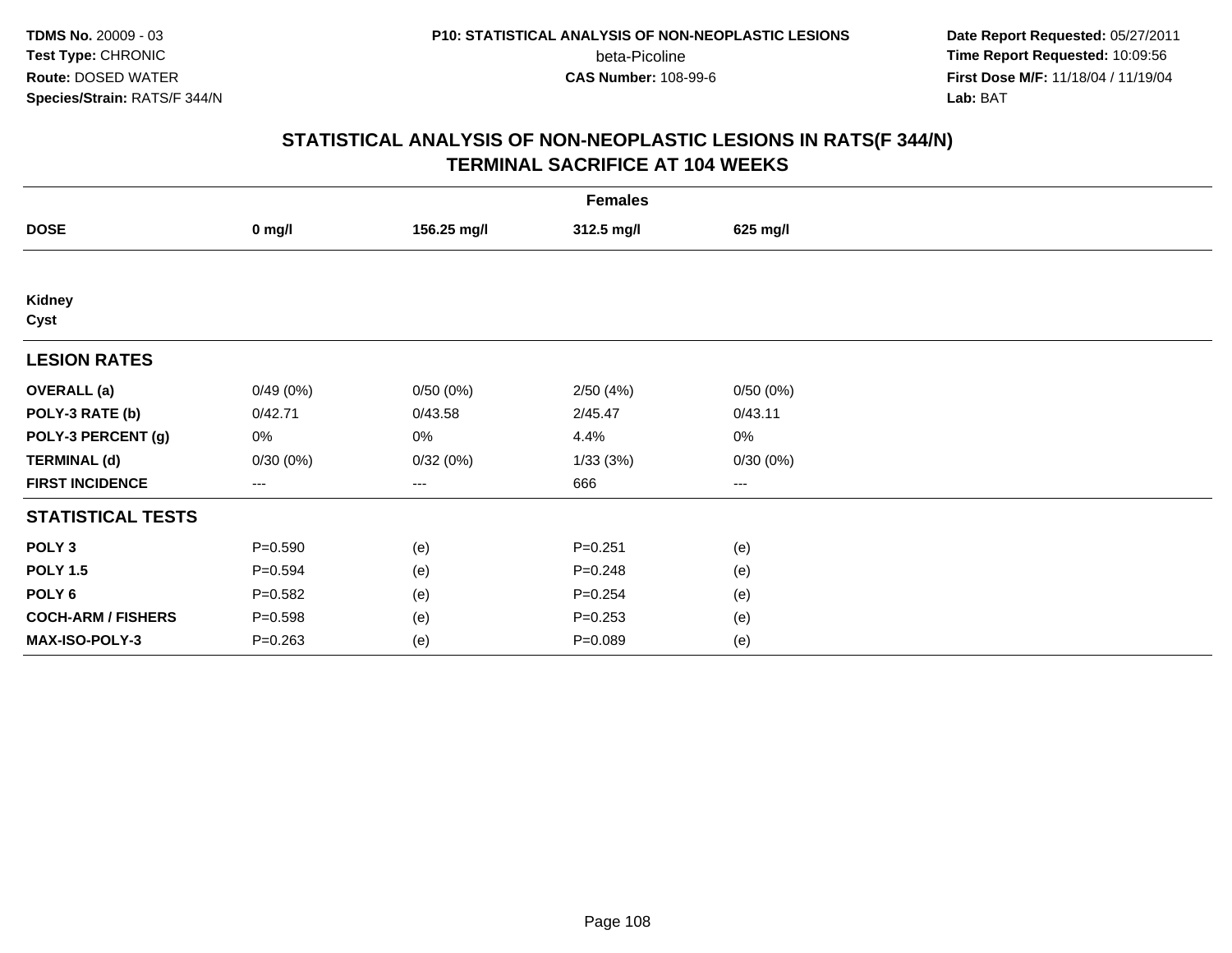**Date Report Requested:** 05/27/2011 **Time Report Requested:** 10:09:56 **First Dose M/F:** 11/18/04 / 11/19/04<br>**Lab:** BAT **Lab:** BAT

|                           | <b>Females</b> |             |            |             |  |  |  |  |
|---------------------------|----------------|-------------|------------|-------------|--|--|--|--|
| <b>DOSE</b>               | $0$ mg/l       | 156.25 mg/l | 312.5 mg/l | 625 mg/l    |  |  |  |  |
|                           |                |             |            |             |  |  |  |  |
| Kidney<br><b>Fibrosis</b> |                |             |            |             |  |  |  |  |
| <b>LESION RATES</b>       |                |             |            |             |  |  |  |  |
| <b>OVERALL</b> (a)        | 8/49 (16%)     | 7/50 (14%)  | 8/50 (16%) | 10/50 (20%) |  |  |  |  |
| POLY-3 RATE (b)           | 8/43.68        | 7/43.58     | 8/47.35    | 10/45.10    |  |  |  |  |
| POLY-3 PERCENT (g)        | 18.3%          | 16.1%       | 16.9%      | 22.2%       |  |  |  |  |
| <b>TERMINAL (d)</b>       | 5/30 (17%)     | 7/32 (22%)  | 2/33(6%)   | 5/30 (17%)  |  |  |  |  |
| <b>FIRST INCIDENCE</b>    | 579            | 727 (T)     | 526        | 515         |  |  |  |  |
| <b>STATISTICAL TESTS</b>  |                |             |            |             |  |  |  |  |
| POLY <sub>3</sub>         | $P = 0.326$    | P=0.502N    | P=0.539N   | $P=0.426$   |  |  |  |  |
| <b>POLY 1.5</b>           | $P = 0.318$    | P=0.493N    | P=0.558N   | $P = 0.423$ |  |  |  |  |
| POLY 6                    | $P = 0.333$    | P=0.517N    | P=0.519N   | $P=0.426$   |  |  |  |  |
| <b>COCH-ARM / FISHERS</b> | $P = 0.305$    | P=0.483N    | P=0.590N   | $P = 0.416$ |  |  |  |  |
| <b>MAX-ISO-POLY-3</b>     | $P = 0.436$    | P=0.389N    | P=0.431N   | $P=0.327$   |  |  |  |  |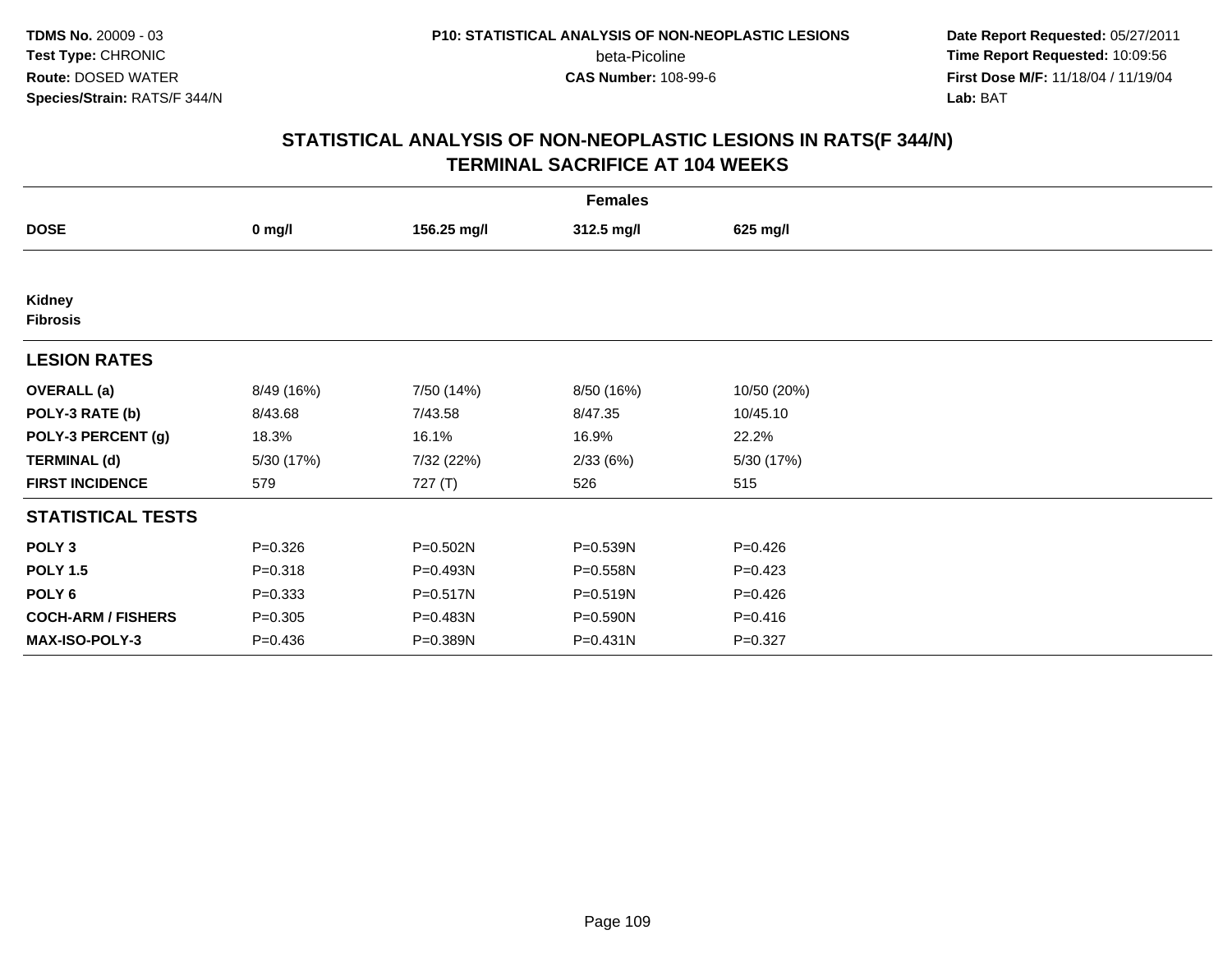**Date Report Requested:** 05/27/2011 **Time Report Requested:** 10:09:56 **First Dose M/F:** 11/18/04 / 11/19/04<br>**Lab:** BAT **Lab:** BAT

| <b>Females</b>            |              |             |              |            |  |  |  |
|---------------------------|--------------|-------------|--------------|------------|--|--|--|
| <b>DOSE</b>               | $0$ mg/l     | 156.25 mg/l | 312.5 mg/l   | 625 mg/l   |  |  |  |
|                           |              |             |              |            |  |  |  |
| Kidney<br><b>Infarct</b>  |              |             |              |            |  |  |  |
| <b>LESION RATES</b>       |              |             |              |            |  |  |  |
| <b>OVERALL</b> (a)        | 7/49 (14%)   | 8/50 (16%)  | 4/50 (8%)    | 5/50 (10%) |  |  |  |
| POLY-3 RATE (b)           | 7/43.58      | 8/43.88     | 4/45.86      | 5/43.75    |  |  |  |
| POLY-3 PERCENT (g)        | 16.1%        | 18.2%       | 8.7%         | 11.4%      |  |  |  |
| <b>TERMINAL (d)</b>       | 5/30 (17%)   | 7/32 (22%)  | 3/33(9%)     | 4/30 (13%) |  |  |  |
| <b>FIRST INCIDENCE</b>    | 579          | 645         | 526          | 515        |  |  |  |
| <b>STATISTICAL TESTS</b>  |              |             |              |            |  |  |  |
| POLY <sub>3</sub>         | P=0.223N     | $P = 0.506$ | $P = 0.231N$ | P=0.375N   |  |  |  |
| <b>POLY 1.5</b>           | $P = 0.221N$ | $P = 0.511$ | P=0.238N     | P=0.369N   |  |  |  |
| POLY 6                    | P=0.229N     | $P = 0.498$ | P=0.229N     | P=0.388N   |  |  |  |
| <b>COCH-ARM / FISHERS</b> | P=0.221N     | $P = 0.517$ | $P = 0.251N$ | P=0.365N   |  |  |  |
| MAX-ISO-POLY-3            | P=0.270N     | $P = 0.393$ | $P = 0.150N$ | P=0.266N   |  |  |  |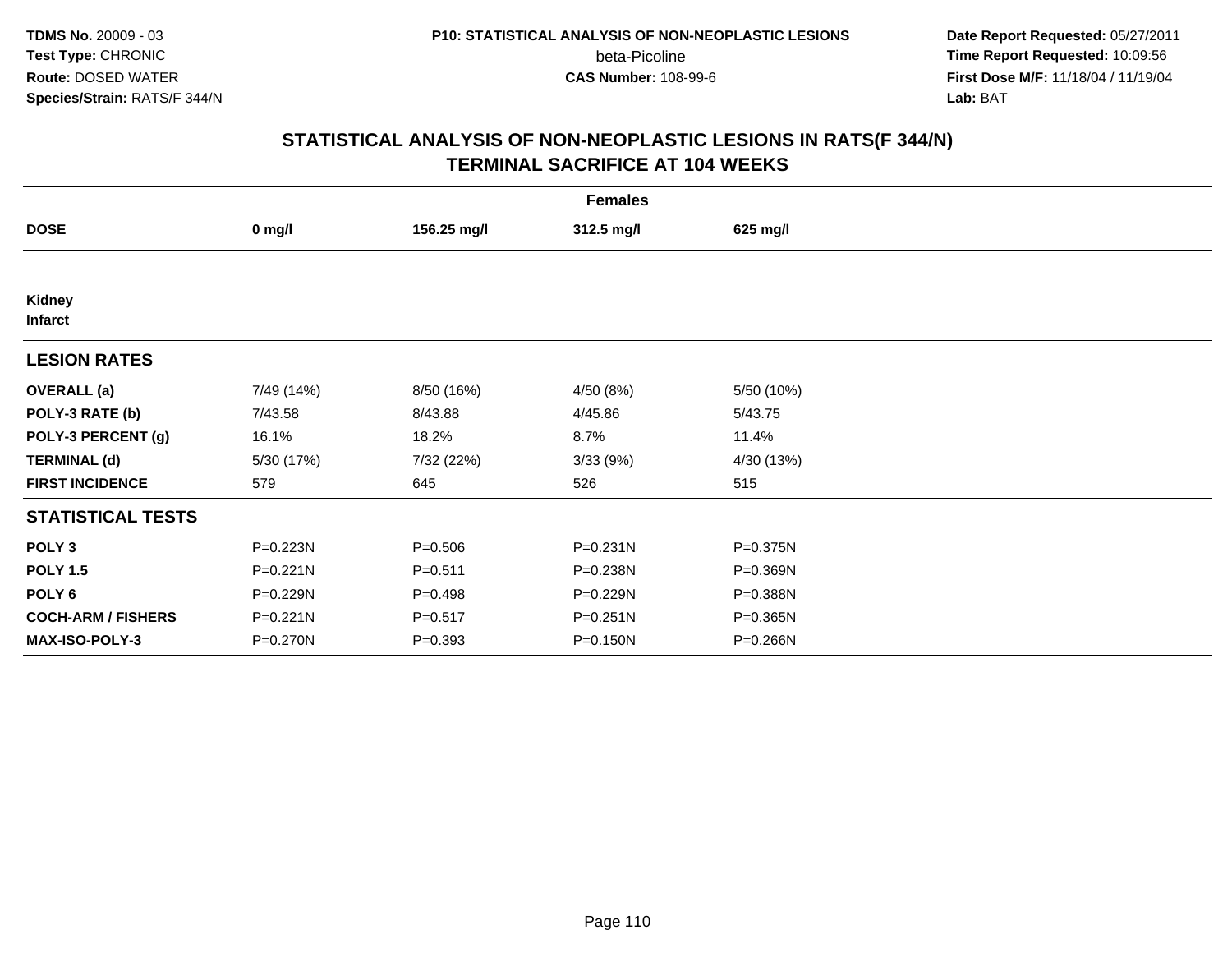**Date Report Requested:** 05/27/2011 **Time Report Requested:** 10:09:56 **First Dose M/F:** 11/18/04 / 11/19/04<br>**Lab:** BAT **Lab:** BAT

|                                 | <b>Females</b> |             |                        |             |  |  |  |  |
|---------------------------------|----------------|-------------|------------------------|-------------|--|--|--|--|
| <b>DOSE</b>                     | $0$ mg/l       | 156.25 mg/l | 312.5 mg/l             | 625 mg/l    |  |  |  |  |
|                                 |                |             |                        |             |  |  |  |  |
| Kidney<br><b>Mineralization</b> |                |             |                        |             |  |  |  |  |
| <b>LESION RATES</b>             |                |             |                        |             |  |  |  |  |
| <b>OVERALL</b> (a)              | 0/49(0%)       | 0/50(0%)    | 0/50(0%)               | 2/50(4%)    |  |  |  |  |
| POLY-3 RATE (b)                 | 0/42.71        | 0/43.58     | 0/45.24                | 2/43.71     |  |  |  |  |
| POLY-3 PERCENT (g)              | 0%             | 0%          | 0%                     | 4.6%        |  |  |  |  |
| <b>TERMINAL (d)</b>             | 0/30(0%)       | 0/32(0%)    | 0/33(0%)               | 0/30(0%)    |  |  |  |  |
| <b>FIRST INCIDENCE</b>          | $---$          | ---         | $\qquad \qquad \cdots$ | 598         |  |  |  |  |
| <b>STATISTICAL TESTS</b>        |                |             |                        |             |  |  |  |  |
| POLY <sub>3</sub>               | P=0.046*       | (e)         | (e)                    | $P = 0.242$ |  |  |  |  |
| <b>POLY 1.5</b>                 | P=0.046*       | (e)         | (e)                    | $P = 0.242$ |  |  |  |  |
| POLY <sub>6</sub>               | P=0.046*       | (e)         | (e)                    | $P = 0.242$ |  |  |  |  |
| <b>COCH-ARM / FISHERS</b>       | P=0.047*       | (e)         | (e)                    | $P=0.253$   |  |  |  |  |
| MAX-ISO-POLY-3                  | P=0.035*       | (e)         | (e)                    | $P = 0.080$ |  |  |  |  |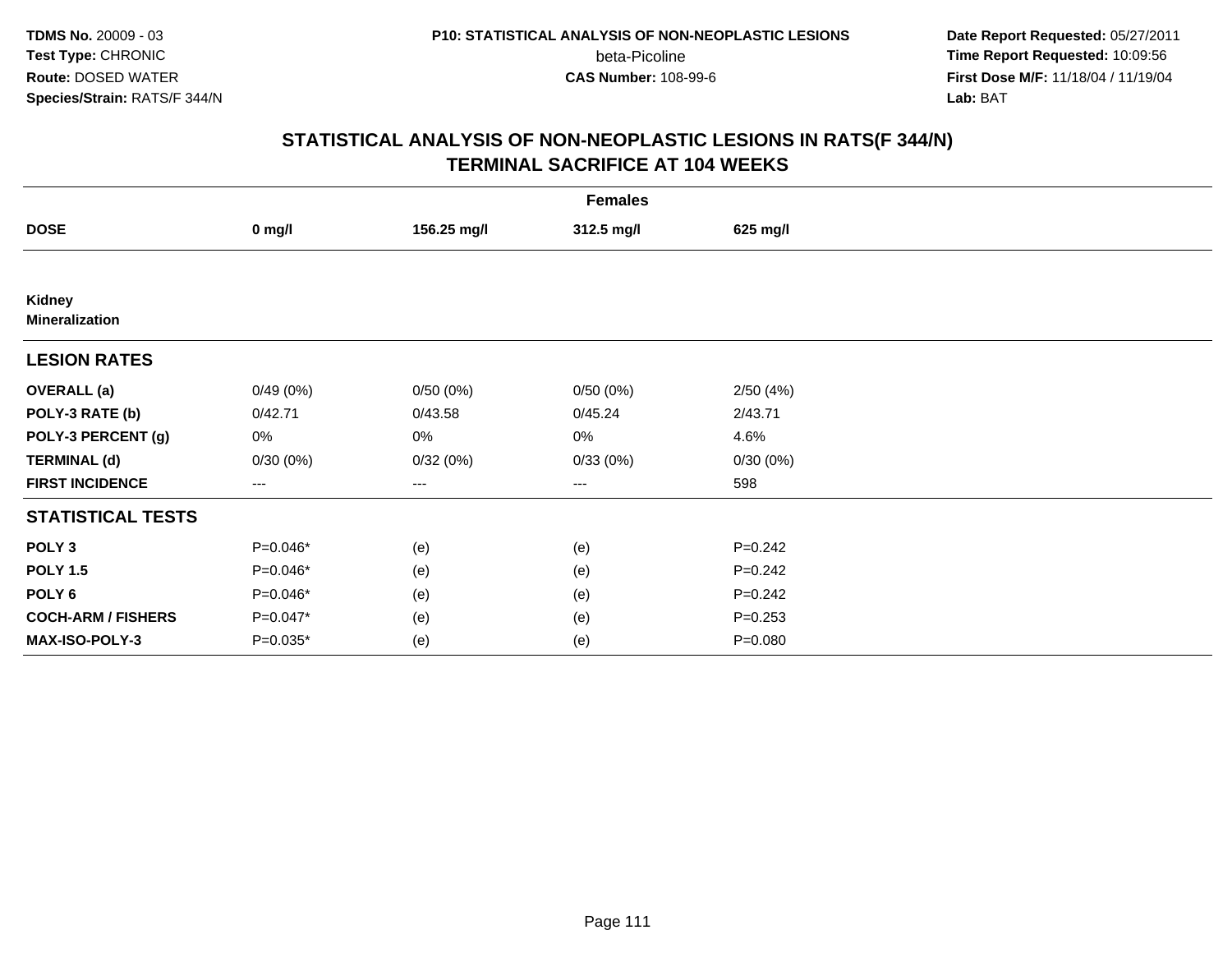**Date Report Requested:** 05/27/2011 **Time Report Requested:** 10:09:56 **First Dose M/F:** 11/18/04 / 11/19/04<br>**Lab:** BAT **Lab:** BAT

|                           | <b>Females</b> |              |              |              |  |  |  |  |
|---------------------------|----------------|--------------|--------------|--------------|--|--|--|--|
| <b>DOSE</b>               | $0$ mg/l       | 156.25 mg/l  | 312.5 mg/l   | 625 mg/l     |  |  |  |  |
|                           |                |              |              |              |  |  |  |  |
| Kidney<br>Nephropathy     |                |              |              |              |  |  |  |  |
| <b>LESION RATES</b>       |                |              |              |              |  |  |  |  |
| <b>OVERALL</b> (a)        | 47/49 (96%)    | 50/50 (100%) | 48/50 (96%)  | 50/50 (100%) |  |  |  |  |
| POLY-3 RATE (b)           | 47/48.18       | 50/50.00     | 48/49.90     | 50/50.00     |  |  |  |  |
| POLY-3 PERCENT (g)        | 97.5%          | 100%         | 96.2%        | 100%         |  |  |  |  |
| <b>TERMINAL (d)</b>       | 30/30 (100%)   | 32/32 (100%) | 32/33 (97%)  | 30/30 (100%) |  |  |  |  |
| <b>FIRST INCIDENCE</b>    | 488            | 474          | 526          | 474          |  |  |  |  |
| <b>STATISTICAL TESTS</b>  |                |              |              |              |  |  |  |  |
| POLY <sub>3</sub>         | $P=0.397$      | $P = 0.416$  | P=0.582N     | $P = 0.416$  |  |  |  |  |
| <b>POLY 1.5</b>           | $P = 0.333$    | $P=0.327$    | P=0.627N     | $P=0.327$    |  |  |  |  |
| POLY <sub>6</sub>         | $P=0.459$      | $P = 0.517$  | P=0.549N     | $P = 0.517$  |  |  |  |  |
| <b>COCH-ARM / FISHERS</b> | $P = 0.243$    | $P=0.242$    | $P = 0.684$  | $P=0.242$    |  |  |  |  |
| MAX-ISO-POLY-3            | $P=0.246$      | $P = 0.109$  | $P = 0.345N$ | $P = 0.109$  |  |  |  |  |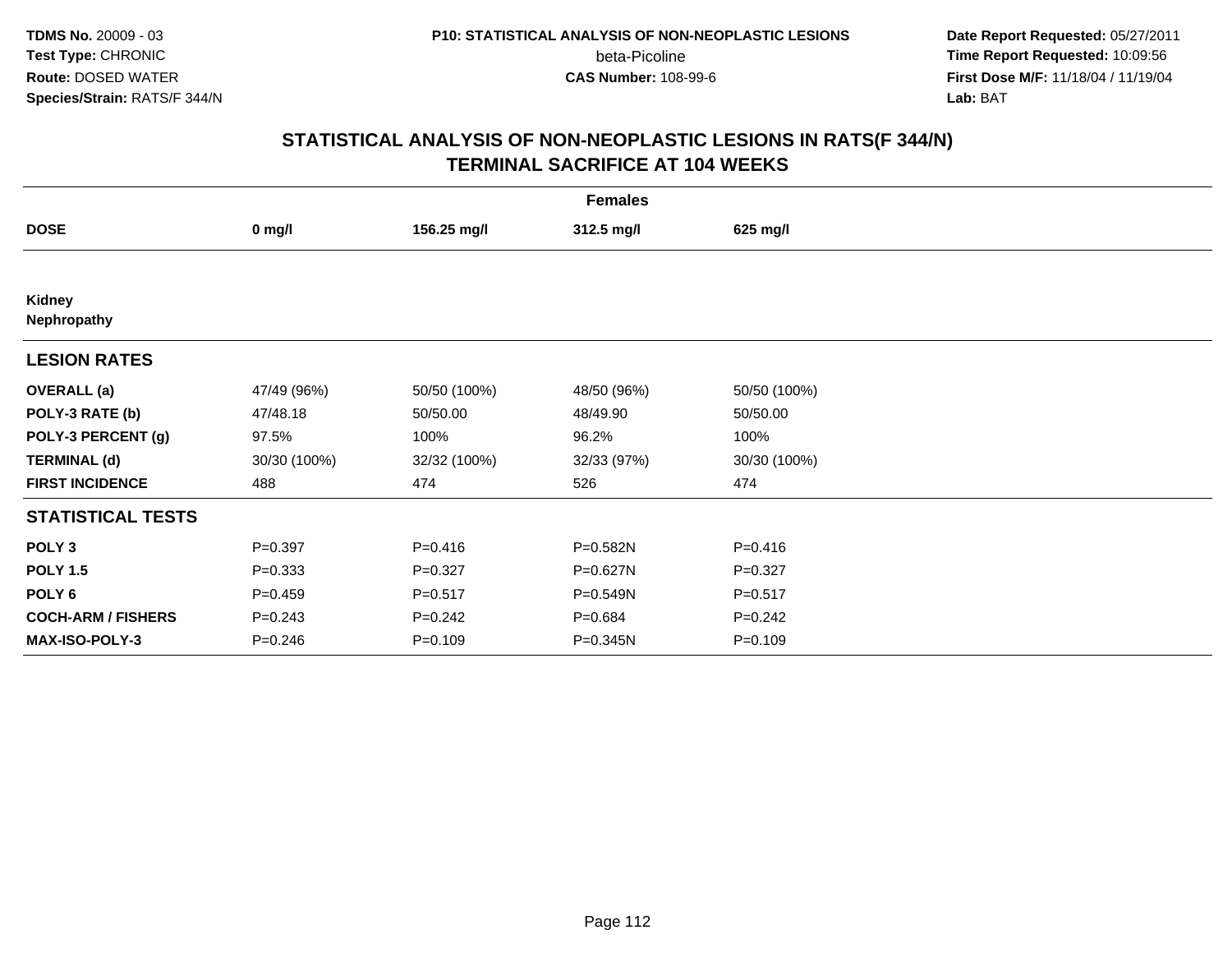**Date Report Requested:** 05/27/2011 **Time Report Requested:** 10:09:56 **First Dose M/F:** 11/18/04 / 11/19/04<br>**Lab:** BAT **Lab:** BAT

| <b>Females</b>                |             |             |             |             |  |  |  |
|-------------------------------|-------------|-------------|-------------|-------------|--|--|--|
| <b>DOSE</b>                   | $0$ mg/l    | 156.25 mg/l | 312.5 mg/l  | 625 mg/l    |  |  |  |
|                               |             |             |             |             |  |  |  |
| Kidney: Papilla<br>Hemorrhage |             |             |             |             |  |  |  |
| <b>LESION RATES</b>           |             |             |             |             |  |  |  |
| <b>OVERALL</b> (a)            | 1/49(2%)    | 0/50(0%)    | 5/50 (10%)  | 1/50(2%)    |  |  |  |
| POLY-3 RATE (b)               | 1/42.71     | 0/43.58     | 5/46.06     | 1/43.11     |  |  |  |
| POLY-3 PERCENT (g)            | 2.3%        | 0%          | 10.9%       | 2.3%        |  |  |  |
| <b>TERMINAL (d)</b>           | 1/30(3%)    | 0/32(0%)    | 3/33(9%)    | 1/30(3%)    |  |  |  |
| <b>FIRST INCIDENCE</b>        | 727(T)      | $---$       | 526         | 727 (T)     |  |  |  |
| <b>STATISTICAL TESTS</b>      |             |             |             |             |  |  |  |
| POLY <sub>3</sub>             | $P = 0.417$ | P=0.496N    | $P = 0.119$ | P=0.759N    |  |  |  |
| <b>POLY 1.5</b>               | $P=0.423$   | P=0.496N    | $P = 0.115$ | P=0.757N    |  |  |  |
| POLY <sub>6</sub>             | $P=0.407$   | P=0.496N    | $P = 0.124$ | $P = 0.760$ |  |  |  |
| <b>COCH-ARM / FISHERS</b>     | $P=0.429$   | P=0.495N    | $P = 0.107$ | P=0.747N    |  |  |  |
| <b>MAX-ISO-POLY-3</b>         | $P = 0.147$ | P=0.157N    | $P = 0.060$ | P=0.496N    |  |  |  |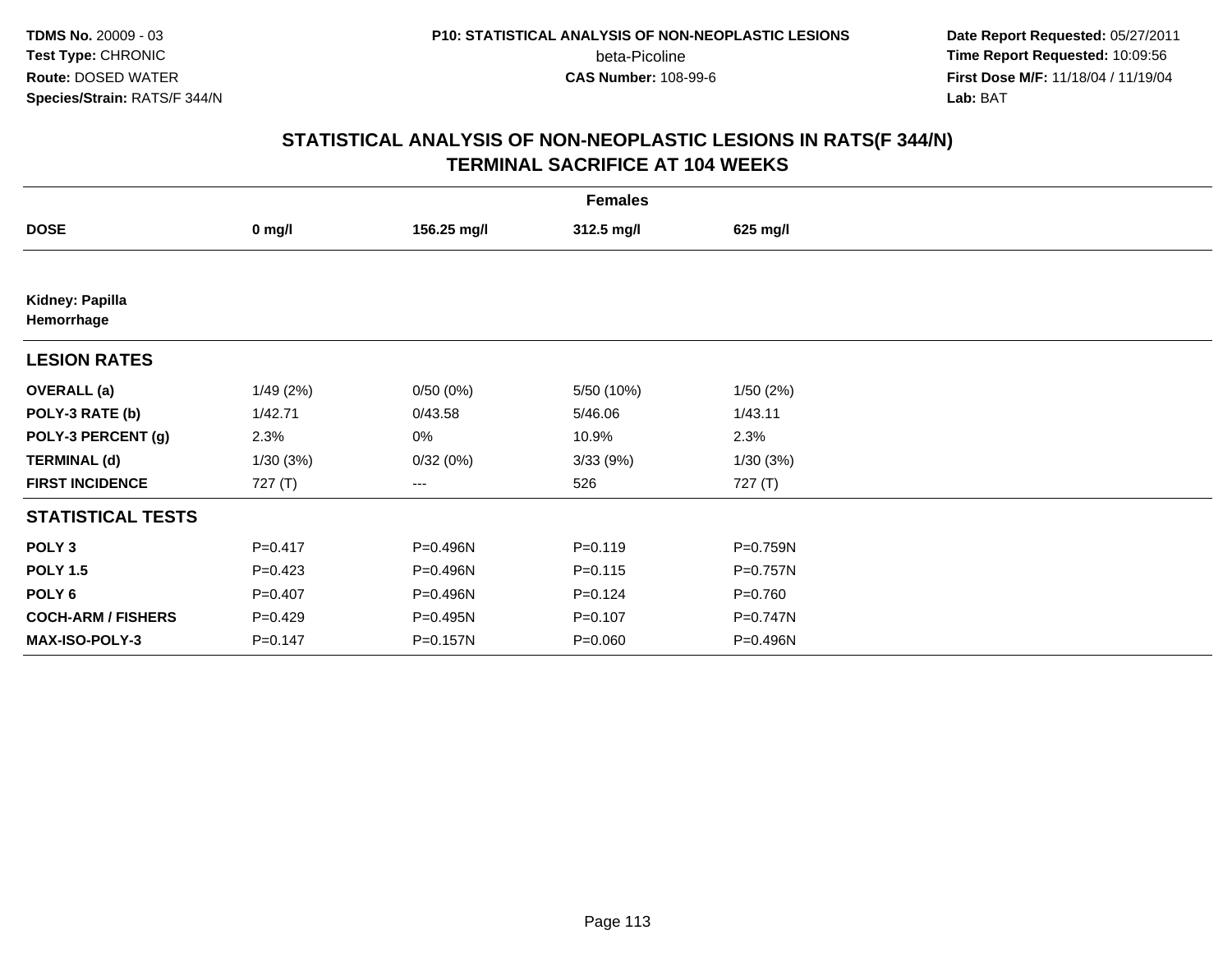**Date Report Requested:** 05/27/2011 **Time Report Requested:** 10:09:56 **First Dose M/F:** 11/18/04 / 11/19/04<br>**Lab:** BAT **Lab:** BAT

|                                                      | <b>Females</b> |             |            |             |  |  |  |  |
|------------------------------------------------------|----------------|-------------|------------|-------------|--|--|--|--|
| <b>DOSE</b>                                          | $0$ mg/l       | 156.25 mg/l | 312.5 mg/l | 625 mg/l    |  |  |  |  |
|                                                      |                |             |            |             |  |  |  |  |
| <b>Kidney: Pelvis</b><br><b>Inflammation Chronic</b> |                |             |            |             |  |  |  |  |
| <b>LESION RATES</b>                                  |                |             |            |             |  |  |  |  |
| <b>OVERALL (a)</b>                                   | 8/49 (16%)     | 9/50 (18%)  | 8/50 (16%) | 10/50 (20%) |  |  |  |  |
| POLY-3 RATE (b)                                      | 8/43.58        | 9/43.97     | 8/47.20    | 10/45.10    |  |  |  |  |
| POLY-3 PERCENT (g)                                   | 18.4%          | 20.5%       | 17%        | 22.2%       |  |  |  |  |
| <b>TERMINAL (d)</b>                                  | 6/30 (20%)     | 7/32 (22%)  | 3/33(9%)   | 5/30 (17%)  |  |  |  |  |
| <b>FIRST INCIDENCE</b>                               | 579            | 645         | 526        | 515         |  |  |  |  |
| <b>STATISTICAL TESTS</b>                             |                |             |            |             |  |  |  |  |
| POLY <sub>3</sub>                                    | $P = 0.401$    | $P = 0.508$ | P=0.539N   | $P=0.428$   |  |  |  |  |
| <b>POLY 1.5</b>                                      | $P=0.393$      | $P = 0.513$ | P=0.559N   | $P=0.424$   |  |  |  |  |
| POLY 6                                               | $P=0.409$      | $P = 0.502$ | P=0.520N   | $P = 0.431$ |  |  |  |  |
| <b>COCH-ARM / FISHERS</b>                            | $P = 0.379$    | $P = 0.518$ | P=0.590N   | $P = 0.416$ |  |  |  |  |
| <b>MAX-ISO-POLY-3</b>                                | $P = 0.522$    | $P = 0.399$ | P=0.431N   | $P=0.329$   |  |  |  |  |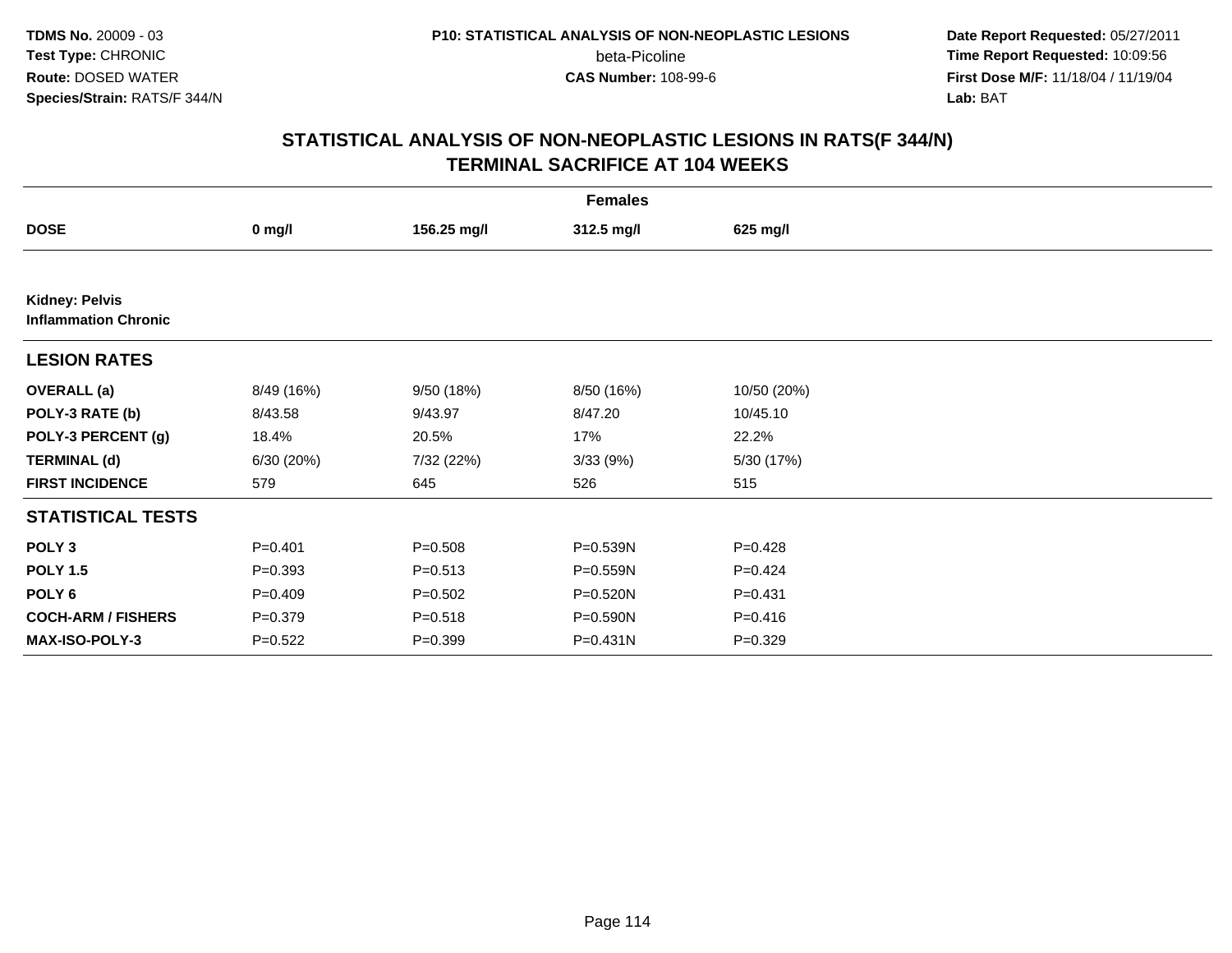**Date Report Requested:** 05/27/2011 **Time Report Requested:** 10:09:56 **First Dose M/F:** 11/18/04 / 11/19/04<br>**Lab:** BAT **Lab:** BAT

|                           | <b>Females</b>    |             |             |                     |  |  |  |  |
|---------------------------|-------------------|-------------|-------------|---------------------|--|--|--|--|
| <b>DOSE</b>               | $0$ mg/l          | 156.25 mg/l | 312.5 mg/l  | 625 mg/l            |  |  |  |  |
|                           |                   |             |             |                     |  |  |  |  |
| Liver<br>Angiectasis      |                   |             |             |                     |  |  |  |  |
| <b>LESION RATES</b>       |                   |             |             |                     |  |  |  |  |
| <b>OVERALL</b> (a)        | 0/50(0%)          | 3/50(6%)    | 1/50(2%)    | 0/50(0%)            |  |  |  |  |
| POLY-3 RATE (b)           | 0/43.67           | 3/43.58     | 1/45.24     | 0/43.11             |  |  |  |  |
| POLY-3 PERCENT (g)        | 0%                | 6.9%        | 2.2%        | $0\%$               |  |  |  |  |
| <b>TERMINAL (d)</b>       | 0/30(0%)          | 3/32 (9%)   | 1/33(3%)    | 0/30(0%)            |  |  |  |  |
| <b>FIRST INCIDENCE</b>    | $\qquad \qquad -$ | 727 (T)     | 727 (T)     | $\qquad \qquad - -$ |  |  |  |  |
| <b>STATISTICAL TESTS</b>  |                   |             |             |                     |  |  |  |  |
| POLY <sub>3</sub>         | P=0.368N          | $P = 0.118$ | $P = 0.507$ | (e)                 |  |  |  |  |
| <b>POLY 1.5</b>           | P=0.366N          | $P = 0.119$ | $P = 0.505$ | (e)                 |  |  |  |  |
| POLY <sub>6</sub>         | P=0.373N          | $P = 0.117$ | $P = 0.509$ | (e)                 |  |  |  |  |
| <b>COCH-ARM / FISHERS</b> | P=0.366N          | $P = 0.121$ | $P = 0.500$ | (e)                 |  |  |  |  |
| <b>MAX-ISO-POLY-3</b>     | P=0.230N          | P=0.038*    | $P = 0.167$ | (e)                 |  |  |  |  |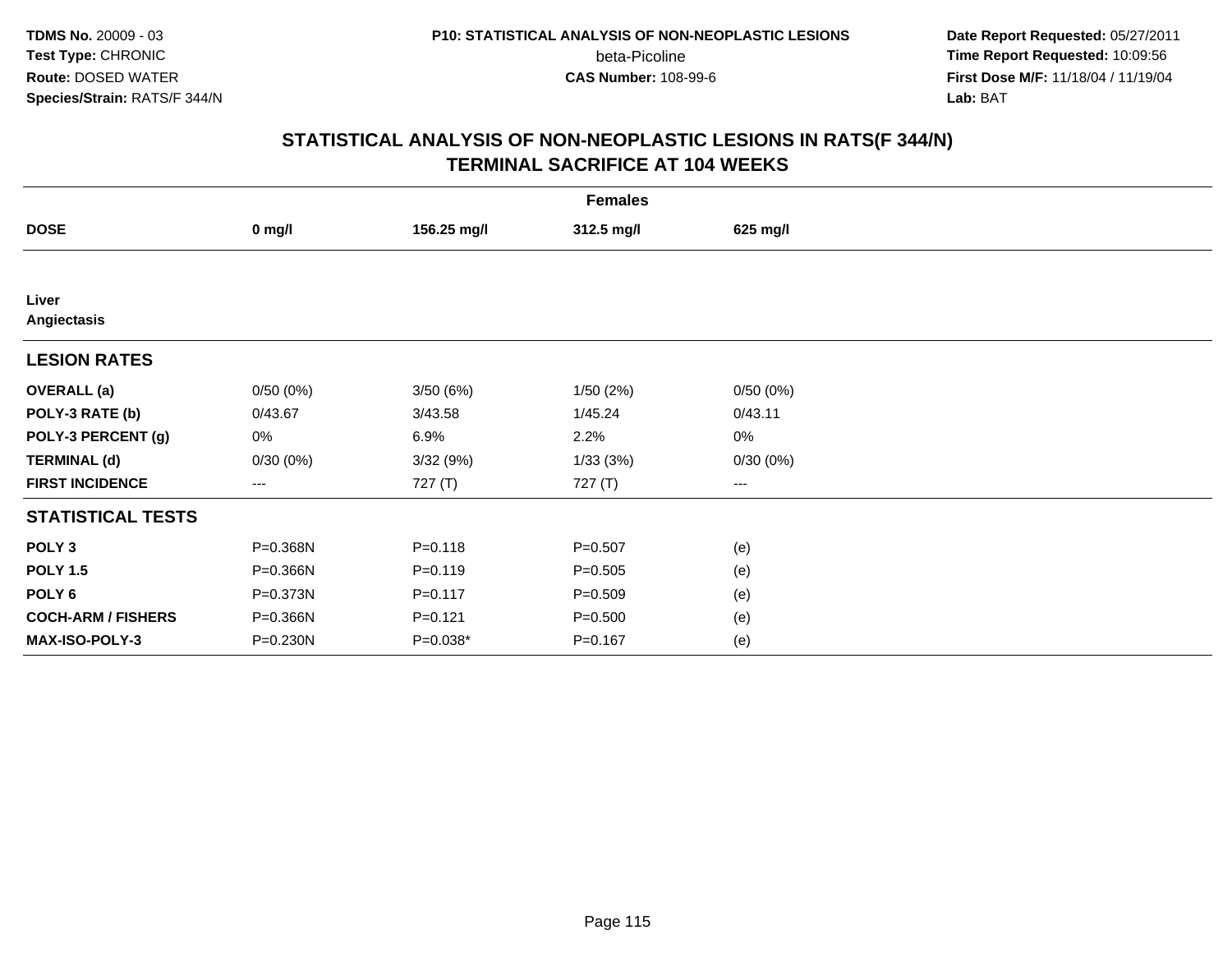**Date Report Requested:** 05/27/2011 **Time Report Requested:** 10:09:56 **First Dose M/F:** 11/18/04 / 11/19/04<br>**Lab:** BAT **Lab:** BAT

|                                  | <b>Females</b> |             |              |              |  |  |  |  |
|----------------------------------|----------------|-------------|--------------|--------------|--|--|--|--|
| <b>DOSE</b>                      | $0$ mg/l       | 156.25 mg/l | 312.5 mg/l   | 625 mg/l     |  |  |  |  |
|                                  |                |             |              |              |  |  |  |  |
| Liver<br><b>Basophilic Focus</b> |                |             |              |              |  |  |  |  |
| <b>LESION RATES</b>              |                |             |              |              |  |  |  |  |
| <b>OVERALL</b> (a)               | 37/50 (74%)    | 41/50 (82%) | 46/50 (92%)  | 45/50 (90%)  |  |  |  |  |
| POLY-3 RATE (b)                  | 37/46.73       | 41/48.07    | 46/49.11     | 45/47.84     |  |  |  |  |
| POLY-3 PERCENT (g)               | 79.2%          | 85.3%       | 93.7%        | 94.1%        |  |  |  |  |
| <b>TERMINAL (d)</b>              | 27/30 (90%)    | 31/32 (97%) | 33/33 (100%) | 30/30 (100%) |  |  |  |  |
| <b>FIRST INCIDENCE</b>           | 488            | 488         | 527          | 474          |  |  |  |  |
| <b>STATISTICAL TESTS</b>         |                |             |              |              |  |  |  |  |
| POLY <sub>3</sub>                | P=0.008**      | $P = 0.294$ | P=0.026*     | P=0.020*     |  |  |  |  |
| <b>POLY 1.5</b>                  | $P=0.011*$     | $P = 0.268$ | P=0.020*     | $P=0.024*$   |  |  |  |  |
| POLY 6                           | P=0.006**      | $P = 0.323$ | P=0.039*     | P=0.016*     |  |  |  |  |
| <b>COCH-ARM / FISHERS</b>        | $P=0.016*$     | $P = 0.235$ | P=0.016*     | $P=0.033*$   |  |  |  |  |
| <b>MAX-ISO-POLY-3</b>            | $P=0.012*$     | $P = 0.208$ | $P=0.013*$   | $P=0.009**$  |  |  |  |  |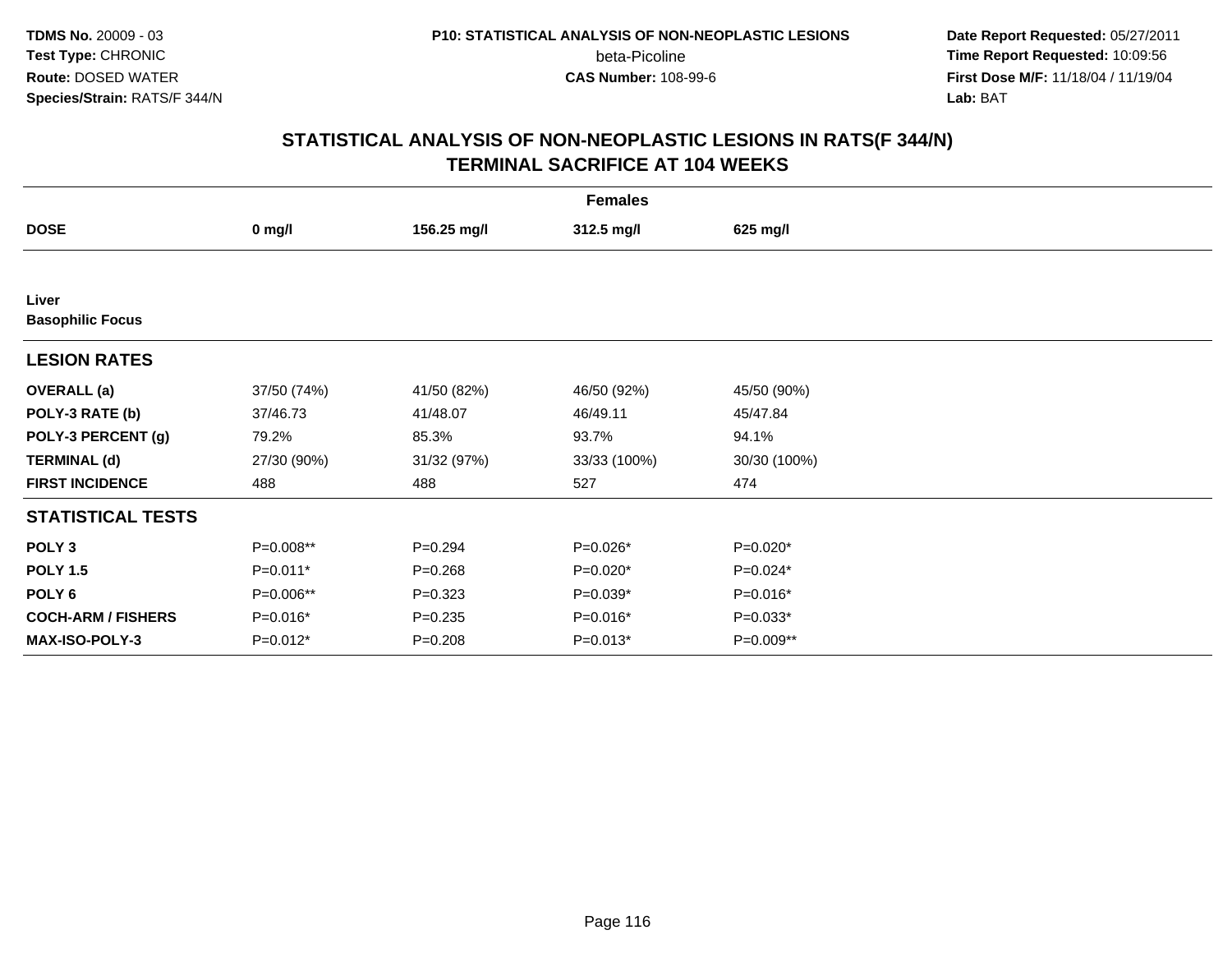**Date Report Requested:** 05/27/2011 **Time Report Requested:** 10:09:56 **First Dose M/F:** 11/18/04 / 11/19/04<br>**Lab:** BAT **Lab:** BAT

| <b>Females</b>                   |             |             |             |             |  |  |
|----------------------------------|-------------|-------------|-------------|-------------|--|--|
| <b>DOSE</b>                      | $0$ mg/l    | 156.25 mg/l | 312.5 mg/l  | 625 mg/l    |  |  |
|                                  |             |             |             |             |  |  |
| Liver<br><b>Clear Cell Focus</b> |             |             |             |             |  |  |
| <b>LESION RATES</b>              |             |             |             |             |  |  |
| <b>OVERALL</b> (a)               | 10/50 (20%) | 12/50 (24%) | 12/50 (24%) | 10/50 (20%) |  |  |
| POLY-3 RATE (b)                  | 10/43.90    | 12/43.97    | 12/45.79    | 10/43.11    |  |  |
| POLY-3 PERCENT (g)               | 22.8%       | 27.3%       | 26.2%       | 23.2%       |  |  |
| <b>TERMINAL (d)</b>              | 8/30 (27%)  | 9/32 (28%)  | 10/33 (30%) | 10/30 (33%) |  |  |
| <b>FIRST INCIDENCE</b>           | 682         | 670         | 642         | 727 (T)     |  |  |
| <b>STATISTICAL TESTS</b>         |             |             |             |             |  |  |
| POLY <sub>3</sub>                | P=0.516N    | $P=0.404$   | $P = 0.448$ | $P = 0.583$ |  |  |
| <b>POLY 1.5</b>                  | P=0.507N    | $P = 0.405$ | $P=0.432$   | $P = 0.591$ |  |  |
| POLY 6                           | P=0.536N    | $P=0.404$   | $P = 0.461$ | $P = 0.565$ |  |  |
| <b>COCH-ARM / FISHERS</b>        | P=0.500N    | $P = 0.405$ | $P = 0.405$ | P=0.598N    |  |  |
| MAX-ISO-POLY-3                   | $P = 0.599$ | $P = 0.313$ | $P = 0.355$ | $P = 0.481$ |  |  |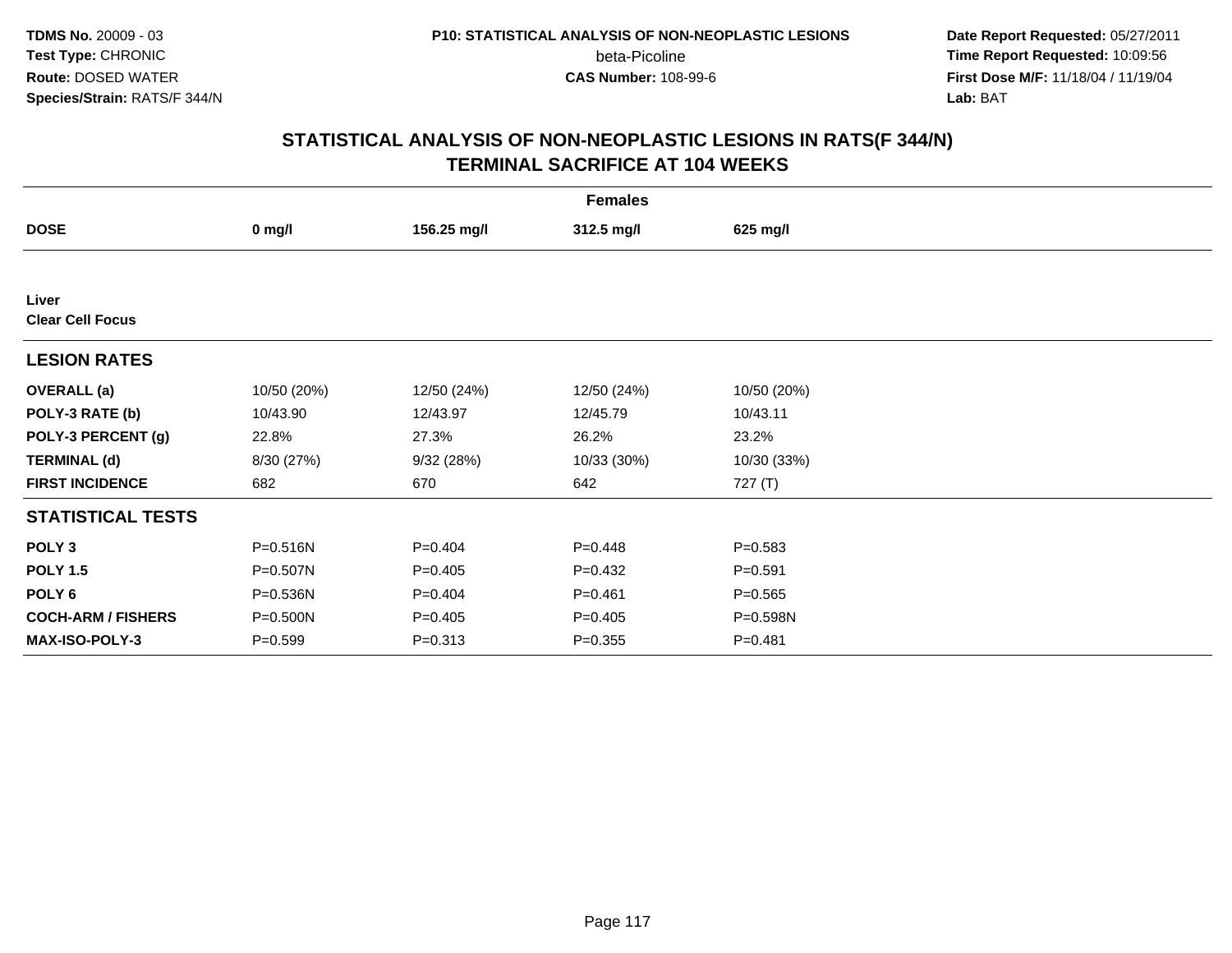**TDMS No.** 20009 - 03**Test Type:** CHRONIC**Route:** DOSED WATER**Species/Strain:** RATS/F 344/N

beta-Picoline<br>CAS Number: 108-99-6

 **Date Report Requested:** 05/27/2011 **Time Report Requested:** 10:09:56 **First Dose M/F:** 11/18/04 / 11/19/04<br>**Lab:** BAT **Lab:** BAT

| <b>Females</b>                      |          |             |                        |                        |  |  |
|-------------------------------------|----------|-------------|------------------------|------------------------|--|--|
| <b>DOSE</b>                         | $0$ mg/l | 156.25 mg/l | 312.5 mg/l             | 625 mg/l               |  |  |
|                                     |          |             |                        |                        |  |  |
| Liver<br><b>Degeneration Cystic</b> |          |             |                        |                        |  |  |
| <b>LESION RATES</b>                 |          |             |                        |                        |  |  |
| <b>OVERALL</b> (a)                  | 1/50(2%) | 0/50(0%)    | 0/50(0%)               | 0/50(0%)               |  |  |
| POLY-3 RATE (b)                     | 1/43.67  | 0/43.58     | 0/45.24                | 0/43.11                |  |  |
| POLY-3 PERCENT (g)                  | 2.3%     | 0%          | 0%                     | $0\%$                  |  |  |
| <b>TERMINAL (d)</b>                 | 1/30(3%) | 0/32(0%)    | 0/33(0%)               | 0/30(0%)               |  |  |
| <b>FIRST INCIDENCE</b>              | 727 (T)  | ---         | $\qquad \qquad \cdots$ | $\qquad \qquad \cdots$ |  |  |
| <b>STATISTICAL TESTS</b>            |          |             |                        |                        |  |  |
| POLY <sub>3</sub>                   | (n)      | (n)         | (n)                    | (n)                    |  |  |
| <b>POLY 1.5</b>                     | (n)      | (n)         | (n)                    | (n)                    |  |  |
| POLY <sub>6</sub>                   | (n)      | (n)         | (n)                    | (n)                    |  |  |
| <b>COCH-ARM / FISHERS</b>           | (n)      | (n)         | (n)                    | (n)                    |  |  |
| MAX-ISO-POLY-3                      | (n)      | (n)         | (n)                    | (n)                    |  |  |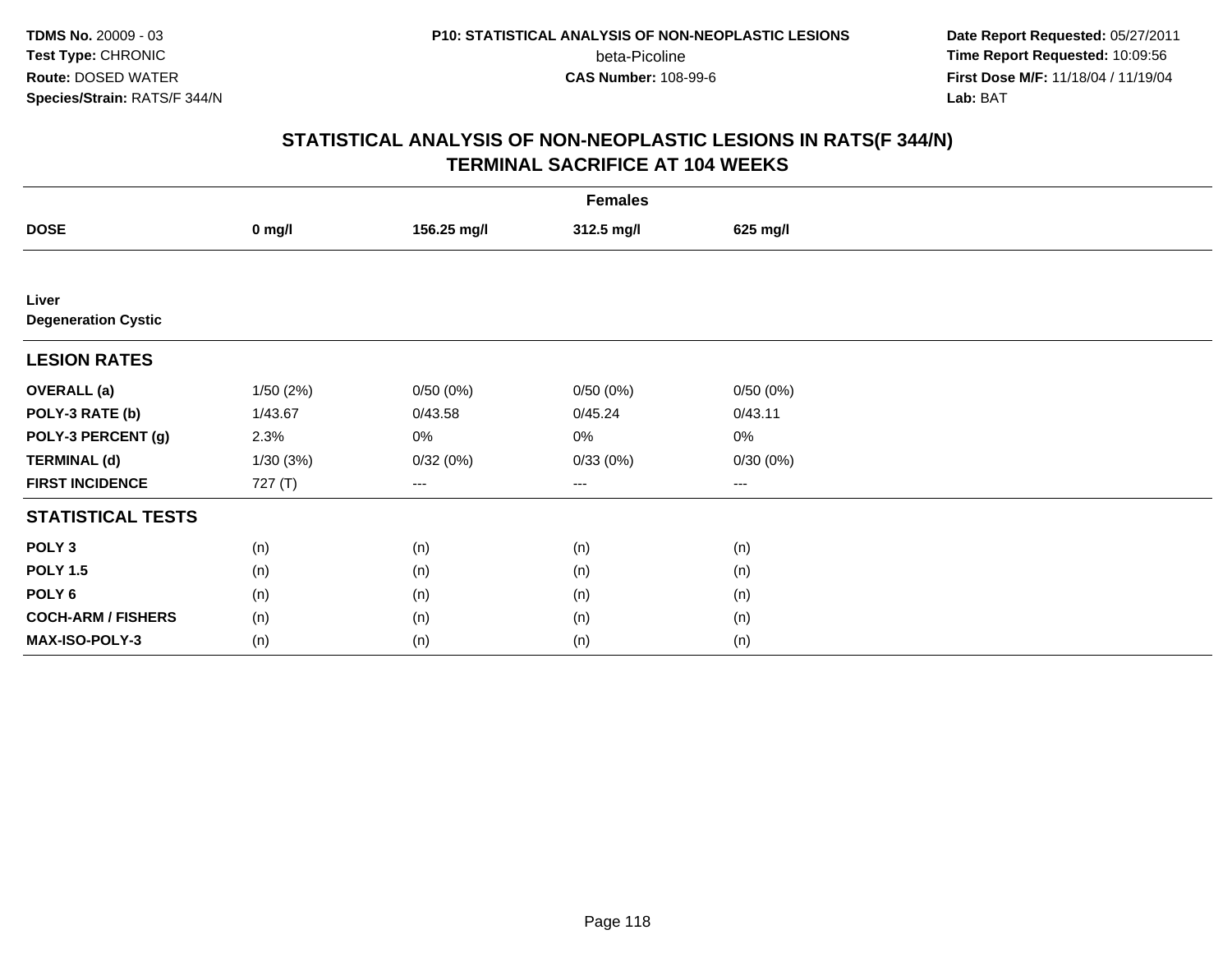**Date Report Requested:** 05/27/2011 **Time Report Requested:** 10:09:56 **First Dose M/F:** 11/18/04 / 11/19/04<br>**Lab:** BAT **Lab:** BAT

| <b>Females</b>                     |             |             |             |             |  |  |  |
|------------------------------------|-------------|-------------|-------------|-------------|--|--|--|
| <b>DOSE</b>                        | $0$ mg/l    | 156.25 mg/l | 312.5 mg/l  | 625 mg/l    |  |  |  |
|                                    |             |             |             |             |  |  |  |
| Liver<br><b>Eosinophilic Focus</b> |             |             |             |             |  |  |  |
| <b>LESION RATES</b>                |             |             |             |             |  |  |  |
| <b>OVERALL</b> (a)                 | 12/50 (24%) | 14/50 (28%) | 12/50 (24%) | 13/50 (26%) |  |  |  |
| POLY-3 RATE (b)                    | 12/44.19    | 14/43.67    | 12/45.39    | 13/43.11    |  |  |  |
| POLY-3 PERCENT (g)                 | 27.2%       | 32.1%       | 26.4%       | 30.2%       |  |  |  |
| <b>TERMINAL (d)</b>                | 9/30 (30%)  | 13/32 (41%) | 11/33 (33%) | 13/30 (43%) |  |  |  |
| <b>FIRST INCIDENCE</b>             | 644         | 706         | 690         | 727 (T)     |  |  |  |
| <b>STATISTICAL TESTS</b>           |             |             |             |             |  |  |  |
| POLY <sub>3</sub>                  | $P = 0.488$ | $P = 0.393$ | P=0.564N    | $P = 0.471$ |  |  |  |
| <b>POLY 1.5</b>                    | $P = 0.501$ | $P=0.402$   | P=0.573N    | $P = 0.486$ |  |  |  |
| POLY <sub>6</sub>                  | $P=0.462$   | $P = 0.378$ | P=0.564N    | $P=0.442$   |  |  |  |
| <b>COCH-ARM / FISHERS</b>          | $P = 0.511$ | $P = 0.410$ | P=0.592N    | $P = 0.500$ |  |  |  |
| MAX-ISO-POLY-3                     | $P = 0.595$ | $P = 0.307$ | P=0.469N    | $P = 0.378$ |  |  |  |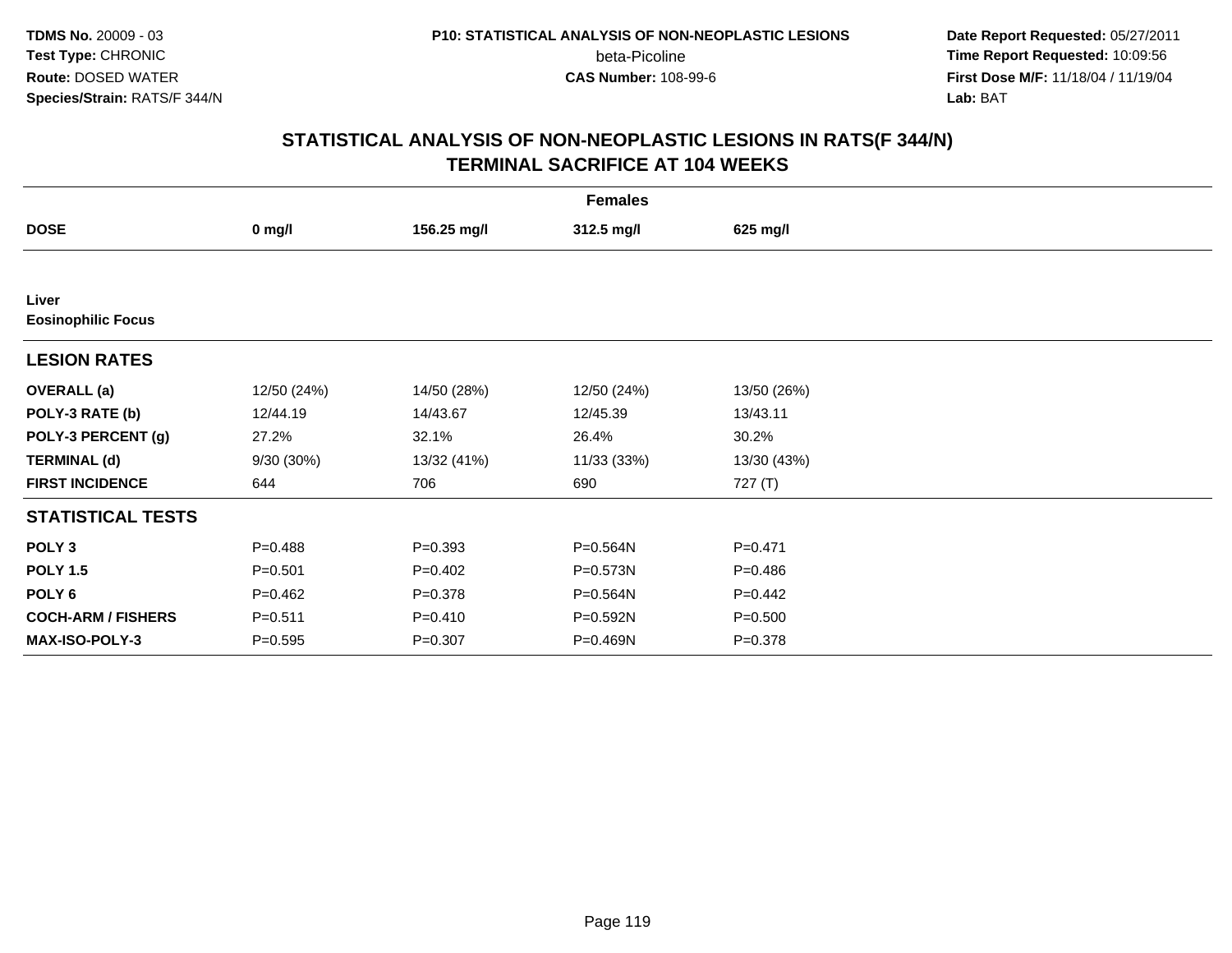**Date Report Requested:** 05/27/2011 **Time Report Requested:** 10:09:56 **First Dose M/F:** 11/18/04 / 11/19/04<br>**Lab:** BAT **Lab:** BAT

|                              | <b>Females</b> |             |              |             |  |  |  |  |
|------------------------------|----------------|-------------|--------------|-------------|--|--|--|--|
| <b>DOSE</b>                  | $0$ mg/l       | 156.25 mg/l | 312.5 mg/l   | 625 mg/l    |  |  |  |  |
|                              |                |             |              |             |  |  |  |  |
| Liver<br><b>Fatty Change</b> |                |             |              |             |  |  |  |  |
| <b>LESION RATES</b>          |                |             |              |             |  |  |  |  |
| <b>OVERALL</b> (a)           | 8/50 (16%)     | 7/50 (14%)  | 8/50 (16%)   | 11/50 (22%) |  |  |  |  |
| POLY-3 RATE (b)              | 8/44.90        | 7/45.14     | 8/46.35      | 11/44.89    |  |  |  |  |
| POLY-3 PERCENT (g)           | 17.8%          | 15.5%       | 17.3%        | 24.5%       |  |  |  |  |
| <b>TERMINAL (d)</b>          | 4/30 (13%)     | 3/32(9%)    | 3/33(9%)     | 4/30 (13%)  |  |  |  |  |
| <b>FIRST INCIDENCE</b>       | 488            | 474         | 582          | 551         |  |  |  |  |
| <b>STATISTICAL TESTS</b>     |                |             |              |             |  |  |  |  |
| POLY <sub>3</sub>            | $P = 0.203$    | P=0.496N    | $P = 0.581N$ | $P = 0.302$ |  |  |  |  |
| <b>POLY 1.5</b>              | $P = 0.204$    | P=0.497N    | P=0.591N     | $P = 0.304$ |  |  |  |  |
| POLY <sub>6</sub>            | $P = 0.202$    | P=0.494N    | P=0.572N     | $P = 0.301$ |  |  |  |  |
| <b>COCH-ARM / FISHERS</b>    | $P = 0.204$    | P=0.500N    | P=0.607N     | $P = 0.306$ |  |  |  |  |
| MAX-ISO-POLY-3               | $P = 0.277$    | P=0.384N    | $P = 0.471N$ | $P = 0.219$ |  |  |  |  |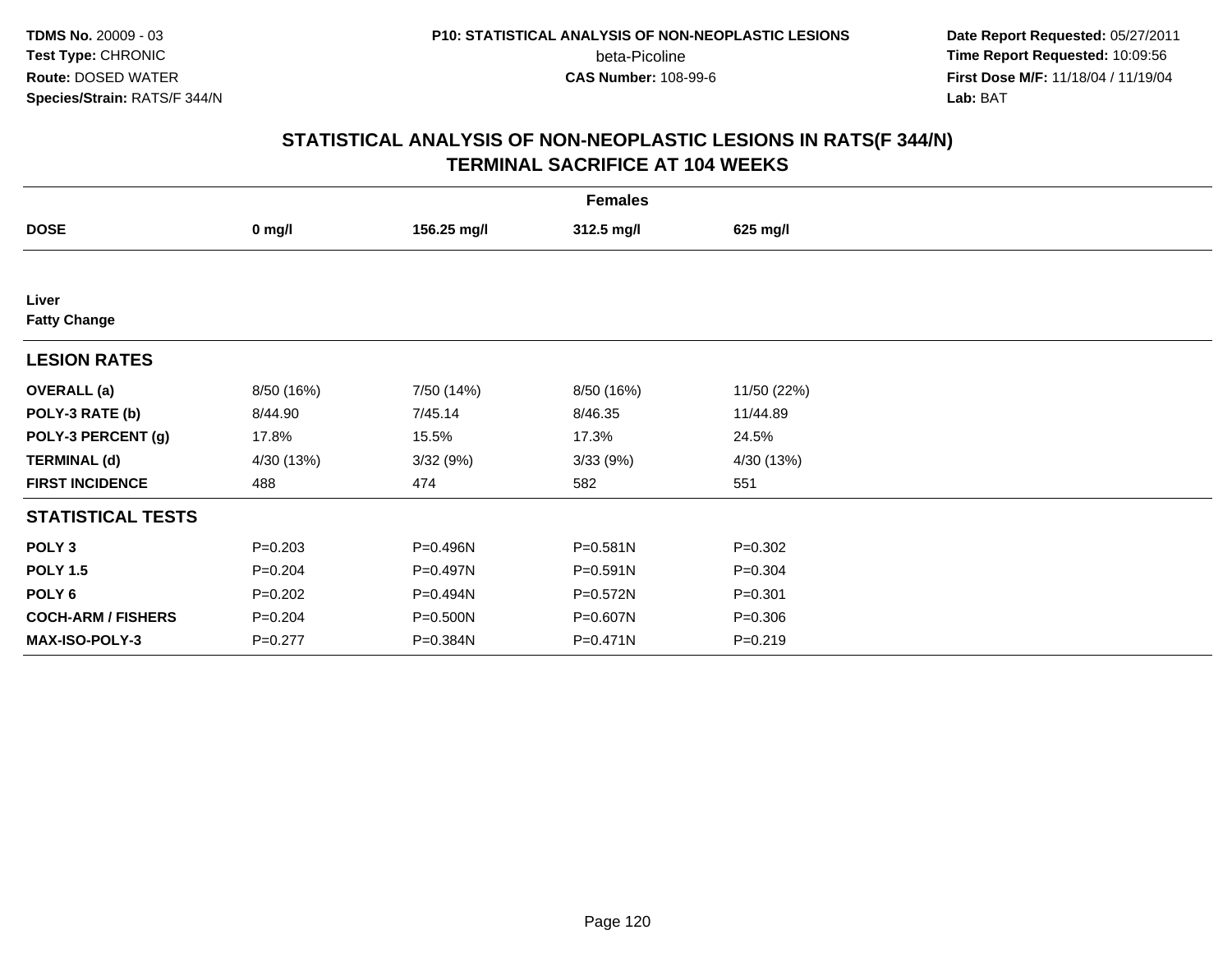**Date Report Requested:** 05/27/2011 **Time Report Requested:** 10:09:56 **First Dose M/F:** 11/18/04 / 11/19/04<br>**Lab:** BAT **Lab:** BAT

| <b>Females</b>                     |                  |             |             |            |  |  |  |
|------------------------------------|------------------|-------------|-------------|------------|--|--|--|
| <b>DOSE</b>                        | $0 \text{ mg/l}$ | 156.25 mg/l | 312.5 mg/l  | 625 mg/l   |  |  |  |
|                                    |                  |             |             |            |  |  |  |
| Liver<br><b>Fatty Change Focal</b> |                  |             |             |            |  |  |  |
| <b>LESION RATES</b>                |                  |             |             |            |  |  |  |
| <b>OVERALL</b> (a)                 | 2/50(4%)         | 13/50 (26%) | 7/50 (14%)  | 8/50 (16%) |  |  |  |
| POLY-3 RATE (b)                    | 2/44.08          | 13/44.93    | 7/45.64     | 8/45.03    |  |  |  |
| POLY-3 PERCENT (g)                 | 4.5%             | 28.9%       | 15.3%       | 17.8%      |  |  |  |
| <b>TERMINAL (d)</b>                | 0/30(0%)         | 11/32 (34%) | 5/33 (15%)  | 3/30(10%)  |  |  |  |
| <b>FIRST INCIDENCE</b>             | 644              | 474         | 666         | 474        |  |  |  |
| <b>STATISTICAL TESTS</b>           |                  |             |             |            |  |  |  |
| POLY <sub>3</sub>                  | $P = 0.244$      | P=0.002**   | $P = 0.087$ | P=0.048*   |  |  |  |
| <b>POLY 1.5</b>                    | $P = 0.238$      | P=0.002**   | $P = 0.084$ | P=0.047*   |  |  |  |
| POLY 6                             | $P = 0.247$      | P=0.002**   | $P = 0.088$ | P=0.048*   |  |  |  |
| <b>COCH-ARM / FISHERS</b>          | $P = 0.231$      | P=0.002**   | $P = 0.080$ | P=0.046*   |  |  |  |
| <b>MAX-ISO-POLY-3</b>              | $P=0.030*$       | P<0.001**   | P=0.046*    | P=0.024*   |  |  |  |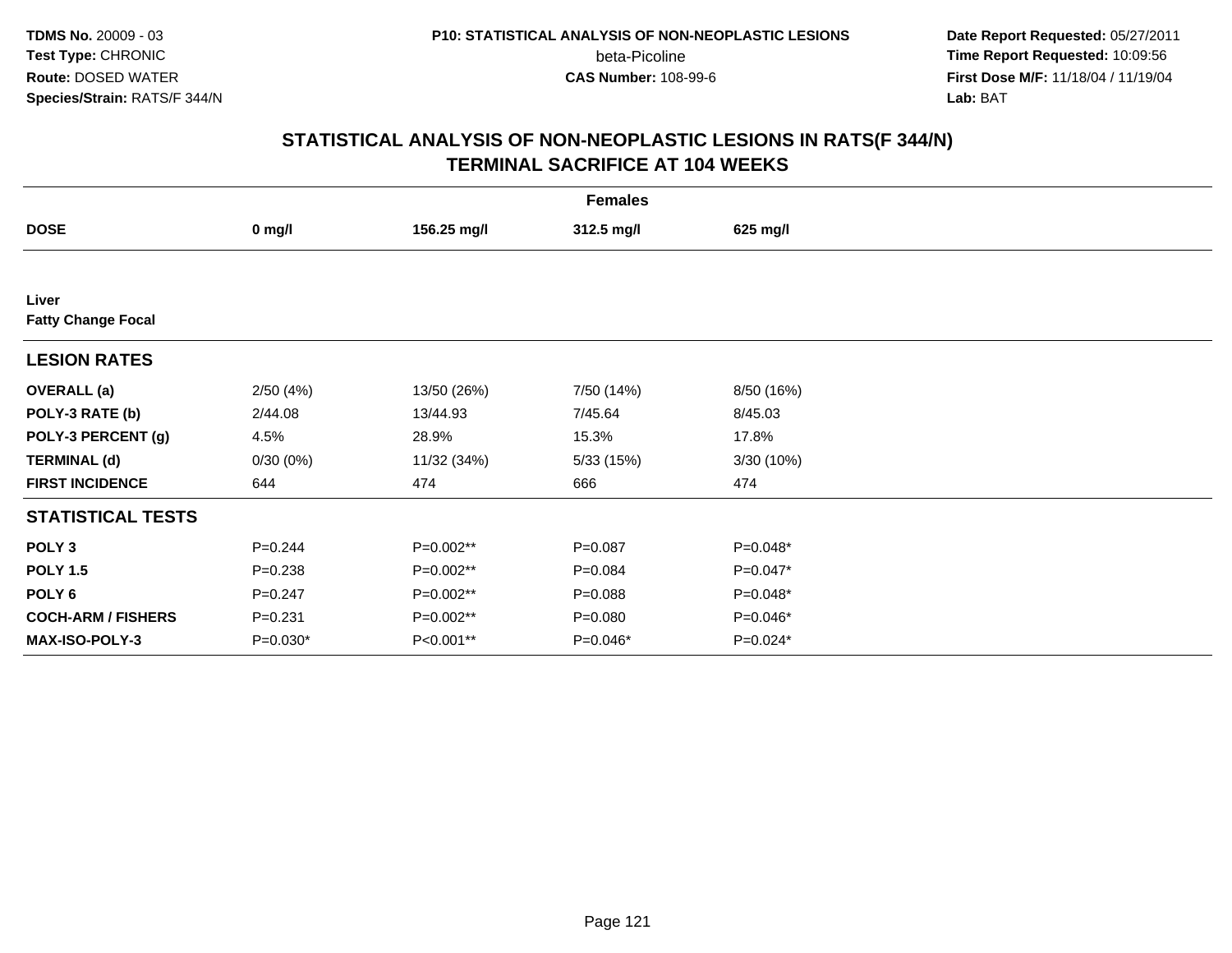**TDMS No.** 20009 - 03**Test Type:** CHRONIC**Route:** DOSED WATER**Species/Strain:** RATS/F 344/N

beta-Picoline<br>CAS Number: 108-99-6

 **Date Report Requested:** 05/27/2011 **Time Report Requested:** 10:09:56 **First Dose M/F:** 11/18/04 / 11/19/04<br>**Lab:** BAT **Lab:** BAT

| <b>Females</b>                      |           |             |             |              |  |  |  |
|-------------------------------------|-----------|-------------|-------------|--------------|--|--|--|
| <b>DOSE</b>                         | $0$ mg/l  | 156.25 mg/l | 312.5 mg/l  | 625 mg/l     |  |  |  |
|                                     |           |             |             |              |  |  |  |
| Liver<br>Hepatodiaphragmatic Nodule |           |             |             |              |  |  |  |
| <b>LESION RATES</b>                 |           |             |             |              |  |  |  |
| <b>OVERALL (a)</b>                  | 2/50(4%)  | 7/50 (14%)  | 3/50(6%)    | 1/50(2%)     |  |  |  |
| POLY-3 RATE (b)                     | 2/43.67   | 7/44.58     | 3/45.24     | 1/43.11      |  |  |  |
| POLY-3 PERCENT (g)                  | 4.6%      | 15.7%       | 6.6%        | 2.3%         |  |  |  |
| <b>TERMINAL (d)</b>                 | 2/30(7%)  | 5/32 (16%)  | 3/33(9%)    | 1/30(3%)     |  |  |  |
| <b>FIRST INCIDENCE</b>              | 727 $(T)$ | 531         | 727(T)      | 727 (T)      |  |  |  |
| <b>STATISTICAL TESTS</b>            |           |             |             |              |  |  |  |
| POLY <sub>3</sub>                   | P=0.179N  | $P = 0.083$ | $P = 0.516$ | P=0.505N     |  |  |  |
| <b>POLY 1.5</b>                     | P=0.177N  | $P=0.082$   | $P = 0.510$ | $P = 0.502N$ |  |  |  |
| POLY 6                              | P=0.183N  | $P = 0.085$ | $P = 0.520$ | P=0.509N     |  |  |  |
| <b>COCH-ARM / FISHERS</b>           | P=0.178N  | $P = 0.080$ | $P = 0.500$ | P=0.500N     |  |  |  |
| <b>MAX-ISO-POLY-3</b>               | P=0.128N  | P=0.042*    | $P = 0.340$ | P=0.285N     |  |  |  |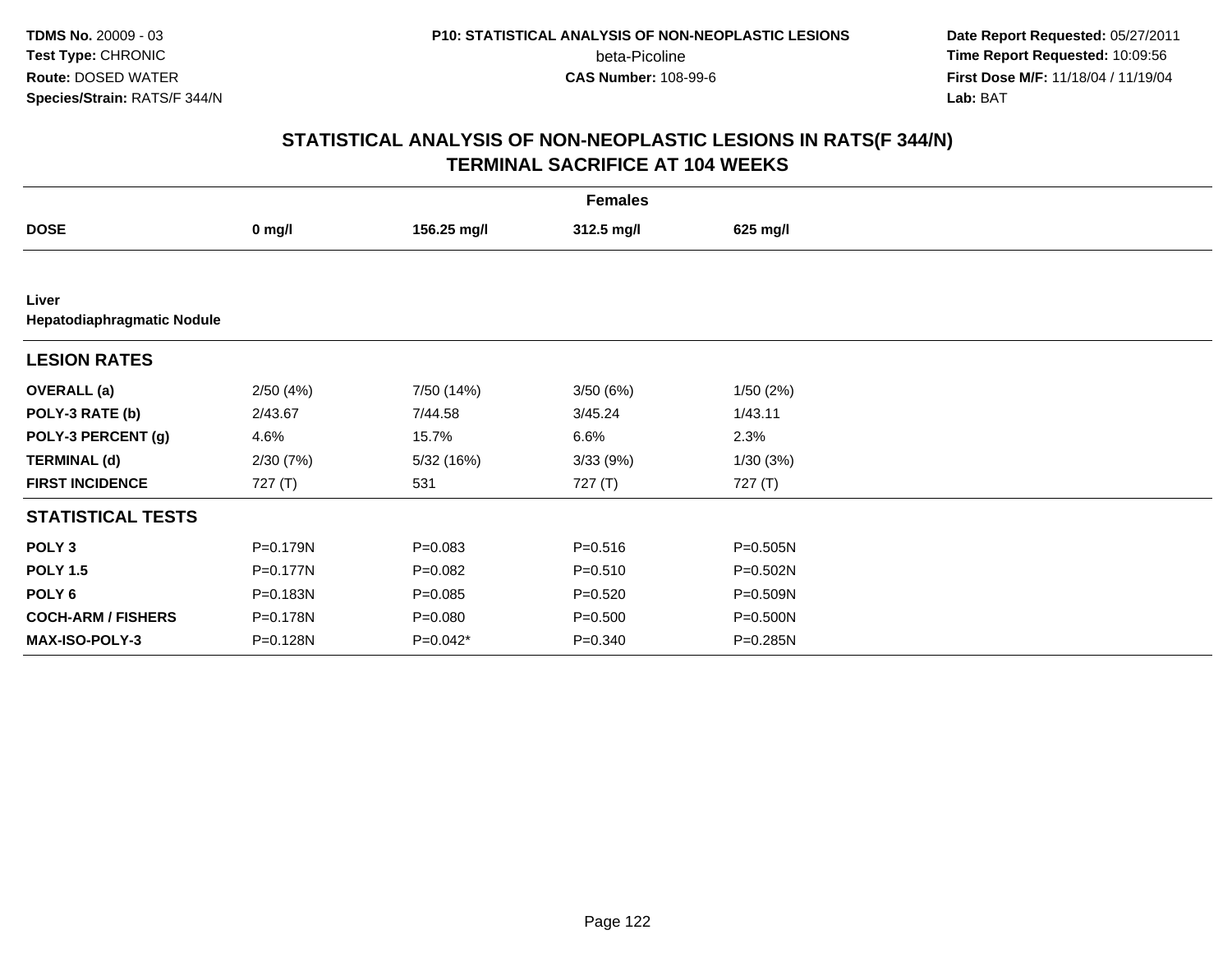**Date Report Requested:** 05/27/2011 **Time Report Requested:** 10:09:56 **First Dose M/F:** 11/18/04 / 11/19/04<br>**Lab:** BAT **Lab:** BAT

| <b>Females</b>                       |              |             |             |          |  |  |  |
|--------------------------------------|--------------|-------------|-------------|----------|--|--|--|
| <b>DOSE</b>                          | $0$ mg/l     | 156.25 mg/l | 312.5 mg/l  | 625 mg/l |  |  |  |
|                                      |              |             |             |          |  |  |  |
| Liver<br><b>Inflammation Chronic</b> |              |             |             |          |  |  |  |
| <b>LESION RATES</b>                  |              |             |             |          |  |  |  |
| <b>OVERALL</b> (a)                   | 2/50(4%)     | 4/50 (8%)   | 3/50(6%)    | 0/50(0%) |  |  |  |
| POLY-3 RATE (b)                      | 2/44.28      | 4/45.14     | 3/45.24     | 0/43.11  |  |  |  |
| POLY-3 PERCENT (g)                   | 4.5%         | 8.9%        | 6.6%        | $0\%$    |  |  |  |
| <b>TERMINAL (d)</b>                  | 1/30(3%)     | 1/32(3%)    | 3/33(9%)    | 0/30(0%) |  |  |  |
| <b>FIRST INCIDENCE</b>               | 531          | 474         | 727 (T)     | $---$    |  |  |  |
| <b>STATISTICAL TESTS</b>             |              |             |             |          |  |  |  |
| POLY <sub>3</sub>                    | P=0.144N     | $P = 0.346$ | $P = 0.510$ | P=0.243N |  |  |  |
| <b>POLY 1.5</b>                      | P=0.140N     | $P = 0.343$ | $P = 0.507$ | P=0.240N |  |  |  |
| POLY 6                               | $P = 0.151N$ | $P = 0.349$ | $P = 0.511$ | P=0.247N |  |  |  |
| <b>COCH-ARM / FISHERS</b>            | P=0.137N     | $P = 0.339$ | $P = 0.500$ | P=0.247N |  |  |  |
| <b>MAX-ISO-POLY-3</b>                | P=0.127N     | $P = 0.209$ | $P = 0.334$ | P=0.081N |  |  |  |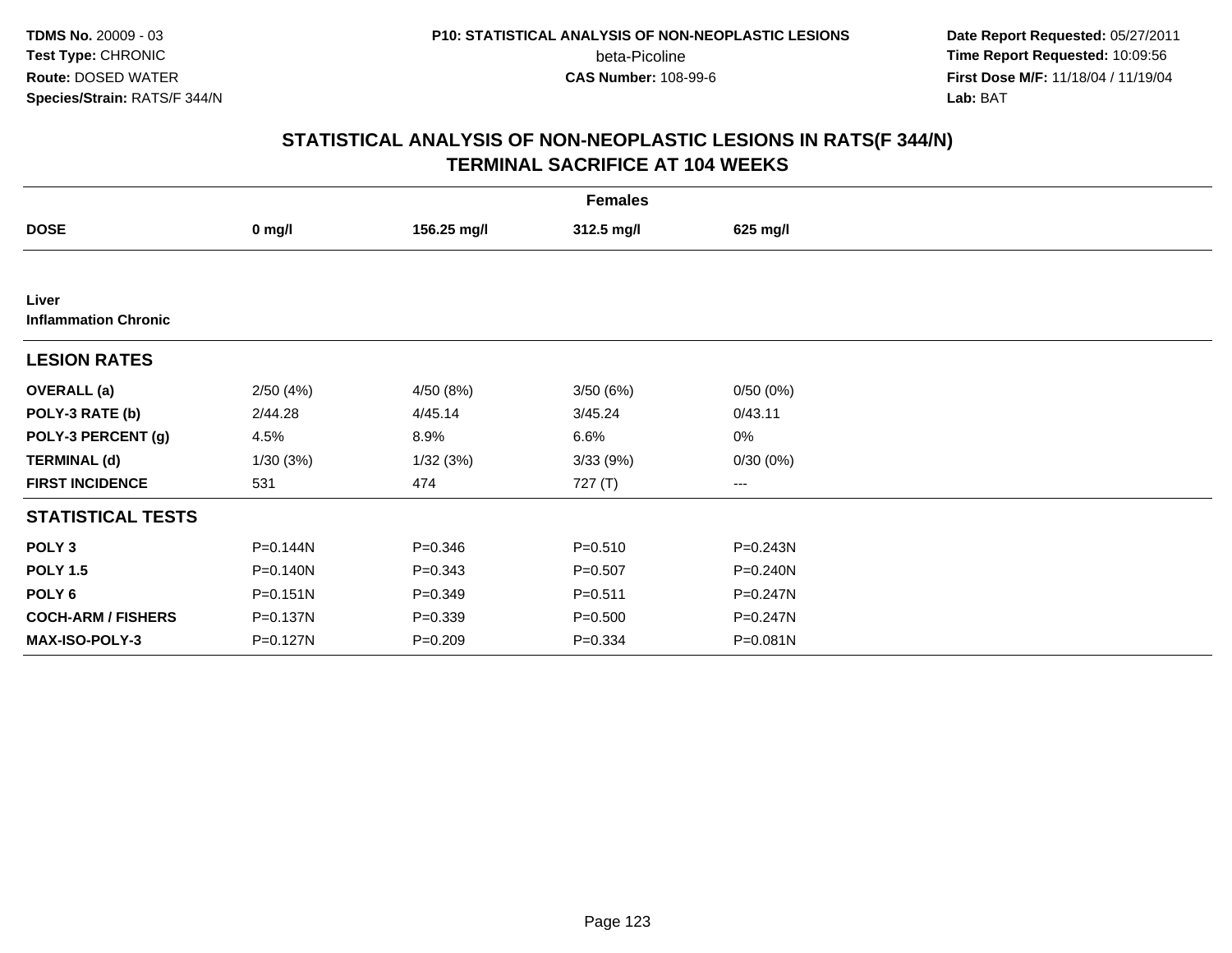**Date Report Requested:** 05/27/2011 **Time Report Requested:** 10:09:56 **First Dose M/F:** 11/18/04 / 11/19/04<br>**Lab:** BAT **Lab:** BAT

| <b>Females</b>                   |             |             |            |             |  |  |  |
|----------------------------------|-------------|-------------|------------|-------------|--|--|--|
| <b>DOSE</b>                      | $0$ mg/l    | 156.25 mg/l | 312.5 mg/l | 625 mg/l    |  |  |  |
|                                  |             |             |            |             |  |  |  |
| Liver<br><b>Mixed Cell Focus</b> |             |             |            |             |  |  |  |
| <b>LESION RATES</b>              |             |             |            |             |  |  |  |
| <b>OVERALL</b> (a)               | 1/50(2%)    | 2/50(4%)    | 1/50(2%)   | 3/50(6%)    |  |  |  |
| POLY-3 RATE (b)                  | 1/43.67     | 2/43.58     | 1/45.24    | 3/43.11     |  |  |  |
| POLY-3 PERCENT (g)               | 2.3%        | 4.6%        | 2.2%       | 7%          |  |  |  |
| <b>TERMINAL (d)</b>              | 1/30(3%)    | 2/32(6%)    | 1/33(3%)   | 3/30(10%)   |  |  |  |
| <b>FIRST INCIDENCE</b>           | 727 (T)     | 727 (T)     | 727 (T)    | 727 (T)     |  |  |  |
| <b>STATISTICAL TESTS</b>         |             |             |            |             |  |  |  |
| POLY <sub>3</sub>                | $P = 0.235$ | $P=0.499$   | P=0.753N   | $P = 0.300$ |  |  |  |
| <b>POLY 1.5</b>                  | $P = 0.237$ | $P = 0.500$ | P=0.755N   | $P = 0.303$ |  |  |  |
| POLY 6                           | $P=0.232$   | $P = 0.498$ | P=0.751N   | $P = 0.295$ |  |  |  |
| <b>COCH-ARM / FISHERS</b>        | $P = 0.237$ | $P = 0.500$ | P=0.753N   | $P = 0.309$ |  |  |  |
| MAX-ISO-POLY-3                   | $P=0.220$   | $P = 0.280$ | P=0.489N   | $P = 0.152$ |  |  |  |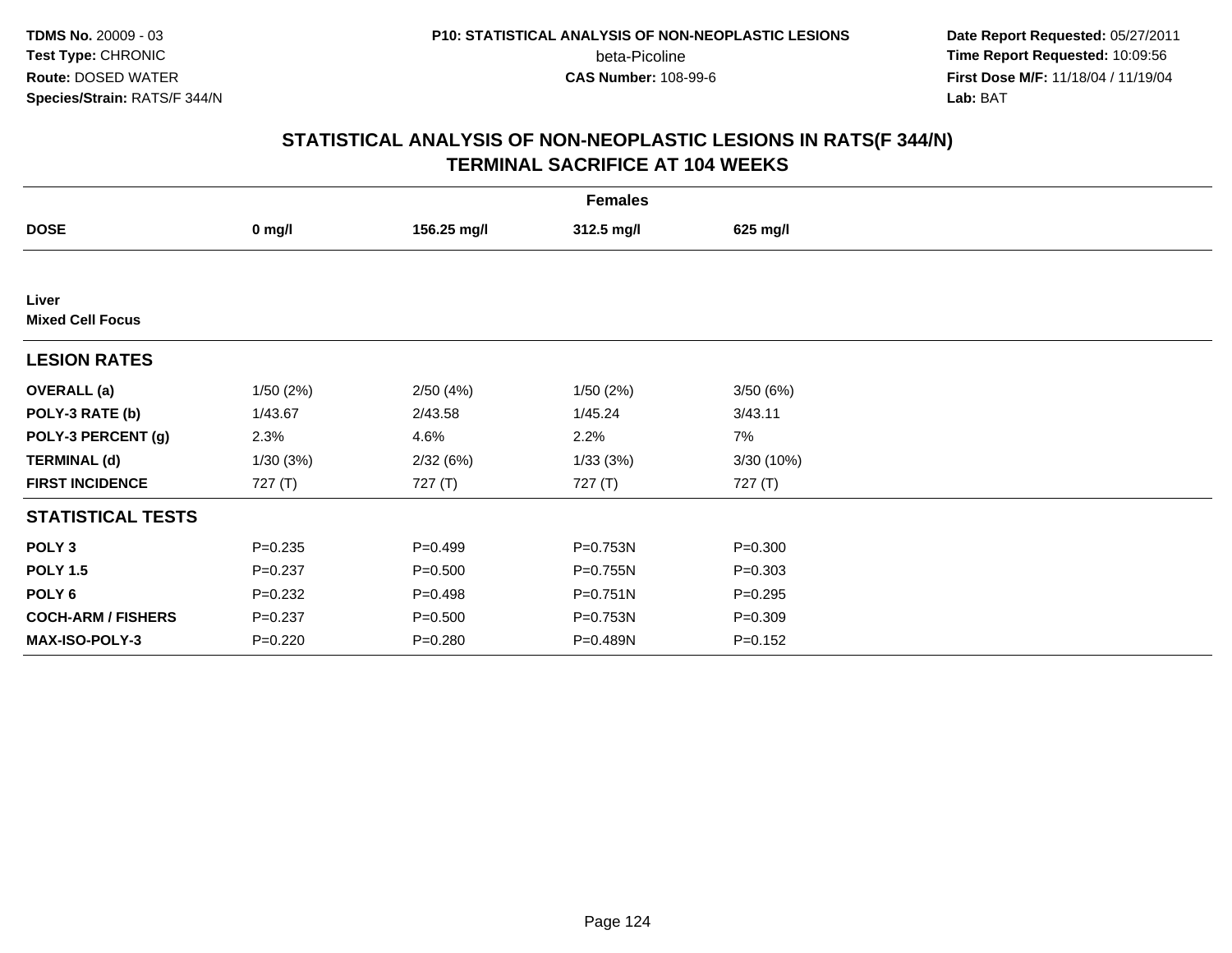**Date Report Requested:** 05/27/2011 **Time Report Requested:** 10:09:56 **First Dose M/F:** 11/18/04 / 11/19/04<br>**Lab:** BAT **Lab:** BAT

|                           | <b>Females</b> |             |             |          |  |  |  |  |
|---------------------------|----------------|-------------|-------------|----------|--|--|--|--|
| <b>DOSE</b>               | $0$ mg/l       | 156.25 mg/l | 312.5 mg/l  | 625 mg/l |  |  |  |  |
|                           |                |             |             |          |  |  |  |  |
| Liver<br><b>Necrosis</b>  |                |             |             |          |  |  |  |  |
| <b>LESION RATES</b>       |                |             |             |          |  |  |  |  |
| <b>OVERALL</b> (a)        | 1/50(2%)       | 0/50(0%)    | 2/50(4%)    | 0/50(0%) |  |  |  |  |
| POLY-3 RATE (b)           | 1/44.43        | 0/43.58     | 2/45.46     | 0/43.11  |  |  |  |  |
| POLY-3 PERCENT (g)        | 2.3%           | 0%          | 4.4%        | $0\%$    |  |  |  |  |
| <b>TERMINAL (d)</b>       | 0/30(0%)       | 0/32(0%)    | 0/33(0%)    | 0/30(0%) |  |  |  |  |
| <b>FIRST INCIDENCE</b>    | 454            | $---$       | 676         | $\cdots$ |  |  |  |  |
| <b>STATISTICAL TESTS</b>  |                |             |             |          |  |  |  |  |
| POLY <sub>3</sub>         | P=0.467N       | P=0.504N    | $P = 0.508$ | P=0.506N |  |  |  |  |
| <b>POLY 1.5</b>           | P=0.464N       | P=0.502N    | $P = 0.505$ | P=0.503N |  |  |  |  |
| POLY 6                    | P=0.472N       | P=0.505N    | $P = 0.511$ | P=0.510N |  |  |  |  |
| <b>COCH-ARM / FISHERS</b> | $P = 0.461N$   | P=0.500N    | $P = 0.500$ | P=0.500N |  |  |  |  |
| <b>MAX-ISO-POLY-3</b>     | P=0.343N       | P=0.163N    | $P = 0.289$ | P=0.166N |  |  |  |  |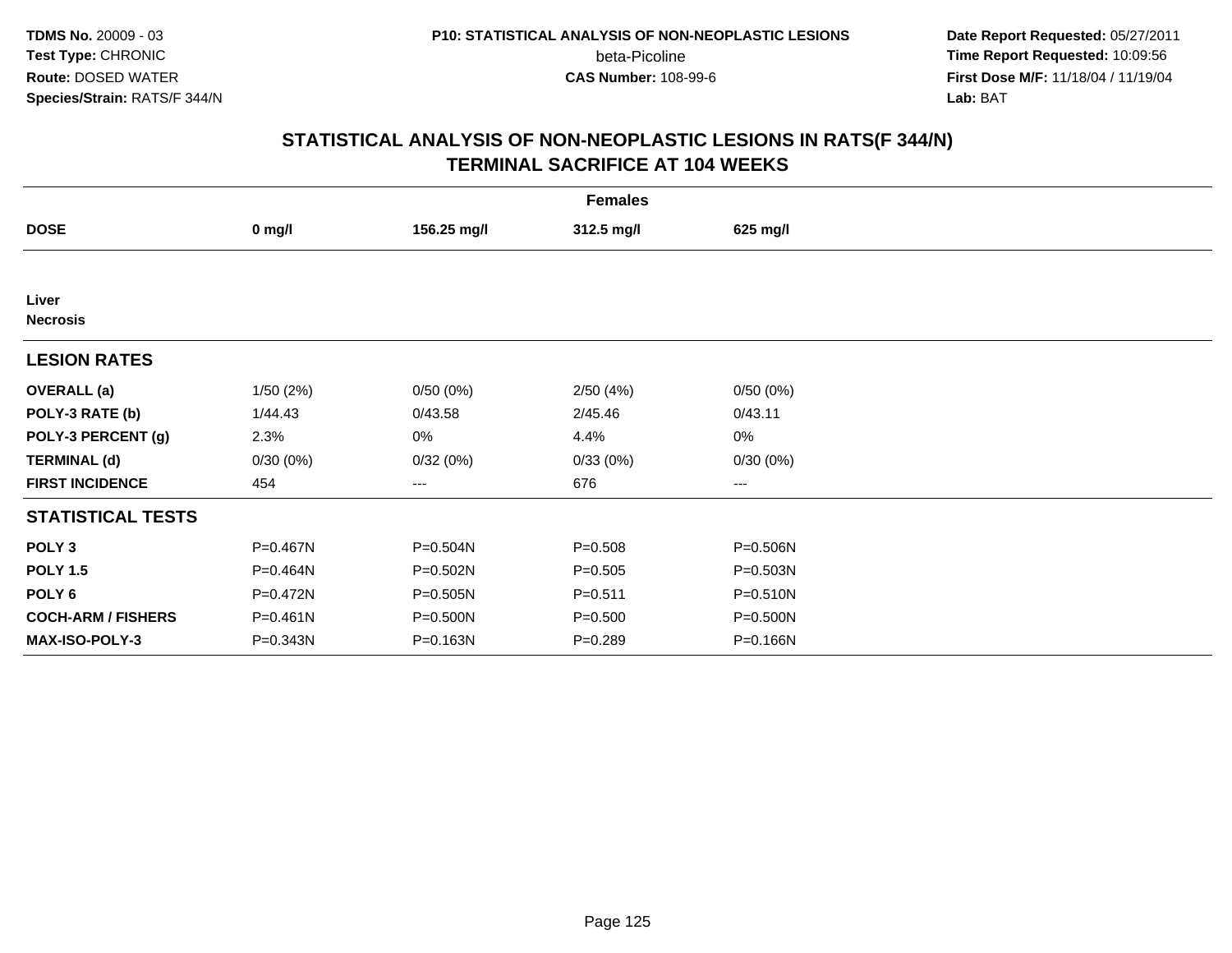**Date Report Requested:** 05/27/2011 **Time Report Requested:** 10:09:56 **First Dose M/F:** 11/18/04 / 11/19/04<br>**Lab:** BAT **Lab:** BAT

| <b>Females</b>                            |                  |             |            |           |  |  |  |
|-------------------------------------------|------------------|-------------|------------|-----------|--|--|--|
| <b>DOSE</b>                               | $0 \text{ mg/l}$ | 156.25 mg/l | 312.5 mg/l | 625 mg/l  |  |  |  |
|                                           |                  |             |            |           |  |  |  |
| Liver<br><b>Vacuolization Cytoplasmic</b> |                  |             |            |           |  |  |  |
| <b>LESION RATES</b>                       |                  |             |            |           |  |  |  |
| <b>OVERALL</b> (a)                        | 4/50 (8%)        | 1/50(2%)    | 2/50(4%)   | 0/50(0%)  |  |  |  |
| POLY-3 RATE (b)                           | 4/43.67          | 1/44.20     | 2/45.41    | 0/43.11   |  |  |  |
| POLY-3 PERCENT (g)                        | 9.2%             | 2.3%        | 4.4%       | 0%        |  |  |  |
| <b>TERMINAL (d)</b>                       | 4/30 (13%)       | 0/32(0%)    | 1/33(3%)   | 0/30(0%)  |  |  |  |
| <b>FIRST INCIDENCE</b>                    | 727(T)           | 526         | 683        | $\cdots$  |  |  |  |
| <b>STATISTICAL TESTS</b>                  |                  |             |            |           |  |  |  |
| POLY <sub>3</sub>                         | P=0.052N         | P=0.174N    | P=0.319N   | P=0.061N  |  |  |  |
| <b>POLY 1.5</b>                           | P=0.052N         | P=0.176N    | P=0.326N   | P=0.061N  |  |  |  |
| POLY 6                                    | P=0.053N         | P=0.172N    | P=0.313N   | P=0.063N  |  |  |  |
| <b>COCH-ARM / FISHERS</b>                 | P=0.052N         | P=0.181N    | P=0.339N   | P=0.059N  |  |  |  |
| MAX-ISO-POLY-3                            | P=0.023N*        | P=0.082N    | P=0.191N   | P=0.020N* |  |  |  |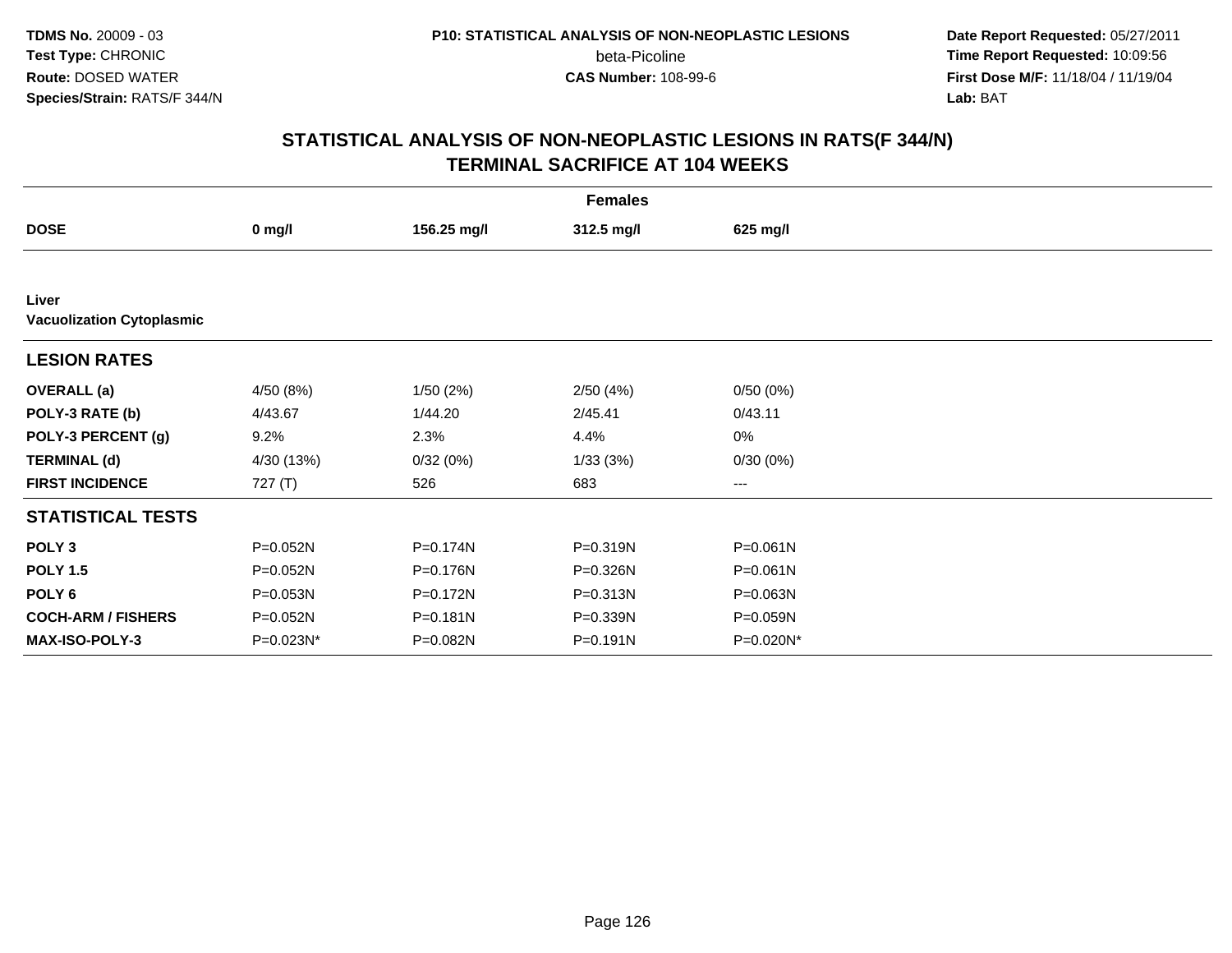**Date Report Requested:** 05/27/2011 **Time Report Requested:** 10:09:56 **First Dose M/F:** 11/18/04 / 11/19/04<br>**Lab:** BAT **Lab:** BAT

| <b>Females</b>                  |             |             |            |            |  |  |  |
|---------------------------------|-------------|-------------|------------|------------|--|--|--|
| <b>DOSE</b>                     | $0$ mg/l    | 156.25 mg/l | 312.5 mg/l | 625 mg/l   |  |  |  |
|                                 |             |             |            |            |  |  |  |
| Liver: Bile Duct<br>Hyperplasia |             |             |            |            |  |  |  |
| <b>LESION RATES</b>             |             |             |            |            |  |  |  |
| <b>OVERALL</b> (a)              | 10/50 (20%) | 2/50(4%)    | 9/50(18%)  | 7/50 (14%) |  |  |  |
| POLY-3 RATE (b)                 | 10/43.92    | 2/43.97     | 9/45.89    | 7/43.27    |  |  |  |
| POLY-3 PERCENT (g)              | 22.8%       | 4.6%        | 19.6%      | 16.2%      |  |  |  |
| <b>TERMINAL (d)</b>             | 8/30 (27%)  | 1/32(3%)    | 5/33(15%)  | 5/30 (17%) |  |  |  |
| <b>FIRST INCIDENCE</b>          | 691         | 616         | 666        | 695        |  |  |  |
| <b>STATISTICAL TESTS</b>        |             |             |            |            |  |  |  |
| POLY <sub>3</sub>               | P=0.509N    | P=0.013N*   | P=0.457N   | P=0.306N   |  |  |  |
| <b>POLY 1.5</b>                 | P=0.504N    | P=0.013N*   | P=0.473N   | P=0.301N   |  |  |  |
| POLY <sub>6</sub>               | P=0.518N    | P=0.012N*   | P=0.441N   | P=0.316N   |  |  |  |
| <b>COCH-ARM / FISHERS</b>       | P=0.500N    | P=0.014N*   | P=0.500N   | P=0.298N   |  |  |  |
| <b>MAX-ISO-POLY-3</b>           | P=0.190N    | P=0.005N**  | P=0.359N   | P=0.220N   |  |  |  |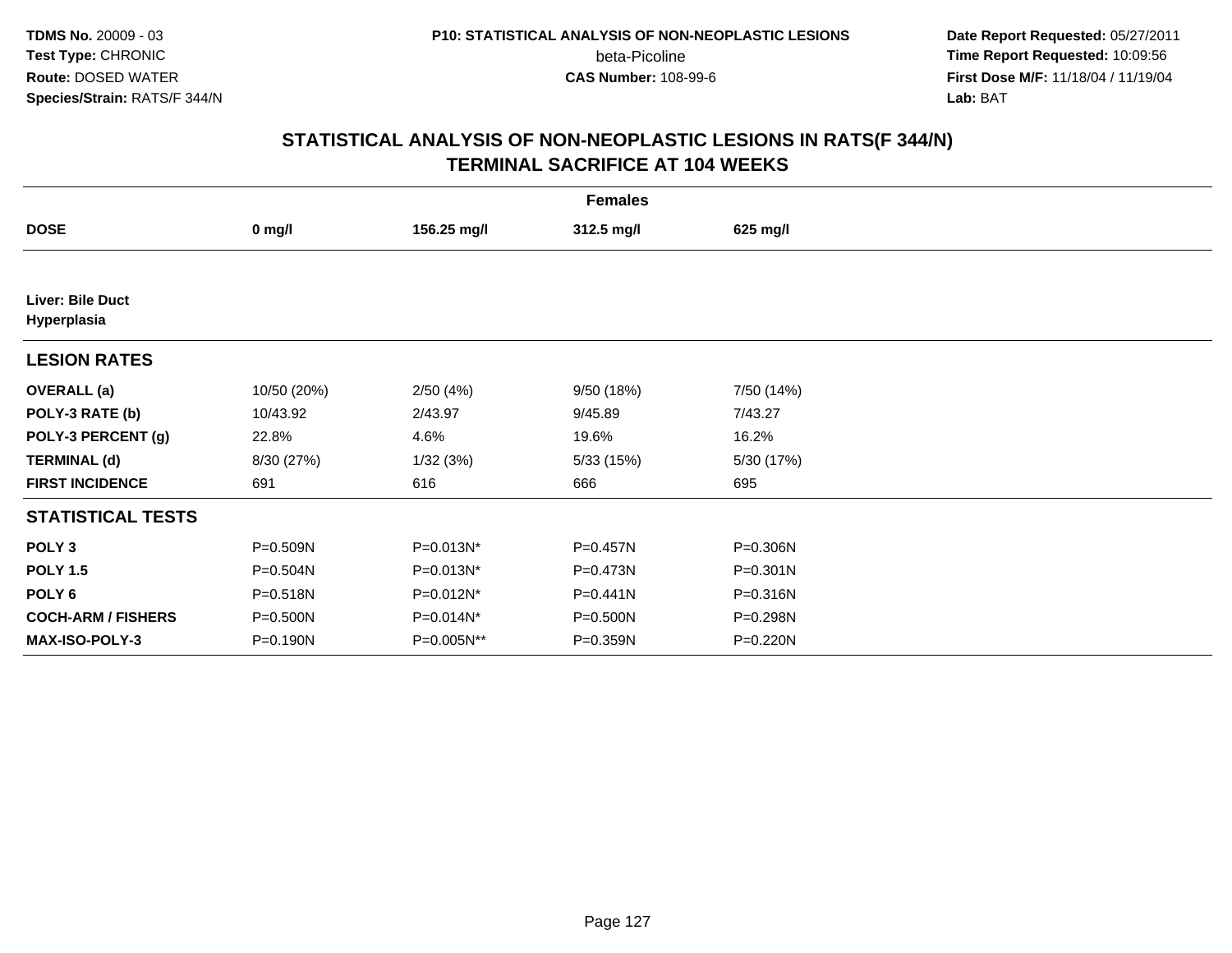**Date Report Requested:** 05/27/2011 **Time Report Requested:** 10:09:56 **First Dose M/F:** 11/18/04 / 11/19/04<br>**Lab:** BAT **Lab:** BAT

|                                  | <b>Females</b>    |             |             |             |  |  |  |  |
|----------------------------------|-------------------|-------------|-------------|-------------|--|--|--|--|
| <b>DOSE</b>                      | $0$ mg/l          | 156.25 mg/l | 312.5 mg/l  | 625 mg/l    |  |  |  |  |
|                                  |                   |             |             |             |  |  |  |  |
| Liver: Serosa<br><b>Fibrosis</b> |                   |             |             |             |  |  |  |  |
| <b>LESION RATES</b>              |                   |             |             |             |  |  |  |  |
| <b>OVERALL</b> (a)               | 0/50(0%)          | 0/50(0%)    | 1/50(2%)    | 2/50(4%)    |  |  |  |  |
| POLY-3 RATE (b)                  | 0/43.67           | 0/43.58     | 1/45.24     | 2/43.14     |  |  |  |  |
| POLY-3 PERCENT (g)               | 0%                | 0%          | 2.2%        | 4.6%        |  |  |  |  |
| <b>TERMINAL (d)</b>              | 0/30(0%)          | 0/32(0%)    | 1/33(3%)    | 1/30(3%)    |  |  |  |  |
| <b>FIRST INCIDENCE</b>           | $\qquad \qquad -$ | ---         | 727 (T)     | 719         |  |  |  |  |
| <b>STATISTICAL TESTS</b>         |                   |             |             |             |  |  |  |  |
| POLY <sub>3</sub>                | $P = 0.069$       | (e)         | $P = 0.507$ | $P = 0.234$ |  |  |  |  |
| <b>POLY 1.5</b>                  | $P = 0.069$       | (e)         | $P = 0.505$ | $P = 0.236$ |  |  |  |  |
| POLY <sub>6</sub>                | $P = 0.067$       | (e)         | $P = 0.509$ | $P = 0.231$ |  |  |  |  |
| <b>COCH-ARM / FISHERS</b>        | $P = 0.070$       | (e)         | $P = 0.500$ | $P = 0.247$ |  |  |  |  |
| MAX-ISO-POLY-3                   | $P = 0.077$       | (e)         | $P = 0.167$ | $P = 0.076$ |  |  |  |  |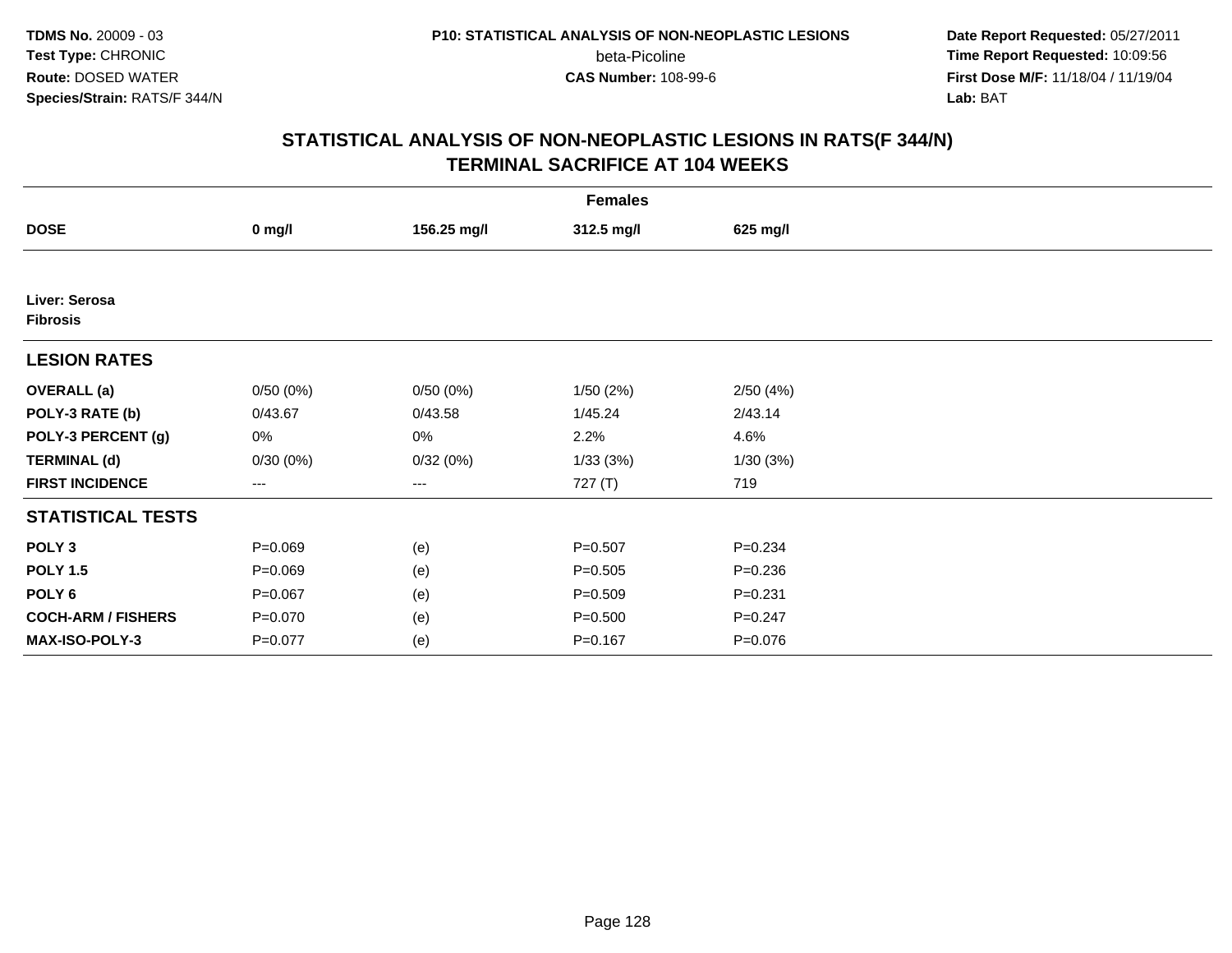**Date Report Requested:** 05/27/2011 **Time Report Requested:** 10:09:56 **First Dose M/F:** 11/18/04 / 11/19/04<br>**Lab:** BAT **Lab:** BAT

| <b>Females</b>                           |                  |             |             |             |  |  |  |
|------------------------------------------|------------------|-------------|-------------|-------------|--|--|--|
| <b>DOSE</b>                              | $0 \text{ mg/l}$ | 156.25 mg/l | 312.5 mg/l  | 625 mg/l    |  |  |  |
|                                          |                  |             |             |             |  |  |  |
| Lung: Alveolar Epithelium<br>Hyperplasia |                  |             |             |             |  |  |  |
| <b>LESION RATES</b>                      |                  |             |             |             |  |  |  |
| <b>OVERALL</b> (a)                       | 7/50 (14%)       | 14/50 (28%) | 14/50 (28%) | 11/50 (22%) |  |  |  |
| POLY-3 RATE (b)                          | 7/44.04          | 14/44.58    | 14/46.03    | 11/43.11    |  |  |  |
| POLY-3 PERCENT (g)                       | 15.9%            | 31.4%       | 30.4%       | 25.5%       |  |  |  |
| <b>TERMINAL (d)</b>                      | 6/30(20%)        | 12/32 (38%) | 10/33 (30%) | 11/30 (37%) |  |  |  |
| <b>FIRST INCIDENCE</b>                   | 625              | 488         | 666         | 727 (T)     |  |  |  |
| <b>STATISTICAL TESTS</b>                 |                  |             |             |             |  |  |  |
| POLY <sub>3</sub>                        | $P = 0.275$      | $P = 0.068$ | $P = 0.081$ | $P = 0.198$ |  |  |  |
| <b>POLY 1.5</b>                          | $P = 0.289$      | $P = 0.069$ | $P = 0.077$ | $P = 0.208$ |  |  |  |
| POLY 6                                   | $P = 0.251$      | $P = 0.067$ | $P = 0.086$ | $P = 0.182$ |  |  |  |
| <b>COCH-ARM / FISHERS</b>                | $P = 0.305$      | $P = 0.070$ | $P = 0.070$ | $P = 0.218$ |  |  |  |
| <b>MAX-ISO-POLY-3</b>                    | $P = 0.127$      | $P=0.041*$  | $P = 0.053$ | $P = 0.134$ |  |  |  |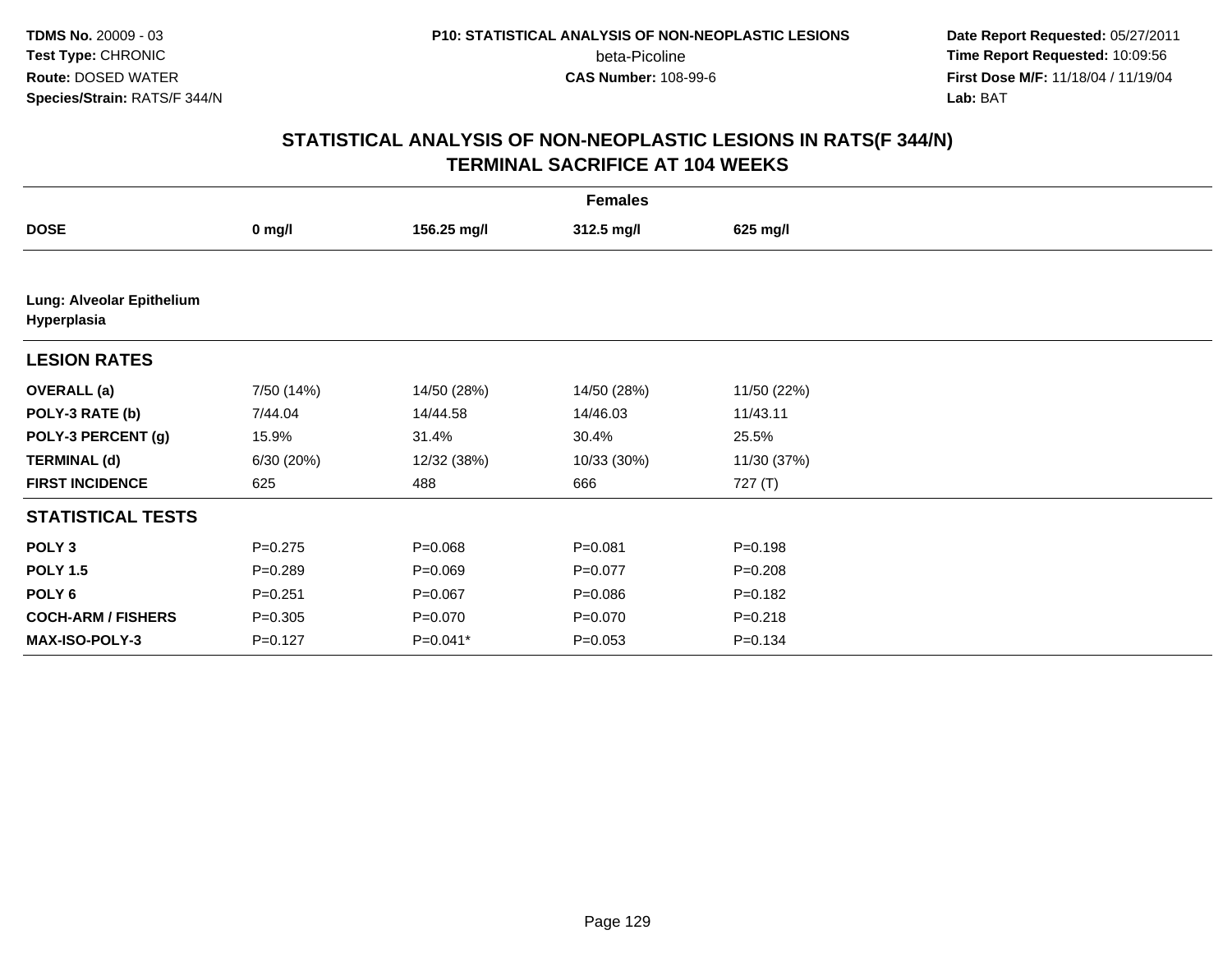**Date Report Requested:** 05/27/2011 **Time Report Requested:** 10:09:56 **First Dose M/F:** 11/18/04 / 11/19/04<br>**Lab:** BAT **Lab:** BAT

| <b>Females</b>                                 |             |             |             |             |  |  |  |
|------------------------------------------------|-------------|-------------|-------------|-------------|--|--|--|
| <b>DOSE</b>                                    | $0$ mg/l    | 156.25 mg/l | 312.5 mg/l  | 625 mg/l    |  |  |  |
|                                                |             |             |             |             |  |  |  |
| Lung: Alveolar Epithelium<br><b>Metaplasia</b> |             |             |             |             |  |  |  |
| <b>LESION RATES</b>                            |             |             |             |             |  |  |  |
| <b>OVERALL</b> (a)                             | 0/50(0%)    | 3/50(6%)    | 1/50(2%)    | 1/50(2%)    |  |  |  |
| POLY-3 RATE (b)                                | 0/43.67     | 3/43.80     | 1/45.24     | 1/43.14     |  |  |  |
| POLY-3 PERCENT (g)                             | 0%          | 6.9%        | 2.2%        | 2.3%        |  |  |  |
| <b>TERMINAL (d)</b>                            | 0/30(0%)    | 0/32(0%)    | 1/33(3%)    | 0/30(0%)    |  |  |  |
| <b>FIRST INCIDENCE</b>                         | ---         | 706         | 727(T)      | 719         |  |  |  |
| <b>STATISTICAL TESTS</b>                       |             |             |             |             |  |  |  |
| POLY <sub>3</sub>                              | $P = 0.586$ | $P = 0.119$ | $P = 0.507$ | $P = 0.498$ |  |  |  |
| <b>POLY 1.5</b>                                | $P = 0.589$ | $P = 0.119$ | $P = 0.505$ | $P=0.499$   |  |  |  |
| POLY 6                                         | $P = 0.581$ | $P = 0.119$ | $P = 0.509$ | $P=0.495$   |  |  |  |
| <b>COCH-ARM / FISHERS</b>                      | $P = 0.591$ | $P=0.121$   | $P = 0.500$ | $P = 0.500$ |  |  |  |
| <b>MAX-ISO-POLY-3</b>                          | $P = 0.237$ | P=0.038*    | $P = 0.167$ | $P = 0.158$ |  |  |  |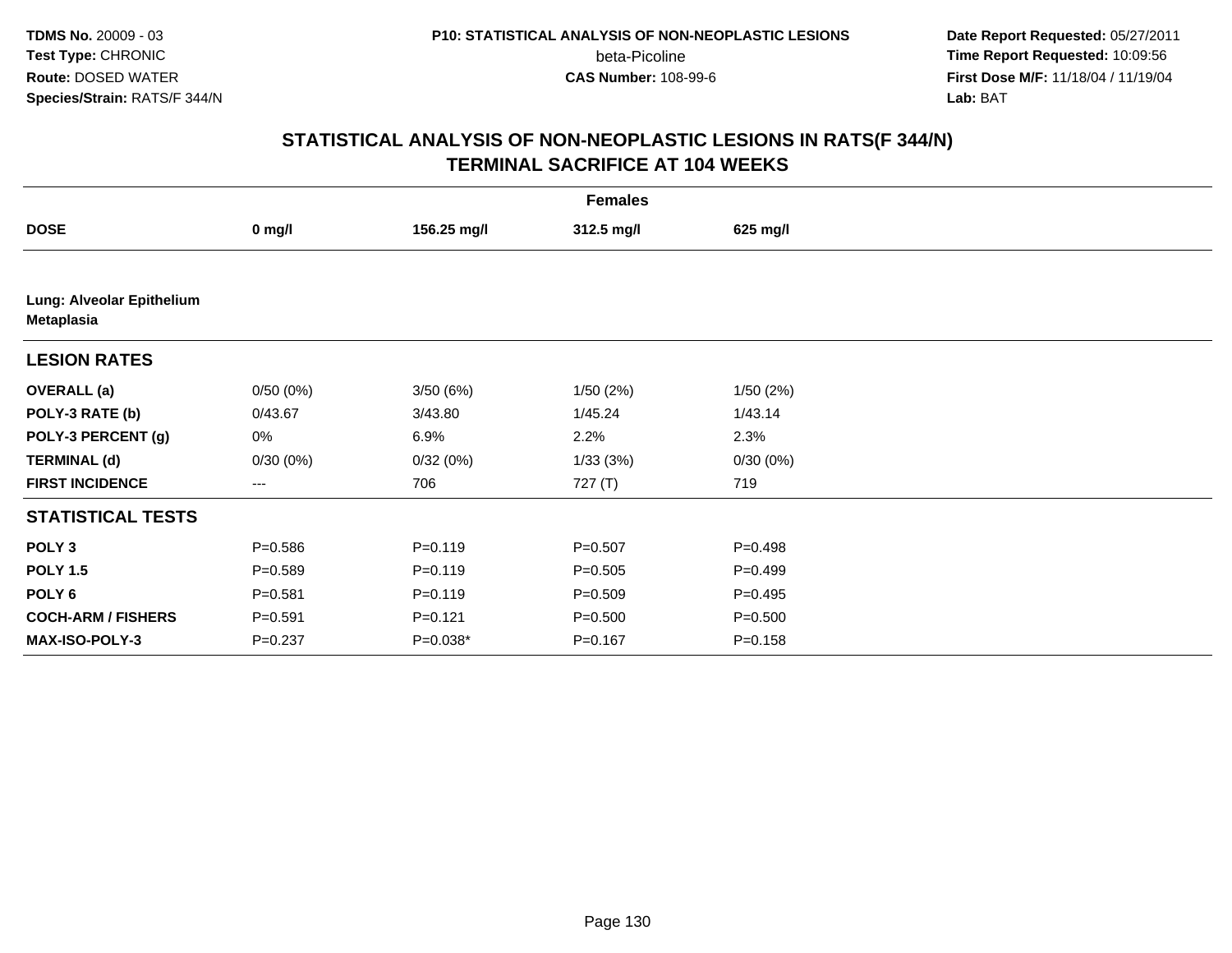**TDMS No.** 20009 - 03**Test Type:** CHRONIC**Route:** DOSED WATER**Species/Strain:** RATS/F 344/N

beta-Picoline<br>CAS Number: 108-99-6

 **Date Report Requested:** 05/27/2011 **Time Report Requested:** 10:09:56 **First Dose M/F:** 11/18/04 / 11/19/04<br>**Lab:** BAT **Lab:** BAT

| <b>Females</b>                                  |             |             |             |          |  |  |  |
|-------------------------------------------------|-------------|-------------|-------------|----------|--|--|--|
| <b>DOSE</b>                                     | $0$ mg/l    | 156.25 mg/l | 312.5 mg/l  | 625 mg/l |  |  |  |
|                                                 |             |             |             |          |  |  |  |
| Lung: Bronchiole<br><b>Inflammation Chronic</b> |             |             |             |          |  |  |  |
| <b>LESION RATES</b>                             |             |             |             |          |  |  |  |
| <b>OVERALL</b> (a)                              | 0/50(0%)    | 0/50(0%)    | 2/50(4%)    | 0/50(0%) |  |  |  |
| POLY-3 RATE (b)                                 | 0/43.67     | 0/43.58     | 2/45.24     | 0/43.11  |  |  |  |
| POLY-3 PERCENT (g)                              | 0%          | 0%          | 4.4%        | 0%       |  |  |  |
| <b>TERMINAL (d)</b>                             | 0/30(0%)    | 0/32(0%)    | 2/33(6%)    | 0/30(0%) |  |  |  |
| <b>FIRST INCIDENCE</b>                          | ---         | ---         | 727 (T)     | ---      |  |  |  |
| <b>STATISTICAL TESTS</b>                        |             |             |             |          |  |  |  |
| POLY <sub>3</sub>                               | $P = 0.586$ | (e)         | $P = 0.245$ | (e)      |  |  |  |
| <b>POLY 1.5</b>                                 | $P = 0.591$ | (e)         | $P = 0.242$ | (e)      |  |  |  |
| POLY <sub>6</sub>                               | $P = 0.577$ | (e)         | $P = 0.247$ | (e)      |  |  |  |
| <b>COCH-ARM / FISHERS</b>                       | $P = 0.595$ | (e)         | $P = 0.247$ | (e)      |  |  |  |
| MAX-ISO-POLY-3                                  | $P = 0.261$ | (e)         | $P = 0.083$ | (e)      |  |  |  |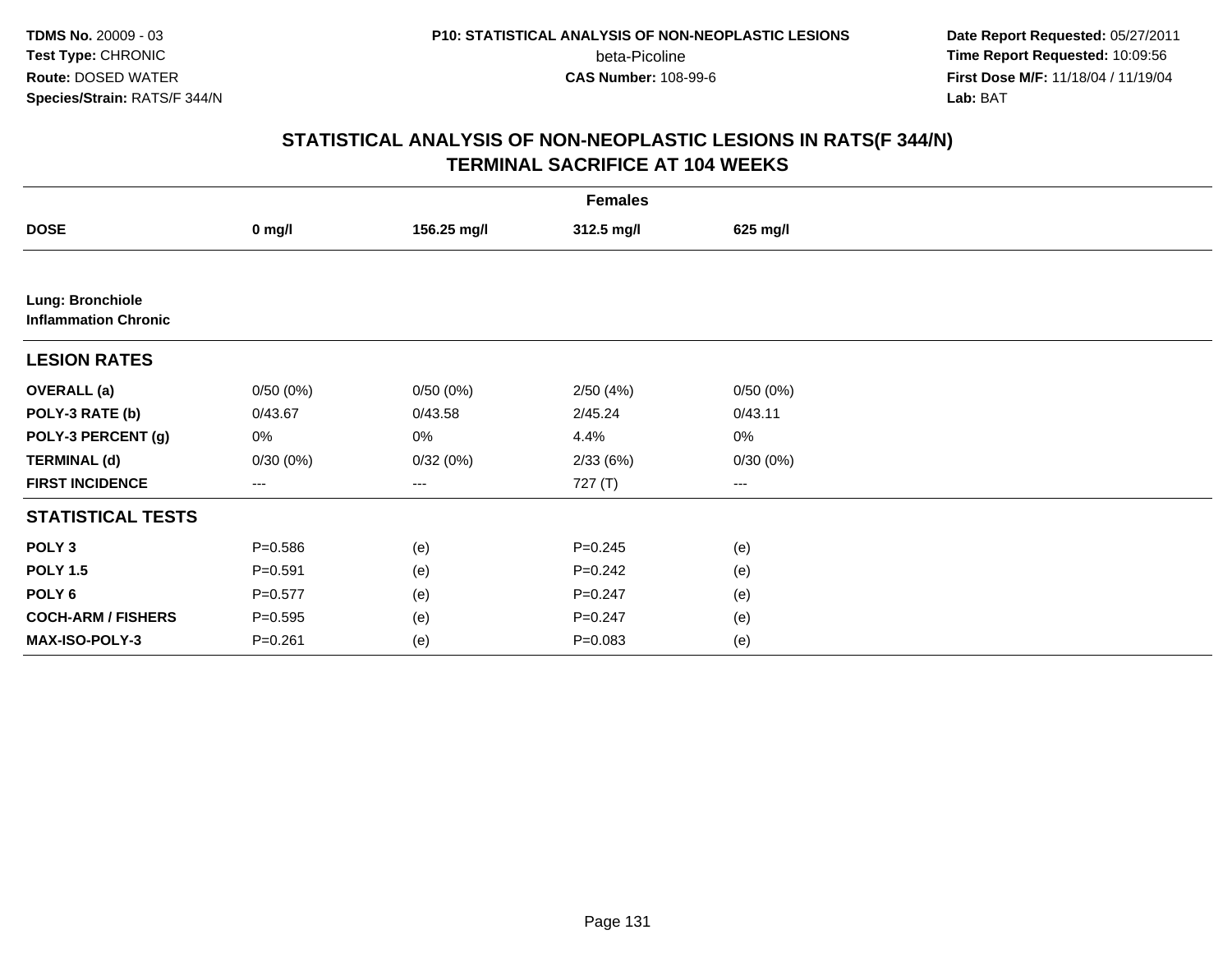**Date Report Requested:** 05/27/2011 **Time Report Requested:** 10:09:56 **First Dose M/F:** 11/18/04 / 11/19/04<br>**Lab:** BAT **Lab:** BAT

| <b>Females</b>                  |             |             |            |             |  |  |  |  |
|---------------------------------|-------------|-------------|------------|-------------|--|--|--|--|
| <b>DOSE</b>                     | $0$ mg/l    | 156.25 mg/l | 312.5 mg/l | 625 mg/l    |  |  |  |  |
|                                 |             |             |            |             |  |  |  |  |
| Lung: Serosa<br><b>Fibrosis</b> |             |             |            |             |  |  |  |  |
| <b>LESION RATES</b>             |             |             |            |             |  |  |  |  |
| <b>OVERALL</b> (a)              | 0/50(0%)    | 1/50(2%)    | 0/50(0%)   | 2/50(4%)    |  |  |  |  |
| POLY-3 RATE (b)                 | 0/43.67     | 1/43.97     | 0/45.24    | 2/43.27     |  |  |  |  |
| POLY-3 PERCENT (g)              | 0%          | 2.3%        | 0%         | 4.6%        |  |  |  |  |
| <b>TERMINAL (d)</b>             | 0/30(0%)    | 0/32(0%)    | 0/33(0%)   | 1/30(3%)    |  |  |  |  |
| <b>FIRST INCIDENCE</b>          | $---$       | 616         | $\cdots$   | 684         |  |  |  |  |
| <b>STATISTICAL TESTS</b>        |             |             |            |             |  |  |  |  |
| POLY <sub>3</sub>               | $P = 0.139$ | $P = 0.501$ | (e)        | $P = 0.235$ |  |  |  |  |
| <b>POLY 1.5</b>                 | $P = 0.140$ | $P = 0.501$ | (e)        | $P = 0.236$ |  |  |  |  |
| POLY <sub>6</sub>               | $P = 0.138$ | $P = 0.502$ | (e)        | $P = 0.233$ |  |  |  |  |
| <b>COCH-ARM / FISHERS</b>       | $P = 0.140$ | $P = 0.500$ | (e)        | $P = 0.247$ |  |  |  |  |
| MAX-ISO-POLY-3                  | $P = 0.077$ | $P = 0.160$ | (e)        | $P = 0.076$ |  |  |  |  |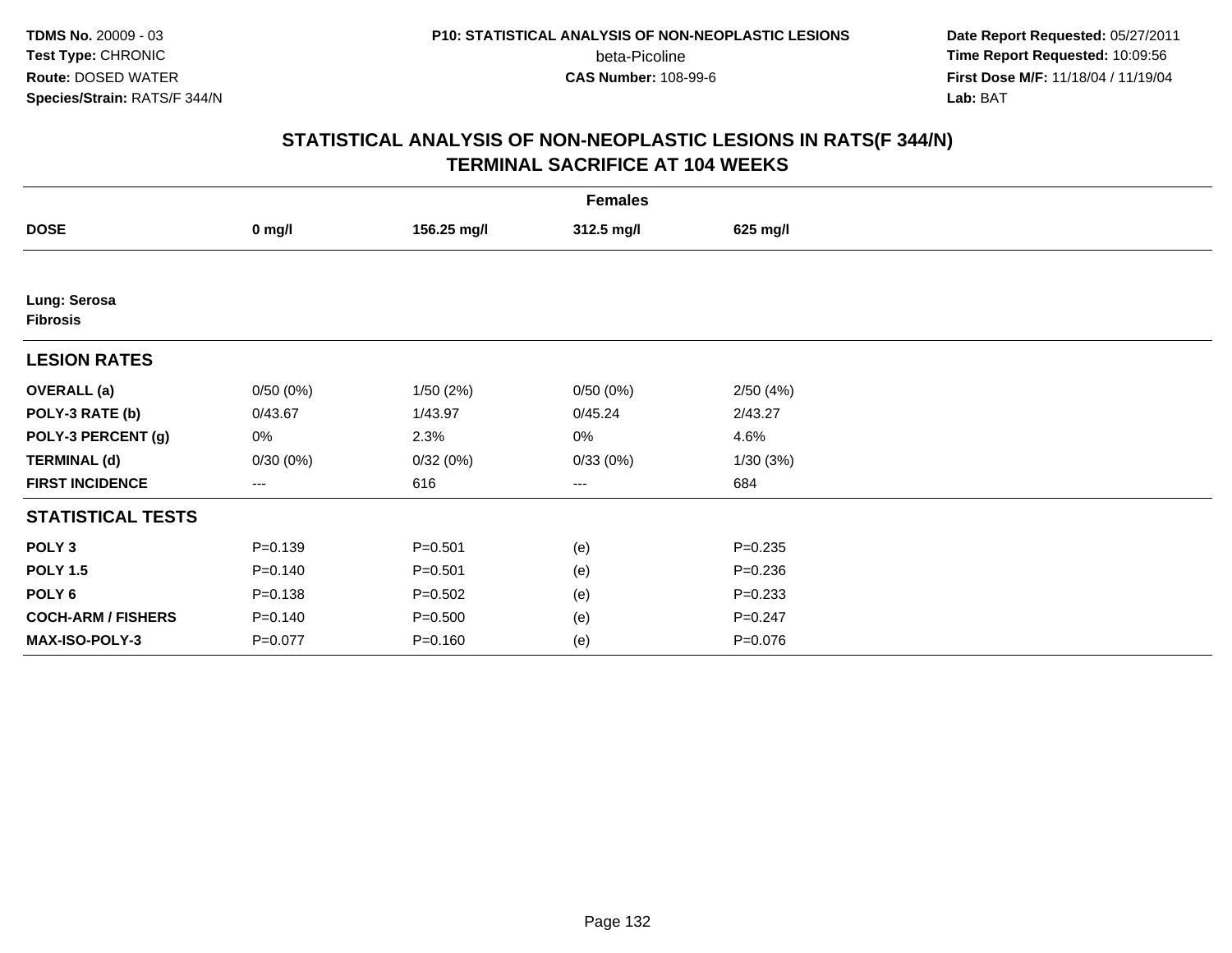**Date Report Requested:** 05/27/2011 **Time Report Requested:** 10:09:56 **First Dose M/F:** 11/18/04 / 11/19/04<br>**Lab:** BAT **Lab:** BAT

| <b>Females</b>                                  |          |             |            |          |  |  |
|-------------------------------------------------|----------|-------------|------------|----------|--|--|
| <b>DOSE</b>                                     | $0$ mg/l | 156.25 mg/l | 312.5 mg/l | 625 mg/l |  |  |
|                                                 |          |             |            |          |  |  |
| <b>Lymph Node, Mesenteric</b><br><b>Ectasia</b> |          |             |            |          |  |  |
| <b>LESION RATES</b>                             |          |             |            |          |  |  |
| <b>OVERALL</b> (a)                              | 0/50(0%) | 0/50(0%)    | 1/50(2%)   | 0/50(0%) |  |  |
| POLY-3 RATE (b)                                 | 0/43.67  | 0/43.58     | 1/45.24    | 0/43.11  |  |  |
| POLY-3 PERCENT (g)                              | 0%       | 0%          | 2.2%       | $0\%$    |  |  |
| <b>TERMINAL (d)</b>                             | 0/30(0%) | 0/32(0%)    | 1/33(3%)   | 0/30(0%) |  |  |
| <b>FIRST INCIDENCE</b>                          | ---      | $--$        | 727 (T)    | ---      |  |  |
| <b>STATISTICAL TESTS</b>                        |          |             |            |          |  |  |
| POLY <sub>3</sub>                               | (n)      | (n)         | (n)        | (n)      |  |  |
| <b>POLY 1.5</b>                                 | (n)      | (n)         | (n)        | (n)      |  |  |
| POLY <sub>6</sub>                               | (n)      | (n)         | (n)        | (n)      |  |  |
| <b>COCH-ARM / FISHERS</b>                       | (n)      | (n)         | (n)        | (n)      |  |  |
| MAX-ISO-POLY-3                                  | (n)      | (n)         | (n)        | (n)      |  |  |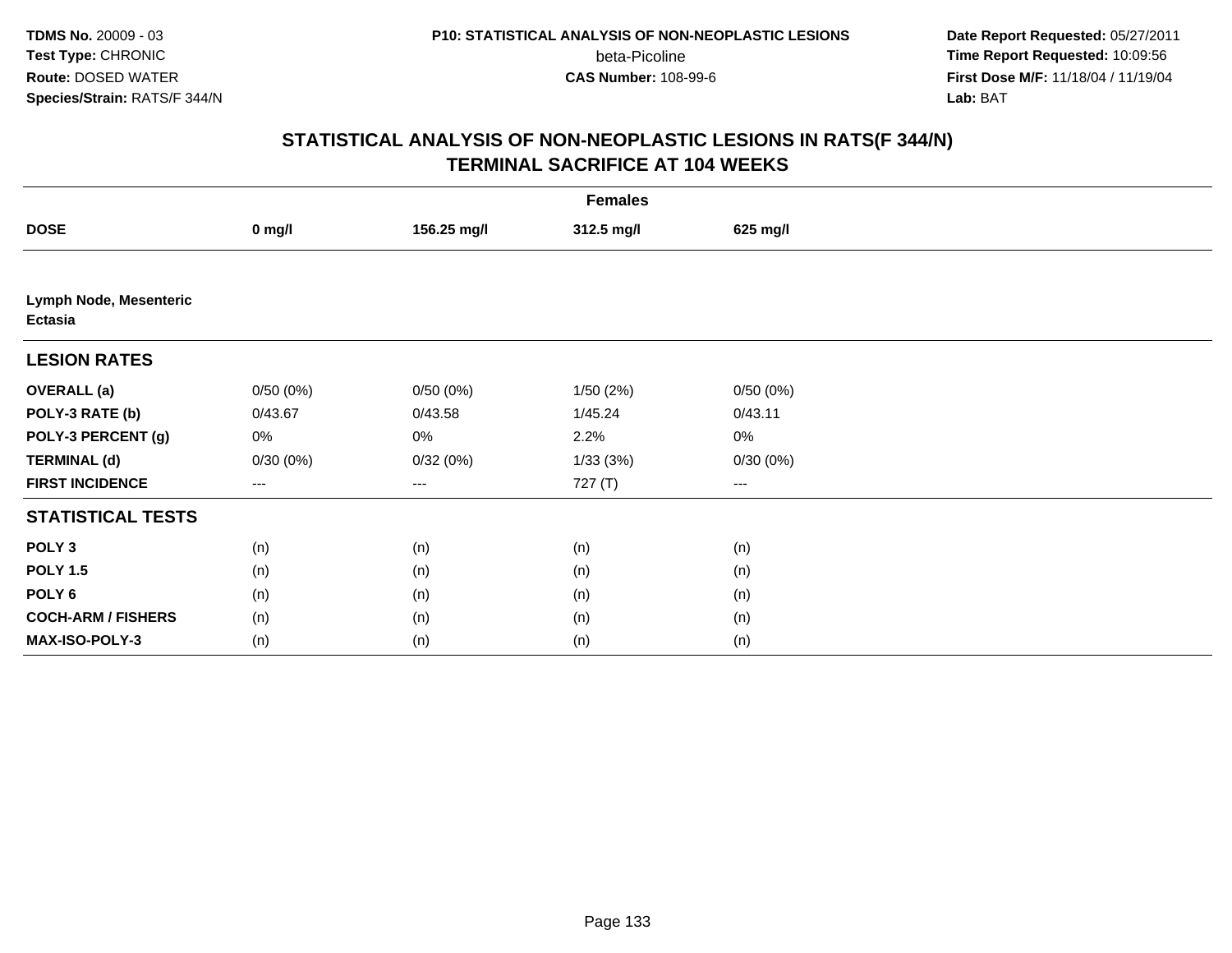**Date Report Requested:** 05/27/2011 **Time Report Requested:** 10:09:56 **First Dose M/F:** 11/18/04 / 11/19/04<br>**Lab:** BAT **Lab:** BAT

|                                           | <b>Females</b> |             |            |              |  |  |  |
|-------------------------------------------|----------------|-------------|------------|--------------|--|--|--|
| <b>DOSE</b>                               | $0$ mg/l       | 156.25 mg/l | 312.5 mg/l | 625 mg/l     |  |  |  |
|                                           |                |             |            |              |  |  |  |
| <b>Lymph Node: Mediastinal</b><br>Ectasia |                |             |            |              |  |  |  |
| <b>LESION RATES</b>                       |                |             |            |              |  |  |  |
| <b>OVERALL</b> (a)                        | 0/5(0%)        | 1/7 (14%)   | 0/5(0%)    | 0/2(0%)      |  |  |  |
| POLY-3 RATE (b)                           | 0/4.80         | 1/4.99      | 0/4.86     | 0/1.56       |  |  |  |
| POLY-3 PERCENT (g)                        | 0%             | 20.1%       | 0%         | $0\%$        |  |  |  |
| <b>TERMINAL (d)</b>                       | $0/3(0\%)$     | 1/2(50%)    | 0/4(0%)    | $0/1$ $(0%)$ |  |  |  |
| <b>FIRST INCIDENCE</b>                    | ---            | 727 (T)     | $--$       | ---          |  |  |  |
| <b>STATISTICAL TESTS</b>                  |                |             |            |              |  |  |  |
| POLY <sub>3</sub>                         | (n)            | (n)         | (n)        | (n)          |  |  |  |
| <b>POLY 1.5</b>                           | (n)            | (n)         | (n)        | (n)          |  |  |  |
| POLY <sub>6</sub>                         | (n)            | (n)         | (n)        | (n)          |  |  |  |
| <b>COCH-ARM / FISHERS</b>                 | (n)            | (n)         | (n)        | (n)          |  |  |  |
| MAX-ISO-POLY-3                            | (n)            | (n)         | (n)        | (n)          |  |  |  |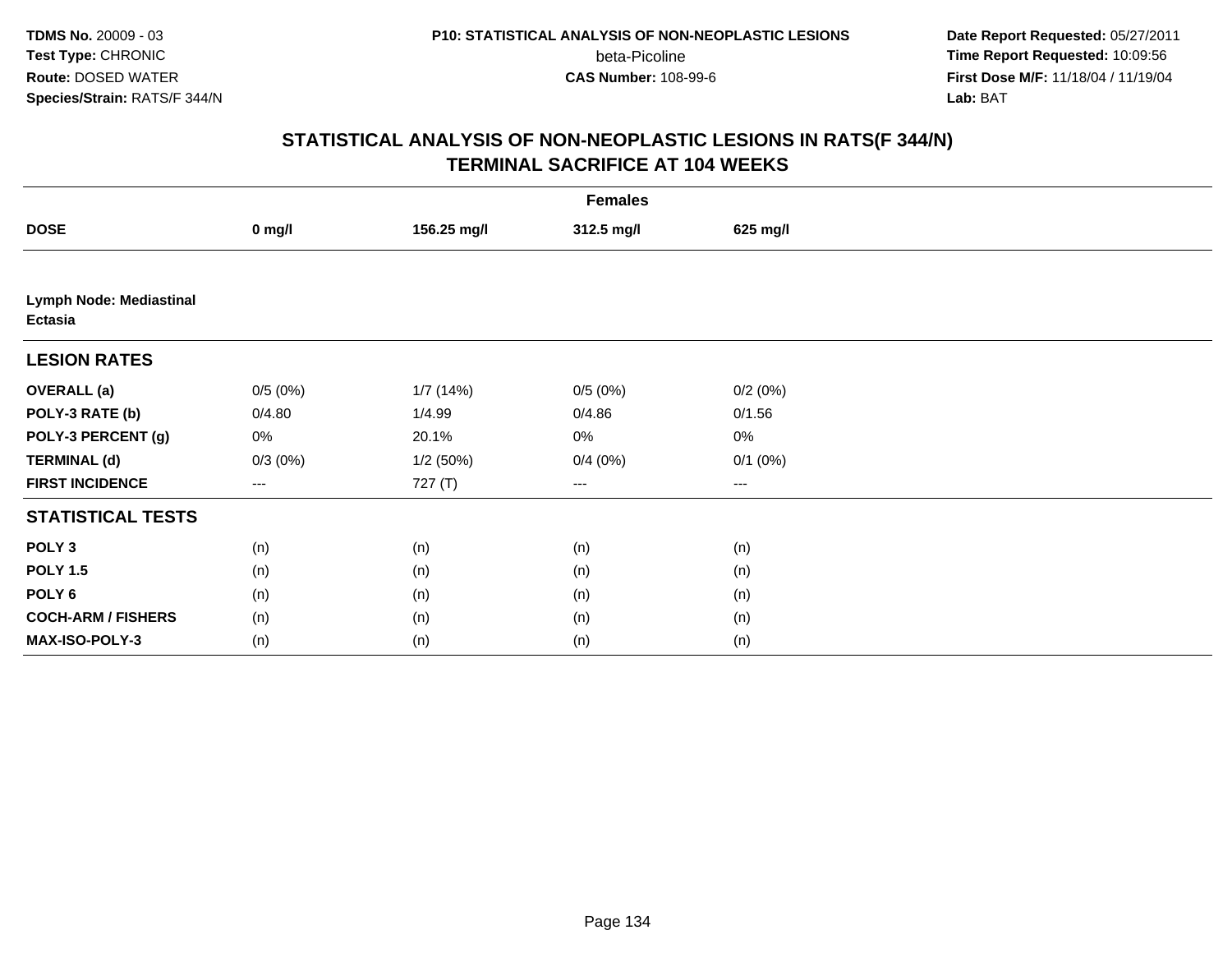**Date Report Requested:** 05/27/2011 **Time Report Requested:** 10:09:56 **First Dose M/F:** 11/18/04 / 11/19/04<br>**Lab:** BAT **Lab:** BAT

| <b>Females</b>                      |                  |              |              |           |  |  |
|-------------------------------------|------------------|--------------|--------------|-----------|--|--|
| <b>DOSE</b>                         | $0 \text{ mg/l}$ | 156.25 mg/l  | 312.5 mg/l   | 625 mg/l  |  |  |
|                                     |                  |              |              |           |  |  |
| <b>Mammary Gland</b><br>Galactocele |                  |              |              |           |  |  |
| <b>LESION RATES</b>                 |                  |              |              |           |  |  |
| <b>OVERALL</b> (a)                  | 12/50 (24%)      | 8/50 (16%)   | 3/50(6%)     | 4/50 (8%) |  |  |
| POLY-3 RATE (b)                     | 12/45.63         | 8/45.25      | 3/45.97      | 4/44.53   |  |  |
| POLY-3 PERCENT (g)                  | 26.3%            | 17.7%        | 6.5%         | 9%        |  |  |
| <b>TERMINAL (d)</b>                 | 6/30(20%)        | 3/32(9%)     | 1/33(3%)     | 1/30(3%)  |  |  |
| <b>FIRST INCIDENCE</b>              | 454              | 474          | 526          | 474       |  |  |
| <b>STATISTICAL TESTS</b>            |                  |              |              |           |  |  |
| POLY <sub>3</sub>                   | $P=0.011N^*$     | P=0.230N     | P=0.010N**   | P=0.028N* |  |  |
| <b>POLY 1.5</b>                     | P=0.011N*        | P=0.229N     | P=0.010N**   | P=0.027N* |  |  |
| POLY <sub>6</sub>                   | P=0.011N*        | $P = 0.231N$ | P=0.009N**   | P=0.029N* |  |  |
| <b>COCH-ARM / FISHERS</b>           | P=0.011N*        | P=0.227N     | $P=0.011N^*$ | P=0.027N* |  |  |
| MAX-ISO-POLY-3                      | P=0.010N**       | $P = 0.161N$ | P=0.004N**   | P=0.015N* |  |  |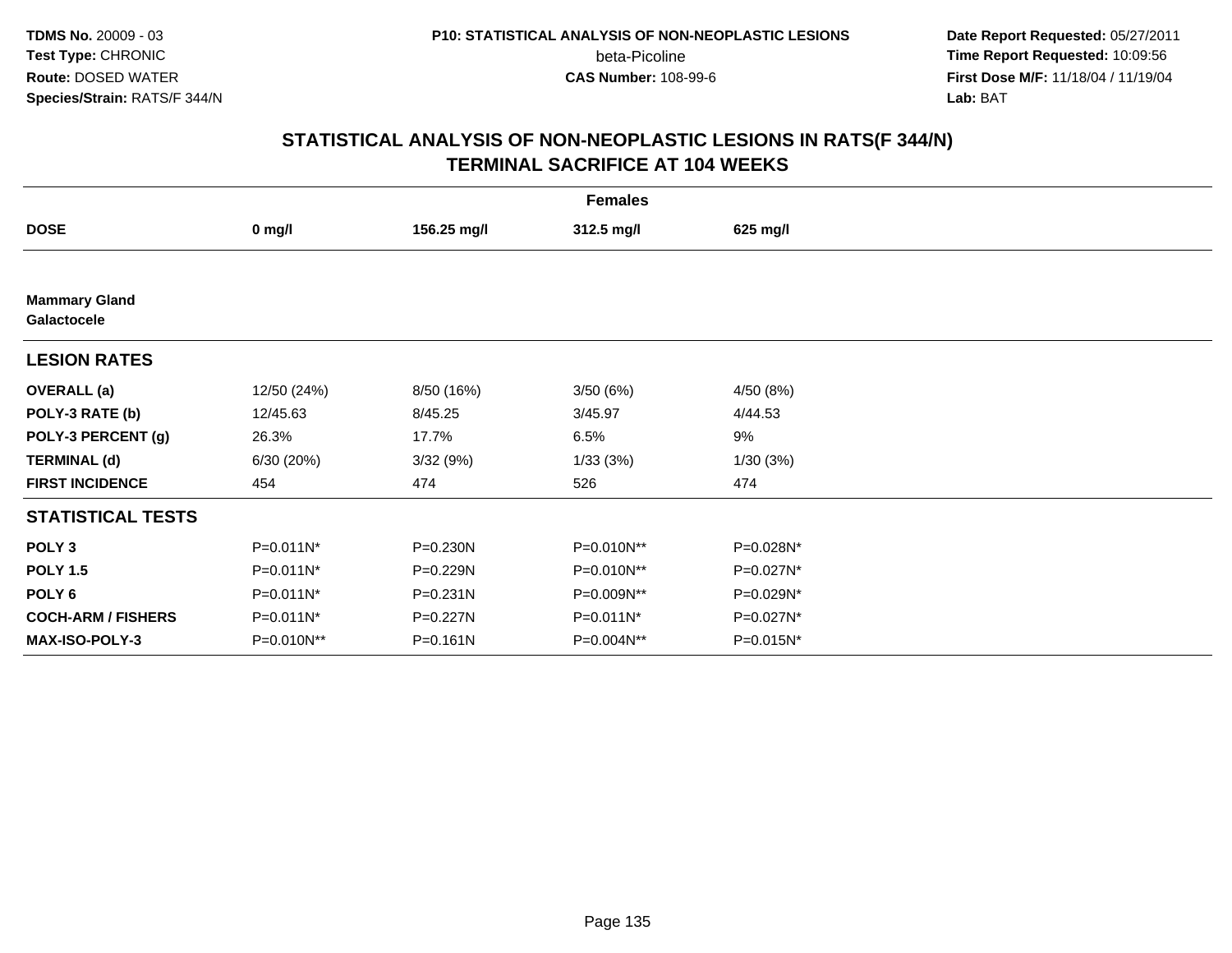**Date Report Requested:** 05/27/2011 **Time Report Requested:** 10:09:56 **First Dose M/F:** 11/18/04 / 11/19/04<br>**Lab:** BAT **Lab:** BAT

|                                     | <b>Females</b> |             |             |             |  |  |  |
|-------------------------------------|----------------|-------------|-------------|-------------|--|--|--|
| <b>DOSE</b>                         | $0$ mg/l       | 156.25 mg/l | 312.5 mg/l  | 625 mg/l    |  |  |  |
|                                     |                |             |             |             |  |  |  |
| <b>Mammary Gland</b><br>Hyperplasia |                |             |             |             |  |  |  |
| <b>LESION RATES</b>                 |                |             |             |             |  |  |  |
| <b>OVERALL</b> (a)                  | 4/50 (8%)      | 4/50 (8%)   | 6/50 (12%)  | 4/50 (8%)   |  |  |  |
| POLY-3 RATE (b)                     | 4/44.40        | 4/44.42     | 6/45.38     | 4/43.87     |  |  |  |
| POLY-3 PERCENT (g)                  | 9%             | 9%          | 13.2%       | 9.1%        |  |  |  |
| <b>TERMINAL (d)</b>                 | 1/30(3%)       | 2/32(6%)    | 5/33(15%)   | 1/30(3%)    |  |  |  |
| <b>FIRST INCIDENCE</b>              | 625            | 526         | 691         | 579         |  |  |  |
| <b>STATISTICAL TESTS</b>            |                |             |             |             |  |  |  |
| POLY <sub>3</sub>                   | $P = 0.524$    | P=0.643N    | $P = 0.383$ | $P = 0.637$ |  |  |  |
| <b>POLY 1.5</b>                     | $P=0.529$      | P=0.642N    | $P = 0.380$ | $P = 0.640$ |  |  |  |
| POLY <sub>6</sub>                   | $P = 0.515$    | $P = 0.642$ | $P = 0.381$ | $P = 0.630$ |  |  |  |
| <b>COCH-ARM / FISHERS</b>           | $P = 0.533$    | P=0.643N    | $P = 0.370$ | P=0.643N    |  |  |  |
| <b>MAX-ISO-POLY-3</b>               | $P = 0.579$    | P=0.499N    | $P = 0.266$ | $P = 0.492$ |  |  |  |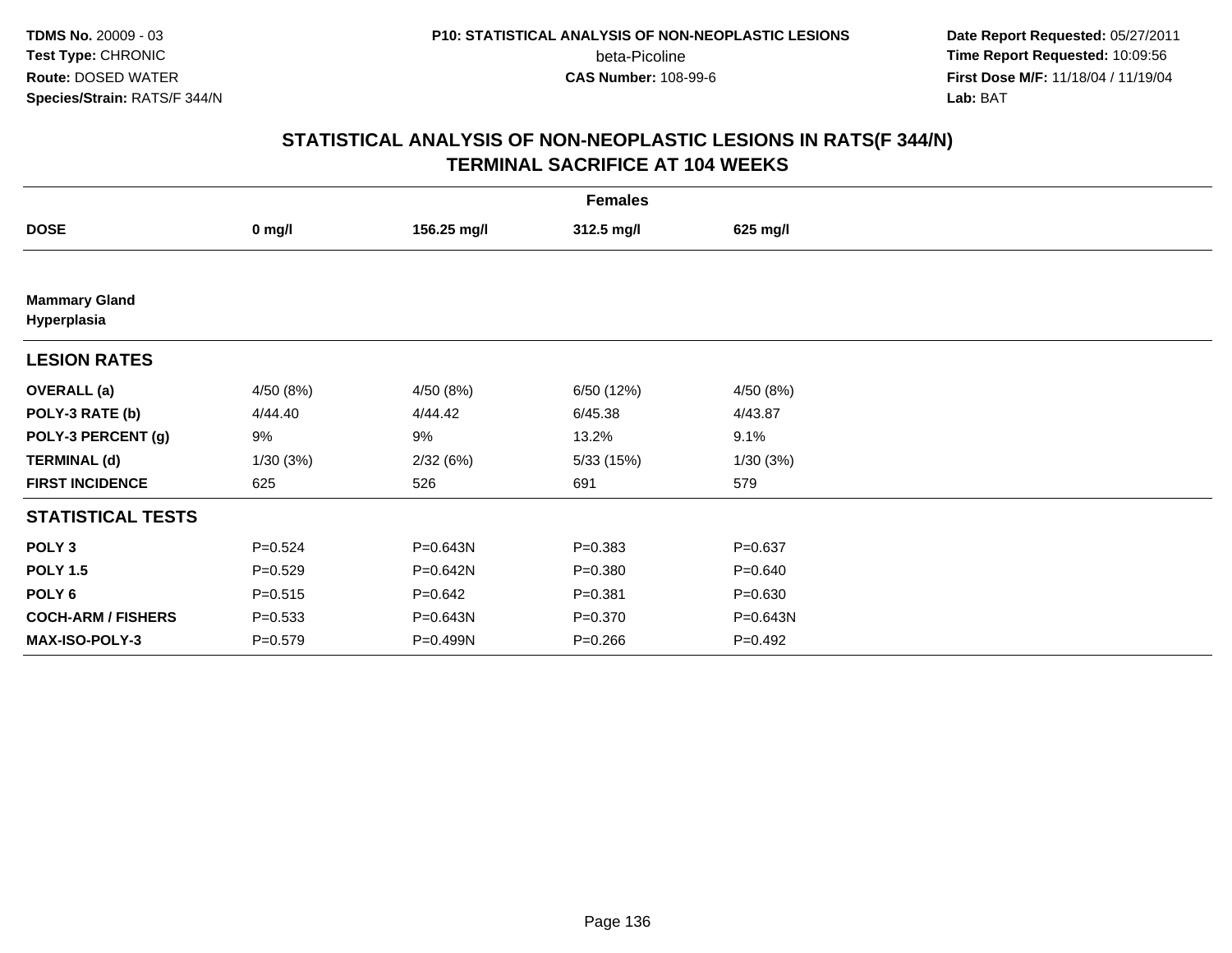**Date Report Requested:** 05/27/2011 **Time Report Requested:** 10:09:56 **First Dose M/F:** 11/18/04 / 11/19/04<br>**Lab:** BAT **Lab:** BAT

| <b>Females</b>                           |            |             |            |           |  |  |
|------------------------------------------|------------|-------------|------------|-----------|--|--|
| <b>DOSE</b>                              | $0$ mg/l   | 156.25 mg/l | 312.5 mg/l | 625 mg/l  |  |  |
|                                          |            |             |            |           |  |  |
| <b>Mesentery: Fat</b><br><b>Necrosis</b> |            |             |            |           |  |  |
| <b>LESION RATES</b>                      |            |             |            |           |  |  |
| <b>OVERALL</b> (a)                       | 4/4 (100%) | 6/7 (86%)   | 6/7(86%)   | 7/8 (88%) |  |  |
| POLY-3 RATE (b)                          | 4/4.00     | 6/6.30      | 6/6.77     | 7/8.00    |  |  |
| POLY-3 PERCENT (g)                       | 100%       | 95.2%       | 88.6%      | 87.5%     |  |  |
| <b>TERMINAL (d)</b>                      | 2/2(100%)  | 2/2 (100%)  | 4/4 (100%) | 5/6 (83%) |  |  |
| <b>FIRST INCIDENCE</b>                   | 488        | 614         | 527        | 638       |  |  |
| <b>STATISTICAL TESTS</b>                 |            |             |            |           |  |  |
| POLY <sub>3</sub>                        | P=0.390N   | P=0.992N    | P=0.710N   | P=0.635N  |  |  |
| <b>POLY 1.5</b>                          | P=0.443N   | P=0.849N    | P=0.658N   | P=0.635N  |  |  |
| POLY <sub>6</sub>                        | P=0.334N   | P=1.000N    | P=0.820N   | P=0.635N  |  |  |
| <b>COCH-ARM / FISHERS</b>                | P=0.519N   | P=0.636N    | P=0.636N   | P=0.667N  |  |  |
| <b>MAX-ISO-POLY-3</b>                    | P=0.404N   | P=0.248N    | P=0.254N   | P=0.275N  |  |  |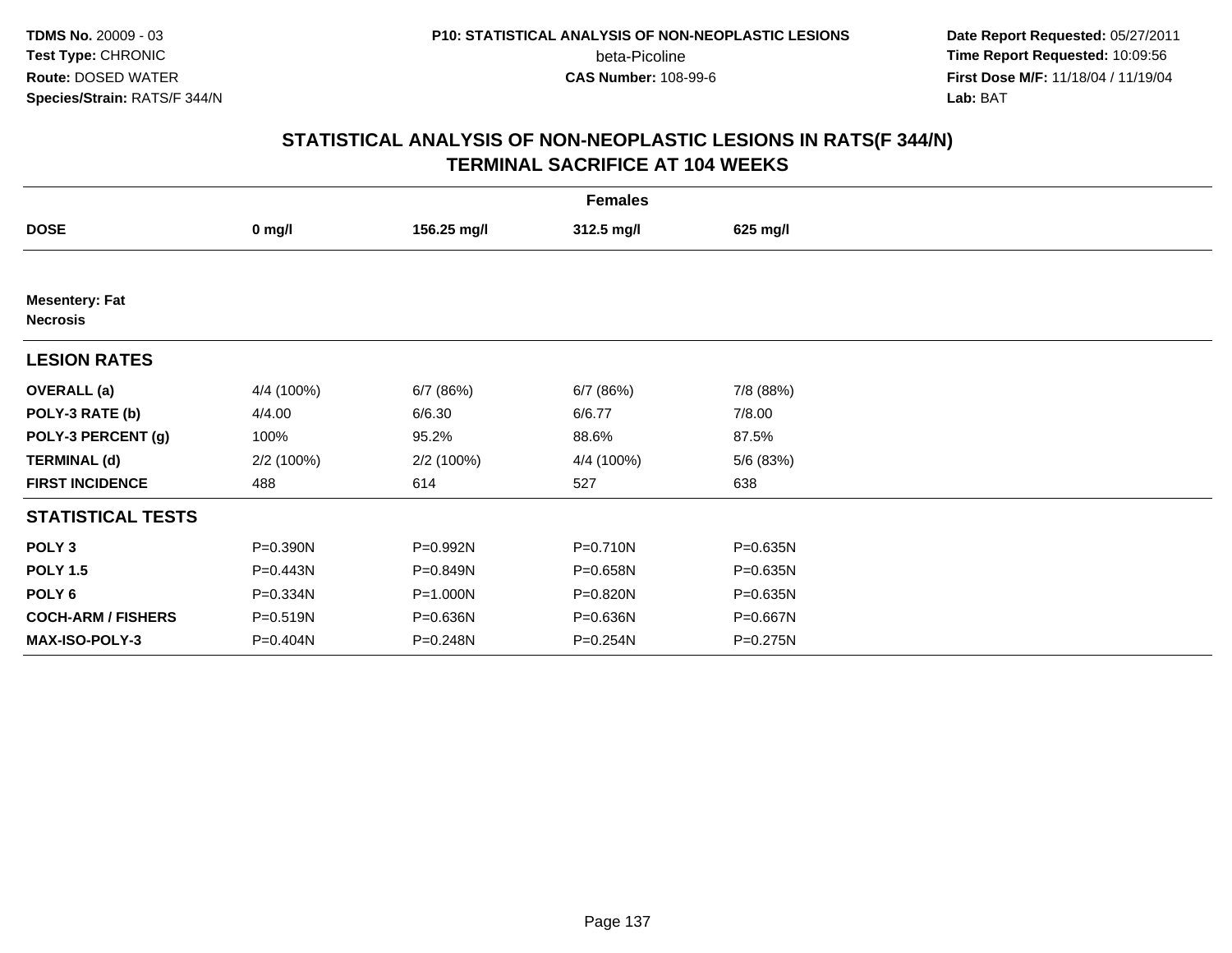**Date Report Requested:** 05/27/2011 **Time Report Requested:** 10:09:56 **First Dose M/F:** 11/18/04 / 11/19/04<br>**Lab:** BAT **Lab:** BAT

| <b>Females</b>                     |             |             |             |             |  |  |
|------------------------------------|-------------|-------------|-------------|-------------|--|--|
| <b>DOSE</b>                        | $0$ mg/l    | 156.25 mg/l | 312.5 mg/l  | 625 mg/l    |  |  |
|                                    |             |             |             |             |  |  |
| <b>Nose</b><br><b>Foreign Body</b> |             |             |             |             |  |  |
| <b>LESION RATES</b>                |             |             |             |             |  |  |
| <b>OVERALL</b> (a)                 | 2/50(4%)    | 3/50(6%)    | 3/50(6%)    | 2/50(4%)    |  |  |
| POLY-3 RATE (b)                    | 2/43.85     | 3/43.88     | 3/45.47     | 2/43.55     |  |  |
| POLY-3 PERCENT (g)                 | 4.6%        | 6.8%        | 6.6%        | 4.6%        |  |  |
| <b>TERMINAL (d)</b>                | 1/30(3%)    | 2/32(6%)    | 2/33(6%)    | 1/30(3%)    |  |  |
| <b>FIRST INCIDENCE</b>             | 682         | 645         | 666         | 598         |  |  |
| <b>STATISTICAL TESTS</b>           |             |             |             |             |  |  |
| POLY <sub>3</sub>                  | P=0.545N    | $P = 0.500$ | $P = 0.517$ | $P = 0.692$ |  |  |
| <b>POLY 1.5</b>                    | P=0.543N    | $P = 0.500$ | $P = 0.511$ | $P = 0.693$ |  |  |
| POLY 6                             | P=0.549N    | $P = 0.500$ | $P = 0.521$ | $P = 0.689$ |  |  |
| <b>COCH-ARM / FISHERS</b>          | P=0.544N    | $P = 0.500$ | $P = 0.500$ | P=0.691N    |  |  |
| MAX-ISO-POLY-3                     | $P = 0.603$ | $P = 0.324$ | $P = 0.341$ | $P = 0.496$ |  |  |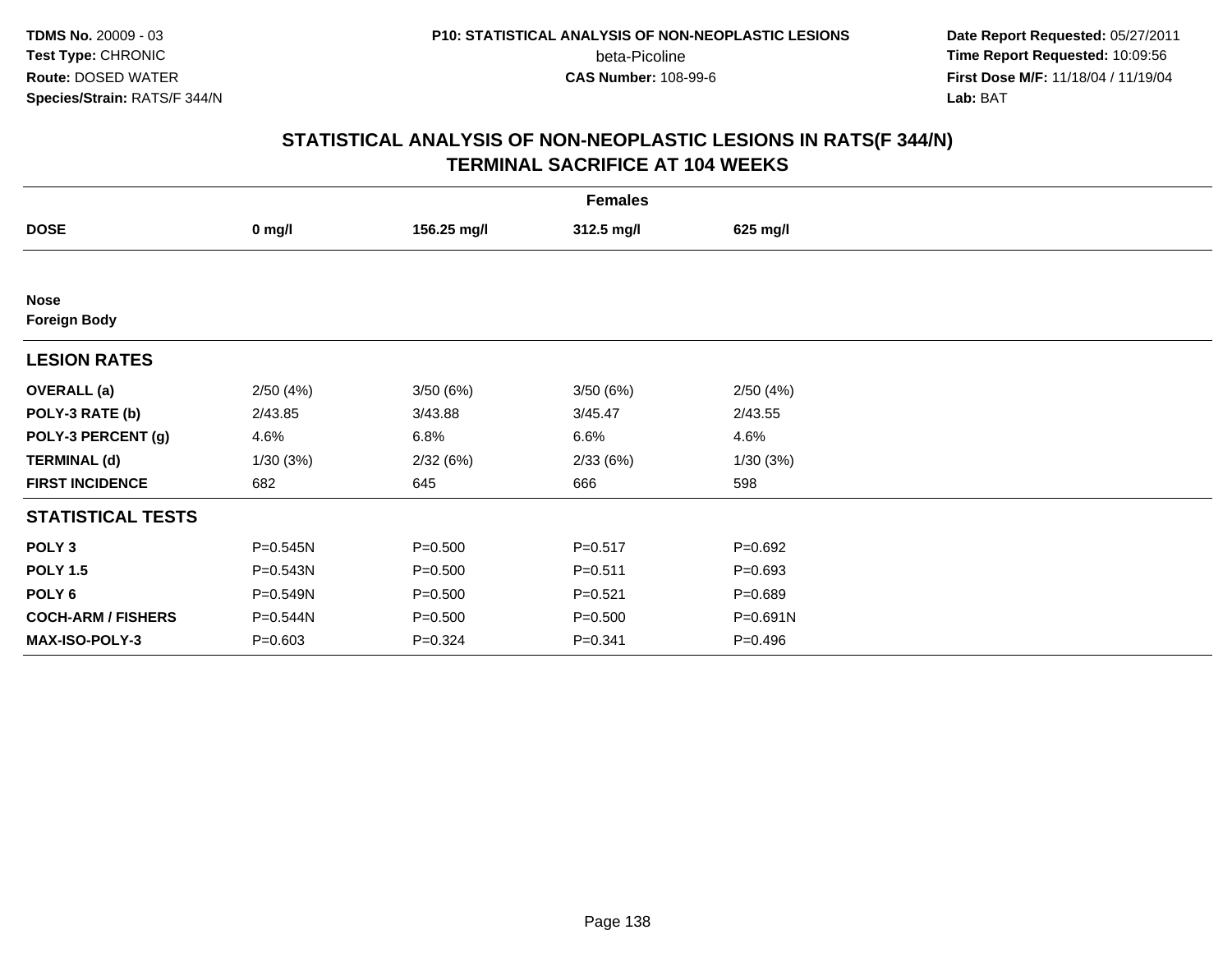**Date Report Requested:** 05/27/2011 **Time Report Requested:** 10:09:56 **First Dose M/F:** 11/18/04 / 11/19/04<br>**Lab:** BAT **Lab:** BAT

|                             | <b>Females</b> |             |             |             |  |  |  |
|-----------------------------|----------------|-------------|-------------|-------------|--|--|--|
| <b>DOSE</b>                 | $0$ mg/l       | 156.25 mg/l | 312.5 mg/l  | 625 mg/l    |  |  |  |
|                             |                |             |             |             |  |  |  |
| <b>Nose</b><br>Inflammation |                |             |             |             |  |  |  |
| <b>LESION RATES</b>         |                |             |             |             |  |  |  |
| <b>OVERALL (a)</b>          | 3/50(6%)       | 5/50 (10%)  | 4/50 (8%)   | 3/50(6%)    |  |  |  |
| POLY-3 RATE (b)             | 3/44.28        | 5/44.58     | 4/45.90     | 3/43.55     |  |  |  |
| POLY-3 PERCENT (g)          | 6.8%           | 11.2%       | 8.7%        | 6.9%        |  |  |  |
| <b>TERMINAL (d)</b>         | 2/30(7%)       | 3/32(9%)    | 2/33(6%)    | 2/30(7%)    |  |  |  |
| <b>FIRST INCIDENCE</b>      | 531            | 488         | 603         | 598         |  |  |  |
| <b>STATISTICAL TESTS</b>    |                |             |             |             |  |  |  |
| POLY <sub>3</sub>           | P=0.490N       | $P = 0.360$ | $P = 0.520$ | $P = 0.655$ |  |  |  |
| <b>POLY 1.5</b>             | P=0.486N       | $P = 0.359$ | $P = 0.512$ | $P = 0.658$ |  |  |  |
| POLY 6                      | P=0.498N       | $P = 0.361$ | $P = 0.526$ | $P = 0.649$ |  |  |  |
| <b>COCH-ARM / FISHERS</b>   | P=0.482N       | $P = 0.357$ | $P = 0.500$ | P=0.661N    |  |  |  |
| MAX-ISO-POLY-3              | $P = 0.566$    | $P = 0.234$ | $P = 0.367$ | $P = 0.491$ |  |  |  |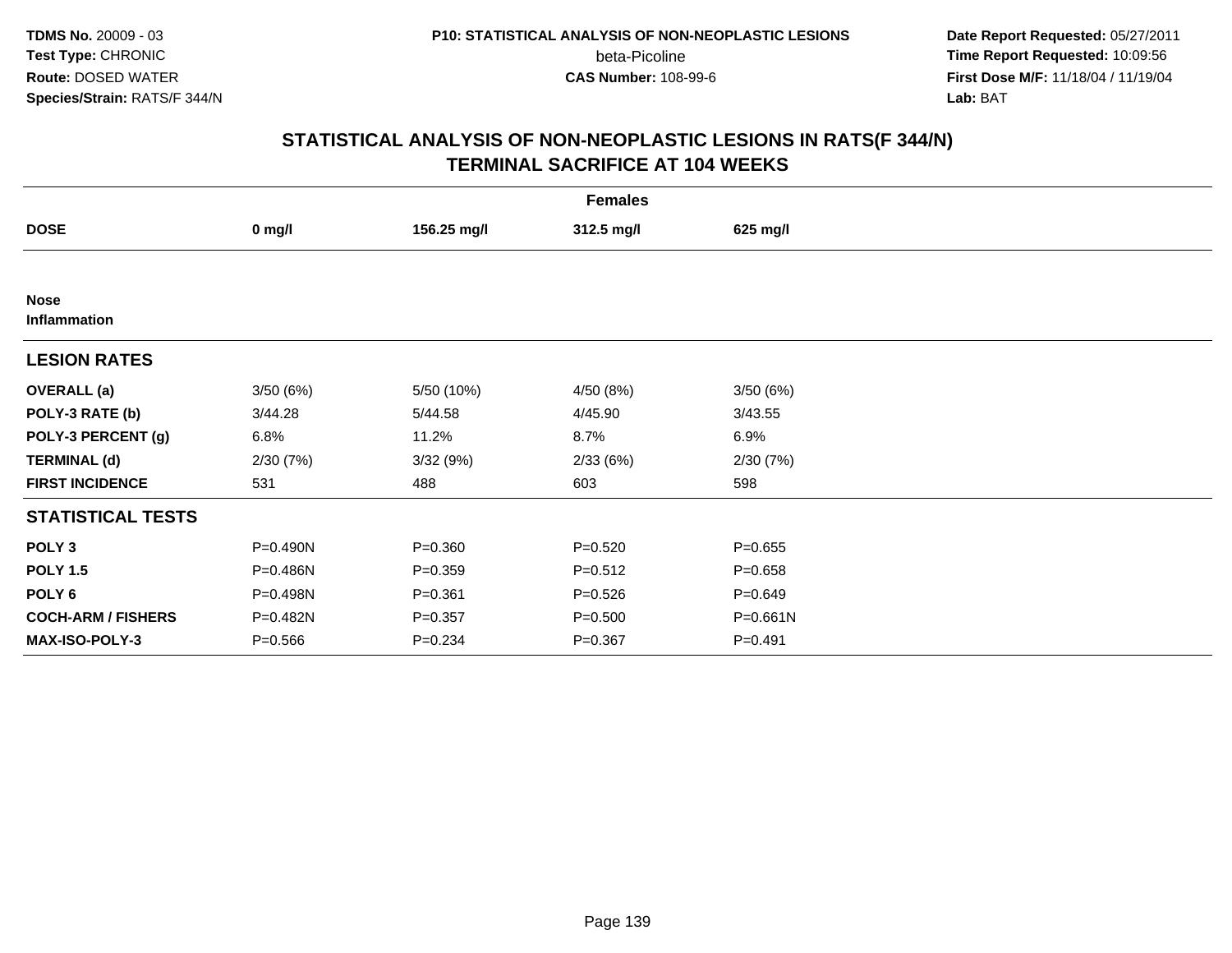**Date Report Requested:** 05/27/2011 **Time Report Requested:** 10:09:56 **First Dose M/F:** 11/18/04 / 11/19/04<br>**Lab:** BAT **Lab:** BAT

|                                                |              |             | <b>Females</b> |              |
|------------------------------------------------|--------------|-------------|----------------|--------------|
| <b>DOSE</b>                                    | $0$ mg/l     | 156.25 mg/l | 312.5 mg/l     | 625 mg/l     |
|                                                |              |             |                |              |
| <b>Nose: Nasolacrimal Duct</b><br>Inflammation |              |             |                |              |
| <b>LESION RATES</b>                            |              |             |                |              |
| <b>OVERALL</b> (a)                             | 2/50(4%)     | 0/50(0%)    | 0/50(0%)       | 0/50(0%)     |
| POLY-3 RATE (b)                                | 2/43.67      | 0/43.58     | 0/45.24        | 0/43.11      |
| POLY-3 PERCENT (g)                             | 4.6%         | 0%          | 0%             | 0%           |
| <b>TERMINAL (d)</b>                            | 2/30(7%)     | 0/32(0%)    | 0/33(0%)       | 0/30(0%)     |
| <b>FIRST INCIDENCE</b>                         | 727(T)       | ---         | ---            | ---          |
| <b>STATISTICAL TESTS</b>                       |              |             |                |              |
| POLY <sub>3</sub>                              | $P = 0.111N$ | P=0.237N    | P=0.229N       | $P = 0.240N$ |
| <b>POLY 1.5</b>                                | P=0.112N     | P=0.237N    | P=0.232N       | P=0.238N     |
| POLY <sub>6</sub>                              | P=0.110N     | P=0.238N    | $P=0.227N$     | $P = 0.243N$ |
| <b>COCH-ARM / FISHERS</b>                      | P=0.115N     | P=0.247N    | $P = 0.247N$   | P=0.247N     |
| <b>MAX-ISO-POLY-3</b>                          | P=0.035N*    | P=0.076N    | P=0.076N       | P=0.079N     |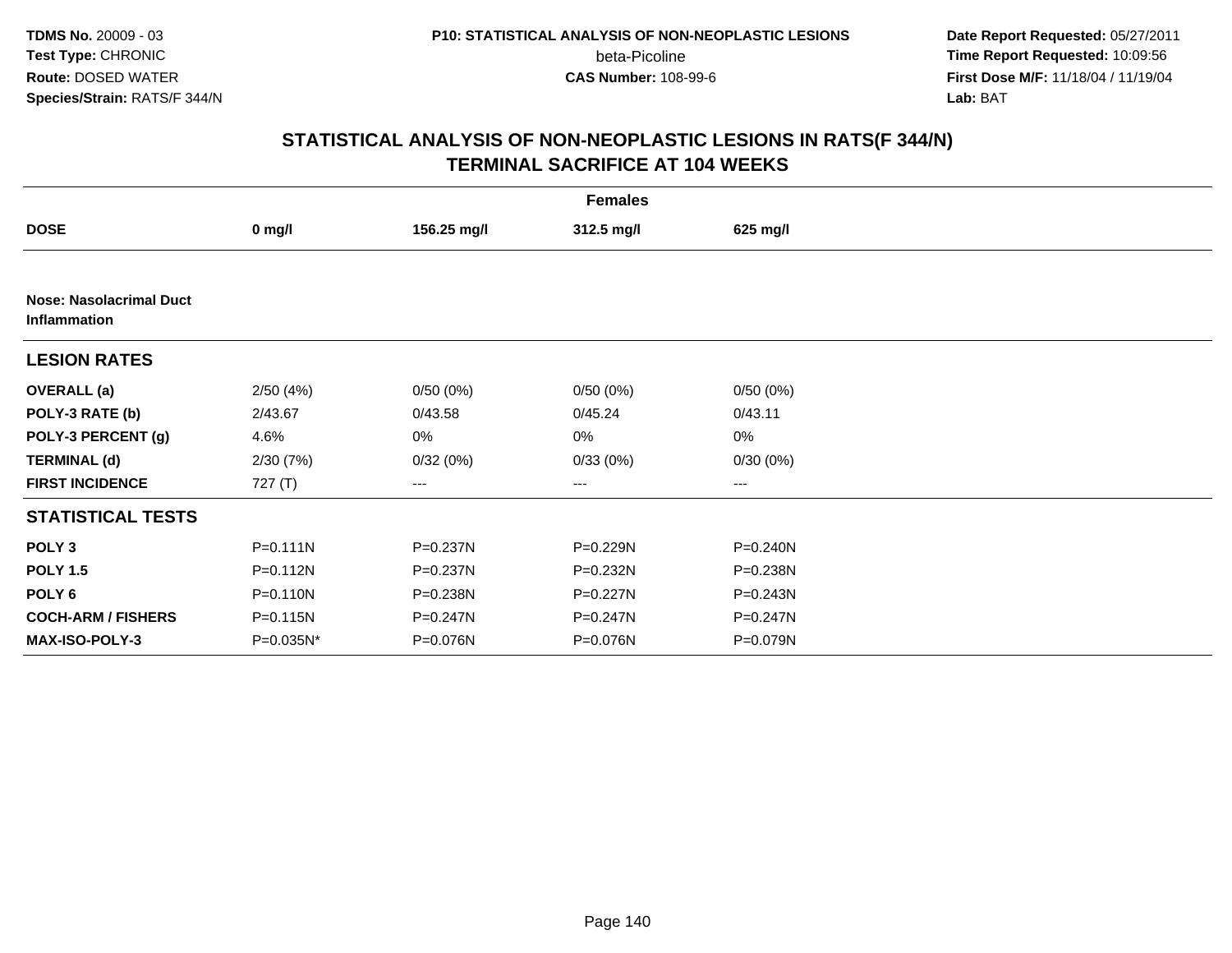**Date Report Requested:** 05/27/2011 **Time Report Requested:** 10:09:56 **First Dose M/F:** 11/18/04 / 11/19/04<br>**Lab:** BAT **Lab:** BAT

|                                                    | <b>Females</b> |              |            |              |  |  |  |
|----------------------------------------------------|----------------|--------------|------------|--------------|--|--|--|
| <b>DOSE</b>                                        | $0$ mg/l       | 156.25 mg/l  | 312.5 mg/l | 625 mg/l     |  |  |  |
|                                                    |                |              |            |              |  |  |  |
| <b>Nose: Respiratory Epithelium</b><br>Hyperplasia |                |              |            |              |  |  |  |
| <b>LESION RATES</b>                                |                |              |            |              |  |  |  |
| <b>OVERALL (a)</b>                                 | 3/50(6%)       | 1/50(2%)     | 1/50(2%)   | 2/50(4%)     |  |  |  |
| POLY-3 RATE (b)                                    | 3/43.85        | 1/43.88      | 1/45.24    | 2/43.55      |  |  |  |
| POLY-3 PERCENT (g)                                 | 6.8%           | 2.3%         | 2.2%       | 4.6%         |  |  |  |
| <b>TERMINAL (d)</b>                                | 2/30(7%)       | 0/32(0%)     | 1/33(3%)   | 1/30(3%)     |  |  |  |
| <b>FIRST INCIDENCE</b>                             | 682            | 645          | 727 (T)    | 598          |  |  |  |
| <b>STATISTICAL TESTS</b>                           |                |              |            |              |  |  |  |
| POLY <sub>3</sub>                                  | P=0.473N       | P=0.305N     | P=0.294N   | P=0.503N     |  |  |  |
| <b>POLY 1.5</b>                                    | P=0.473N       | $P = 0.305N$ | P=0.298N   | $P = 0.501N$ |  |  |  |
| POLY <sub>6</sub>                                  | P=0.475N       | P=0.304N     | P=0.292N   | P=0.508N     |  |  |  |
| <b>COCH-ARM / FISHERS</b>                          | P=0.474N       | P=0.309N     | P=0.309N   | $P = 0.500N$ |  |  |  |
| <b>MAX-ISO-POLY-3</b>                              | P=0.294N       | P=0.153N     | P=0.149N   | P=0.327N     |  |  |  |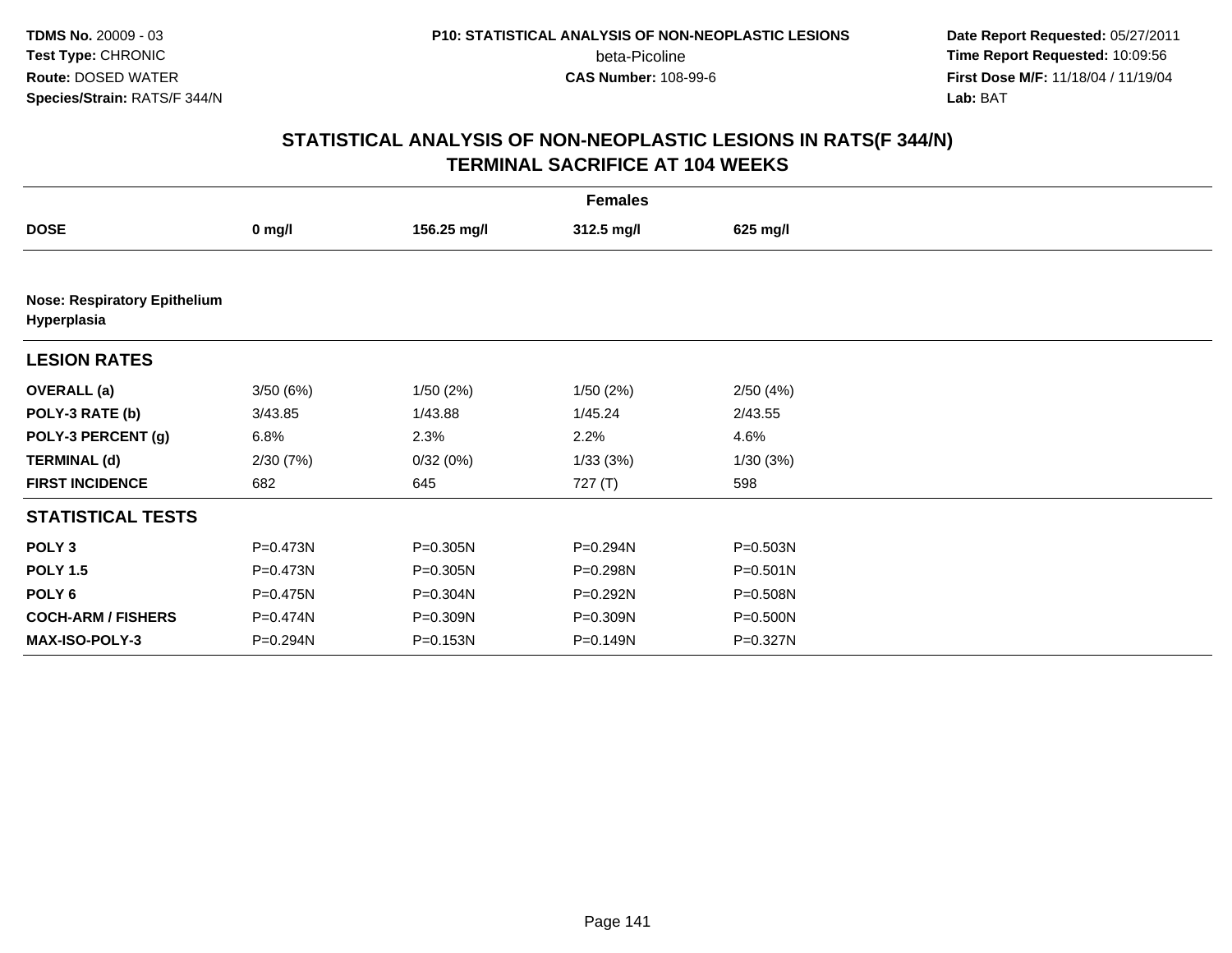**Date Report Requested:** 05/27/2011 **Time Report Requested:** 10:09:56 **First Dose M/F:** 11/18/04 / 11/19/04<br>**Lab:** BAT **Lab:** BAT

| <b>Females</b>                                      |          |             |            |          |  |  |
|-----------------------------------------------------|----------|-------------|------------|----------|--|--|
| <b>DOSE</b>                                         | $0$ mg/l | 156.25 mg/l | 312.5 mg/l | 625 mg/l |  |  |
|                                                     |          |             |            |          |  |  |
| <b>Nose: Respiratory Epithelium</b><br><b>Ulcer</b> |          |             |            |          |  |  |
| <b>LESION RATES</b>                                 |          |             |            |          |  |  |
| <b>OVERALL (a)</b>                                  | 0/50(0%) | 0/50(0%)    | 0/50(0%)   | 0/50(0%) |  |  |
| POLY-3 RATE (b)                                     | 0/43.67  | 0/43.58     | 0/45.24    | 0/43.11  |  |  |
| POLY-3 PERCENT (g)                                  | 0%       | 0%          | 0%         | $0\%$    |  |  |
| <b>TERMINAL (d)</b>                                 | 0/30(0%) | 0/32(0%)    | 0/33(0%)   | 0/30(0%) |  |  |
| <b>FIRST INCIDENCE</b>                              | $--$     | $\cdots$    | $\cdots$   | $\cdots$ |  |  |
| <b>STATISTICAL TESTS</b>                            |          |             |            |          |  |  |
| POLY <sub>3</sub>                                   | (n)      | (n)         | (n)        | (n)      |  |  |
| <b>POLY 1.5</b>                                     | (n)      | (n)         | (n)        | (n)      |  |  |
| POLY <sub>6</sub>                                   | (n)      | (n)         | (n)        | (n)      |  |  |
| <b>COCH-ARM / FISHERS</b>                           | (n)      | (n)         | (n)        | (n)      |  |  |
| MAX-ISO-POLY-3                                      | (n)      | (n)         | (n)        | (n)      |  |  |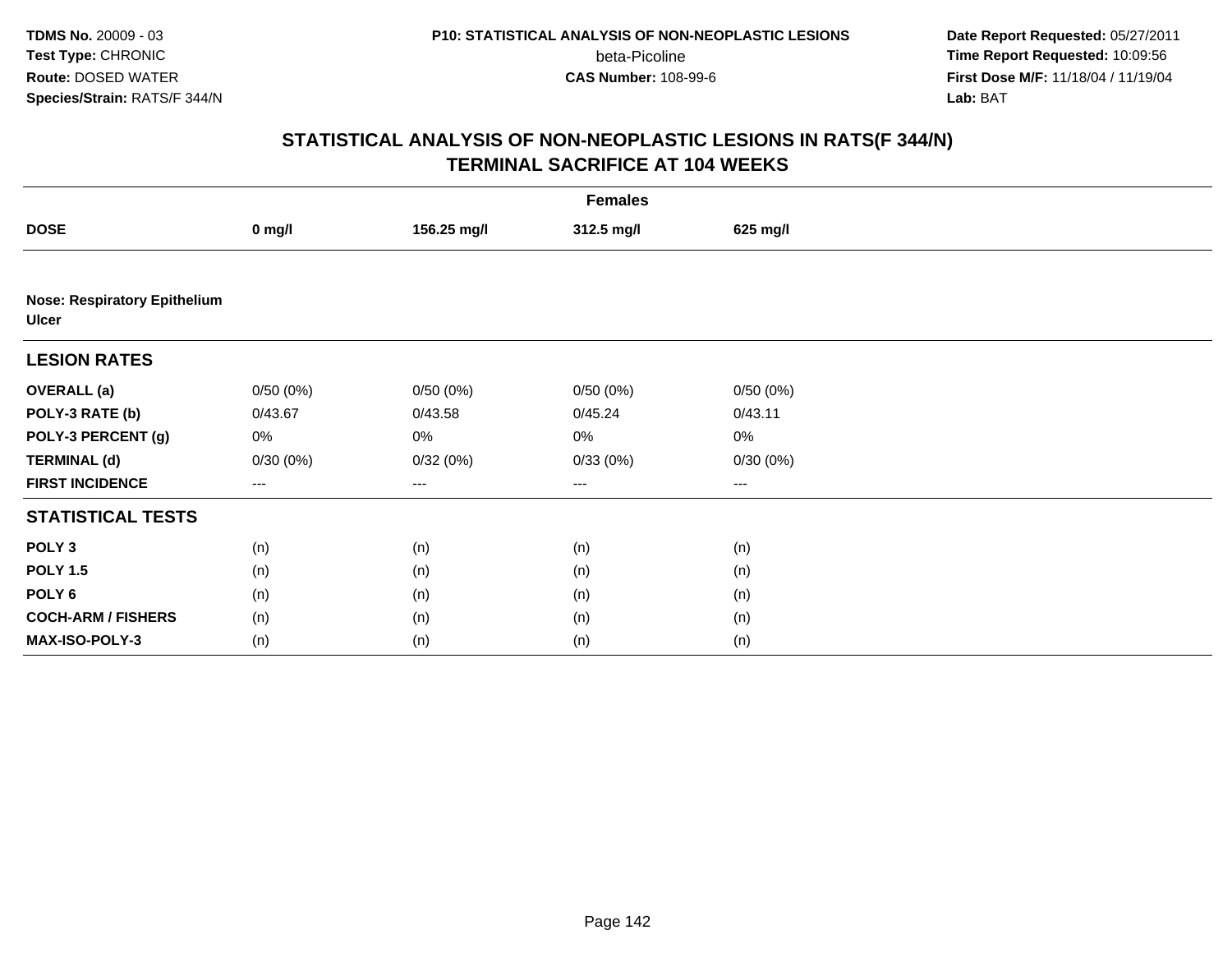**Date Report Requested:** 05/27/2011 **Time Report Requested:** 10:09:56 **First Dose M/F:** 11/18/04 / 11/19/04<br>**Lab:** BAT **Lab:** BAT

| <b>Females</b>                 |                   |             |            |             |  |  |
|--------------------------------|-------------------|-------------|------------|-------------|--|--|
| <b>DOSE</b>                    | $0$ mg/l          | 156.25 mg/l | 312.5 mg/l | 625 mg/l    |  |  |
|                                |                   |             |            |             |  |  |
| <b>Nose: Turbinate</b><br>Cyst |                   |             |            |             |  |  |
| <b>LESION RATES</b>            |                   |             |            |             |  |  |
| <b>OVERALL</b> (a)             | 0/50(0%)          | 0/50(0%)    | 0/50(0%)   | 2/50(4%)    |  |  |
| POLY-3 RATE (b)                | 0/43.67           | 0/43.58     | 0/45.24    | 2/43.75     |  |  |
| POLY-3 PERCENT (g)             | 0%                | 0%          | 0%         | 4.6%        |  |  |
| <b>TERMINAL (d)</b>            | 0/30(0%)          | 0/32(0%)    | 0/33(0%)   | 1/30(3%)    |  |  |
| <b>FIRST INCIDENCE</b>         | $\qquad \qquad -$ | ---         | $\cdots$   | 515         |  |  |
| <b>STATISTICAL TESTS</b>       |                   |             |            |             |  |  |
| POLY <sub>3</sub>              | P=0.046*          | (e)         | (e)        | $P = 0.237$ |  |  |
| <b>POLY 1.5</b>                | P=0.046*          | (e)         | (e)        | $P = 0.238$ |  |  |
| POLY <sub>6</sub>              | P=0.045*          | (e)         | (e)        | $P = 0.236$ |  |  |
| <b>COCH-ARM / FISHERS</b>      | P=0.046*          | (e)         | (e)        | $P = 0.247$ |  |  |
| MAX-ISO-POLY-3                 | $P=0.033*$        | (e)         | (e)        | $P = 0.076$ |  |  |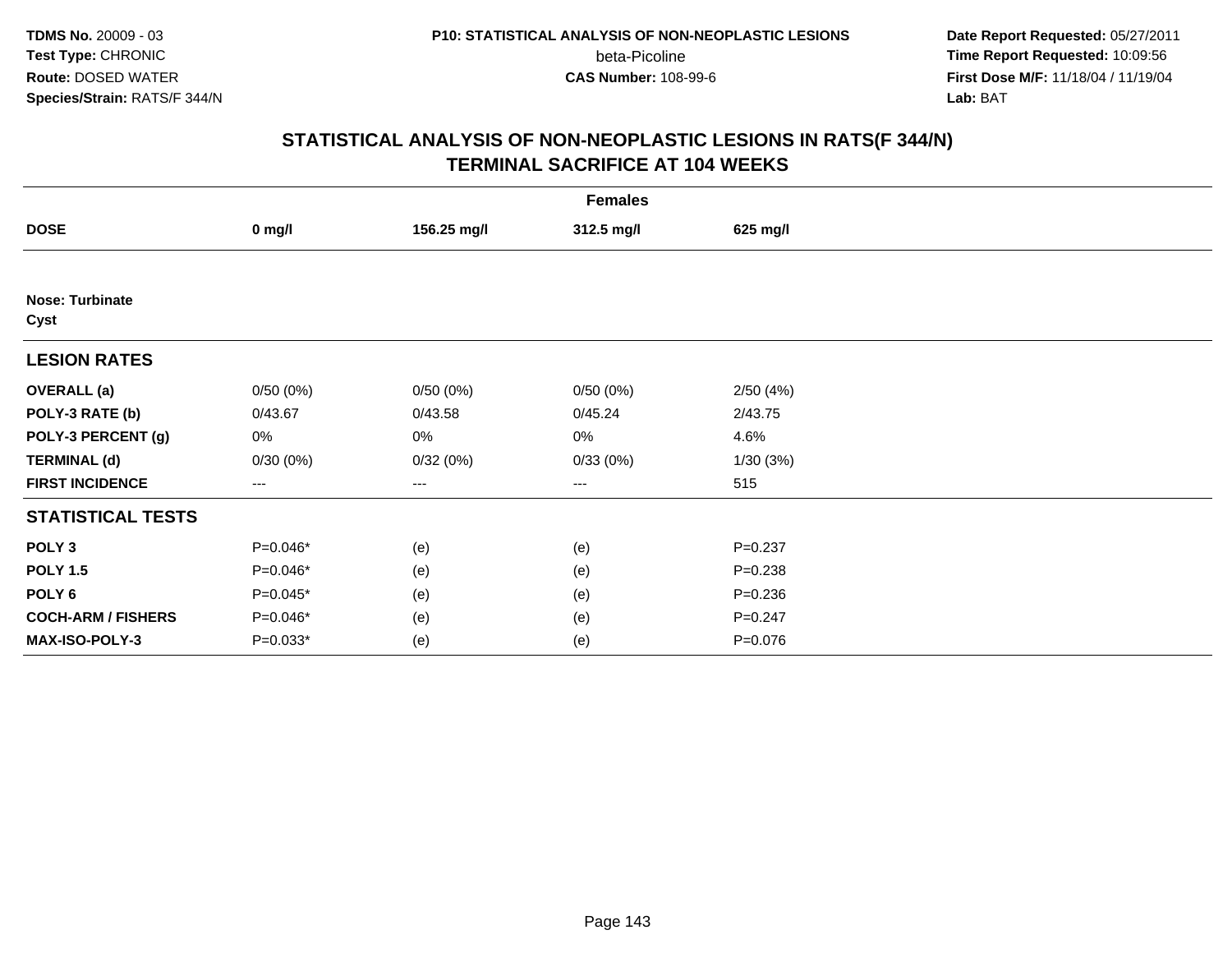**Date Report Requested:** 05/27/2011 **Time Report Requested:** 10:09:56 **First Dose M/F:** 11/18/04 / 11/19/04<br>**Lab:** BAT **Lab:** BAT

| <b>Females</b>            |            |              |            |              |  |  |
|---------------------------|------------|--------------|------------|--------------|--|--|
| <b>DOSE</b>               | $0$ mg/l   | 156.25 mg/l  | 312.5 mg/l | 625 mg/l     |  |  |
|                           |            |              |            |              |  |  |
| Ovary<br>Cyst             |            |              |            |              |  |  |
| <b>LESION RATES</b>       |            |              |            |              |  |  |
| <b>OVERALL</b> (a)        | 4/50 (8%)  | 3/50(6%)     | 0/50(0%)   | 3/50(6%)     |  |  |
| POLY-3 RATE (b)           | 4/43.67    | 3/44.14      | 0/45.24    | 3/43.37      |  |  |
| POLY-3 PERCENT (g)        | 9.2%       | 6.8%         | 0%         | 6.9%         |  |  |
| <b>TERMINAL (d)</b>       | 4/30 (13%) | 1/32(3%)     | 0/33(0%)   | 2/30(7%)     |  |  |
| <b>FIRST INCIDENCE</b>    | 727(T)     | 588          | ---        | 656          |  |  |
| <b>STATISTICAL TESTS</b>  |            |              |            |              |  |  |
| POLY <sub>3</sub>         | P=0.369N   | P=0.494N     | P=0.056N   | P=0.504N     |  |  |
| <b>POLY 1.5</b>           | P=0.369N   | P=0.497N     | P=0.057N   | $P = 0.501N$ |  |  |
| POLY <sub>6</sub>         | P=0.370N   | $P = 0.491N$ | P=0.054N   | P=0.508N     |  |  |
| <b>COCH-ARM / FISHERS</b> | P=0.371N   | P=0.500N     | P=0.059N   | P=0.500N     |  |  |
| MAX-ISO-POLY-3            | P=0.198N   | P=0.342N     | P=0.019N*  | P=0.350N     |  |  |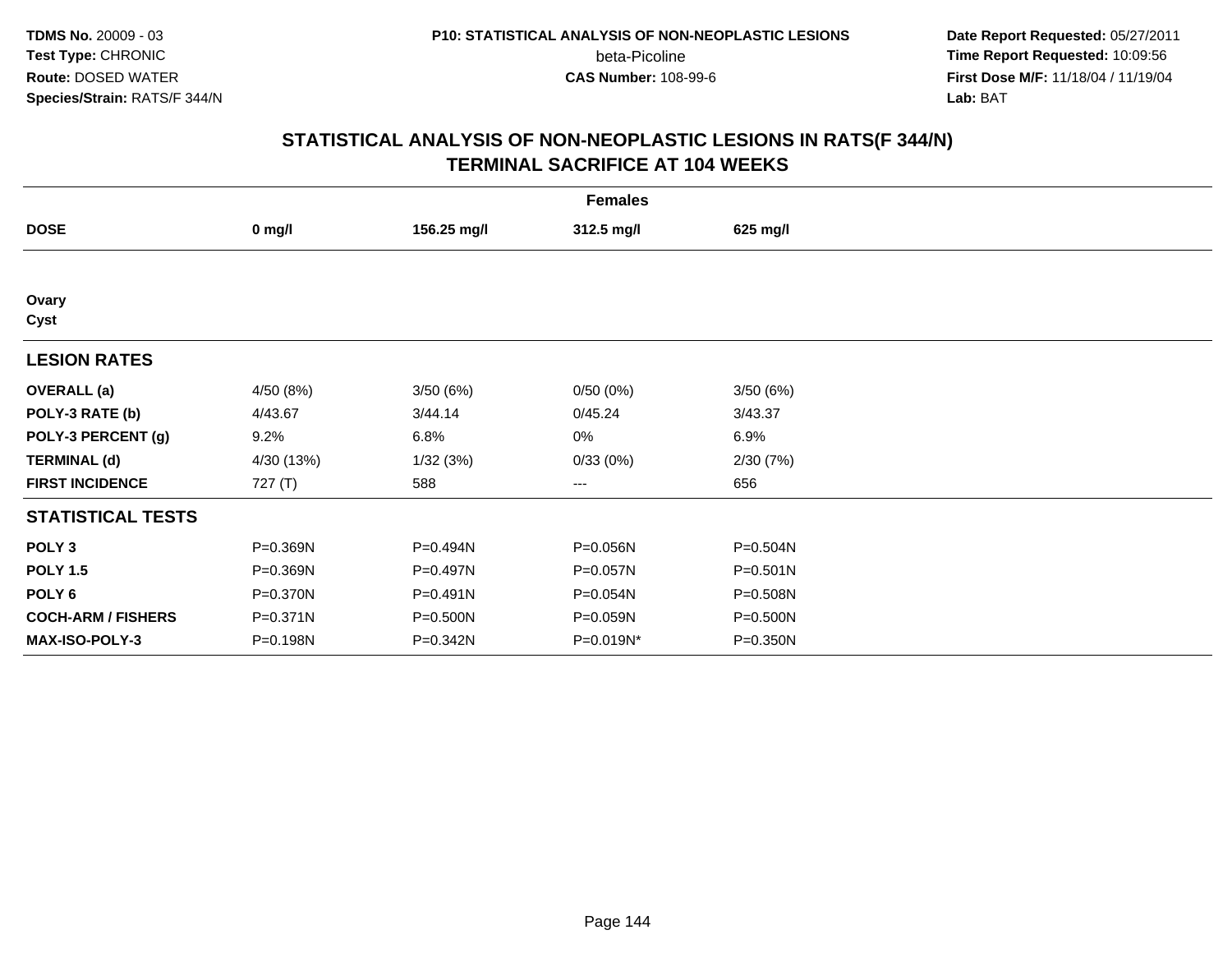**Date Report Requested:** 05/27/2011 **Time Report Requested:** 10:09:56 **First Dose M/F:** 11/18/04 / 11/19/04<br>**Lab:** BAT **Lab:** BAT

|                                            | <b>Females</b> |              |             |          |  |  |  |  |
|--------------------------------------------|----------------|--------------|-------------|----------|--|--|--|--|
| <b>DOSE</b>                                | $0$ mg/l       | 156.25 mg/l  | 312.5 mg/l  | 625 mg/l |  |  |  |  |
|                                            |                |              |             |          |  |  |  |  |
| <b>Pancreas</b><br><b>Basophilic Focus</b> |                |              |             |          |  |  |  |  |
| <b>LESION RATES</b>                        |                |              |             |          |  |  |  |  |
| <b>OVERALL (a)</b>                         | 1/50(2%)       | 0/50(0%)     | 2/49(4%)    | 0/50(0%) |  |  |  |  |
| POLY-3 RATE (b)                            | 1/43.67        | 0/43.58      | 2/44.73     | 0/43.11  |  |  |  |  |
| POLY-3 PERCENT (g)                         | 2.3%           | 0%           | 4.5%        | 0%       |  |  |  |  |
| <b>TERMINAL (d)</b>                        | 1/30(3%)       | 0/32(0%)     | 2/33(6%)    | 0/30(0%) |  |  |  |  |
| <b>FIRST INCIDENCE</b>                     | 727 (T)        | ---          | 727 (T)     | ---      |  |  |  |  |
| <b>STATISTICAL TESTS</b>                   |                |              |             |          |  |  |  |  |
| POLY <sub>3</sub>                          | P=0.465N       | P=0.500N     | $P = 0.508$ | P=0.503N |  |  |  |  |
| <b>POLY 1.5</b>                            | P=0.463N       | P=0.500N     | $P = 0.503$ | P=0.501N |  |  |  |  |
| POLY 6                                     | P=0.469N       | $P = 0.501N$ | $P = 0.513$ | P=0.505N |  |  |  |  |
| <b>COCH-ARM / FISHERS</b>                  | P=0.462N       | P=0.500N     | $P = 0.492$ | P=0.500N |  |  |  |  |
| <b>MAX-ISO-POLY-3</b>                      | P=0.338N       | P=0.159N     | $P = 0.291$ | P=0.162N |  |  |  |  |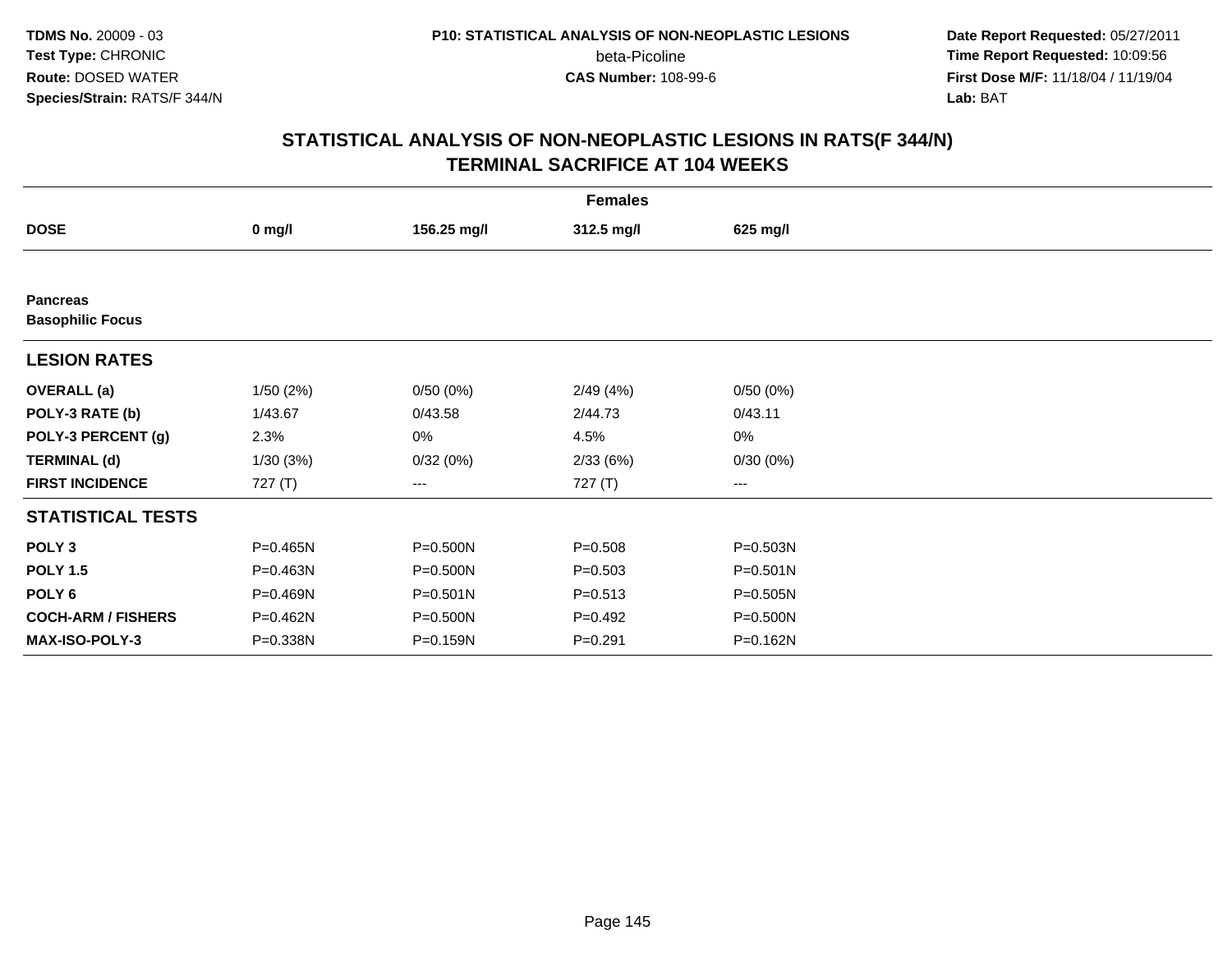**Date Report Requested:** 05/27/2011 **Time Report Requested:** 10:09:56 **First Dose M/F:** 11/18/04 / 11/19/04<br>**Lab:** BAT **Lab:** BAT

| <b>Females</b>            |          |             |            |              |  |  |  |
|---------------------------|----------|-------------|------------|--------------|--|--|--|
| <b>DOSE</b>               | $0$ mg/l | 156.25 mg/l | 312.5 mg/l | 625 mg/l     |  |  |  |
|                           |          |             |            |              |  |  |  |
| <b>Pancreas</b><br>Cyst   |          |             |            |              |  |  |  |
| <b>LESION RATES</b>       |          |             |            |              |  |  |  |
| <b>OVERALL</b> (a)        | 1/50(2%) | 2/50(4%)    | 0/49(0%)   | 0/50(0%)     |  |  |  |
| POLY-3 RATE (b)           | 1/43.67  | 2/43.58     | 0/44.73    | 0/43.11      |  |  |  |
| POLY-3 PERCENT (g)        | 2.3%     | 4.6%        | 0%         | 0%           |  |  |  |
| <b>TERMINAL (d)</b>       | 1/30(3%) | 2/32(6%)    | 0/33(0%)   | 0/30(0%)     |  |  |  |
| <b>FIRST INCIDENCE</b>    | 727(T)   | 727(T)      | ---        | $---$        |  |  |  |
| <b>STATISTICAL TESTS</b>  |          |             |            |              |  |  |  |
| POLY <sub>3</sub>         | P=0.188N | $P=0.499$   | P=0.495N   | P=0.503N     |  |  |  |
| <b>POLY 1.5</b>           | P=0.188N | $P = 0.500$ | P=0.498N   | $P = 0.501N$ |  |  |  |
| POLY 6                    | P=0.188N | $P=0.498$   | P=0.493N   | P=0.505N     |  |  |  |
| <b>COCH-ARM / FISHERS</b> | P=0.189N | $P = 0.500$ | P=0.505N   | P=0.500N     |  |  |  |
| MAX-ISO-POLY-3            | P=0.178N | $P = 0.280$ | P=0.160N   | P=0.162N     |  |  |  |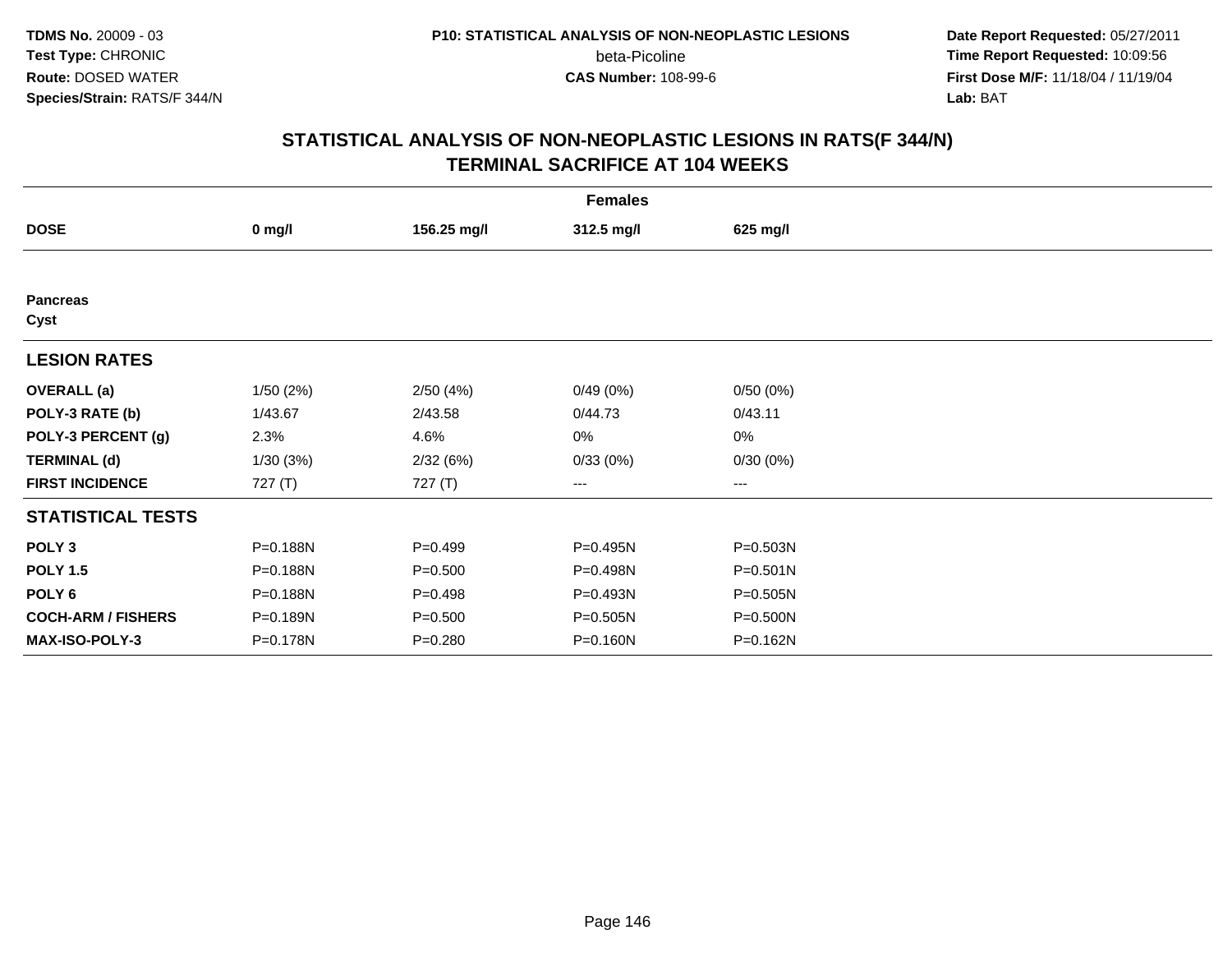**TDMS No.** 20009 - 03**Test Type:** CHRONIC**Route:** DOSED WATER**Species/Strain:** RATS/F 344/N

beta-Picoline<br>CAS Number: 108-99-6

 **Date Report Requested:** 05/27/2011 **Time Report Requested:** 10:09:56 **First Dose M/F:** 11/18/04 / 11/19/04<br>**Lab:** BAT **Lab:** BAT

|                                | <b>Females</b> |             |                        |          |  |  |  |  |
|--------------------------------|----------------|-------------|------------------------|----------|--|--|--|--|
| <b>DOSE</b>                    | $0$ mg/l       | 156.25 mg/l | 312.5 mg/l             | 625 mg/l |  |  |  |  |
|                                |                |             |                        |          |  |  |  |  |
| <b>Pancreas</b><br>Hyperplasia |                |             |                        |          |  |  |  |  |
| <b>LESION RATES</b>            |                |             |                        |          |  |  |  |  |
| <b>OVERALL</b> (a)             | 0/50(0%)       | 0/50(0%)    | 0/49(0%)               | 0/50(0%) |  |  |  |  |
| POLY-3 RATE (b)                | 0/43.67        | 0/43.58     | 0/44.73                | 0/43.11  |  |  |  |  |
| POLY-3 PERCENT (g)             | 0%             | 0%          | $0\%$                  | $0\%$    |  |  |  |  |
| <b>TERMINAL (d)</b>            | 0/30(0%)       | 0/32(0%)    | 0/33(0%)               | 0/30(0%) |  |  |  |  |
| <b>FIRST INCIDENCE</b>         | ---            | $--$        | $\qquad \qquad \cdots$ | $---$    |  |  |  |  |
| <b>STATISTICAL TESTS</b>       |                |             |                        |          |  |  |  |  |
| POLY <sub>3</sub>              | (n)            | (n)         | (n)                    | (n)      |  |  |  |  |
| <b>POLY 1.5</b>                | (n)            | (n)         | (n)                    | (n)      |  |  |  |  |
| POLY 6                         | (n)            | (n)         | (n)                    | (n)      |  |  |  |  |
| <b>COCH-ARM / FISHERS</b>      | (n)            | (n)         | (n)                    | (n)      |  |  |  |  |
| MAX-ISO-POLY-3                 | (n)            | (n)         | (n)                    | (n)      |  |  |  |  |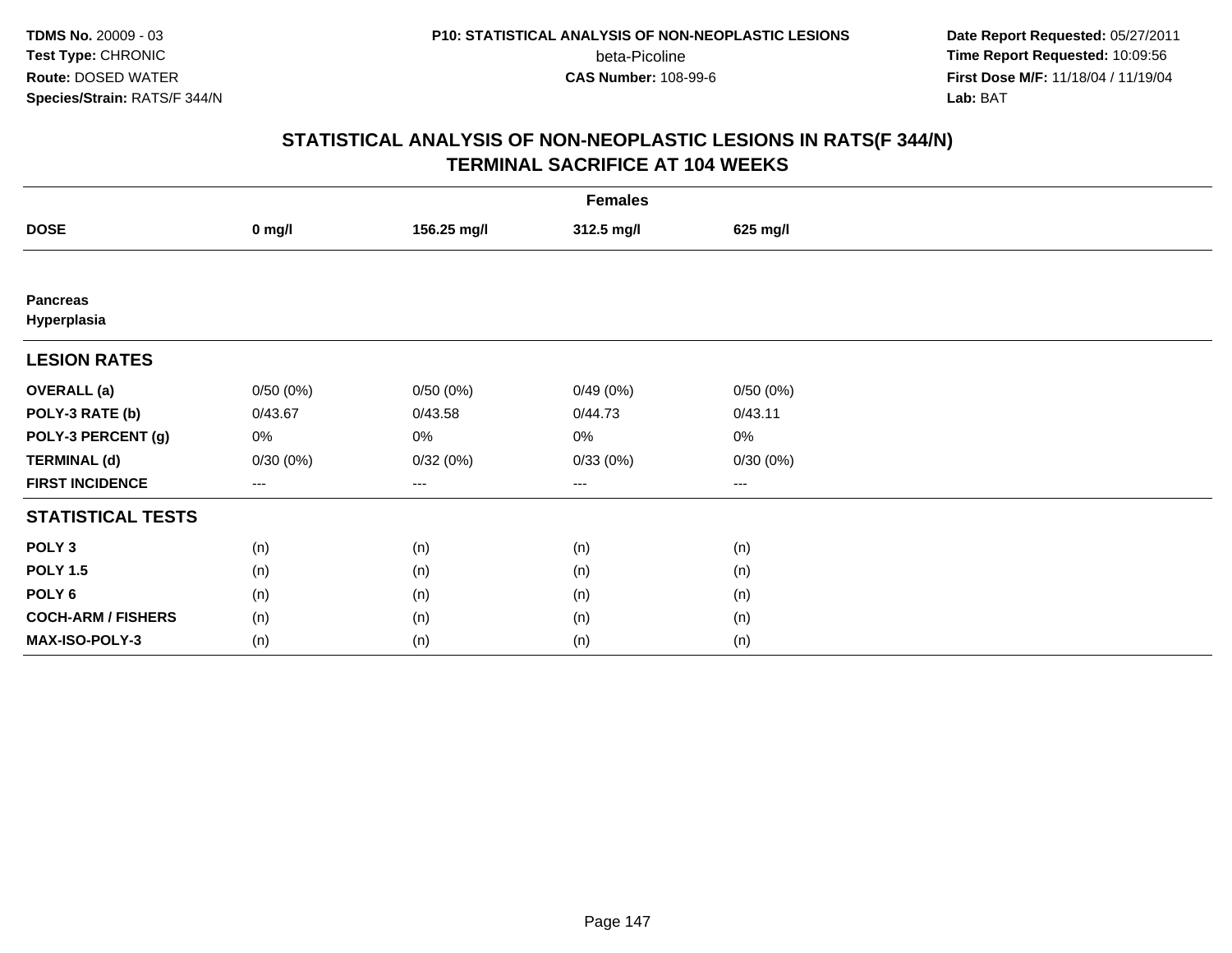**Date Report Requested:** 05/27/2011 **Time Report Requested:** 10:09:56 **First Dose M/F:** 11/18/04 / 11/19/04<br>**Lab:** BAT **Lab:** BAT

|                                                 | <b>Females</b> |              |            |              |  |  |  |  |
|-------------------------------------------------|----------------|--------------|------------|--------------|--|--|--|--|
| <b>DOSE</b>                                     | $0$ mg/l       | 156.25 mg/l  | 312.5 mg/l | 625 mg/l     |  |  |  |  |
|                                                 |                |              |            |              |  |  |  |  |
| <b>Pancreas</b><br><b>Infiltration Cellular</b> |                |              |            |              |  |  |  |  |
| <b>LESION RATES</b>                             |                |              |            |              |  |  |  |  |
| <b>OVERALL</b> (a)                              | 2/50(4%)       | 0/50(0%)     | 0/49(0%)   | 1/50(2%)     |  |  |  |  |
| POLY-3 RATE (b)                                 | 2/44.04        | 0/43.58      | 0/44.73    | 1/43.11      |  |  |  |  |
| POLY-3 PERCENT (g)                              | 4.5%           | 0%           | 0%         | 2.3%         |  |  |  |  |
| <b>TERMINAL (d)</b>                             | 1/30(3%)       | 0/32(0%)     | 0/33(0%)   | 1/30(3%)     |  |  |  |  |
| <b>FIRST INCIDENCE</b>                          | 625            | ---          | ---        | 727 (T)      |  |  |  |  |
| <b>STATISTICAL TESTS</b>                        |                |              |            |              |  |  |  |  |
| POLY <sub>3</sub>                               | P=0.456N       | P=0.239N     | P=0.234N   | P=0.507N     |  |  |  |  |
| <b>POLY 1.5</b>                                 | P=0.458N       | P=0.238N     | P=0.236N   | $P = 0.504N$ |  |  |  |  |
| POLY <sub>6</sub>                               | P=0.453N       | $P = 0.241N$ | P=0.232N   | $P = 0.514N$ |  |  |  |  |
| <b>COCH-ARM / FISHERS</b>                       | P=0.462N       | P=0.247N     | P=0.253N   | P=0.500N     |  |  |  |  |
| <b>MAX-ISO-POLY-3</b>                           | P=0.143N       | P=0.078N     | P=0.077N   | P=0.289N     |  |  |  |  |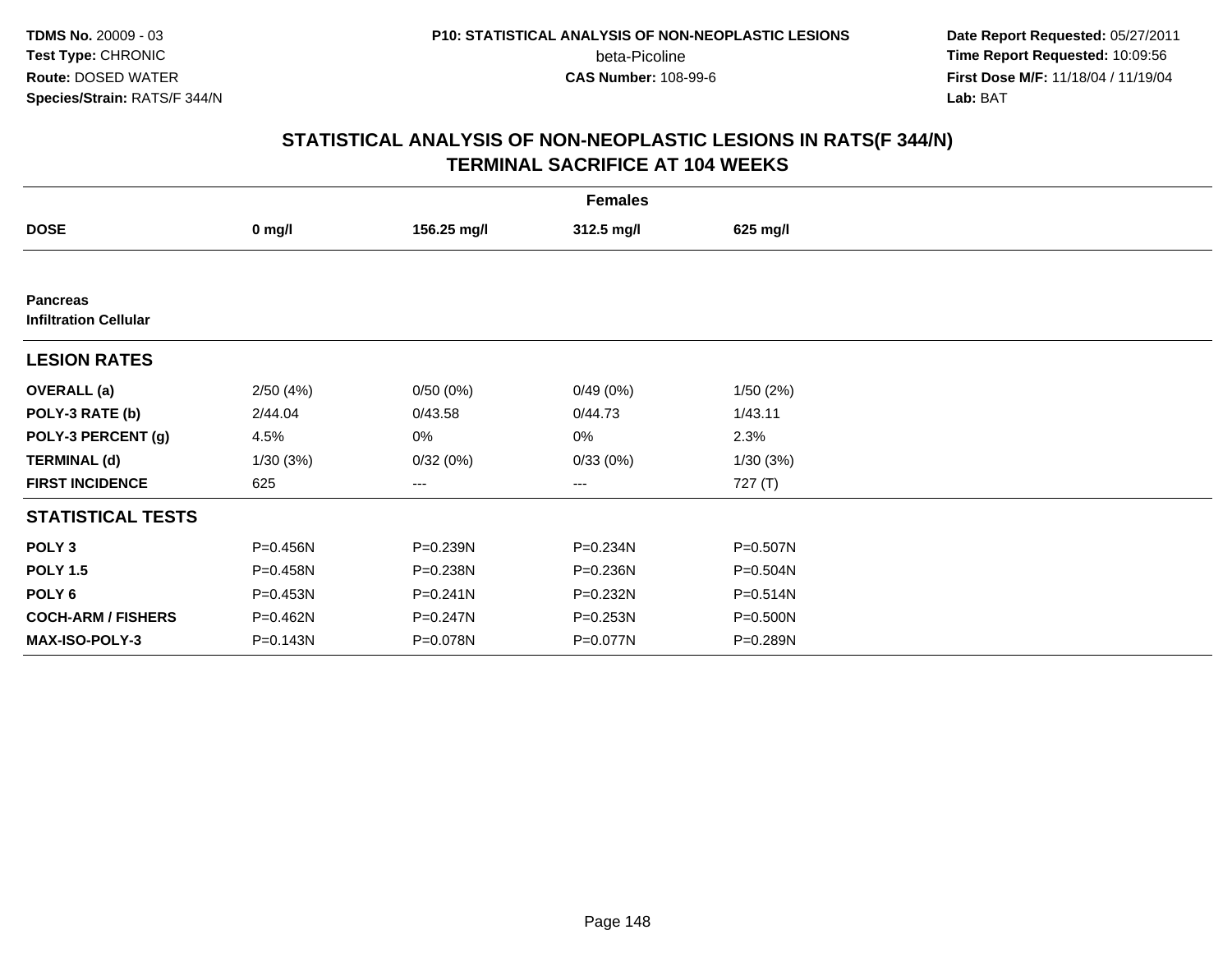**Date Report Requested:** 05/27/2011 **Time Report Requested:** 10:09:56 **First Dose M/F:** 11/18/04 / 11/19/04<br>**Lab:** BAT **Lab:** BAT

|                                           | <b>Females</b>    |             |                        |                        |  |  |  |  |
|-------------------------------------------|-------------------|-------------|------------------------|------------------------|--|--|--|--|
| <b>DOSE</b>                               | $0$ mg/l          | 156.25 mg/l | 312.5 mg/l             | 625 mg/l               |  |  |  |  |
|                                           |                   |             |                        |                        |  |  |  |  |
| <b>Pancreas: Acinus</b><br><b>Atrophy</b> |                   |             |                        |                        |  |  |  |  |
| <b>LESION RATES</b>                       |                   |             |                        |                        |  |  |  |  |
| <b>OVERALL</b> (a)                        | 0/50(0%)          | 0/50(0%)    | 0/49(0%)               | 0/50(0%)               |  |  |  |  |
| POLY-3 RATE (b)                           | 0/43.67           | 0/43.58     | 0/44.73                | 0/43.11                |  |  |  |  |
| POLY-3 PERCENT (g)                        | 0%                | 0%          | 0%                     | $0\%$                  |  |  |  |  |
| <b>TERMINAL (d)</b>                       | 0/30(0%)          | 0/32(0%)    | 0/33(0%)               | 0/30(0%)               |  |  |  |  |
| <b>FIRST INCIDENCE</b>                    | $\qquad \qquad -$ | $--$        | $\qquad \qquad \cdots$ | $\qquad \qquad \cdots$ |  |  |  |  |
| <b>STATISTICAL TESTS</b>                  |                   |             |                        |                        |  |  |  |  |
| POLY <sub>3</sub>                         | (n)               | (n)         | (n)                    | (n)                    |  |  |  |  |
| <b>POLY 1.5</b>                           | (n)               | (n)         | (n)                    | (n)                    |  |  |  |  |
| POLY <sub>6</sub>                         | (n)               | (n)         | (n)                    | (n)                    |  |  |  |  |
| <b>COCH-ARM / FISHERS</b>                 | (n)               | (n)         | (n)                    | (n)                    |  |  |  |  |
| MAX-ISO-POLY-3                            | (n)               | (n)         | (n)                    | (n)                    |  |  |  |  |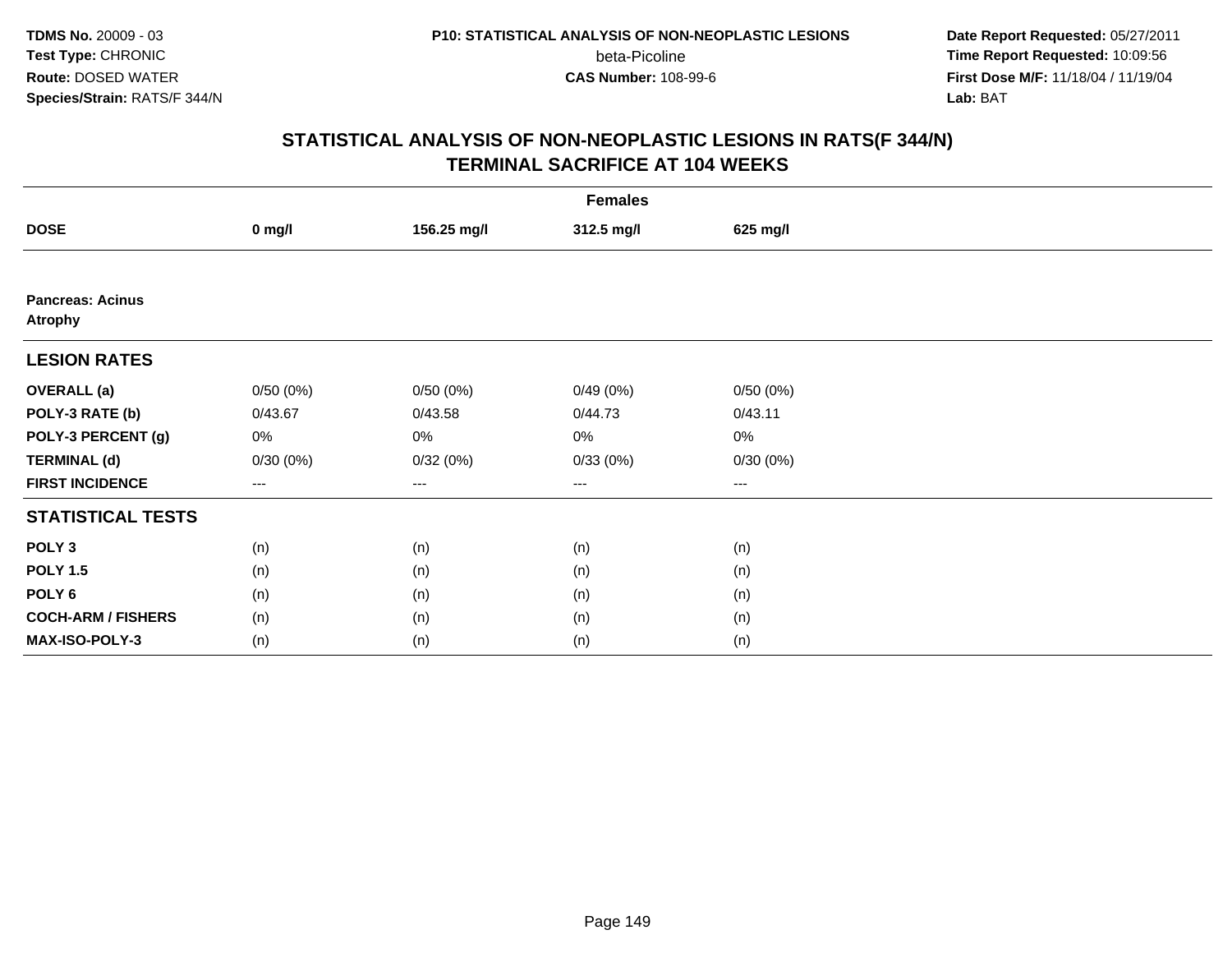**Date Report Requested:** 05/27/2011 **Time Report Requested:** 10:09:56 **First Dose M/F:** 11/18/04 / 11/19/04<br>**Lab:** BAT **Lab:** BAT

|                                | <b>Females</b> |             |            |          |  |  |  |  |
|--------------------------------|----------------|-------------|------------|----------|--|--|--|--|
| <b>DOSE</b>                    | $0$ mg/l       | 156.25 mg/l | 312.5 mg/l | 625 mg/l |  |  |  |  |
|                                |                |             |            |          |  |  |  |  |
| <b>Pituitary Gland</b><br>Cyst |                |             |            |          |  |  |  |  |
| <b>LESION RATES</b>            |                |             |            |          |  |  |  |  |
| <b>OVERALL</b> (a)             | 0/50(0%)       | 0/49(0%)    | 1/49(2%)   | 0/50(0%) |  |  |  |  |
| POLY-3 RATE (b)                | 0/43.67        | 0/42.63     | 1/44.64    | 0/43.11  |  |  |  |  |
| POLY-3 PERCENT (g)             | 0%             | 0%          | 2.2%       | 0%       |  |  |  |  |
| <b>TERMINAL (d)</b>            | 0/30(0%)       | 0/32(0%)    | 0/33(0%)   | 0/30(0%) |  |  |  |  |
| <b>FIRST INCIDENCE</b>         | ---            | $--$        | 666        | $--$     |  |  |  |  |
| <b>STATISTICAL TESTS</b>       |                |             |            |          |  |  |  |  |
| POLY <sub>3</sub>              | (n)            | (n)         | (n)        | (n)      |  |  |  |  |
| <b>POLY 1.5</b>                | (n)            | (n)         | (n)        | (n)      |  |  |  |  |
| POLY <sub>6</sub>              | (n)            | (n)         | (n)        | (n)      |  |  |  |  |
| <b>COCH-ARM / FISHERS</b>      | (n)            | (n)         | (n)        | (n)      |  |  |  |  |
| MAX-ISO-POLY-3                 | (n)            | (n)         | (n)        | (n)      |  |  |  |  |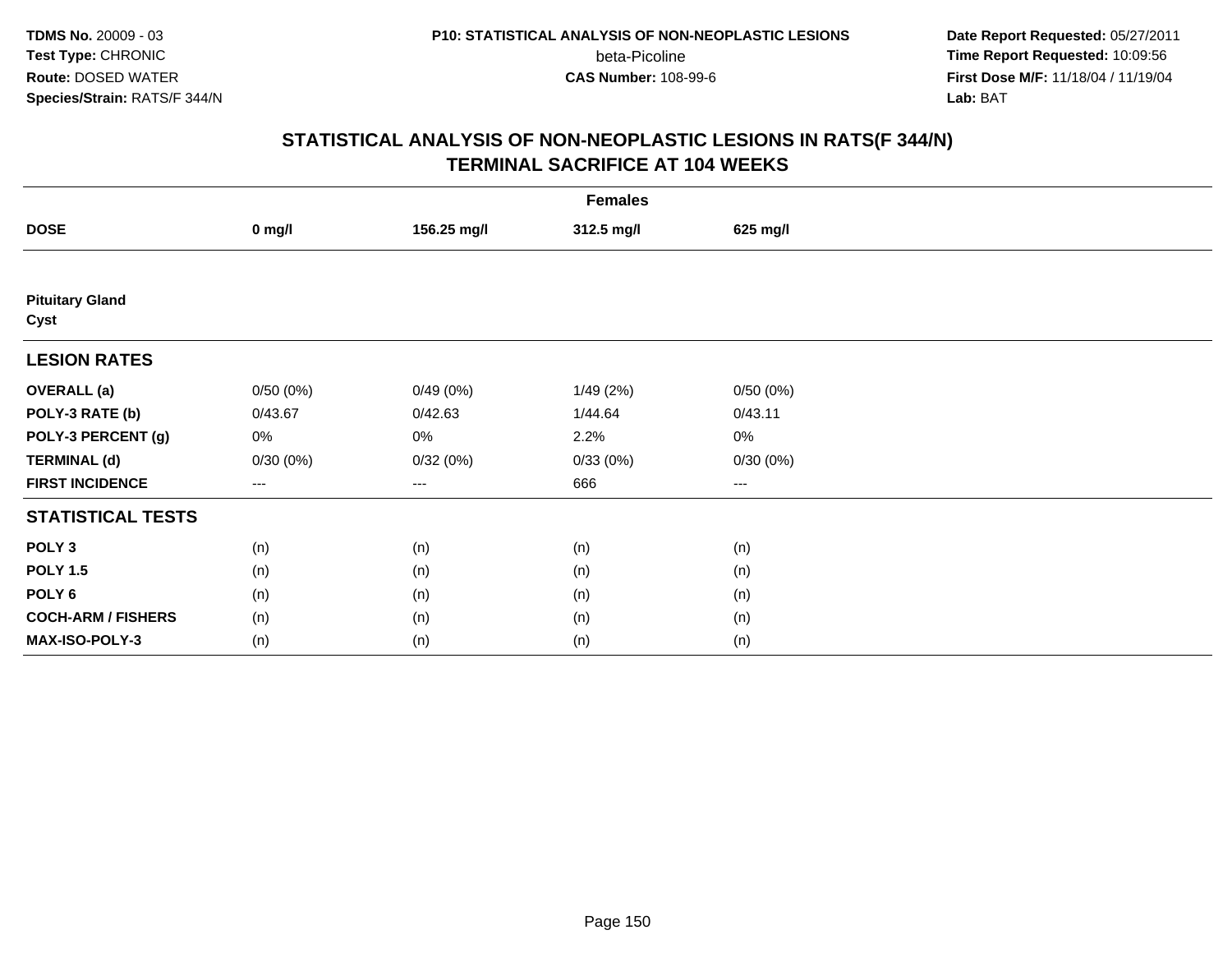**Date Report Requested:** 05/27/2011 **Time Report Requested:** 10:09:56 **First Dose M/F:** 11/18/04 / 11/19/04<br>**Lab:** BAT **Lab:** BAT

| <b>Females</b>                                       |             |             |             |             |  |  |  |  |
|------------------------------------------------------|-------------|-------------|-------------|-------------|--|--|--|--|
| <b>DOSE</b>                                          | $0$ mg/l    | 156.25 mg/l | 312.5 mg/l  | 625 mg/l    |  |  |  |  |
|                                                      |             |             |             |             |  |  |  |  |
| <b>Pituitary Gland: Pars Distalis</b><br>Hyperplasia |             |             |             |             |  |  |  |  |
| <b>LESION RATES</b>                                  |             |             |             |             |  |  |  |  |
| <b>OVERALL</b> (a)                                   | 19/50 (38%) | 19/49 (39%) | 20/49 (41%) | 20/50 (40%) |  |  |  |  |
| POLY-3 RATE (b)                                      | 19/45.33    | 19/45.34    | 20/47.41    | 20/45.25    |  |  |  |  |
| POLY-3 PERCENT (g)                                   | 41.9%       | 41.9%       | 42.2%       | 44.2%       |  |  |  |  |
| <b>TERMINAL (d)</b>                                  | 14/30 (47%) | 12/32 (38%) | 10/33 (30%) | 14/30 (47%) |  |  |  |  |
| <b>FIRST INCIDENCE</b>                               | 514         | 488         | 526         | 540         |  |  |  |  |
| <b>STATISTICAL TESTS</b>                             |             |             |             |             |  |  |  |  |
| POLY <sub>3</sub>                                    | $P=0.445$   | P=0.585N    | $P = 0.573$ | $P=0.497$   |  |  |  |  |
| <b>POLY 1.5</b>                                      | $P = 0.448$ | $P = 0.571$ | $P = 0.531$ | $P = 0.500$ |  |  |  |  |
| POLY <sub>6</sub>                                    | $P = 0.437$ | P=0.569N    | P=0.547N    | $P = 0.490$ |  |  |  |  |
| <b>COCH-ARM / FISHERS</b>                            | $P=0.449$   | $P = 0.551$ | $P=0.468$   | $P = 0.500$ |  |  |  |  |
| <b>MAX-ISO-POLY-3</b>                                | $P = 0.640$ | P=0.499N    | $P=0.489$   | $P = 0.410$ |  |  |  |  |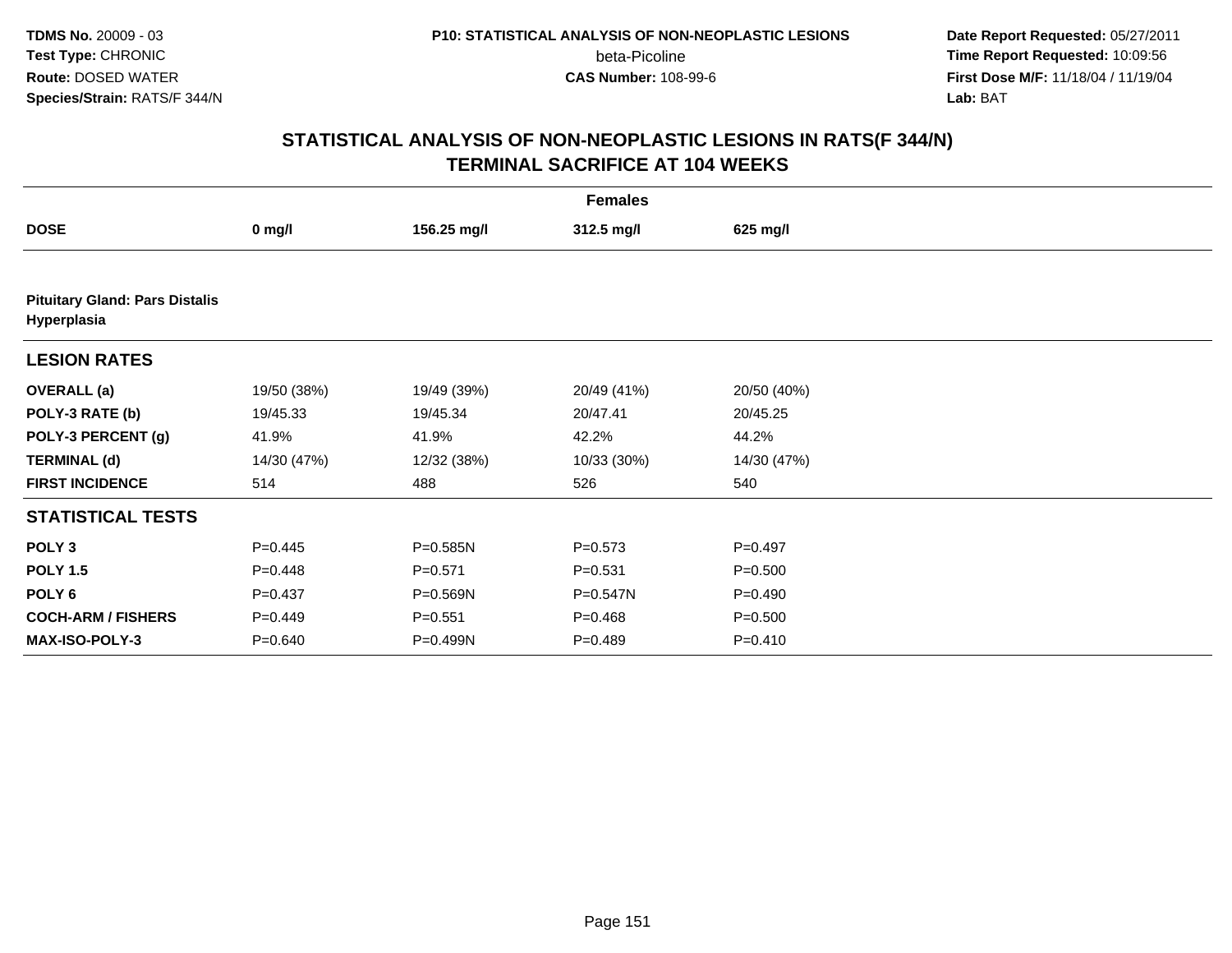**TDMS No.** 20009 - 03**Test Type:** CHRONIC**Route:** DOSED WATER**Species/Strain:** RATS/F 344/N

beta-Picoline<br>CAS Number: 108-99-6

 **Date Report Requested:** 05/27/2011 **Time Report Requested:** 10:09:56 **First Dose M/F:** 11/18/04 / 11/19/04<br>**Lab:** BAT **Lab:** BAT

|                            | <b>Females</b>    |             |            |                        |  |  |  |  |
|----------------------------|-------------------|-------------|------------|------------------------|--|--|--|--|
| <b>DOSE</b>                | $0$ mg/l          | 156.25 mg/l | 312.5 mg/l | 625 mg/l               |  |  |  |  |
|                            |                   |             |            |                        |  |  |  |  |
| <b>Skin</b><br>Hyperplasia |                   |             |            |                        |  |  |  |  |
| <b>LESION RATES</b>        |                   |             |            |                        |  |  |  |  |
| <b>OVERALL</b> (a)         | 0/50(0%)          | 0/50(0%)    | 1/50(2%)   | 0/50(0%)               |  |  |  |  |
| POLY-3 RATE (b)            | 0/43.67           | 0/43.58     | 1/45.24    | 0/43.11                |  |  |  |  |
| POLY-3 PERCENT (g)         | 0%                | 0%          | 2.2%       | $0\%$                  |  |  |  |  |
| <b>TERMINAL (d)</b>        | 0/30(0%)          | 0/32(0%)    | 1/33(3%)   | 0/30(0%)               |  |  |  |  |
| <b>FIRST INCIDENCE</b>     | $\qquad \qquad -$ | $--$        | 727 (T)    | $\qquad \qquad \cdots$ |  |  |  |  |
| <b>STATISTICAL TESTS</b>   |                   |             |            |                        |  |  |  |  |
| POLY <sub>3</sub>          | (n)               | (n)         | (n)        | (n)                    |  |  |  |  |
| <b>POLY 1.5</b>            | (n)               | (n)         | (n)        | (n)                    |  |  |  |  |
| POLY <sub>6</sub>          | (n)               | (n)         | (n)        | (n)                    |  |  |  |  |
| <b>COCH-ARM / FISHERS</b>  | (n)               | (n)         | (n)        | (n)                    |  |  |  |  |
| MAX-ISO-POLY-3             | (n)               | (n)         | (n)        | (n)                    |  |  |  |  |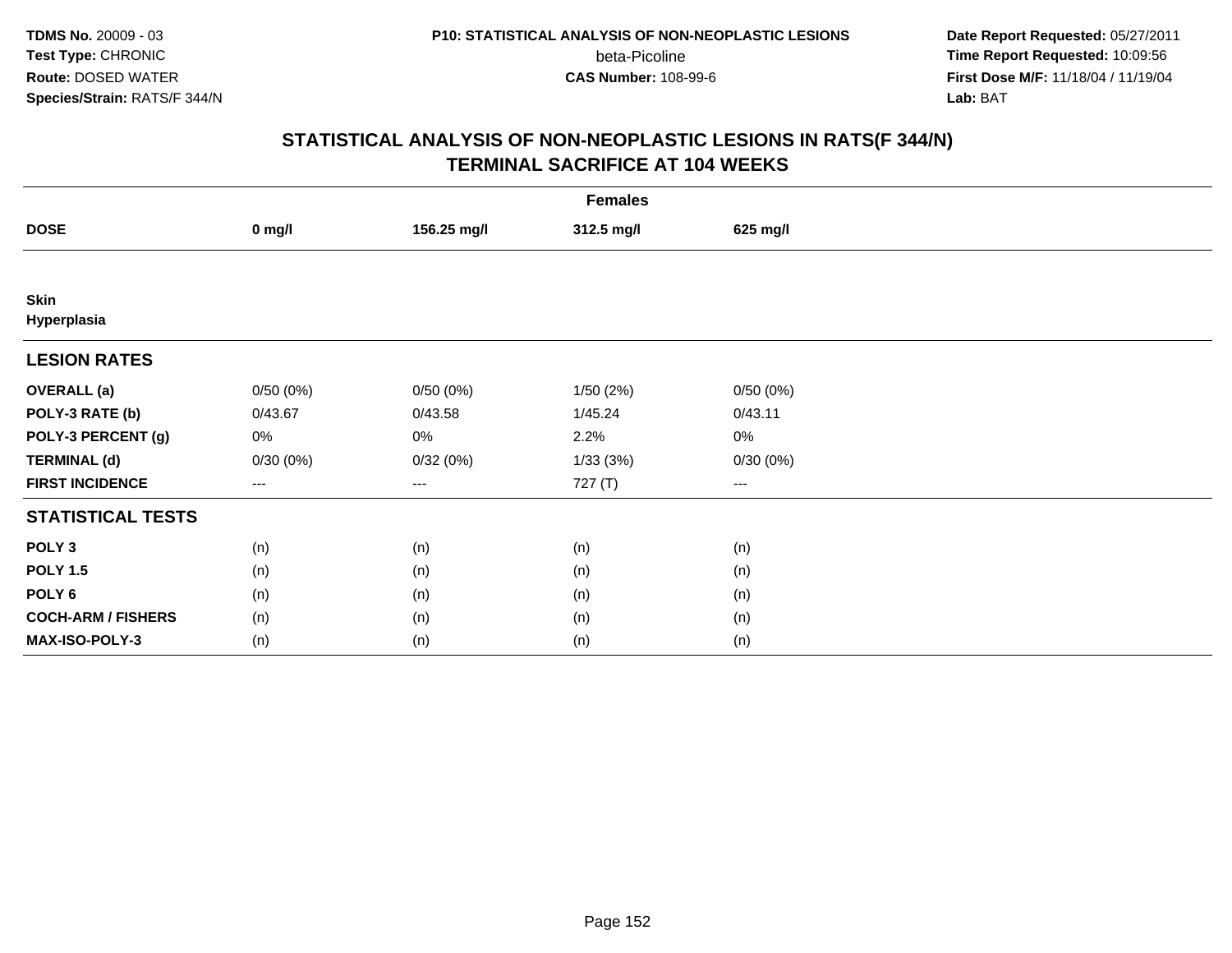**Date Report Requested:** 05/27/2011 **Time Report Requested:** 10:09:56 **First Dose M/F:** 11/18/04 / 11/19/04<br>**Lab:** BAT **Lab:** BAT

|                             | <b>Females</b> |             |             |             |  |  |  |  |
|-----------------------------|----------------|-------------|-------------|-------------|--|--|--|--|
| <b>DOSE</b>                 | $0$ mg/l       | 156.25 mg/l | 312.5 mg/l  | 625 mg/l    |  |  |  |  |
|                             |                |             |             |             |  |  |  |  |
| <b>Skin</b><br><b>Ulcer</b> |                |             |             |             |  |  |  |  |
| <b>LESION RATES</b>         |                |             |             |             |  |  |  |  |
| <b>OVERALL (a)</b>          | 0/50(0%)       | 2/50(4%)    | 2/50(4%)    | 1/50(2%)    |  |  |  |  |
| POLY-3 RATE (b)             | 0/43.67        | 2/44.19     | 2/46.05     | 1/43.11     |  |  |  |  |
| POLY-3 PERCENT (g)          | 0%             | 4.5%        | 4.3%        | 2.3%        |  |  |  |  |
| <b>TERMINAL (d)</b>         | 0/30(0%)       | 1/32(3%)    | 0/33(0%)    | 1/30(3%)    |  |  |  |  |
| <b>FIRST INCIDENCE</b>      | ---            | 531         | 579         | 727 (T)     |  |  |  |  |
| <b>STATISTICAL TESTS</b>    |                |             |             |             |  |  |  |  |
| POLY <sub>3</sub>           | $P=0.462$      | $P = 0.240$ | $P = 0.249$ | $P = 0.497$ |  |  |  |  |
| <b>POLY 1.5</b>             | $P = 0.466$    | $P = 0.239$ | $P = 0.245$ | $P=0.499$   |  |  |  |  |
| POLY <sub>6</sub>           | $P=0.454$      | $P = 0.240$ | $P = 0.254$ | $P=0.495$   |  |  |  |  |
| <b>COCH-ARM / FISHERS</b>   | $P=0.469$      | $P = 0.247$ | $P = 0.247$ | $P = 0.500$ |  |  |  |  |
| MAX-ISO-POLY-3              | $P = 0.243$    | $P = 0.078$ | $P = 0.087$ | $P = 0.158$ |  |  |  |  |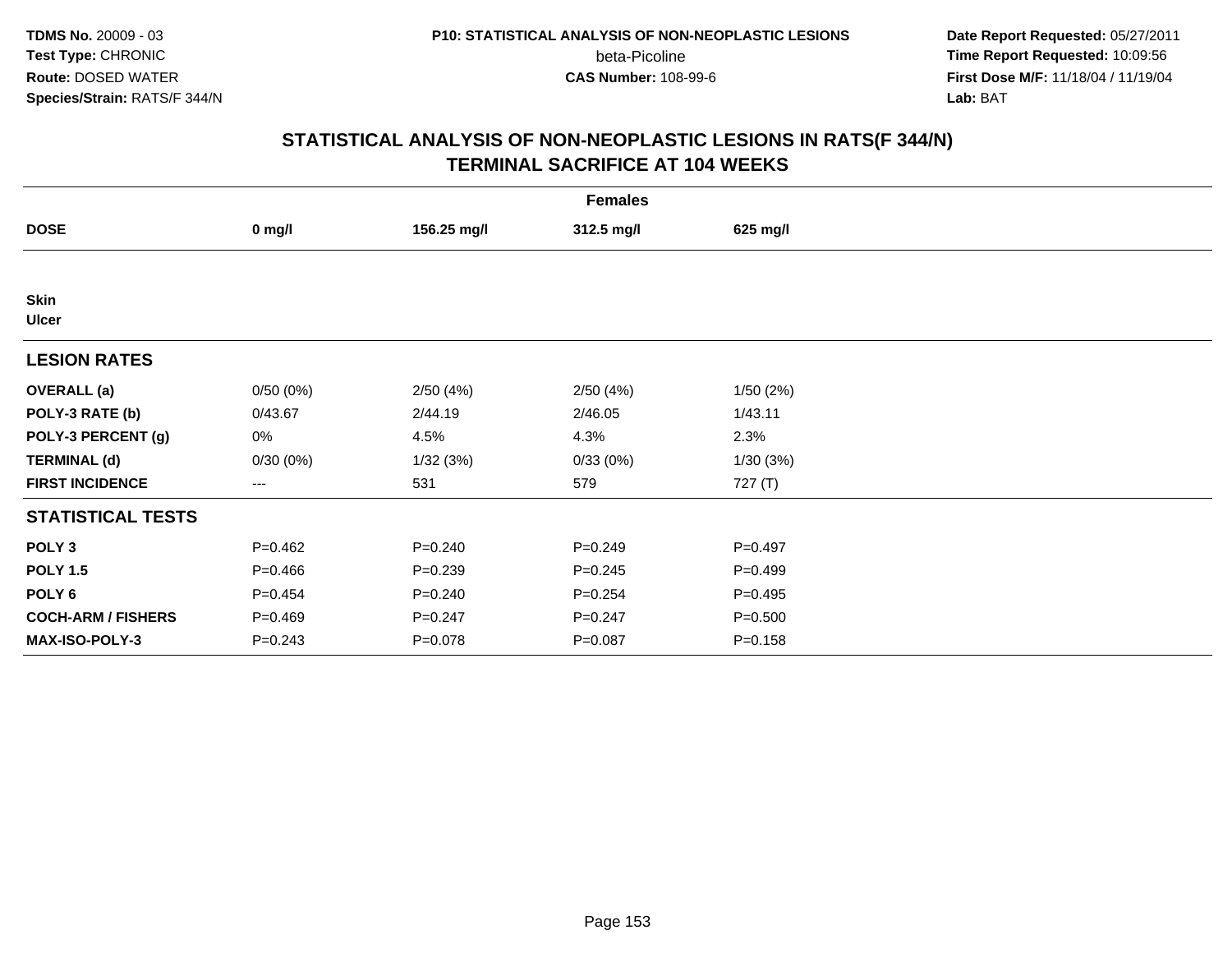**Date Report Requested:** 05/27/2011 **Time Report Requested:** 10:09:56 **First Dose M/F:** 11/18/04 / 11/19/04<br>**Lab:** BAT **Lab:** BAT

| <b>Females</b>            |             |             |             |             |  |  |  |
|---------------------------|-------------|-------------|-------------|-------------|--|--|--|
| <b>DOSE</b>               | $0$ mg/l    | 156.25 mg/l | 312.5 mg/l  | 625 mg/l    |  |  |  |
|                           |             |             |             |             |  |  |  |
| Spleen<br><b>Atrophy</b>  |             |             |             |             |  |  |  |
| <b>LESION RATES</b>       |             |             |             |             |  |  |  |
| <b>OVERALL</b> (a)        | 0/50(0%)    | 0/50(0%)    | 1/50(2%)    | 2/50(4%)    |  |  |  |
| POLY-3 RATE (b)           | 0/43.67     | 0/43.58     | 1/45.44     | 2/43.71     |  |  |  |
| POLY-3 PERCENT (g)        | 0%          | 0%          | 2.2%        | 4.6%        |  |  |  |
| <b>TERMINAL (d)</b>       | 0/30(0%)    | 0/32(0%)    | 0/33(0%)    | 0/30(0%)    |  |  |  |
| <b>FIRST INCIDENCE</b>    | $--$        | ---         | 677         | 598         |  |  |  |
| <b>STATISTICAL TESTS</b>  |             |             |             |             |  |  |  |
| POLY <sub>3</sub>         | $P = 0.070$ | (e)         | $P = 0.508$ | $P = 0.237$ |  |  |  |
| <b>POLY 1.5</b>           | $P = 0.070$ | (e)         | $P = 0.505$ | $P = 0.238$ |  |  |  |
| POLY <sub>6</sub>         | $P = 0.070$ | (e)         | $P = 0.510$ | $P = 0.236$ |  |  |  |
| <b>COCH-ARM / FISHERS</b> | $P = 0.070$ | (e)         | $P = 0.500$ | $P=0.247$   |  |  |  |
| MAX-ISO-POLY-3            | $P = 0.078$ | (e)         | $P = 0.168$ | $P = 0.076$ |  |  |  |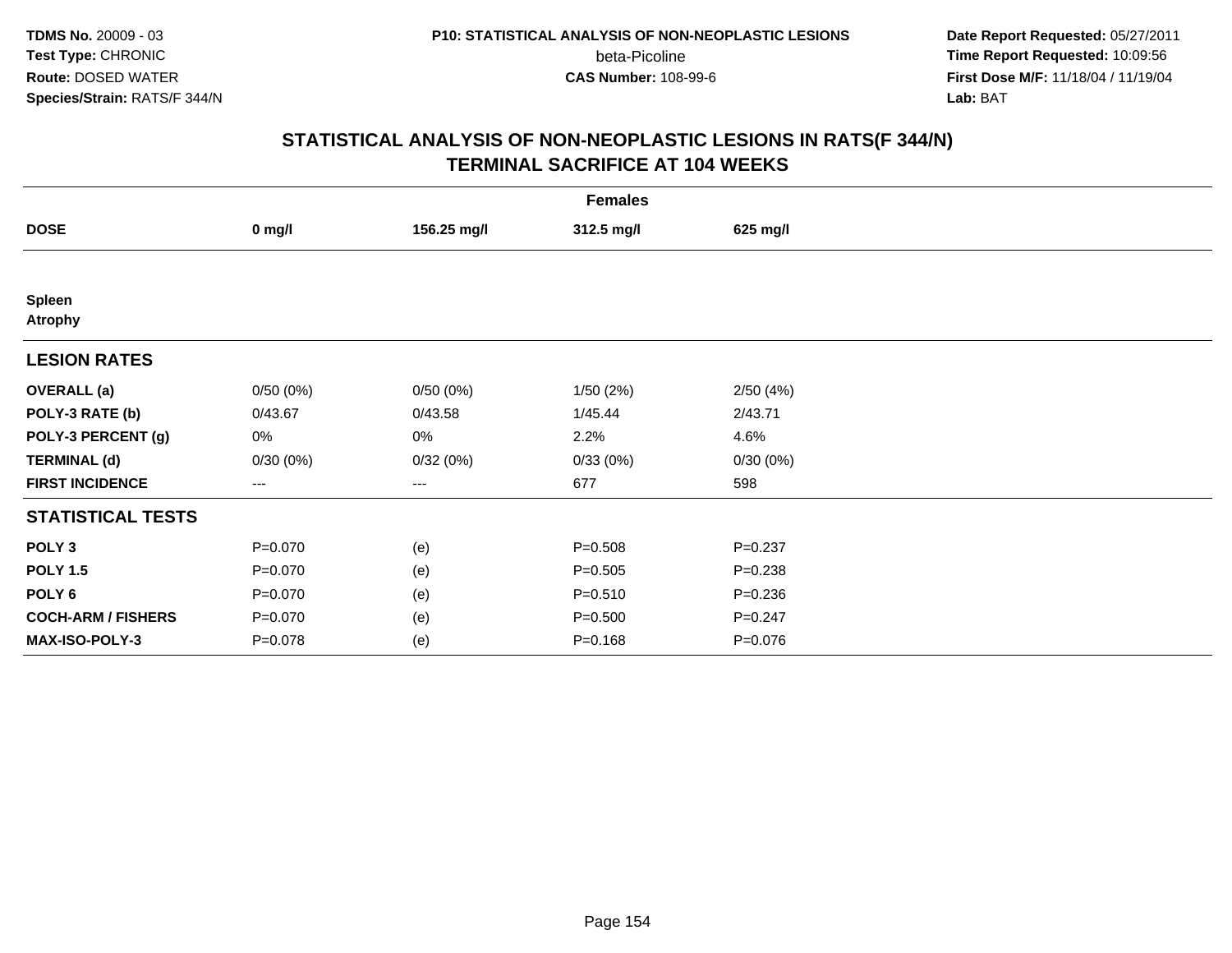**Date Report Requested:** 05/27/2011 **Time Report Requested:** 10:09:56 **First Dose M/F:** 11/18/04 / 11/19/04<br>**Lab:** BAT **Lab:** BAT

| <b>Females</b>                        |            |             |              |           |  |  |  |
|---------------------------------------|------------|-------------|--------------|-----------|--|--|--|
| <b>DOSE</b>                           | $0$ mg/l   | 156.25 mg/l | 312.5 mg/l   | 625 mg/l  |  |  |  |
|                                       |            |             |              |           |  |  |  |
| <b>Spleen</b><br>Hyperplasia Lymphoid |            |             |              |           |  |  |  |
| <b>LESION RATES</b>                   |            |             |              |           |  |  |  |
| <b>OVERALL</b> (a)                    | 4/50 (8%)  | 2/50(4%)    | 1/50(2%)     | 0/50(0%)  |  |  |  |
| POLY-3 RATE (b)                       | 4/43.84    | 2/43.58     | 1/45.24      | 0/43.11   |  |  |  |
| POLY-3 PERCENT (g)                    | 9.1%       | 4.6%        | 2.2%         | $0\%$     |  |  |  |
| <b>TERMINAL (d)</b>                   | 3/30 (10%) | 2/32(6%)    | 1/33(3%)     | 0/30(0%)  |  |  |  |
| <b>FIRST INCIDENCE</b>                | 683        | 727 (T)     | 727 (T)      | ---       |  |  |  |
| <b>STATISTICAL TESTS</b>              |            |             |              |           |  |  |  |
| POLY <sub>3</sub>                     | P=0.029N*  | P=0.340N    | P=0.169N     | P=0.062N  |  |  |  |
| <b>POLY 1.5</b>                       | P=0.029N*  | P=0.338N    | P=0.172N     | P=0.061N  |  |  |  |
| POLY 6                                | P=0.029N*  | P=0.342N    | P=0.167N     | P=0.064N  |  |  |  |
| <b>COCH-ARM / FISHERS</b>             | P=0.030N*  | P=0.339N    | $P = 0.181N$ | P=0.059N  |  |  |  |
| MAX-ISO-POLY-3                        | P=0.023N*  | P=0.203N    | P=0.081N     | P=0.021N* |  |  |  |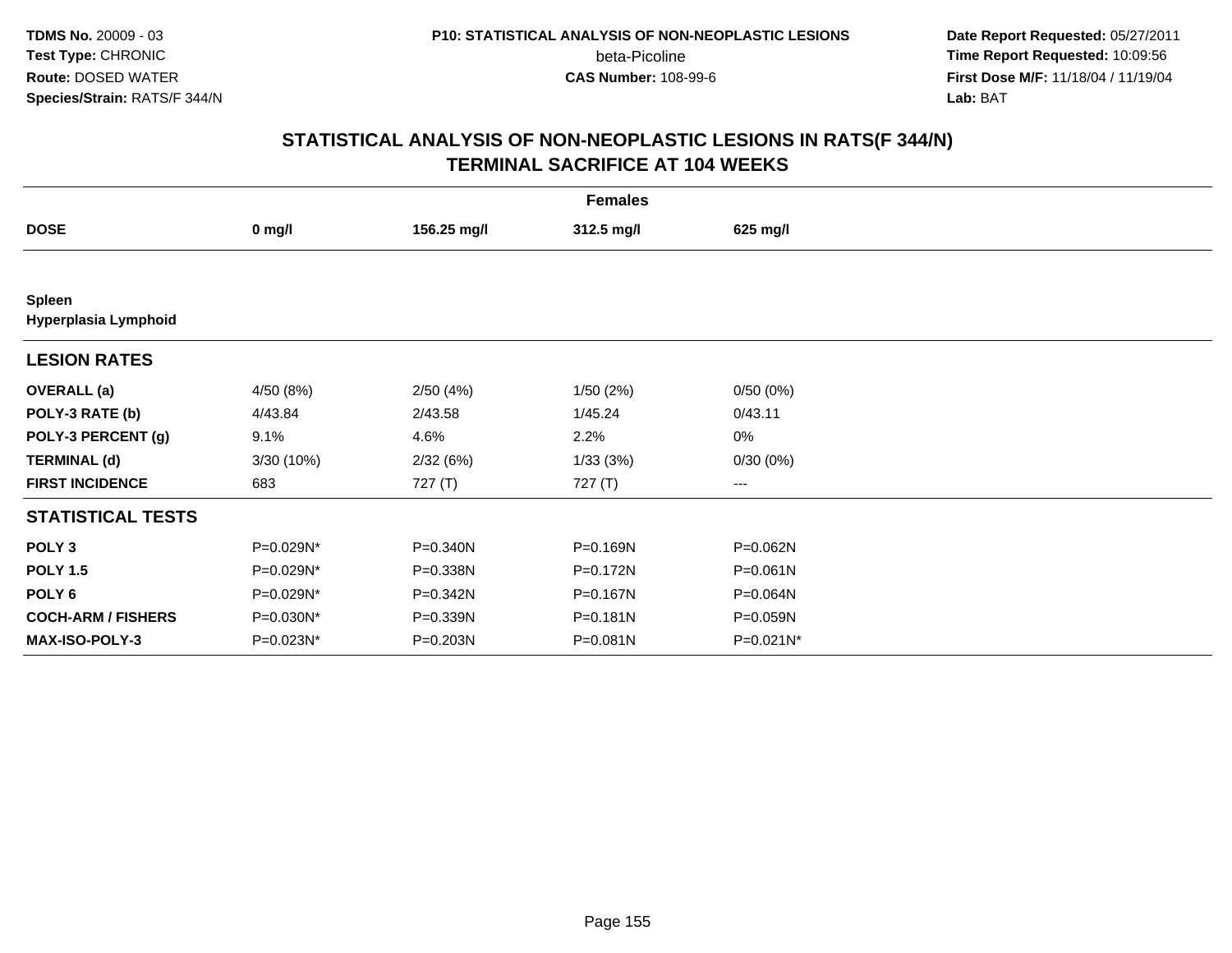**Date Report Requested:** 05/27/2011 **Time Report Requested:** 10:09:56 **First Dose M/F:** 11/18/04 / 11/19/04<br>**Lab:** BAT **Lab:** BAT

| <b>Females</b>                          |              |             |              |          |  |  |  |
|-----------------------------------------|--------------|-------------|--------------|----------|--|--|--|
| <b>DOSE</b>                             | $0$ mg/l     | 156.25 mg/l | 312.5 mg/l   | 625 mg/l |  |  |  |
|                                         |              |             |              |          |  |  |  |
| Stomach, Forestomach<br><b>Fibrosis</b> |              |             |              |          |  |  |  |
| <b>LESION RATES</b>                     |              |             |              |          |  |  |  |
| <b>OVERALL</b> (a)                      | 4/50 (8%)    | 1/50(2%)    | 4/50 (8%)    | 1/50(2%) |  |  |  |
| POLY-3 RATE (b)                         | 4/43.99      | 1/43.89     | 4/45.53      | 1/43.22  |  |  |  |
| POLY-3 PERCENT (g)                      | 9.1%         | 2.3%        | 8.8%         | 2.3%     |  |  |  |
| <b>TERMINAL (d)</b>                     | 2/30(7%)     | 0/32(0%)    | 2/33(6%)     | 0/30(0%) |  |  |  |
| <b>FIRST INCIDENCE</b>                  | 683          | 642         | 690          | 700      |  |  |  |
| <b>STATISTICAL TESTS</b>                |              |             |              |          |  |  |  |
| POLY <sub>3</sub>                       | P=0.226N     | P=0.179N    | P=0.624N     | P=0.183N |  |  |  |
| <b>POLY 1.5</b>                         | P=0.223N     | P=0.179N    | P=0.631N     | P=0.181N |  |  |  |
| POLY 6                                  | $P = 0.231N$ | P=0.179N    | $P = 0.621N$ | P=0.188N |  |  |  |
| <b>COCH-ARM / FISHERS</b>               | P=0.221N     | P=0.181N    | P=0.643N     | P=0.181N |  |  |  |
| <b>MAX-ISO-POLY-3</b>                   | P=0.139N     | P=0.084N    | P=0.479N     | P=0.088N |  |  |  |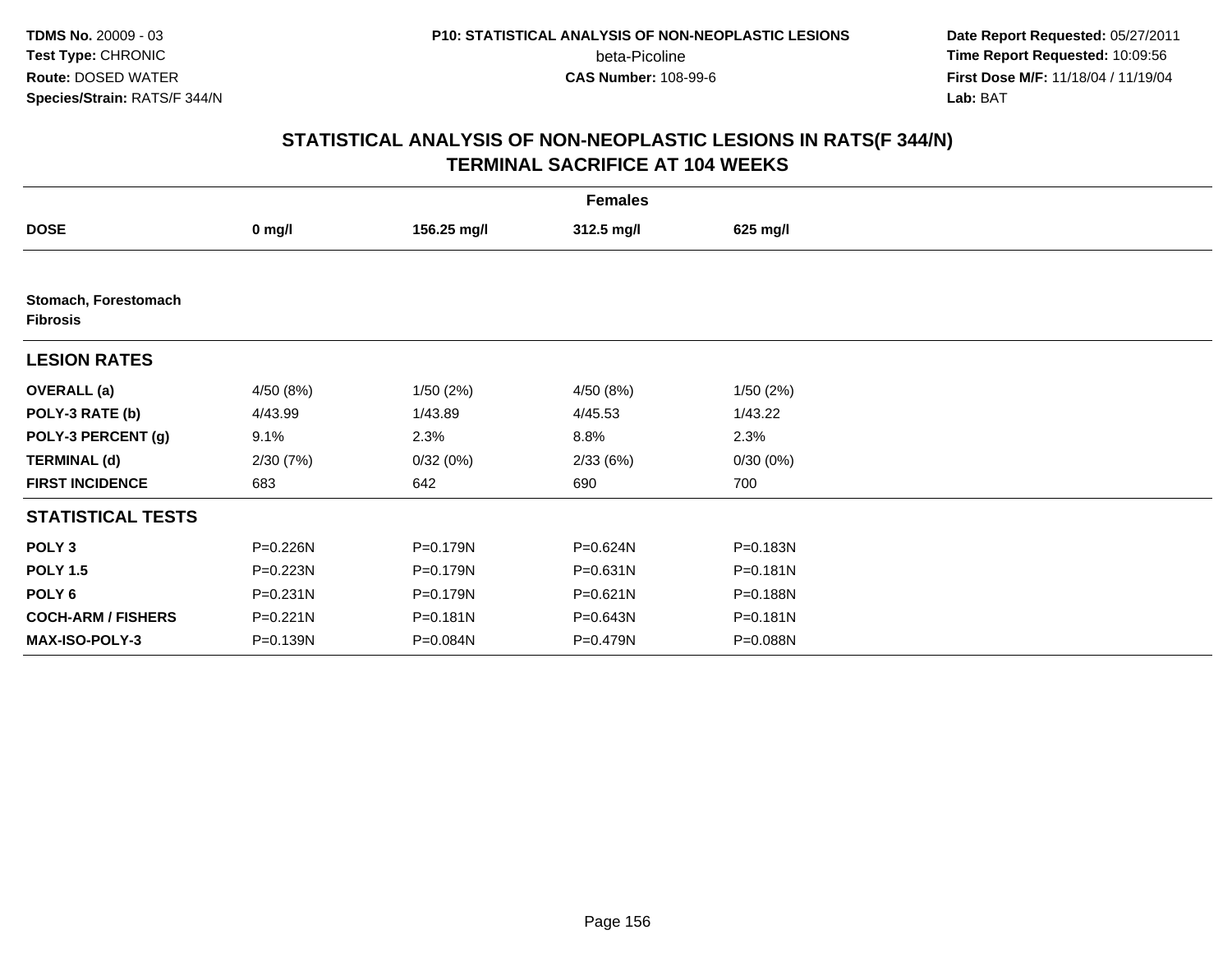**Date Report Requested:** 05/27/2011 **Time Report Requested:** 10:09:56 **First Dose M/F:** 11/18/04 / 11/19/04<br>**Lab:** BAT **Lab:** BAT

|                                     | <b>Females</b> |             |              |              |  |  |
|-------------------------------------|----------------|-------------|--------------|--------------|--|--|
| <b>DOSE</b>                         | $0$ mg/l       | 156.25 mg/l | 312.5 mg/l   | 625 mg/l     |  |  |
|                                     |                |             |              |              |  |  |
| Stomach, Forestomach<br>Hyperplasia |                |             |              |              |  |  |
| <b>LESION RATES</b>                 |                |             |              |              |  |  |
| <b>OVERALL</b> (a)                  | 7/50 (14%)     | 5/50 (10%)  | 6/50 (12%)   | 7/50 (14%)   |  |  |
| POLY-3 RATE (b)                     | 7/43.99        | 5/44.98     | 6/45.38      | 7/44.08      |  |  |
| POLY-3 PERCENT (g)                  | 15.9%          | 11.1%       | 13.2%        | 15.9%        |  |  |
| <b>TERMINAL (d)</b>                 | 5/30 (17%)     | 2/32(6%)    | 5/33(15%)    | 2/30(7%)     |  |  |
| <b>FIRST INCIDENCE</b>              | 683            | 488         | 691          | 598          |  |  |
| <b>STATISTICAL TESTS</b>            |                |             |              |              |  |  |
| POLY <sub>3</sub>                   | $P = 0.483$    | P=0.363N    | P=0.476N     | P=0.612N     |  |  |
| <b>POLY 1.5</b>                     | $P = 0.485$    | P=0.369N    | P=0.484N     | P=0.612N     |  |  |
| POLY <sub>6</sub>                   | $P = 0.479$    | P=0.356N    | $P = 0.472N$ | $P = 0.614N$ |  |  |
| <b>COCH-ARM / FISHERS</b>           | $P = 0.486$    | P=0.380N    | P=0.500N     | P=0.613N     |  |  |
| <b>MAX-ISO-POLY-3</b>               | P=0.579N       | P=0.257N    | $P = 0.361N$ | P=0.497N     |  |  |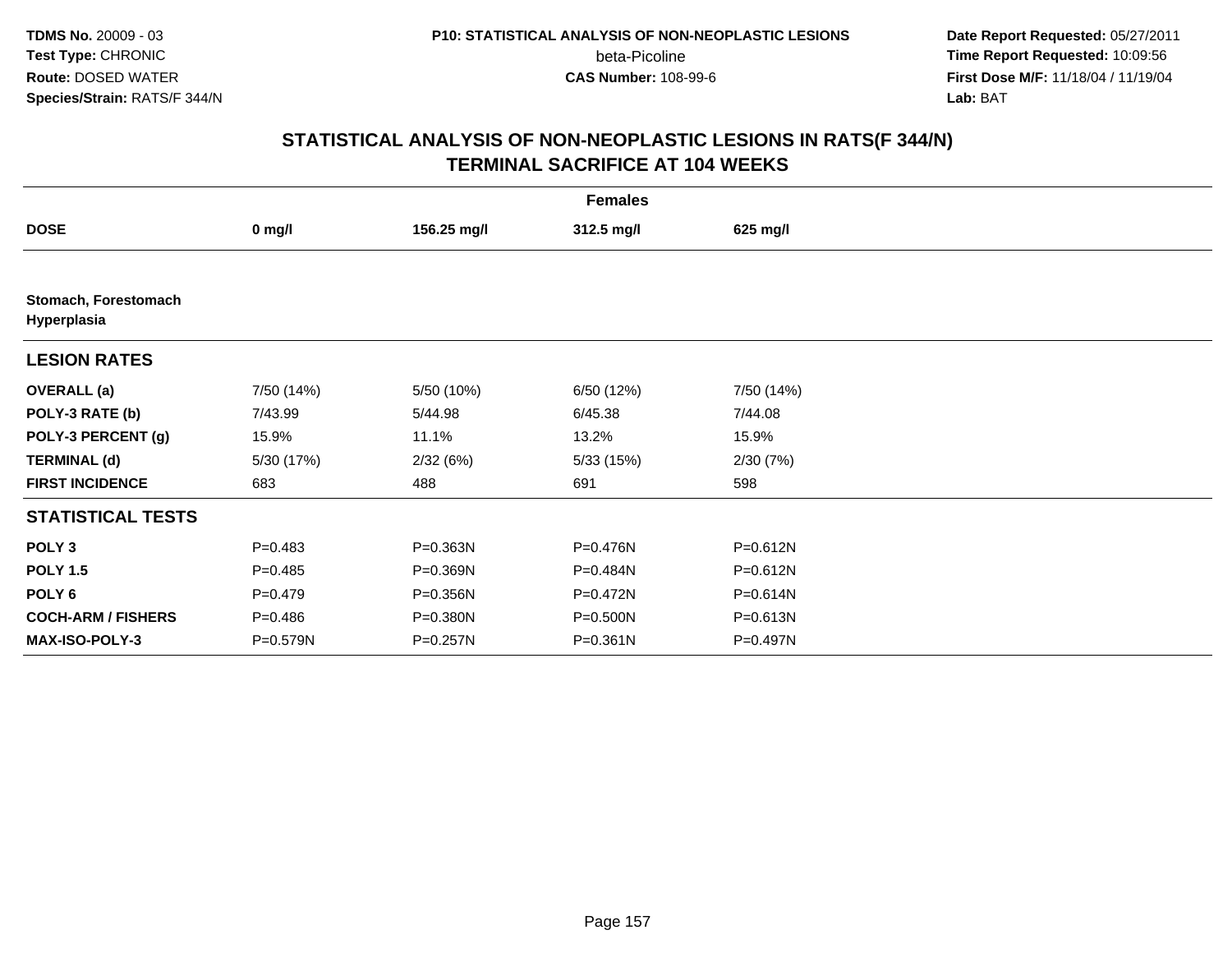**Date Report Requested:** 05/27/2011 **Time Report Requested:** 10:09:56 **First Dose M/F:** 11/18/04 / 11/19/04<br>**Lab:** BAT **Lab:** BAT

|                                      | <b>Females</b> |             |            |          |  |  |
|--------------------------------------|----------------|-------------|------------|----------|--|--|
| <b>DOSE</b>                          | $0$ mg/l       | 156.25 mg/l | 312.5 mg/l | 625 mg/l |  |  |
|                                      |                |             |            |          |  |  |
| Stomach, Forestomach<br>Inflammation |                |             |            |          |  |  |
| <b>LESION RATES</b>                  |                |             |            |          |  |  |
| <b>OVERALL</b> (a)                   | 1/50(2%)       | 0/50(0%)    | 1/50(2%)   | 0/50(0%) |  |  |
| POLY-3 RATE (b)                      | 1/43.67        | 0/43.58     | 1/45.38    | 0/43.11  |  |  |
| POLY-3 PERCENT (g)                   | 2.3%           | 0%          | 2.2%       | 0%       |  |  |
| <b>TERMINAL (d)</b>                  | 1/30(3%)       | 0/32(0%)    | 0/33(0%)   | 0/30(0%) |  |  |
| <b>FIRST INCIDENCE</b>               | 727 (T)        | $--$        | 691        | ---      |  |  |
| <b>STATISTICAL TESTS</b>             |                |             |            |          |  |  |
| POLY <sub>3</sub>                    | (n)            | (n)         | (n)        | (n)      |  |  |
| <b>POLY 1.5</b>                      | (n)            | (n)         | (n)        | (n)      |  |  |
| POLY <sub>6</sub>                    | (n)            | (n)         | (n)        | (n)      |  |  |
| <b>COCH-ARM / FISHERS</b>            | (n)            | (n)         | (n)        | (n)      |  |  |
| MAX-ISO-POLY-3                       | (n)            | (n)         | (n)        | (n)      |  |  |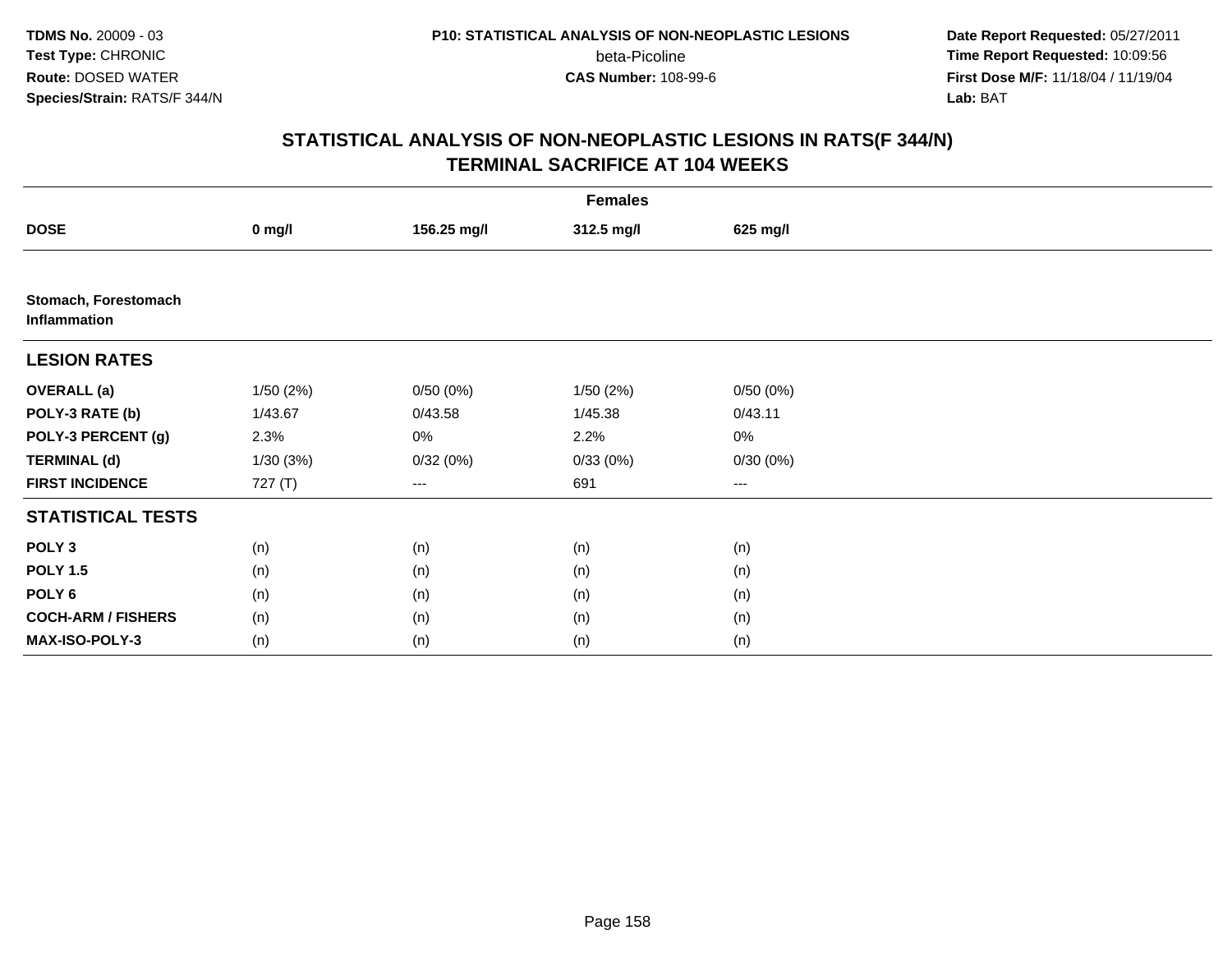**Date Report Requested:** 05/27/2011 **Time Report Requested:** 10:09:56 **First Dose M/F:** 11/18/04 / 11/19/04<br>**Lab:** BAT **Lab:** BAT

|                                      |           |             | <b>Females</b> |              |  |
|--------------------------------------|-----------|-------------|----------------|--------------|--|
| <b>DOSE</b>                          | $0$ mg/l  | 156.25 mg/l | 312.5 mg/l     | 625 mg/l     |  |
|                                      |           |             |                |              |  |
| Stomach, Forestomach<br><b>Ulcer</b> |           |             |                |              |  |
| <b>LESION RATES</b>                  |           |             |                |              |  |
| <b>OVERALL</b> (a)                   | 1/50(2%)  | 2/50(4%)    | 3/50(6%)       | 0/50(0%)     |  |
| POLY-3 RATE (b)                      | 1/43.67   | 2/43.94     | 3/45.97        | 0/43.11      |  |
| POLY-3 PERCENT (g)                   | 2.3%      | 4.6%        | 6.5%           | 0%           |  |
| <b>TERMINAL (d)</b>                  | 1/30(3%)  | 0/32(0%)    | 0/33(0%)       | 0/30(0%)     |  |
| <b>FIRST INCIDENCE</b>               | 727 $(T)$ | 642         | 582            | ---          |  |
| <b>STATISTICAL TESTS</b>             |           |             |                |              |  |
| POLY <sub>3</sub>                    | P=0.343N  | $P = 0.502$ | $P = 0.324$    | P=0.503N     |  |
| <b>POLY 1.5</b>                      | P=0.340N  | $P = 0.501$ | $P = 0.317$    | P=0.501N     |  |
| POLY 6                               | P=0.349N  | $P = 0.504$ | $P = 0.331$    | $P = 0.505N$ |  |
| <b>COCH-ARM / FISHERS</b>            | P=0.337N  | $P = 0.500$ | $P = 0.309$    | P=0.500N     |  |
| MAX-ISO-POLY-3                       | P=0.205N  | $P = 0.283$ | $P = 0.173$    | P=0.162N     |  |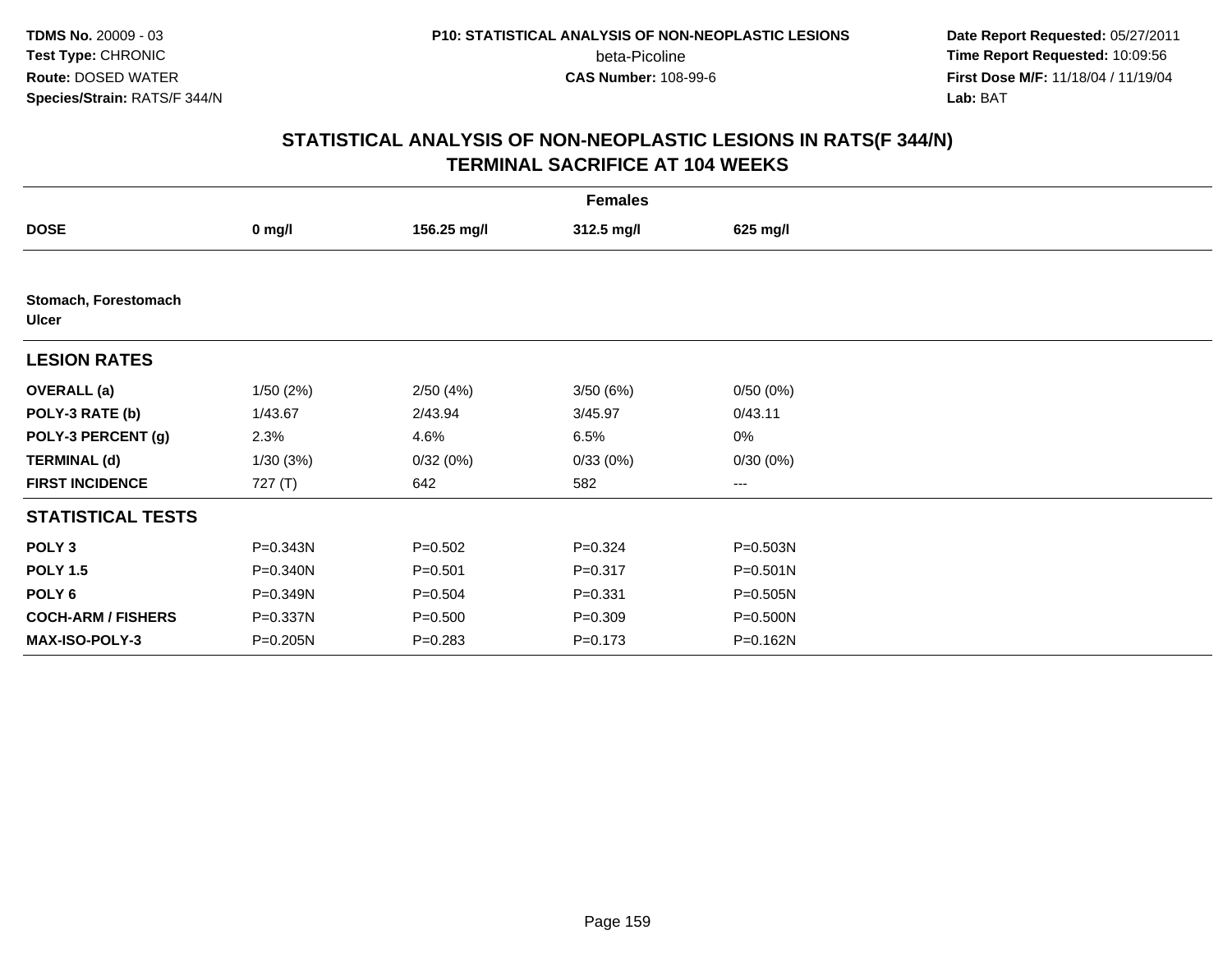**Date Report Requested:** 05/27/2011 **Time Report Requested:** 10:09:56 **First Dose M/F:** 11/18/04 / 11/19/04<br>**Lab:** BAT **Lab:** BAT

|                                      |          |             | <b>Females</b>         |                        |  |
|--------------------------------------|----------|-------------|------------------------|------------------------|--|
| <b>DOSE</b>                          | $0$ mg/l | 156.25 mg/l | 312.5 mg/l             | 625 mg/l               |  |
|                                      |          |             |                        |                        |  |
| Stomach, Glandular<br><b>Erosion</b> |          |             |                        |                        |  |
| <b>LESION RATES</b>                  |          |             |                        |                        |  |
| <b>OVERALL</b> (a)                   | 0/50(0%) | 0/50(0%)    | 0/49(0%)               | 0/50(0%)               |  |
| POLY-3 RATE (b)                      | 0/43.67  | 0/43.58     | 0/44.73                | 0/43.11                |  |
| POLY-3 PERCENT (g)                   | 0%       | 0%          | 0%                     | 0%                     |  |
| <b>TERMINAL (d)</b>                  | 0/30(0%) | 0/32(0%)    | 0/33(0%)               | 0/30(0%)               |  |
| <b>FIRST INCIDENCE</b>               | ---      | ---         | $\qquad \qquad \cdots$ | $\qquad \qquad \cdots$ |  |
| <b>STATISTICAL TESTS</b>             |          |             |                        |                        |  |
| POLY <sub>3</sub>                    | (n)      | (n)         | (n)                    | (n)                    |  |
| <b>POLY 1.5</b>                      | (n)      | (n)         | (n)                    | (n)                    |  |
| POLY <sub>6</sub>                    | (n)      | (n)         | (n)                    | (n)                    |  |
| <b>COCH-ARM / FISHERS</b>            | (n)      | (n)         | (n)                    | (n)                    |  |
| MAX-ISO-POLY-3                       | (n)      | (n)         | (n)                    | (n)                    |  |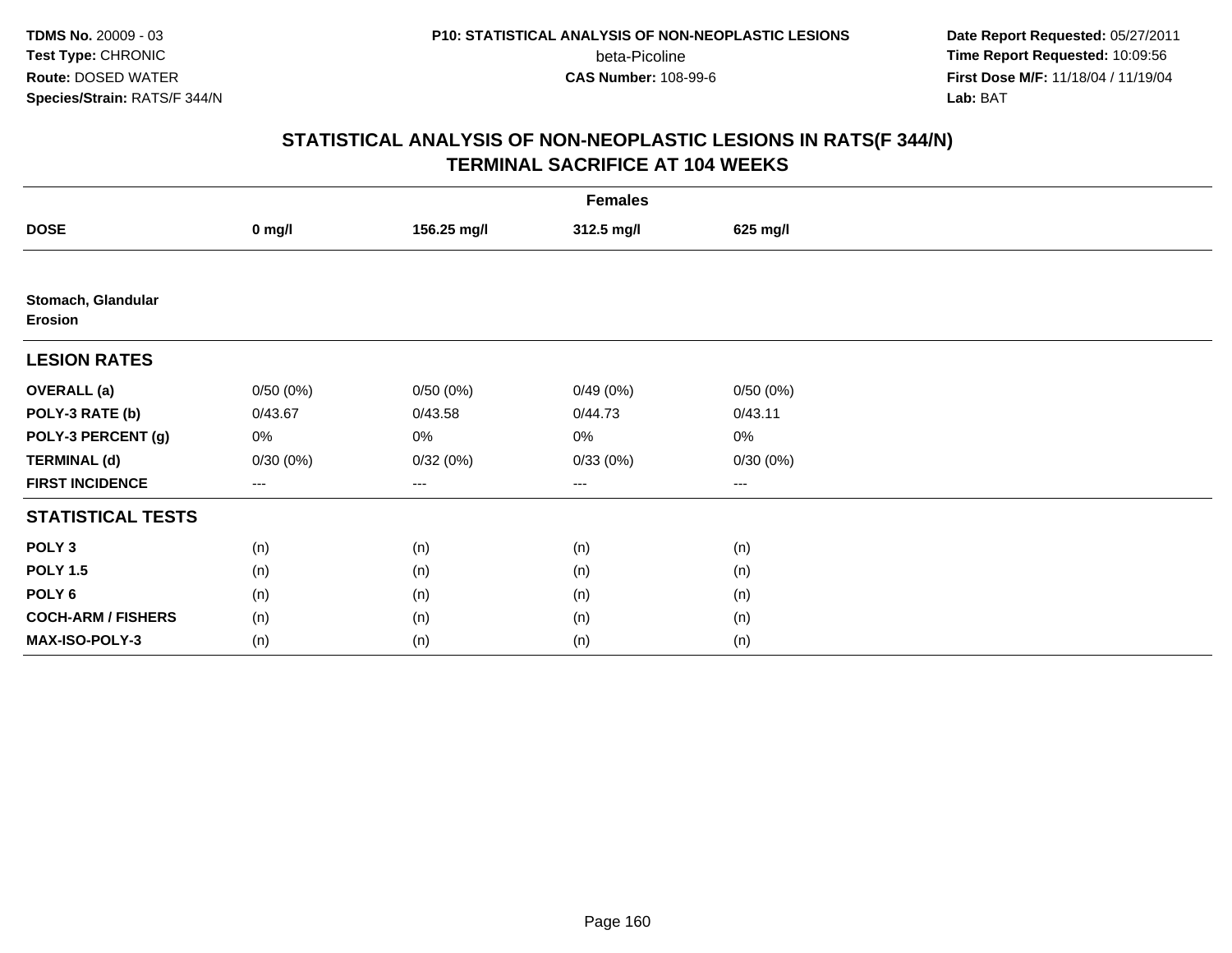**TDMS No.** 20009 - 03**Test Type:** CHRONIC**Route:** DOSED WATER**Species/Strain:** RATS/F 344/N

beta-Picoline<br>CAS Number: 108-99-6

 **Date Report Requested:** 05/27/2011 **Time Report Requested:** 10:09:56 **First Dose M/F:** 11/18/04 / 11/19/04<br>**Lab:** BAT **Lab:** BAT

|                                                   | <b>Females</b> |             |            |          |  |  |
|---------------------------------------------------|----------------|-------------|------------|----------|--|--|
| <b>DOSE</b>                                       | $0$ mg/l       | 156.25 mg/l | 312.5 mg/l | 625 mg/l |  |  |
|                                                   |                |             |            |          |  |  |
| Stomach, Glandular<br><b>Inflammation Chronic</b> |                |             |            |          |  |  |
| <b>LESION RATES</b>                               |                |             |            |          |  |  |
| <b>OVERALL</b> (a)                                | 1/50(2%)       | 1/50(2%)    | 1/49(2%)   | 1/50(2%) |  |  |
| POLY-3 RATE (b)                                   | 1/43.78        | 1/43.58     | 1/44.87    | 1/43.11  |  |  |
| POLY-3 PERCENT (g)                                | 2.3%           | 2.3%        | 2.2%       | 2.3%     |  |  |
| <b>TERMINAL (d)</b>                               | 0/30(0%)       | 1/32(3%)    | 0/33(0%)   | 1/30(3%) |  |  |
| <b>FIRST INCIDENCE</b>                            | 700            | 727 (T)     | 691        | 727 (T)  |  |  |
| <b>STATISTICAL TESTS</b>                          |                |             |            |          |  |  |
| POLY <sub>3</sub>                                 | (n)            | (n)         | (n)        | (n)      |  |  |
| <b>POLY 1.5</b>                                   | (n)            | (n)         | (n)        | (n)      |  |  |
| POLY <sub>6</sub>                                 | (n)            | (n)         | (n)        | (n)      |  |  |
| <b>COCH-ARM / FISHERS</b>                         | (n)            | (n)         | (n)        | (n)      |  |  |
| MAX-ISO-POLY-3                                    | (n)            | (n)         | (n)        | (n)      |  |  |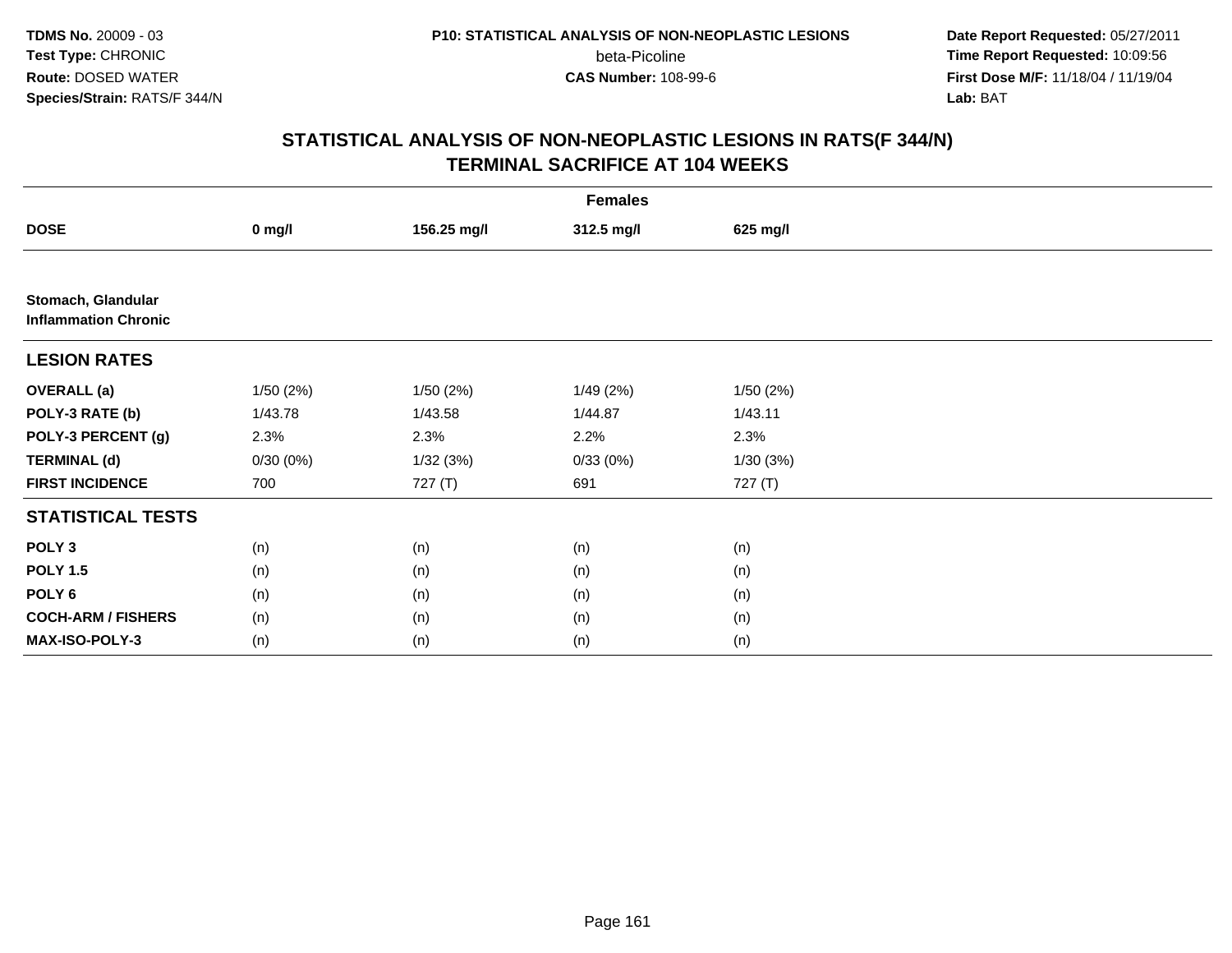**Date Report Requested:** 05/27/2011 **Time Report Requested:** 10:09:56 **First Dose M/F:** 11/18/04 / 11/19/04<br>**Lab:** BAT **Lab:** BAT

|                                             | <b>Females</b> |             |            |             |  |  |
|---------------------------------------------|----------------|-------------|------------|-------------|--|--|
| <b>DOSE</b>                                 | $0$ mg/l       | 156.25 mg/l | 312.5 mg/l | 625 mg/l    |  |  |
|                                             |                |             |            |             |  |  |
| Stomach, Glandular<br><b>Mineralization</b> |                |             |            |             |  |  |
| <b>LESION RATES</b>                         |                |             |            |             |  |  |
| <b>OVERALL</b> (a)                          | 0/50(0%)       | 0/50(0%)    | 0/49(0%)   | 2/50(4%)    |  |  |
| POLY-3 RATE (b)                             | 0/43.67        | 0/43.58     | 0/44.73    | 2/43.71     |  |  |
| POLY-3 PERCENT (g)                          | 0%             | 0%          | 0%         | 4.6%        |  |  |
| <b>TERMINAL (d)</b>                         | 0/30(0%)       | 0/32(0%)    | 0/33(0%)   | 0/30(0%)    |  |  |
| <b>FIRST INCIDENCE</b>                      | ---            | $--$        | ---        | 598         |  |  |
| <b>STATISTICAL TESTS</b>                    |                |             |            |             |  |  |
| POLY <sub>3</sub>                           | P=0.046*       | (e)         | (e)        | $P = 0.237$ |  |  |
| <b>POLY 1.5</b>                             | P=0.046*       | (e)         | (e)        | $P = 0.238$ |  |  |
| POLY <sub>6</sub>                           | P=0.046*       | (e)         | (e)        | $P = 0.236$ |  |  |
| <b>COCH-ARM / FISHERS</b>                   | P=0.047*       | (e)         | (e)        | $P = 0.247$ |  |  |
| MAX-ISO-POLY-3                              | $P=0.033*$     | (e)         | (e)        | $P = 0.076$ |  |  |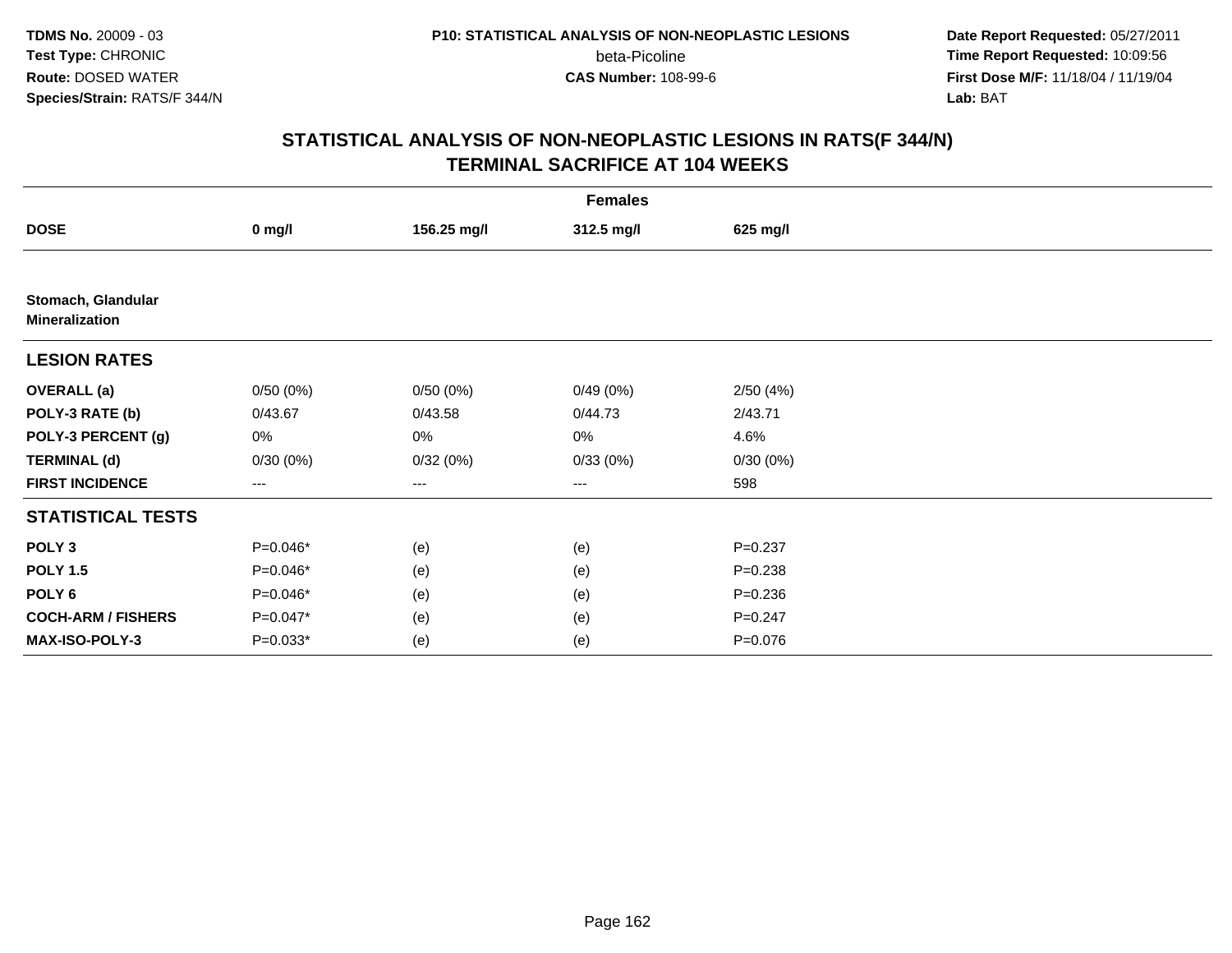**Date Report Requested:** 05/27/2011 **Time Report Requested:** 10:09:56 **First Dose M/F:** 11/18/04 / 11/19/04<br>**Lab:** BAT **Lab:** BAT

|                                    |          |             | <b>Females</b>         |                        |  |
|------------------------------------|----------|-------------|------------------------|------------------------|--|
| <b>DOSE</b>                        | $0$ mg/l | 156.25 mg/l | 312.5 mg/l             | 625 mg/l               |  |
|                                    |          |             |                        |                        |  |
| Stomach, Glandular<br><b>Ulcer</b> |          |             |                        |                        |  |
| <b>LESION RATES</b>                |          |             |                        |                        |  |
| <b>OVERALL</b> (a)                 | 1/50(2%) | 0/50(0%)    | 0/49(0%)               | 0/50(0%)               |  |
| POLY-3 RATE (b)                    | 1/43.78  | 0/43.58     | 0/44.73                | 0/43.11                |  |
| POLY-3 PERCENT (g)                 | 2.3%     | 0%          | 0%                     | 0%                     |  |
| <b>TERMINAL (d)</b>                | 0/30(0%) | 0/32(0%)    | 0/33(0%)               | 0/30(0%)               |  |
| <b>FIRST INCIDENCE</b>             | 701      | $--$        | $\qquad \qquad \cdots$ | $\qquad \qquad \cdots$ |  |
| <b>STATISTICAL TESTS</b>           |          |             |                        |                        |  |
| POLY <sub>3</sub>                  | (n)      | (n)         | (n)                    | (n)                    |  |
| <b>POLY 1.5</b>                    | (n)      | (n)         | (n)                    | (n)                    |  |
| POLY <sub>6</sub>                  | (n)      | (n)         | (n)                    | (n)                    |  |
| <b>COCH-ARM / FISHERS</b>          | (n)      | (n)         | (n)                    | (n)                    |  |
| MAX-ISO-POLY-3                     | (n)      | (n)         | (n)                    | (n)                    |  |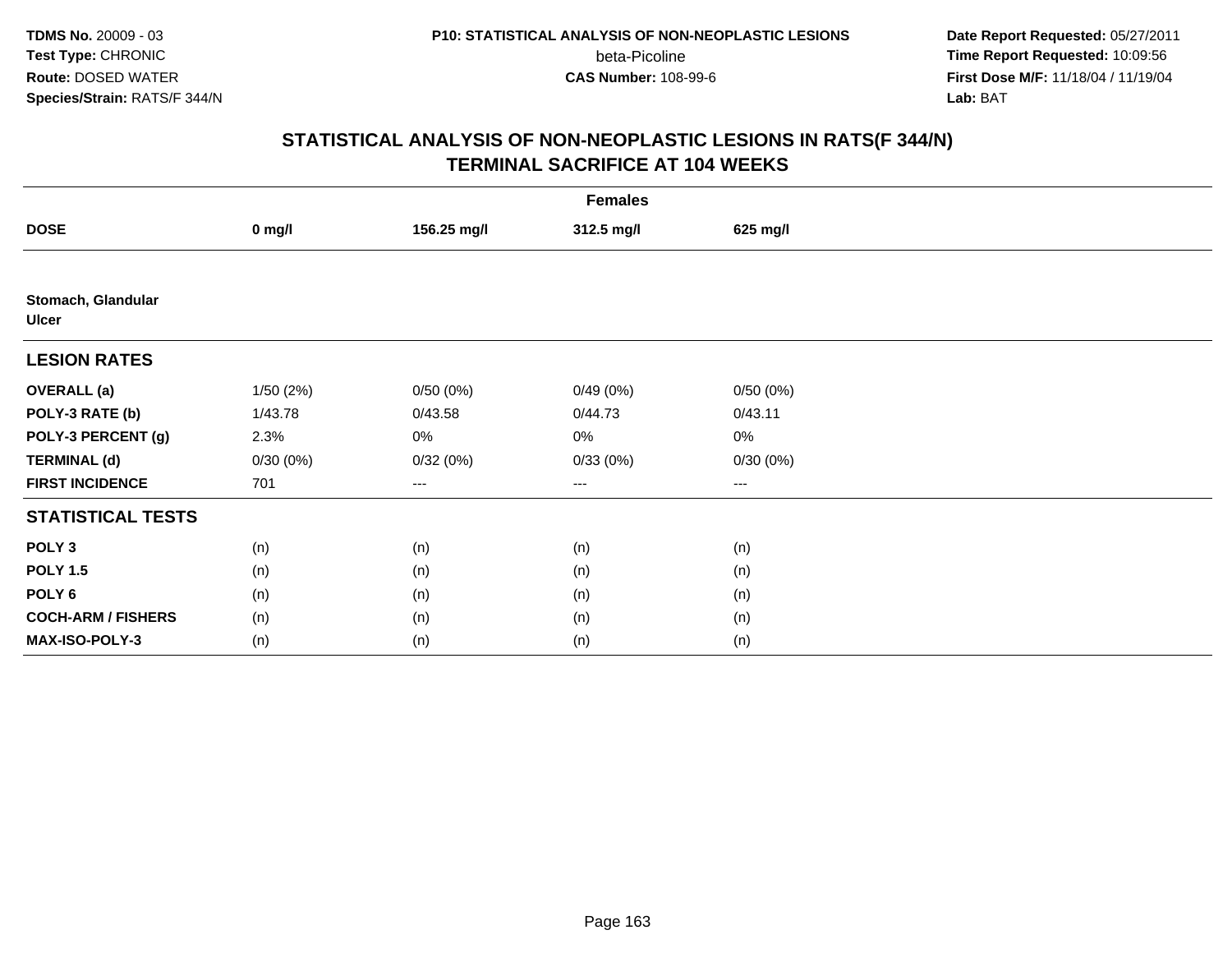**Date Report Requested:** 05/27/2011 **Time Report Requested:** 10:09:56 **First Dose M/F:** 11/18/04 / 11/19/04<br>**Lab:** BAT **Lab:** BAT

|                                             | <b>Females</b> |             |              |              |  |  |
|---------------------------------------------|----------------|-------------|--------------|--------------|--|--|
| <b>DOSE</b>                                 | $0$ mg/l       | 156.25 mg/l | 312.5 mg/l   | 625 mg/l     |  |  |
|                                             |                |             |              |              |  |  |
| <b>Thyroid Gland: C-Cell</b><br>Hyperplasia |                |             |              |              |  |  |
| <b>LESION RATES</b>                         |                |             |              |              |  |  |
| <b>OVERALL</b> (a)                          | 8/50 (16%)     | 6/48 (13%)  | 5/50 (10%)   | 7/50 (14%)   |  |  |
| POLY-3 RATE (b)                             | 8/44.05        | 6/42.75     | 5/45.55      | 7/43.50      |  |  |
| POLY-3 PERCENT (g)                          | 18.2%          | 14%         | 11%          | 16.1%        |  |  |
| <b>TERMINAL (d)</b>                         | 7/30 (23%)     | 5/32 (16%)  | 4/33 (12%)   | 5/30 (17%)   |  |  |
| <b>FIRST INCIDENCE</b>                      | 621            | 645         | 642          | 656          |  |  |
| <b>STATISTICAL TESTS</b>                    |                |             |              |              |  |  |
| POLY <sub>3</sub>                           | P=0.468N       | P=0.409N    | P=0.253N     | $P = 0.511N$ |  |  |
| <b>POLY 1.5</b>                             | P=0.464N       | P=0.413N    | $P = 0.261N$ | $P = 0.505N$ |  |  |
| POLY <sub>6</sub>                           | P=0.476N       | P=0.403N    | $P = 0.247N$ | $P = 0.520N$ |  |  |
| <b>COCH-ARM / FISHERS</b>                   | $P = 0.461N$   | P=0.419N    | P=0.277N     | P=0.500N     |  |  |
| <b>MAX-ISO-POLY-3</b>                       | P=0.436N       | P=0.302N    | P=0.172N     | P=0.397N     |  |  |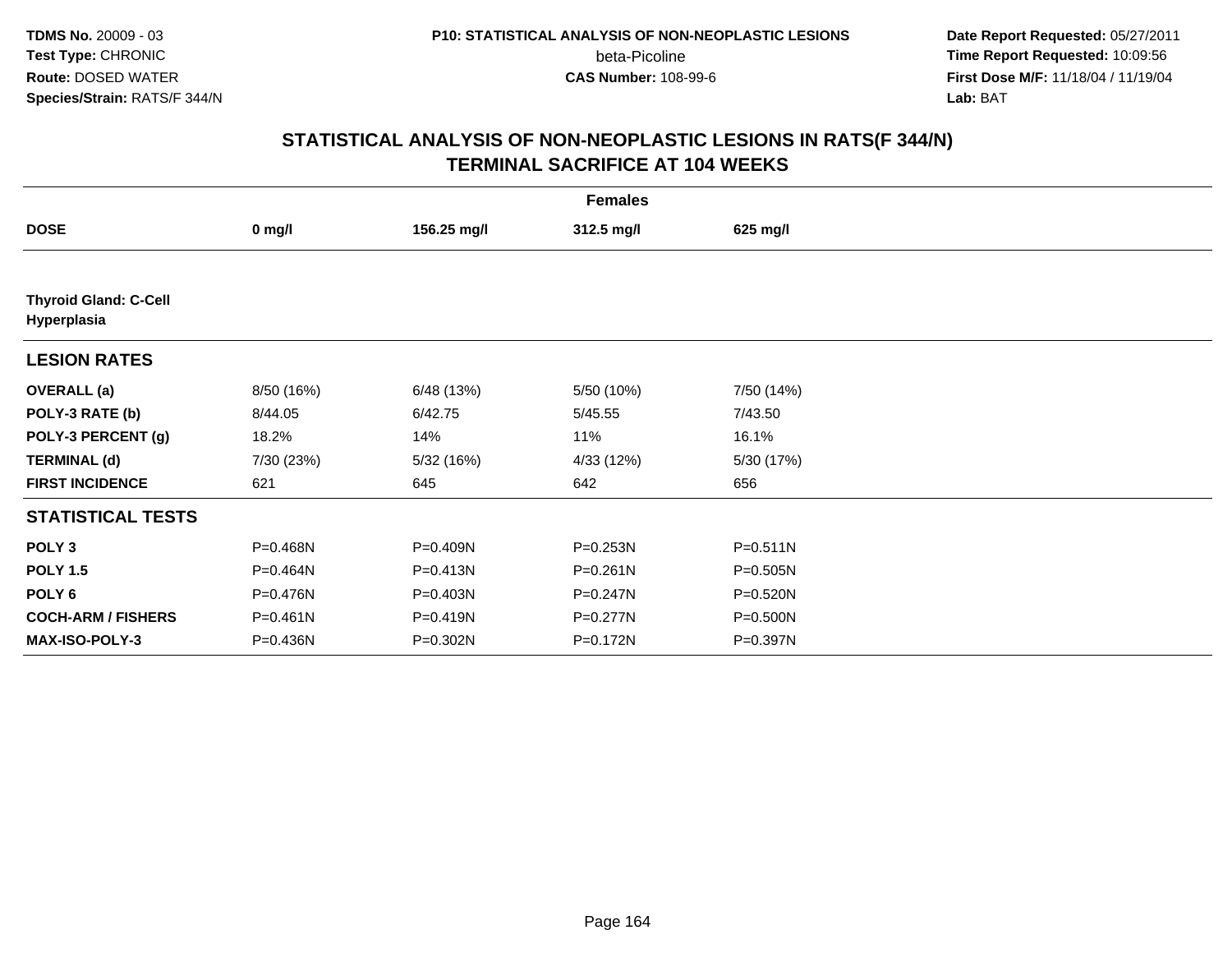**Date Report Requested:** 05/27/2011 **Time Report Requested:** 10:09:56 **First Dose M/F:** 11/18/04 / 11/19/04<br>**Lab:** BAT **Lab:** BAT

|                                |                   |             | <b>Females</b>         |                        |  |
|--------------------------------|-------------------|-------------|------------------------|------------------------|--|
| <b>DOSE</b>                    | $0$ mg/l          | 156.25 mg/l | 312.5 mg/l             | 625 mg/l               |  |
|                                |                   |             |                        |                        |  |
| <b>Trachea: Glands</b><br>Cyst |                   |             |                        |                        |  |
| <b>LESION RATES</b>            |                   |             |                        |                        |  |
| <b>OVERALL</b> (a)             | 0/50(0%)          | 0/50(0%)    | 0/50(0%)               | 0/50(0%)               |  |
| POLY-3 RATE (b)                | 0/43.67           | 0/43.58     | 0/45.24                | 0/43.11                |  |
| POLY-3 PERCENT (g)             | 0%                | 0%          | 0%                     | $0\%$                  |  |
| <b>TERMINAL (d)</b>            | 0/30(0%)          | 0/32(0%)    | 0/33(0%)               | 0/30(0%)               |  |
| <b>FIRST INCIDENCE</b>         | $\qquad \qquad -$ | $--$        | $\qquad \qquad \cdots$ | $\qquad \qquad \cdots$ |  |
| <b>STATISTICAL TESTS</b>       |                   |             |                        |                        |  |
| POLY <sub>3</sub>              | (n)               | (n)         | (n)                    | (n)                    |  |
| <b>POLY 1.5</b>                | (n)               | (n)         | (n)                    | (n)                    |  |
| POLY <sub>6</sub>              | (n)               | (n)         | (n)                    | (n)                    |  |
| <b>COCH-ARM / FISHERS</b>      | (n)               | (n)         | (n)                    | (n)                    |  |
| MAX-ISO-POLY-3                 | (n)               | (n)         | (n)                    | (n)                    |  |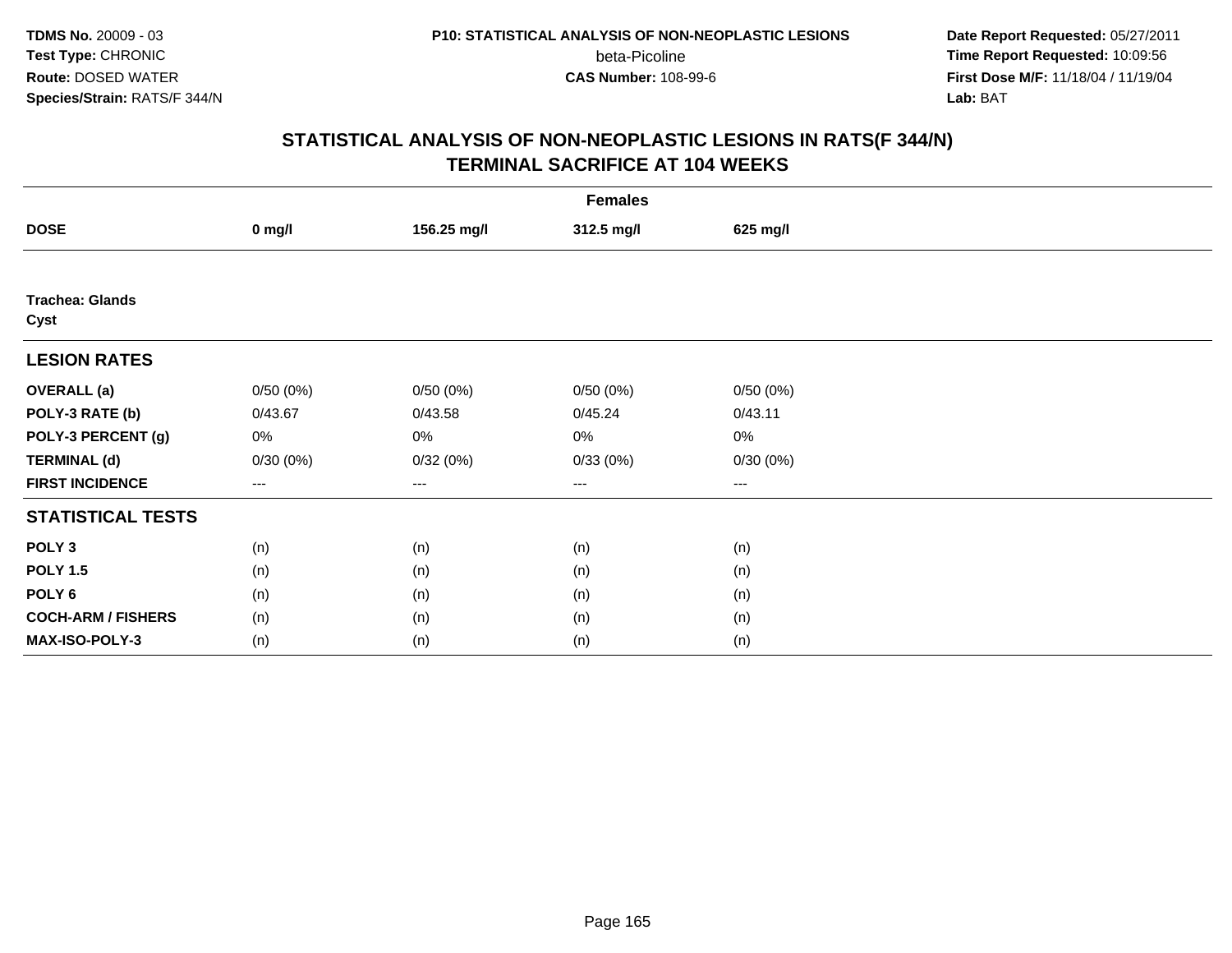**Date Report Requested:** 05/27/2011 **Time Report Requested:** 10:09:56 **First Dose M/F:** 11/18/04 / 11/19/04<br>**Lab:** BAT **Lab:** BAT

|                               | <b>Females</b> |             |            |              |  |  |
|-------------------------------|----------------|-------------|------------|--------------|--|--|
| <b>DOSE</b>                   | $0$ mg/l       | 156.25 mg/l | 312.5 mg/l | 625 mg/l     |  |  |
|                               |                |             |            |              |  |  |
| <b>Uterus: Cervix</b><br>Cyst |                |             |            |              |  |  |
| <b>LESION RATES</b>           |                |             |            |              |  |  |
| <b>OVERALL</b> (a)            | 4/50 (8%)      | 2/50(4%)    | 3/50(6%)   | 3/50(6%)     |  |  |
| POLY-3 RATE (b)               | 4/43.92        | 2/43.58     | 3/45.24    | 3/43.11      |  |  |
| POLY-3 PERCENT (g)            | 9.1%           | 4.6%        | 6.6%       | 7%           |  |  |
| <b>TERMINAL (d)</b>           | 2/30(7%)       | 2/32(6%)    | 3/33(9%)   | 3/30(10%)    |  |  |
| <b>FIRST INCIDENCE</b>        | 691            | 727 (T)     | 727 (T)    | 727 (T)      |  |  |
| <b>STATISTICAL TESTS</b>      |                |             |            |              |  |  |
| POLY <sub>3</sub>             | P=0.504N       | P=0.340N    | P=0.484N   | P=0.510N     |  |  |
| <b>POLY 1.5</b>               | P=0.501N       | P=0.339N    | P=0.489N   | P=0.505N     |  |  |
| POLY 6                        | $P = 0.510N$   | P=0.344N    | P=0.482N   | $P = 0.521N$ |  |  |
| <b>COCH-ARM / FISHERS</b>     | P=0.500N       | P=0.339N    | P=0.500N   | P=0.500N     |  |  |
| <b>MAX-ISO-POLY-3</b>         | P=0.466N       | P=0.204N    | P=0.335N   | P=0.357N     |  |  |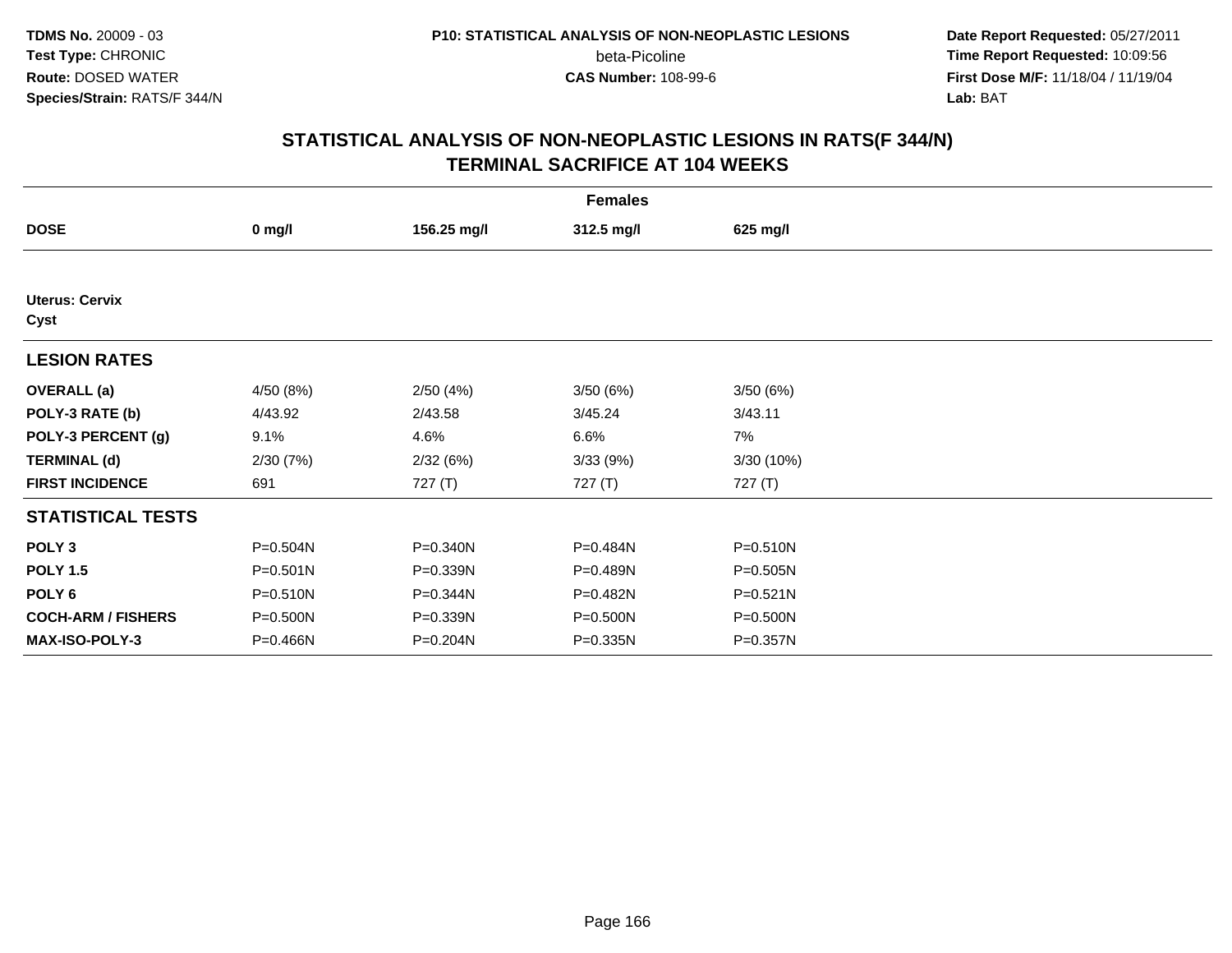**Date Report Requested:** 05/27/2011 **Time Report Requested:** 10:09:56 **First Dose M/F:** 11/18/04 / 11/19/04<br>**Lab:** BAT **Lab:** BAT

|                                                         | <b>Females</b>   |             |            |            |  |
|---------------------------------------------------------|------------------|-------------|------------|------------|--|
| <b>DOSE</b>                                             | $0 \text{ mg/l}$ | 156.25 mg/l | 312.5 mg/l | 625 mg/l   |  |
|                                                         |                  |             |            |            |  |
| <b>Uterus: Endometrium</b><br><b>Hyperplasia Cystic</b> |                  |             |            |            |  |
| <b>LESION RATES</b>                                     |                  |             |            |            |  |
| <b>OVERALL</b> (a)                                      | 1/50(2%)         | 8/50 (16%)  | 7/50 (14%) | 8/50 (16%) |  |
| POLY-3 RATE (b)                                         | 1/43.67          | 8/44.51     | 7/45.39    | 8/44.42    |  |
| POLY-3 PERCENT (g)                                      | 2.3%             | 18%         | 15.4%      | 18%        |  |
| <b>TERMINAL (d)</b>                                     | 1/30(3%)         | 6/32 (19%)  | 6/33(18%)  | 4/30 (13%) |  |
| <b>FIRST INCIDENCE</b>                                  | 727 (T)          | 526         | 690        | 527        |  |
| <b>STATISTICAL TESTS</b>                                |                  |             |            |            |  |
| POLY <sub>3</sub>                                       | $P = 0.054$      | $P=0.017*$  | $P=0.034*$ | P=0.016*   |  |
| <b>POLY 1.5</b>                                         | $P = 0.053$      | P=0.016*    | $P=0.033*$ | P=0.016*   |  |
| POLY 6                                                  | $P = 0.054$      | P=0.017*    | $P=0.035*$ | P=0.016*   |  |
| <b>COCH-ARM / FISHERS</b>                               | $P = 0.053$      | $P=0.015*$  | $P=0.030*$ | $P=0.015*$ |  |
| <b>MAX-ISO-POLY-3</b>                                   | $P=0.023*$       | P=0.007**   | $P=0.015*$ | P=0.007**  |  |